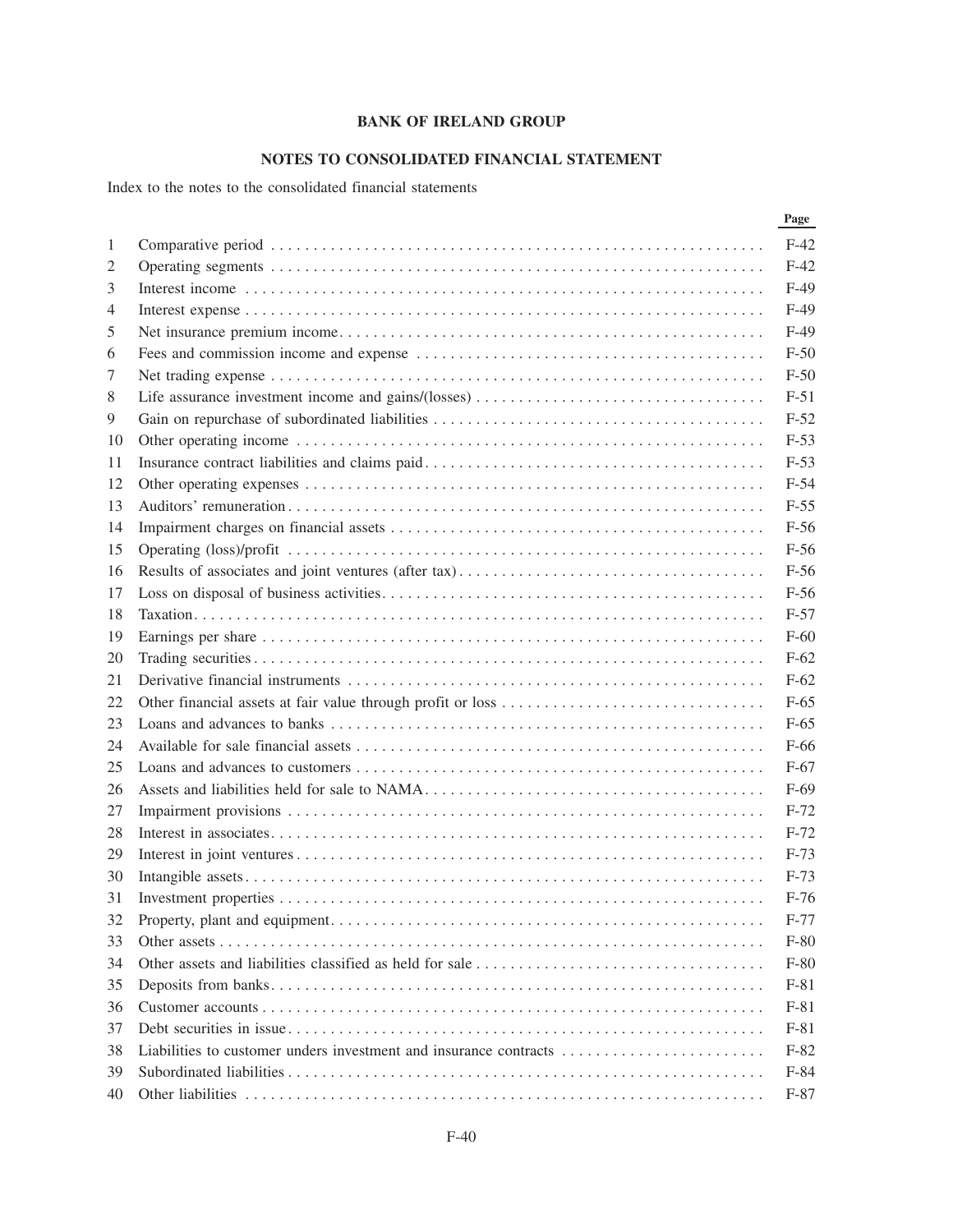# **NOTES TO CONSOLIDATED FINANCIAL STATEMENT (Continued)**

|    |                                                                                       | Page    |
|----|---------------------------------------------------------------------------------------|---------|
| 41 |                                                                                       | F-88    |
| 42 |                                                                                       | F-89    |
| 43 |                                                                                       | $F-90$  |
| 44 |                                                                                       | $F-95$  |
| 45 |                                                                                       | F-97    |
| 46 |                                                                                       | $F-104$ |
| 47 |                                                                                       | $F-112$ |
| 48 |                                                                                       | $F-114$ |
| 49 |                                                                                       | $F-114$ |
| 50 |                                                                                       | $F-115$ |
| 51 |                                                                                       | $F-121$ |
| 52 |                                                                                       | $F-123$ |
| 53 |                                                                                       | $F-124$ |
| 54 |                                                                                       | $F-126$ |
| 55 |                                                                                       | $F-135$ |
| 56 |                                                                                       | $F-141$ |
| 57 |                                                                                       | $F-176$ |
| 58 |                                                                                       | F-177   |
| 59 | Selected financial information for the nine months ended 31 December 2008 (unaudited) | $F-183$ |
| 60 |                                                                                       | F-183   |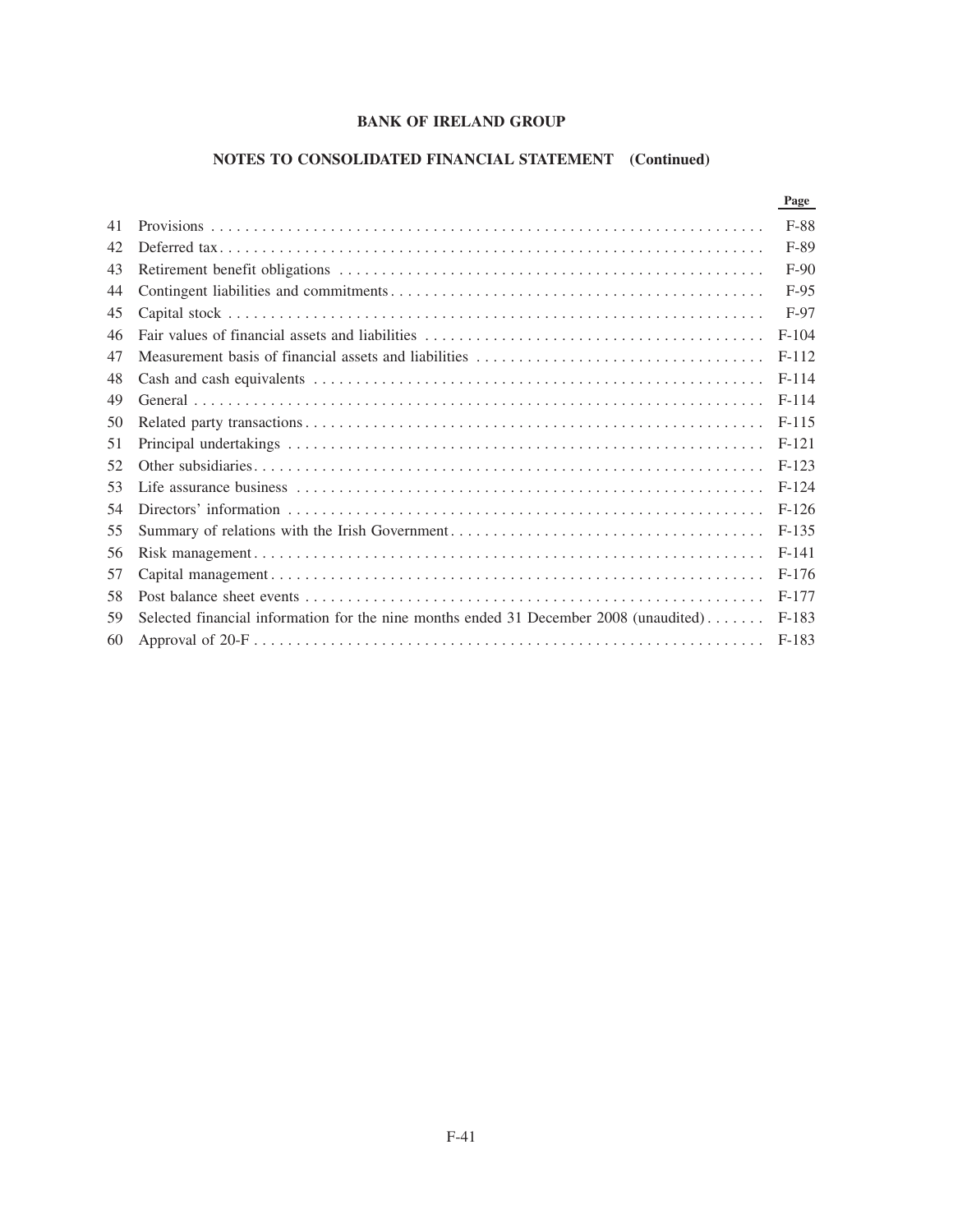## **NOTES TO THE CONSOLIDATED FINANCIAL STATEMENT**

## **1 COMPARATIVE PERIOD**

On February 17, 2010, the Governor & Company of the Bank of Ireland announced that it was changing its fiscal year end from March 31 to December 31 to align its financial calendar with that of its peer banks.

These consolidated financial statements cover the nine month period from April 1, 2009 to December 31, 2009, while the comparative period covers the twelve months from April 1, 2008 to March 31, 2009 and April 1, 2007 to March 31, 2008. As a result, the amounts presented in the financial statements are not entirely comparable.

## **2 OPERATING SEGMENTS**

The Group has five reportable operating segments as detailed below. As noted in the accounting policies and basis of presentation on pages F-12 to F-35 the Group adopted IFRS 8 during the period and this has not resulted in a change in the Group's operating segments. These segments reflect the internal financial and management reporting structure and are organised as follows:

## **Retail Republic of Ireland**

Retail Republic of Ireland includes all the Group's branch operations in the Republic of Ireland. The branches offer a wide range of financial products and services in addition to the deposit, lending, current account and other money transmission services traditionally offered by banks. It also includes Bank of Ireland Mortgage Bank, ICS Building Society, Private Banking, an instalment credit and leasing business, credit card operations, commercial finance/ factoring businesses, the domestic and US foreign exchange operations of First Rate Enterprises and direct telephone and online banking services.

### **Bank of Ireland Life (BoI Life)**

BoI Life offers life assurance, protection, pensions and investment products to customers in Ireland through the extensive branch banking network of Retail Republic of Ireland. The company also operates in the independent intermediary market and through a direct sales force.

### **UK Financial Services**

UK Financial Services (UKFS) comprises Business Banking in Great Britain and Northern Ireland, the branch network in Northern Ireland, the UK residential mortgage business which, as announced in January 2009 is no longer being sourced through the intermediary channel and the business ventures with the UK Post Office. The business banking unit provides loan facilities to medium and large corporate clients in addition to international banking, working capital financing, leasing and electronic banking services. Offshore deposit taking services are offered in the Isle of Man. The business activities with the UK Post Office are Post Office Financial Services and First Rate Exchange Services, which provide a range of retail financial services.

## **Capital Markets**

The principal constituents of this division are Corporate Banking and Global Markets in addition to Asset Management Services and IBI Corporate Finance.

Corporate Banking provides integrated relationship banking services to a significant number of the major Irish corporations, financial institutions and multinational corporations operating in or out of Ireland. The range of lending products provided includes overdraft and short term loan facilities, term loans, project finance and structured finance. Corporate Banking is also engaged in international lending, with offices located in the UK, France, Germany and the US. Its international lending business includes acquisition finance, project finance, term lending and asset based financing, principally in the UK, Continental Europe and the US.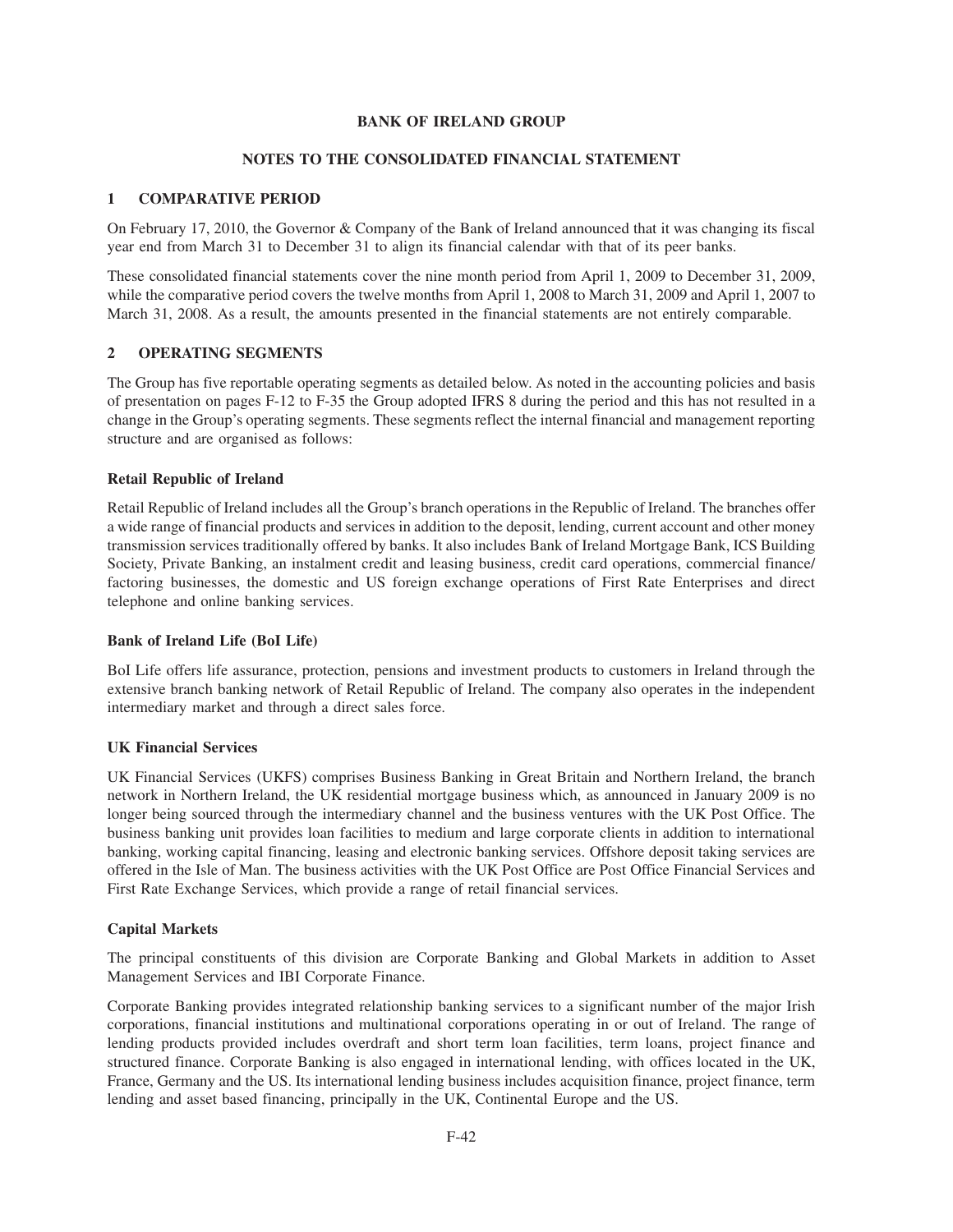### **NOTES TO THE CONSOLIDATED FINANCIAL STATEMENT (Continued)**

## **2 OPERATING SEGMENTS (Continued)**

Global Markets is responsible for managing the Group's interest rate and foreign exchange risks, while also executing the Group's liquidity and funding requirements. Global Markets trades in a range of market instruments on behalf of the Group itself and the Group's customers. The trading activities include dealing in inter-bank deposits and loans, foreign exchange spot and forward contracts, options, financial futures, bonds, swaps, forward rate agreements and equity tracker products. Global Markets has offices located in the UK and the US, as well as in the Republic of Ireland.

## **Group Centre**

Group Centre mainly includes capital management activities, unallocated support costs and the cost of the Irish Government Guarantee Schemes.

## **Other Reconciling Items**

Other reconciling items represent inter-segment transactions which are eliminated upon consolidation.

The analysis of results by operating segment is based on the information used by management to allocate resources and assess performance. Transactions between the business segments are on normal commercial terms and conditions. Internal charges and transfer pricing adjustments have been reflected in the performance of each business. Revenue sharing agreements are used to allocate external customer revenues to a business segment on a reasonable basis.

The Group's management reporting and controlling systems use accounting policies that are the same as those referenced in Accounting Policies on pages F-12 to F-35. The Group measures the performance of its operating segments through a measure of segment profit or loss which is referred to as "Underlying profit" in our internal management reporting systems. Underlying profit or loss is the measure of segment profit or loss used in segment reporting and excludes gross up of policyholder tax in the life business; gain/loss on disposal of business activities; impairment of goodwill and other intangible assets arising from a systemic market event or where the Group is committed to exiting the relevant business; gain on repurchase of subordinated liabilities; investment return on treasury stock held for policyholders; Effective Interest Rate (EIR) adjustment on subordinated debt, the cost of restructuring programmes; hedge ineffectiveness is no longer excluded from underlying for the nine months to December 31, 2009.

Capital expenditure comprises additions to property, plant and equipment and intangible assets including additions resulting from acquisitions through business combinations.

Gross revenue comprises interest income, net insurance premium income, fee and commission income, net trading expense, life assurance investment income and gains/losses, other operating income, insurance contract liabilities and claims paid and income from associates and joint ventures.

There were no revenues deriving from transactions with a single external customer that amounted to 10% or more of the Group's revenues.

## **Note to table on page F-44**

*(i) In the current period a revision of estimated cash flows on certain subordinated liabilities has resulted in an income statement credit of*  $667$  million. Of this amount  $658$  million represents a reduction in interest expense *(note 4) while*  $\epsilon$ 9 million is report in net trading expense (note 7).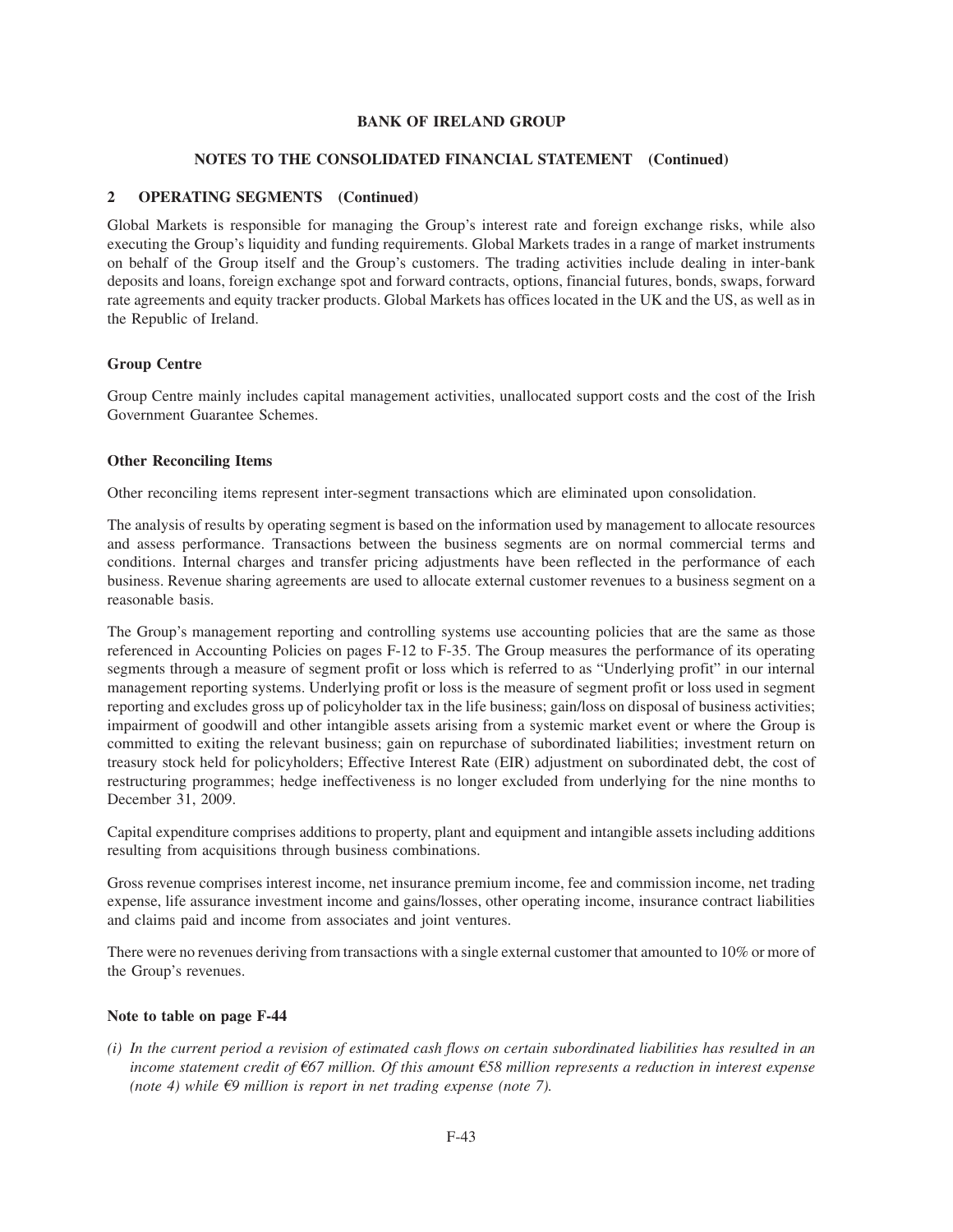# **NOTES TO THE CONSOLIDATED FINANCIAL STATEMENT (Continued)**

## **2 OPERATING SEGMENTS (Continued)**

| <b>9 Months Ended</b><br><b>December 31, 2009</b>                                   | <b>Retail</b><br><b>Republic</b><br>of Ireland | <b>BoI</b> Life | UK<br><b>Financial</b><br><b>Services</b> | Capital<br><b>Markets</b> | Group<br>Centre | Other<br><b>Reconciling</b><br>items | Group        |
|-------------------------------------------------------------------------------------|------------------------------------------------|-----------------|-------------------------------------------|---------------------------|-----------------|--------------------------------------|--------------|
|                                                                                     | $\epsilon$ m                                   | $\epsilon$ m    | $\epsilon$ m                              | $\epsilon$ m              | €m              | $\epsilon$ m                         | $\epsilon$ m |
| Interest income                                                                     | 3,304                                          | 14              | 2,339                                     | 3,438                     | (513)           | (4, 394)                             | 4,188        |
| Interest expense                                                                    | (2, 416)                                       | (16)            | (1,874)                                   | (2,733)                   | 578             | 4,394                                | (2,067)      |
| Net interest income                                                                 | 888                                            | (2)             | 465                                       | 705                       | 65              |                                      | 2,121        |
| Other income, net of insurance<br>claims                                            | 112                                            | 153             | 70                                        | 83                        | (102)           |                                      | 316          |
| Total operating income, net of                                                      |                                                |                 |                                           |                           |                 |                                      |              |
| insurance claims                                                                    | 1,000                                          | 151             | 535                                       | 788                       | (37)            |                                      | 2,437        |
| Other operating expenses                                                            | (638)                                          | (78)            | (277)                                     | (222)                     | (59)            |                                      | (1,274)      |
| Depreciation and amortisation                                                       | (42)                                           | (4)             | (27)                                      | (8)                       | (26)            |                                      | (107)        |
| Operating expenses                                                                  | (680)                                          | (82)            | (304)                                     | (230)                     | (85)            |                                      | (1, 381)     |
| Impairment of goodwill and other<br>intangible assets                               | (6)                                            |                 |                                           |                           |                 |                                      | (6)          |
| Operating profit before impairment                                                  |                                                |                 |                                           |                           |                 |                                      |              |
| charges on financial assets<br>Impairment charges on loans and                      | 314                                            | 69              | 231                                       | 558                       | (122)           |                                      | 1,050        |
| advances to customers<br>Impairment charges on available for                        | (1,836)                                        |                 | (1,062)                                   | (1,157)                   |                 |                                      | (4,055)      |
| sale financial assets<br>Share of results of associates and                         |                                                |                 |                                           | (2)                       |                 |                                      | (2)          |
| joint ventures                                                                      | 8                                              |                 | 26                                        | 1                         |                 |                                      | 35           |
| Underlying (loss)/profit before tax                                                 | (1,514)                                        | 69              | (805)                                     | (600)                     | (122)           |                                      | (2,972)      |
| Effective Interest Rate adjustment on<br>subordinated liabilities <sup>1</sup><br>. |                                                |                 |                                           |                           | 67              |                                      | 67           |
| Gross-up of policyholder tax in the<br>Life business                                |                                                | 64              |                                           |                           |                 |                                      | 64           |
| Investment return on treasury stock                                                 |                                                |                 |                                           |                           |                 |                                      |              |
| held for policyholders<br>Loss on disposal of business                              |                                                |                 |                                           |                           | (6)             |                                      | (6)          |
|                                                                                     |                                                |                 |                                           | (3)                       |                 |                                      | (3)          |
| Repurchase of subordinated                                                          |                                                |                 |                                           |                           |                 |                                      |              |
|                                                                                     |                                                |                 |                                           |                           | 1,037           |                                      | 1,037        |
| Statutory (loss)/profit before tax                                                  | (1,514)                                        | 133             | (805)                                     | (603)                     | 976             |                                      | (1, 813)     |
| Capital expenditure                                                                 |                                                |                 | 32                                        | 6                         | 20              |                                      | 60           |
| Investment in associates and joint                                                  |                                                |                 |                                           |                           |                 |                                      |              |
|                                                                                     | 134                                            |                 | 74                                        | 9                         |                 |                                      | 217          |
| External assets                                                                     | 52,999                                         | 11,744          | 53,804                                    | 60,101                    | 2,458           |                                      | 181,106      |
| Inter segment assets                                                                | 68,946                                         | 1,714           | 22,202                                    | 135,270                   | 47,020          | (275, 152)                           |              |
|                                                                                     | 121,945                                        | 13,458          | 76,006                                    | 195,371                   | 49,478          | (275, 152)                           | 181,106      |
| External liabilities                                                                | 49,109                                         | 12,081          | 18,400                                    | 78,562                    | 16,517          |                                      | 174,669      |
| Inter segment liabilities                                                           | 72,401                                         | 515             | 58,298                                    | 117,743                   | 26,195          | (275, 152)                           |              |
| Total liabilities                                                                   | 121,510                                        | 12,596          | 76,698                                    | 196,305                   | 42,712          | (275, 152)                           | 174,669      |

*1. See note (i) on page number F-43.*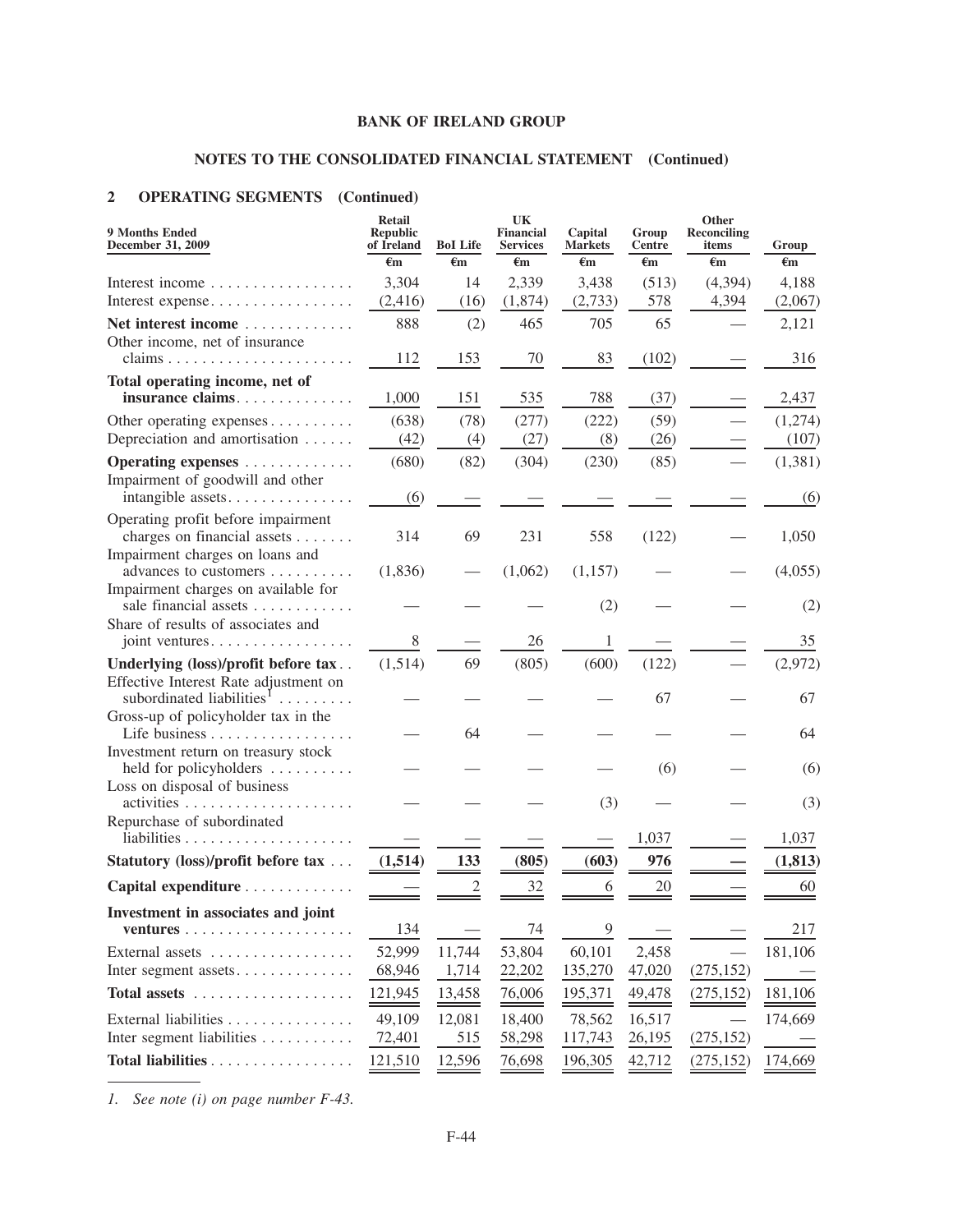## **NOTES TO THE CONSOLIDATED FINANCIAL STATEMENT (Continued)**

## **2 OPERATING SEGMENTS (Continued)**

| <b>Year Ended</b><br><b>Republic</b><br>Financial<br>Capital<br>Group<br>reconciling Restated*<br><b>March 31, 2009</b><br>of Ireland BoI Life Services<br><b>Markets</b><br><b>Centre</b><br>items | Group      |
|-----------------------------------------------------------------------------------------------------------------------------------------------------------------------------------------------------|------------|
| €m<br>€m<br>€m<br>€m<br>€m<br>€m                                                                                                                                                                    | €m         |
| 7,819<br>30<br>4,962<br>8,650<br>(2,521)<br>(9,223)<br>Interest income                                                                                                                              | 9,717      |
| (6,367)<br>(37)<br>(4,211)<br>(7, 168)<br>2,513<br>9,223                                                                                                                                            | (6,047)    |
| (7)<br>751<br>(8)<br>Net interest income<br>1,452<br>1,482                                                                                                                                          | 3,670      |
| Other income, net of insurance claims<br>277<br>139<br>84<br>(237)<br>(24)                                                                                                                          | 239        |
| Total operating income, net of insurance                                                                                                                                                            |            |
| claims<br>1,729<br>77<br>890<br>1,245<br>(32)                                                                                                                                                       | 3,909      |
| (102)<br>(99)<br>(858)<br>(435)<br>(366)<br>Other operating expenses                                                                                                                                | (1,860)    |
| Depreciation and amortisation<br>(73)<br>(6)<br>(37)<br>(51)<br>(11)                                                                                                                                | (178)      |
| (472)<br>(931)<br>(108)<br>(377)<br>(150)                                                                                                                                                           | (2,038)    |
| Operating profit before impairment charges on                                                                                                                                                       |            |
| financial assets<br>798<br>(31)<br>418<br>868<br>(182)                                                                                                                                              | 1,871      |
| Impairment charges on loans and advances to<br>(708)<br>(422)<br>(305)                                                                                                                              | (1, 435)   |
| Impairment charges on available for sale                                                                                                                                                            |            |
| (76)                                                                                                                                                                                                | (76)       |
| Impairment charges on loans and advances to                                                                                                                                                         |            |
| (2)                                                                                                                                                                                                 | (2)        |
| Share of results of associates and joint<br>(70)<br>39<br>(11)<br>ventures                                                                                                                          | (42)       |
| 35<br>474<br>Underlying (loss)/profit before tax<br>20<br>(31)<br>(182)                                                                                                                             | 316        |
| Gross-up of policyholder tax in the Life                                                                                                                                                            |            |
| (76)                                                                                                                                                                                                | (76)       |
| Impairment of goodwill and other intangible                                                                                                                                                         |            |
| (304)<br>$assets. \ldots \ldots \ldots \ldots \ldots \ldots \ldots$<br>$\ldots$                                                                                                                     | (304)      |
| Investment return on treasury stock held for                                                                                                                                                        |            |
| 131<br>Hedge ineffectiveness on transition to IFRS<br>(7)                                                                                                                                           | 131<br>(7) |
| Cost of restructuring programme<br>(9)<br>(61)<br>(9)<br>(4)                                                                                                                                        | (83)       |
| Statutory (loss)/profit before tax<br>11<br>(107)<br>(26)<br>161<br>(62)                                                                                                                            | (23)       |
| 7<br>60<br>59<br>54<br>Capital expenditure<br>14                                                                                                                                                    | 194        |
|                                                                                                                                                                                                     |            |
| Investment in associates and joint ventures. .<br>118<br>46<br>9                                                                                                                                    | 173        |
| 52,574<br>55,501<br>9,697<br>71,774<br>4,570<br>External assets                                                                                                                                     | 194,116    |
| 12,784<br>58,879<br>1,671<br>122,534<br>25,223<br>(221,091)                                                                                                                                         |            |
| 114,380<br>65,358<br>29,793<br>$(221,091)$ 194,116<br>Total assets<br>11,368<br>194,308                                                                                                             |            |
| 10,702<br>External liabilities<br>54,382<br>10,058<br>19,932<br>92,129                                                                                                                              | 187,203    |
| Inter segment liabilities<br>56,514<br>521<br>46,371<br>102,577<br>15,108<br>(221,091)                                                                                                              |            |
| 10,579<br>$(221,091)$ 187,203<br>110,896<br>66,303<br>194,706<br>25,810                                                                                                                             |            |

*\* The prior periods have been restated to reflect the impact of the adoption of "Amendments to IFRS 2 Share-based Payment Vesting Conditions and Cancellations". Further information on this is shown on page number F-13.*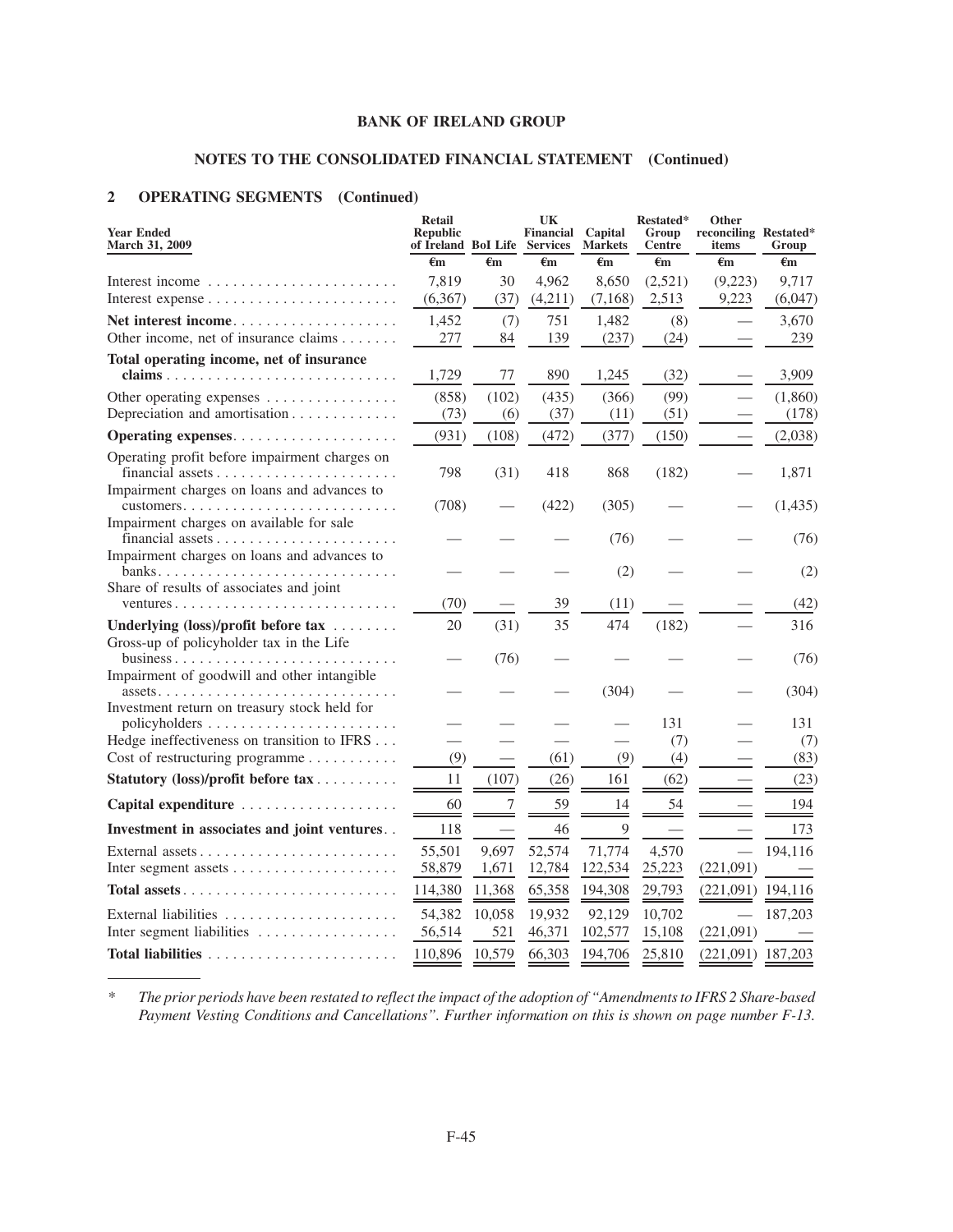## **NOTES TO THE CONSOLIDATED FINANCIAL STATEMENT (Continued)**

## **2 OPERATING SEGMENTS (Continued)**

| <b>Year Ended</b><br>March 31, 2008                              | <b>Retail</b><br><b>Republic</b><br>of Ireland | <b>BoI</b> Life      | UK<br>Financial<br><b>Services</b> | Capital<br><b>Markets</b> | Restated*<br>Group<br>Centre | Other<br>Reconciling Restated*<br><b>Items</b> | Group      |
|------------------------------------------------------------------|------------------------------------------------|----------------------|------------------------------------|---------------------------|------------------------------|------------------------------------------------|------------|
|                                                                  | $\epsilon_{m}$                                 | €m                   | €m                                 | €m                        | €m                           | €m                                             | €m         |
| Interest income                                                  | 7,452                                          | 14                   | 5,484                              | 8,612                     | (2,792)                      | (8,373)                                        | 10,397     |
| Interest expense                                                 | (6,023)                                        | (21)                 | (4,638)                            | (7, 582)                  | 2,757                        | 8,373                                          | (7, 134)   |
| Net interest income                                              | 1,429                                          | (7)                  | 846                                | 1,030                     | (35)                         |                                                | 3,263      |
| Other income, net of insurance claims                            | 417                                            | 225                  | 163                                | 89                        | (43)                         |                                                | 851        |
| Total operating income, net of insurance                         |                                                |                      |                                    |                           |                              |                                                |            |
|                                                                  | 1,846                                          | 218                  | 1,009                              | 1,119                     | (78)                         |                                                | 4,114      |
| Other operating expenses                                         | (909)                                          | (106)                | (497)                              | (405)                     | (89)                         |                                                | (2,006)    |
| Depreciation and amortisation                                    | (74)                                           | (4)                  | (36)                               | (11)                      | (12)                         |                                                | (137)      |
| Operating expenses                                               | (983)                                          | (110)                | (533)                              | (416)                     | (101)                        |                                                | (2, 143)   |
| Profit on disposal of property                                   |                                                |                      | 5                                  | $\mathbf{1}$              |                              |                                                | 6          |
| Operating profit before impairment charges on                    |                                                |                      |                                    |                           |                              |                                                |            |
| financial assets                                                 | 863                                            | 108                  | 481                                | 704                       | (179)                        | $\overline{0}$                                 | 1,977      |
| Impairment charges on loans and advances to                      |                                                |                      |                                    |                           |                              |                                                |            |
|                                                                  | (146)                                          |                      | (33)                               | (48)                      |                              |                                                | (227)      |
| Impairment charges on available for sale                         |                                                |                      |                                    | (5)                       |                              |                                                | (5)        |
| Share of results of associates and joint<br>ventures             | (1)                                            |                      | 47                                 |                           |                              |                                                | 46         |
| Underlying loss/profit before tax                                | 716                                            | 108                  | 495                                | 651                       | (179)                        |                                                | 1,791      |
| Profit on disposal of property                                   | 33                                             |                      |                                    |                           |                              |                                                | 33         |
| Gross up for policyholder tax in the Life<br>business<br>.       |                                                | (60)                 |                                    |                           |                              |                                                | (60)       |
| Investment return on treasury stock held for                     |                                                |                      |                                    |                           |                              |                                                |            |
|                                                                  |                                                |                      |                                    |                           | 189                          |                                                | 189        |
| Hedge ineffectiveness on transition to IFRS                      |                                                |                      |                                    |                           | (6)                          |                                                | (6)        |
| Cost of restructuring program                                    |                                                |                      |                                    |                           | (17)                         |                                                | (17)       |
| Statutory (loss) profit before tax                               | 749                                            | 48                   | 495                                | 651                       | (13)                         | $\overline{0}$                                 | 1,930      |
|                                                                  | 56                                             | 15                   | 57                                 | 14                        | 10                           |                                                | 152        |
| Investment in associates and joint ventures                      | 31                                             |                      | 50                                 | 17                        |                              |                                                | 98         |
|                                                                  |                                                | 59,555 13,678 56,690 |                                    | 66,888                    | 623                          |                                                | 197,434    |
| Inter segment assets                                             | 58,295                                         | 907                  | 13,973                             | 114,889                   | 40,747                       | (228, 811)                                     |            |
|                                                                  | 117,850 14,585 70,663                          |                      |                                    | 181,777                   | 41,370                       | $(228, 811)$ 197,434                           |            |
| External liabilities $\ldots \ldots \ldots \ldots \ldots \ldots$ | 43,237 13,307 28,587                           |                      |                                    | 97,336                    | 8,445                        |                                                | $-190,912$ |
|                                                                  | 72,065                                         |                      | 368 40,761                         | 83,404                    | 32,213                       | (228, 811)                                     |            |
|                                                                  |                                                |                      |                                    |                           |                              |                                                |            |

*\* The prior periods have been restated to reflect the impact of the adoption of "Amendments to IFRS 2 Sharebased Payment Vesting Conditions and Cancellations". Further information on this is shown on page F-13.*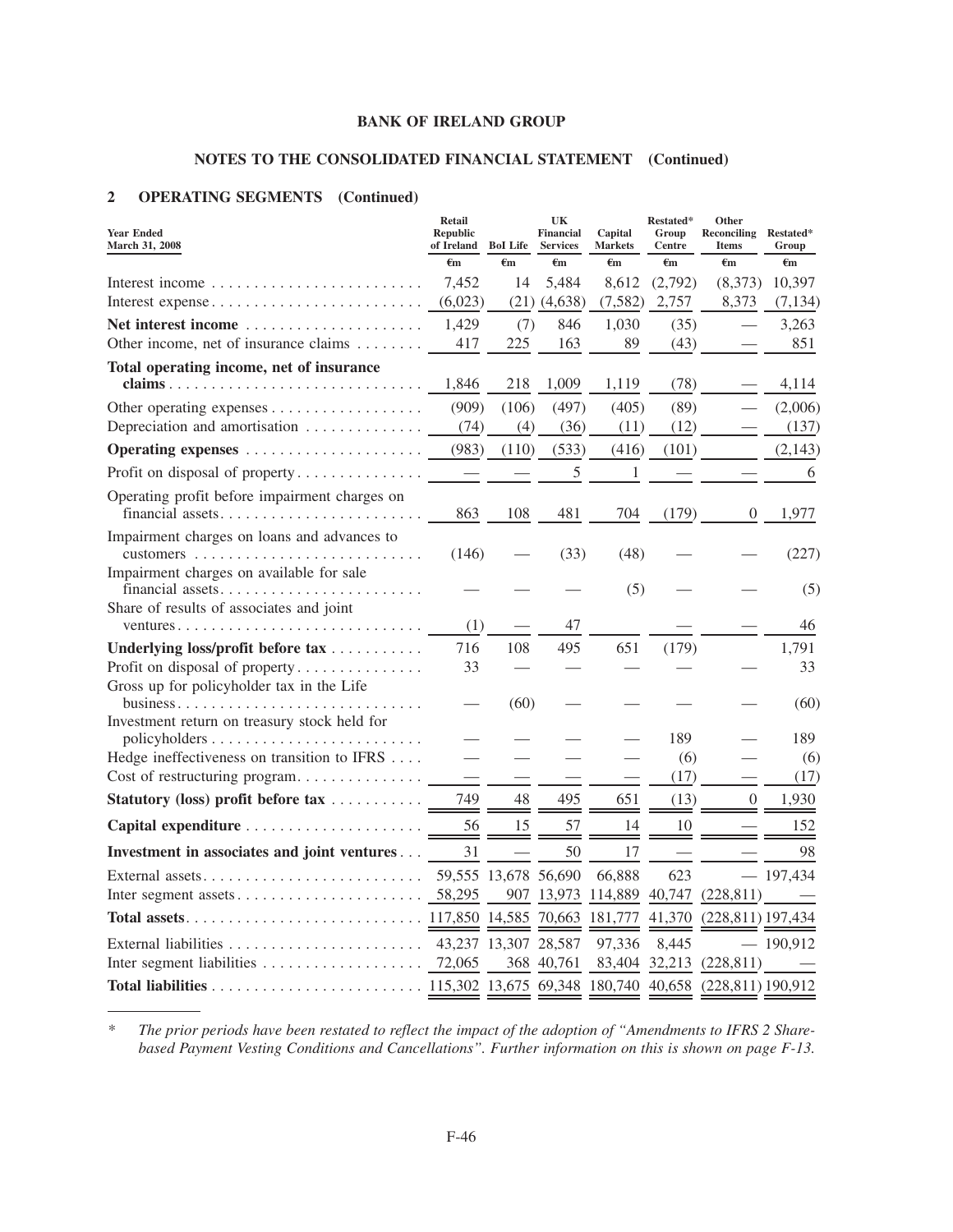# **NOTES TO THE CONSOLIDATED FINANCIAL STATEMENT (Continued)**

## **2 OPERATING SEGMENTS (Continued)**

## **Gross Revenue by Business Segments**

| 9 Months Ended<br>December 31, 2009               | Retail<br><b>Republic</b><br>of Ireland        | <b>BOI</b> Life    | UK<br><b>Financial</b><br><b>Services</b> | Capital<br><b>Markets</b> | Group<br>Centre        | <b>Eliminations</b> | Group              |
|---------------------------------------------------|------------------------------------------------|--------------------|-------------------------------------------|---------------------------|------------------------|---------------------|--------------------|
|                                                   | €m                                             | $\epsilon_{\rm m}$ | $\epsilon_{\rm m}$                        | €m                        | $\epsilon_{\rm m}$     | $\epsilon_{\rm m}$  | $\epsilon_{\rm m}$ |
| External customers                                | 1,458                                          | 247                | 1,814                                     | 1,107                     | 1,264                  |                     | 5,890              |
| Inter-segment revenue $\dots\dots\dots\dots\dots$ | 1,996                                          | $\frac{15}{2}$     | 693                                       | 2,474                     | (734)                  | (4, 444)            |                    |
| Total gross revenue                               | $\frac{3,454}{ }$                              | 262                | 2,507                                     | 3,581                     | 530                    | (4, 444)            | 5,890              |
| <b>Year Ended</b><br>March 31, 2009               | <b>Retail</b><br><b>Republic</b><br>of Ireland | <b>BOI</b> Life    | UK<br>Financial<br><b>Services</b>        | Capital<br><b>Markets</b> | Group<br><b>Centre</b> | <b>Eliminations</b> | Group              |
|                                                   | $\epsilon_{m}$                                 | $\epsilon$ m       | $\epsilon_{\rm m}$                        | $\epsilon_{m}$            | $\epsilon_{\rm m}$     | $\epsilon_{\rm m}$  | €m                 |
| External customers                                | 2,766                                          | 7                  | 3,575                                     | 4,014                     | (168)                  |                     | 10,194             |
| Inter-segment revenue $\dots \dots \dots$         | 4,981                                          | (10)               | 1,629                                     | 5,270                     | (2,626)                | (9,244)             |                    |
| Total gross revenue                               | 7,747                                          | (3)                | 5,204                                     | 9,284                     | (2,794)                | (9,244)             | 10,194             |

| <b>Year Ended</b><br>March 31, 2008 | <b>Retail</b><br><b>Republic</b><br>of Ireland | <b>BOI</b> Life | UK<br><b>Financial</b><br><b>Services</b> | Capital<br><b>Markets</b> | Group<br>Centre | <b>Eliminations</b> | Group  |
|-------------------------------------|------------------------------------------------|-----------------|-------------------------------------------|---------------------------|-----------------|---------------------|--------|
|                                     | $\epsilon_{\rm m}$                             | €m              | €m                                        | $\epsilon_{\rm m}$        | €m              | €m                  | €m     |
| External customers                  | 3.232                                          | 300             | 3.982                                     | 3.889                     | 164             |                     | 11,567 |
| Inter-segment revenue $\dots\dots$  | 4,690                                          | (53)            | 1.727                                     | 4.846                     | (2,813)         | (8,397)             |        |
| Total gross revenue                 | $\frac{7,922}{2}$                              | 247             | 5,709<br>___                              | 8,735                     | (2,649)         | (8,397)             | 11,567 |

## **Geographical Segments**

| 9 Months Ended<br>December 31, 2009                                           | <b>Ireland</b><br>€m | <b>United</b><br>Kingdom<br>$\epsilon_{\rm m}$ | <b>Rest of</b><br>World<br>$\epsilon$ m | <b>Eliminations</b><br>€m | Total<br>$\epsilon_{\rm m}$ |
|-------------------------------------------------------------------------------|----------------------|------------------------------------------------|-----------------------------------------|---------------------------|-----------------------------|
| External revenues                                                             | 3.795                | 2,022                                          | 73                                      |                           | 5,890                       |
| Inter segment revenue $\dots \dots \dots \dots \dots \dots \dots$             | 1,003                | 509                                            | 226                                     | (1,738)                   |                             |
|                                                                               | 4,798                | 2,531                                          | 299                                     | (1,738)                   | 5,890                       |
| (Loss) / profit before taxation                                               | (1,242)              | (602)                                          | $\frac{31}{}$                           |                           | (1, 813)                    |
|                                                                               | 27                   | 32                                             |                                         |                           | 60                          |
| External assets $\dots \dots \dots \dots \dots \dots \dots \dots \dots \dots$ | 116.259              | 59,089                                         | 5,758                                   |                           | 181,106                     |
| Inter segment assets $\dots \dots \dots \dots \dots \dots \dots \dots$        | 57,873               | 26,684                                         | 10,731                                  | (95, 288)                 |                             |
| Total assets $\ldots \ldots \ldots \ldots \ldots \ldots \ldots \ldots \ldots$ | 174,132              | 85,773                                         | 16,489                                  | (95, 288)                 | 181,106                     |
|                                                                               | 138,292              | 26,627                                         | 9,750                                   |                           | 174,669                     |
|                                                                               | 29,722               | 59,478                                         | 6,089                                   | (95,289)                  |                             |
| Total liabilities                                                             | 168,014              | 86,105                                         | 15,839                                  | (95, 289)                 | 174,669                     |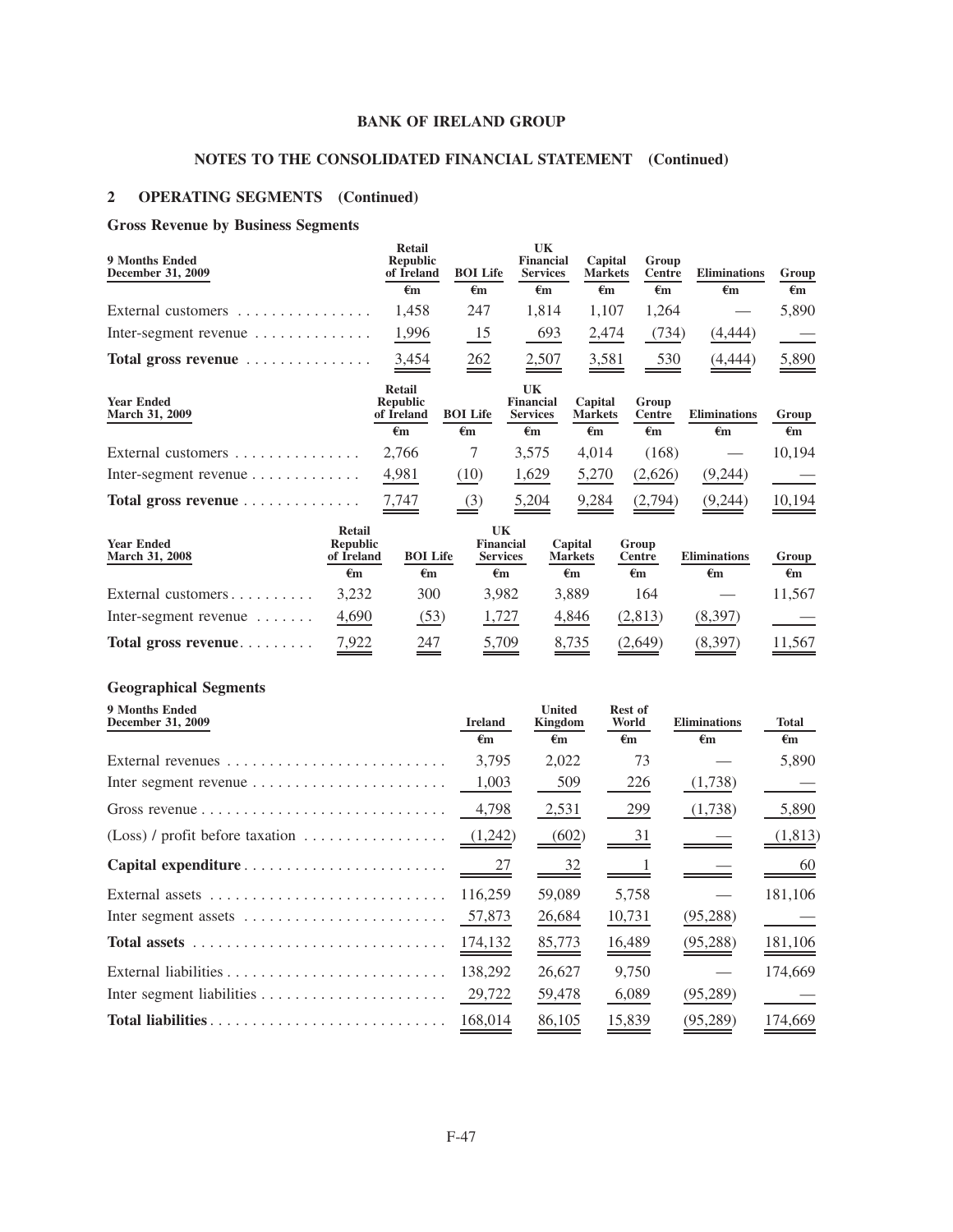## **NOTES TO THE CONSOLIDATED FINANCIAL STATEMENT (Continued)**

## **2 OPERATING SEGMENTS (Continued)**

## **Geographical Segments**

| <b>Year Ended</b><br>March 31, 2009                                    | Restated*<br><b>Ireland</b><br>€m | <b>United</b><br>Kingdom<br>$\epsilon_{\rm m}$ | Rest of<br>World<br>€m | <b>Eliminations</b><br>$\epsilon_{\rm m}$ | Restated*<br><b>Total</b><br>$\epsilon$ m |
|------------------------------------------------------------------------|-----------------------------------|------------------------------------------------|------------------------|-------------------------------------------|-------------------------------------------|
|                                                                        | 6,733                             | 3,304                                          | 157                    |                                           | 10,194                                    |
|                                                                        | 889                               | 2,908                                          | 648                    | (4, 445)                                  |                                           |
| Gross revenue                                                          | 7,622                             | 6,212                                          | 805                    | (4,445)                                   | 10,194                                    |
|                                                                        | 154                               | <u>129</u>                                     | (306)                  |                                           | (23)                                      |
| Capital expenditure                                                    | $\frac{134}{2}$                   | 58                                             |                        |                                           | 194                                       |
|                                                                        | 128,291                           | 59,791                                         | 6,034                  |                                           | 194,116                                   |
| Inter segment assets $\dots \dots \dots \dots \dots \dots \dots \dots$ | 56,344                            | 33,823                                         | 9,280                  | (99, 447)                                 |                                           |
|                                                                        | 184,635                           | 93,614                                         | 15,314                 | (99, 447)                                 | 194,116                                   |
| External liabilities                                                   | 148,094                           | 29,211                                         | 9,898                  |                                           | 187,203                                   |
| Inter segment liabilities                                              | 30,715                            | 63,911                                         | 4,821                  | (99, 447)                                 |                                           |
|                                                                        | 178,809                           | 93,122                                         | 14,719                 | (99,447)                                  | 187,203                                   |

## **Geographical segments**

| <b>Year Ended</b><br>March 31, 2008                                         | Restated*<br><b>Ireland</b><br>$\epsilon_{\rm m}$ | <b>United</b><br><b>Kingdom</b><br>$\epsilon_{\rm m}$ | <b>Rest of</b><br>World<br>€m | <b>Eliminations</b><br>$\epsilon_{\rm m}$ | Restated*<br><b>Total</b><br>$\epsilon_{\rm m}$ |
|-----------------------------------------------------------------------------|---------------------------------------------------|-------------------------------------------------------|-------------------------------|-------------------------------------------|-------------------------------------------------|
|                                                                             | 7.306                                             | 4,119                                                 | 142                           |                                           | 11,567                                          |
|                                                                             | 1,267                                             | 2,341                                                 | 225                           | (3,833)                                   |                                                 |
| Gross revenue $\dots \dots \dots \dots \dots \dots \dots \dots \dots \dots$ | 8,573                                             | 6,460                                                 | 367                           | (3,833)                                   | 11,567                                          |
|                                                                             | 1,409                                             | 491                                                   | 30                            |                                           | 1,930                                           |
| Capital expenditure                                                         | 93                                                | 57                                                    |                               |                                           | 152                                             |
|                                                                             | 133,925                                           | 61,471                                                | 2,038                         |                                           | 197,434                                         |
| Inter segment assets $\dots \dots \dots \dots \dots \dots \dots \dots$      | 38,440                                            | 33,023                                                | 13,296                        | (84,759)                                  |                                                 |
|                                                                             | 172,365                                           | 94,494                                                | 15,334                        | (84,759)                                  | 197,434                                         |
| External liabilities                                                        | 130,490                                           | 47.414                                                | 13,008                        |                                           | 190,912                                         |
| Inter segment liabilities                                                   | 37,299                                            | 45,815                                                | 1,645                         | (84,759)                                  |                                                 |
| Total liabilities                                                           | 167,789                                           | 93,229                                                | 14,653                        | (84,759)                                  | 190.912                                         |

*\* The prior year has been restated to reflect the impact of the adoption of "Amendments to IFRS 2 Share-based Payment Vesting Conditions and Cancellations". Further information on this is shown on page F-13.*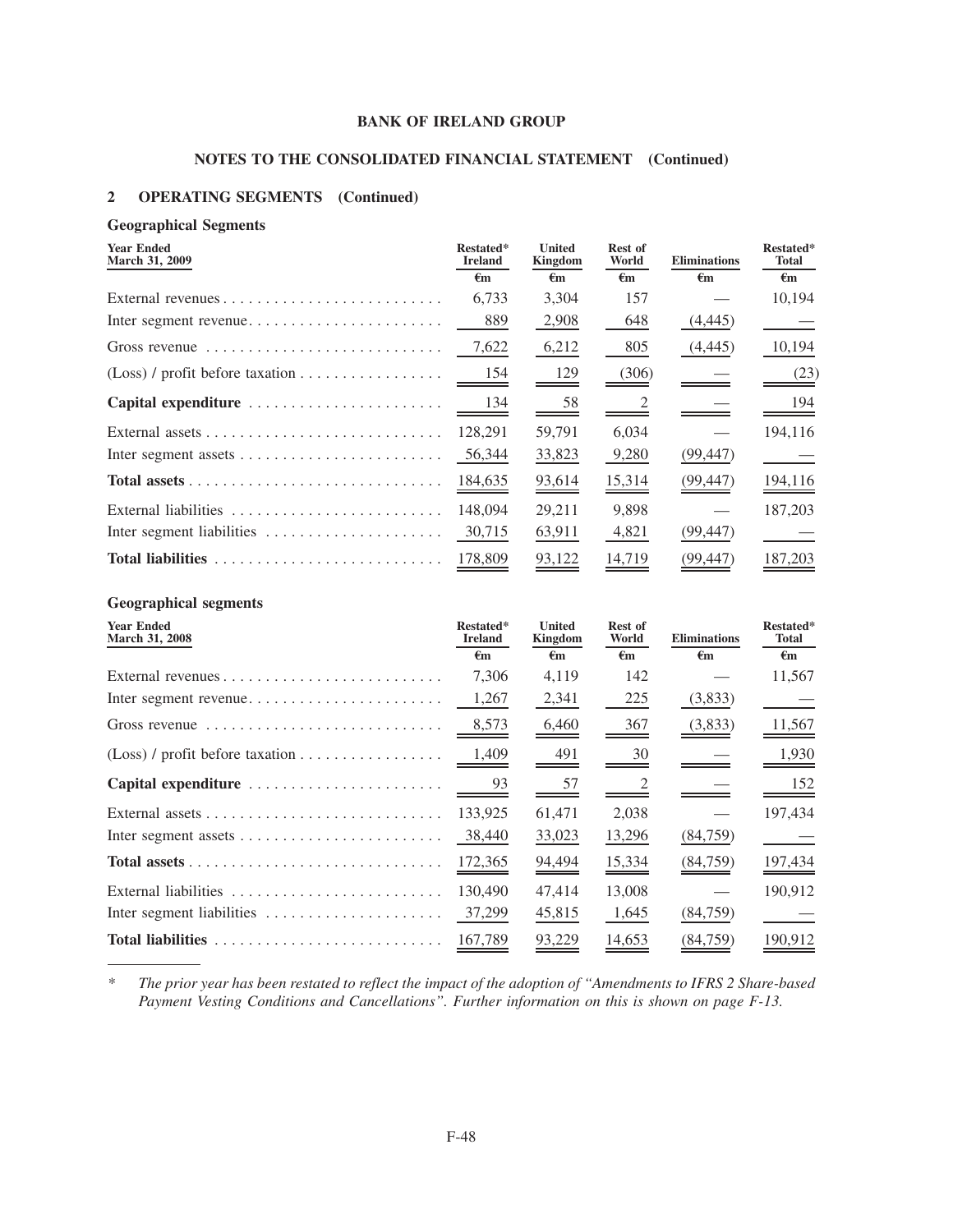#### **NOTES TO THE CONSOLIDATED FINANCIAL STATEMENT (Continued)**

### **3 INTEREST INCOME**

| 9 months ended<br>December 31.<br><b>2009</b> | <b>Year ended</b><br>March 31.<br>-2009 | <b>Year ended</b><br>March 31,<br><b>2008</b> |
|-----------------------------------------------|-----------------------------------------|-----------------------------------------------|
| €m                                            | €m                                      | $\epsilon_{\rm m}$                            |
| 3.503                                         | 7.901                                   | 8.213                                         |
| 498                                           | 1.335                                   | 1,604                                         |
| 48                                            | 246                                     | 323                                           |
| 139                                           | 232                                     | 251                                           |
| $\overline{\phantom{a}}$                      |                                         |                                               |
| $\frac{4,188}{ }$                             | 9,717                                   | $\frac{10,397}{2}$                            |

Included within interest income is  $\epsilon$ 161 million (March 31, 2009:  $\epsilon$ 110 million; March 31, 2008:  $\epsilon$ 31 million) in respect of impaired loans and advances to customers. Net interest income also includes a debit of  $\epsilon$ 351 million (March 31, 2009: credit of  $\epsilon$ 93 million; March 31, 2008: credit of  $\epsilon$ 185 million) transferred from the cash flow hedge reserve (see page F-7).

## **4 INTEREST EXPENSE**

| 9 months ended<br>December 31.<br>2009 | <b>Year ended</b><br>March 31,<br>2009 | <b>Year ended</b><br>March 31,<br><b>2008</b> |
|----------------------------------------|----------------------------------------|-----------------------------------------------|
| €m                                     | €m                                     | €m                                            |
| 995                                    | 2.773                                  | 2.808                                         |
| 653                                    | 2.297                                  | 3.041                                         |
| 198                                    | 554                                    | 840                                           |
| 163                                    | 423                                    | 445                                           |
| 2,009                                  | 6,047                                  | 7,134                                         |

Interest expense on financial liabilities (including subordinated liabilities) is recognised using the effective interest rate (EIR) method. In accordance with the EIR method, the carrying value of certain subordinated liabilities has been reduced by  $\epsilon$ 58 million at December 31, 2009 to reflect the Group's revised estimates of future cashflows on these liabilities. This adjustment has been reflected as a reduction in interest expense in the nine months ended December 31, 2009. For further information see note 58.

#### **5 NET INSURANCE PREMIUM INCOME**

| 9 months ended<br>December 31,<br>2009 | Year ended<br>March 31,<br>2009 | Year ended<br>March 31,<br>2008 |
|----------------------------------------|---------------------------------|---------------------------------|
| €m                                     | €m                              | €m                              |
| 751                                    | 1.190                           | 2,101                           |
| (91)                                   | (116)                           | (173)                           |
| 660                                    | 1.074                           | 1.928                           |
| $\overline{5}$                         |                                 |                                 |
| $\underline{665}$                      | 1,069                           | 1,940                           |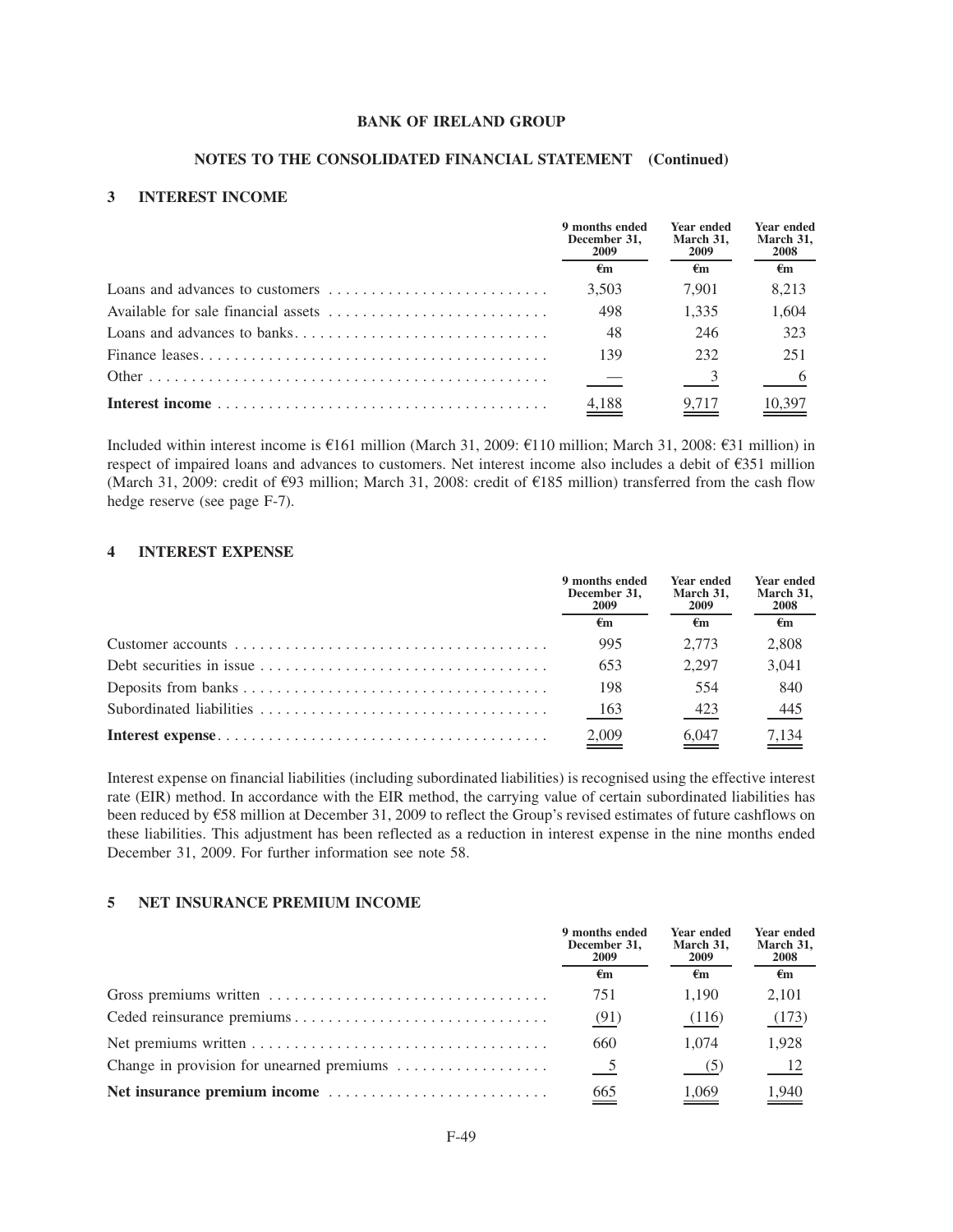## **NOTES TO THE CONSOLIDATED FINANCIAL STATEMENT (Continued)**

## **6 FEES AND COMMISSION INCOME/EXPENSE**

| Income | 9 months ended<br>December 31.<br><b>2009</b> | <b>Year ended</b><br>March 31.<br><b>2009</b> | <b>Year ended</b><br>March 31,<br><b>2008</b> |
|--------|-----------------------------------------------|-----------------------------------------------|-----------------------------------------------|
|        | €m                                            | €m                                            | $\epsilon_{\rm m}$                            |
|        | 268                                           | 368                                           | 401                                           |
|        | 66                                            | 132                                           | 189                                           |
|        | 41                                            | 38                                            | 81                                            |
|        | 60                                            | 75                                            | 42                                            |
|        | 8                                             | 13                                            | 23                                            |
|        | 31                                            | 91                                            | 80                                            |
|        | 474                                           | 717                                           | 816                                           |

For the year ended March 31, 2009, fees amounting to  $E42$  million have been reclassified from retail banking customer fees to insurance commissions for comparative purposes. Included in other fees is an amount of  $\epsilon$ 3 million (March 31, 2009:  $64$  million, March 31, 2008:  $66$  million) in trust and other fiduciary fees.

| <b>Expenses</b> | 9 months ended<br>December 31.<br>2009 | <b>Year ended</b><br>March 31,<br>2009 | <b>Year ended</b><br>March 31,<br>2008 |
|-----------------|----------------------------------------|----------------------------------------|----------------------------------------|
|                 | €m                                     | €m                                     | €m                                     |
|                 | 105                                    | 66                                     |                                        |
|                 | 150                                    | 166                                    | $\underline{150}$                      |
|                 | $\stackrel{255}{\equiv}$               | 232                                    | $\stackrel{150}{=}$                    |

The Government Guarantee fee of  $E105$  million (March 31, 2009:  $E66$  million) relates to the fee paid under the Credit Institutions (Financial Support) Scheme, which commenced on September 30, 2008.

## **7 NET TRADING EXPENSE**

|                                                | 9 months ended<br>December 31,<br>2009 | Year ended<br>March 31,<br><b>2009</b> | Year ended<br>March 31,<br>2008 |
|------------------------------------------------|----------------------------------------|----------------------------------------|---------------------------------|
|                                                | €m                                     | €m                                     | $\epsilon_{\rm m}$              |
|                                                | 31                                     | (29)                                   | (6)                             |
| Financial liabilities designated at fair value | (137)                                  | 55                                     | 107                             |
|                                                | 86                                     | (41)                                   | (260)                           |
|                                                | (20)                                   | (15)                                   | (159)                           |
| Other financial instruments held for trading   | (13)                                   | (258)                                  | (79)                            |
|                                                |                                        | (27)                                   | (6)                             |
|                                                | (2)                                    | - (7)                                  | $^{(2)}$                        |
|                                                | (28)                                   | (307)                                  | (246)                           |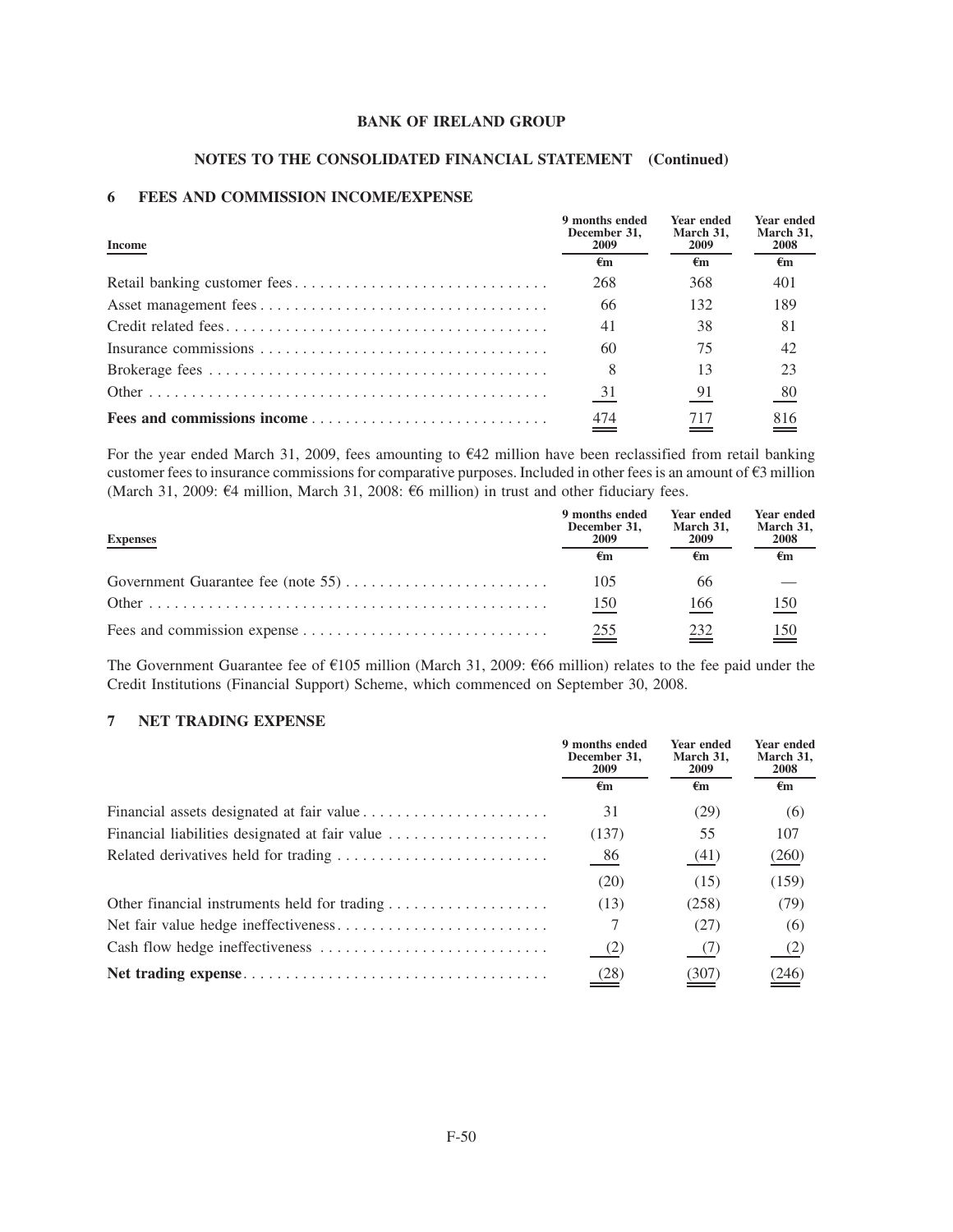### **NOTES TO THE CONSOLIDATED FINANCIAL STATEMENT (Continued)**

## **7 NET TRADING EXPENSE (continued)**

Net trading expense of  $\epsilon$ 28 million (March 31, 2009:  $\epsilon$ 307 million; March 31, 2008:  $\epsilon$ 246 million) includes the gains and losses on financial instruments held for trading and those designated at fair value through profit or loss (other than unit linked life assurance assets and investment contract liabilities). It includes the gains and losses arising on the purchase and sale of these instruments, the interest income receivable and expense payable and the fair value movement on these instruments, together with the funding cost of the trading instruments. It also includes  $\epsilon$ 20 million (March 31, 2009:  $\epsilon$ 65 million; March 31, 2008:  $\epsilon$ 28 million) in relation to net gains arising from foreign exchange.

Net trading expense includes the total fair value movement (including interest receivable and payable) on liabilities that have been designated at fair value through profit or loss. The interest receivable on amortised cost assets which are funded by those liabilities is reported in net interest income. Net trading expense also includes the total fair value movements on derivatives that are economic hedges of assets and liabilities which are measured at amortised cost, the net interest receivable or payable on which is also reported within net interest income. The net amount reported within net interest income relating to these amortised cost instruments was  $\epsilon$ 71 million (March 31, 2009: €578 million; March 31, 2008: €346 million).

Net fair value hedge ineffectiveness comprises a net loss from hedging instruments of  $\epsilon$ 97 million (March 31, 2009: net gain of €213 million; March 31, 2008: Net gain of €168 million) offsetting a net gain from hedged items of  $\epsilon$ 104 million (March 31, 2009: net loss of  $\epsilon$ 240 million; March 31, 2008: net loss of  $\epsilon$ 174 million).

Net trading expense for March 31, 2009 includes a loss of  $\epsilon$ 39 million arising from the Lehman collapse in September 2008.

The net loss from the change in credit spreads relating to the Group's issued notes designated at fair value through profit or loss was  $\epsilon$ 6 million (March 31, 2009: net gain  $\epsilon$ 64 million; March 31, 2008:  $\epsilon$ 32 million). The cumulative impact from the change in credit spreads at December 31, 2009 is a net gain of  $\epsilon$ 90 million (March 31, 2009:  $€96$  million).

Included within net trading expense above is a credit of  $\epsilon$ 9 million in relation to the revised estimates of future cashflows on certain subordinated liabilities. See note 4 for further details.

### **8 LIFE ASSURANCE INVESTMENT INCOME AND GAINS/(LOSSES)**

|                                                                         | 9 months<br>ended<br>December 31,<br>2009<br>€m | Year ended<br>March 31,<br>2009 | Year ended<br>March 31,<br>2008 |
|-------------------------------------------------------------------------|-------------------------------------------------|---------------------------------|---------------------------------|
|                                                                         |                                                 | €m                              | €m                              |
| Gross life assurance investment income and gains/ $(losses)$            | 961                                             | (1.635)                         | (924)                           |
| Elimination of investment return on treasury stock held for the benefit | (3)                                             | 65                              | 98                              |
| Life assurance investment income and gains/ $(losses)$                  | 958                                             | 1,570                           | (826)                           |

Life assurance investment income and gains/(losses) comprise the investment return, realised gains and losses, and unrealised gains and losses which accrue to the Group, on all investment assets held by BoI Life, other than those held for the benefit of policyholders whose contracts are considered to be investment contracts.

IFRS requires that Bank of Ireland stock held by the Group, including those held by BoI Life for the benefit of policyholders, are reclassified as treasury stock and accounted for as a deduction from equity. Changes in the value of any treasury stock held are recognised in equity at the time of disposal and dividends are not recognised as income or distributions.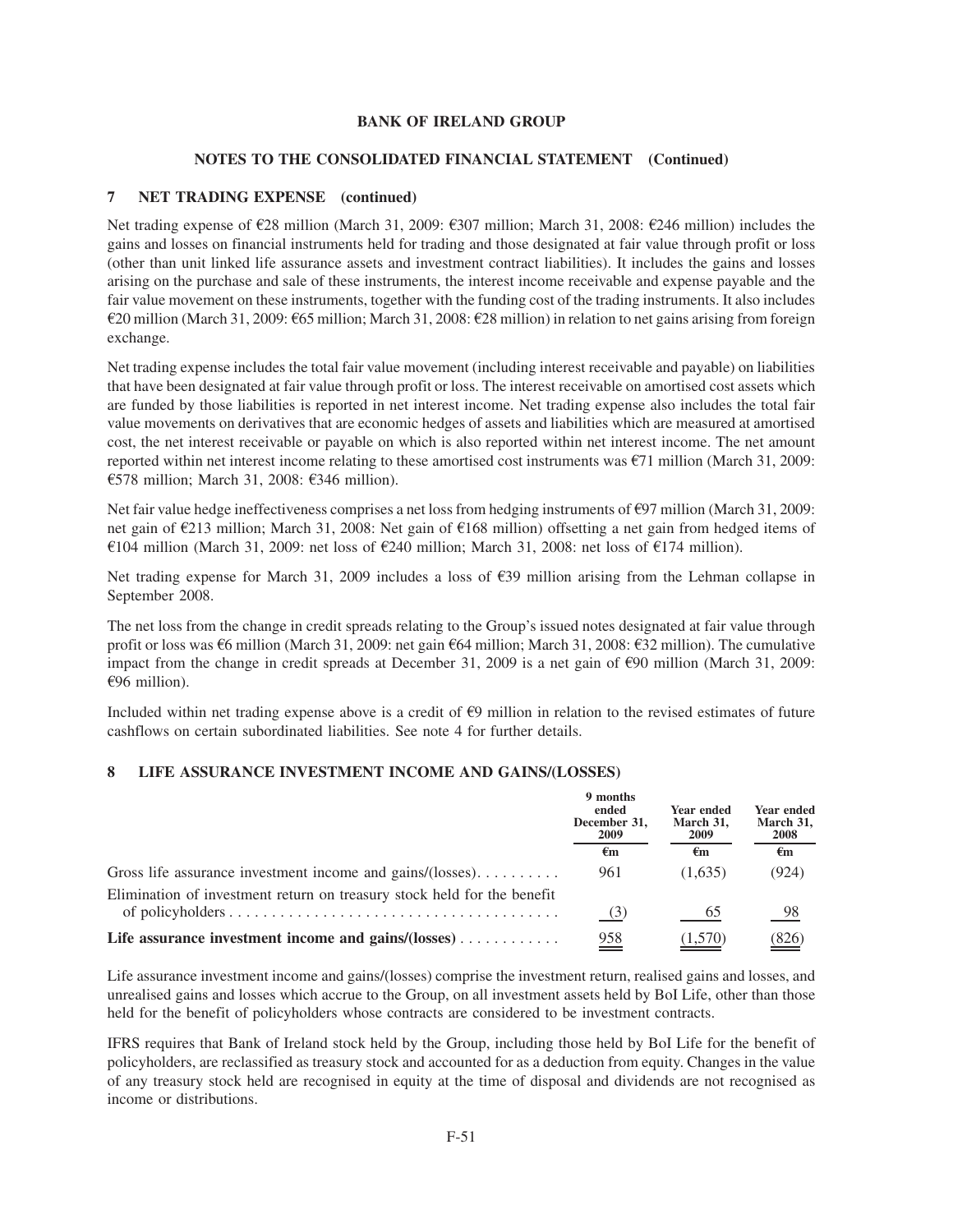## **NOTES TO THE CONSOLIDATED FINANCIAL STATEMENT (Continued)**

## **8 LIFE ASSURANCE INVESTMENT INCOME AND LOSSES (continued)**

The impact on the Group income statement in the nine months to December 31, 2009 of applying this accounting treatment is that life assurance investment income and gains of  $\epsilon$ 961 million have been reduced by  $\epsilon$ 3 million which is the profit on Bank of Ireland stock held under insurance contracts. Other operating income (see note 10) has been reduced by  $\epsilon$ 3 million which is the gain on stock held under investment contracts. The combined adjustment is €6 million. (March 31, 2009 €131 million, March 31, 2008 : €189 million).

## **9 GAIN ON REPURCHASE OF SUBORDINATED LIABILITIES**

As part of its ongoing capital management activities the Group repurchased certain subordinated liabilities in June 2009. This involved the repurchase for cash of euro, US dollar and sterling subordinated liabilities at a discount to their nominal value.

The table below sets out the detail of the instruments purchased, the price paid and the residual amount of each security outstanding at December 31, 2009:

| <b>Description</b>                                                                                                        | Original<br>Principle<br>Amount | Principle<br>Amount<br><b>Repurchased</b> | Price Paid (%<br>of Principal<br>Amount<br>Repurchased) | <b>Residual</b><br>Principle<br>Amount |
|---------------------------------------------------------------------------------------------------------------------------|---------------------------------|-------------------------------------------|---------------------------------------------------------|----------------------------------------|
| $\epsilon$ 600 million                                                                                                    |                                 |                                           |                                                         |                                        |
| 7.40% Guaranteed Step-up Callable                                                                                         | $\epsilon$ 600m                 | $\epsilon$ 124m                           | 50%                                                     | €476m                                  |
| Stg£350 million<br>6.25% Guaranteed Callable Perpetual Preferred                                                          |                                 |                                           |                                                         |                                        |
|                                                                                                                           | £350 $m$                        | £304 $m$                                  | $42\%$                                                  | £46 $m$                                |
| $\epsilon$ 600 million<br>Fixed Rate/Variable Rate Guaranteed Non-voting<br>Non-Cumulative Perpetual Preferred Securities | $\epsilon$ 600m                 | $\epsilon$ 250m                           | 38%                                                     | $\epsilon$ 350m                        |
| US\$800 million<br>Fixed Rate/Variable Rate Guaranteed Non-voting<br>Non-Cumulative Perpetual Preferred Securities        | \$ 800 <sub>m</sub>             | \$400m                                    | $40\%$                                                  | \$400 <sub>m</sub>                     |
| US\$400 million<br>Fixed Rate/Variable Rate Guaranteed Non-voting<br>Non-Cumulative Perpetual Preferred Securities        | \$400m                          | \$ 200 <sub>m</sub>                       | 40%                                                     | \$200 <sub>m</sub>                     |
| Stg£500 million<br>Fixed Rate/Variable Rate Guaranteed<br>Non-voting Non-Cumulative Perpetual Preferred                   |                                 |                                           |                                                         |                                        |
|                                                                                                                           | £500m                           | £463 $m$                                  | 40%                                                     | £37 $m$                                |

The net gain after transaction costs on the purchase of the subordinated liabilities amounted to  $\epsilon$ 1,037 million ( $\epsilon$ 1,029 million after taxation) being the difference between of the consideration paid of  $\epsilon$ 683 million and the carrying value of the securities of  $\epsilon$ 1,720 million.

Further information on subordinated liabilities is set out in note 39.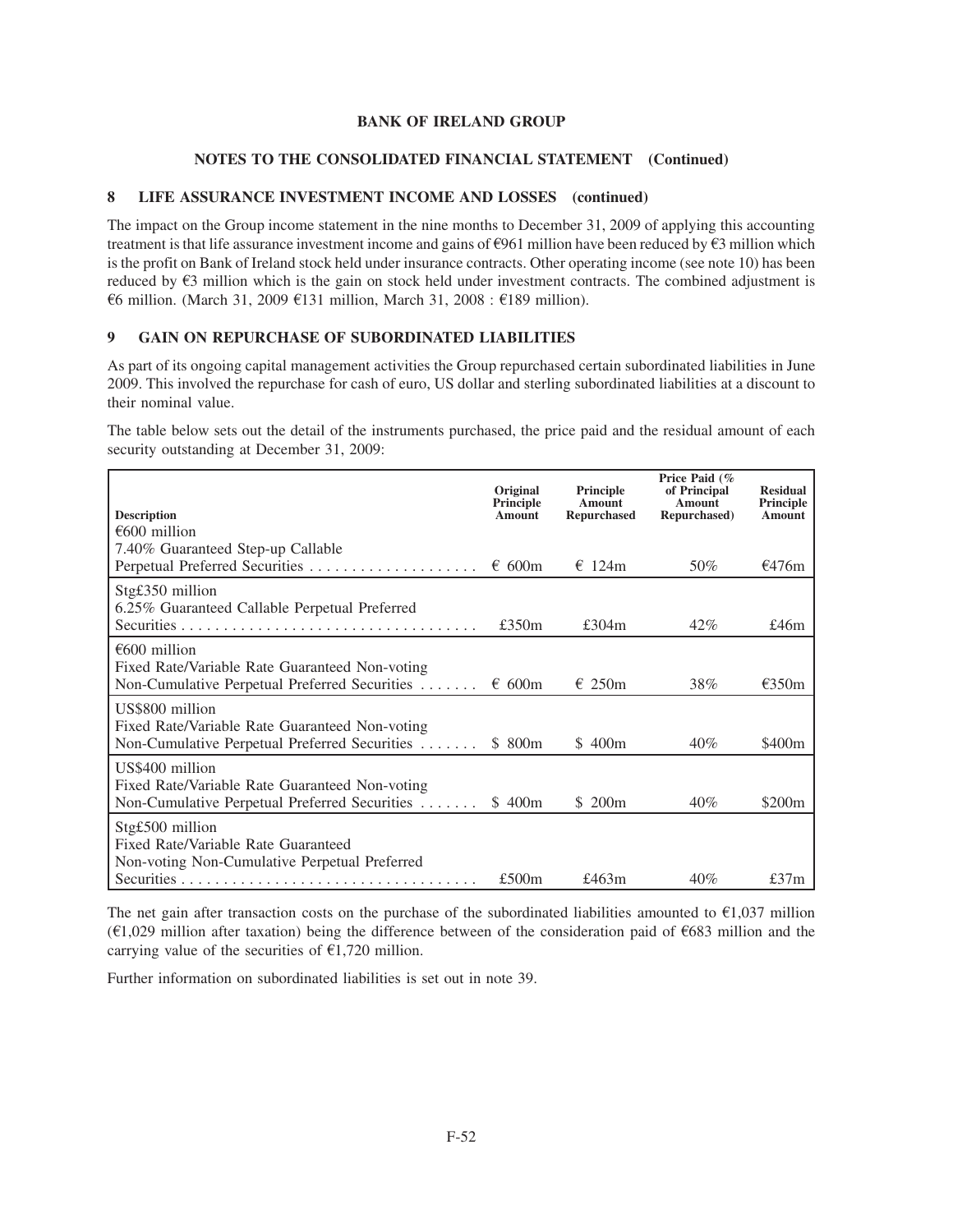## **NOTES TO THE CONSOLIDATED FINANCIAL STATEMENT (Continued)**

## **10 OTHER OPERATING INCOME**

|                                                                         | 9 months<br>ended<br>December 31,<br><b>2009</b> | <b>Year ended</b><br>March 31.<br><b>2009</b><br>€m | Year ended<br>March 31,<br>2008 |
|-------------------------------------------------------------------------|--------------------------------------------------|-----------------------------------------------------|---------------------------------|
|                                                                         | €m                                               |                                                     | €m                              |
| Profit on disposal available for sale financial assets                  | 55                                               |                                                     | 34                              |
|                                                                         | 83                                               | 23                                                  | 91                              |
|                                                                         | (104)                                            | (21)                                                | 22                              |
| Elimination of investment return on treasury stock held for the benefit |                                                  |                                                     |                                 |
|                                                                         | (3)                                              | 66                                                  | 91                              |
|                                                                         | 31                                               | 73                                                  | 238                             |

Included in other income for the nine months ended December 31, 2009 is a charge of  $662$  million (March 31, 2009:  $646$  million) for impairment of investment properties and related activities. Also included in other income is a charge of  $E$ 74 million arising from an unfavourable court ruling in connection with a European property investment.

## **11 INSURANCE CONTRACT LIABILITIES AND CLAIMS PAID**

|                                                                                           | 9 months<br>ended<br>December 31.<br>2009 | Year ended<br>March 31,<br>2009 | <b>Year ended</b><br>March 31,<br>2008 |
|-------------------------------------------------------------------------------------------|-------------------------------------------|---------------------------------|----------------------------------------|
|                                                                                           | $\epsilon_{\rm m}$                        | €m                              | $\epsilon$ m                           |
| Gross claims (see analysis below) $\dots \dots \dots \dots \dots \dots \dots \dots \dots$ | (656)                                     | (963)                           | (1,013)                                |
|                                                                                           | 38                                        | 40                              | 27                                     |
|                                                                                           | (618)                                     | (923)                           | (986)                                  |
| Change in liabilities:                                                                    |                                           |                                 |                                        |
|                                                                                           | (1,023)                                   | 1,507                           | 41                                     |
|                                                                                           | 179                                       | (47)                            | 147                                    |
|                                                                                           | (844)                                     | 1,460                           | 188                                    |
| Insurance contract liabilities and claims paid                                            | (1, 462)                                  | 537                             | (798)                                  |
| Gross claims are analysed as follows:                                                     |                                           |                                 |                                        |
|                                                                                           | (480)                                     | (768)                           | (851)                                  |
|                                                                                           | (105)                                     | (128)                           | (113)                                  |
|                                                                                           | (34)                                      | (35)                            | (32)                                   |
|                                                                                           | (3)                                       | (5)                             | (3)                                    |
|                                                                                           | (34)                                      | (27)                            | (14)                                   |
|                                                                                           | (656)                                     | (963)                           | (1,013)                                |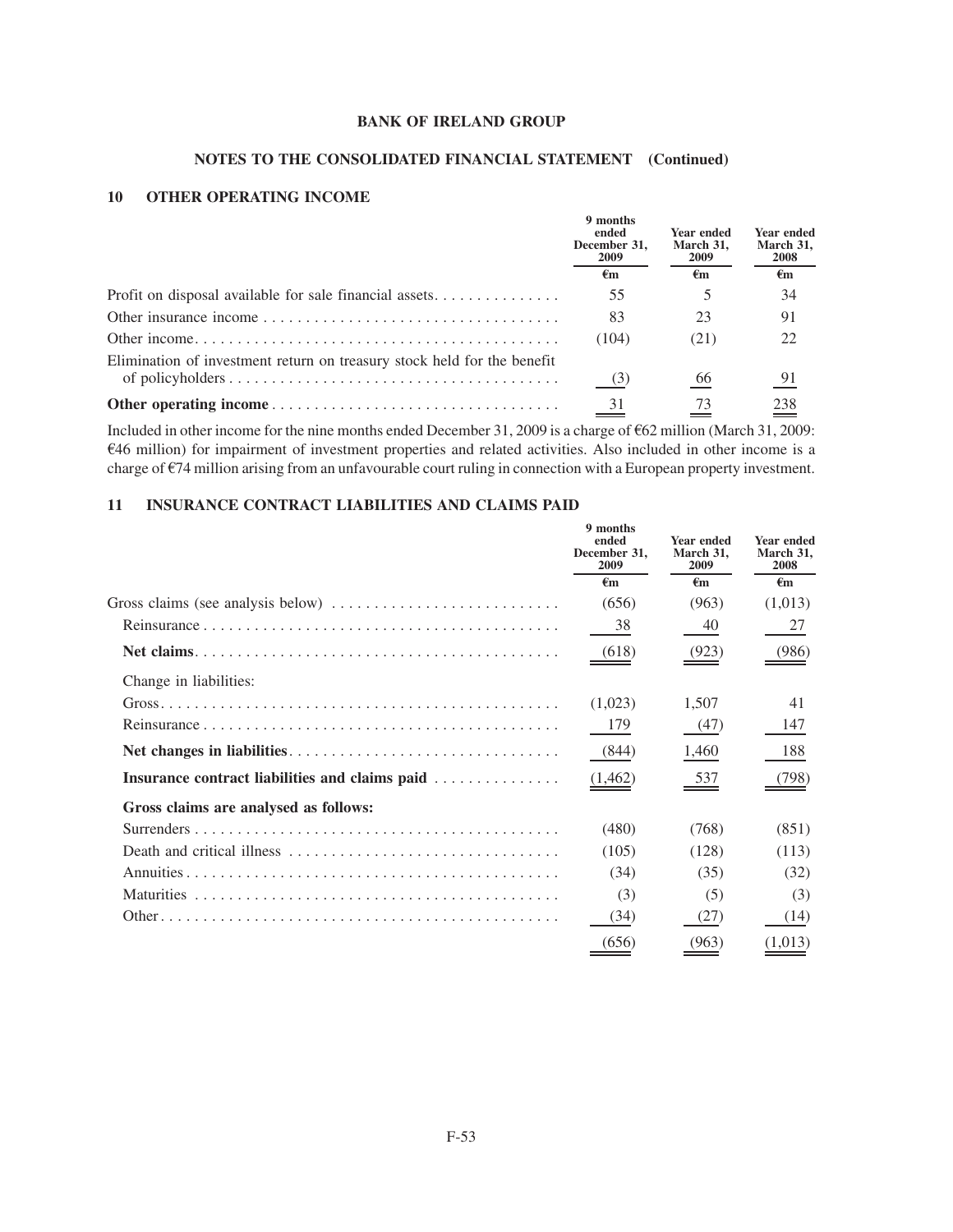## **NOTES TO THE CONSOLIDATED FINANCIAL STATEMENT (Continued)**

## **12 OTHER OPERATING EXPENSES**

|                                                                                                   | 9 months<br>ended<br><b>December</b><br>31, 2009 | Restated*<br>Year ended<br>March 31.<br>2009 | Restated*<br><b>Year ended</b><br>March 31.<br>2008 |
|---------------------------------------------------------------------------------------------------|--------------------------------------------------|----------------------------------------------|-----------------------------------------------------|
|                                                                                                   | $\epsilon_{\rm m}$                               | €m                                           | $\epsilon_{\rm m}$                                  |
| Administrative expenses                                                                           |                                                  |                                              |                                                     |
|                                                                                                   | 789                                              | 1,197                                        | 1,238                                               |
|                                                                                                   | 479                                              | 737                                          | 785                                                 |
| Depreciation                                                                                      |                                                  |                                              |                                                     |
| — Intangible assets (note 30) $\dots \dots \dots \dots \dots \dots \dots \dots \dots \dots \dots$ | 75                                               | 132                                          | 87                                                  |
|                                                                                                   | 32                                               | 46                                           | 50                                                  |
| Decline in property below cost $\dots \dots \dots \dots \dots \dots \dots \dots \dots \dots$      | 6                                                | 9                                            |                                                     |
|                                                                                                   | 1,381                                            | 2,121                                        | $\underline{2,160}$                                 |
| Staff costs are analysed as follows:                                                              |                                                  |                                              |                                                     |
|                                                                                                   | 569                                              | 849                                          | 963                                                 |
|                                                                                                   | 61                                               | 91                                           | 93                                                  |
| Retirement benefit costs — defined benefit plans (note 43).                                       | 147                                              | 173                                          | 130                                                 |
| Retirement benefit costs — defined contribution plans                                             | $\mathfrak{D}$                                   | 7                                            | $\overline{4}$                                      |
|                                                                                                   |                                                  | 19                                           | 16                                                  |
|                                                                                                   | 10                                               | 58                                           | 32                                                  |
|                                                                                                   | 789                                              | 1,197                                        | ,238                                                |

\* *The prior year has been restated to reflect the impact of adoption of "Amendment to IFRS2" share based payments vesting conditions and cancellations". Further information on this is shown on page number F-13.*

Depreciation of intangible assets for the year ended March 31, 2009 included a one off charge of  $\epsilon$ 38 million in relation to accelerated depreciation on software assets as a result of technology consolidation.

Included in other administration expenses above is an amount of  $\epsilon$ 49 million (March 31, 2009:  $\epsilon$ 68 million) in relation to operating lease payments.

During the year ended March 31, 2009, the Group commenced a process of aligning its structure and cost base to an environment of lower levels of business and activity and a charge of  $E$ 83 million was included in other operating expenses.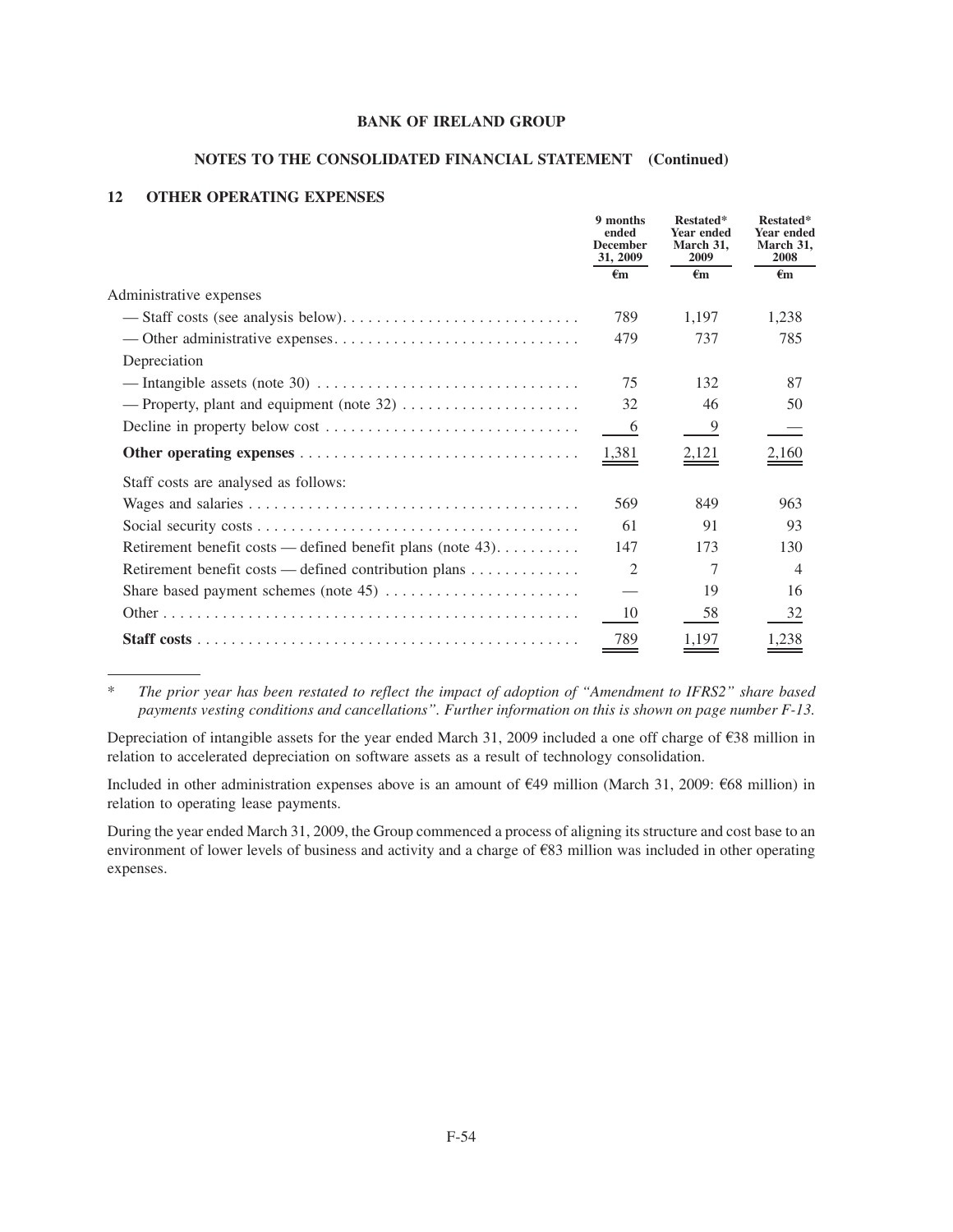#### **NOTES TO THE CONSOLIDATED FINANCIAL STATEMENT (Continued)**

## **12 OTHER OPERATING EXPENSES (continued)**

### **Staff numbers**

In the nine months ended December 31, 2009 the average number of staff (full time equivalents) was 14,755 (March 31, 2009: 15,868, March 31, 2008: 16,026) categorised as follows in line with the operating segments as stated in note 2.

| 9 months<br>ended<br>December 31.<br>2009 | <b>Year ended</b><br>March 31.<br><b>2009</b> | <b>Year ended</b><br>March 31,<br>2008 |
|-------------------------------------------|-----------------------------------------------|----------------------------------------|
| 5.698                                     | 5.951                                         | 8,467                                  |
| 1.071                                     | 1.132                                         | 1,183                                  |
| 2.865                                     | 3.514                                         | 3,599                                  |
| 1.557                                     | 1.801                                         | 1.737                                  |
| 3,564                                     | $3,470*$                                      | 1,040                                  |
| $\frac{14,755}{2}$                        | 15,868                                        | 16,026                                 |

\* *The growth in staff numbers in Group Centre since April 1, 2008 reflects the ongoing centralisation of support functions in order to maximise operating efficiencies.*

## **13 AUDITORS' REMUNERATION**

|                                              | <b>Notes</b> | <b>ROI</b>     | Overseas (i) | 9 months<br>ended<br>December 31.<br>2009 | <b>Year</b><br>ended<br>March 31.<br>2009 | <b>Year</b><br>ended<br>March 31,<br>2008 |
|----------------------------------------------|--------------|----------------|--------------|-------------------------------------------|-------------------------------------------|-------------------------------------------|
|                                              |              | $\epsilon_{m}$ | €m           | €m                                        | €m                                        | €m                                        |
| Audit and assurance services (including VAT) |              |                |              |                                           |                                           |                                           |
| Statutory audit (including expenses)         |              | 3.4            | 1.1          | 4.5                                       | 4.3                                       | 4.9                                       |
| Other audit and assurance services           | (11)         | 4.7            | 0.5          | 5.2                                       | 5.0                                       | 4.8                                       |
|                                              |              | 8.1            | 1.6          | 9.7                                       | 9.3                                       | 9.7                                       |
| Other services (including VAT)               |              |                |              |                                           |                                           |                                           |
|                                              |              | 0.2            | 0.2          | 0.4                                       | 0.8                                       | 1.1                                       |
| Auditors remuneration                        |              | 8.3            | 1.8          | 10.1                                      | 10.1                                      | 10.8                                      |

The figures in the above table relate to fees paid to PricewaterhouseCoopers (PwC). The Group Audit Committee has reviewed the level of fees and is satisfied that it has not affected the independence of the auditors.

- (i) Fees to overseas auditors principally consist of fees to PwC in the UK.
- (ii) Other audit and assurance services consist primarily of fees in connection with reporting to regulators, letters of comfort, review of compliance with Government guarantee, reporting on Sarbanes-Oxley, reporting accountants work and accounting matters.

It is Group policy to subject all major consultancy assignments to a competitive tender process.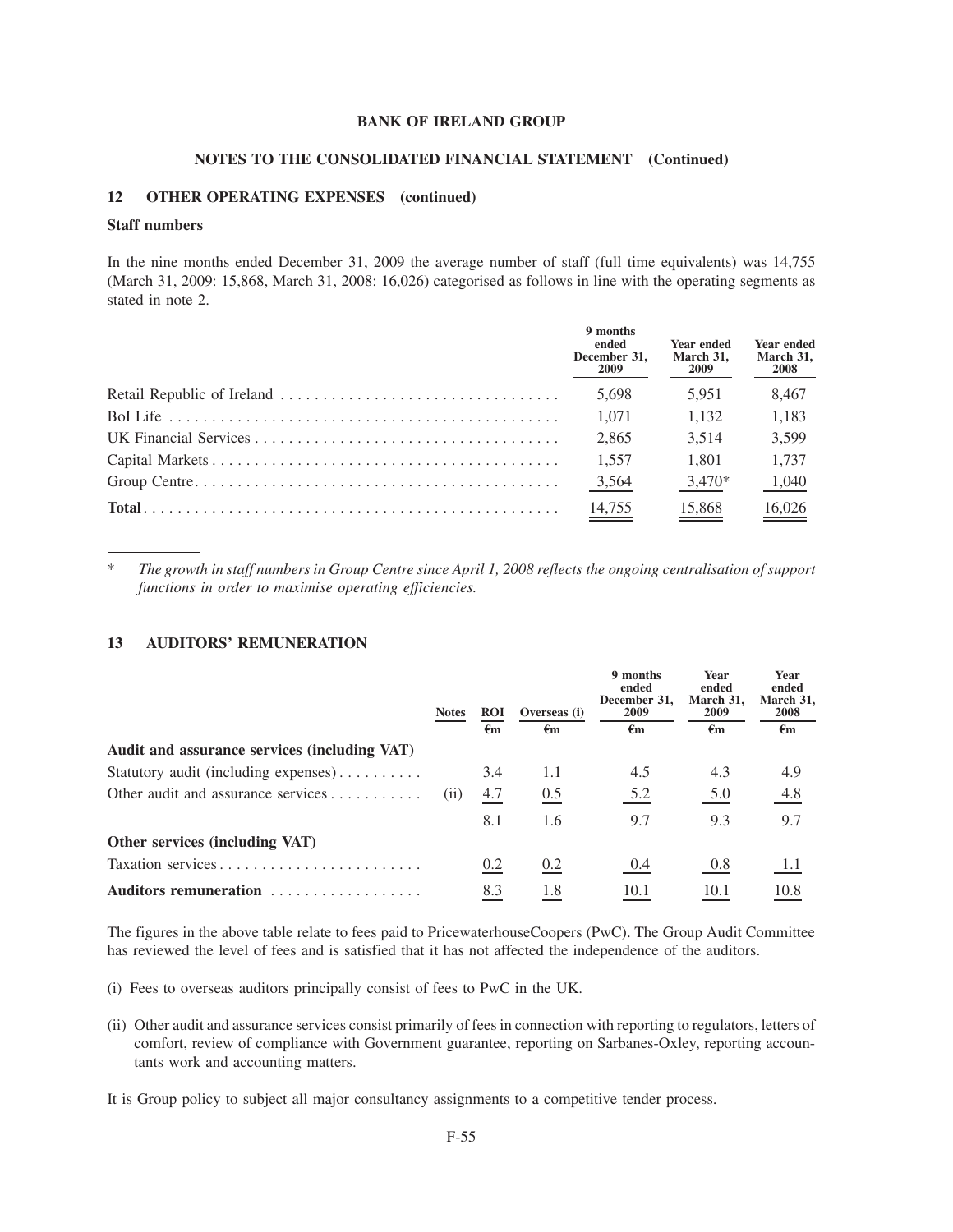## **NOTES TO THE CONSOLIDATED FINANCIAL STATEMENT (Continued)**

## **14 IMPAIRMENT CHARGES ON FINANCIAL ASSETS**

|                                             | 9 months<br>ended<br>December 31,<br>2009 | <b>Year ended</b><br>March 31,<br>2009 | Year ended<br>March 31,<br>2008 |
|---------------------------------------------|-------------------------------------------|----------------------------------------|---------------------------------|
|                                             | €m                                        | €m                                     | €m                              |
| Loans and advances to customers (note $25)$ | 4.055                                     | 1.435                                  | 227                             |
|                                             |                                           | 76                                     |                                 |
|                                             |                                           |                                        |                                 |
|                                             |                                           | 1,513                                  | 232                             |

Of the  $\epsilon$ 4,055 million charge for loans and advances to customers for the nine months to December 31, 2009,  $E2,231$  million relates to loans held for sale to NAMA.

## **15 OPERATING (LOSS)/PROFIT**

Operating (loss) / profit includes the Group's earnings from ongoing activities after impairment charges and before share of profit or loss on associates and joint ventures (after tax) and loss on disposal of business activities.

## **16 RESULTS OF ASSOCIATES AND JOINT VENTURES (AFTER TAX)**

|                                                                                              | 9 months<br>ended<br>December 31.<br>2009<br>€m | <b>Year ended</b><br>March 31,<br>2009 | Year ended<br>March 31,<br><b>2008</b> |
|----------------------------------------------------------------------------------------------|-------------------------------------------------|----------------------------------------|----------------------------------------|
|                                                                                              |                                                 | €m                                     | $\epsilon_{\rm m}$                     |
|                                                                                              | 27                                              | 39                                     | 47                                     |
|                                                                                              | 10                                              | (63)                                   |                                        |
|                                                                                              |                                                 | (11)                                   |                                        |
| Other joint ventures (note 29) $\dots \dots \dots \dots \dots \dots \dots \dots \dots \dots$ | (1)                                             |                                        |                                        |
|                                                                                              | (2)                                             |                                        | (1)                                    |
|                                                                                              | 35                                              |                                        |                                        |

### **17 LOSS ON DISPOSAL OF BUSINESS ACTIVITIES**

|                                             | 9 months<br>ended<br>December 31.<br>2009 | <b>Year ended</b><br>March 31,<br>2009 | <b>Year ended</b><br>March 31,<br>2008 |
|---------------------------------------------|-------------------------------------------|----------------------------------------|----------------------------------------|
|                                             | €m                                        | €m                                     | €m                                     |
|                                             | (10)                                      |                                        |                                        |
| Guggenheim Alternative Asset Management LLC |                                           |                                        |                                        |
| Total.                                      | $\frac{(3)}{2}$                           |                                        |                                        |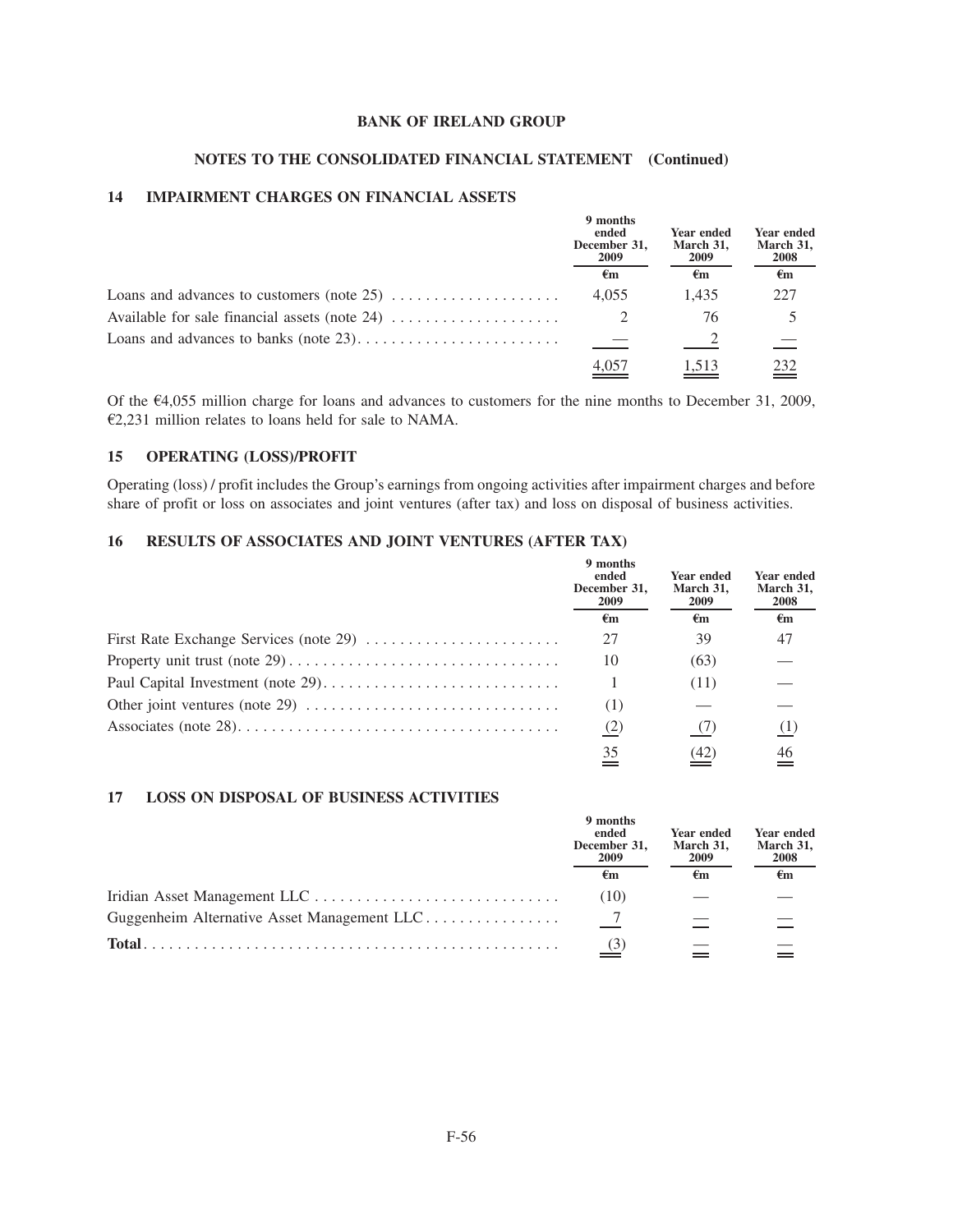#### **NOTES TO THE CONSOLIDATED FINANCIAL STATEMENT (Continued)**

### **17 LOSS ON DISPOSAL OF BUSINESS ACTIVITIES (continued)**

#### **Disposal of Iridian Asset Management LLC**

During the nine months ended December 31, 2009 the Group disposed of its interest in Iridian Asset Management LLC (Iridian). Iridian was a 100% subsidiary of BIAM US Inc and acted as an Institutional Asset Manager in the US market within the Capital Markets division of the Group. In the Annual Report for the year ended March 31, 2009 the impact of a fall in assets under management in the latter part of that year was highlighted and it was noted that the Group was reviewing its strategic options for this business. The disposal was concluded on June 30, 2009 with a resulting loss on disposal of  $E10$  million.

In the year ended March 31, 2009 an impairment charge of  $\epsilon$ 201 million on goodwill relating to Iridian was recognised in the income statement.

#### **Disposal of Guggenheim Alternative Asset Management LLC**

At March 31, 2009, the Group held a 71.5% interest in Guggenheim Alternative Asset Management LLC (Guggenheim). During the nine months ended December 31, 2009, the Group disposed of a 49.5% interest in Guggenheim with the intention of disposing of the remaining interest (22%) in the following year. Guggenheim acted as a US based fund of hedge funds manager within the Capital Markets division of the Group. Similar to Iridian, the significant drop in assets under management in the latter part of the last financial year following the turmoil in global markets prompted the Group to consider its strategic options for this business. The disposal of the 49.5% stake was concluded on August 31, 2009 with a resulting profit on disposal of  $\epsilon$ 7 million. The remaining 22% interest is of negligible value with minimal control or influence.

In the year ended March 31, 2009 an impairment charge of  $E103$  million on goodwill and other intangibles relating to Guggenheim was recognised in the income statement.

### **18 TAXATION**

|                                                                                                      | 9 months<br>ended<br>December 31,<br><b>2009</b> | Restated*<br>Year ended<br>March 31,<br><b>2009</b> | Restated*<br>Year ended<br>March 31,<br>2008 |
|------------------------------------------------------------------------------------------------------|--------------------------------------------------|-----------------------------------------------------|----------------------------------------------|
|                                                                                                      | $\epsilon_{\rm m}$                               | €m                                                  | $\epsilon_{\rm m}$                           |
| <b>Current Tax</b>                                                                                   |                                                  |                                                     |                                              |
| Irish corporation tax                                                                                |                                                  |                                                     |                                              |
| — current year $\dots \dots \dots \dots \dots \dots \dots \dots \dots \dots \dots \dots \dots \dots$ | (19)                                             | (84)                                                | (236)                                        |
|                                                                                                      | 5                                                | 7                                                   | 2                                            |
| Double taxation relief $\dots \dots \dots \dots \dots \dots \dots \dots \dots \dots \dots \dots$     |                                                  |                                                     | 62                                           |
| Foreign tax                                                                                          |                                                  |                                                     |                                              |
|                                                                                                      | 2                                                | 3                                                   | (140)                                        |
|                                                                                                      | (1)                                              |                                                     | (1)                                          |
|                                                                                                      | (12)                                             | (74)                                                | (313)                                        |
| Deferred tax                                                                                         |                                                  |                                                     |                                              |
| Origination and reversal of temporary differences (note $42$ )                                       | 356                                              | 115                                                 | 84                                           |
|                                                                                                      | $\frac{344}{1}$                                  | 41                                                  |                                              |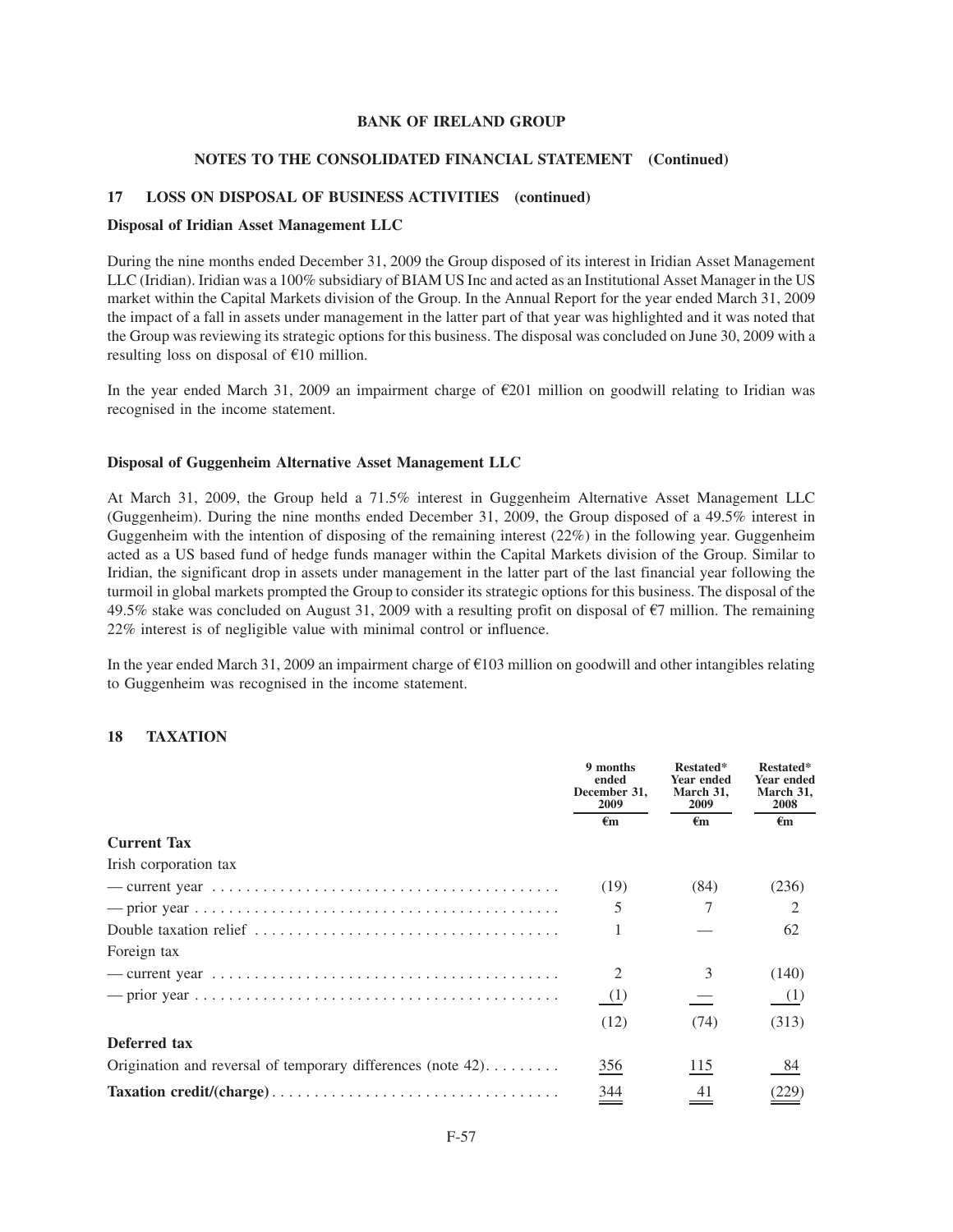#### **NOTES TO THE CONSOLIDATED FINANCIAL STATEMENT (Continued)**

### **18 TAXATION (continued)**

The reconciliation of tax on (loss) / profit at the standard Irish corporation tax rate to the Group's actual tax credit/ (charge) for the periods ended December 31, 2009, March 31, 2009 and March 31, 2008 is as follows:

|                                                                                                                                            | 9 months<br>ended<br>December 31.<br>2009 | Year ended<br>March 31,<br>2009 | Year ended<br>March 31,<br>2008 |
|--------------------------------------------------------------------------------------------------------------------------------------------|-------------------------------------------|---------------------------------|---------------------------------|
|                                                                                                                                            | $\epsilon$ m                              | $\epsilon$ m                    | $\epsilon$ m                    |
| Loss/(profit) before taxation multiplied by the Standard rate of<br>corporate tax in the Republic of Ireland of $12.5\%$ (2008: $12.5\%$ ) | 227                                       | 1                               | (242)                           |
| Effects of:                                                                                                                                |                                           |                                 |                                 |
| Foreign earnings subject to different rates of tax                                                                                         | 70                                        | 81                              | (86)                            |
|                                                                                                                                            | (55)                                      | 58                              | 53                              |
| Income arising on repurchase of subordinated liabilities                                                                                   | 121                                       |                                 |                                 |
| Elimination of investment return on treasury stock held for the benefit                                                                    | (1)                                       | 16                              | 24                              |
| Tax exempted profits and income at a reduced Irish tax rate                                                                                |                                           | (4)                             | (2)                             |
|                                                                                                                                            | (1)                                       | (110)                           |                                 |
|                                                                                                                                            | (9)                                       | (19)                            | (7)                             |
|                                                                                                                                            | 4                                         |                                 |                                 |
| Shares of profit of associates and joint ventures shown post tax in                                                                        |                                           |                                 |                                 |
|                                                                                                                                            | 3                                         | 5                               | 6                               |
|                                                                                                                                            | (15)                                      | 6                               | 24                              |
|                                                                                                                                            | 344                                       | 41                              |                                 |

The taxation credit for the Group was  $\epsilon$ 344 million for the nine months ended December 31, 2009 compared to a taxation credit of  $\epsilon$ 41 million for the year ended March 31, 2009 primarily due to losses in the period.

The effective taxation rate for the nine months ended December 31, 2009 is a credit of 19%. The effective taxation rate for the year ended March 31, 2009 is a credit of 178%<sup>1</sup> (March 2008: 11.8%). Excluding the impact of the Life policyholder tax gross up, the elimination of the investment return on treasury shares held by BoI Life for policyholders, hedge ineffectiveness, the gain on the repurchase of subordinated liabilities<sup>2</sup>, cost of restructuring, the loss on disposal of business activities, the impairment of goodwill and other intangible assets and the EIR adjustment on the subordinated debt<sup>2</sup>, the effective taxation rate is 16.1% compared to a rate of 17.7% for the year ended March 31, 2009.

The taxation credit for the Group was  $\epsilon$ 41 million for the year ended March 31, 2009 compared to a taxation charge of  $\epsilon$ 229 million for the year ended March 31, 2008. The effective tax rate was a credit of 178%<sup>1</sup> for the vear ended March 31, 2009, as compared to a charge of 11.8% for the year ended March 31, 2008. The increase in the effective rate is due to the reduction in earnings across the Group and the Life policyholder tax gross-up.

<sup>&</sup>lt;sup>1</sup> The prior year has been restated to reflect the impact of the adoption of "Amendments to IFRS 2 Share-based Payment Vesting Conditions and Cancellations". Further information on this is shown on page F-13.

These items relate to the nine months ended December 31, 2009 only.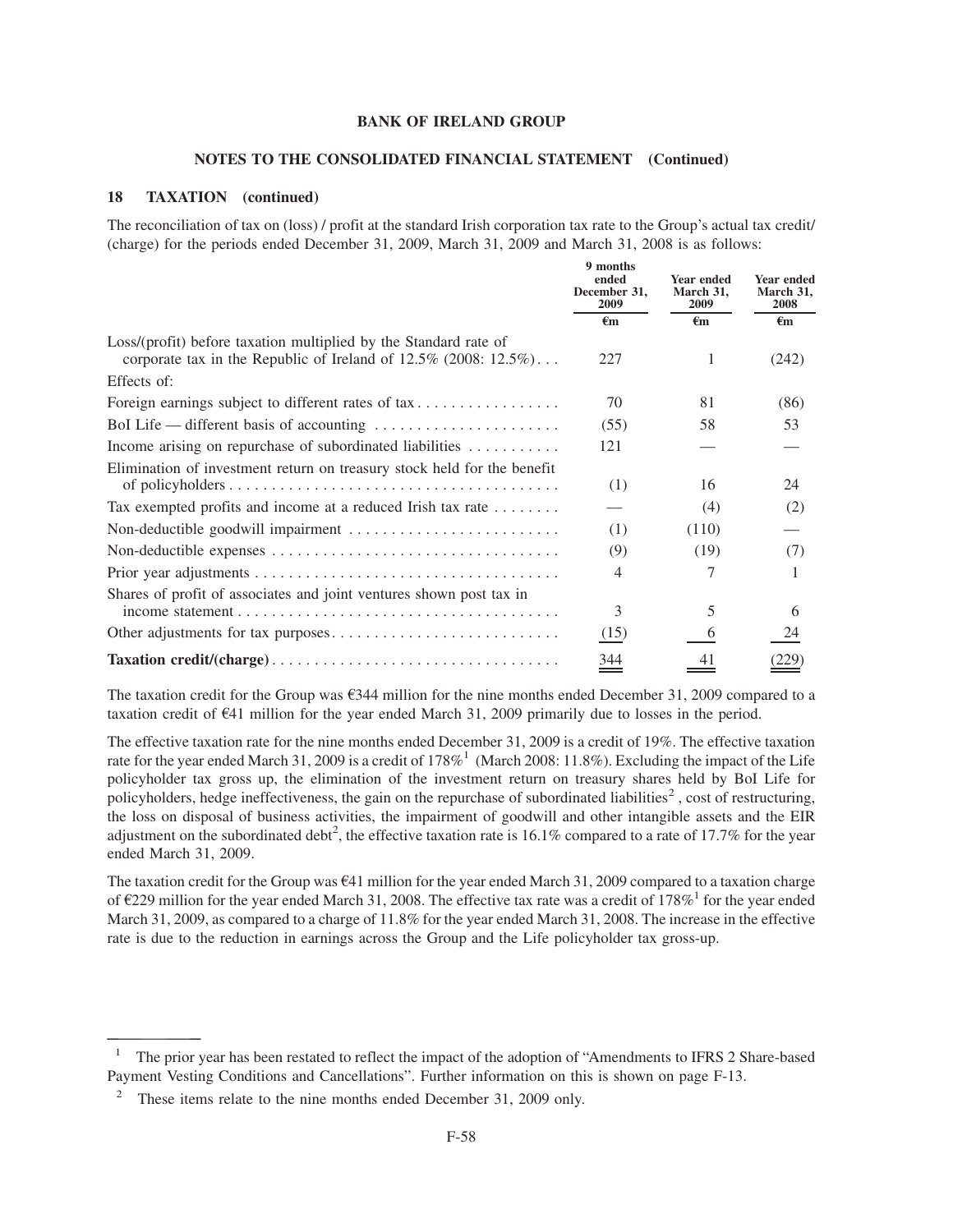# **NOTES TO THE CONSOLIDATED FINANCIAL STATEMENT (Continued)**

## **18 TAXATION (continued)**

The tax effects relating to each component of other comprehensive income are as follows:

| Nine Months Ended December 31, 2009 | Pre tax<br>amount | Tax (charge)/<br>credit | Net of tax<br>amount |
|-------------------------------------|-------------------|-------------------------|----------------------|
|                                     | $\epsilon$ m      | €m                      | €m                   |
|                                     | (60)              |                         | (53)                 |
| Cash flow hedge reserve             |                   |                         |                      |
|                                     | (555)             | 136                     | (419)                |
|                                     | 676               | (175)                   | 501                  |
|                                     |                   | (39)                    | 82                   |
| Available for sale reserve          |                   |                         |                      |
|                                     | 1.110             | (137)                   | 973                  |
|                                     | (55)              | $-6$                    | (49)                 |
|                                     | 1,055             | (131)                   | 924                  |
|                                     | (99)              | 25                      | (74)                 |
|                                     | 117               |                         | 117                  |
|                                     |                   | (138)                   | 996                  |

| Year Ended March 31, 2009                                                                  | Pre tax<br>amount | Tax (charge)/<br>credit  | Net of<br>tax amount |
|--------------------------------------------------------------------------------------------|-------------------|--------------------------|----------------------|
|                                                                                            | €m                | $\epsilon$ m             | $\epsilon_{\rm m}$   |
|                                                                                            | (113)             | 17                       | (96)                 |
| Cash flow hedge reserve                                                                    |                   |                          |                      |
|                                                                                            | 121               | (102)                    | 19                   |
| Transfer to income statement $\dots \dots \dots \dots \dots \dots \dots \dots \dots$ (765) |                   | 206                      | (559)                |
|                                                                                            | (644)             | 104                      | (540)                |
| Available for sale reserve                                                                 |                   |                          |                      |
|                                                                                            |                   | 162                      | (1,108)              |
|                                                                                            |                   | $\overline{\phantom{0}}$ | (5)                  |
|                                                                                            | (1,275)           | 162                      | (1,113)              |
|                                                                                            | (624)             | 80                       | (544)                |
|                                                                                            | (528)             |                          | (528)                |
|                                                                                            |                   | 363                      | (2,821)              |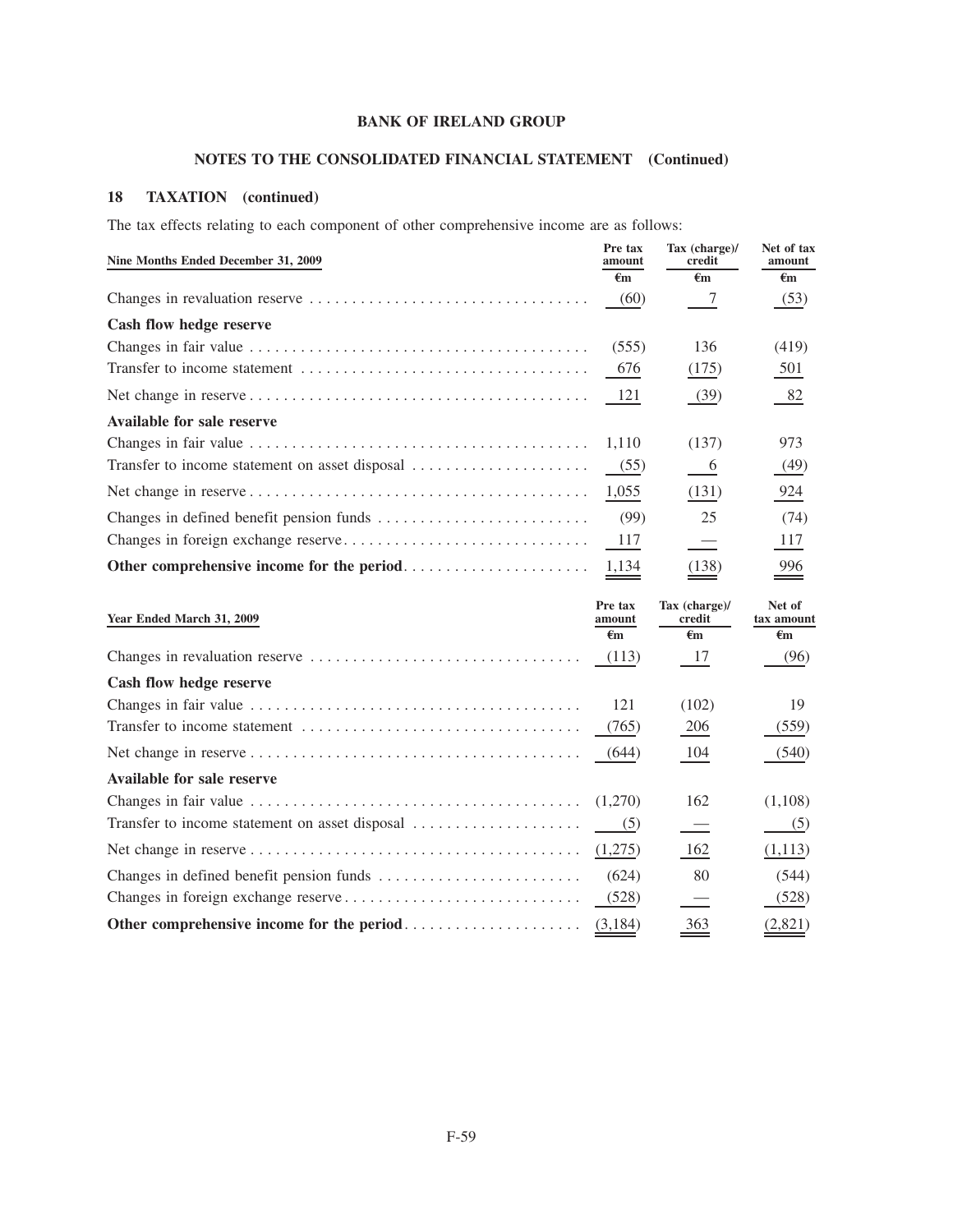## **NOTES TO THE CONSOLIDATED FINANCIAL STATEMENT (Continued)**

## **18 TAXATION (continued)**

| Year Ended March 31, 2008                      | Pre tax<br>amount<br>€m | Tax (charge)/<br>credit<br>€m | Net of<br>tax amount<br>€m |
|------------------------------------------------|-------------------------|-------------------------------|----------------------------|
|                                                | (78)                    | 8 <sup>8</sup>                | (70)                       |
| Cash flow hedge reserve                        |                         |                               |                            |
|                                                | 128                     | (28)                          | 100                        |
|                                                |                         | 96                            | (347)                      |
|                                                | (315)                   | 68                            | (247)                      |
| Available for sale reserve                     |                         |                               |                            |
|                                                | (406)                   | 50                            | (356)                      |
| Transfer to income statement on asset disposal | (34)                    | $\frac{4}{1}$                 | (30)                       |
|                                                | (440)                   | $\underline{54}$              | (386)                      |
|                                                | (245)                   | 36                            | (209)                      |
|                                                | (712)                   | $\overline{\phantom{a}}$      | (712)                      |
|                                                |                         | 166                           | (1,624)                    |

## **19 EARNINGS PER SHARE**

The calculation of basic earnings per unit of  $60.64$  ordinary stock is based on the (loss) / profit attributable to ordinary stockholders divided by the weighted average ordinary stock in issue excluding treasury stock and own stock held for the benefit of life assurance policyholders.

|                                                                                                                            | 9 Months<br><b>Ended</b><br>December 31,<br>2009 | Restated*<br><b>Year Ended</b><br>March 31,<br>2009 | Restated*<br>Year Ended<br>March 31,<br>2008 |
|----------------------------------------------------------------------------------------------------------------------------|--------------------------------------------------|-----------------------------------------------------|----------------------------------------------|
|                                                                                                                            | €m                                               | €m                                                  | $\epsilon_{\rm m}$                           |
| <b>Basic</b>                                                                                                               |                                                  |                                                     |                                              |
| (Loss)/ profit attributable to stockholders as published                                                                   | (1,460)                                          | 69                                                  | 1,699                                        |
|                                                                                                                            |                                                  | (16)                                                | (3)                                          |
|                                                                                                                            | (1,460)                                          | 53                                                  | 1,696                                        |
|                                                                                                                            | (4)                                              | (10)                                                | (14)                                         |
|                                                                                                                            | (210)                                            | (1)                                                 |                                              |
| (Loss)/profit attributable to ordinary stockholders                                                                        | (1,674)                                          | 42                                                  | <u>1,682</u>                                 |
| Weighted average number of stock in issue excluding treasury stock<br>and own stock held for the benefit of life assurance |                                                  |                                                     |                                              |
|                                                                                                                            | 993 <sub>m</sub>                                 | 988 <sub>m</sub>                                    | 965m                                         |
|                                                                                                                            | (168.6c)                                         | 4.3c                                                | 174.3c                                       |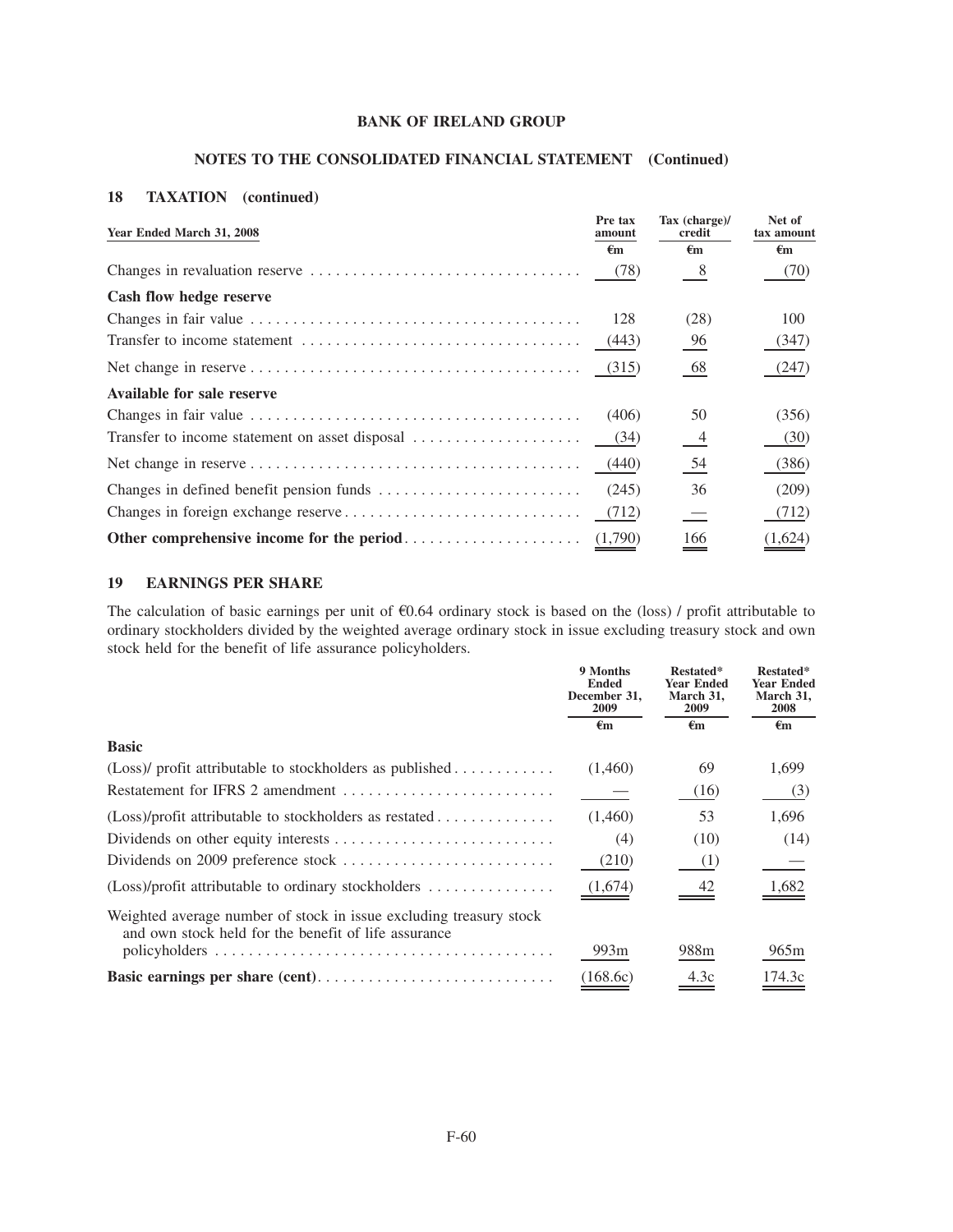#### **NOTES TO THE CONSOLIDATED FINANCIAL STATEMENT (Continued)**

## **19 EARNINGS PER SHARE (continued)**

#### **Diluted**

The diluted earnings per share is based on the (loss) / profit attributable to ordinary stockholders divided by the weighted average ordinary stock in issue excluding treasury stock and own stock held for the benefit of life assurance policyholders adjusted for the effect of all dilutive potential ordinary stock.

|                                                                    | 9 Months<br>ended<br>December 31,<br>2009 | Restated*<br>Year ended<br>March 31,<br>2009 | Restated*<br>Year ended<br>March 31,<br><b>2008</b> |
|--------------------------------------------------------------------|-------------------------------------------|----------------------------------------------|-----------------------------------------------------|
|                                                                    | $\epsilon_{\rm m}$                        | $\epsilon_{\rm m}$                           | $\epsilon_{\rm m}$                                  |
| <b>Diluted</b>                                                     |                                           |                                              |                                                     |
| (Loss)/ profit attributable to stockholders as published           | (1,460)                                   | 69                                           | 1,699                                               |
|                                                                    |                                           | (16)                                         | (3)                                                 |
| (Loss)/profit attributable to stockholders as restated             | (1,460)                                   | 53                                           | 1,696                                               |
|                                                                    | (4)                                       | (10)                                         | (14)                                                |
|                                                                    | (210)                                     | (1)                                          |                                                     |
| (Loss)/profit attributable to ordinary stockholders                | (1,674)                                   | 42                                           | 1,682                                               |
| Weighted average number of stock in issue excluding treasury stock |                                           |                                              |                                                     |
| and own stock held for the benefit of life assurance policyholders | 993m                                      | 988 <sub>m</sub>                             | 965m                                                |
| Effect of all dilutive potential ordinary stock                    |                                           |                                              | 4m                                                  |
|                                                                    | 993m                                      | 988m                                         | 969 <sub>m</sub>                                    |
|                                                                    | (168.6c)                                  | 4.3c                                         | 173.6c                                              |

\* *The prior year has been restated to reflect the impact of the adoption of "Amendments to IFRS 2 Share-based Payment Vesting Conditions and Cancellations". Further information on this is shown on page number F-13.*

For the period ending December 31, 2009 there was no difference in the weighted-average number of units of stock used for basic and diluted net loss per share as the effect of all potentially dilutive ordinary units of stock outstanding was anti-dilutive. At March 31, 2009, 158 million warrants issued to the National Pension Reserve Fund Commission (NPRFC) on that date ("the secondary tranche warrants" — see note 55) were dilutive and were included in the calculation of diluted earnings per share, but did not have a significant impact on the weighted average number of shares outstanding. At March 31, 2009 the calculation of diluted earnings per share excluded a weighted average of 20 million units of potential ordinary stock (March 31, 2008: 6 million units).

As at December 31, 2009 there were stock options over 12 million units of ordinary units of stock (March 31, 2009: 16 million units of stock), and warrants issued to the NPRFC over 335 million units of stock outstanding (March 31, 2009: 177 million units of stock, "the core tranche warrants" - see note 55), which could potentially have a dilutive impact in the future, but which were anti-dilutive in the period ended December 31, 2009 and year ended March 31, 2009 respectively.

EPS above has not been adjusted for the rights issue which completed on June 14, 2010. EPS will be retrospectively adjusted in the financial statements for the year ended December 31, 2010. The adjusted EPS is set out in note 58(i).

#### **Dividend on 2009 preference stock**

Where a dividend on the 2009 preference stock is not paid in either cash or shares, that dividend must subsequently be paid in the form of shares if a subsequent dividend is paid or if any dividend on ordinary stock is paid. The dividend required for the period, although undeclared and not accounted for in these financial statements, has been deducted in the calculation of basic and diluted earnings per share. The dividend due on February 20, 2010 was settled by the issue and allotment of ordinary stock to the NPRFC (see note 58).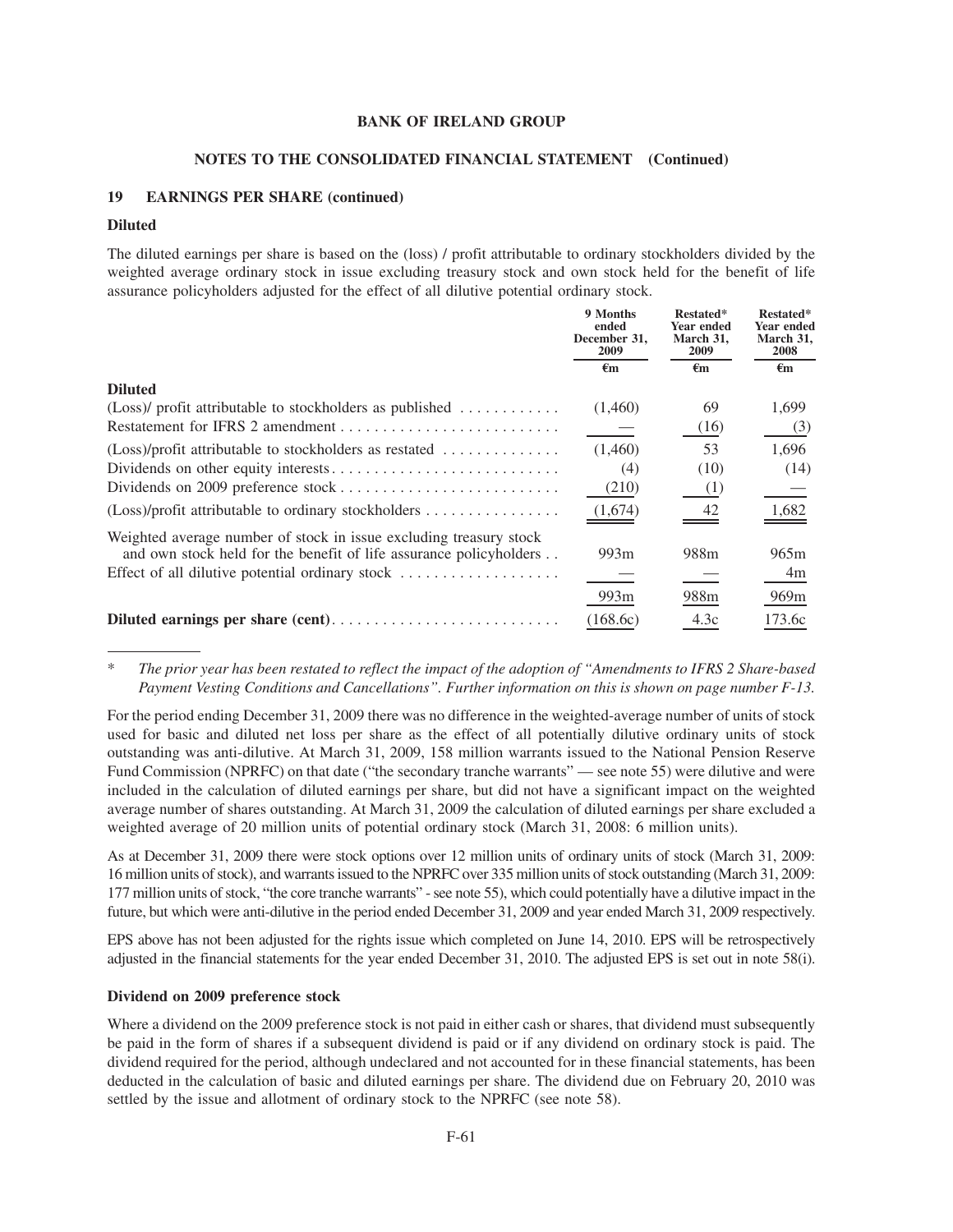#### **NOTES TO THE CONSOLIDATED FINANCIAL STATEMENT (Continued)**

### **20 TRADING SECURITIES**

|                                                                                                                            | 9 months ended<br>December 31.<br>2009 | <b>Year ended</b><br>March 31,<br>2009 |
|----------------------------------------------------------------------------------------------------------------------------|----------------------------------------|----------------------------------------|
|                                                                                                                            |                                        |                                        |
| Debt securities — listed $\dots \dots \dots \dots \dots \dots \dots \dots \dots \dots \dots \dots \dots \dots \dots \dots$ | 403                                    | 125                                    |
|                                                                                                                            | 403                                    |                                        |

The Group holds a portfolio of bonds for trading purposes typically taking positions in sovereign, financial and corporate risk with ratings between investment grade AAA and BBB (average rating AA-).

#### **21 DERIVATIVE FINANCIAL INSTRUMENTS**

The Group's use, objectives and policies on managing the risks that arise in connection with derivatives, including the policies for hedging, are included in the Risk Management note 56. The notional amounts of certain types of financial instruments do not necessarily indicate the amounts of future cash flows involved or the current fair value of the instruments and, therefore, do not indicate the Group's exposure to credit risk. The derivative instruments become assets or liabilities as a result of fluctuations in market rates or prices relative to their terms.

The fair values and notional amounts of derivative instruments held are set out in the following tables:

|                                                      |                    |               | <b>Fair values</b> |  |
|------------------------------------------------------|--------------------|---------------|--------------------|--|
| December 31, 2009                                    | notional<br>amount | <b>Assets</b> | <b>Liabilities</b> |  |
|                                                      | $\epsilon$ m       | $\epsilon$ m  | $\epsilon$ m       |  |
| Derivatives held for trading                         |                    |               |                    |  |
| Foreign exchange derivatives                         |                    |               |                    |  |
|                                                      | 33,354             | 218           | 454                |  |
|                                                      | 957                | 58            | 20                 |  |
|                                                      | 1,191              | 9             | 10                 |  |
| Total foreign exchange derivatives held for trading  | 35,502             | 285           | 484                |  |
| Interest rate derivatives                            |                    |               |                    |  |
|                                                      | 182,704            | 2,078         | 2,175              |  |
|                                                      | 14.936             | 725           | 818                |  |
|                                                      | 17,643             | 14            | 15                 |  |
|                                                      | 8,732              | 94            | 87                 |  |
| Total interest rate derivatives held for trading     | 224,015            | 2,911         | 3,095              |  |
| <b>Equity and commodity contracts</b>                |                    |               |                    |  |
|                                                      | 5,493              | 148           | 123                |  |
|                                                      | 721                |               |                    |  |
| Total derivative assets/liabilities held for trading | 265,731            | 3,344         | 3,702              |  |
| Derivatives held for hedging                         |                    |               |                    |  |
| Derivatives designated as fair value hedges          |                    |               |                    |  |
|                                                      | 28,554             | 634           | 595                |  |
|                                                      | 922                | 106           | 3                  |  |
|                                                      | 29,476             | 740           | 598                |  |
| Derivatives designated as cash flow hedges           |                    |               |                    |  |
|                                                      | 63,023             | 1,155         | 1,736              |  |
|                                                      | 28                 |               |                    |  |
|                                                      | 2,270              | 585           |                    |  |
|                                                      | 65,321             | 1,740         | 1,737              |  |
| Total derivative assets/liabilities held for hedging | 94,797             | 2,480         | 2,335              |  |
|                                                      | 360.528            | 5,824         | 6,037              |  |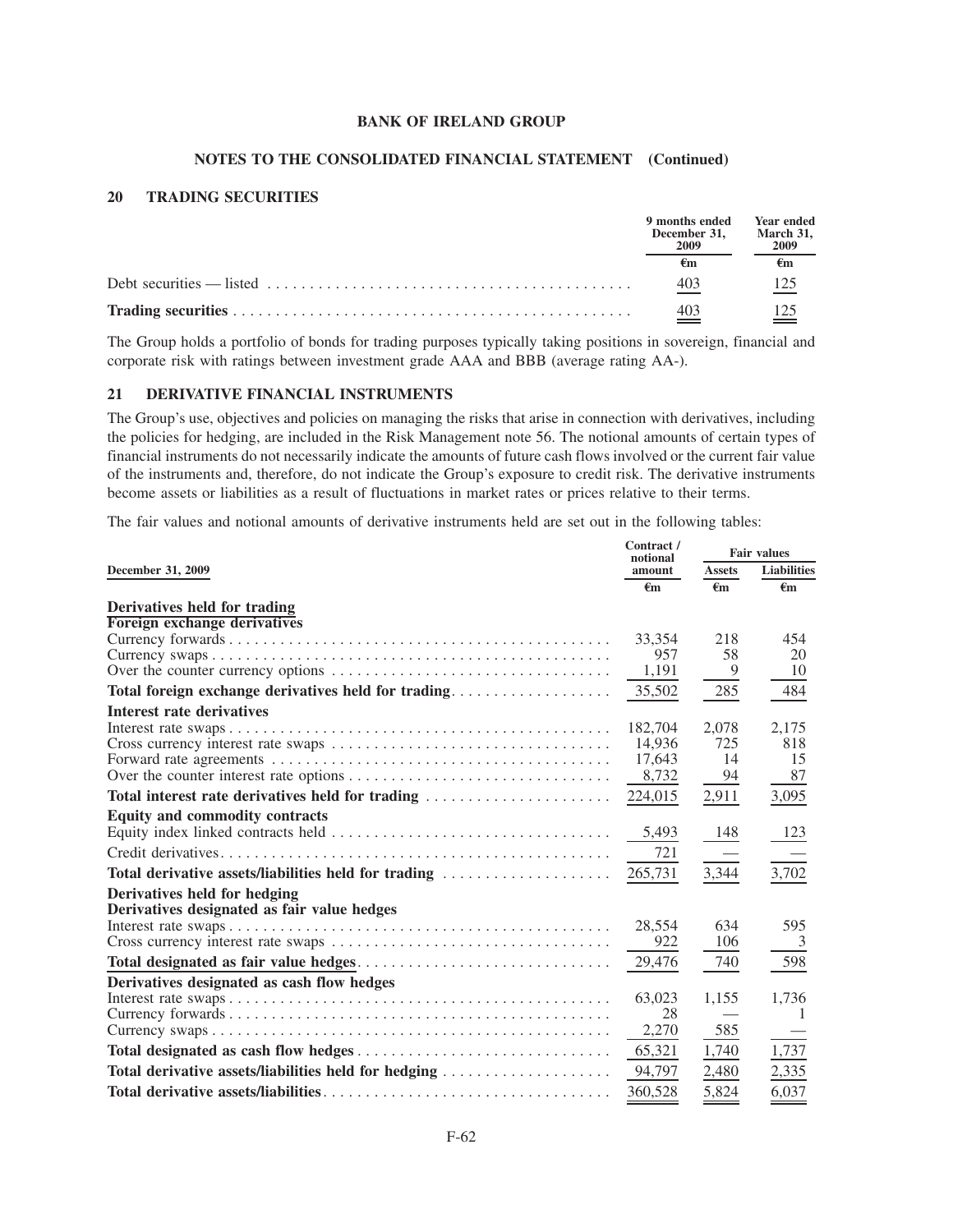## **NOTES TO THE CONSOLIDATED FINANCIAL STATEMENT (Continued)**

## **21 DERIVATIVE FINANCIAL INSTRUMENTS (continued)**

The fair values and notional amounts of derivative instruments held are set out in the following tables:

|                                                      |                    | <b>Fair values</b> |                                |
|------------------------------------------------------|--------------------|--------------------|--------------------------------|
| <b>March 31, 2009</b>                                | notional<br>amount | <b>Assets</b>      | Liabilities                    |
|                                                      | €m                 | €m                 | $\epsilon$ m                   |
| Derivatives held for trading                         |                    |                    |                                |
| Foreign exchange derivatives                         |                    |                    |                                |
|                                                      | 34,697             | 571                | 362                            |
|                                                      | 819                | 34                 | 58                             |
|                                                      | 1,715              | 15                 | 16                             |
|                                                      | 37,231             | 620                | 436                            |
| <b>Interest rate derivatives</b>                     |                    |                    |                                |
|                                                      | 146,569            | 2,653              | 2,546                          |
|                                                      | 16,402             | 1,155              | 1,123                          |
|                                                      | 15,544             | 28                 | 31                             |
|                                                      | 10,582             | 154                | 141                            |
| Total interest rate derivatives held for trading     | 189,097            | 3,990              | 3,841                          |
| <b>Equity and commodity contracts</b>                |                    |                    |                                |
|                                                      | 5,500              | 141                | 191                            |
| Total derivative assets/liabilities held for trading | 231,828            | 4,751              | 4,468                          |
| Derivatives held for hedging                         |                    |                    |                                |
| Derivatives designated as fair value hedges          |                    |                    |                                |
|                                                      | 20,125             | 783                | 609                            |
|                                                      | 1,119              | 119                | 2                              |
|                                                      | 21,244             | 902                | 611                            |
| Derivatives designated as cash flow hedges           |                    |                    |                                |
|                                                      | 69,576             | 1,754              | 2,357                          |
|                                                      | 2,674              | 10                 | 38                             |
|                                                      | 6,628              | 81                 | 80                             |
|                                                      | 2,470              | 899                | $\overbrace{\phantom{123331}}$ |
|                                                      | 81,348             | 2,744              | 2,475                          |
| Total derivative assets/liabilities held for hedging | 102,592            | 3,646              | 3,086                          |
|                                                      | 334,420            | 8,397              | 7,554                          |

Derivatives held for trading above comprise derivatives entered into with trading intent as well as derivatives entered into with economic hedging intent to which the Group does not apply hedge accounting.

As set out in its risk management policy on pages F-141 to F-175, the Group uses netting arrangements and collateral agreements to reduce its exposure to credit losses. Of the derivative assets of  $\epsilon$ 5.8 billion at December 31, 2009 (March 31, 2009:  $\mathcal{R}8.4$  billion),  $\mathcal{R}3.8$  billion (March 31, 2009:  $\mathcal{L}5.4$  billion) are available for offset against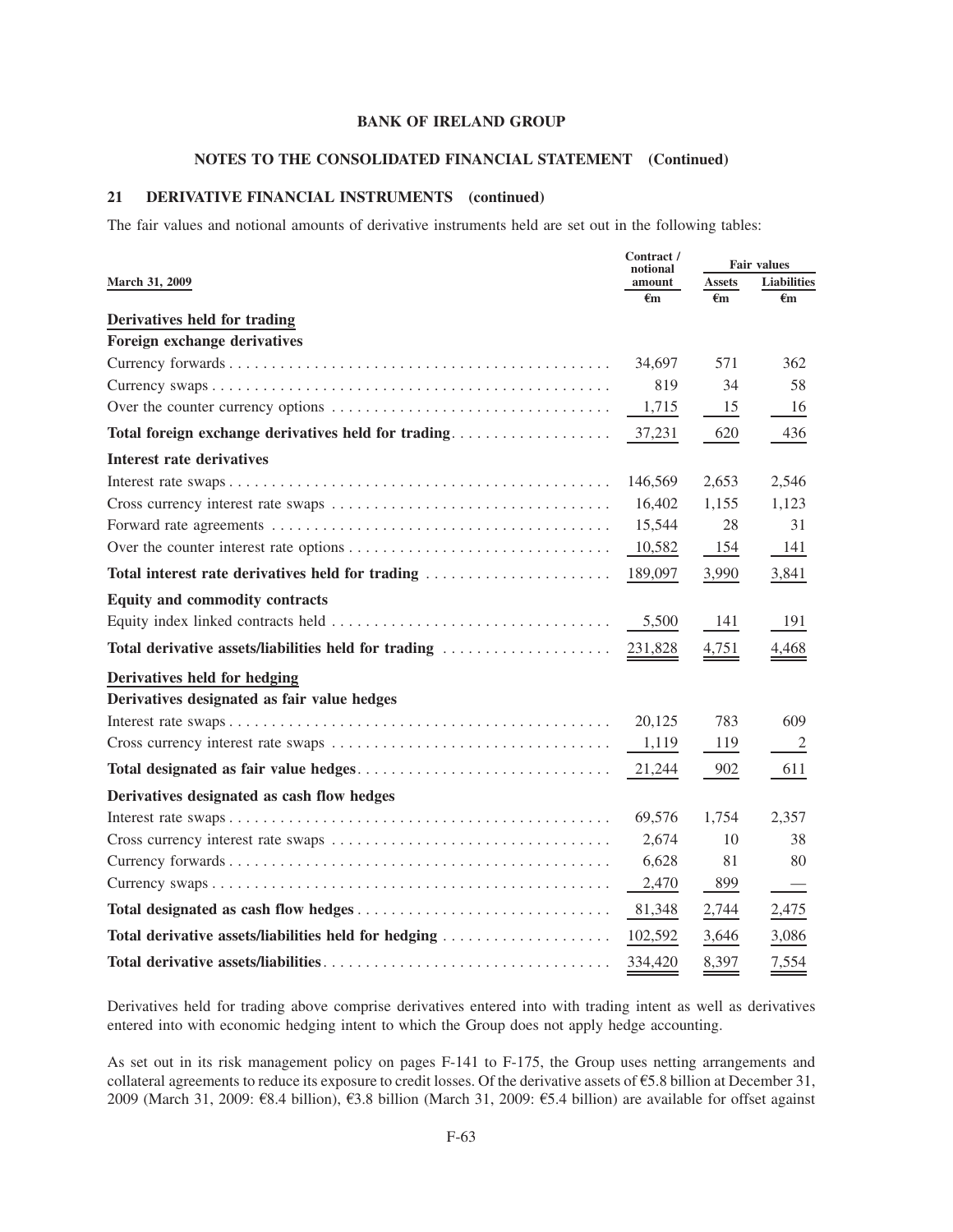#### **NOTES TO THE CONSOLIDATED FINANCIAL STATEMENT (Continued)**

### **21 DERIVATIVE FINANCIAL INSTRUMENTS (continued)**

derivative liabilities under master netting arrangements. These transactions do not meet the criteria under IAS 32 to enable the assets to be presented net of the liabilities.

Placements with other banks includes cash collateral of  $E1.9$  billion (March 31, 2009:  $E1.9$  billion) placed with derivative counterparties in respect of the net derivative liability position of  $\epsilon$ 2.2 billion (March 31, 2009:  $£2.2$  billion).

Net derivative assets of  $\epsilon$ 2.1 billion (March 31, 2009:  $\epsilon$ 3.0 billion) are not covered by master netting arrangements or relate to counterparties covered by master netting arrangements with whom a net asset position was held at the balance sheet date. At December 31, 2009 cash collateral of  $\epsilon$ 0.5 billion (March 31, 2009:  $\epsilon$ 0.7 billion) was held against these assets and is reported within Deposits from banks (see note 35).

The Group designates certain derivatives as hedging instruments in either fair value or cash flow hedge relationships.

#### **Fair value hedges**

Certain interest rate and cross currency interest rate derivatives are designated as hedging instruments. These are primarily used to reduce the interest rate and foreign exchange exposure on the Group's fixed rate debt held and debt issued portfolios.

#### **Cash flow hedges**

The Group designates certain interest rate and currency derivatives in cash flow hedge relationships in order to hedge the exposure to variability in future cash flows arising from variable assets and liabilities. Movement in the cash flow hedge reserve are shown in the statement of changes in equity (page F-7).

The periods in which the hedged cash flows are expected to occur are shown in the table below.

| December 31, 2009              | Up to 1 year<br>€m | Between 1 to<br>2 years<br>€m | Between 2 to<br>5 years<br>€m | More than<br>5 years<br>€m | <b>Total</b><br>€m |
|--------------------------------|--------------------|-------------------------------|-------------------------------|----------------------------|--------------------|
| Forecast receivable cash flows | 153                | 393                           | 1,215                         | 517                        | 2,278              |
| Forecast payable cash flows    | (1,056)            | 1,240)                        | (2,457)                       | (915)                      | (5,668)            |

| <b>March 31, 2009</b>          | Up to 1 year<br>€m | Between 1 to<br>2 years<br>€m | Between 2 to<br>5 years<br>€m | More than<br>5 years<br>€m | <b>Total</b><br>€m |
|--------------------------------|--------------------|-------------------------------|-------------------------------|----------------------------|--------------------|
| Forecast receivable cash flows | 3.470              | 298                           | 1.021                         | 921                        | 5,710              |
|                                | (7, 865)           | (2.704)                       | (3.681)                       | (1,137)                    | (15, 387)          |

The hedged cash flows are expected to impact the income statement in the following periods, excluding any hedge accounting adjustments that may be applied:

| December 31, 2009                                  | Up to 1 year<br>ŧm | Between 1 to<br>2 years<br>€m | Between 2 to<br>5 years<br>€m | More than<br>5 years<br>€m | <u>Total</u><br>€m |
|----------------------------------------------------|--------------------|-------------------------------|-------------------------------|----------------------------|--------------------|
| Forecast receivable cash flows $\dots \dots \dots$ | 203                | 418                           | 1,189                         | 468                        | 2,278              |
| Forecast payable cash flows                        | (3.159)            | (550)                         | (1.104)                       | (855)                      | (5,668)            |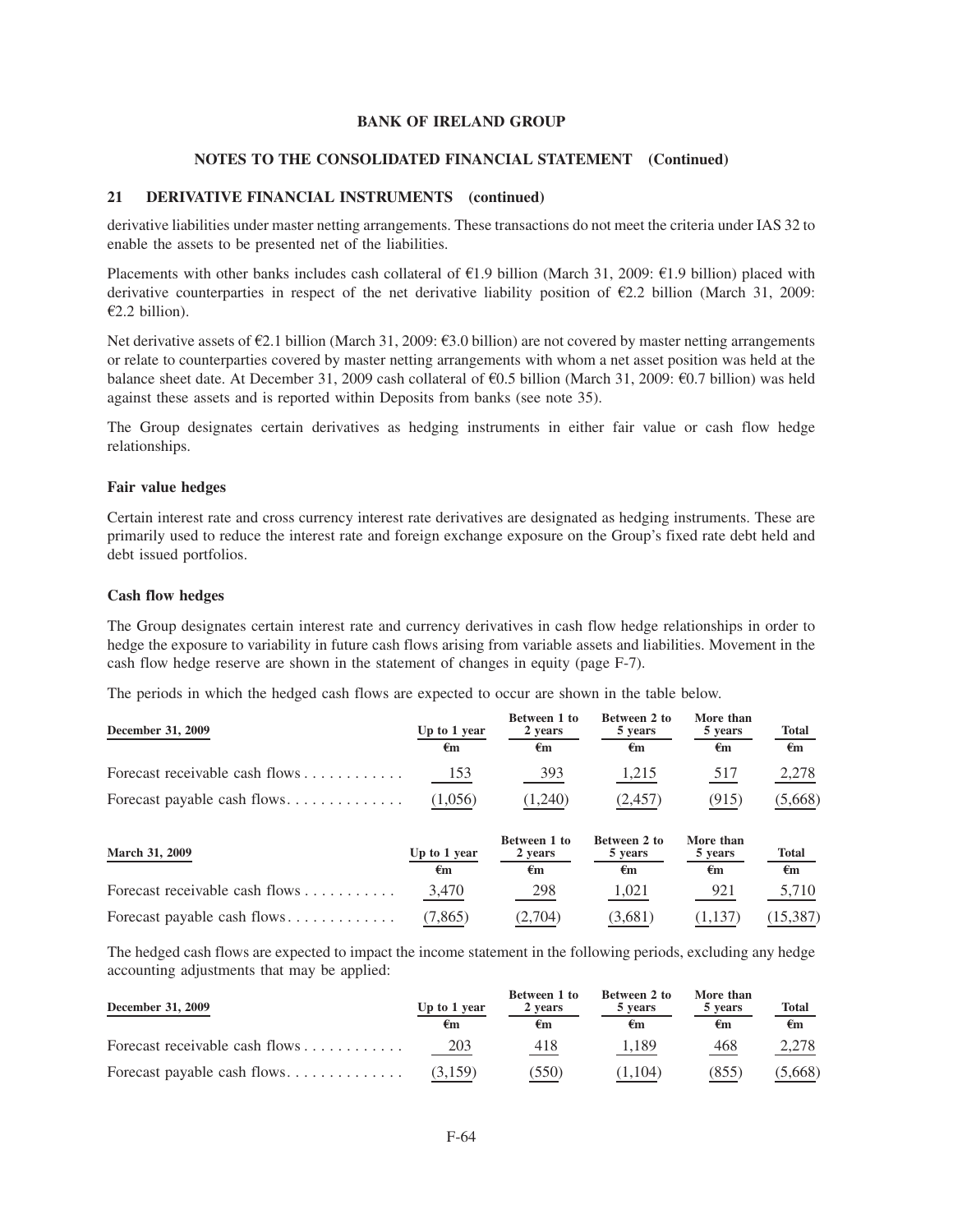### **NOTES TO THE CONSOLIDATED FINANCIAL STATEMENT (Continued)**

## **21 DERIVATIVE FINANCIAL INSTRUMENTS (continued)**

| <b>March 31, 2009</b>                              | Up to 1 year | Between 1 to<br>2 years | Between 2 to<br>5 years | More than<br>5 years | <b>Total</b> |
|----------------------------------------------------|--------------|-------------------------|-------------------------|----------------------|--------------|
|                                                    | €m           | ŧm                      | €m                      | €m                   | €m           |
| Forecast receivable cash flows $\dots \dots \dots$ | 3,903        | 309                     | 1.014                   | 484                  | 5,710        |
| Forecast payable cash flows                        | (12.920)     | 586)                    | (1.168)                 | 713)                 | (15, 387)    |

During the year ended March 31, 2009, the Group applied hedge accounting to a forecast future borrowing of  $\epsilon$ 252 million, of which  $\epsilon$ 62 million was no longer expected to occur as at March 31, 2009. During the nine month period to December 31, 2009, the remainder of the forecast transaction was no longer expected to occur, and the remaining portion of the cumulative loss on the hedging instrument was reclassified from other comprehensive income to the income statement.

## **22 OTHER FINANCIAL ASSETS AT FAIR VALUE THROUGH PROFIT OR LOSS**

|                                                             | December 31,<br>2009 | March 31.<br>2009 |
|-------------------------------------------------------------|----------------------|-------------------|
|                                                             | €m                   | €m                |
|                                                             | 6.404                | 4.397             |
|                                                             | 1.605                | 1.741             |
|                                                             | 1.013                | 894               |
|                                                             | 587                  | 549               |
|                                                             | 70                   | $\frac{23}{2}$    |
| Other financial assets at fair value through profit or loss | 9.679                | 7.604             |

A portion of the Group's life assurance business takes the legal form of investment contracts, under which legal title to the underlying investment is held by the Group, but the inherent risks and rewards in the investments is borne by the investors. Due to the nature of these contracts, the carrying value of the assets is always the same as the value of the liabilities due to policyholders and any change in the value of the assets results in an equal but opposite change in the value of the amounts due to policyholders.

At December 31, 2009, such assets amounted to  $\epsilon$ 9,224 million (March 31, 2009:  $\epsilon$ 7,195 million). The associated liabilities are included in liabilities to customers under investment contracts and insurance contract liabilities on the balance sheet.

The remaining  $\epsilon$ 455 million (March 31, 2009:  $\epsilon$ 409 million) relates to other Group businesses.

### **23 LOANS AND ADVANCES TO BANKS**

|                                                                                        | December 31.<br>2009 | March 31,<br><b>2009</b> |
|----------------------------------------------------------------------------------------|----------------------|--------------------------|
|                                                                                        | €m                   | $\epsilon_{\rm m}$       |
|                                                                                        | 2,683                | 4,123                    |
|                                                                                        | 2,107                | 2,674                    |
|                                                                                        | 223                  | 1,091                    |
|                                                                                        | 20                   | $\frac{1}{1}$            |
|                                                                                        | 5,033                | 7,888                    |
| Less allowance for impairment on loans and advances to banks $\dots \dots \dots \dots$ | $^{(2)}$             |                          |
|                                                                                        | $\frac{5,031}{2}$    | $\frac{7,886}{ }$        |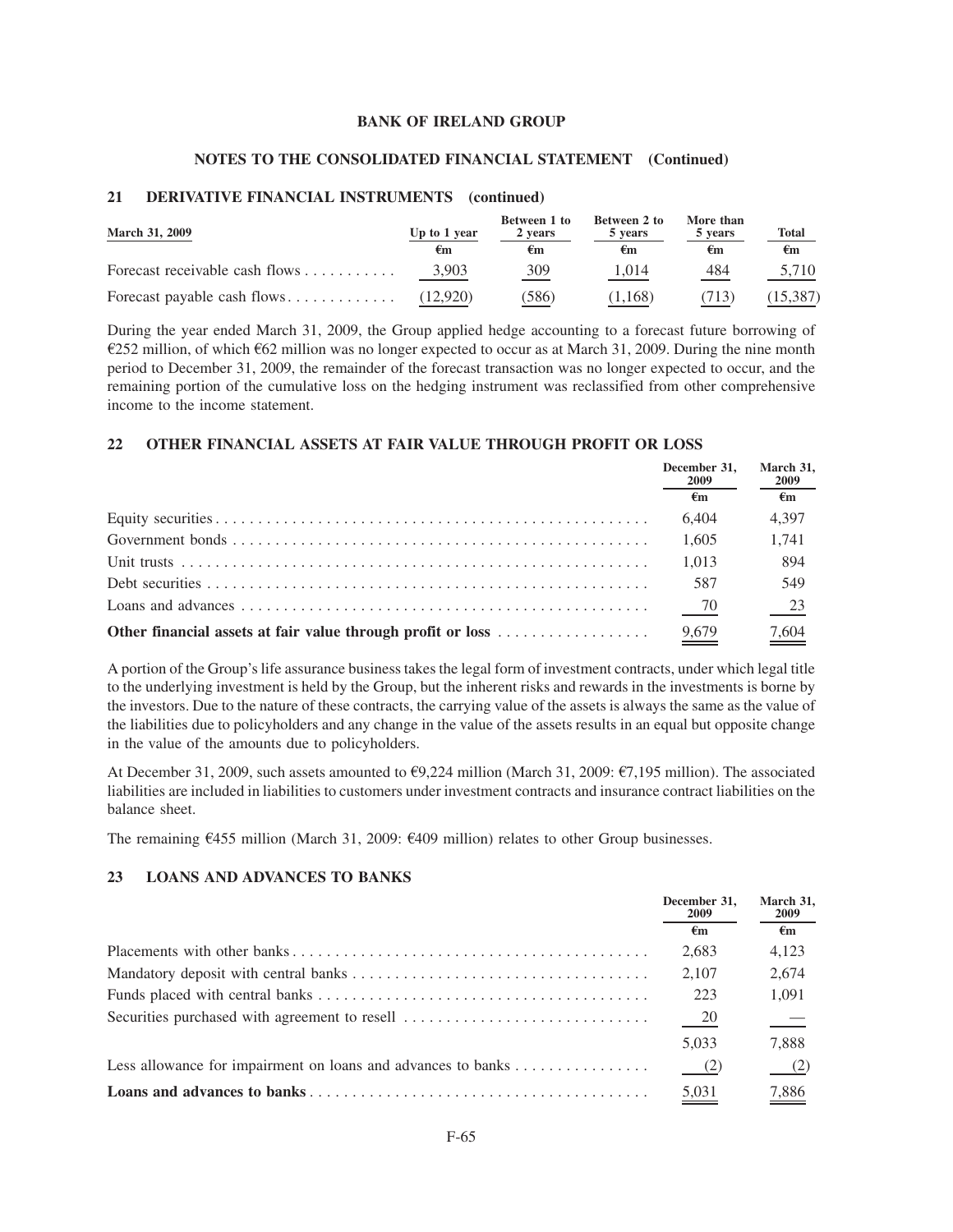#### **NOTES TO THE CONSOLIDATED FINANCIAL STATEMENT (Continued)**

### **23 LOANS AND ADVANCES TO BANKS (continued)**

As set out in its risk management note on pages F-141 to F-175, the Group uses netting arrangements to reduce its exposure to credit losses. Loans and advances with other banks includes money market placements to an international bank counterparty of E**nil (March 31, 2009:** E**0.8 billion), undertaken in the normal course of business, for which a right of set-off in the event of default existed against Deposits from banks of** E**nil (March 31, 2009:** E**0.8 billion). In accordance with accounting standards, as there was no intention to settle these balances on a net basis or simultaneously, these balances were recorded as assets and liabilities respectively (see note 34).**

Placements with other banks includes cash collateral of  $\epsilon$ 1.9 billion (March 31, 2009:  $\epsilon$ 1.9 billion) placed with derivative counterparties in relation to net derivative liability positions (see note 21).

For the purposes of disclosure of credit risk exposures, loans and advances to banks are included within Other financial instruments of  $\epsilon$ 36.1 billion (March 31, 2009:  $\epsilon$ 46.9 billion) in the risk management note on pages F-141 to F-175.

The Group has entered into transactions to purchase securities with agreement to resell and has accepted collateral that it is permitted to sell or repledge in the absence of default by the owner of the collateral. The fair value of this collateral at December 31, 2009 was  $E21$  million (March 31, 2009: nil).

## **24 AVAILABLE FOR SALE FINANCIAL ASSETS**

|                       | December 31.<br>2009 | March 31,<br>2009 |
|-----------------------|----------------------|-------------------|
|                       | €m                   | €m                |
|                       | 1.055                | 2.460             |
| Other debt securities |                      |                   |
|                       | 18.438               | 21.728            |
|                       | 1.391                | 2.608             |
| Equity securities     |                      |                   |
|                       | 16                   | 26                |
|                       | $-40$                | 36                |
|                       | 20,940               | 26.858            |

At December 31, 2009, available for sale financial assets at fair value of  $\epsilon$ 9.8 billion (March 31, 2009:  $\epsilon$ 7.6 billion) had been pledged to third parties in sale and repurchase agreements.

The movement on available for sale financial assets is analysed as follows:

| 9 months<br>ended<br>December 31.<br>2009 | Year<br>ended<br>March 31.<br><b>2009</b> |
|-------------------------------------------|-------------------------------------------|
| €m                                        | €m                                        |
| 26.858                                    | 29.307                                    |
| 874                                       | (953)                                     |
| 8.587                                     | 27,267                                    |
| (3.385)                                   | (5,398)                                   |
| (12.004)                                  | (22,926)                                  |
| 12                                        | 56                                        |
| (2)                                       | (76)                                      |
|                                           | (419)                                     |
| 20,940                                    | 26,858                                    |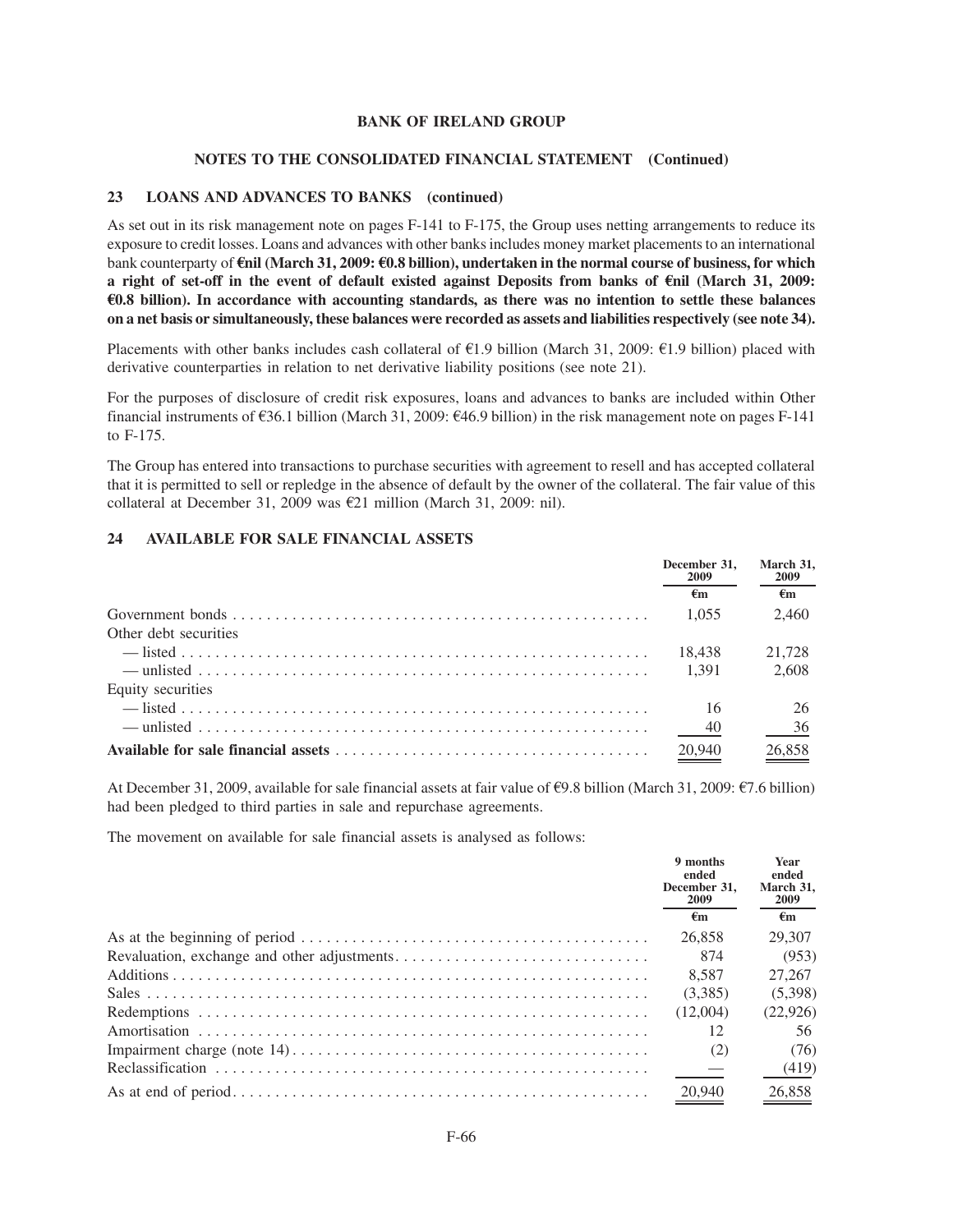#### **NOTES TO THE CONSOLIDATED FINANCIAL STATEMENT (Continued)**

## **24 AVAILABLE FOR SALE FINANCIAL ASSETS (continued)**

In accordance with the amendment to IAS 39 disclosed in the accounting policies section on page F-33, during the year ended March 31, 2009 the Group reclassified available for sale financial assets with a carrying amount and fair value of  $E$ 419 million to loans and advances to customers. At the date of this reclassification, the Group had the intention and ability to hold these assets for the foreseeable future or until maturity. The Group did not make any such reclassifications in the nine months ended December 31, 2009.

The table below sets out the relevant carrying amounts and fair values:

|                                                                              | December 31, 2009                 |               | <b>March 31, 2009</b>             |               |
|------------------------------------------------------------------------------|-----------------------------------|---------------|-----------------------------------|---------------|
|                                                                              | <b>Carrying</b><br><b>Amounts</b> | Fair<br>Value | <b>Carrying</b><br><b>Amounts</b> | Fair<br>Value |
|                                                                              | €m                                | €m            | €m                                | €m            |
| AFS financial assets reclassified to loans and advances to customers $\dots$ | 424                               | 432           | 419                               | 419           |

Interest income of  $E11$  million and an impairment charge of  $E22$  million have been recognised in the income statement for the nine months ended December 31, 2009 in relation to these assets. If the assets had not been reclassified a fair value gain of  $\epsilon$ 56 million would have been recognised in other comprehensive income and the impairment charge would have been  $E24$  million.

## **25 LOANS AND ADVANCES TO CUSTOMERS**

|                                                                                             | December 31,<br>2009 | March 31,<br><b>2009</b> |
|---------------------------------------------------------------------------------------------|----------------------|--------------------------|
|                                                                                             | €m                   | €m                       |
|                                                                                             | 119,926              | 132,522                  |
| Finance leases and hire purchase receivables (see analysis below) $\dots \dots \dots \dots$ | 2,510                | 2,999                    |
|                                                                                             | 122.436              | 135.521                  |
| Less allowance for impairment charges on loans and advances to customers                    |                      |                          |
|                                                                                             | (2,997)              | (1,781)                  |
|                                                                                             | 119,439              | 133,740                  |

On December 31, 2009, loans and advances to customers of  $\epsilon$ 9,457 million (net of impairment provision of  $E$ 2,778 million) were reclassified to loans held for sale to NAMA (see note 26). The total loans and advances to customers above exclude these assets.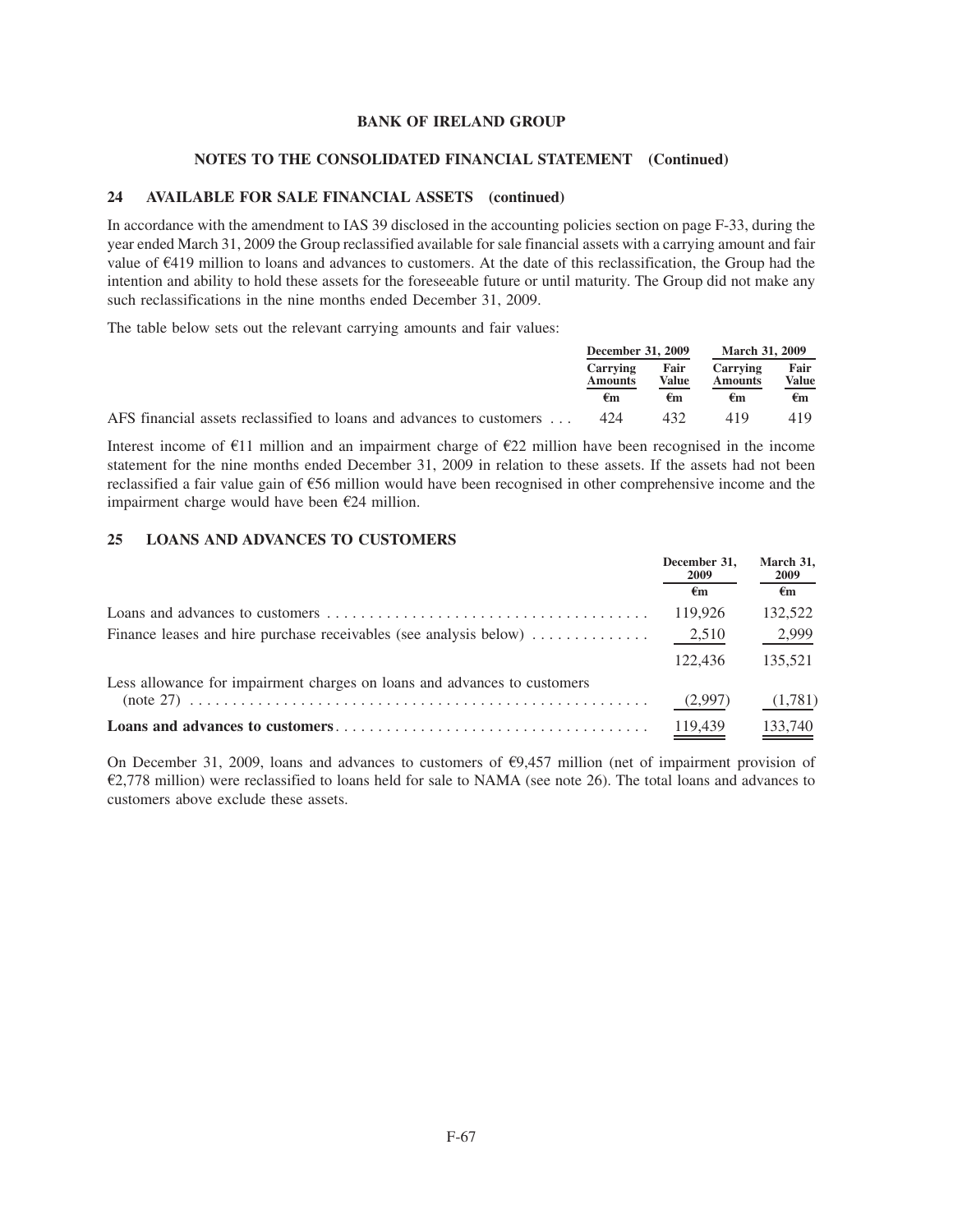#### **NOTES TO THE CONSOLIDATED FINANCIAL STATEMENT (Continued)**

## **25 LOANS AND ADVANCES TO CUSTOMERS (continued)**

#### **Finance leases and hire purchase receivables**

Loans and advances to customers include finance leases and hire purchase receivables, which are analysed as follows:

|                                                              | December 31,<br>2009 | March 31.<br><b>2009</b> |
|--------------------------------------------------------------|----------------------|--------------------------|
|                                                              | €m                   | €m                       |
| Gross investment in finance leases:                          |                      |                          |
|                                                              | 1,176                | 1,339                    |
|                                                              | 1,553                | 1,932                    |
|                                                              | $\frac{25}{2}$       | $\frac{36}{2}$           |
|                                                              | 2,754                | 3,307                    |
| Unearned future finance income on finance leases             | (244)                | (308)                    |
|                                                              | 2,510                | 2,999                    |
| The net investment in finance leases is analysed as follows: |                      |                          |
|                                                              | 1,072                | 1,215                    |
|                                                              | 1,415                | 1,751                    |
|                                                              | 23                   | 33                       |
|                                                              | 2,510                | 2,999                    |

The Group's material leasing arrangements include the provision of instalment credit and leasing finance for both consumer and commercial customers.

At December 31, 2009, the accumulated allowance for uncollectable minimum lease payments receivable was  $662$  million.

## **Securitisations**

Loans and advances to customers include balances that have been securitised but not derecognised, comprising both residential mortgages and commercial loans. In general, the assets, or interests in the assets, are transferred to Special Purposes Entities (SPE's), which then issue securities to third party investors or to other entities within the Group. All of the Group's Securitisation SPE's are consolidated.

Refer to note 52 for further details on these SPE's, including details of entities that have issued liabilities internal to the Group and thus are capable of being pledged to monetary authorities.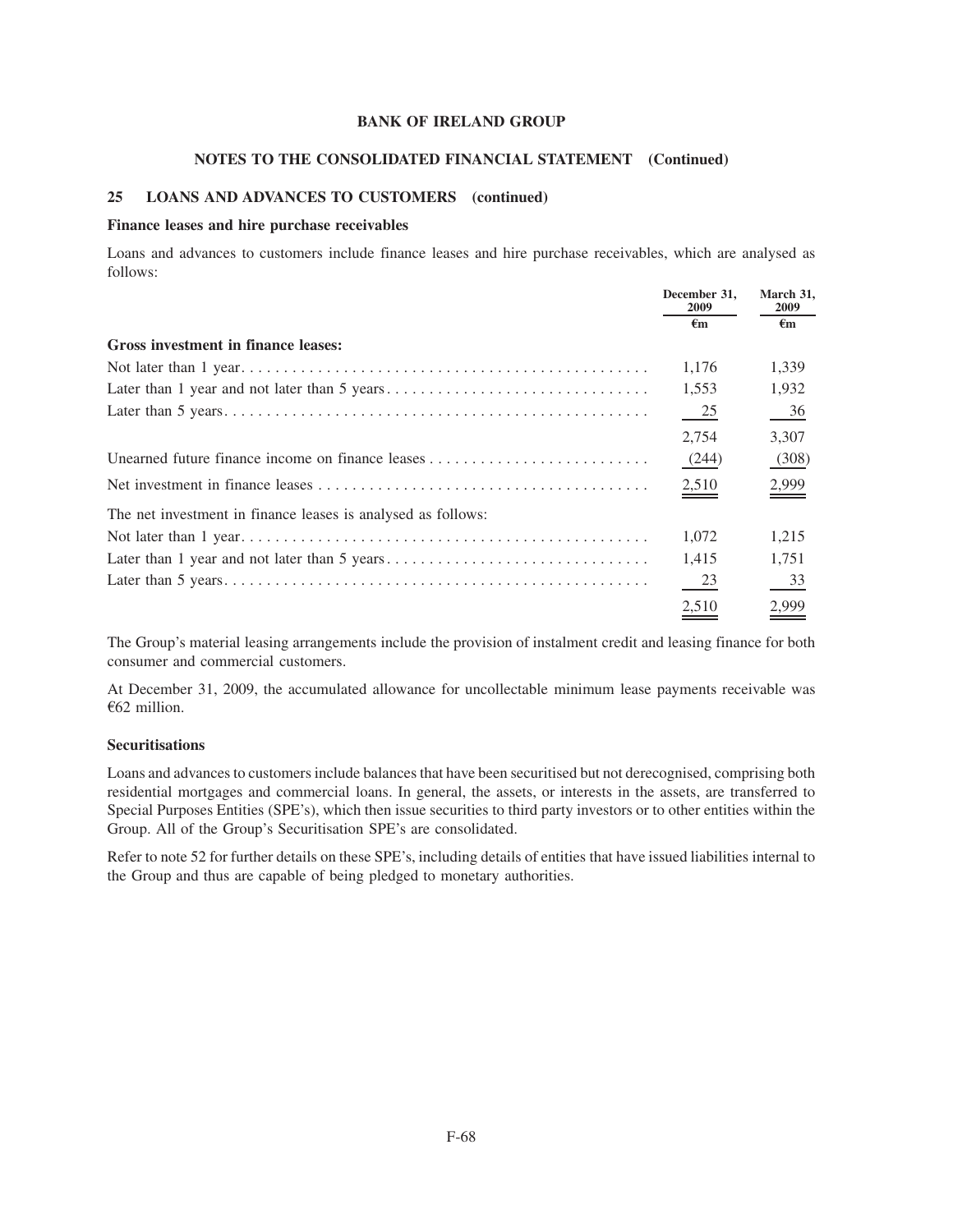#### **NOTES TO THE CONSOLIDATED FINANCIAL STATEMENT (Continued)**

## **26 ASSETS AND LIABILITIES HELD FOR SALE TO NAMA**

In April 2009, the Minister for Finance announced that NAMA would be established with the purpose of strengthening the Irish financial sector and the NAMA legislation was enacted into law in November 2009.

The participation of Bank of Ireland in the NAMA programme was recommended by the Court of Directors in the Circular of December 18, 2009. It was approved by the stockholders at an Extraordinary General Court on January 12, 2010. Bank of Ireland's application as a participating institution was approved by the Minister for Finance on February 12, 2010.

NAMA has the power to acquire from Participating Institutions, Eligible Bank Assets, that is, land and development loans and certain associated loans (which are expected to comprise non-land and non-development related loans to borrowers of land and development related loans, or loans to certain associated entities of borrowers who had provided security in respect of the land or development related loans). The geographic distribution of the loans relates to exposures both within and outside Ireland. The Eligible Bank Assets will also include interest rate derivative contracts sold to borrowers by Participating Institutions that relate to hedging the interest rate exposure on the loans to be acquired.

The Eligible Bank Assets are being acquired on a phased basis from April 2010, with the largest systemic exposures to the Irish banking system acquired first. Details of each tranche of assets to be acquired will be set out in the form of an acquisition schedule issued by NAMA prior to each acquisition date. It is expected that all Eligible Assets will have been transferred by December 31, 2010.

In acquiring such assets, NAMA will apply a valuation methodology which will take account of the current market value and the long term economic value on a loan by loan basis. As loan quality, geographic distribution and type of loans vary from institution to institution, each loan will be valued individually. As a result the aggregate discount applied to gross loan values in determining the consideration to be paid by NAMA will vary from institution to institution. Participating Institutions are required to accept the valuations set by NAMA, subject only to certain limited rights of objection.

As consideration for Eligible Bank Assets transferred, NAMA will issue to financial institutions a combination of Government guaranteed bonds, issued by NAMA (not less than 95% of the consideration) and subordinated bonds (not more than 5% of the consideration). These Government guaranteed bonds will be marketable instruments that are capable of being pledged as funding collateral to debt market investors and to monetary authorities such as the ECB.

Payments on the subordinated bonds are subject to the requirement that NAMA has sufficient funds, both annually (in respect of coupon payments) and in order to repay the Government guaranteed bonds and subordinated bonds, based on a measure of financial performance of NAMA in totality (rather than on the financial performance of the Eligible Bank Assets acquired from any particular Participating Institution). The subordinated bonds are not guaranteed by the Irish Government and they are not expected to be marketable, they could have a value less than their nominal face value and the payment of interest and repayment of capital is dependent on the performance of NAMA.

At December 31, 2009, the Group considered that the estimated Eligible Bank Assets which were expected to be transferred to NAMA met the criteria for classification as assets held for sale. Thus, the relevant loans and advances to customers, derivatives and accrued interest have been reclassified to assets held for sale as at December 31, 2009. The assets classified as assets held for sale to NAMA continue to be measured on the same basis as prior to their classification as assets held for sale. In particular, loans and advances to customers continue to be measured at amortised cost less any incurred impairment losses. In accordance with accounting standards, de-recognition of these assets held for sale will occur when substantially all the risks and rewards of ownership have been transferred to NAMA. This will only occur on a phased basis as ownership of each tranche is legally transferred to NAMA.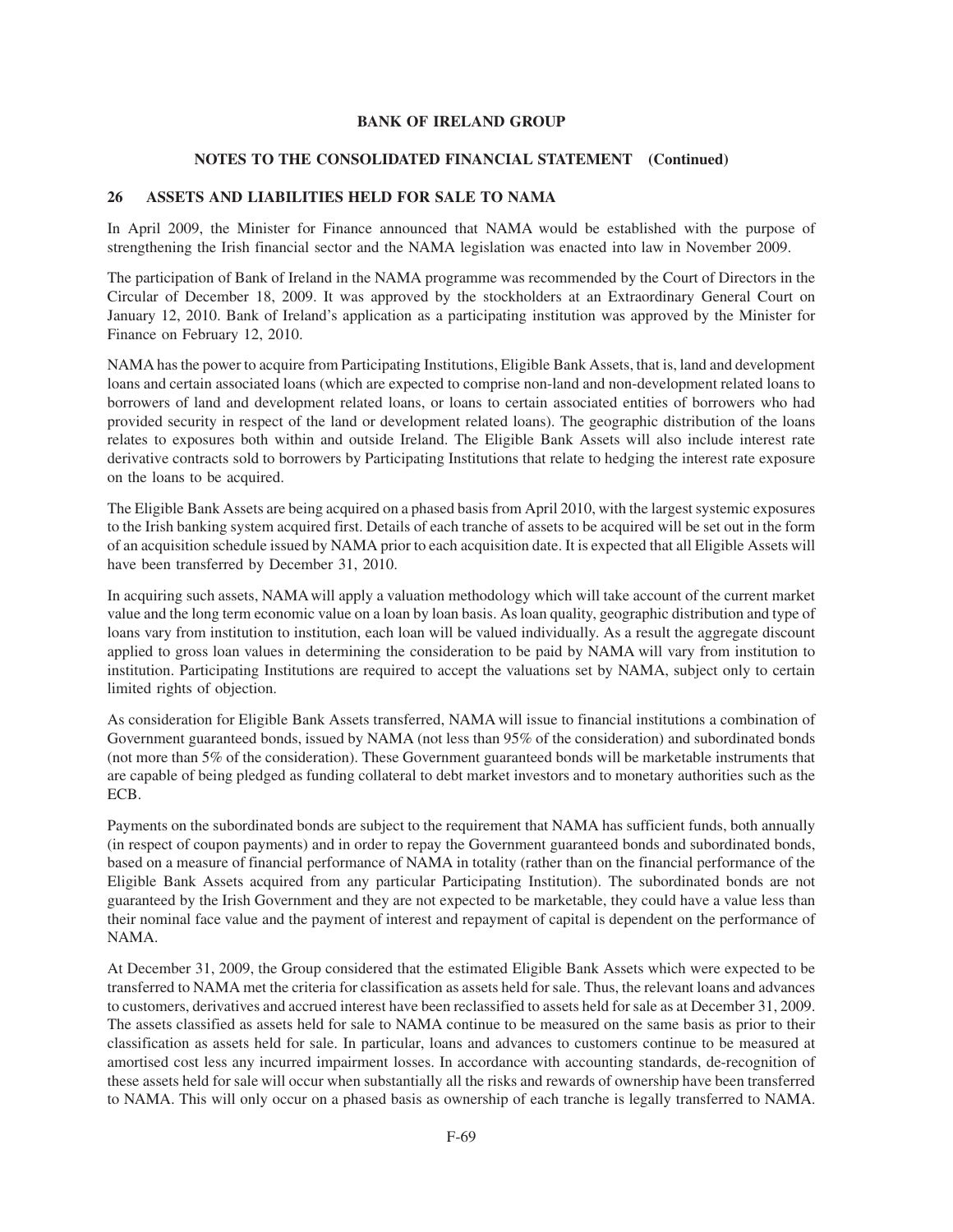#### **NOTES TO THE CONSOLIDATED FINANCIAL STATEMENT (Continued)**

### **26 ASSETS AND LIABILITIES HELD FOR SALE TO NAMA (continued)**

Based on the Eligible Asset Regulations (as contained within the NAMA regulations), internal review work to identify all loans falling within the eligibility criteria and ongoing interaction with NAMA, the Group expects to transfer total land and development and associated loans of approximately gross.  $\epsilon$ 12.2 billion together with related derivatives and accrued interest of  $60.2$  billion. Net of impairment provisions of  $62.8$  billion which are held against these loans at December 31, 2009, this estimate would imply a net transfer of  $\epsilon$ 9.6 billion of Eligible Bank Assets to NAMA.

|                               | December 31,<br>2009 |
|-------------------------------|----------------------|
|                               | €m                   |
| Assets held for sale to NAMA  |                      |
|                               | 8,522                |
|                               | 3,713                |
|                               | 12,235               |
|                               | (2,778)              |
|                               | 9,457                |
|                               | 93                   |
|                               | 31                   |
|                               | 9,581                |
| Analysed by operating segment |                      |
|                               | 2,470                |
|                               | 2,765                |
|                               | 4,346                |
|                               | 9,581                |

The fair values and notional amounts of derivative instruments held for sale to NAMA are set out in the table below:

|                                  |                    | <b>Fair Values</b> |                    |  |
|----------------------------------|--------------------|--------------------|--------------------|--|
| December 31, 2009                | notional<br>amount | <b>Assets</b>      | <b>Liabilities</b> |  |
| Derivatives held for trading     | $\epsilon$ m       | $\epsilon$ m       | €m                 |  |
| <b>Interest rate derivatives</b> |                    |                    |                    |  |
|                                  | 2.001              | 88                 |                    |  |
|                                  | 348                |                    | -1                 |  |
|                                  | $\frac{2,349}{2}$  | 93                 |                    |  |

As interactions with NAMA and the internal review work are ongoing and the possibility that loans that are expected to transfer may be repaid or refinanced with other banks, there is uncertainty as to the final amount of eligible assets that will transfer.

The Group expects to incur a loss on disposal of the Eligible Bank Assets to NAMA arising from the difference between the fair value of the consideration to be received and the carrying value of the Eligible Bank Assets to be disposed of together with the costs of disposal and any provision that may be required under accounting standards due to the ongoing cost of servicing these assets on behalf of NAMA.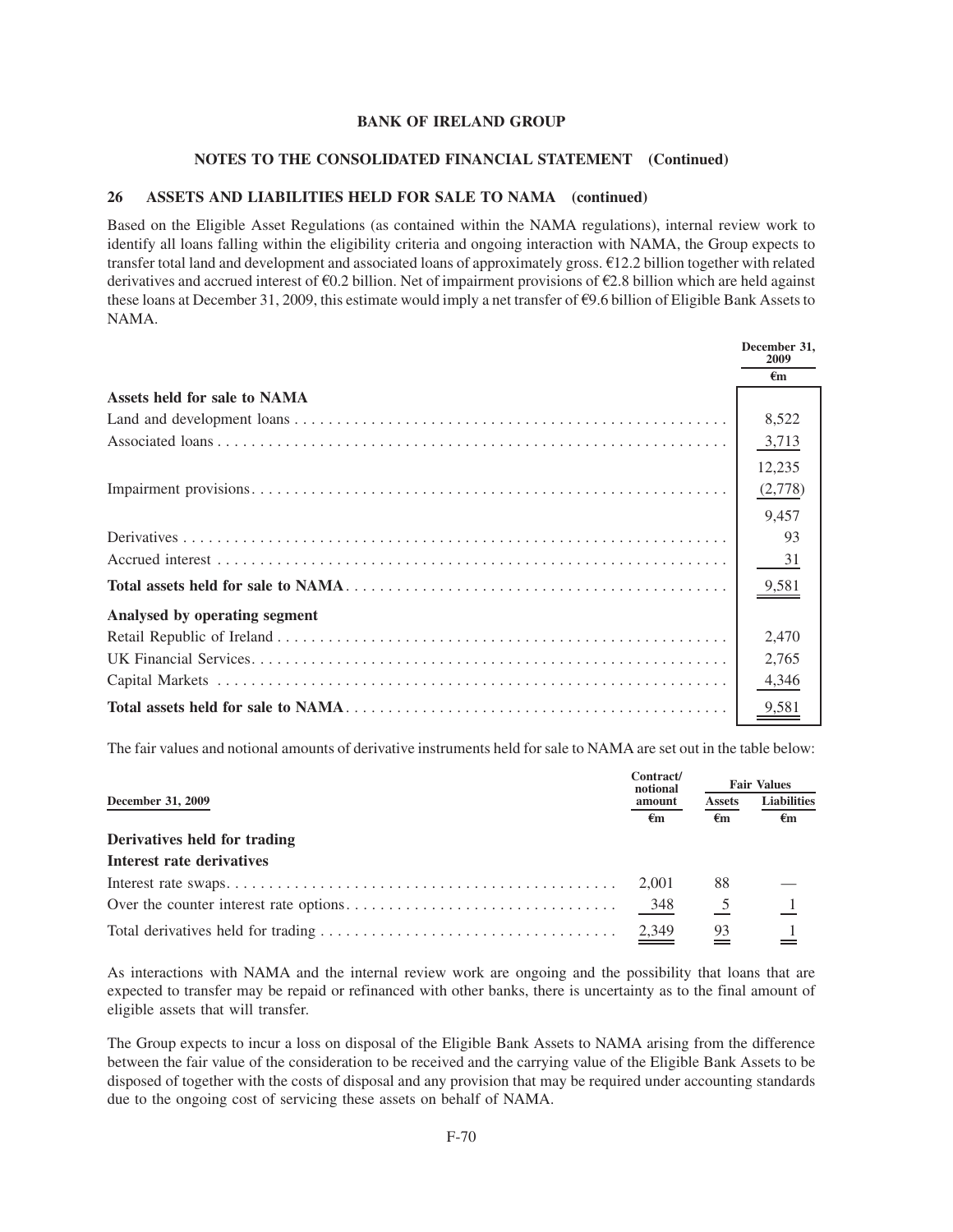## **NOTES TO THE CONSOLIDATED FINANCIAL STATEMENT (Continued)**

## **26 ASSETS AND LIABILITIES HELD FOR SALE TO NAMA (continued)**

The principal determinant of the expected loss on disposal is the difference between the discount applied to the original gross Eligible Bank Asset value in arriving at NAMA's valuation and the impairment provisions recorded against the Eligible Bank Assets under Accounting Standards. This discount or haircut to original asset value is calculated on a different basis and using a different methodology to the determination of impairment provisions under accounting standards.

In accordance with Accounting Standards, the loss on disposal will only be recognised on the actual transfer of each tranche of assets to NAMA. At the same time as recognition of such losses, the Bank will benefit from a reduction in its risk weighted assets for regulatory capital purposes.

The loss on disposal of Eligible Bank Assets will be tax deductible. However, the use of such tax losses in future years will be restricted as set out in part 10 of Schedule 3 of the National Asset Management Agency Act 2009 (the "Act"). This inserts a new section 396C into the Taxes Consolidation Act 1997 which limits the utilisation of tax losses carried forward by an institution participating in NAMA. It lengthens the period over which the deferred tax asset created will reverse by restricting the amount of profits against which trading losses can be utilised. The balance is available for indefinite carry forward. There is no time limit on the utilisation of these losses.

In addition, the Act provides that, on the later of ten years after the passing of the Act or the dissolution, restructuring or material alteration of NAMA, in the event that the accounts of NAMA disclose an underlying loss, the Minister for Finance may bring forward legislation to impose a special tax by way of surcharge on Participating Institutions to recover such loss.

The first tranche of assets transferred to NAMA on April 2, 2010. This tranche comprised  $E1.9$  billion of assets (before impairment provision) for which consideration of  $E1.2$  billion in Government guaranteed bonds and subordinated bonds was received. This resulted in a discount to gross loan value of approximately 36%.

These loans (including accrued interest) comprised land and development loans of  $\epsilon$ 0.9 billion and associated loans of  $\epsilon$ 1.0 billion. As at December 31, 2009, the Group held impairment provisions of  $\epsilon$ 0.3 billion against these loans. In addition, the transfer included associated derivatives with a fair value of  $E15$  million.

The nominal consideration receivable for these Eligible Bank Assets amounted to  $\epsilon$ 1.2 billion and a loss of  $60.4$  billion (before the impact of any adjustment required to record the subordinated debt at fair value and any provision that may be required for ongoing servicing costs) will be recognised in the Group's income statement for the year ending December 31, 2010.

The limited number and nature of loans involved in this first tranche mean that it may not be a representative sample of the total portfolio of assets held for sale to NAMA and consequently the loss on sale is not necessarily indicative of the loss that the entire portfolio of Eligible Bank Assets that may ultimately transfer. The loss on sale that is expected to ultimately arise for the Group is a function of the quantum of assets to be transferred, the mix of those assets as between land, development and associated loans and the discount that is applied to the assets transferring on a loan by loan basis. Accordingly the Group is currently unable to accurately quantify the ultimate expected loss on transfer of all of the Bank's Eligible Bank Assets to NAMA.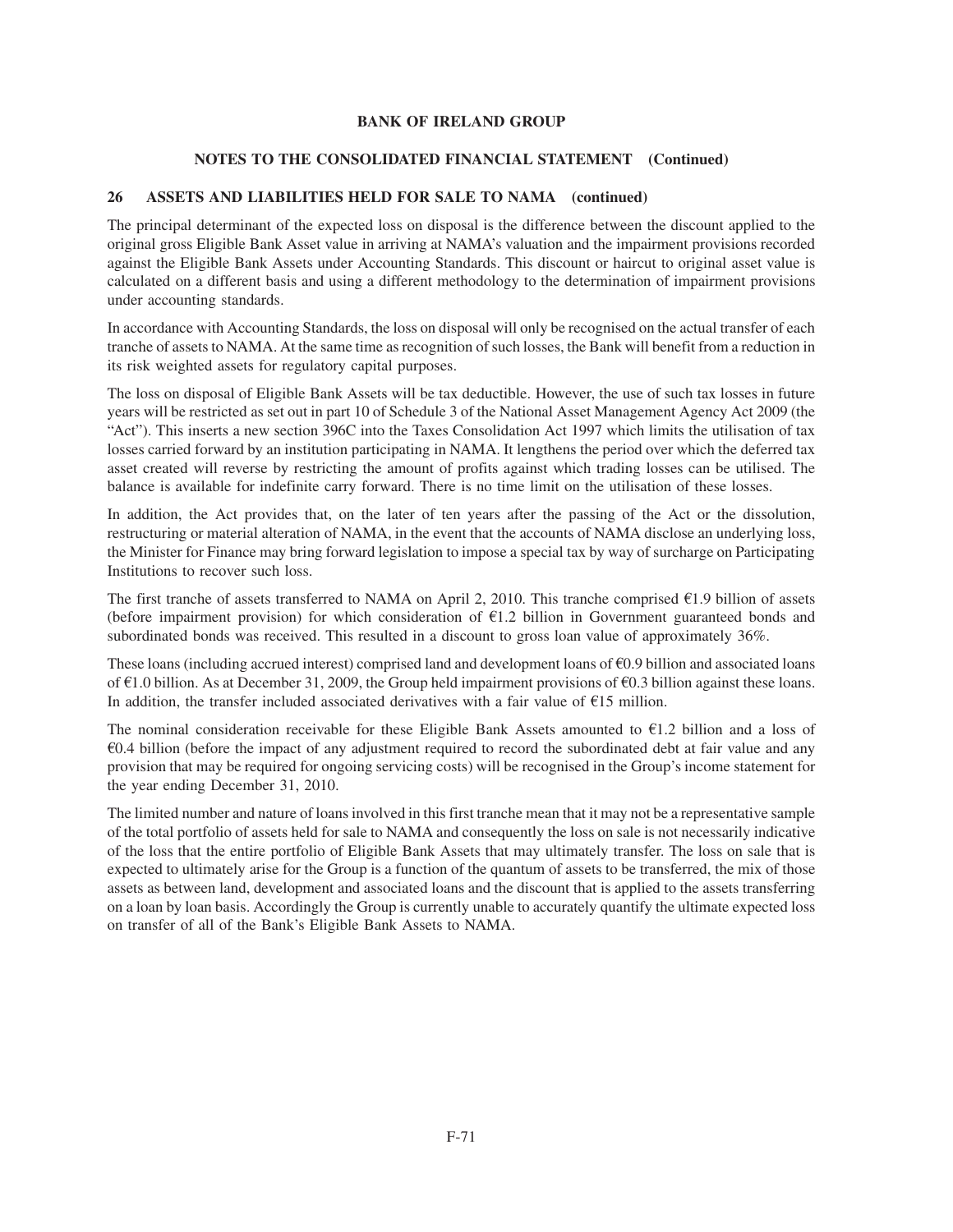# **NOTES TO THE CONSOLIDATED FINANCIAL STATEMENT (Continued)**

## **27 IMPAIRMENT PROVISIONS**

The following tables show the movement in the impairment provisions on loans and advances to customers, inclusive of loans and advances reclassified to loans held for sale to NAMA.

| 9 Months Ended December 31, 2009<br><b>Impairment provisions</b> | <b>Residential</b><br><b>Mortgages</b><br>$\epsilon_{\rm m}$ | <b>Non-Property</b><br>SME &<br>corporate<br>$\epsilon_{\rm m}$ | <b>Property</b><br>and<br>construction<br>$\epsilon$ m | <b>Consumer</b><br>$\epsilon$ m | <b>Total</b><br>€m |
|------------------------------------------------------------------|--------------------------------------------------------------|-----------------------------------------------------------------|--------------------------------------------------------|---------------------------------|--------------------|
| Impaired financial assets                                        | 471                                                          | 2,806                                                           | 9,648                                                  | 426                             | 13,351             |
| Provision at the beginning of the period $\dots$ .               | 144                                                          | 480                                                             | 856                                                    | 301                             | 1,781              |
| Exchange adjustments                                             | 3                                                            | 22                                                              | 22                                                     |                                 | 48                 |
|                                                                  | (30)                                                         | (42)                                                            |                                                        | (73)                            | (145)              |
|                                                                  |                                                              |                                                                 | (1)                                                    | 3                               | 3                  |
| Charge against income statement                                  | 237                                                          | 659                                                             | 2,993                                                  | 166                             | 4,055              |
| Other movements $\dots \dots \dots \dots \dots \dots \dots$      | $\overline{\phantom{0}}$                                     | 32                                                              | 14                                                     | (18)                            | 33                 |
| Provision at the end of the period $\dots \dots$                 | $\frac{359}{2}$                                              | 1,152                                                           | 3,884                                                  | 380                             | 5,775              |
| The provision at December 31, 2009 is split as<br>follows:       |                                                              |                                                                 |                                                        |                                 |                    |
| Loans and advances to customers $\dots\dots\dots$                | 359                                                          | 1,134                                                           | 1,124                                                  | 380                             | 2,997              |
| Loans held for sale to $NAMA$                                    |                                                              | 18                                                              | 2,760                                                  |                                 | 2,778              |
| Provision at the end of the period $\dots \dots$                 | 359                                                          | 1,152                                                           | 3,884                                                  | 380                             | 5,775              |

| Year Ended March 31, 2009<br><b>Impairment provisions</b> | <b>Residential</b><br><b>Mortgages</b> | <b>Non-Property</b><br>SME &<br>corporate | <b>Property</b><br>and<br>construction | <b>Consumer</b> | <b>Total</b>       |
|-----------------------------------------------------------|----------------------------------------|-------------------------------------------|----------------------------------------|-----------------|--------------------|
|                                                           | €m                                     | $\epsilon_{\rm m}$                        | €m                                     | €m              | $\epsilon_{\rm m}$ |
| Impaired financial assets                                 | 229                                    | 1,187                                     | 3,538                                  | 368             | 5,322              |
| Provision at the beginning of the period $\dots$ .        | 21                                     | 280                                       | 108                                    | 187             | 596                |
| Exchange adjustments                                      | 3                                      | (6)                                       | 2                                      | 5               | $\overline{4}$     |
|                                                           | (9)                                    | (134)                                     | (16)                                   | (85)            | (244)              |
|                                                           | 4                                      |                                           |                                        | $\mathfrak{D}$  | 8                  |
| Charge against income statement                           | 127                                    | 344                                       | 766                                    | 198             | 1,435              |
|                                                           | (2)                                    | (5)                                       | (5)                                    | (6)             | (18)               |
| Provision at the end of the period $\dots \dots \dots$    | 144                                    | 480                                       | 856                                    | 301             | 1,781              |

## **28 INTEREST IN ASSOCIATES**

| December 31, March 31,<br>2009 | 2009         |  |
|--------------------------------|--------------|--|
| €m                             | $\epsilon$ m |  |
| 22                             | 28           |  |
|                                |              |  |
|                                |              |  |
|                                |              |  |
| - 23                           |              |  |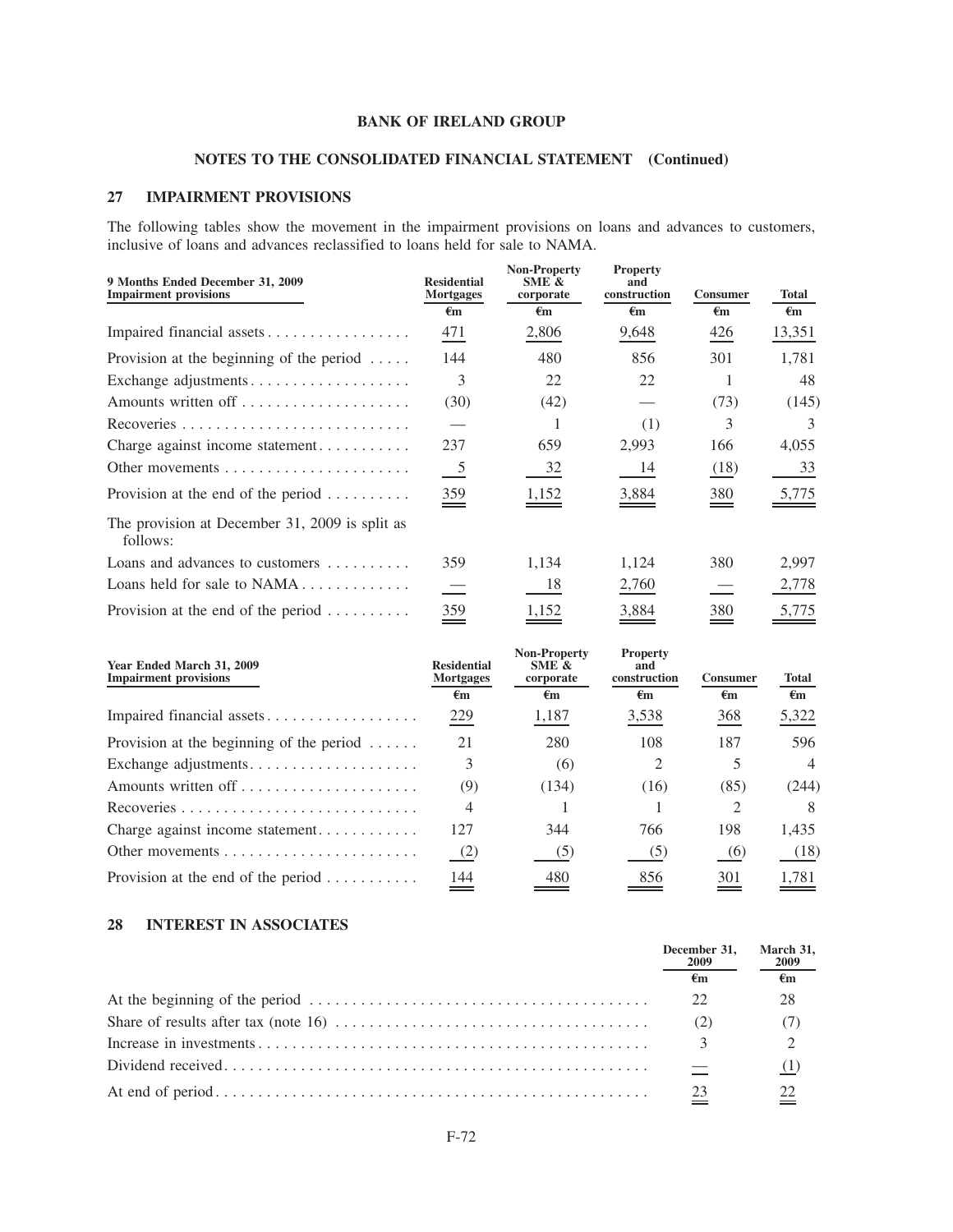### **NOTES TO THE CONSOLIDATED FINANCIAL STATEMENT (Continued)**

## **28 INTEREST IN ASSOCIATES (continued)**

In presenting details of the associated undertakings of the Group, the exemption permitted by Regulation 10 of the European Communities (Credit Institutions: Accounts) Regulations, 1992 has been availed of and the Group will annex a full listing of associates to its annual return to the Companies Office.

## **29 INTEREST IN JOINT VENTURES**

|                                                                                                                   | December 31.<br>2009 | March 31,<br><b>2009</b> |
|-------------------------------------------------------------------------------------------------------------------|----------------------|--------------------------|
|                                                                                                                   | €m                   | €m                       |
|                                                                                                                   | 151                  | 70                       |
|                                                                                                                   |                      | 175                      |
|                                                                                                                   | $\frac{37}{2}$       | (35)                     |
|                                                                                                                   | 27                   | 39                       |
| — Property unit trust $\dots \dots \dots \dots \dots \dots \dots \dots \dots \dots \dots \dots \dots \dots \dots$ | 10                   | (63)                     |
|                                                                                                                   |                      | (11)                     |
|                                                                                                                   | (1)                  | $\equiv$                 |
|                                                                                                                   |                      | (34)                     |
|                                                                                                                   | $6\overline{6}$      | (25)                     |
|                                                                                                                   | 194                  |                          |

## **30 INTANGIBLE ASSETS**

|                                     | Goodwill<br>€m           | Computer<br>software<br>externally<br>purchased<br>$\epsilon$ m | <b>Computer</b><br>software<br>internally<br>generated<br>$\epsilon$ m | Other<br>externally<br>purchased<br>intangible<br>assets<br>$\epsilon$ m | <b>Total</b><br>$\epsilon$ m |
|-------------------------------------|--------------------------|-----------------------------------------------------------------|------------------------------------------------------------------------|--------------------------------------------------------------------------|------------------------------|
| Cost                                |                          |                                                                 |                                                                        |                                                                          |                              |
|                                     | 334                      | 278                                                             | 828                                                                    | 144                                                                      | 1,250                        |
| Exchange adjustments                | -1                       | 3                                                               | 5                                                                      | $\mathfrak{D}$                                                           | 10                           |
| Reclassifications                   |                          | (8)                                                             | 8                                                                      |                                                                          |                              |
|                                     |                          | 11                                                              | 31                                                                     | 5                                                                        | 47                           |
|                                     | (287)                    | (14)                                                            | (39)                                                                   | (19)                                                                     | (72)                         |
|                                     | 48                       | 270                                                             | 833                                                                    | 132                                                                      | 1,235                        |
| <b>Accumulated amortisation</b>     |                          |                                                                 |                                                                        |                                                                          |                              |
|                                     | (287)                    | (231)                                                           | (473)                                                                  | (61)                                                                     | (765)                        |
| Exchange adjustments                |                          | (1)                                                             | (2)                                                                    |                                                                          | (2)                          |
|                                     | 287                      | 14                                                              | 39                                                                     | 19                                                                       | 72                           |
|                                     |                          |                                                                 |                                                                        | (6)                                                                      | (6)                          |
|                                     | $\equiv$                 | (8)                                                             | (61)                                                                   | (6)                                                                      | (75)                         |
|                                     | $\overline{\phantom{a}}$ | (226)                                                           | (497)                                                                  | (53)                                                                     | (776)                        |
| Net Book Value at December 31, 2009 | 48                       | 44                                                              | 336                                                                    | 79                                                                       | 459                          |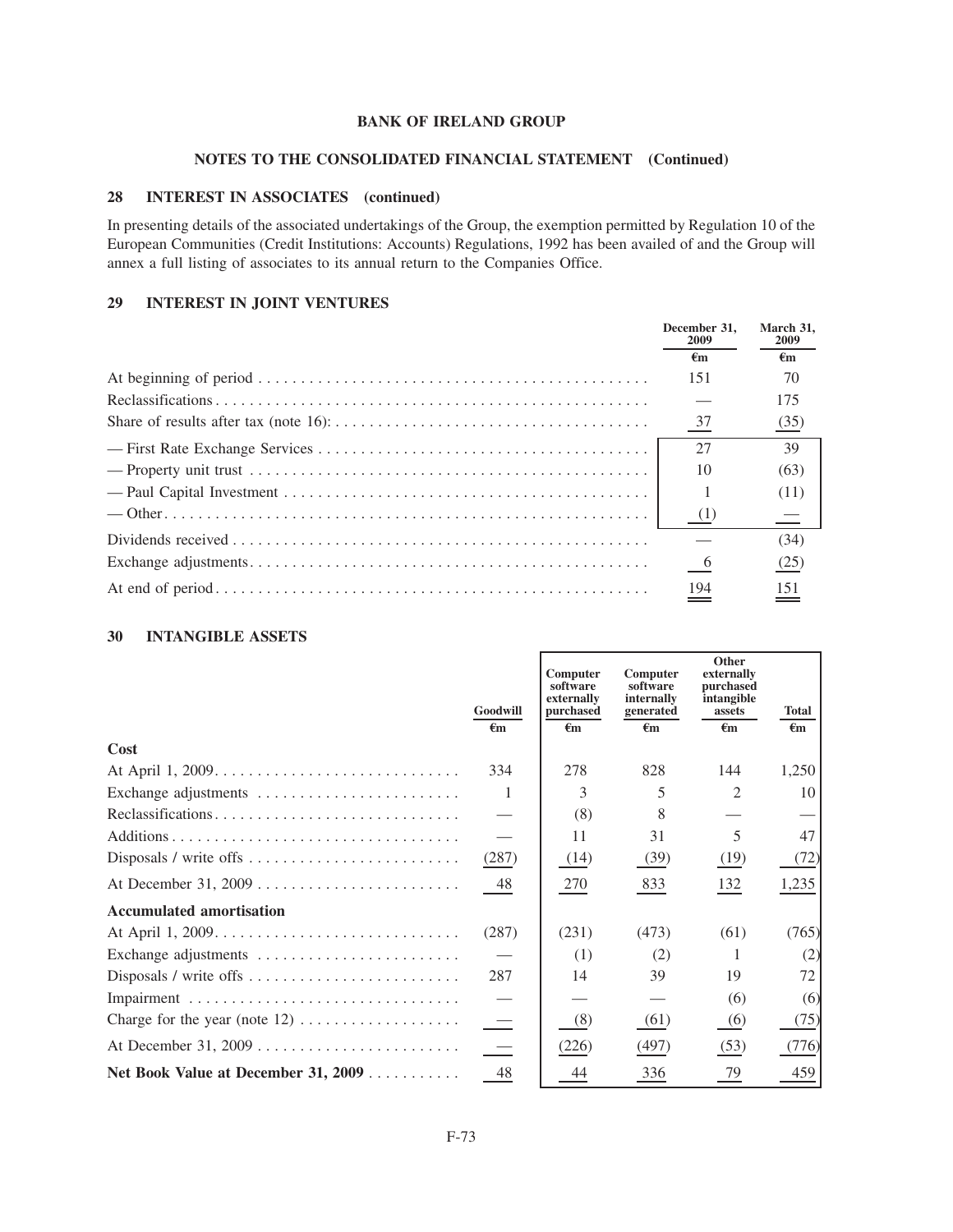## **NOTES TO THE CONSOLIDATED FINANCIAL STATEMENT (Continued)**

### **30 INTANGIBLE ASSETS (continued)**

|                                  | Goodwill<br>€m           | Computer<br>software<br>externally<br>purchased<br>$\epsilon$ m | Computer<br>software<br>internally<br>generated<br>€m | Other<br>externally<br>purchased<br>intangible<br>assets<br>$\epsilon$ m | <b>Total</b><br>$\epsilon$ m |
|----------------------------------|--------------------------|-----------------------------------------------------------------|-------------------------------------------------------|--------------------------------------------------------------------------|------------------------------|
| Cost                             |                          |                                                                 |                                                       |                                                                          |                              |
|                                  | 293                      | 267                                                             | 807                                                   | 149                                                                      | 1,223                        |
| Exchange adjustments             | 41                       | (12)                                                            | (20)                                                  | (14)                                                                     | (46)                         |
| Reclassifications                |                          |                                                                 | 2                                                     | (19)                                                                     | (17)                         |
|                                  |                          | 35                                                              | 56                                                    | 28                                                                       | 119                          |
|                                  | $\equiv$                 | (12)                                                            | (17)                                                  | $\overline{\phantom{0}}$                                                 | (29)                         |
| At March 31, 2009                | $\frac{334}{1}$          | $\frac{278}{2}$                                                 | $\frac{828}{1}$                                       | 144                                                                      | 1,250                        |
| <b>Accumulated amortisation</b>  |                          |                                                                 |                                                       |                                                                          |                              |
|                                  |                          | (211)                                                           | (401)                                                 | (41)                                                                     | (653)                        |
| Exchange adjustments             |                          | 5                                                               | 6                                                     | 4                                                                        | 15                           |
|                                  |                          | 12                                                              | 10                                                    |                                                                          | 22                           |
|                                  | (287)                    |                                                                 |                                                       | (17)                                                                     | (17)                         |
|                                  | $\overline{\phantom{a}}$ | (37)                                                            | (88)                                                  | (7)                                                                      | (132)                        |
| At March 31, 2009                | (287)                    | (231)                                                           | (473)                                                 | (61)                                                                     | (765)                        |
| Net Book Value at March 31, 2009 | 47                       | 47                                                              | 355                                                   | 83<br>=                                                                  | 485                          |

#### **Impairment Review — Goodwill and Other Intangible Assets**

Goodwill is reviewed annually for impairment or more frequently if events or circumstances indicate that impairment may have occurred, by comparing the carrying value of goodwill to its recoverable amount. An impairment charge arises if the carrying value exceeds the recoverable amount.

The recoverable amount of an asset is the higher of its fair value less costs to sell and its value in use, where the value in use is the present value of the future cash flows expected to be derived from the asset.

## **Impairment testing of goodwill**

At December 31, 2009 total goodwill on the Group balance sheet was  $648$  million (March 31, 2009:  $647$  million), which is outlined in the table below:

| $\sqrt{\frac{Goodwill}{} }$ | <b>Burdale</b> | <b>Other</b> | <b>Total</b> |
|-----------------------------|----------------|--------------|--------------|
|                             | €m             | €m           | $\epsilon$ m |
|                             |                |              |              |
|                             |                |              |              |
|                             |                |              |              |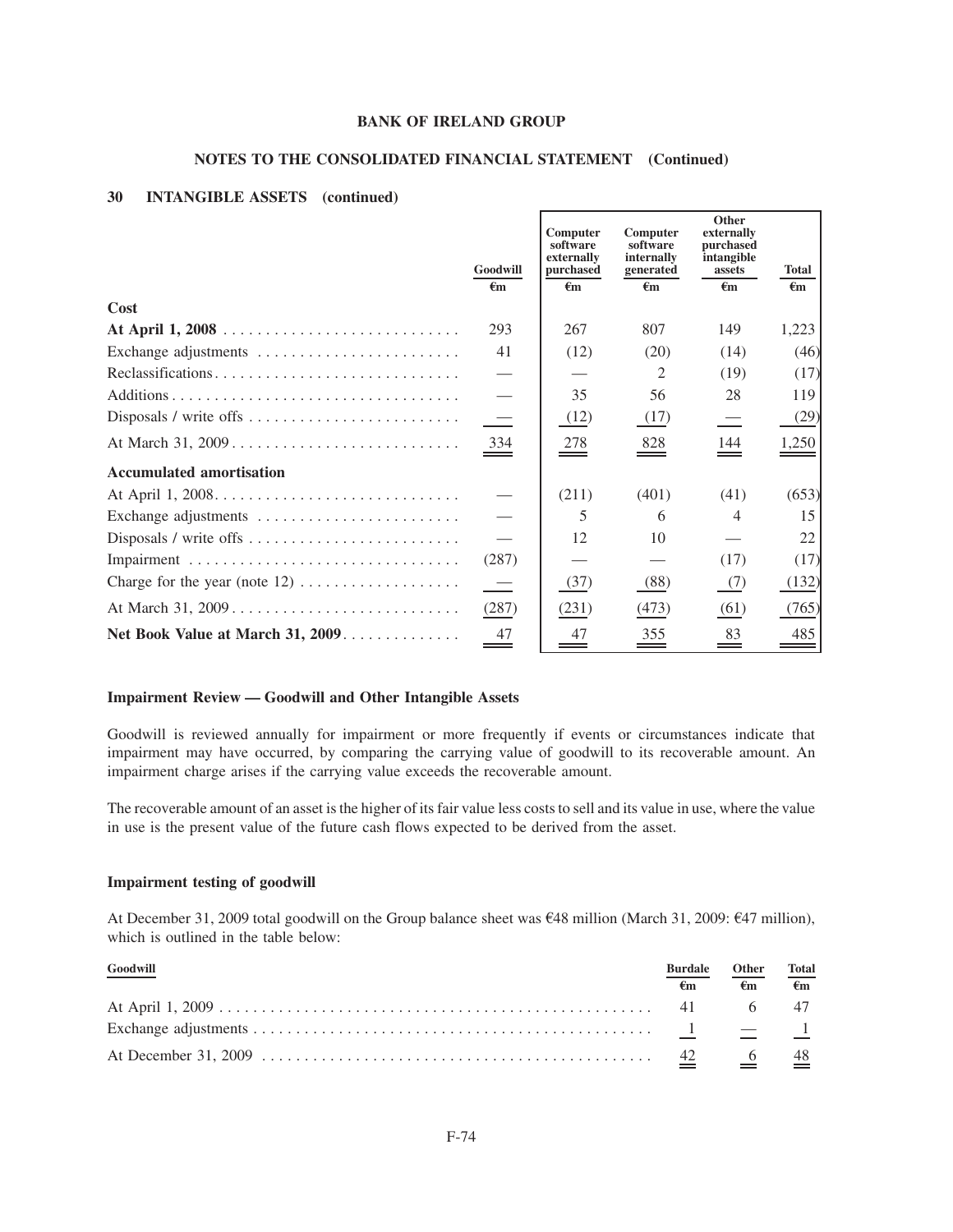#### **NOTES TO THE CONSOLIDATED FINANCIAL STATEMENT (Continued)**

## **30 INTANGIBLE ASSETS (continued)**

| Guggenheim | <b>Iridian</b> | <b>Burdale</b>                                    | Other | <b>Total</b>                 |
|------------|----------------|---------------------------------------------------|-------|------------------------------|
| €m         | €m             | €m                                                | €m    | $\epsilon$ m                 |
| 72         | 168            | 48                                                |       | 293                          |
| 14         | 33             | (7)                                               |       | -41                          |
| (86)       | (201)          | $\frac{1}{2}$ and $\frac{1}{2}$ and $\frac{1}{2}$ |       | (287)                        |
|            |                |                                                   |       | $\frac{6}{2}$ $\frac{47}{2}$ |

Goodwill is allocated to cash generating units at a level which represents the smallest identifiable group of assets that generate largely independent cash flows.

The calculation of the recoverable amount of goodwill for each of these cash generating units is based upon a value in use calculation that discounts expected pre-tax cash flows at an interest rate appropriate to the cash generating unit. The determination of both require the exercise of judgement. The estimation of pre-tax cash flows is sensitive to the periods for which forecasted cash flows are available and to assumptions underpinning the sustainability of those cash flows. While forecasts are compared with actual performance and external economic data, expected cash flows reflect management's view of future performance.

The values assigned to key assumptions reflect past experience, performance of the business to date and management judgement. The recoverable amount calculations performed for the significant amounts of goodwill are sensitive to changes in the following key assumptions:

#### *Cash flow forecasts*

Cash flow forecasts are based on internal management information for a period of up to five years, after which a growth factor appropriate for the business is applied. Initial cash flows are based on performance in the current year and the next four years' cash flows are consistent with approved plans for each business.

#### *Growth rates*

Growth rates beyond five years are determined by reference to local economic growth, inflation projections or long term bond yields. The assumed long term growth rate for Burdale is 2.25%.

#### *Discount rate*

The discount rate applied in Burdale is the pre-tax weighted average cost of capital for the Group increased to include a risk premium to reflect the specific risk profile of the cash generating unit to the extent that such risk is not already reflected in the forecast cash flows. A rate of 13.5% has been used in the model.

Certain elements within these cash flow forecasts are critical to the performance of the business. The impact of changes in these cash flows, growth rate and discount rate assumptions has been assessed by the Directors in the review. The Directors consider that reasonable changes in key assumptions used to determine the recoverable amount of Burdale, would not result in any impairment of goodwill.

No impairment was identified in the periods ended December 31, 2009 or the year ended March 31, 2009 in relation to Burdale.

During the year ended March 31, 2009 goodwill in both Iridian and Guggenheim and the other intangibles in Guggenheim were impaired in full resulting in a charge to the income statement of  $\epsilon$ 304 million. During the nine months ended December 31, 2009 these businesses were disposed of. Further information on these disposals is outlined in note 17.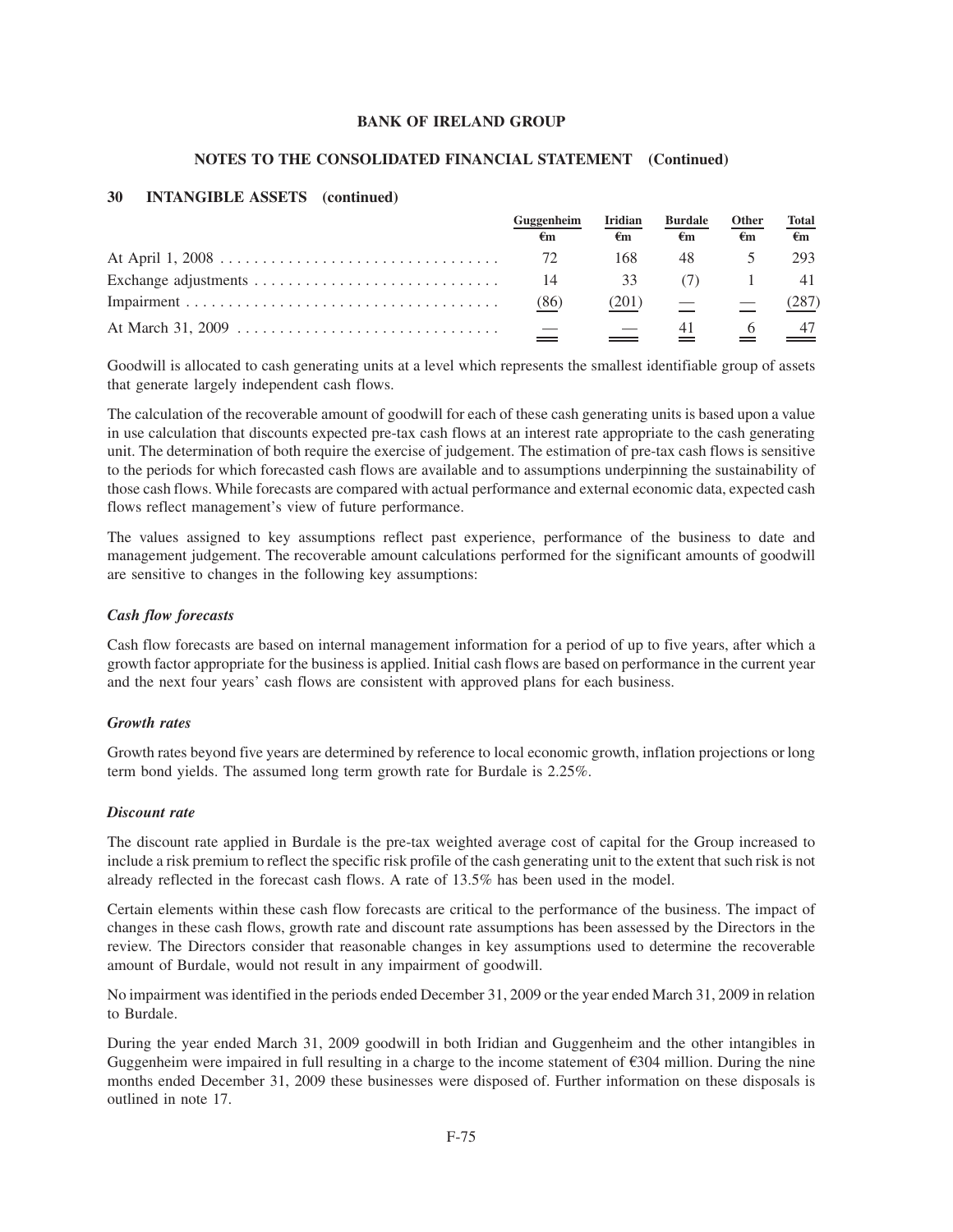#### **NOTES TO THE CONSOLIDATED FINANCIAL STATEMENT (Continued)**

### **31 INVESTMENT PROPERTIES**

|  | December 31.<br>2009<br>€m | March 31,<br><b>2009</b> |
|--|----------------------------|--------------------------|
|  |                            | €m                       |
|  | 1.413                      | 1,511                    |
|  | (17)                       |                          |
|  | (98)                       | (512)                    |
|  |                            | 414                      |
|  | (33)                       |                          |
|  | $\frac{1,265}{2}$          | $\frac{1,413}{ }$        |

Of the  $\epsilon$ 1,265 million (March 31, 2009:  $\epsilon$ 1,413 million)  $\epsilon$ 983 million (March 31, 2009:  $\epsilon$ 1,062 million) is held on behalf of BoI Life policyholders.

Investment properties are carried at fair value as determined by external qualified property surveyors appropriate to the variety of properties held. Fair values have been calculated using both current trends in the market and recent transactions for similar properties.

During the year ended March 31, 2009 certain other properties were reclassified from assets classified as held for sale to investment properties.

Rental income from investment property amounted to  $E86$  million for the nine months ended December 31, 2009 (year ended March 31, 2009:  $\epsilon$ 100 million). Expenses directly attributable to investment property generating rental income amounted to  $\epsilon$ 27 million for the nine months ended December 31, 2009 (year ended March 31, 2009:  $E$ 28 million). There were no expenses directly attributable to investment property not generating rental income for the nine months ended December 31, 2009 (or the year ended March 31, 2009).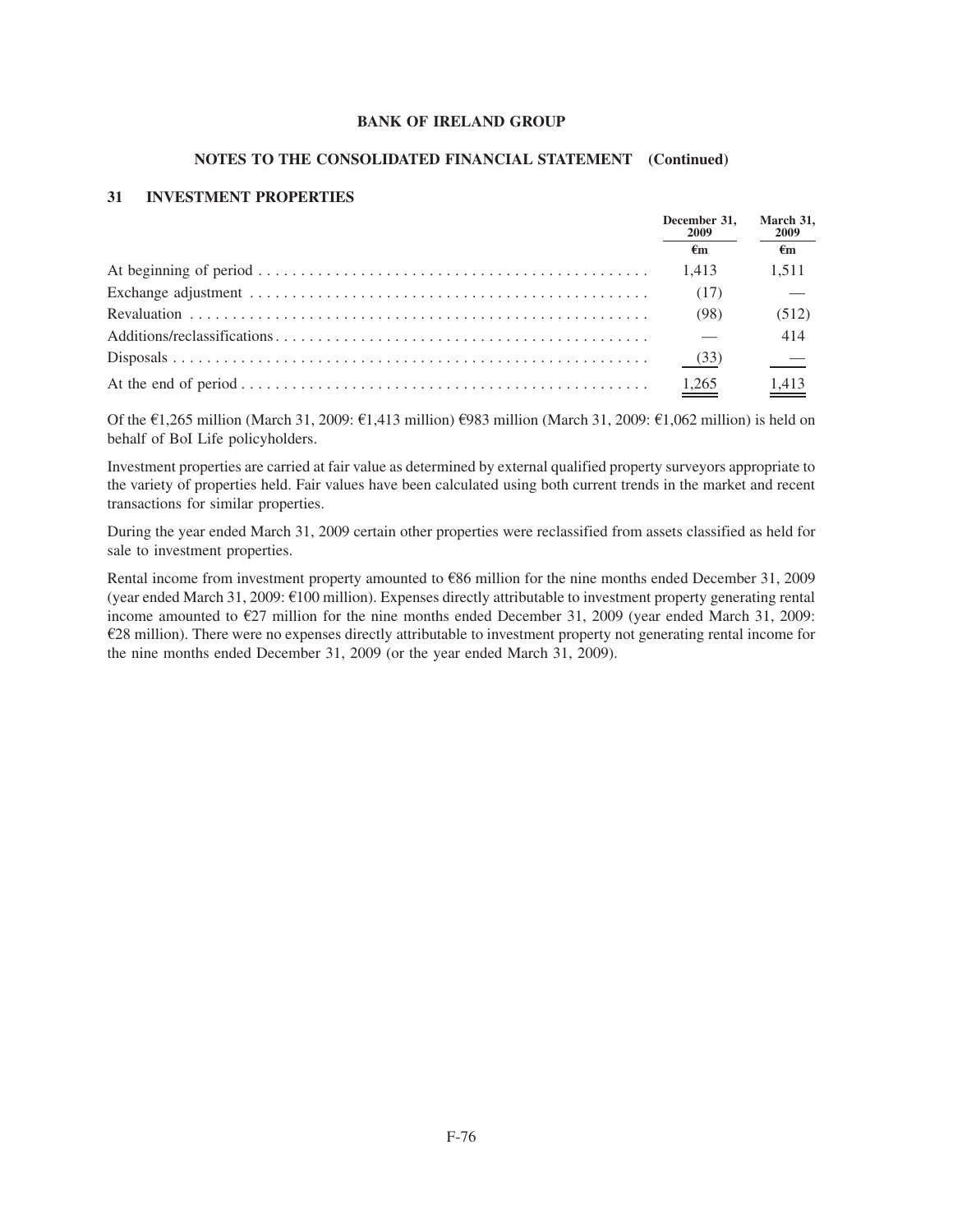# **NOTES TO THE CONSOLIDATED FINANCIAL STATEMENT (Continued)**

## **32 PROPERTY, PLANT AND EQUIPMENT**

|                                                     | Freehold<br>land and<br>buildings<br>and long<br>leaseholds<br>(at fair<br>value) | <b>Adaptations</b><br>(at cost) | Computer<br>and other<br>equipment<br>(at cost) | <b>Finance</b><br>lease assets<br>(at cost) | Payments on<br>account and<br>assets in the<br>course of<br>construction<br>(at cost) | <b>Total</b>        |
|-----------------------------------------------------|-----------------------------------------------------------------------------------|---------------------------------|-------------------------------------------------|---------------------------------------------|---------------------------------------------------------------------------------------|---------------------|
|                                                     | $\epsilon$ m                                                                      | €m                              | $\epsilon_{\rm m}$                              | $\epsilon$ m                                | $\epsilon$ m                                                                          | $\epsilon$ m        |
| <b>Cost or valuation</b>                            |                                                                                   |                                 |                                                 |                                             |                                                                                       |                     |
| At April 1, 2009                                    | 272                                                                               | 146                             | 668                                             | 7                                           | 23                                                                                    | 1,116               |
| Exchange adjustments                                | 2                                                                                 | 1                               | $\overline{4}$                                  |                                             |                                                                                       | 7                   |
|                                                     |                                                                                   | 1                               | 3                                               |                                             | 7                                                                                     | 11                  |
| $Disposals. \ldots \ldots \ldots \ldots \ldots$     | (1)                                                                               | (2)                             | (50)                                            |                                             |                                                                                       | (53)                |
| Revaluation $\ldots \ldots \ldots \ldots \ldots$    | (66)                                                                              |                                 |                                                 |                                             |                                                                                       | (66)                |
| Reclassifications                                   |                                                                                   | -2                              | 17                                              |                                             | (19)                                                                                  |                     |
| At December 31, 2009                                | 207                                                                               | $\frac{148}{2}$                 | $\underline{642}$                               | $\stackrel{7}{=}$                           | $\stackrel{11}{=}$                                                                    | $\underline{1,015}$ |
| <b>Accumulated depreciation and</b><br>amortisation |                                                                                   |                                 |                                                 |                                             |                                                                                       |                     |
| At April 1, 2009                                    |                                                                                   | (67)                            | (550)                                           | (7)                                         |                                                                                       | (624)               |
| Exchange adjustments                                |                                                                                   |                                 | (4)                                             |                                             |                                                                                       | (4)                 |
|                                                     |                                                                                   | 1                               | 48                                              |                                             |                                                                                       | 49                  |
| Charge for the year (note $12$ )                    |                                                                                   | (11)                            | (21)                                            |                                             |                                                                                       | (32)                |
| Reclassifications                                   |                                                                                   | - 1                             | (1)                                             |                                             |                                                                                       |                     |
| At December 31, 2009                                |                                                                                   | $\frac{(76)}{2}$                | (528)                                           | $\stackrel{(7)}{=}$                         | $\overset{0}{=}$                                                                      | (611)               |
| Net book value at December 31,                      | $\stackrel{207}{=}$                                                               | $\frac{72}{1}$                  | 114                                             |                                             | 11<br>$=$                                                                             | 404                 |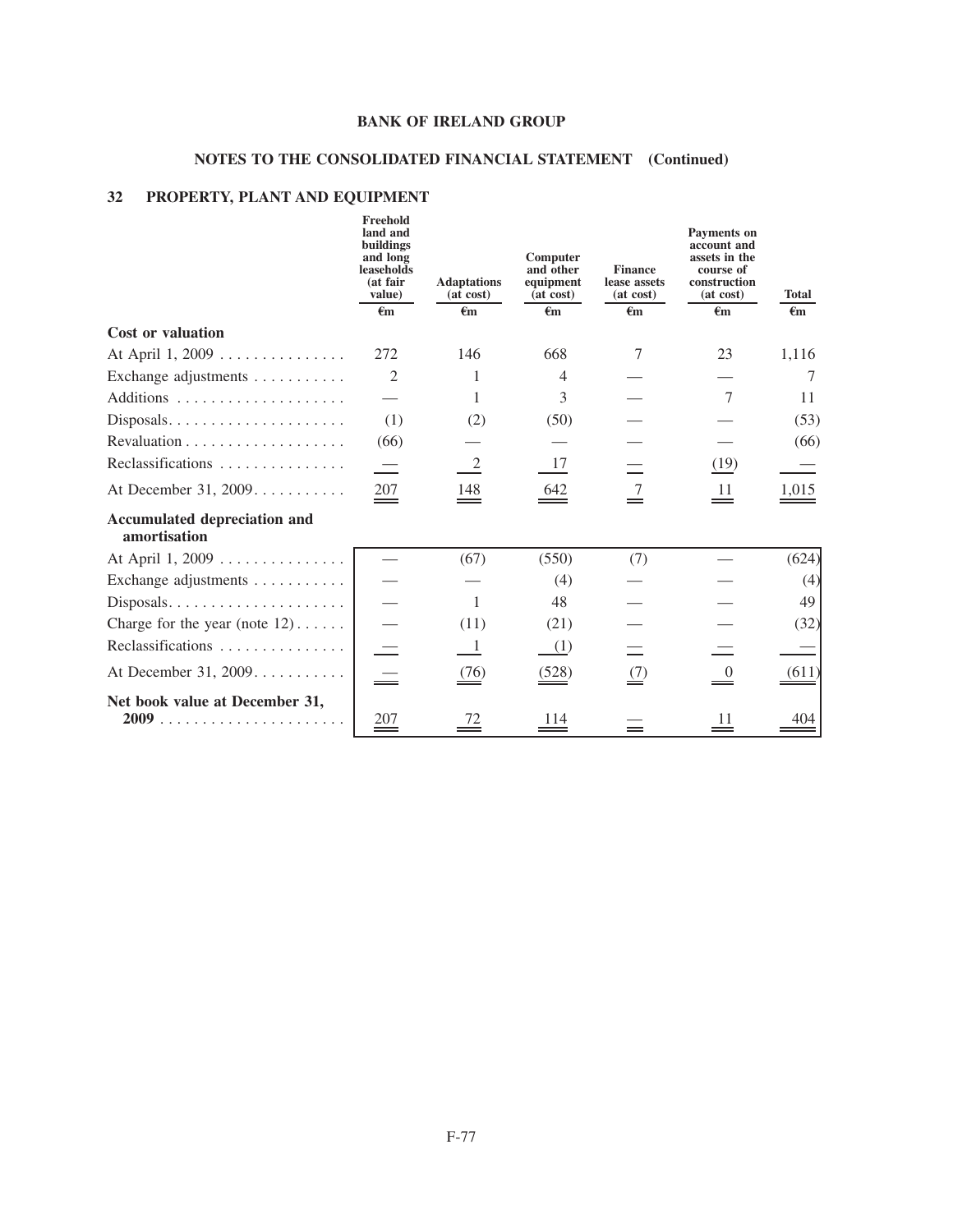#### **NOTES TO THE CONSOLIDATED FINANCIAL STATEMENT (Continued)**

#### **32 PROPERTY, PLANT AND EQUIPMENT (continued)**

The net book value of property, plant and equipment at December 31, 2009 at fair value was  $E207$  million, while that held at amortised cost amounted to  $E$ 197 million.

|                                                     | Freehold<br>land and<br>buildings<br>and long<br>leaseholds<br>(at fair<br>value) | <b>Adaptations</b><br>(at cost) | Computer<br>and other<br>equipment<br>(at cost) | <b>Finance</b><br>lease assets<br>(at cost) | Payments on<br>account and<br>assets in the<br>course of<br>construction<br>(at cost) | <b>Total</b>        |
|-----------------------------------------------------|-----------------------------------------------------------------------------------|---------------------------------|-------------------------------------------------|---------------------------------------------|---------------------------------------------------------------------------------------|---------------------|
|                                                     | $\epsilon_{m}$                                                                    | $\epsilon_{m}$                  | $\epsilon$ m                                    | $\epsilon$ m                                | $\epsilon$ m                                                                          | $\epsilon_{\rm m}$  |
| <b>Cost or valuation</b>                            |                                                                                   |                                 |                                                 |                                             |                                                                                       |                     |
| At April 1, 2008                                    | 380                                                                               | 124                             | 658                                             | 7                                           | 35                                                                                    | 1,204               |
| Exchange adjustments $\dots \dots$                  | (10)                                                                              | (3)                             | (19)                                            |                                             | (4)                                                                                   | (36)                |
|                                                     | 5                                                                                 | 8                               | 28                                              |                                             | 34                                                                                    | 75                  |
| Disposals                                           | (1)                                                                               | (1)                             | (15)                                            |                                             |                                                                                       | (17)                |
|                                                     | (122)                                                                             |                                 |                                                 |                                             |                                                                                       | (122)               |
| Reclassifications                                   | 20                                                                                | 18                              | 16                                              |                                             | (42)                                                                                  | 12                  |
| At March 31, 2009                                   | $\frac{272}{1}$                                                                   | 146<br>$\hspace{1.5cm} =$       | 668                                             | $\frac{7}{1}$                               | $\stackrel{23}{\equiv}$                                                               | 1,116               |
| <b>Accumulated depreciation and</b><br>amortisation |                                                                                   |                                 |                                                 |                                             |                                                                                       |                     |
| At April 1, 2008                                    |                                                                                   | (55)                            | (550)                                           | (6)                                         |                                                                                       | (611)               |
| Exchange adjustments                                |                                                                                   | 3                               | 14                                              |                                             |                                                                                       | 17                  |
| Disposals                                           |                                                                                   |                                 | 13                                              |                                             |                                                                                       | 13                  |
| Charge for the year (note $12)$                     |                                                                                   | (15)                            | (30)                                            | (1)                                         |                                                                                       | (46)                |
| Reclassifications                                   |                                                                                   |                                 | $\overline{3}$                                  |                                             |                                                                                       | 3                   |
| At March 31, 2009                                   | 二                                                                                 | $\frac{(67)}{2}$                | (550)                                           | $\stackrel{(7)}{=}$                         |                                                                                       | $\underline{(624)}$ |
| Net book value at March 31,                         | 272                                                                               | 79                              | 118                                             |                                             | 23                                                                                    | 492                 |

The net book value of property, plant and equipment at March 31, 2009 at fair value was  $\epsilon$ 272 million, while that held at cost amounted to  $E220$  million.

### **Property**

A revaluation of Group property was carried out as at December 31, 2009. All freehold and long leasehold (50 years or more unexpired) commercial properties were valued by Lisneys as external valuers, who also reviewed the valuation of all other property carried out by the Bank's professionally qualified staff. Valuations were made on the basis of open market value.

|                                                                                                 | December 31,<br>2009<br>€m | March 31,<br>2009 |
|-------------------------------------------------------------------------------------------------|----------------------------|-------------------|
|                                                                                                 |                            | €m                |
| <b>Future capital expenditure</b>                                                               |                            |                   |
| — contracted but not provided in the financial statements $\dots \dots \dots \dots \dots \dots$ |                            |                   |
|                                                                                                 |                            | $\frac{81}{}$     |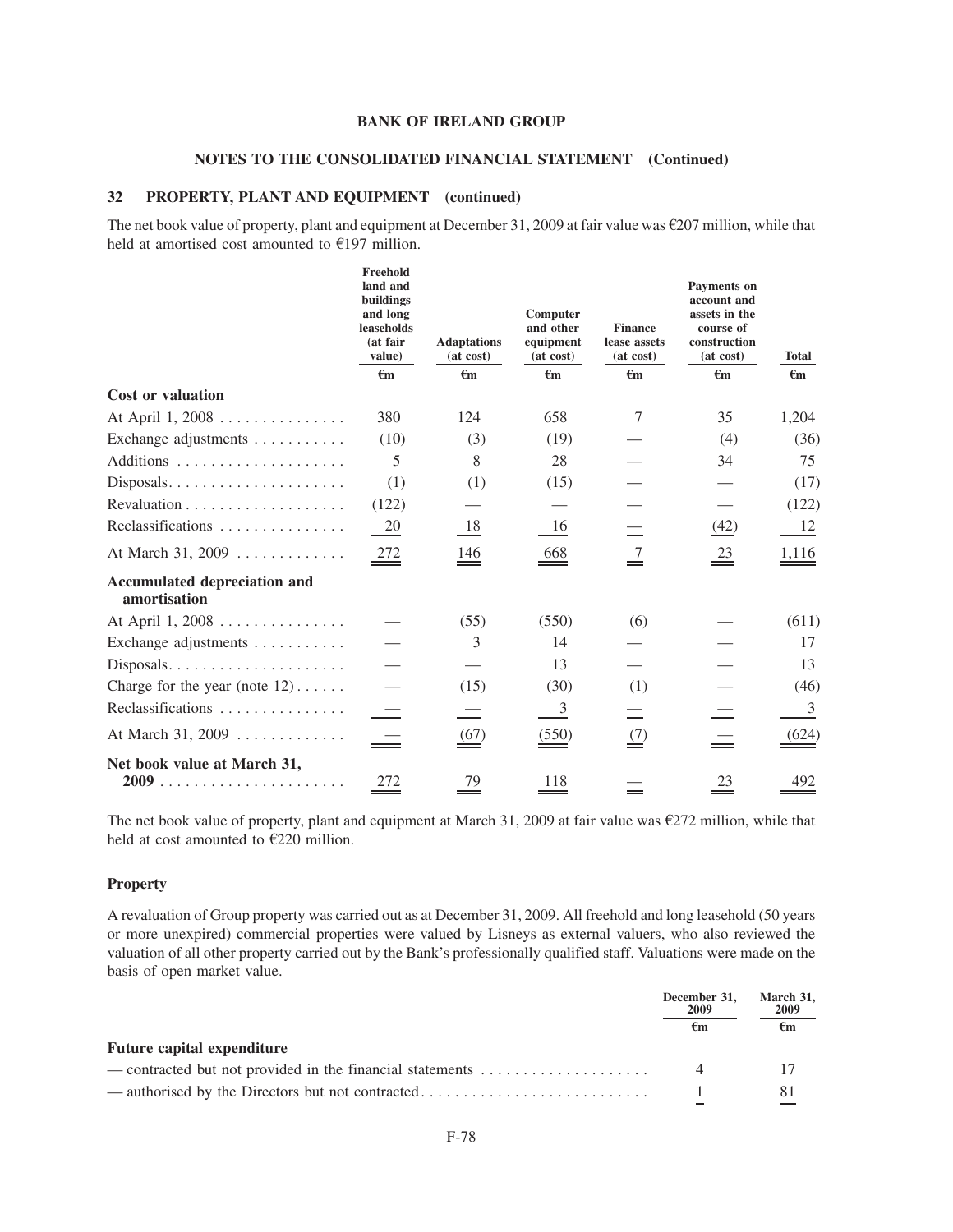#### **NOTES TO THE CONSOLIDATED FINANCIAL STATEMENT (Continued)**

### **32 PROPERTY, PLANT AND EQUIPMENT (continued)**

#### **Operating leases**

The Group leases a number of branch and office premises to carry out its business. The commercial leases typically are 25 to 35 year operating leases with 5 yearly rent reviews. The majority of the rent reviews are on an upwards only basis. Some leases also include break options. The Group also holds a number of short term leases for less than 10 years and a number of long term leases at market rent with less than 110 years unexpired. On expiry of long term leases greater than 5 years the Group has rights of renewal in the majority of the leases.

Minimum future rentals are the rentals payable under operating leases up to the next available break option where this exists or to expiry date of the lease. Both the required break option notice period and the amount of any penalty rent have been included in the amounts payable below.

Minimum future rentals under non-cancellable operating leases are as follows:

|                                                            | Pavable<br>December 31,<br>2009<br>€m | Receivable<br>December 31,<br>2009 | Pavable<br>March 31,<br>2009<br>€m | Receivable<br>March 31,<br>2009 |
|------------------------------------------------------------|---------------------------------------|------------------------------------|------------------------------------|---------------------------------|
|                                                            |                                       | €m                                 |                                    | $\epsilon_{\rm m}$              |
|                                                            | 65                                    |                                    |                                    |                                 |
| Later than 1 year and not later than 5 years $\dots \dots$ | 219                                   |                                    | 168                                |                                 |
|                                                            | 442                                   |                                    | 369                                |                                 |

The Group has entered into a small number of sub-leases as lessor which represent properties and components of properties surplus to the Group's own requirements.

Included in the operating lease rental receivable is an amount of  $E11$  million in relation to sub-lease rental (March 31, 2009:  $E12$  million).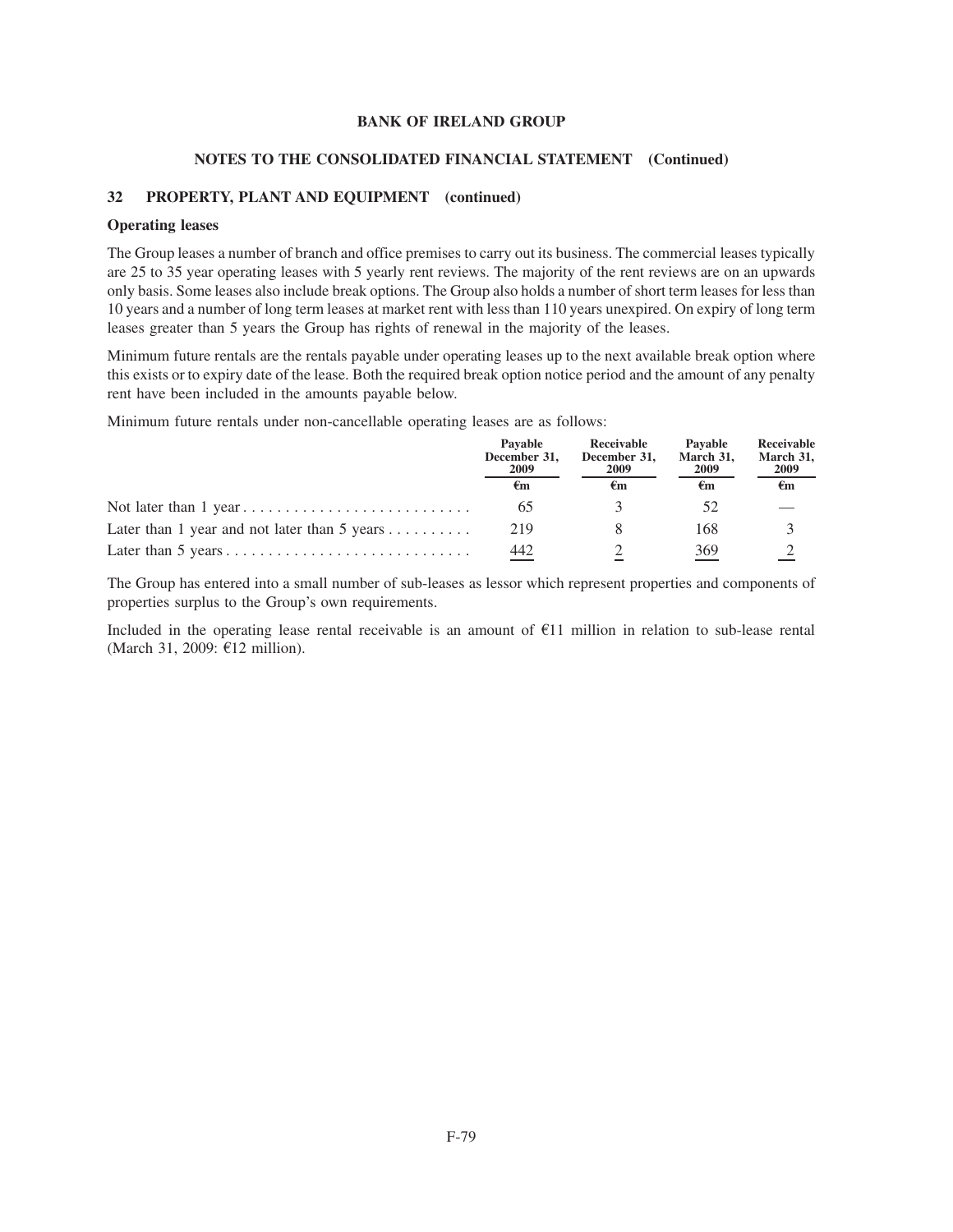## **NOTES TO THE CONSOLIDATED FINANCIAL STATEMENT (Continued)**

## **33 OTHER ASSETS**

|                                                       | December 31.<br>2009 | March 31,<br>2009  |
|-------------------------------------------------------|----------------------|--------------------|
|                                                       | €m                   | $\epsilon_{\rm m}$ |
|                                                       | 379                  | 657                |
|                                                       | 503                  | 636                |
|                                                       | 497                  | 468                |
|                                                       | 615                  | 437                |
|                                                       | 176                  | 212                |
|                                                       | 134                  | 156                |
|                                                       | 2,304                | $\frac{2,566}{2}$  |
| Other assets are analysed as follows:                 |                      |                    |
|                                                       | 1,192                | 1,661              |
|                                                       | 1,112                | 905                |
|                                                       | 2,304                | $\frac{2,566}{9}$  |
| The movement in the reinsurance asset is noted below: |                      |                    |
|                                                       | 437                  | 484                |
|                                                       | 86                   | 108                |
|                                                       | 92                   | (155)              |
|                                                       | 615                  | 437                |

### **34 OTHER ASSETS AND LIABILITIES CLASSIFIED AS HELD FOR SALE**

| <b>Assets</b>      | December 31,<br>2009       | March 31,<br>2009       |
|--------------------|----------------------------|-------------------------|
|                    | €m                         | €m                      |
|                    |                            |                         |
|                    |                            | 17                      |
|                    |                            | $\stackrel{24}{=}$      |
| <b>Liabilities</b> | December 31,<br>2009<br>€m | March 31,<br>2009<br>€m |
|                    |                            |                         |
|                    |                            | 4                       |
|                    |                            | 10                      |

These companies were disposed of during the nine months ended December 31, 2009. Information on the sale of both Guggenheim and Iridian is outlined in note 17.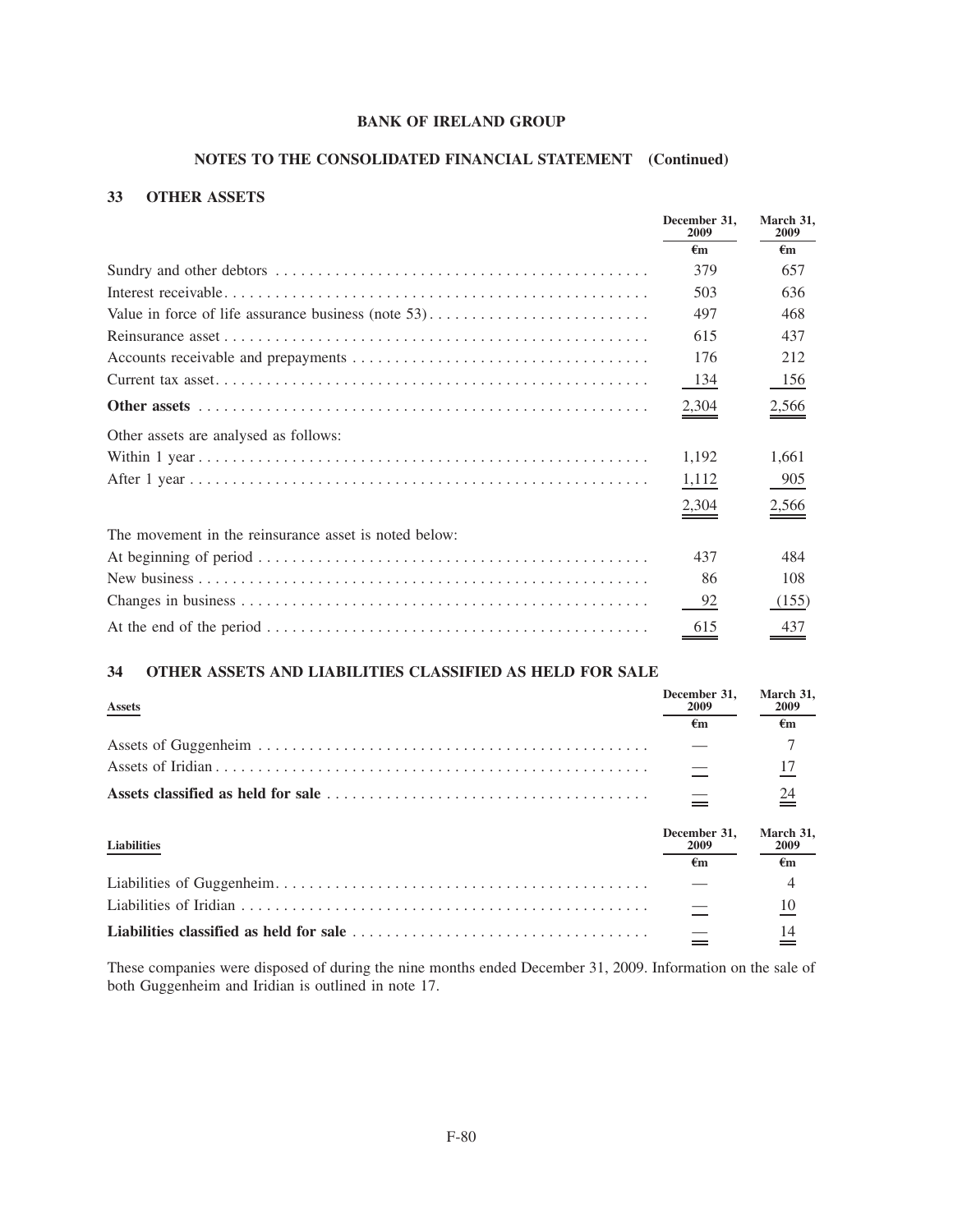#### **NOTES TO THE CONSOLIDATED FINANCIAL STATEMENT (Continued)**

### **35 DEPOSITS FROM BANKS**

|  | December 31,<br>2009<br>€m | March 31,<br>2009 |
|--|----------------------------|-------------------|
|  |                            | €m                |
|  | 4.639                      | 9.210             |
|  |                            | 19.508            |
|  |                            | $-96$             |
|  | 17,903                     | 28.814            |

As set out in the risk management note on pages F-141 to F-175, the Group uses netting arrangements to reduce its exposure to credit losses. Deposits from banks includes money market placements by an international bank counterparty of  $\epsilon$ nil (March 31, 2009:  $\epsilon$ 0.8 billion, undertaken in the normal course of business, for which a right of set-off in the event of default existed against Loans and Advances to banks of  $\epsilon$ nil (March 31, 2009:  $\epsilon$ 0.8 billion). In accordance with accounting standards, as there was no intention to settle these balances on a net basis or simultaneously, these balances were recorded as liabilities and assets respectively (see note 34).

Deposits from banks includes cash collateral of  $\epsilon$ 0.5 billion (March 31, 2009:  $\epsilon$ 0.7 billion) received from derivative counterparties in relation to net derivative asset positions (see note 21).

The Group has developed significant pools of eligible collateral from its balance sheet which are capable of being pledged in the secondary market and through the normal market operations of the Monetary Authorities to provide access to secured funding. At December 31, 2009, the net drawings, from Monetary Authorities, were  $\epsilon$ 8 billion (March 31, 2009:  $E17$  billion).

### **36 CUSTOMER ACCOUNTS**

|  | December 31,<br>2009<br>€m | March 31,<br>2009  |
|--|----------------------------|--------------------|
|  |                            | €m                 |
|  | 35,169                     | 40.437             |
|  | 34,979                     | 28,808             |
|  | 14,664                     | 13,874             |
|  | $\frac{84,812}{2}$         | $\frac{83,119}{2}$ |

At December 31, 2009, the Group's largest 20 customer deposits amounted to 11% (March 31, 2009) of total customer accounts. Information on the contractual maturities of customer accounts is set out in note 56 Risk Management.

At December 31, 2009 Customer accounts included an amount of  $\epsilon$ nil (March 31, 2009:  $\epsilon$ nil) from a global financial institution. The Group had placed net cash with a banking affiliate of the same institution of  $\epsilon$ nil (March 31, 2009:  $\epsilon$ nil).

#### **37 DEBT SECURITIES IN ISSUE**

| December 31, March 31,<br>2009 | 2009               |
|--------------------------------|--------------------|
|                                | €m                 |
|                                | 23.986             |
|                                | 21,147             |
| 43.144                         | $\frac{45,133}{2}$ |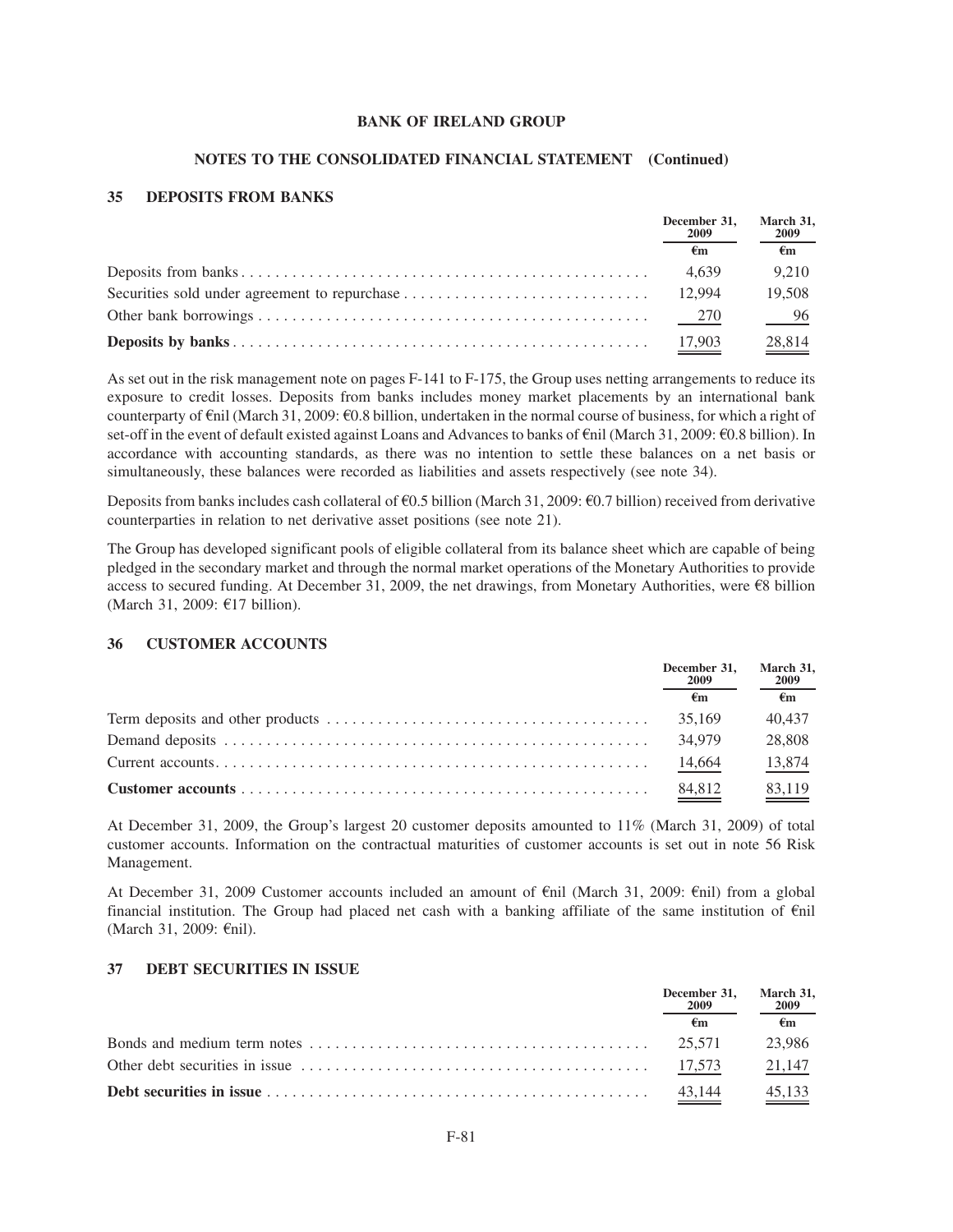#### **NOTES TO THE CONSOLIDATED FINANCIAL STATEMENT (Continued)**

### **38 LIABILITIES TO CUSTOMERS UNDER INVESTMENT AND INSURANCE CONTRACTS**

| Investment contract liabilities                                   | December 31.<br>2009 | March 31.<br>2009 |
|-------------------------------------------------------------------|----------------------|-------------------|
|                                                                   | €m                   | €m                |
| Liabilities to customers under investment contracts at fair value | $\frac{5,050}{ }$    | $\frac{4,084}{4}$ |

The movement in gross life insurance contract liabilities can be analysed as follows:

| <b>Insurance contract liabilities</b> | December 31.<br>2009         | March 31,<br>2009 |
|---------------------------------------|------------------------------|-------------------|
|                                       | €m                           | €m                |
|                                       | 5.634                        | 7.140             |
|                                       | 710                          | 662               |
|                                       | 314                          | (2,168)           |
|                                       | $\underline{\frac{6,658}{}}$ |                   |

Bank of Ireland Life (BoI Life) writes the following life assurance contracts that contain insurance risk:

### **Non-unit linked life assurance contracts**

These contracts provide the policyholder with insurance in the event of death, critical illness or permanent disability (principally mortality and morbidity risk).

#### **Non-unit linked annuity contracts**

These contracts provide the policyholder with an income until death (principally longevity and market risk).

#### **Linked insurance contracts**

These contracts include both policies primarily providing life assurance protection and policies providing investment but with a level of insurance risk deemed to be significant (principally mortality and market risk).

Insurance contract liabilities, which consist of both unit linked and non-unit linked liabilities, are calculated in accordance with the Insurance Regulations. Unit linked liabilities reflect the value of the underlying funds in which the policyholder is invested. Non unit-linked liabilities are calculated using either a gross premium or net premium method of valuation.

The assumptions are also set out in accordance with the Insurance Regulations and contain a margin for adverse development. The key assumption used in the valuation of insurance contract liabilities are:

| Interest rate:           | The interest rates are derived in accordance with the guidelines in the<br>Insurance Regulations. Margins for risk are allowed for in the derived<br>interest rate.                                           |
|--------------------------|---------------------------------------------------------------------------------------------------------------------------------------------------------------------------------------------------------------|
| Mortality and morbidity: | The mortality and morbidity assumptions, which include an allow-<br>ance for improvements in longevity for annuitants, are set with regard<br>to the Group's actual experience and/or relevant industry data. |
| Maintenance expenses:    | Allowance is made for future policy costs and expense inflation<br>explicitly.                                                                                                                                |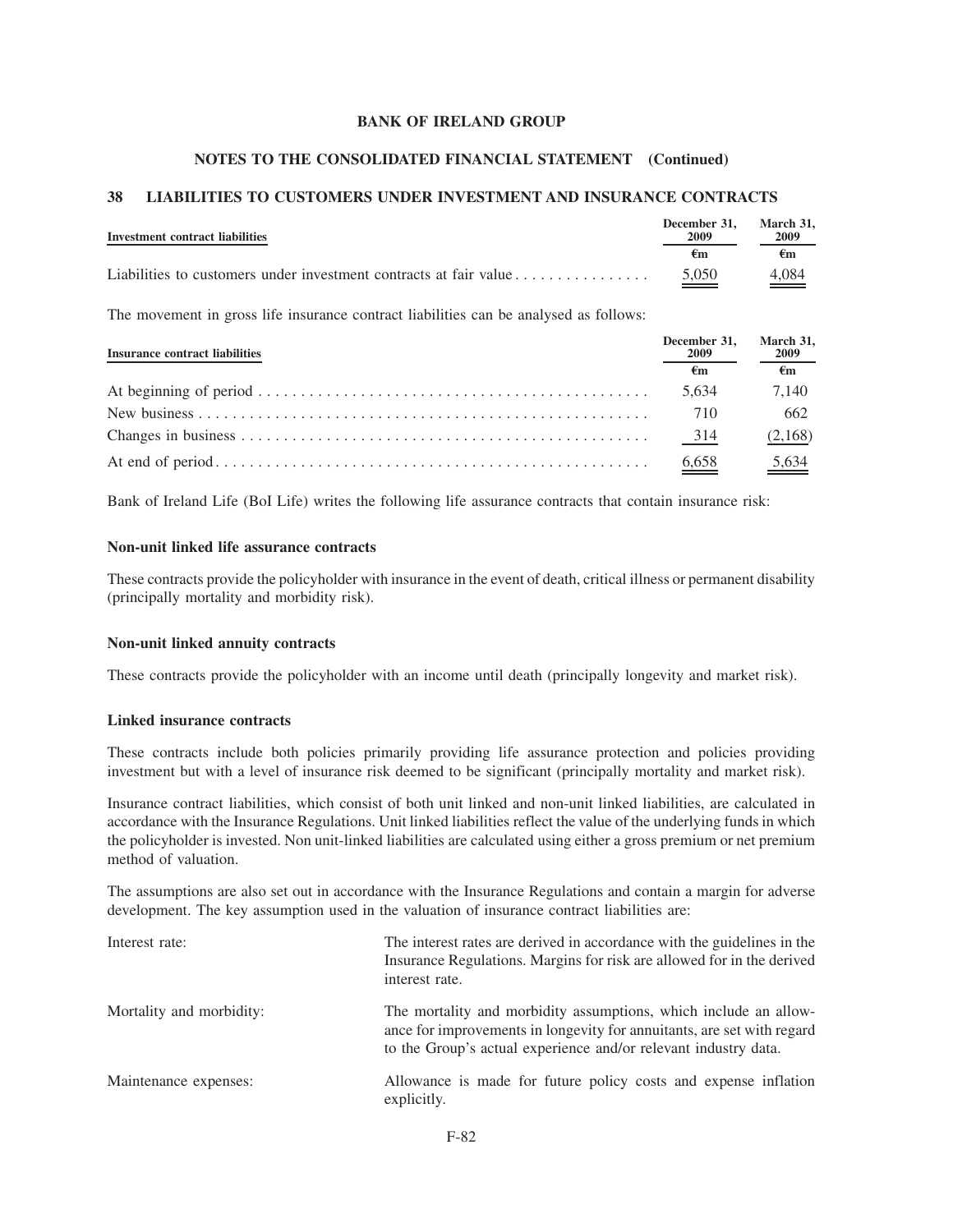### **NOTES TO THE CONSOLIDATED FINANCIAL STATEMENT (Continued)**

## **38 LIABILITIES TO CUSTOMERS UNDER INVESTMENT AND INSURANCE CONTRACTS (continued)**

### **Options and guarantees**

BoI Life has a very limited range of options and guarantees in its business portfolio as the bulk of the business is unit linked without investment guarantees. Where investment guarantees do exist they are either hedged with an outside party or matched through appropriate investment assets.

### **Uncertainties associated with insurance contract cash flows and risk management activities**

For life assurance contracts where death is the insured risk, the most significant factors that could adversely affect the frequency and severity of claims are the incidence of disease and general changes in lifestyle. Where the insured risk is longevity, advances in medical care are the key factor that increases longevity. The Group manages its exposures to insurance risks through a combination of applying strict underwriting criteria, asset and liability matching, transferring risk to reinsurers and the establishment of prudent insurance contract liabilities.

### **Credit risk**

Reinsurance programmes are in place to restrict the amount of cover on any single life. The Group uses a panel of highly rated reinsurance companies to diversify credit risk.

### **Capital Management and Available Resources**

The Group holds technical reserves to meet its liabilities to policyholders based on prudent actuarial assumptions. In addition, the Financial Regulator requires the Group's life assurance operation to hold shareholder equity that exceeds a statutory margin, the required minimum regulatory solvency margin. The table below sets out the shareholder equity held by the Group's life assurance operation compared to the required minimum regulatory margin as at December 31, 2009.

| December 31.<br>2009 | March 31.<br>2009 |
|----------------------|-------------------|
|                      | €m                |
| 173                  | 178               |
| 345                  | 290               |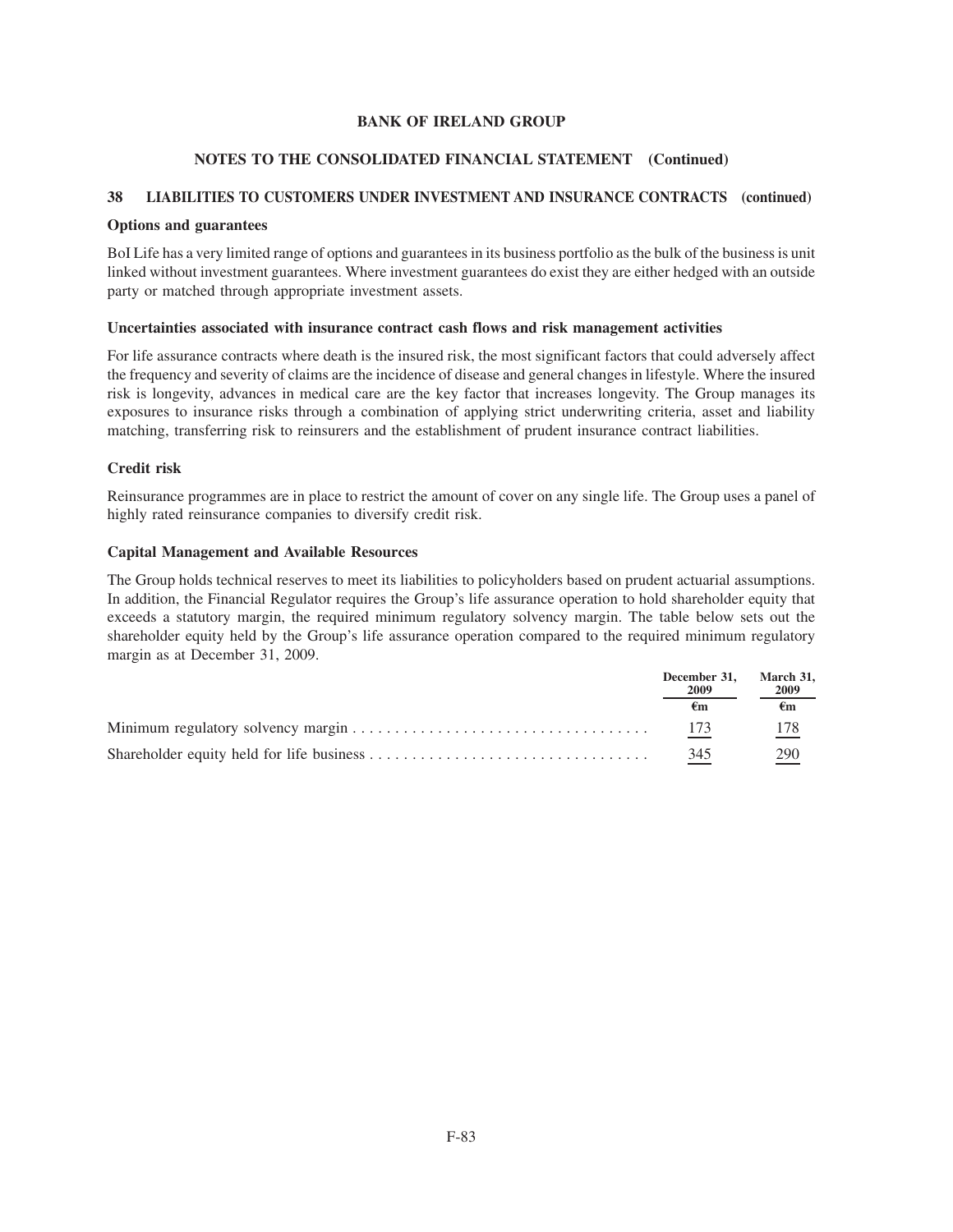# **NOTES TO THE CONSOLIDATED FINANCIAL STATEMENT (Continued)**

## **39 SUBORDINATED LIABILITIES**

|                                                                                                                   | <b>Notes</b> | December 31,<br>2009 | March 31,<br>2009        |
|-------------------------------------------------------------------------------------------------------------------|--------------|----------------------|--------------------------|
|                                                                                                                   |              | €m                   | €m                       |
| <b>Undated Loan Capital</b>                                                                                       |              |                      |                          |
| Bank of Ireland UK Holdings plc                                                                                   |              |                      |                          |
| €600 million 7.40% Guaranteed Step-up Callable Perpetual Preferred                                                |              | $499^{(1, 2, 4)}$    |                          |
|                                                                                                                   | a, b         |                      | 637                      |
| Stg£350 million 6.25% Guaranteed Callable Perpetual Preferred                                                     | b, c         | $52^{(1, 2, 4)}$     | 381                      |
| BoI Capital Funding (No 1) LP                                                                                     |              |                      |                          |
| €600 million Fixed Rate/Variable Rate Guaranteed Non-voting Non-                                                  | d, e         | $342^{(1, 2, 4)}$    | 592                      |
| BoI Capital Funding (No 2) LP                                                                                     |              |                      |                          |
| US\$800 million Fixed Rate/Variable Rate Guaranteed Non-voting Non-                                               | e, f,        | $272^{(1, 2, 4)}$    | 674                      |
| BoI Capital Funding (No 3) LP                                                                                     |              |                      |                          |
| US\$400 million Fixed Rate/Variable Rate Guaranteed Non-voting Non-                                               | e, g         | $139^{(1, 2, 4)}$    | 345                      |
| BoI Capital Funding (No 4) LP                                                                                     |              |                      |                          |
| Stgf.500 million Fixed Rate/Variable Rate Guaranteed Non-voting Non-<br>Cumulative Perpetual Preferred Securities | e, h         | $40^{(1, 2, 4)}$     | 587                      |
| Bank of Ireland                                                                                                   |              |                      |                          |
| Stg£75 million 133/8% Perpetual Subordinated Bonds                                                                | $\mathbf{i}$ | 140                  | 134                      |
| Bristol & West plc                                                                                                |              |                      |                          |
| Stgf32.6 million $8\frac{1}{8}\%$ Non-Cumulative Preference Shares                                                | j            | 37                   | 35                       |
|                                                                                                                   |              | 1,521                | 3,385                    |
| Dated loan capital                                                                                                |              |                      |                          |
|                                                                                                                   |              | 754                  | 775                      |
| €600 million Subordinated Floating Rate Notes 2013.                                                               | k            |                      | $\overline{\phantom{a}}$ |
| Can\$400 million Fixed/Floating Rate Subordinated Notes 2015                                                      |              | 229                  | 229                      |
| €600 million Subordinated Floating Rate Notes due 2017                                                            |              | $599^{(3)}$          | 599                      |
| €750 million Floating Rate Subordinated Notes 2017.                                                               |              | $749^{(3)}$          | 749                      |
| Stgf.400 million Fixed/Floating Rate Subordinated Notes 2018.                                                     |              | $449^{(3)}$          | 428                      |
| US \$600 million Subordinated Floating Rate Notes due 2018                                                        |              | $416^{(3)}$          | 450                      |
| Stg£75 million 10¼% Subordinated Bonds 2018                                                                       |              | 96                   | 95                       |
| €650 million Fixed/Floating Rate Subordinated Notes 2019                                                          |              | $688^{(3)}$          | 692                      |
| Stgf450 million dated callable Step-up Fixed/Floating Rate Subordinated                                           |              |                      |                          |
|                                                                                                                   | 1            | 552                  | 540                      |
|                                                                                                                   |              | 4,532                | 4,557                    |
|                                                                                                                   |              | 6,053                | 7,942                    |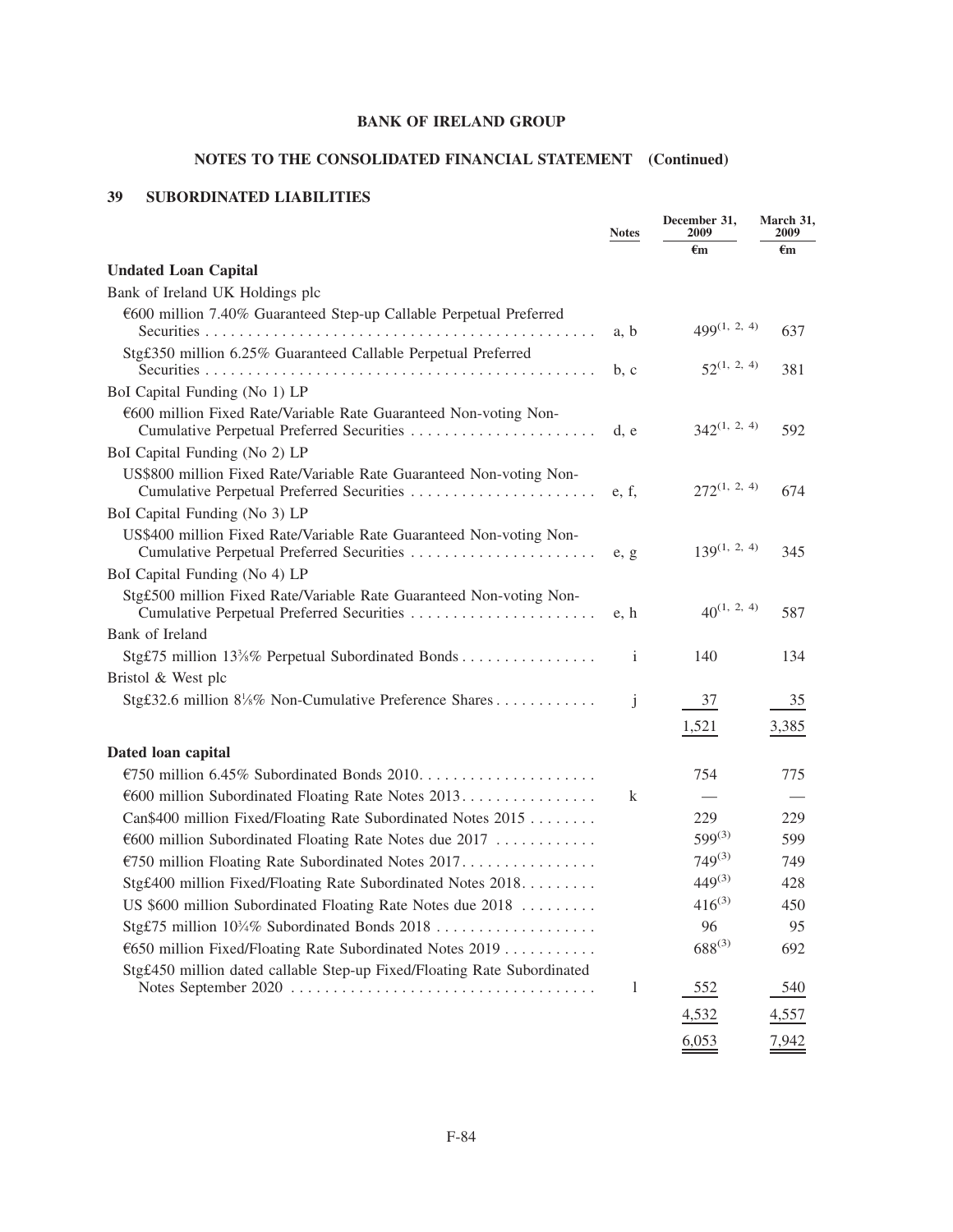#### **NOTES TO THE CONSOLIDATED FINANCIAL STATEMENT (Continued)**

#### **39 SUBORDINATED LIABILITIES (continued)**

- *(1) In June 2009 the Group repurchased certain amounts of these subordinated liabilities. Information on the repurchase of these subordinated liabilities are shown in note 9.*
- *(2) On January 19, 2010, the Group advised the Stock Exchange that the EU Commission had indicated that, in line with its policy and pending its assessment of the Group's restructuring plan (which is required in compliance with EU State aid rules), that the Group should not make coupon payments on its Tier 1 and Upper Tier 2 capital instruments unless under a binding legal obligation to do so.*
- *(3) On February 12, 2010, the Group announced that it had completed an Exchange offer for outstanding notes relating to these five lower Tier 2 securities. For further information see note 58.*
- *(4) On April 26, 2010, the Group announced a debt for equity swap on certain of the above securities.*

#### **Undated loan capital**

- (a) The securities are redeemable in whole or in part at the option of the Issuer subject to the prior consent of the Financial Regulator and of the Bank, at their principal amount together with any outstanding payments on March 7, 2011 or any coupon payment date thereafter. They bear interest at a rate of 7.40% per annum to March 7, 2011 and thereafter at a rate of 3 month Euribor plus 3.26% per annum, reset quarterly.
- (b) The rights and claims of the holder of the Preferred Securities are subordinated to the claims of the senior creditors of the Issuer or of the Bank (as the case may be) in that no payment in respect of the Preferred Securities or the guarantee in respect of them shall be due and payable except to the extent that the Issuer or the Bank (as applicable) is solvent and could make such payment and still be solvent immediately thereafter. Upon any winding up of the Issuer or the Bank (in respect of claims under the guarantee), the holders of the Preferred Securities will rank pari passu with the holders of the most senior class or classes of preference shares or stock (if any) of the Issuer or of the Bank then in issue and in priority to all other shareholders of the Issuer and of the Bank.
- (c) The securities are redeemable in whole but not in part at the option of the Issuer subject to the prior consent of the Financial Regulator and of the Bank, at their principal amount together with any outstanding payments on March 7, 2023 or any coupon date thereafter. They bear interest at a rate of 6.25% per annum to March 7, 2023 and thereafter at a rate of 6 month Stg£ Libor plus 1.70% per annum, reset semi annually.
- (d) The securities are redeemable, subject to the prior approval of the Financial Regulator, on March 3, 2010 or any distribution payment date thereafter, in whole but not in part, at the option of BoI G.P. No. 1 Limited, which is the General Partner of the Issuer, at their principal amount plus any outstanding payments due. They bear interest at a rate of 6.25% per annum to March 3, 2007 and thereafter at a variable rate of interest per annum which is the lesser of (i) the aggregate of 0.10% per annum and the annual spot 10 year EUR fixed versus 6 month Euribor swap rate and (ii) 8% per annum.
- (e) The issuer will not pay any distributions and the guarantor will not make any payment in respect of distributions under the subordinated guarantee to the extent that such payment would exceed adjusted distributable reserves or even if adjusted distributable reserves are sufficient to the extent that such payment would breach or cause a breach of Capital Adequacy Regulations then applicable to the Group as determined by the Guarantor's Court of Directors; or to the extent that the Guarantor is not meeting its minimum capital requirements or is not meeting its solvency ratios; or provided a Deemed Declaration Notice has not been delivered, if the Guarantor's Court of Directors has resolved no distributions should be made; or if the Regulator has instructed the General Partner or the Guarantor not to make such payment.

The Preferred Securities, together with the subordinated guarantee, are intended to provide holders with rights on liquidation equivalent to non-cumulative Stg£1 and  $E1.27$  preference stock of the Guarantor. Claims under the Preferred Securities in respect of any liquidation distributions will rank senior to the rights of the General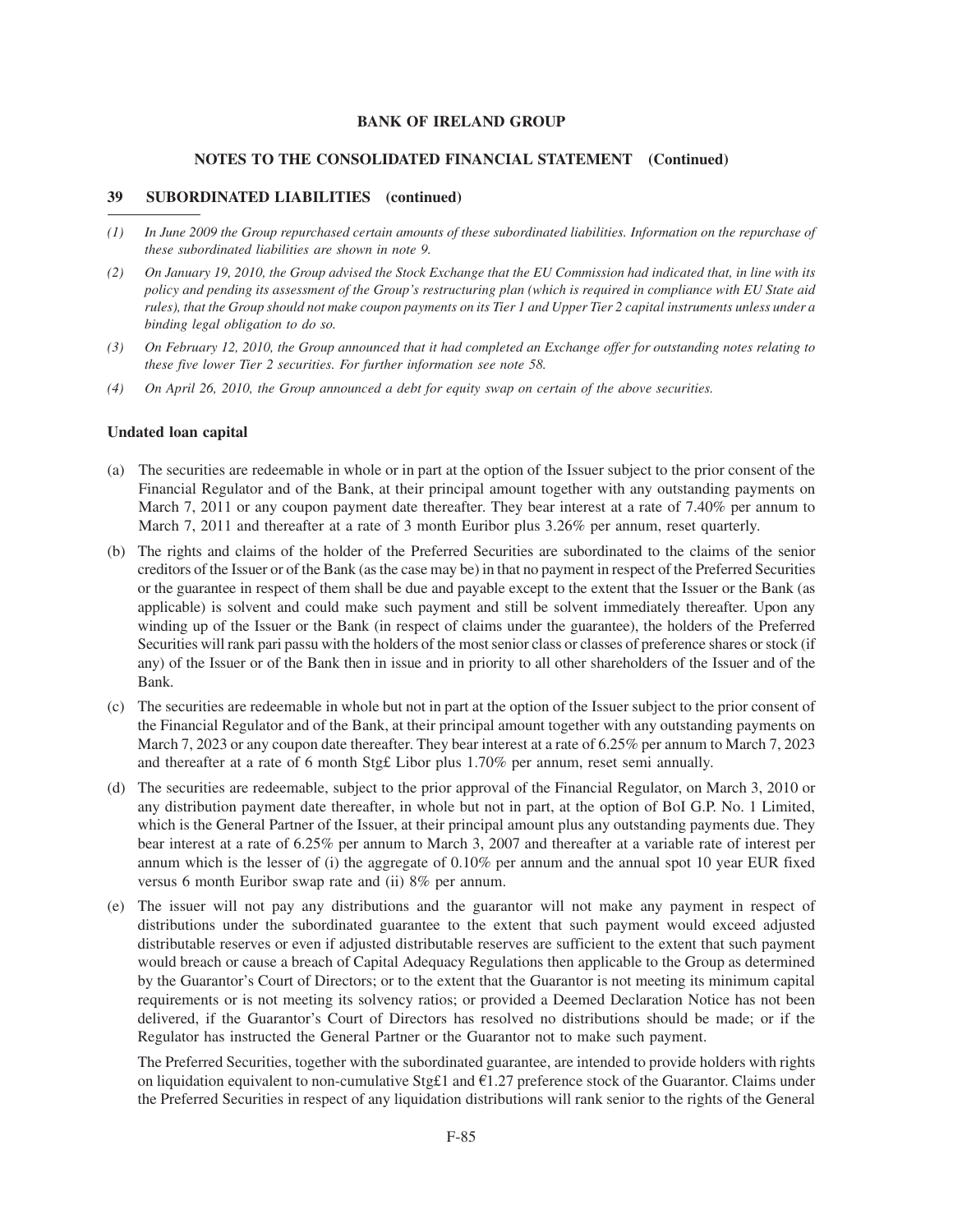### **NOTES TO THE CONSOLIDATED FINANCIAL STATEMENT (Continued)**

### **39 SUBORDINATED LIABILITIES (continued)**

Partner in respect of other partnership interests issued by the Issuer and pari passu with claims of the holders of all other preferred securities issued by the Issuer which rank pari passu with the Preferred Securities.

The rights and claims of the holders of the Preferred Securities rank (i) junior to all liabilities of the Guarantor including subordinated liabilities (in each case other than any liability of the Guarantor which constitutes Tier 1 Capital or which is referred to in (ii) or (iii) below and any other liability expressed to rank pari passu with or junior to the subordinated guarantee), (ii) pari passu with parity securities issued by the Guarantor and any guarantee of the Guarantor ranking pari passu with the subordinated guarantee and (iii) senior to junior share capital.

- (f) The securities are redeemable, subject to the prior approval of the Financial Regulator, on February 1, 2016 or any distribution payment date thereafter, in whole but not in part, at the option of BoI G.P. No. 1 Limited, which is the General Partner of the Issuer, at the liquidation preference amount plus any additional amounts and outstanding payments due. They bear interest at a rate of 5.571% per annum up to but excluding February 1, 2016 and thereafter at a floating rate of interest of 1.68% per annum above the rate for US\$ Libor 3 month US dollar deposits.
- (g) The securities are redeemable, subject to the prior approval of the Financial Regulator, on February 4, 2016 or on every subsequent tenth anniversary date of February 4, 2016, in whole but not in part, at the option of BoI G.P. No. 1 Limited, which is the General Partner of the Issuer, at the liquidation preference amount plus any additional amounts and outstanding payments due. They bear interest at a rate of 6.107% per annum up to but excluding February 4, 2016 and thereafter at a floating rate of interest of 1.06% per annum above the rate for US\$ Libor 3 month US dollar deposits.
- (h) The securities are redeemable, subject to the prior approval of the Financial Regulator, on April 3, 2017 or any distribution date thereafter, in whole but not in part, at the option of BoI G.P. No. 1 Limited, which is the General Partner of the Issuer, at the liquidation preference amount plus any additional amounts and outstanding payments due. They bear interest at a rate of 6.4295% per annum up to but excluding April 3, 2017 and thereafter at a floating rate of interest of 1.50% per annum above the rate for Stg£ Libor 3 month sterling deposits.
- (i) The 13%% Perpetual Subordinated Bonds which have a nominal value of Stg£75 million were revalued as part of the fair value adjustments on the acquisition of Bristol & West plc.
- (j) These preference shares which are non-redeemable, non-equity shares rank equally amongst themselves as regards participation in profits and in priority to the ordinary shares of Bristol & West plc.

Holders of the Preference Shares are entitled to receive, in priority to the holders of any other class of shares in Bristol & West plc, a non-cumulative preference dividend at a fixed rate per annum payable in equal half yearly instalments in arrears on May 15 and November 15 each year. The preference dividend on the preference shares will only be payable to the extent that payment can be made out of profits available for distribution as at each dividend payment date in accordance with the provisions of the UK Companies Acts.

On October 1, 2007 in connection with the transfer of the business of Bristol & West plc to Bank of Ireland, Bank of Ireland entered into a Guarantee and Capital Maintenance Commitment (the Guarantee) with respect to the preference shares. Under the terms of the Guarantee, the liability of Bristol & West plc in relation to the ongoing payment of dividends and any repayment of capital in relation to the preference shares that remained following the transfer of business would be protected. Under the Guarantee, Bank of Ireland agreed subject to certain conditions to (i) contribute capital to Bristol & West plc to the extent required to ensure that Bristol & West plc has sufficient distributable reserves to pay the dividends on the preference shares and to the extent required, repay the preference share capital and (ii) guarantee Bristol  $\&$  West plc's obligations to make repayment of the dividends and preference share capital.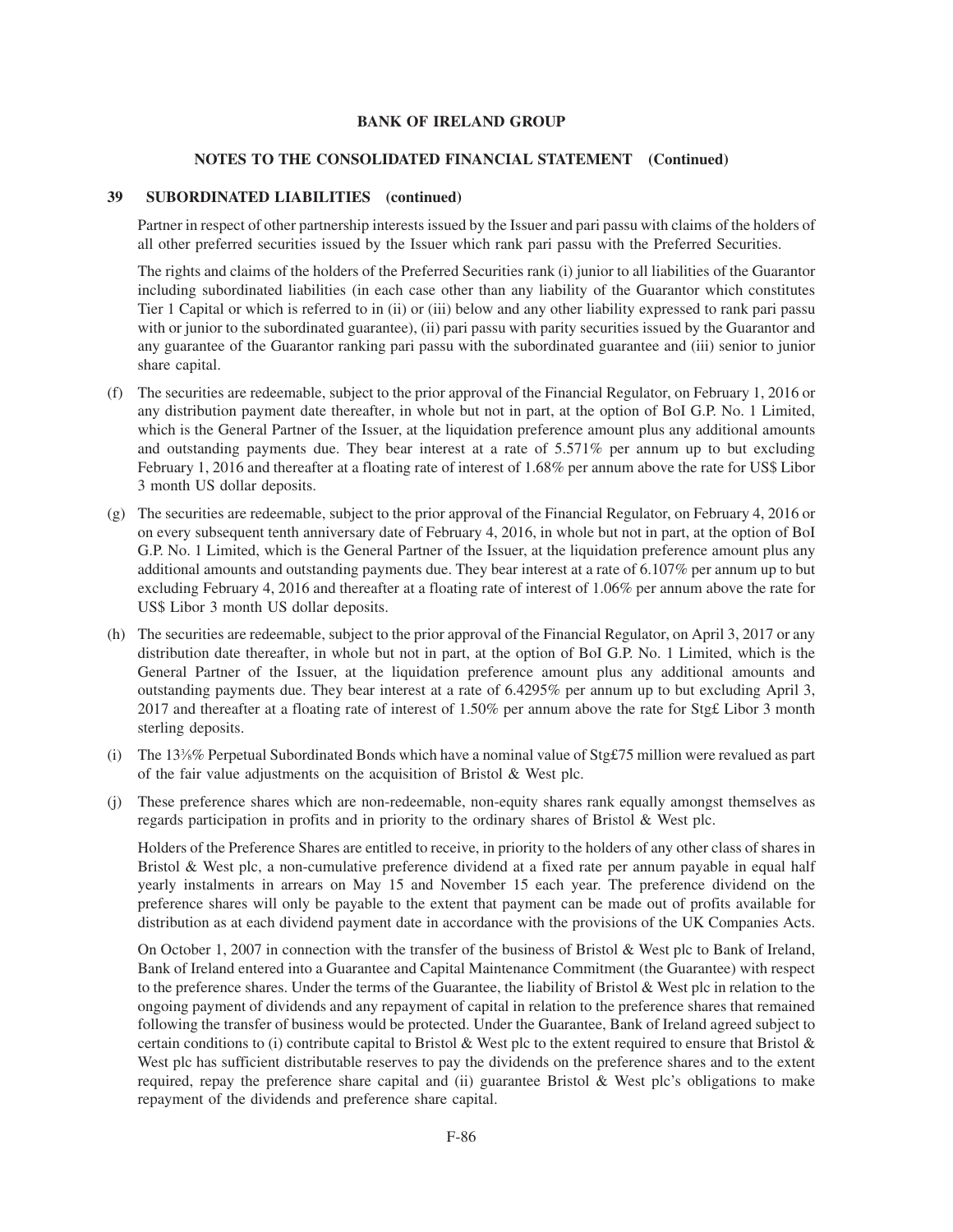#### **NOTES TO THE CONSOLIDATED FINANCIAL STATEMENT (Continued)**

### **39 SUBORDINATED LIABILITIES (continued)**

In this connection the Guarantee contains provisions to the effect that the rights of Bank of Ireland's creditors under the Guarantee are subordinated to (i) unsubordinated creditors and debtors of Bank of Ireland and (ii) subordinated creditors of Bank of Ireland other than those whose claims rank, or are expressed to rank pari passu or junior to the payments under the Guarantee.

#### **Dated loan capital**

Dated loan capital, which includes bonds and notes, constitute unsecured obligations of the Bank subordinated in right of payments to the claims of depositors and other unsubordinated creditors of the Bank and rank pari passu without any preference among themselves.

Interest rates on the floating rate and fixed rate subordinated liabilities (accommodated through swaps) are determined by reference to the relevant currency reference rate.

The table on page F-84 provides a description of the dated loan capital, all of which with the exception of the issue marked (l) were issued under the Bank's Euro Note Programme.

- the currency of the issue;
- if the issue is fixed, floating or a combination of both; and
- maturity.
- (k) On February 10, 2010 the  $\epsilon$ 750 million 6.45% subordinated bonds were redeemed on reaching their maturity date.
- (l) On August 7, 2008 the Group issued Stg£450 million dated callable Step-up Fixed / Floating Rate Subordinated Notes due September 2020.

### **40 OTHER LIABILITIES**

| December 31.<br><b>2009</b> | March 31,<br><b>2009</b> |  |
|-----------------------------|--------------------------|--|
| €m                          | $\epsilon_{\rm m}$       |  |
| 863                         | 929                      |  |
| 715                         | 660                      |  |
| 312                         | 323                      |  |
| 217                         | 229                      |  |
| 121                         | 103                      |  |
| 671                         | 805                      |  |
| 2,899                       | $\frac{3,049}{2}$        |  |

Other liabilities at December 31, 2009 and at March 31, 2009 are due within 1 year.

The Bank is authorised to issue bank notes in Northern Ireland under the Bankers (Ireland) Act, 1845 and the Bankers (Northern Ireland) Act, 1928.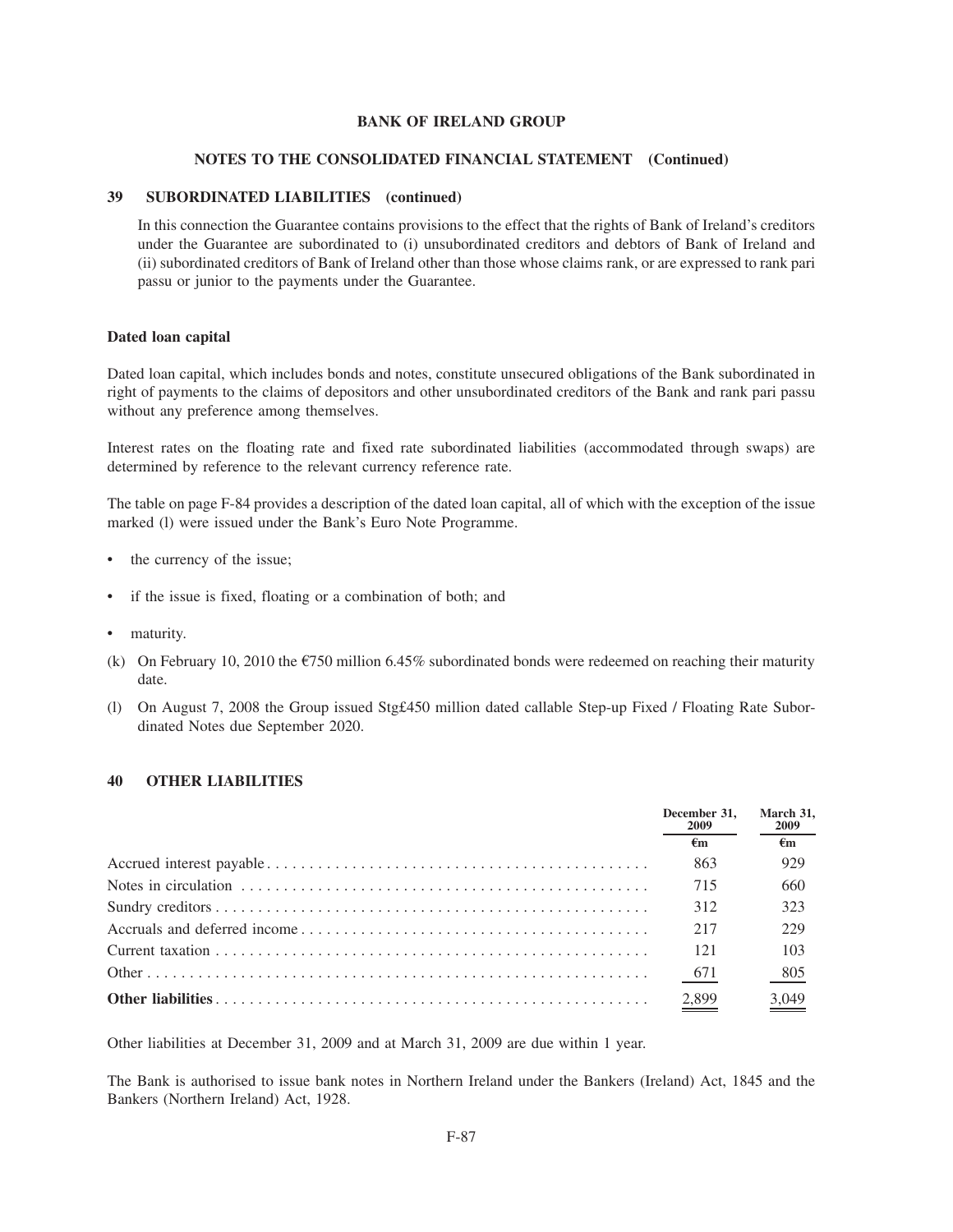#### **NOTES TO THE CONSOLIDATED FINANCIAL STATEMENT (Continued)**

### **41 PROVISIONS**

|                                                                                                    | <b>Restructuring</b> | <b>Onerous</b><br><b>Contracts</b> |                    | <b>Total</b>       |
|----------------------------------------------------------------------------------------------------|----------------------|------------------------------------|--------------------|--------------------|
|                                                                                                    | $\epsilon_{\rm m}$   | $\epsilon_{\rm m}$                 | $\epsilon_{\rm m}$ | $\epsilon_{\rm m}$ |
| As at April $1, 2009 \ldots \ldots \ldots \ldots \ldots \ldots \ldots \ldots \ldots \ldots \ldots$ | 52                   |                                    | 23                 | 87                 |
|                                                                                                    | 2                    |                                    |                    | $\mathcal{L}$      |
|                                                                                                    |                      |                                    | 88                 | 89.                |
|                                                                                                    | (32)                 | (Z)                                | (2)                | (36)               |
|                                                                                                    | $\hspace{0.1mm}$     |                                    |                    | (1)                |
|                                                                                                    | 22                   |                                    | 109                | 142.               |

|                                                                                             | <b>Restructuring</b><br>€m | <b>Onerous</b><br><b>Contracts</b><br>$\epsilon_{\rm m}$ | Legal<br>$\epsilon_{\rm m}$ | Total<br>$\epsilon_{\rm m}$ |
|---------------------------------------------------------------------------------------------|----------------------------|----------------------------------------------------------|-----------------------------|-----------------------------|
|                                                                                             | 34                         |                                                          |                             | 47                          |
|                                                                                             | (2)                        |                                                          |                             | (3)                         |
|                                                                                             | 44                         |                                                          | 20                          |                             |
| Utilised during the period $\ldots \ldots \ldots \ldots \ldots \ldots \ldots \ldots \ldots$ | (23)                       | (1)                                                      | (3)                         | (27)                        |
|                                                                                             | (1)                        |                                                          | (3)                         | (5)                         |
|                                                                                             | $\frac{52}{5}$             |                                                          | 23                          | 87                          |

### **Restructuring**

During the year ended March 31, 2009 the Group commenced the process of aligning its structure and cost base to an environment of lower levels of business and activity. The Group commenced a number of downsizing initiatives with an expected associated cost of  $\epsilon$ 83 million. These initiatives included the cessation of mortgage lending through the intermediary channel in the UK and downsizing of some activities within Capital Markets and in the UK business banking operations.

The principal assumptions underlying the provision calculation relate to the timing and cost of executing the initiatives and particularly the number, mix, timing and net cost of associated staff reductions.

It is expected that this provision will be used within the next 2 years.

### **Onerous Lease**

Partly as a result of the Group's restructuring of its operations, the Group is a lessee in a number of non-cancellable leases over properties that it no longer occupies. The present value of future lease payments on these properties, less any rental income receivable from sub-leasing, has been provided for.

#### **Legal**

This provision includes certain legal claims brought against the Group by third parties. Legal claims are subject to many uncertainties, and their outcome is often difficult to predict both in terms of timing and economic impact.

Of the increase in the legal provision  $E$ 74 million relates to the unfavourable court ruling in connection with a European property investment.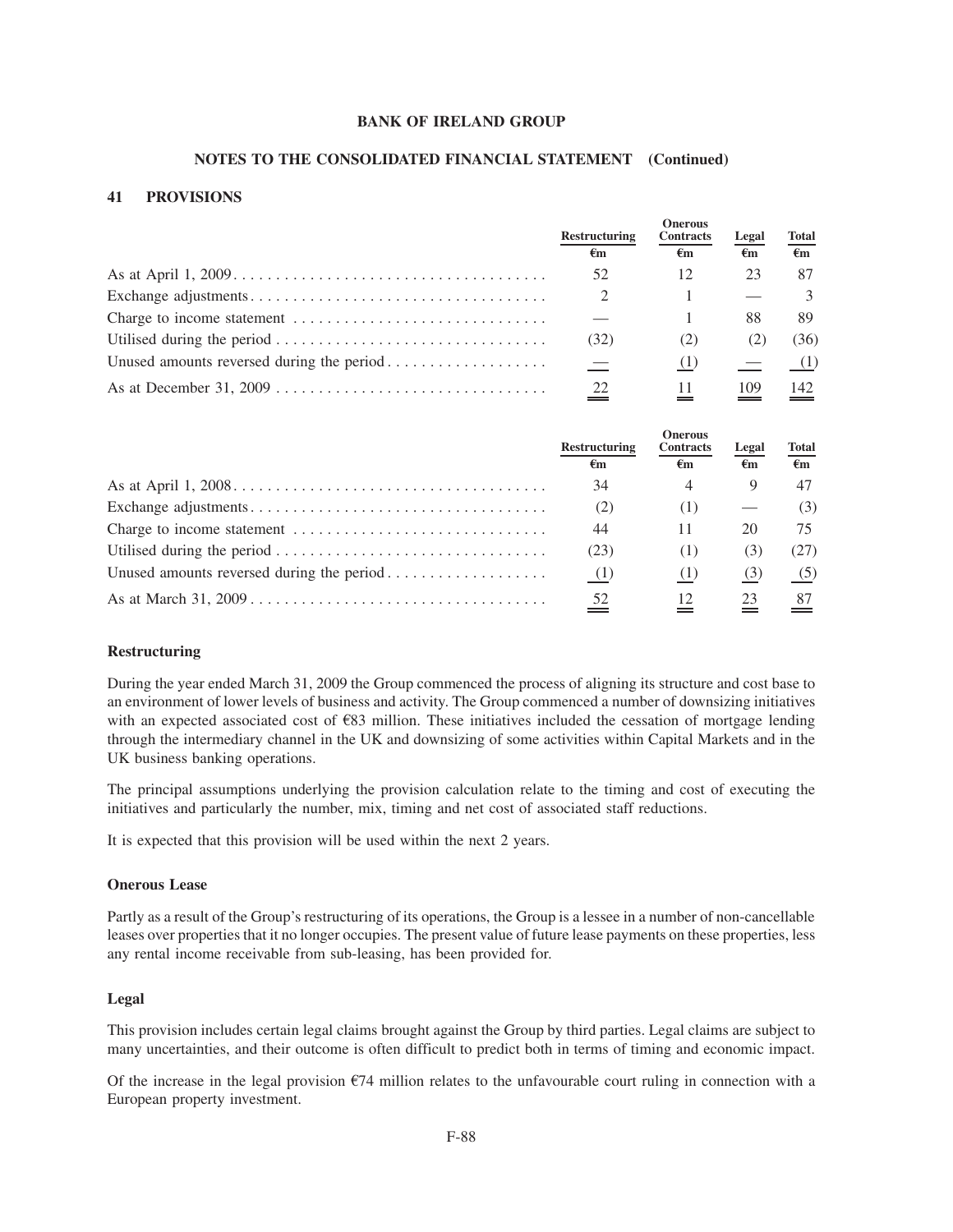### **NOTES TO THE CONSOLIDATED FINANCIAL STATEMENT (Continued)**

## **42 DEFERRED TAX**

|                                                                                  | December 31,<br>2009     | March 31.<br>2009 |
|----------------------------------------------------------------------------------|--------------------------|-------------------|
|                                                                                  | $\epsilon$ m             | $\epsilon_{m}$    |
| The movement on the deferred tax account is as follows:                          |                          |                   |
|                                                                                  | (510)                    | (14)              |
|                                                                                  | (356)                    | (116)             |
| Available for sale financial assets — charge/(credit) other comprehensive income | 131                      | (162)             |
| Cash flow hedges — transferred to other comprehensive income                     | 39                       | (104)             |
| Revaluation/reclassification of property during period                           | (7)                      | (17)              |
|                                                                                  | (25)                     | (83)              |
|                                                                                  | (3)                      | (14)              |
|                                                                                  | (731)                    | (510)             |
| Deferred tax assets and liabilities are attributable to the following items:     |                          |                   |
| <b>Deferred tax liabilities</b>                                                  |                          |                   |
| Accelerated capital allowances:                                                  |                          |                   |
|                                                                                  | 30                       | 40                |
|                                                                                  | 17                       | 20                |
|                                                                                  | 19                       | 27                |
|                                                                                  | 35                       |                   |
|                                                                                  | 70                       | 10                |
|                                                                                  | -171                     | 97                |
| Deferred tax assets                                                              |                          |                   |
|                                                                                  | 243                      | 211               |
|                                                                                  | 12                       | 12                |
|                                                                                  |                          | 6                 |
|                                                                                  | 80                       | 116               |
|                                                                                  | 86                       | 219               |
|                                                                                  | $\overline{\phantom{0}}$ | 23                |
|                                                                                  | 475                      |                   |
|                                                                                  | 6                        | 20                |
|                                                                                  | $\frac{902}{2}$          | 607               |
| Represented on the balance sheet as follows:                                     |                          |                   |
|                                                                                  | (865)                    | (560)             |
|                                                                                  | 134                      | 50                |
|                                                                                  | (731)                    | (510)             |

In presenting the deferred tax balances above, under IAS 12, the Group offset deferred tax assets and liabilities where:

- an entity has a legally enforceable right to set off current tax assets against current tax liabilities; and
- the deferred tax assets and the deferred tax liabilities relate to income taxes levied by the same taxation authority on the same taxable entity.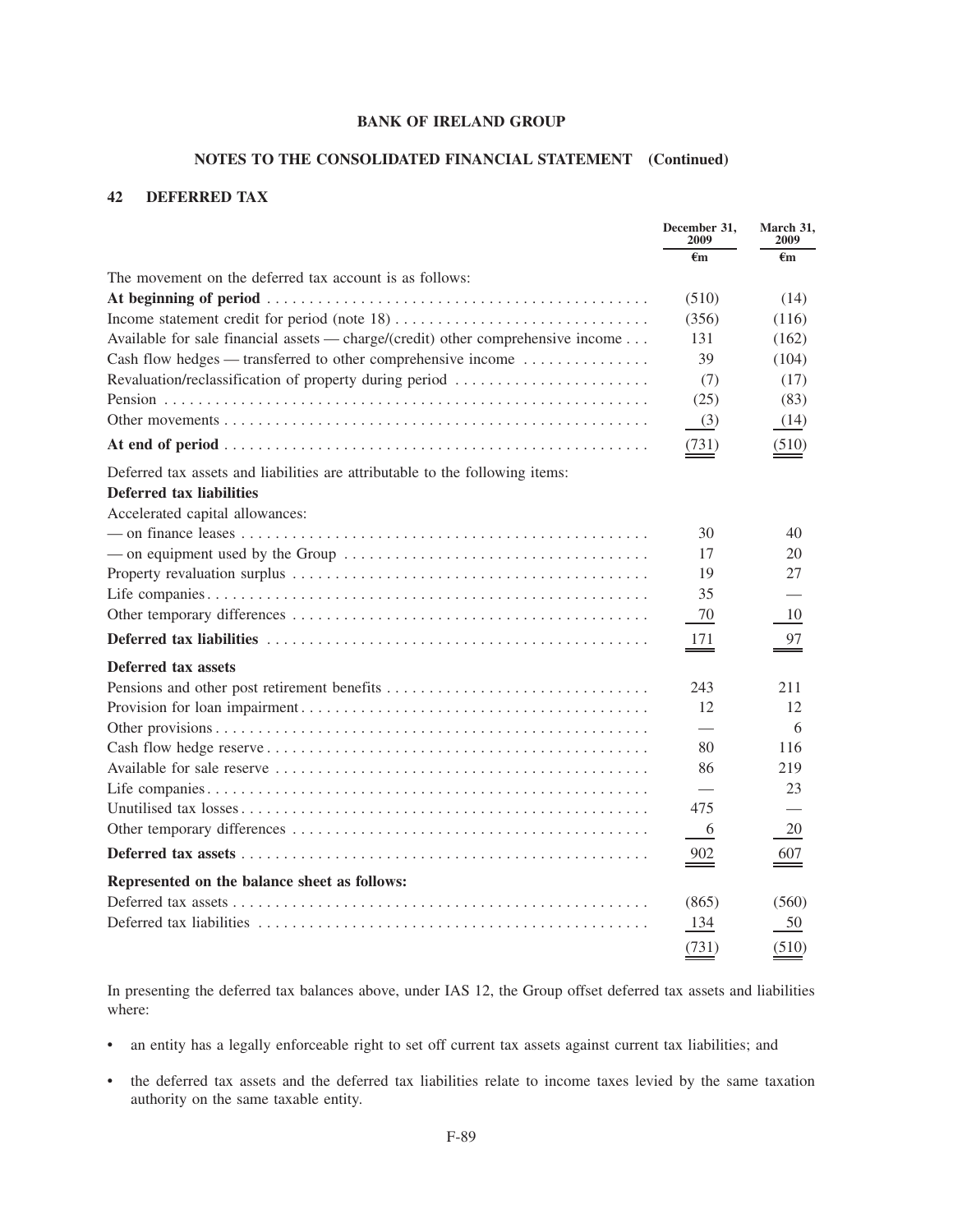### **NOTES TO THE CONSOLIDATED FINANCIAL STATEMENT (Continued)**

### **42 DEFERRED TAX (continued)**

Deferred tax liabilities have not been recognised for tax that may be payable if earnings of certain overseas subsidiaries were remitted to Ireland, as the timing of the reversal of the temporary difference can be controlled and it is probable that the temporary difference will not reverse in the foreseeable future. Unremitted earnings for overseas subsidiaries at December 31, 2009 totalled  $\text{\textsterling}1,222$  million (March 31, 2009:  $\text{\textsterling}1,455$  million).

The deferred tax asset of  $\epsilon$ 902 million includes an amount of  $\epsilon$ 475 million at December 31, 2009 in respect of operating losses which are available to relieve future profits from tax. This deferred tax asset has been recognised on the basis that it is probable it will be recovered as the Directors are satisfied that it is probable that the Group will have sufficient future taxable profits against which the deferred operating losses can be utilised. Under current Irish and UK tax legislation, there is no time restriction on the utilisation of these losses.

Deferred tax assets have not been recognised in respect of US tax credits amounting to  $E1$  million, US tax losses of  $\epsilon$ 83 million and US temporary differences of  $\epsilon$ 3 million.  $\epsilon$ 11 million of the US tax losses expire in the period 2020 to 2028 with  $E$ 72 million due to expire in 2029. There is no expiration date on the tax credits. Deferred tax assets have not been recognised in respect of these items because it is not probable that future taxable profit will be available against which the Group can utilise the benefits.

The deferred tax credit in the income statement comprises the following temporary differences:

| December 31.<br><b>2009</b> | March 31,<br><b>2009</b> |  |
|-----------------------------|--------------------------|--|
| €m                          | $\epsilon$ m             |  |
| (17)                        | (37)                     |  |
| (6)                         | (9)                      |  |
| 30                          | (2)                      |  |
| 58                          | (92)                     |  |
| 43                          | (2)                      |  |
| (466)                       |                          |  |
| $\frac{2}{2}$               | $\frac{26}{1}$           |  |
| (356)                       | (116)                    |  |

### **43 RETIREMENT BENEFIT OBLIGATIONS**

The Group operates a number of defined benefit and defined contribution schemes in Ireland and overseas. The defined benefit schemes are funded and the assets of the schemes are held in separate trustee administered funds. In determining the level of contributions required to be made to each scheme and the relevant charge to the income statement the Group has been advised by independent actuaries, Towers Watson.

The most significant defined benefit scheme in the Group is the Bank of Ireland Staff Pension Fund (BSPF) which accounts for approximately 81% of the pension liability on the consolidated Group balance sheet. The BSPF was closed to new members from October 1, 2006, with the exception of a number of new entry-level employees, (who joined from October 1, 2006 to November 21, 2007), who were offered the one-off option to join the scheme. All new employees in the Group from November 21, 2007 are eligible to become members of the Bank of Ireland Group Pension Fund ("The BIGPF") or the Bank of Ireland Group UK Pension Fund. The BIGPF is a hybrid scheme which includes elements of both a defined benefit and a defined contribution scheme.

Retirement benefits under the BSPF and the other defined benefit plans are calculated by reference to pensionable service and pensionable salary at normal retirement date.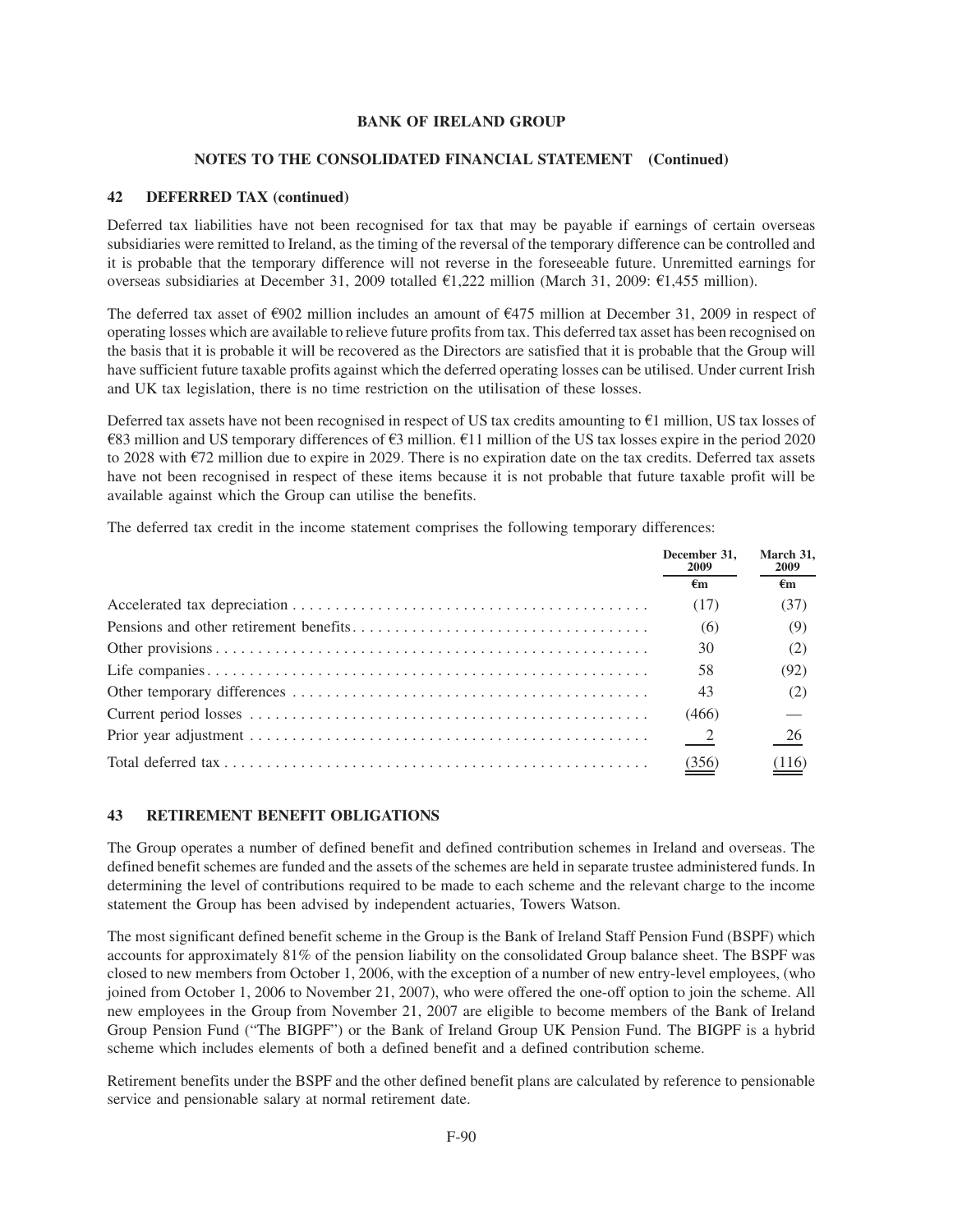#### **NOTES TO THE CONSOLIDATED FINANCIAL STATEMENT (Continued)**

### **43 RETIREMENT BENEFIT OBLIGATIONS (continued)**

The last formal valuation of the BSPF, using the projected unit method, was carried out at March 31, 2007. The projected unit method measures liabilities taking account of the projected future levels of pensionable earnings at the time of commencement of benefits i.e. at normal retirement date.

The valuation disclosed that the fair value of scheme assets, after allowing for expected future increases in earnings and pensions, represented 109% of the benefits that had accrued to members. The actuary recommended a contribution rate increase of 0.7% of salaries in the funding programme following the conclusion of the valuation. The next formal valuation is being performed as at March 31, 2010 and will be completed during 2010. The BSPF met the statutory funding standard as at March 31, 2007, however the Fund did not meet the statutory funding standard as at March 31, 2009 and as a result the Trustees and the Bank will be putting a proposal to the Pensions Board to address this deficit. On April 7, 2010 the Group announced that it was proposing to make a number of changes affecting pensions benefits. Further information is outlined in note 58 (g).

The actuarial valuations are available for inspection to the members of the schemes but are not available for public inspection. The financial assumptions used in deriving the valuation are set out in the table below.

#### **Financial assumptions**

|                      | December 31,<br>2009<br>$%$ per annum | March 31,<br>2009<br>$%$ per annum |
|----------------------|---------------------------------------|------------------------------------|
| <b>Irish Schemes</b> |                                       |                                    |
|                      | 2.10                                  | 2.00                               |
|                      | 5.60                                  | 5.95                               |
|                      | $2.73*$                               | $2.62*$                            |
|                      | $2.49*$                               | $2.40*$                            |
|                      | 2.10                                  | 2.00                               |
| <b>UK Schemes</b>    |                                       |                                    |
|                      | 3.50                                  | 2.75                               |
|                      | 5.70                                  | 6.50                               |
|                      | 4.33*                                 | $3.61*$                            |
|                      | $3.82*$                               | $3.05*$                            |
|                      | 3.50                                  | 2.75                               |

*\* Weighted average increase across all Group schemes.*

The discount rates for the Irish and UK schemes are based on the iBoxx over 10 year AA-rated Euro corporate bond index and the iBoxx over 15 year AA-rated Sterling corporate bond index respectively.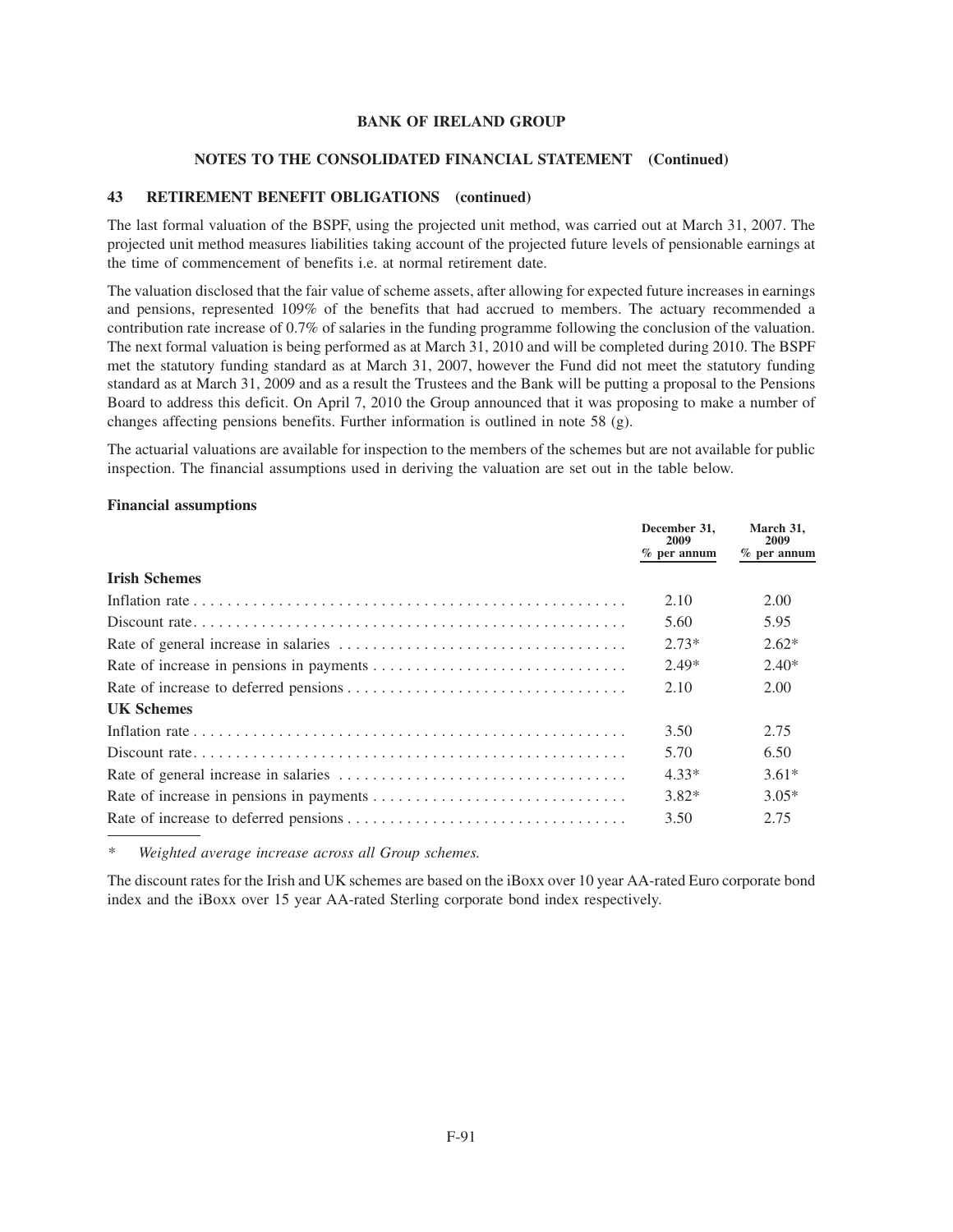#### **NOTES TO THE CONSOLIDATED FINANCIAL STATEMENT (Continued)**

### **43 RETIREMENT BENEFIT OBLIGATIONS (continued)**

#### **Mortality assumptions**

In the last quarter of 2008, the Society of Actuaries in Ireland presented the results of their mortality investigations to the Pensions Board. This included an outline for future improvements in life expectancies. The Bank decided to adopt these assumptions for the purposes of calculating the liabilities of all its Republic of Ireland schemes at March 31, 2009. The table below sets out life expectancies based on these assumptions.

### **Post retirement mortality assumptions (Main Scheme)**

|                                                                | December 31.<br>2009<br><b>Years</b> | March 31,<br>2009<br><b>Years</b> |
|----------------------------------------------------------------|--------------------------------------|-----------------------------------|
| Longevity at age 70 for current pensioners                     |                                      |                                   |
|                                                                | 16.7                                 | 16.5                              |
|                                                                | 18.3                                 | 18.1                              |
| Longevity at age 60 for active members currently aged 60 years |                                      |                                   |
|                                                                | 26.4                                 | 26.2                              |
|                                                                | 28.1                                 | 28.0                              |
| Longevity at age 60 for active members currently aged 40 years |                                      |                                   |
|                                                                | 29.2                                 | 29.0                              |
|                                                                | 30.4                                 | 30.3                              |

The expected long term rates of return and market value of assets of the material defined benefit plans on a combined basis as at December 31, 2009 and March 31, 2009 were as follows:

|                                                   |                             |      | December 31, 2009<br>March 31, 2009<br>Expected long term rate of return |                               | Expected long term rate of return |      |             |                               |
|---------------------------------------------------|-----------------------------|------|--------------------------------------------------------------------------|-------------------------------|-----------------------------------|------|-------------|-------------------------------|
|                                                   | RoI                         | UK   | <b>Fund</b>                                                              | <b>Market</b><br><b>Value</b> | RoI                               | UK   | <b>Fund</b> | <b>Market</b><br><b>Value</b> |
|                                                   | $\mathcal{O}_{\mathcal{O}}$ | $\%$ | $\%$                                                                     | $\epsilon_{\rm m}$            | $\%$                              | $\%$ | $\%$        | $\epsilon_{\rm m}$            |
|                                                   | 7.25                        | 8.25 | 54.8                                                                     | 2,047                         | 7.75                              | 8.5  | 48.2        | 1,446                         |
|                                                   | 4.6                         | 5.0  | 36.8                                                                     | 1,373                         | 4.6                               | 5.6  | 40.3        | 1,210                         |
|                                                   | 6.3                         | 6.35 | 6.8                                                                      | 255                           | 6.0                               | 6.2  | 9.5         | 285                           |
|                                                   | 3.0                         | 4.4  | 1.6                                                                      | 59                            | 3.0                               | 3.5  | 2.0         | 62                            |
| Total market value of schemes assets              |                             |      |                                                                          | 3,734                         |                                   |      |             | 3,003                         |
| Actuarial value of liabilities of funded          |                             |      |                                                                          | (5,356)                       |                                   |      |             | (4, 472)                      |
| Aggregate deficit in funded schemes               |                             |      |                                                                          | (1,622)                       |                                   |      |             | (1,469)                       |
|                                                   |                             |      |                                                                          | (9)                           |                                   |      |             | (9)                           |
| Net defined benefit pension deficit $\dots \dots$ |                             |      |                                                                          | (1,631)                       |                                   |      |             | (1,478)                       |
| Defined Contribution schemes                      |                             |      |                                                                          | (1)                           |                                   |      |             |                               |
|                                                   |                             |      |                                                                          | (1,632)                       |                                   |      |             | (1, 478)                      |
| This is shown in the balance sheet as:- $\dots$   |                             |      |                                                                          | 1,638                         |                                   |      |             | 1,485                         |
| Retirement benefit obligations                    |                             |      |                                                                          | (6)                           |                                   |      |             | (7)                           |
| Retirement benefit asset                          |                             |      |                                                                          | 1,632                         |                                   |      |             | 1,478                         |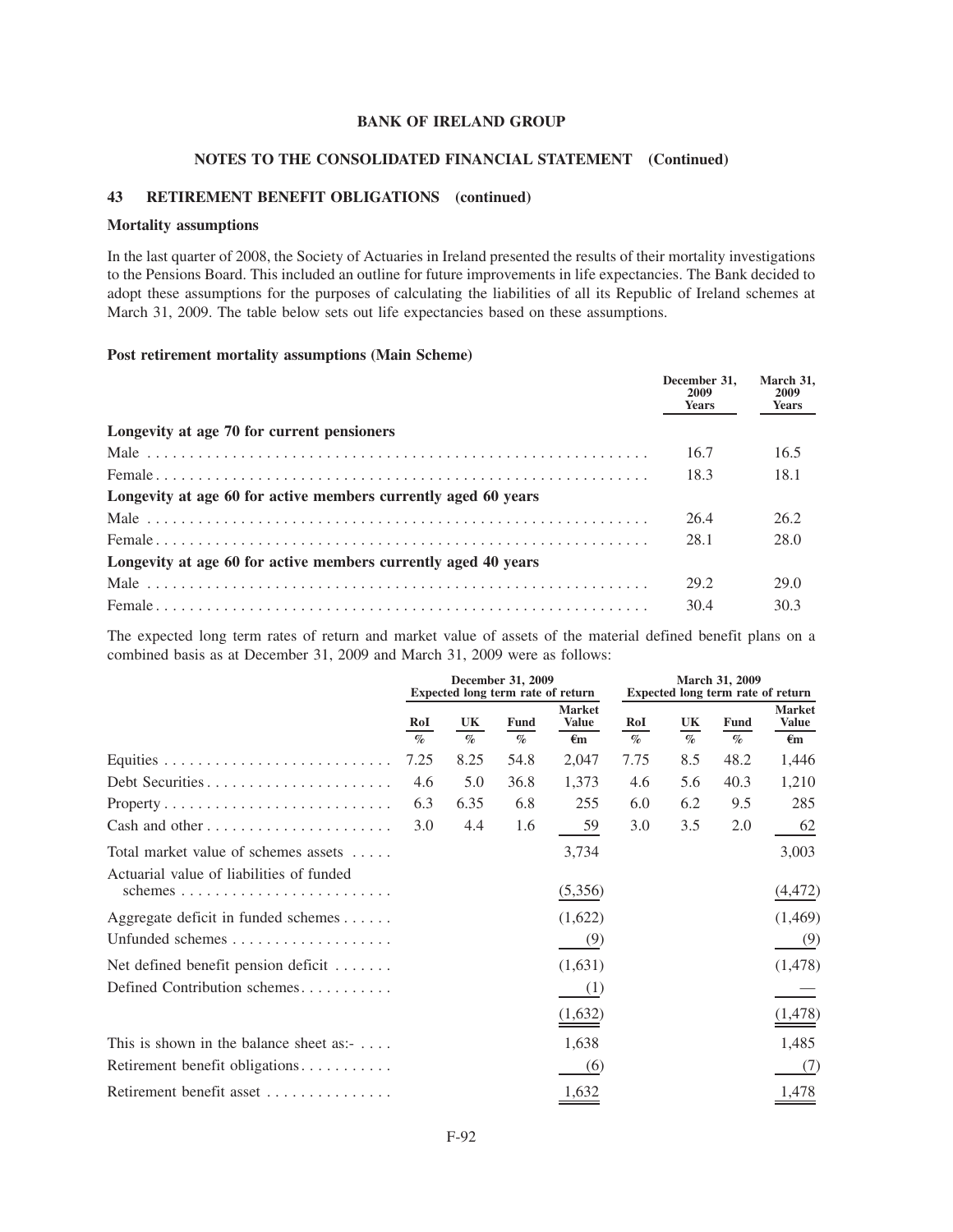#### **NOTES TO THE CONSOLIDATED FINANCIAL STATEMENT (Continued)**

### **43 RETIREMENT BENEFIT OBLIGATIONS (continued)**

Substantially all of the scheme assets have been valued on a bid basis.

The expected rate of return on individual asset classes is estimated using current and projected economic and market factors at the measurement date, based on the global asset model employed by the Group actuary. The overall expected return on plan assets is based upon the weighted average of the assumed returns on the major asset classes. The expected long term rate of return on the total of the Group schemes assets as at December 31, 2009 is 6.2% (March 31, 2009: 6.3%).

The expected returns on the debt securities is derived from gilt yields and corporate bond yields. This has decreased for the UK schemes mainly due to a reduction in UK corporate bond yields. Approximately 65% of the value of debt securities is held in a liability driven investment portfolio.

The retirement benefit scheme assets includes Bank of Ireland stock amounting to  $\mathfrak{S}3$  million (March 31, 2009:  $\epsilon$ 1 million) and property occupied by Bank of Ireland Group companies to the value of  $\epsilon$ 25 million (March 31, 2009:  $E28$  million).

The following table sets out the components of the cost of the defined benefit schemes for the period ended December 31, 2009 and the year ended March 31, 2009.

#### **Components of pension expenses**

|                                                     | December 31.<br>2009 | March 31,<br>2009 |
|-----------------------------------------------------|----------------------|-------------------|
|                                                     | €m                   | $\epsilon$ m      |
|                                                     | 91                   | 150               |
|                                                     |                      |                   |
|                                                     | (3)                  |                   |
| Expected return on retirement benefit scheme assets | (142)                | (262)             |
|                                                     | 199                  | 277               |
|                                                     |                      | 173               |

#### **Actual return on scheme assets**

| 9 months ended<br>December 31.<br>2009 | Year ended<br>March 31,<br>2009 |
|----------------------------------------|---------------------------------|
|                                        | €m                              |
| 142                                    | 262                             |
| 574                                    | (1,176)                         |
| 716                                    |                                 |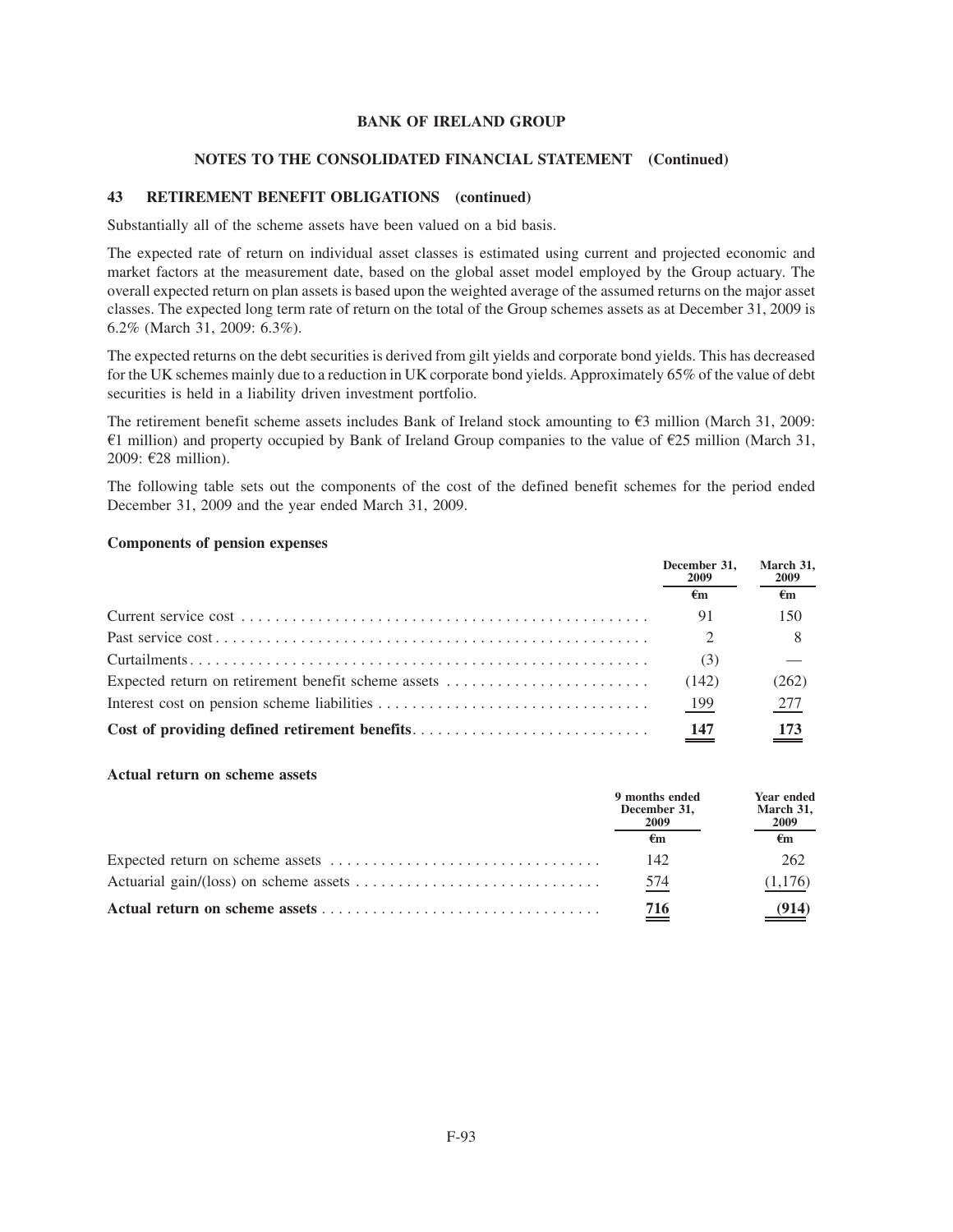# **NOTES TO THE CONSOLIDATED FINANCIAL STATEMENT (Continued)**

### **43 RETIREMENT BENEFIT OBLIGATIONS (continued)**

### **Movement in defined benefit obligations during the period**

|                                                                                                           | 9 months ended<br>December 31.<br>2009 | Year ended<br>March 31,<br>2009 |  |
|-----------------------------------------------------------------------------------------------------------|----------------------------------------|---------------------------------|--|
|                                                                                                           | €m                                     | €m                              |  |
|                                                                                                           | 4.481                                  | 4.762                           |  |
|                                                                                                           | 91                                     | 150                             |  |
|                                                                                                           | 11                                     | 16                              |  |
|                                                                                                           |                                        |                                 |  |
|                                                                                                           | 199                                    | 277                             |  |
| Actuarial loss/(gain) on scheme liabilities $\dots \dots \dots \dots \dots \dots \dots \dots \dots \dots$ | 643                                    | (470)                           |  |
|                                                                                                           | (100)                                  | (137)                           |  |
|                                                                                                           | (3)                                    |                                 |  |
|                                                                                                           | 41                                     | (125)                           |  |
| Defined benefit obligation at the end of the period                                                       | 5,365                                  | 4,481                           |  |

## **Movement in the fair value of scheme assets during the period**

|                                                                                      | 9 months ended<br>December 31.<br><b>2009</b> | <b>Year ended</b><br>March 31,<br><b>2009</b> |
|--------------------------------------------------------------------------------------|-----------------------------------------------|-----------------------------------------------|
|                                                                                      | €m                                            | $\epsilon$ m                                  |
| Fair value of scheme assets at the beginning of the period $\dots \dots \dots \dots$ | 3.003                                         | 3,967                                         |
|                                                                                      | 142                                           | 262                                           |
|                                                                                      | 11                                            | 16                                            |
|                                                                                      | 574                                           | (1,176)                                       |
|                                                                                      | 93                                            | 114                                           |
|                                                                                      | (100)                                         | (137)                                         |
|                                                                                      | - 11                                          | (43)                                          |
| Fair value of scheme assets at the end of the period                                 | 3,734                                         | 3,003                                         |

### **Statement of Other Comprehensive Income**

|                                                                                           | 9 months<br>ended<br>December 31.<br>2009 | Year<br>ended<br>March 31.<br>2009 |
|-------------------------------------------------------------------------------------------|-------------------------------------------|------------------------------------|
|                                                                                           | €m                                        | $\epsilon_{\mathbf{m}}$            |
|                                                                                           | 574                                       | (1,176)                            |
|                                                                                           | 33                                        | 63                                 |
| $(Loss)/gain$ on change of assumptions (financial and demographic) $\ldots \ldots \ldots$ | (676)                                     | 407                                |
|                                                                                           | (30)                                      | 82                                 |
| Total loss recognised in Other Comprehensive Income during the period before              | (99)                                      | (624)                              |
| Cumulative amount of losses recognised in Other Comprehensive Income to the end           | 1.085                                     | '986)                              |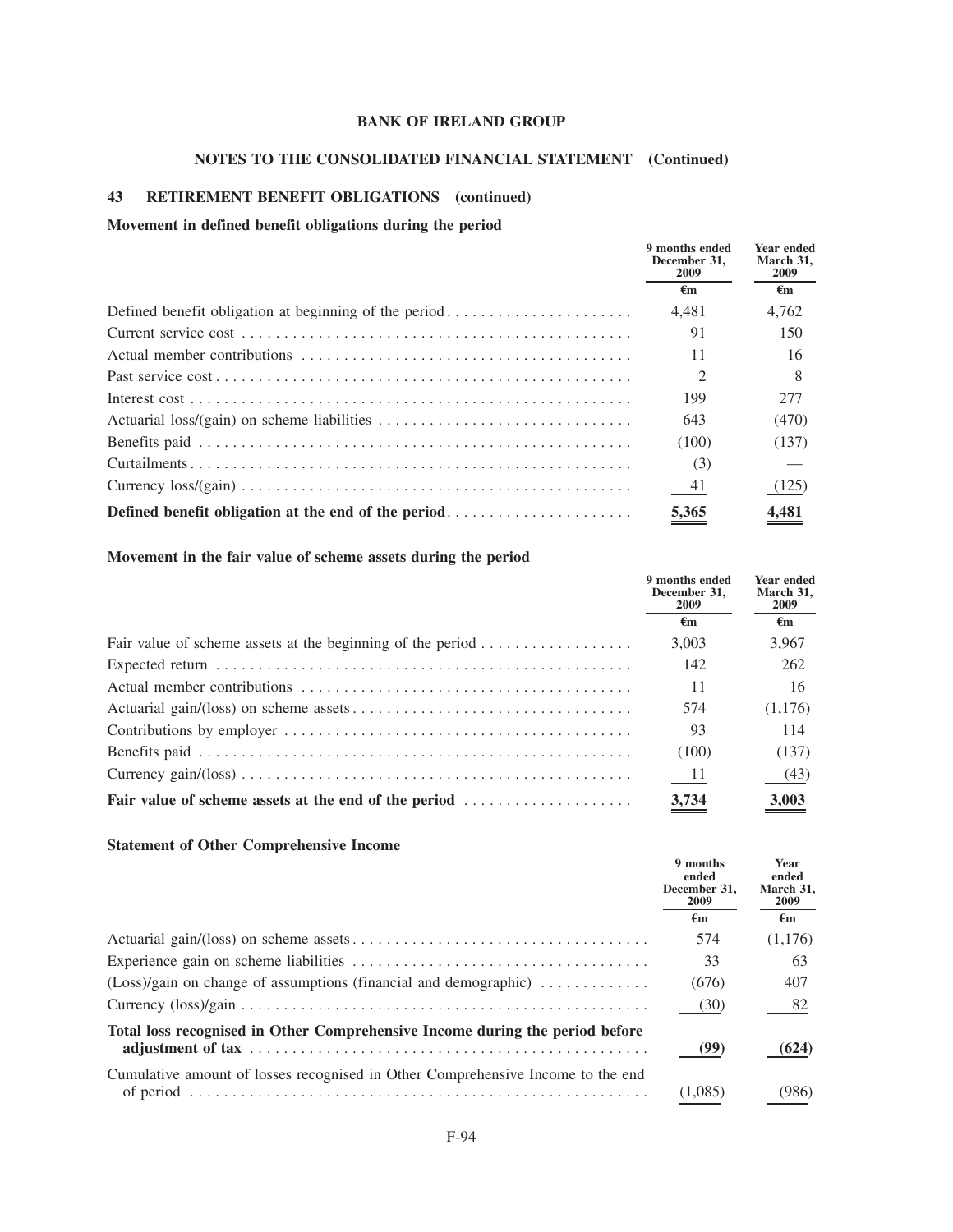#### **NOTES TO THE CONSOLIDATED FINANCIAL STATEMENT (Continued)**

#### **43 RETIREMENT BENEFIT OBLIGATIONS (continued)**

#### **History of experience gains and losses**

|                                                      | 9 month<br>ended<br>December 31,<br>2009 | <b>Year</b><br>ended<br>March 31,<br>2009 | Year<br>ended<br>March 31,<br>2008 | Year<br>ended<br>March 31,<br>2007 | Year<br>ended<br>March 31,<br>2006 |
|------------------------------------------------------|------------------------------------------|-------------------------------------------|------------------------------------|------------------------------------|------------------------------------|
|                                                      | €m                                       | $\epsilon_{\rm m}$                        | $\epsilon_{\rm m}$                 | $\epsilon_{\rm m}$                 | €m                                 |
| Actuarial gain/(loss) on scheme assets:              |                                          |                                           |                                    |                                    |                                    |
|                                                      | 574                                      | (1.176)                                   | (823)                              | 144                                | 401                                |
| Percentage of scheme assets                          | 15.4%                                    | $(39.2\%)$                                | $(20.7\%)$                         | $3.2\%$                            | 9.9%                               |
| <i>Experience gain/(loss) on scheme liabilities:</i> |                                          |                                           |                                    |                                    |                                    |
|                                                      | 33                                       | 63                                        | (58)                               | (126)                              | (46)                               |
| Percentage of scheme liabilities                     | $0.6\%$                                  | $1.4\%$                                   | $(1.2\%)$                          | $(2.5\%)$                          | $(0.9\%)$                          |
| Total actuarial (loss)/gain recognised in SOCI*      |                                          |                                           |                                    |                                    |                                    |
|                                                      | (99)                                     | (624)                                     | (244)                              | 213                                | 131                                |
| Percentage of scheme liabilities                     | $(1.8\%)$                                | $(13.9\%)$                                | $(5.1\%)$                          | $4.2\%$                            | $(2.7\%)$                          |

*\* Statement of Comprehensive Income.*

#### **Defined benefit pensions**

| December 31,<br>2009 | March 31,<br>2009 | March 31.<br>2008 | March 31,<br>2007 | March 31,<br>2006 |
|----------------------|-------------------|-------------------|-------------------|-------------------|
| €m                   | €m                | €m                | €m                | €m                |
| 5.365                | 4.481             | 4.762             | 5.092             | 4.878             |
| 3.734                | 3,003             | 3,967             | 4.505             | 4,070             |
| 1.631                | 1.478             | 795               | 587               | 808               |

The deficit above includes a deficit of  $\epsilon$ 1,474 million (March 31, 2009:  $\epsilon$ 1,311 million) relating to the defined benefit schemes in the Bank.

Expected employer contributions and expected employee contributions for the year ended December 31, 2010 are  $\epsilon$ 120 million and  $\epsilon$ 15 million respectively.

### **Sensitivity analysis for each of the assumptions used to measure the scheme liabilities at December 31, 2009.**

| Factor                | Change in assumption | <b>BSPF</b><br><b>Impact on actuarial liabilities</b> |
|-----------------------|----------------------|-------------------------------------------------------|
| Discount rate         | Decrease $0.1\%$     | Increase $2.1\%$                                      |
| Rate of Inflation     | Increase $0.1\%$     | Increase $2.1\%$                                      |
| Rate of salary growth | Increase $0.1\%$     | Increase $0.7\%$                                      |
| Life expectancy       | Increase by 1 year   | Increase $2.4\%$                                      |

While the table above shows the impact of an individual assumption change, a change in one assumption could impact on other assumptions due to the relationship between assumptions.

### **44 CONTINGENT LIABILITIES AND COMMITMENTS**

The table below gives the contract amounts of contingent liabilities and commitments. The maximum exposure to credit loss under contingent liabilities and commitments is the contractual amount of the instrument in the event of non-performance by the other party where all counter claims, collateral or security prove worthless.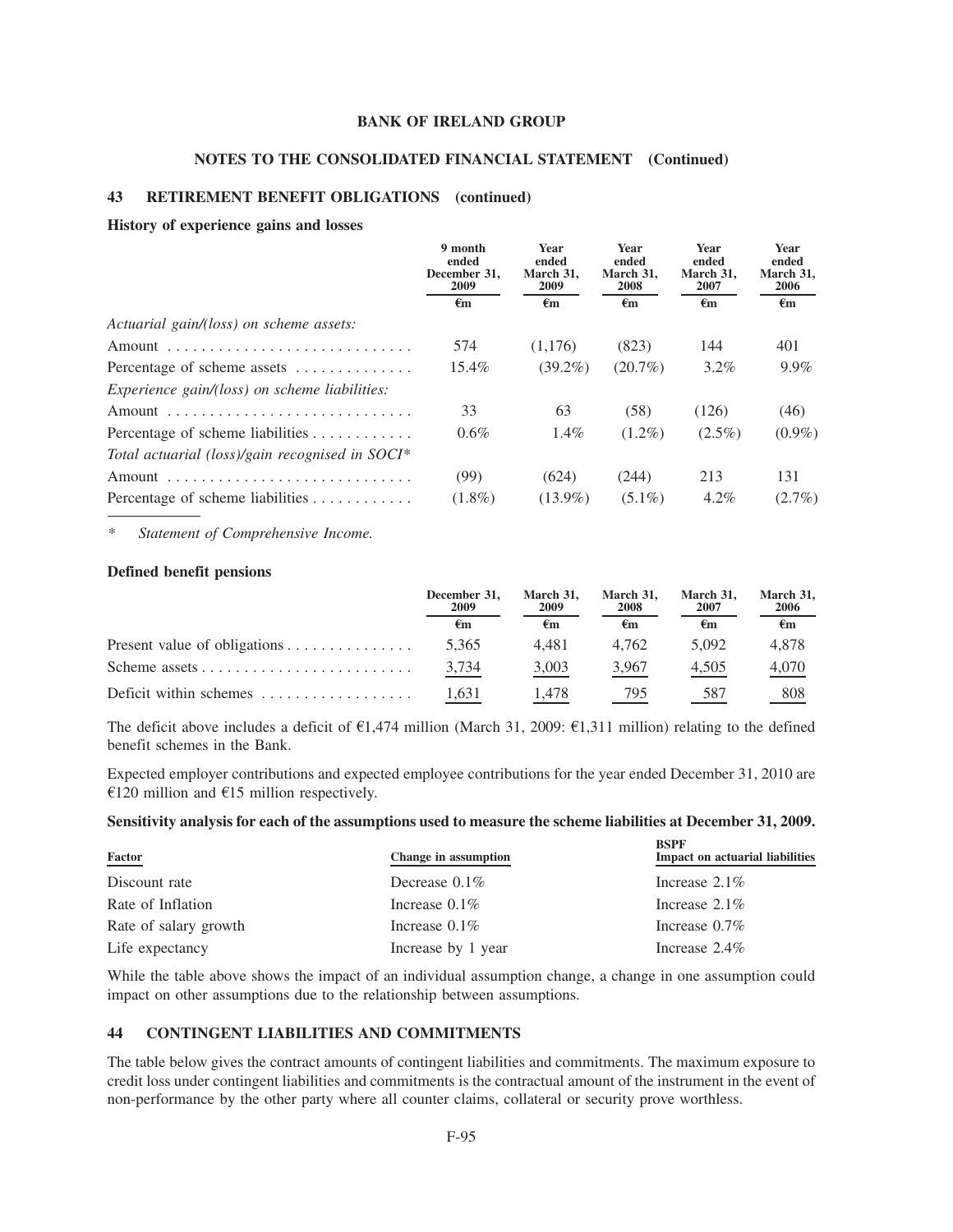#### **NOTES TO THE CONSOLIDATED FINANCIAL STATEMENT (Continued)**

### **44 CONTINGENT LIABILITIES AND COMMITMENTS (continued)**

|                                                                                              | December 31.<br>2009 | March 31.<br><b>2009</b> |
|----------------------------------------------------------------------------------------------|----------------------|--------------------------|
|                                                                                              | €m                   | €m                       |
| <b>Contingent Liabilities</b>                                                                |                      |                          |
|                                                                                              | 27                   | 19                       |
|                                                                                              | 1,599                | 1,879                    |
|                                                                                              | 799                  | 670                      |
|                                                                                              | 2,425                | 2,568                    |
| <b>Commitments</b>                                                                           |                      |                          |
| Documentary credits and short term trade related transactions                                | 186                  | 260                      |
| Undrawn note issuance and revolving underwriting facilities $\dots\dots\dots\dots\dots\dots$ | 121                  | 157                      |
| Undrawn formal standby facilities, credit lines and other commitments to lend                |                      |                          |
| — revocable or irrevocable with original maturity of 1 year or less $\dots \dots \dots$      | 15,837               | 17,721                   |
|                                                                                              | 8,887                | 8,781                    |
|                                                                                              | 25,031               | 26,919                   |

In common with other banks, the Group conducts business involving acceptances, performance bonds and indemnities. The majority of these facilities are offset by corresponding obligations of third parties.

An acceptance is an undertaking by a bank to pay a bill of exchange drawn on a customer. The Group expects most acceptances to be presented, but reimbursement by the customer is normally immediate. Endorsements are residual liabilities of the Group in respect of bills of exchange, which have been paid and subsequently rediscounted.

Guarantees and letters of credit are given as security to support the performance of a customer to third parties. As the Group will only be required to meet these obligations in the event of the customer's default, the cash requirements of these instruments are expected to be considerably below their nominal amounts.

Other contingent liabilities primarily include performance bonds and are generally short term commitments to third parties which are not directly dependent on the customers credit worthiness. The Group is party to legal actions arising out of its normal business operations. The Directors believe that adequate provision has been made in respect of this litigation. The other contingent liabilities disclosed include an amount relating to one matter under litigation. This amount has not been separately disclosed as, in line with the exemption in IAS 37, doing so could be prejudicial to the claim and the Group is satisfied that this litigation is not expected to have a significant adverse effect on its financial position.

Documentary credits commit the Group to make payments to third parties, on production of documents, which are usually reimbursed immediately by customers.

Commitments to lend are agreements to lend to a customer in the future, subject to certain conditions.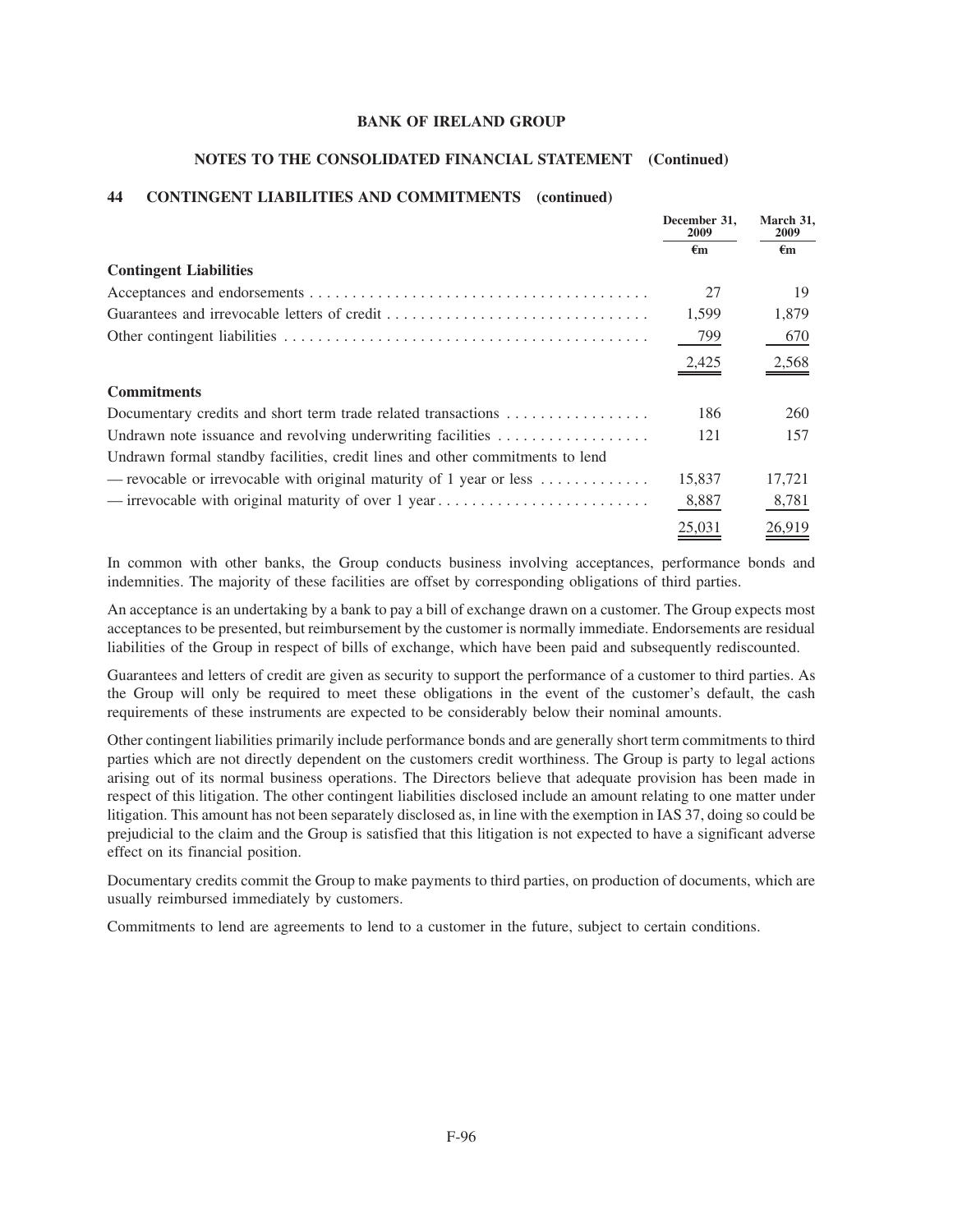### **NOTES TO THE CONSOLIDATED FINANCIAL STATEMENT (Continued)**

## **45 CAPITAL STOCK**

### **Authorised**

|                                                                                           | December 31.<br>2009      | March 31,<br>2009         |
|-------------------------------------------------------------------------------------------|---------------------------|---------------------------|
| €                                                                                         | €m                        | $\epsilon_{\rm m}$        |
| 2,000 (March 31, 2009: 2,000) million units of $\epsilon$ 0.64 of ordinary stock          | 1,280                     | 1,280                     |
| 100 million units of non-cumulative preference stock of $\epsilon$ 1.27 each              | 127                       | 127                       |
| 100 million units of undesignated preference stock of $\epsilon$ 0.25 each                | 25                        | 25                        |
| 3.5 billion units of non-cumulative preference stock (2009 preference stock) of           | 35                        | 35                        |
| Stg£                                                                                      | $\mathbf{f}_{\mathbf{m}}$ | $\mathbf{f}_{\mathbf{m}}$ |
| 100 million units of non-cumulative preference stock of Stg $f1$ each                     | 100                       | 100                       |
| 100 million units of undesignated preference stock of Stg $\text{\textsterling}0.25$ each | 25                        | 25                        |
| US\$                                                                                      | $\mathbf{Sm}$             | $\mathbf{Sm}$             |
| 8 million units of non-cumulative preference stock of US\$25 each                         | 200                       | 200                       |
| 100 million units of undesignated preference stock of US\$0.25 each                       | 25                        | 25                        |

### **Allotted and fully paid**

|                                                                                  | December 31,<br><b>2009</b> | March 31,<br><b>2009</b> |
|----------------------------------------------------------------------------------|-----------------------------|--------------------------|
|                                                                                  | €m                          | $\epsilon$ m             |
| 993.0 (March 31, 2009: 994.1) million units of $\epsilon$ 0.64 of ordinary stock | 636                         | 636                      |
| 33.2 (March 31, 2009: 32.1) million units of $\epsilon$ 0.64 of treasury stock   | 21                          | 21                       |
| 1.9 million units of non-cumulative preference stock of Stg£1 each               |                             | 3                        |
| 3.0 million units of non-cumulative preference stock of $\epsilon$ 1.27 each     | 4                           | 4                        |
| 3.5 billion units of non-cumulative preference stock (2009 preference stock) of  |                             |                          |
|                                                                                  | 35                          | $\frac{35}{1}$           |
|                                                                                  | 699                         | 699                      |

## **Ordinary stock**

The weighted average ordinary stock in issue at December 31, 2009 used in the earnings per share calculation, excludes the treasury stock which does not represent ordinary stock in issue. Treasury stock does not rank for dividend. While own stock held for the benefit of life assurance policyholders legally rank for dividend, in line with accounting standards this dividend does not accrue in the Group financial statements.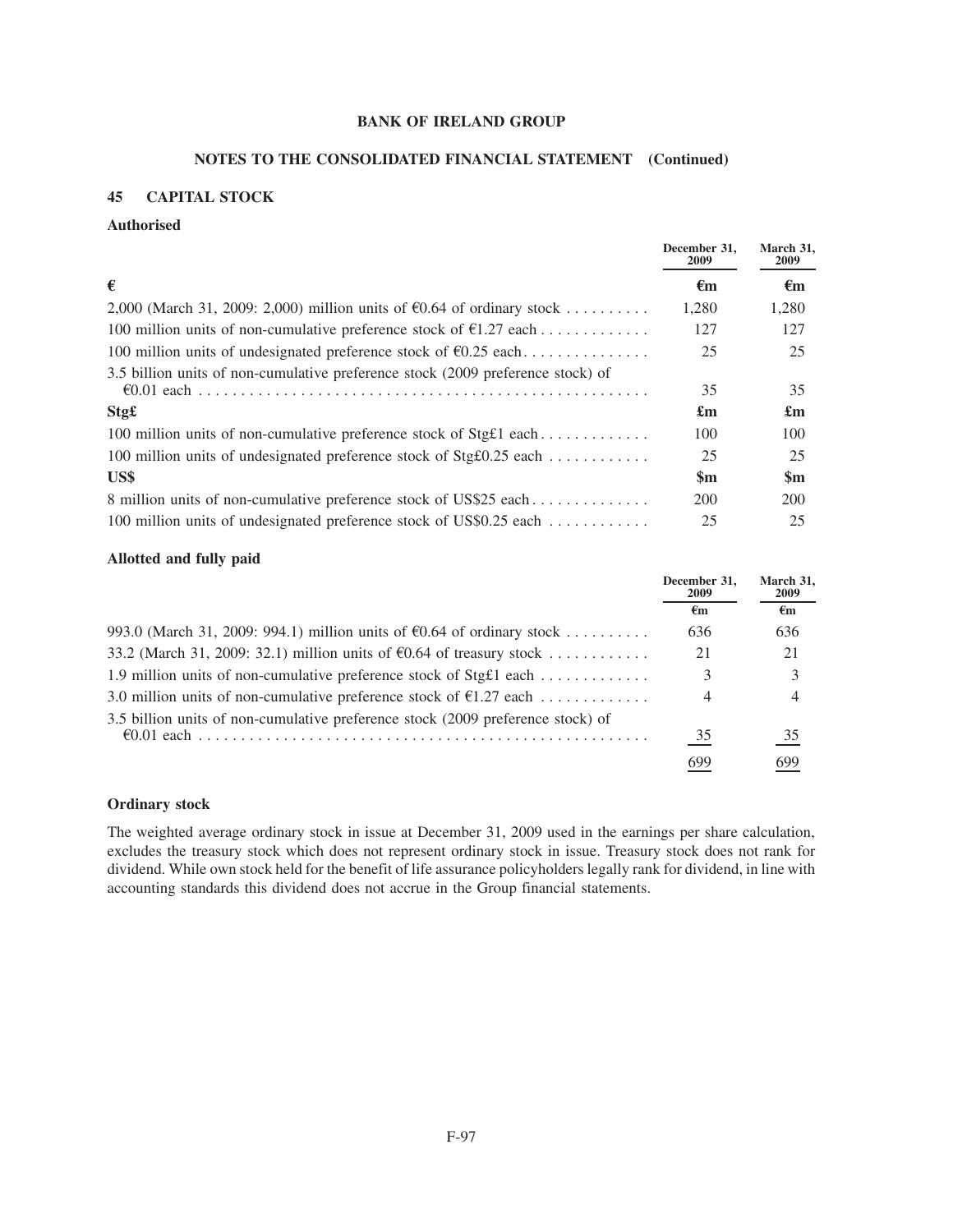#### **NOTES TO THE CONSOLIDATED FINANCIAL STATEMENT (Continued)**

### **45 CAPITAL STOCK (continued)**

#### **Movements in issued Ordinary and treasury stock (units)**

|                                                                                                               | Ordinary                    |                   | <b>Treasury</b>      |                   |
|---------------------------------------------------------------------------------------------------------------|-----------------------------|-------------------|----------------------|-------------------|
|                                                                                                               | December 31.<br><b>2009</b> | March 31,<br>2009 | December 31,<br>2009 | March 31,<br>2009 |
|                                                                                                               | 994, 107, 002               | 980, 482, 472     | 32,118,677           | 45,734,778        |
| Sharesave scheme                                                                                              | (1,189)                     | 8,429             | 1,189                |                   |
| Long term incentive plan $(LTIP)$                                                                             | 6,733                       |                   | (6,733)              |                   |
| Employee stock issue scheme                                                                                   |                             | 4, 157, 268       |                      | (4,157,268)       |
| Stock sold /purchased and held for the benefit of<br>life assurance policyholders $\dots\dots\dots\dots\dots$ | (1,110,682)                 | 9,458,833         | 1,110,682            | (9,458,833)       |
| As at end of period $\dots \dots \dots \dots \dots \dots \dots$                                               | 993,001,864                 | 994, 107, 002     | 32,223,815           | 32,118,677        |

At an Extraordinary General Court of the Bank of Ireland held on March 27, 2009, the authorised ordinary stock was increased from 1,500 million units to 2,000 million units at a par value of  $\epsilon$ 0.64 per unit to facilitate the issue of the warrants as part of the National Pensions Reserve Fund Commission (NPRFC) investment as described in Note 45.

During the period ended December 31, 2009 the total ordinary stock in issue decreased from 994,107,002 units of nominal value of  $\epsilon$ 0.64 each to 993,001,864 units of nominal value of  $\epsilon$ 0.64 each as a result of:

- 1,189 units of ordinary stock were redeemed due to a correction in relation to the exercise of options under the terms of the SAYE 2003 Scheme at prices of  $\epsilon$ 7.84.
- 6,733 units of ordinary stock were issued under the 1999 Long term Incentive Plan under the matching stock rule.
- 10,104,443 units of ordinary stock held by the Group's life assurance company as at March 31, 2009 are categorised as "own shares". 1,110,682 units of ordinary stock were acquired by the life assurance company during the period ended December 31, 2009. At December 31, 2009 the Group's life assurance company held 11,215,125 units of ordinary stock as "own shares".

All units of ordinary stock in issue carry the same voting rights. All issued stock is fully paid.

Further information on changes to the Ordinary Stock since December 31, 2009 is outlined in note 58.

#### **Preference Stock — Stg £1 each and** E**1.27 each**

The preference stock is non-redeemable. The holders of preference stock are entitled to receive, at the discretion of the Bank, a non-cumulative preferential dividend, which in the case of the Sterling preference stock will be payable in Sterling, in a gross amount of Stg£1.2625 per unit per annum and in the case of euro preference stock will be payable in euro in a gross amount of  $\epsilon$ 1.523686 per unit per annum, in equal semi-annual instalments, in arrears, on February 20 and August 20 in each year.

On a winding up of, or other return of capital by, the Bank (other than on a redemption) the holders of preference stock will be entitled to receive an amount equal to the amount paid up on each unit of the preference stock held (including the premium) out of the surplus assets available for distribution to the holders of ordinary stock.

The preference stockholders are not entitled to vote at any General Court except in certain exceptional circumstances when a restricted vote may apply.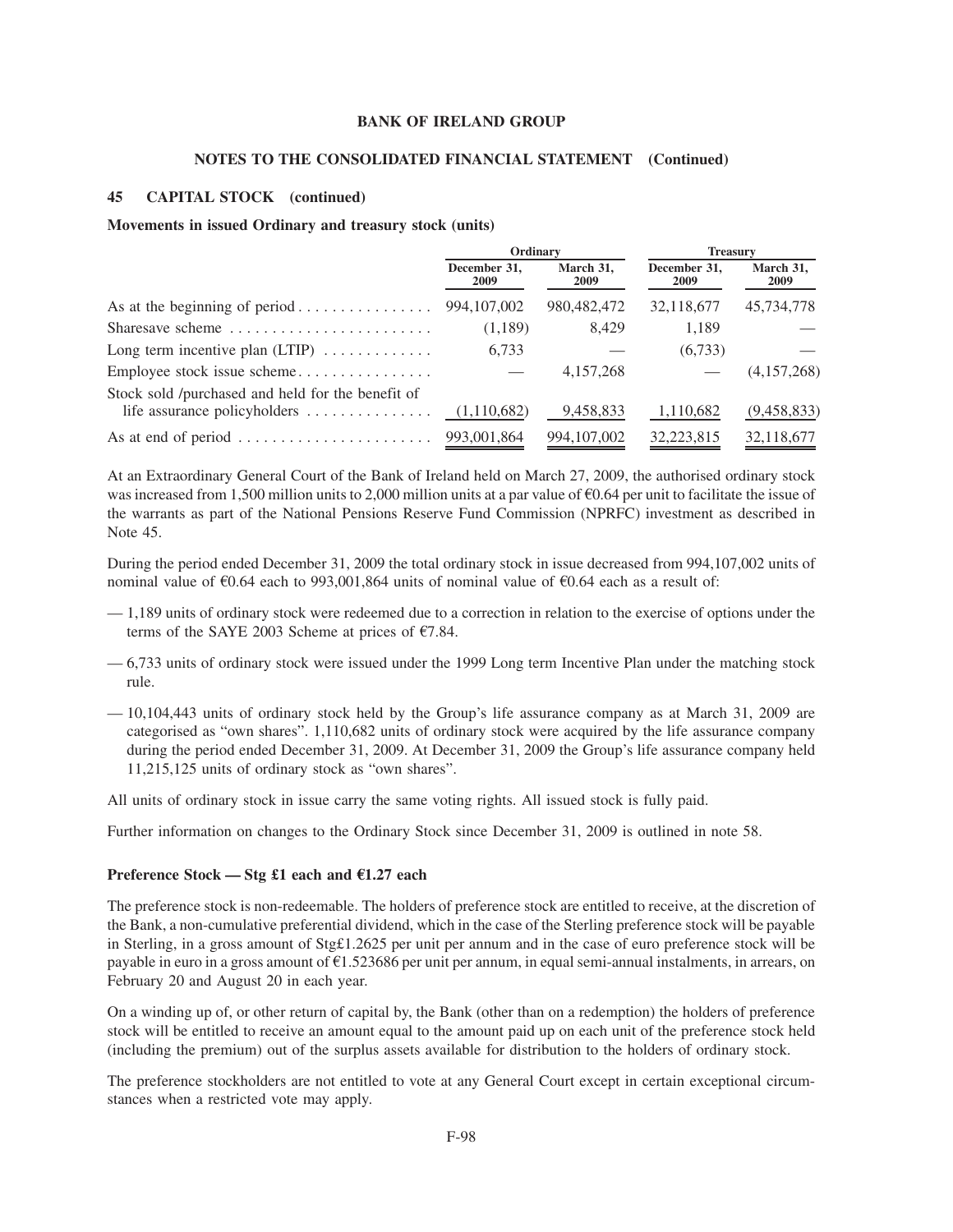### **NOTES TO THE CONSOLIDATED FINANCIAL STATEMENT (Continued)**

### **45 CAPITAL STOCK (continued)**

The Bank has an obligation to increase the cash dividend payable on each unit of preference stock so that the sum of the cash dividend paid or payable together with the associated dividend tax credit shall equal the appropriate gross amounts.

As at December 31, 2009 and at March 31, 2009, 1,876,090 units of Sterling preference stock and 3,026,598 units of euro preference stock were in issue.

### **2009 Preference Stock**

For information on the 2009 Preference stock refer to notes 55 and 58.

### **Use of ordinary stock in employee schemes**

#### **(a) Employee Stock Issue Scheme**

At the 2006 Annual General Court the stockholders approved the establishment of a new Employee Stock Issue Scheme to replace the scheme originally approved by the stockholders in 1997. Under this scheme, which has an Irish and a UK version in order to conform with the relevant Revenue legislation in both jurisdictions, all employees in Ireland and the UK are eligible to participate provided that they have been employed by the Group in one of the schemes' participating companies for the previous financial year and are still employed by the Group on the date the annual results are announced. Each year the Court may set aside an element of Group profit before taxation for allocation to the trustees of the scheme to enable them to acquire units of ordinary stock on behalf of the scheme participants. As a result there was no award in the nine months ended December 31, 2009.

Currently the amount set aside is related to overall Group performance. The maximum award permitted under the scheme is 6% of a participant's salary. To date, annual distributions under the schemes have ranged between nil and 6% of each participants salary.

In addition, if an employee elects for the free stock award, they become eligible to purchase additional stock at market price from gross salary subject to Revenue Commissioners and HM Revenue & Customs rules respectively.

### **(b) Sharesave Scheme (SAYE Scheme)**

At the 1999 Annual General Court the stockholders approved the establishment of an SAYE Scheme. Under this scheme, which has an Irish and UK version in order to conform with the relevant Revenue legislation in both jurisdictions, all employees in Ireland and the UK are eligible to participate provided that they are employed by the Group on the invitation to participate date and they are still in the employ of the Group on the date that the options are granted. The table below shows the option price for each year, and what discount this represented of the market price at that time.

| <b>Grant Dates</b> |    |                                | SAYE 2007 SAYE 2006 SAYE 2003 |     |
|--------------------|----|--------------------------------|-------------------------------|-----|
|                    |    |                                |                               |     |
|                    |    | $IJK = 67.43$ $613.09$ $68.37$ |                               |     |
|                    |    |                                |                               | 25% |
|                    | UK |                                | $20\%$ 20%                    | 20% |

The difference between Irish and UK option prices reflects the maximum discounts permitted under Revenue Commissioners and HM Revenue & Customs rules respectively.

For information on the 2009 Preference stock refer to notes 55 and 58.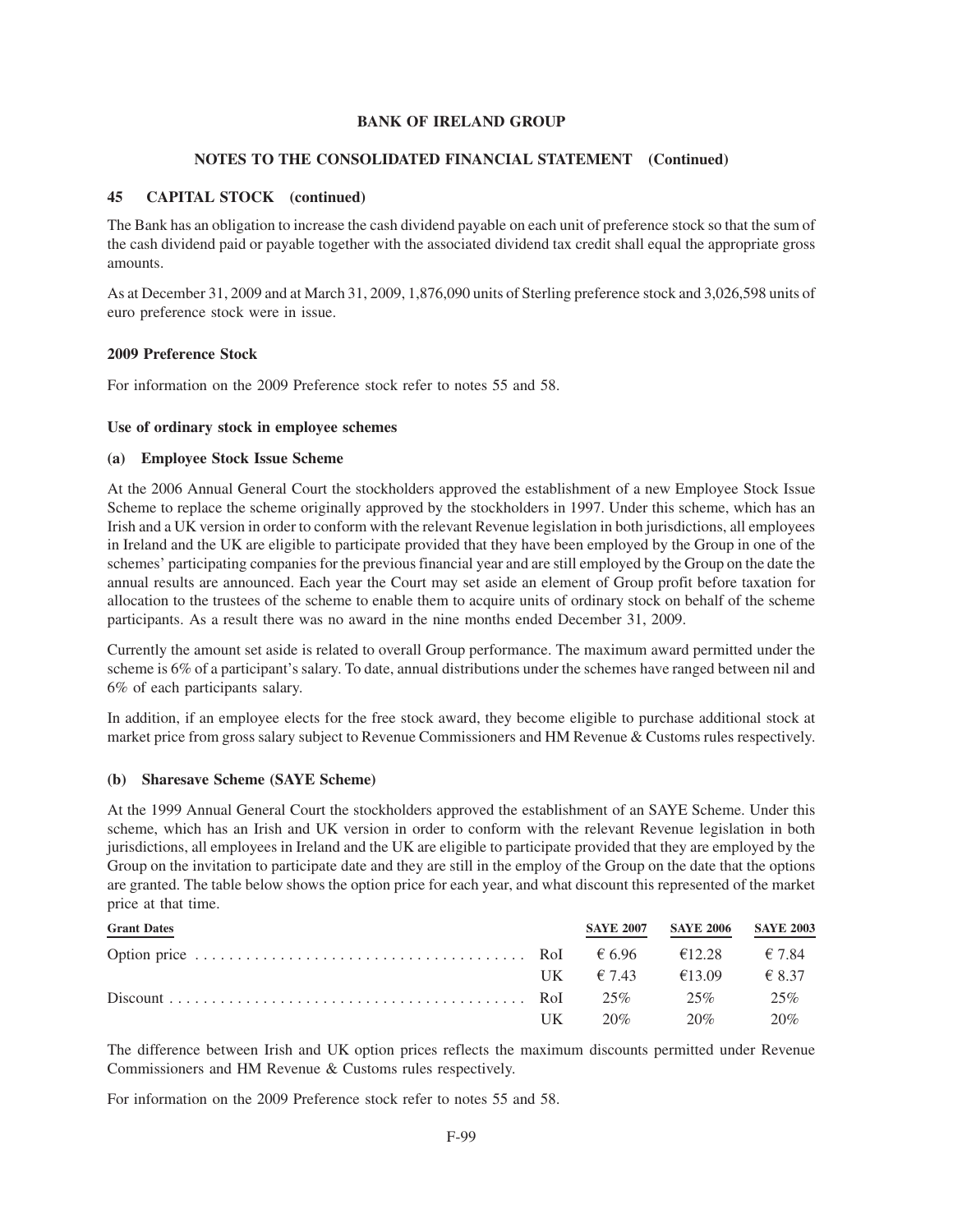### **NOTES TO THE CONSOLIDATED FINANCIAL STATEMENT (Continued)**

### **45 CAPITAL STOCK (continued)**

As at December 31, 2009, there are outstanding options under the scheme over 2,069,925 units of ordinary stock of the issued ordinary capital. These options are ordinarily exercisable, provided the participant's savings contracts are complete between February 2009 and August 2011.

|                                              |                          | RoI               |                     |                         | UK                     |                   |                                                              |
|----------------------------------------------|--------------------------|-------------------|---------------------|-------------------------|------------------------|-------------------|--------------------------------------------------------------|
| 2009                                         | 2003<br>$5 \text{ yr}^1$ | 2006<br>$3 \, yr$ | 2007<br>$3 \, yr$   | 2003<br>$5 \mathrm{yr}$ | 2006<br>$3 \text{ yr}$ | 2007<br>$3 \, yr$ | <b>Total</b>                                                 |
| Outstanding at beginning of period           | 1.643.102                | 635,057           | 1,961,474           | 283,187                 | 154,299                | 354.616           | 5,031,735                                                    |
| Granted                                      |                          |                   |                     |                         |                        |                   |                                                              |
|                                              |                          |                   |                     |                         |                        |                   |                                                              |
|                                              |                          |                   |                     |                         |                        |                   | $(686,637)$ $(281,559)$ $(61,835)$ $(157,290)$ $(2,961,810)$ |
| Outstanding at end of period $\ldots \ldots$ | 32,598                   |                   | 471,072 1,274,837   | 1.628                   | 92.464                 | 197.326           | 2.069.925                                                    |
| Weighted average exercise price $\epsilon$   | 7.84 $\in$               | 12.28 $\epsilon$  | $6.96 \text{ } \in$ | 8.37 $\epsilon$         | 13.09 $\epsilon$       | 7.43 €            | 8.50                                                         |

\* *No options were exercised in the period to December 31, 2009. (The weighted average market price on the date the options were exercised in the year ended March 31, 2009 was*  $\epsilon$ 8.16).

Under the terms of the SAYE schemes an individual may defer payments for a period to a maximum of six months. This extends the maturity date of the scheme for that individual. Upon maturity, individuals have up to six months from maturity date to decide if they wish to exercise their options.

*1 The 2003 5 year SAYE scheme had a general maturity date of February 1, 2009. The maturity date could be extended to August 1, 2009, with a decision to exercise allowed up to February 1, 2010.*

### **(c) Stock Option Scheme**

Options to subscribe for units of Ordinary Stock are granted under the terms of the Stock Option Scheme. The scheme was approved by the stockholders at the Annual General Court in 1996 — the "Bank of Ireland Group Stock Option Scheme — 1996", and its successor scheme, the "Bank of Ireland Group Executive Stock Option Scheme — 2004" which was approved by stockholders at the Annual General Court held in 2004. Key executives may participate in the current scheme at the discretion of the Remuneration Committee. Under the current scheme, the total value of options granted may not exceed 100% of an executive's salary. The subscription price per unit of stock shall not be less than the market value of the stock at the date of grant.

The exercise of options granted between 2004 and 2007 is conditional upon underlying earnings per share achieving a cumulative growth of at least 5% per annum compound above the increase in the Consumer Price Index over the three year performance period, commencing with the period in which the options are granted. If this performance condition is not achieved, the options lapse. For options granted in 2008, 25% will become capable of exercise if the Group's underlying earnings per share growth is 3% per annum compounded, commencing with the period in which the options are granted. The performance conditions for options granted in 1996 up to and including 2005 have been satisfied. Options may not be transferred or assigned and may be exercised only between the third and tenth anniversaries of their grant.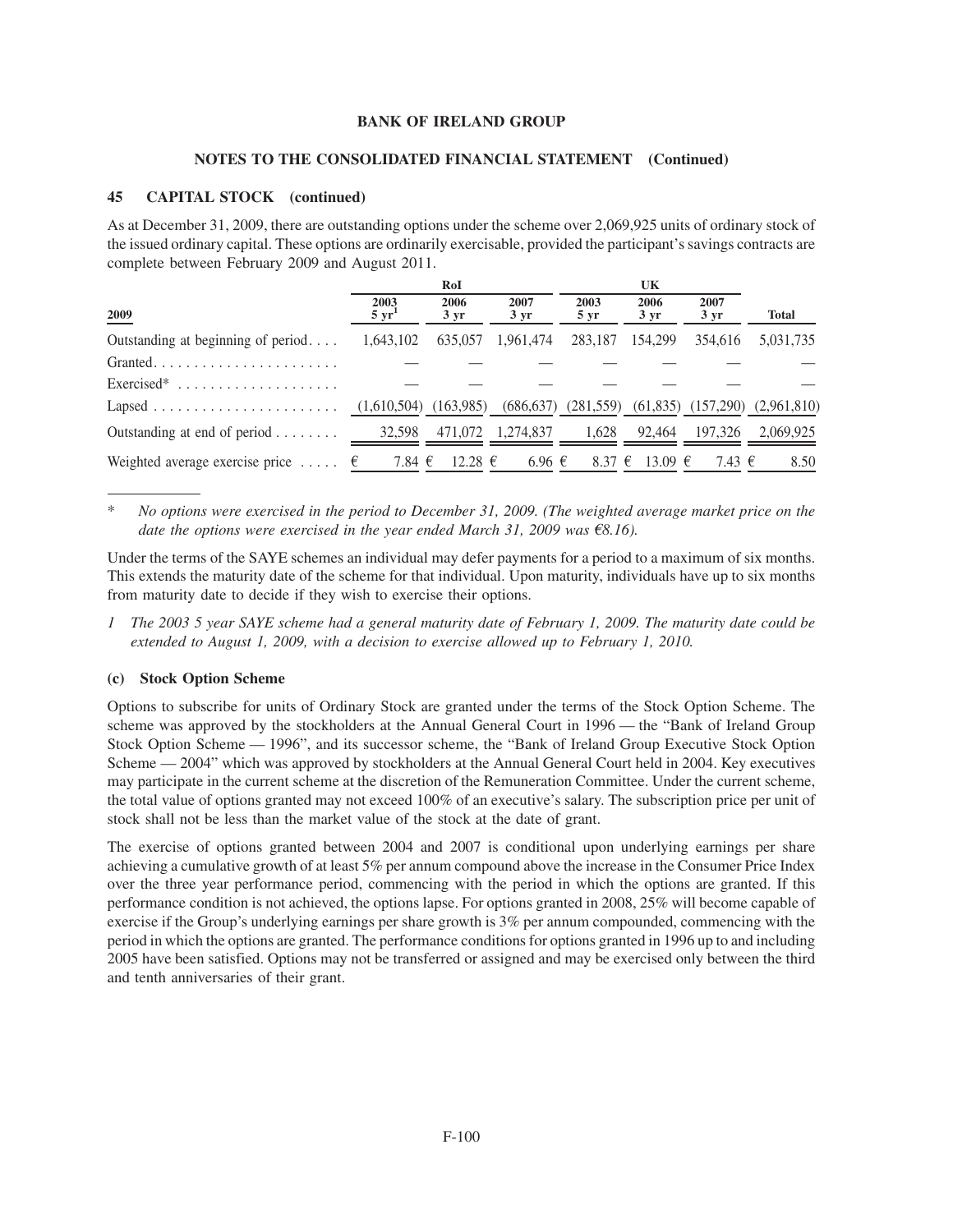#### **NOTES TO THE CONSOLIDATED FINANCIAL STATEMENT (Continued)**

#### **45 CAPITAL STOCK (continued)**

|                                                                                   | December 31, 2009 |                                                       | March 31, 2009    |                                                 |  |  |
|-----------------------------------------------------------------------------------|-------------------|-------------------------------------------------------|-------------------|-------------------------------------------------|--|--|
|                                                                                   | Number of options | Weighted average<br>exercise price $(\bar{\epsilon})$ | Number of options | Weighted average<br>exercise price $(\epsilon)$ |  |  |
| Outstanding at beginning of<br>$period \dots \dots \dots \dots \dots \dots \dots$ | 9.367.967         | €10.85                                                | 7,575,585         | €12.26                                          |  |  |
| Granted during period                                                             |                   |                                                       | 2,642,600         | $\epsilon$ 7.01                                 |  |  |
| Exercised during period                                                           |                   |                                                       |                   |                                                 |  |  |
| Expired during period $\dots \dots$                                               | (1,417,922)       | €13.65                                                | (850, 218)        | €11.48                                          |  |  |
| Outstanding at end of period $\dots$ .                                            | 7,950,045         | €10.35                                                | 9,367,967         | €10.85                                          |  |  |
| Exercisable at end of period $\dots$ .                                            | 4,485,663         | €11.13                                                | 4,714,080         | €10.94                                          |  |  |

*No options were granted during the period ended December 31, 2009.*

*No options were exercised in the period to December 31, 2009 or in the year to March 31, 2009.*

For information on the 2009 Preference stock refer to notes 55 and 58.

| Exercise Price Range $(\mathsf{E})$ | Number of options |
|-------------------------------------|-------------------|
|                                     |                   |
|                                     |                   |
|                                     |                   |
|                                     |                   |
|                                     |                   |

Outstanding options under the Stock Option Scheme are exercisable at price ranges above. The weighted average remaining contractual life of the outstanding options under the Stock Option Scheme is 1 year.

### **(d) Long Term Incentive Plan**

The "Bank of Ireland Group Long Term Incentive Plan — 2004" ('LTIP') was approved by the stockholders at the Annual General Court in July 2004. Its predecessor plan, the "Long Term Performance Stock Plan — 1999" ('LTPSP'), was approved by the stockholders at the Annual General Court in July 1999. The LTIP links the number of units of stock receivable by participants to the Group's Total Shareholder Return ("TSR"). TSR represents stock price growth plus dividends.

Each year selected senior executives participating in the plan receive a conditional award of a number of units of ordinary stock. The maximum award, for Executive Directors and Group Executive Committee members, cannot exceed 100% (150% for the Group CEO) of their annual salary at the time of the award.

Provided the Group's Return on Equity ("ROE") over the three year performance period is, on average, at least 20%, then the proportion of these units which actually vest in the executive on the third anniversary of the date of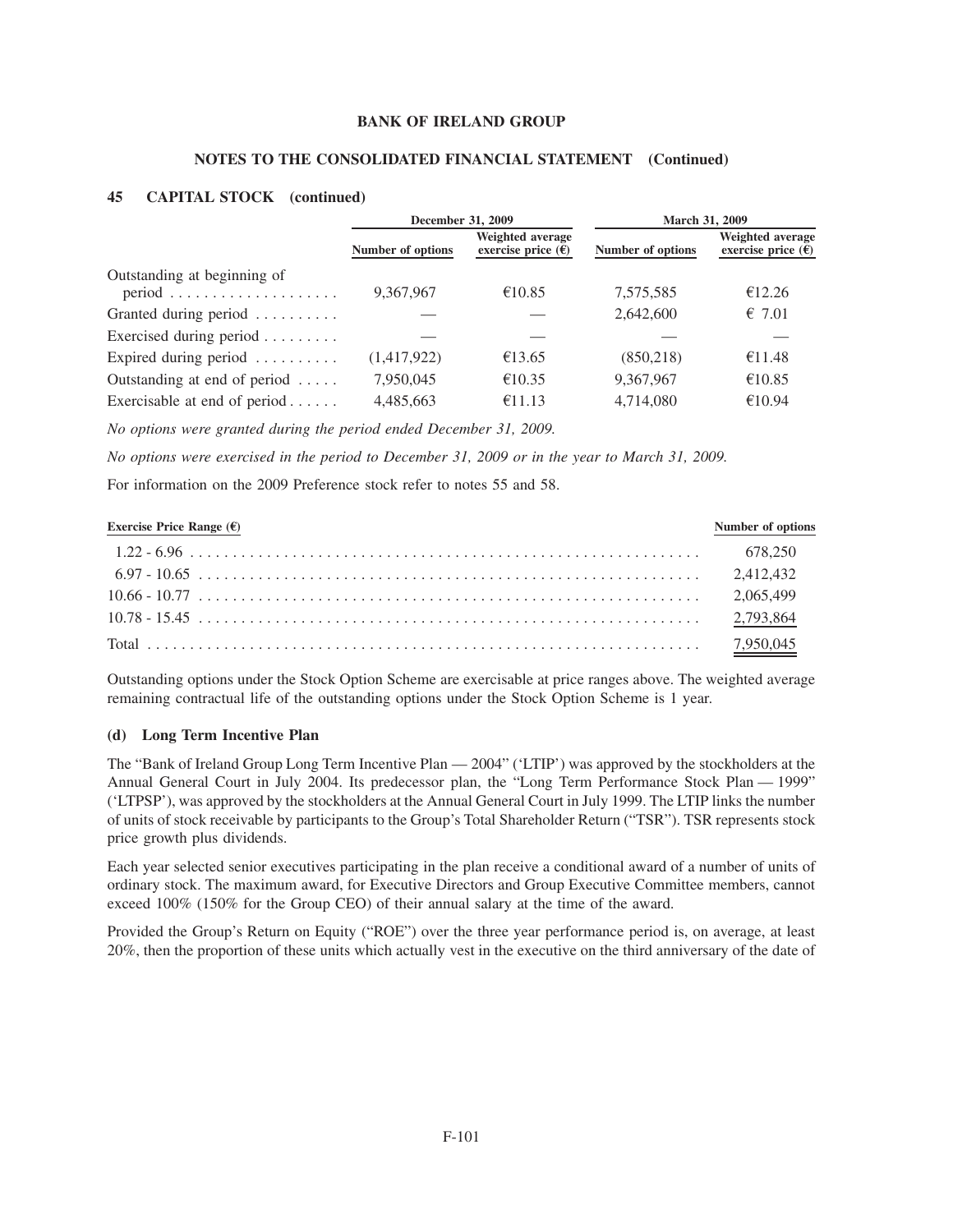### **NOTES TO THE CONSOLIDATED FINANCIAL STATEMENT (Continued)**

### **45 CAPITAL STOCK (continued)**

the original award is based on the Group's TSR growth relative to a comparator group of financial services companies, as follows:

| The Bank's total shareholder return performance relative to<br>the Comparator Companies | % of units of stock subject to an award<br>which may be issued or transferred                                                    |
|-----------------------------------------------------------------------------------------|----------------------------------------------------------------------------------------------------------------------------------|
| Equal to or better than the company ranked second                                       | $100\%$                                                                                                                          |
| Between the company ranked median and<br>the company ranked second                      | Greater than $35\%$ and less than $100\%$<br>(Pro rata based on the Bank's performance)<br>relative to the Comparator Companies) |
| Equal to the median                                                                     | 35%                                                                                                                              |
| Below median                                                                            | Nil                                                                                                                              |

If the Group's ROE over the three year performance period, is on average, below 20%, then the award lapses.

Under the LTPSP, a minimum of 80% of the vested stock must be retained for two years from maturity of award. After the two year retention period, an additional award of 20% is made. If the award is retained for an additional five years, a further award of 30% is made.

|                                            |                                | December 2009                                |                                | March 2009                                   |
|--------------------------------------------|--------------------------------|----------------------------------------------|--------------------------------|----------------------------------------------|
|                                            | Number of<br>conditional units | Weighted average<br>grant price $(\epsilon)$ | Number of<br>conditional units | Weighted average<br>grant price $(\epsilon)$ |
| Outstanding at beginning of period $\dots$ | 2,488,162                      | 9.86                                         | 1,989,005                      | 13.96                                        |
| Granted during period                      |                                |                                              | 1,616,200                      | 6.57                                         |
| Vested during period                       |                                |                                              |                                |                                              |
| Expired during period $\dots \dots \dots$  | (744,442)                      | 13.27                                        | (1,117,043)                    | 12.40                                        |
| Outstanding at end of period $\dots \dots$ | 1,743,720                      | 8.40                                         | 2,488,162                      | 9.86                                         |

Outstanding conditional units of stock under the LTIP were awarded at prices ranging between  $\epsilon$ 1.215 to  $\epsilon$ 15.45

The weighted average remaining contractual life of the outstanding options under the LTIP Scheme is 1 year (the potential matching awards of 30% on the previous LTPSP schemes are excluded from this calculation).

For information on the 2009 Preference stock refer to notes 55 and 58.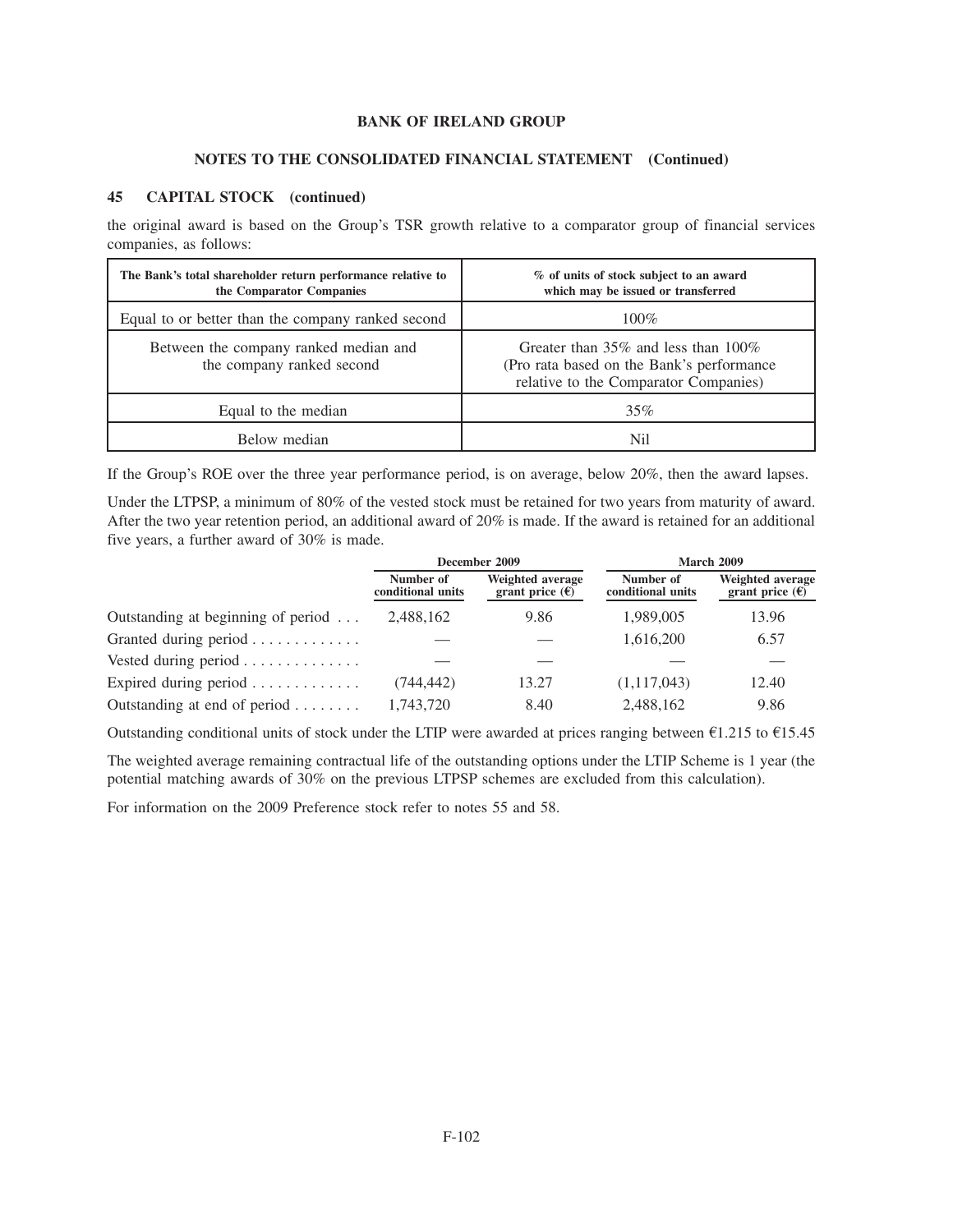### **NOTES TO THE CONSOLIDATED FINANCIAL STATEMENT (Continued)**

#### **45 CAPITAL STOCK (continued)**

#### **(e) Options Pricing Model**

The binomial lattice option valuation model is used to estimate the value of the options granted. The following table details the assumptions used and the resulting fair values provided by the options pricing model. The volatility assumption has been set with reference to the average volatility (based on monthly price changes) measured over a five year period to the date of grant, and our adopted approach is to round this assumption to the nearest 5%, as it represents a subjective long term view of the stability of the business and therefore should not deviate constantly to reflect market fluctuations.

|                                                                                    |                              | <b>Stock Option Scheme</b> | <b>LTIP</b>                  |                |  |
|------------------------------------------------------------------------------------|------------------------------|----------------------------|------------------------------|----------------|--|
|                                                                                    | <b>Granted During Period</b> |                            | <b>Granted During Period</b> |                |  |
|                                                                                    | <b>March 2009</b>            | <b>March 2008</b>          | <b>March 2009</b>            | March 2008     |  |
|                                                                                    | 20%                          | 20%                        | 20%                          | 20%            |  |
|                                                                                    | 5.7%                         | $3.4\%$                    | 5.7%                         | $3.4\%$        |  |
| Risk free rate $\ldots \ldots \ldots \ldots \ldots \ldots \ldots \ldots \ldots$    | $4.4\%$                      | $4.6\%$                    | N/A                          | N/A            |  |
|                                                                                    | 10 years                     | 9.4 years                  | 3 years                      | 3 years        |  |
| Fair value $\ldots \ldots \ldots \ldots \ldots \ldots \ldots \ldots \ldots \ldots$ | €0.89                        | €3.06                      | £2.76                        | € $6.00$       |  |
|                                                                                    | €7.01                        | €15.45                     | Nil                          | N <sub>i</sub> |  |
|                                                                                    | 2,642.6                      | 1.151.8                    | 1.616.2                      | 580.4          |  |
|                                                                                    | 3 years                      | 3 years                    | 3 years                      | 3 years        |  |

| <b>SAYE (ROI)</b><br>3 Year |         | <b>SAYE</b> (UK)<br>3 Year |         |
|-----------------------------|---------|----------------------------|---------|
| 2007                        | 2006    | 2007                       | 2006    |
| 20%                         | 20%     | 20%                        | 20%     |
| $4.2\%$                     | $3.3\%$ | $4.2\%$                    | $3.3\%$ |
| $4.1\%$                     | 3.8%    | $4.1\%$                    | 3.8%    |
| 3 years                     | 3 years | 3 years                    | 3 years |
| £2.94                       | €5.10   | £2.62                      | €4.55   |
| €6.96                       | €12.28  | €7.43                      | €13.09  |
| 3,967.8                     | 2.311.0 | 811.3                      | 513.6   |
| 3 years                     | 3 years | 3 years                    | 3 years |

| <b>SAYE (ROI)</b><br>5 Year<br>2003 | <b>SAYE (UK)</b><br>5 Year<br>2003 |
|-------------------------------------|------------------------------------|
| 30%                                 | 30%                                |
| $3.3\%$                             | $3.3\%$                            |
| $3.6\%$                             | 3.6%                               |
| 5 years                             | 5 years                            |
| $\epsilon$ 3.54                     | £3.31                              |
| €7.84                               | €8.37                              |
| 2.209.2                             | 450.9                              |
| 5 years                             | 5 years                            |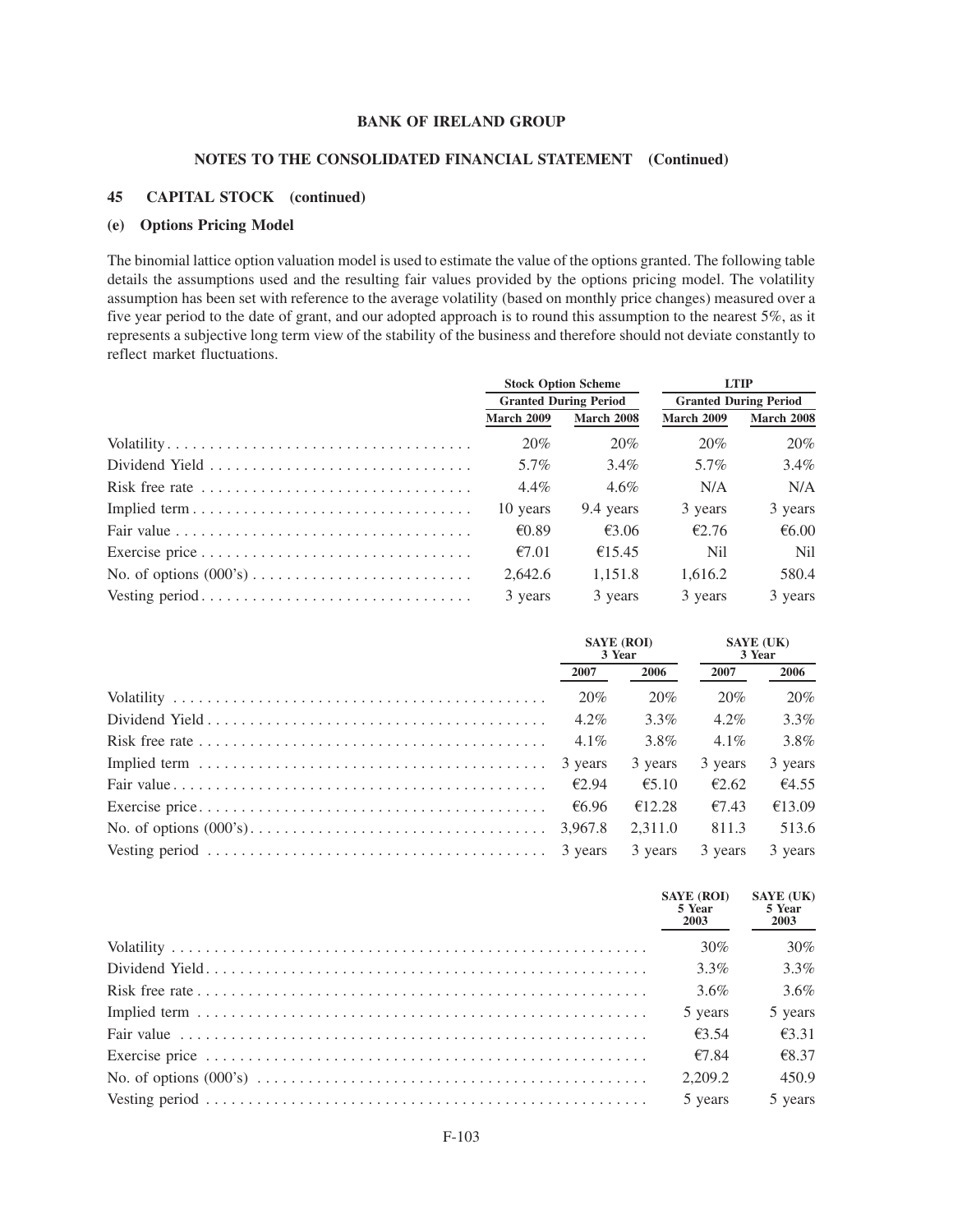### **NOTES TO THE CONSOLIDATED FINANCIAL STATEMENT (Continued)**

### **45 CAPITAL STOCK (continued)**

### **(f) Limitations on Employee Stock Issue and Stock Option Schemes**

All of the above stock issue and stock option schemes are subject to a range of flow rate controls approved by the stockholders and which conform to current institutional investor guidelines.

### **46 FAIR VALUES OF FINANCIAL ASSETS AND LIABILITIES**

The Group's accounting policy on valuation is set out on pages F-18 to F-20, while page F-37 gives details on the critical accounting estimates and judgements made by management in relation to the fair value of financial instruments. The fair value of a financial instrument is defined as the amount for which an asset could be exchanged, or a liability settled, in an arms length transaction between knowledgeable willing parties.

Where possible, the Group calculates fair value using observable market prices. Where market prices are not available, fair values are determined using valuation techniques which may include discounted cash flow models or comparisons to instruments with characteristics either identical or similar to those of the instruments held by the Group.

These techniques are subjective in nature and involve assumptions which are based upon management's view of market conditions at period end which may not necessarily be indicative of any subsequent fair value. Furthermore, minor changes in the assumptions used could have a significant impact on the resulting estimated fair values, and, as a result, readers of these financial statements are advised to use caution when using this data to evaluate the Group's financial position.

The concept of fair value assumes realisation of financial instruments by way of a sale. However, in many cases, particularly in respect of loans and advances to customers, the Group intends to realise assets through collection over time. As such the fair values calculated do not represent the value of the Group as a going concern at December 31, 2009 or March 31, 2009.

### **(a) Financial assets and liabilities recognised and subsequently measured at fair value**

All financial instruments are initially recognised at fair value. The Group subsequently measures trading securities, other financial assets and liabilities designated at fair value through profit or loss, derivatives and available for sale financial assets at fair value in the balance sheet. These instruments are shown as "at fair value through profit or loss (FVTPL)" or "at fair value through Other Comprehensive Income (OCI)" in note 47 on the measurement basis of financial assets and liabilities. A description of the methods and assumptions used to calculate fair values of these assets and liabilities is set out below.

### **Financial assets held for trading**

These instruments are valued using observable market prices where available. Trading securities quoted in an active market are valued directly from observable market prices through a recognised pricing source or an independent broker or investment bank.

For the small number of trading securities where observable market prices are unavailable, fair value is calculated using discounted cash flow models. Using reasonably possible alternative assumptions would not change the fair value of these securities significantly.

### **Other financial assets at fair value through profit or loss**

These consist of assets designated at fair value through profit or loss, which are predominantly held for the benefit of unit linked policyholders, with any changes in valuation accruing to the policyholders. These assets consist principally of bonds, equities and unit trusts, which are traded on listed exchanges, are actively traded and have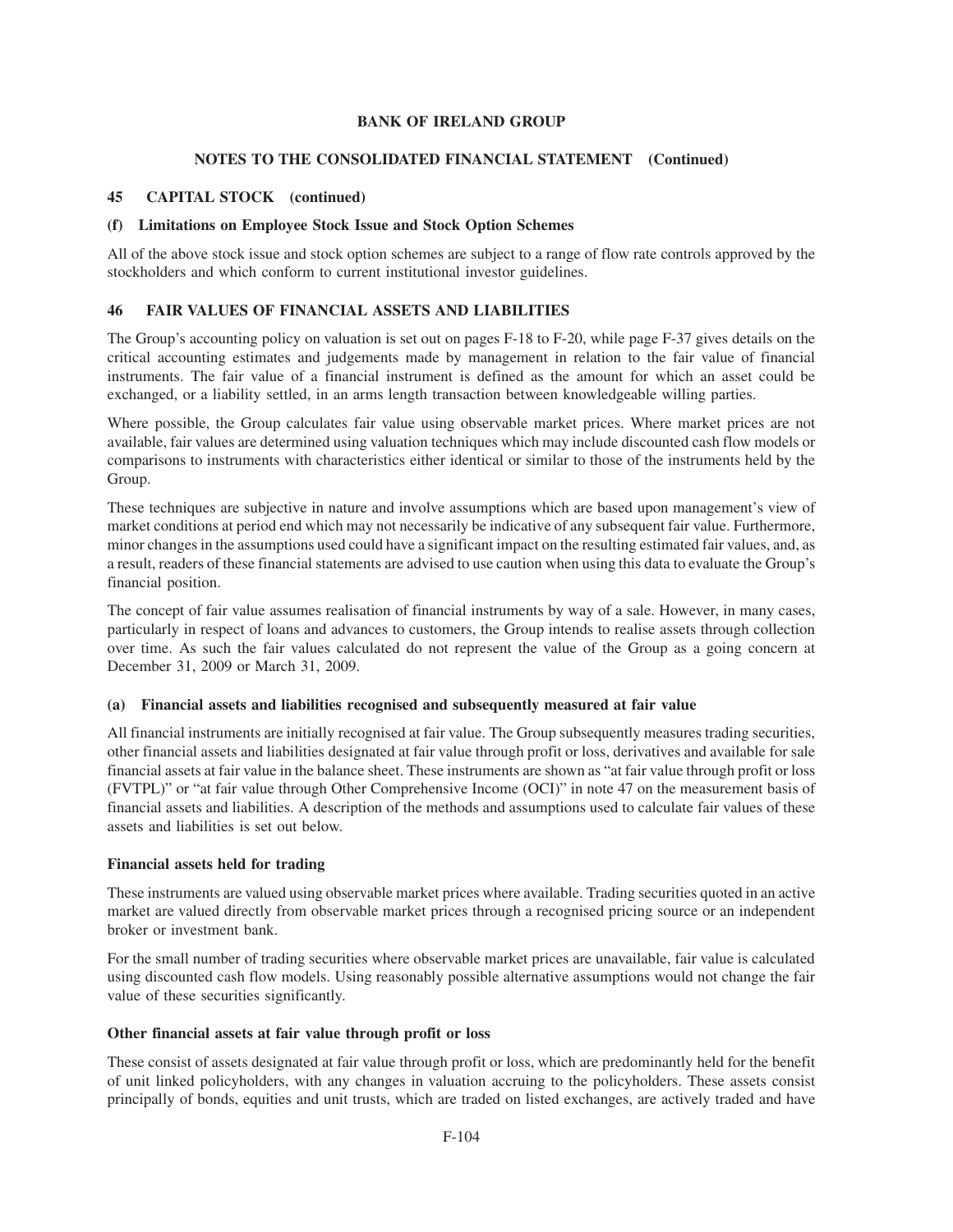### **NOTES TO THE CONSOLIDATED FINANCIAL STATEMENT (Continued)**

## **46 FAIR VALUES OF FINANCIAL ASSETS AND LIABILITIES (continued)**

readily available prices. The remaining assets are valued using valuation techniques which use observable market data.

### **Derivative financial instruments**

The Group's derivative financial instruments are valued using valuation techniques commonly used by market participants. These consist of discounted cash flow and options pricing models, which typically incorporate observable market data, principally interest rates, basis spreads, foreign exchange rates, equity prices and counterparty credit. A small number of derivative financial instruments are valued using non-observable inputs. However, changing one or more assumptions used in the valuation of these derivatives would not have a significant impact as they are entered into to hedge the exposure arising on certain customer accounts (see below), leaving the Group with no net valuation risk due to the non-observable inputs.

### **Assets and liabilities held for sale to NAMA — derivatives**

In the case of derivatives held for sale to NAMA, counterparty credit is not considered observable and is significant to their valuation. The effect of changing the assumptions in relation to counterparty credit to a range of reasonably possible alternatives would be to increase the fair value of these derivatives by up to  $\epsilon$ 13 million or to decrease their fair value by up to  $E13$  million, with a corresponding impact on the income statement.

### **Debt securities in issue and subordinated liabilities**

These instruments comprise debt securities in issue and subordinated liabilities with a fair value of  $\epsilon$ 701 million (March 31, 2009:  $\epsilon$ 795 million) which are measured at fair value through profit or loss, the fair value of which is based on valuation techniques incorporating significant unobservable market data. The significant unobservable input is the Group's credit spread, the estimation of which has become more judgemental in current market circumstances. The Group estimates this spread by reference to recent transactions in the same instrument or in similar instruments issued by the Group.

The effect of changing the estimated credit spread on subordinated liabilities to a reasonably possible alternative would be to decrease their fair value by up to  $E22$  million with a corresponding impact on the income statement. The effect of changing the estimated credit spread on the debt securities in issue to a range of reasonably possible alternatives would be to decrease their fair value by up to  $E13$  million or to increase their fair value by up to  $66$  million, with a corresponding impact on the income statement.

### **Available for sale financial assets**

For available for sale financial assets for which an active market exists, fair value has been determined directly from observable market prices or yields through a recognised pricing source or an independent broker, price-provider or investment bank.

A small number of bonds have been valued using vendor prices, which are not considered to represent observable market data. The effect of using reasonably possible alternative assumptions would be to decrease their fair value by up to  $\epsilon$ 6 million or to increase their fair value by up to  $\epsilon$ 6 million, with a corresponding impact on the statement of other comprehensive income.

### **Customer accounts**

Customer accounts designated at fair value through profit or loss consist of deposits which contain an embedded derivative (typically an equity option). These instruments are typically valued using valuation techniques which use observable market data. The impact of changes in the Group's own credit spread is not significant to the fair value of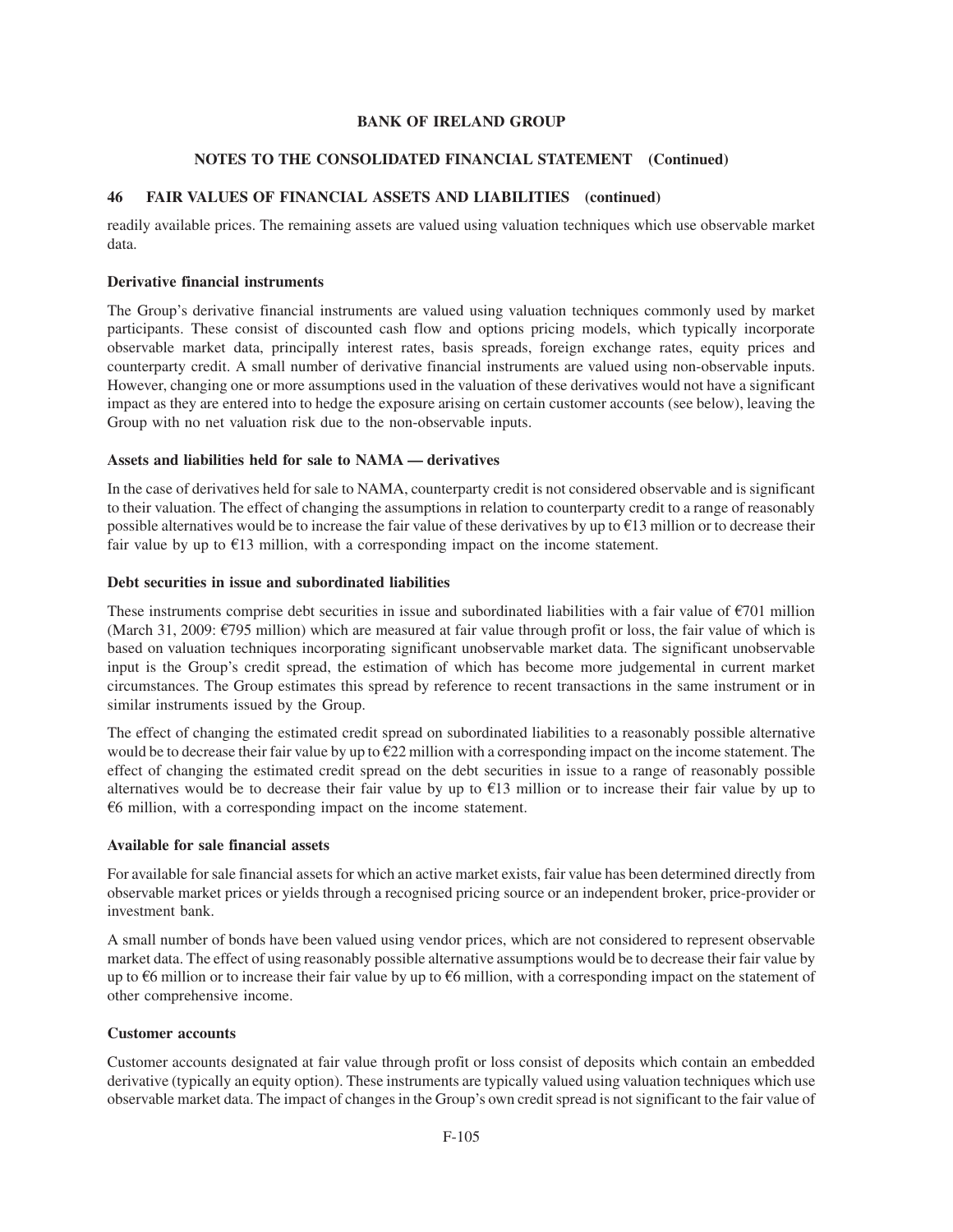### **NOTES TO THE CONSOLIDATED FINANCIAL STATEMENT (Continued)**

### **46 FAIR VALUES OF FINANCIAL ASSETS AND LIABILITIES (continued)**

these deposits. A small number of customer accounts are valued using non-observable inputs. However, changing one or more assumptions used in the valuation of these customer accounts would not have a significant impact as these customer accounts are hedged with offsetting derivatives (see above), leaving the Group with no net valuation risk due to the non-observable inputs.

### **Liabilities to customers under insurance and investment contracts**

The accounting policy for these instruments is set out on pages F-30 and F-31. In accordance with the accounting policy, the fair value of liabilities to customers under both insurance and investment unit linked contracts is contractually linked to the fair value of the financial assets within the policyholders' unit linked funds. The value of the unit linked financial liabilities is determined using current unit prices multiplied by the number of units attributed to the contract holders at the balance sheet date. Their value is never less than the amount payable on surrender, discounted for the required notice period where applicable.

### **(b) Financial assets and liabilities not subsequently measured at fair value**

For financial assets and liabilities which are not subsequently measured at fair value on the balance sheet, the Group discloses their fair value in a way that permits them to be compared to their carrying amounts. The methods and assumptions used to calculate the fair values of these assets and liabilities are set out below.

#### **Loans and advances to banks**

The estimated fair value of floating rate placements and overnight placings is their carrying amount. The estimated fair value of fixed interest bearing placements is based on discounted cash flows using prevailing money market interest rates for assets with similar credit risk and remaining maturity.

### **Loans and advances to customers**

Loans and advances are carried net of provisions for impairment. The fair value of both fixed and variable rate loans and advances to customers is calculated using a valuation technique which involves the discounting of estimated future cash flows at current market rates, incorporating the impact of current credit spreads and margins. The fair value reflects both loan impairments at the balance sheet date and estimates of market participants' expectations of credit losses over the life of the loans.

### **Assets held for sale to NAMA**

The assets held for sale to NAMA are measured on the same basis in the balance sheet as prior to their classification as held for sale. On transfer to NAMA, these assets will be valued on a loan-by-loan basis, using the valuation methodology specified in the NAMA Act and in the associated regulations. As set out on page F-61, the Group is currently unable to accurately quantify the ultimate expected loss on the transfer of all the Group's Eligible Bank Assets to NAMA. The discount to gross loan value that was incurred on the first tranche of loans to transfer to NAMA in early April 2010 is 36%. For the purposes of presenting a fair value of the total portfolio of assets held for sale to NAMA, the Group has applied this 36% discount to all assets. The limited number and nature of the loans involved in this first tranche mean that it may not be a representative sample of the total portfolio of assets held for sale to NAMA and consequently the loss on sale is not necessarily indicative of the loss that is expected to arise on the entire portfolio of Eligible Bank Assets that will ultimately transfer. As the assets held for sale to NAMA are financial instruments, they are carried at amortised cost less impairment provisions.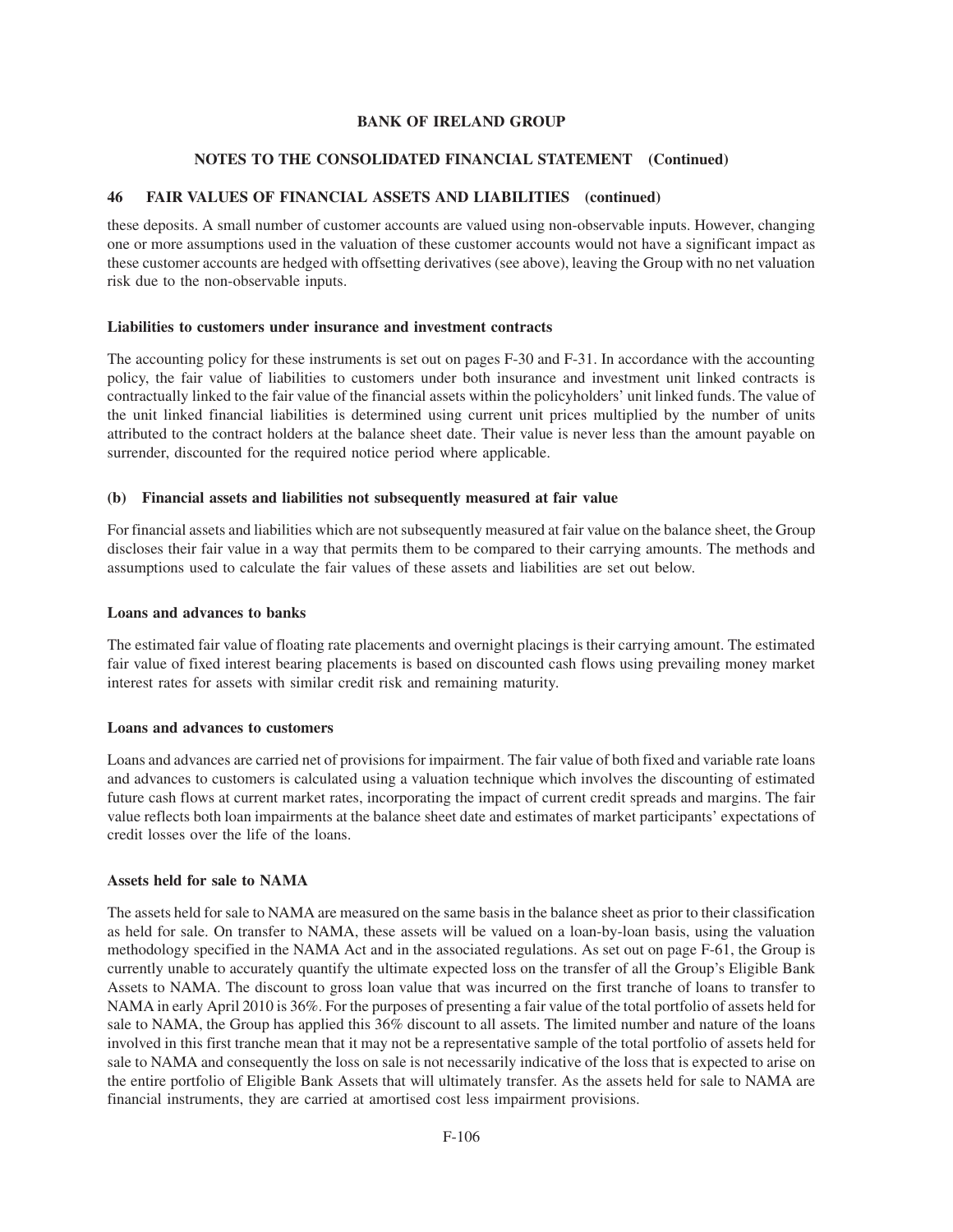### **NOTES TO THE CONSOLIDATED FINANCIAL STATEMENT (Continued)**

### **46 FAIR VALUES OF FINANCIAL ASSETS AND LIABILITIES (continued)**

### **Deposits from banks and customer accounts**

The estimated fair value of deposits with no stated maturity, which includes non-interest bearing deposits, is the amount repayable on demand. The estimated fair value of fixed interest bearing deposits and other borrowings without quoted market prices is based on discounted cash flows using interest rates for new deposits with similar remaining maturity.

### **Debt securities in issue and subordinated liabilities**

The fair values of these instruments are calculated based on quoted market prices where available. For those notes where quoted market prices are not available, a discounted cash flow model is used based on a current yield curve appropriate to the Group for the remaining term to maturity. The yield curve used incorporates the effect of changes in the Group's own credit spread.

### **Fair value hierarchy**

The table below shows, for the Group's financial assets and liabilities that are recognised and subsequently measured at fair value, their classification within a three-level fair value hierarchy.

**Level 1** comprises financial assets and liabilities valued using quoted market prices in active markets. An active market is one in which transactions occur with sufficient volume and frequency to provide pricing information on an ongoing basis.

Level 2 comprises financial assets and liabilities valued using techniques based significantly on observable market data.

**Level 3** comprises financial assets and liabilities valued using techniques where the impact of the non-observable market data is significant in determining the fair value of the instrument. Non-observable market data is not readily available in an active market due to market illiquidity or complexity of the product. These inputs are generally determined based on observable inputs of a similar nature, historic observations on the level of the input or analytical techniques.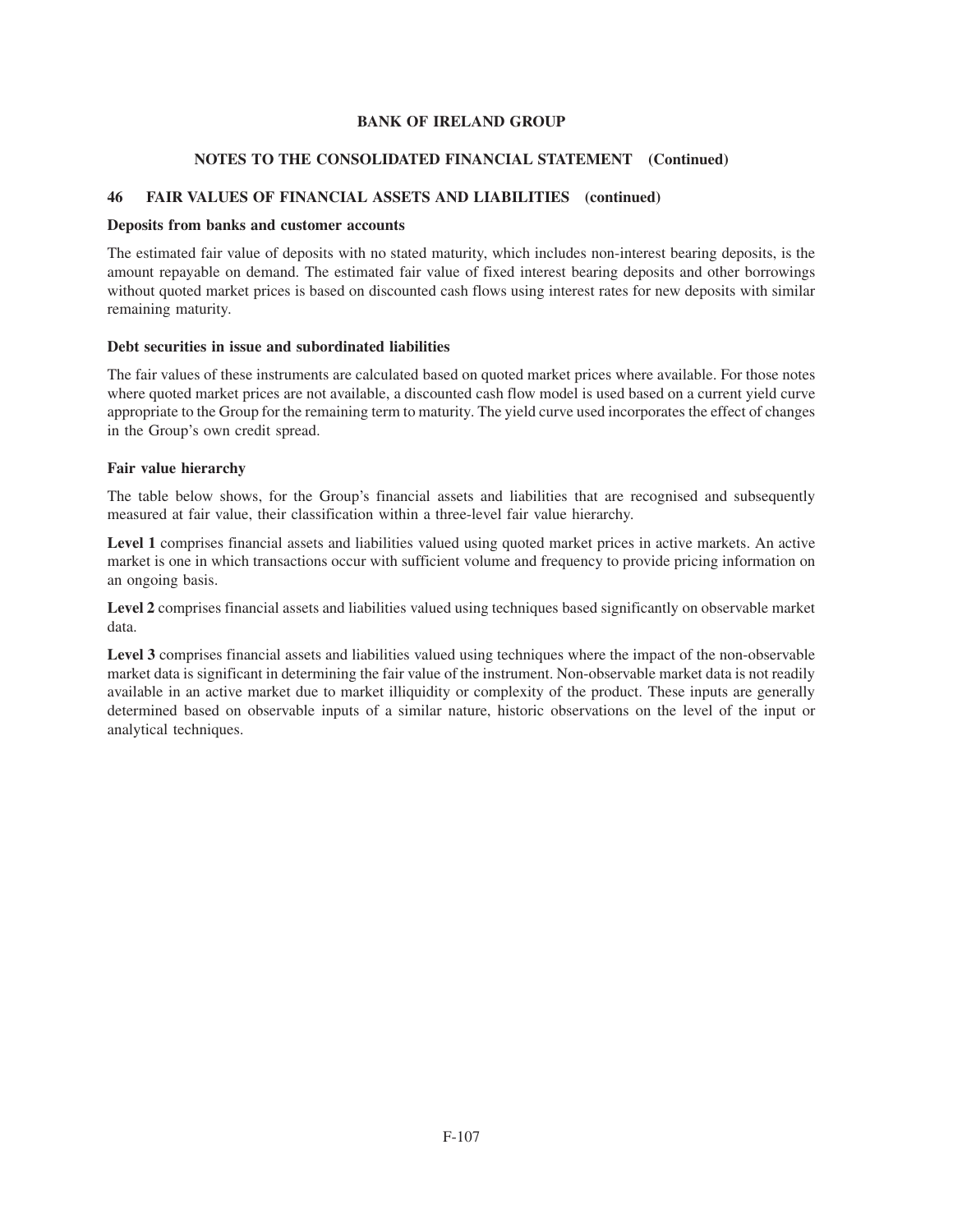# **NOTES TO THE CONSOLIDATED FINANCIAL STATEMENT (Continued)**

| →w<br><b>FAIR VALUES OF FINANCIAL ASSETS AND LIABILITIES</b> (COMMITTED)                                 |               |                         |                   |                    |
|----------------------------------------------------------------------------------------------------------|---------------|-------------------------|-------------------|--------------------|
| December 31, 2009                                                                                        | Level 1<br>€m | Level 2<br>$\epsilon$ m | Level 3<br>€m     | <b>Total</b><br>€m |
| Financial assets held at fair value                                                                      |               |                         |                   |                    |
|                                                                                                          | 403           |                         |                   | 403                |
| Derivative financial instruments $\dots \dots \dots \dots \dots \dots \dots \dots \dots \dots$           |               | 5,788                   | 36                | 5,824              |
|                                                                                                          |               |                         | 93                | 93                 |
|                                                                                                          | 8,987         | 692                     | $\hspace{0.05cm}$ | 9,679              |
|                                                                                                          | 18,921        | 1,687                   | 332               | 20,940             |
|                                                                                                          | 28,311        | 8,167                   | $\frac{461}{1}$   | 36,939             |
|                                                                                                          | 76.7%         | 22.1%                   | $1.2\%$           | 100%               |
| Financial liabilities held at fair value                                                                 |               |                         |                   |                    |
|                                                                                                          |               | 2                       |                   | 2                  |
|                                                                                                          |               | 1,658                   | 62                | 1,720              |
| Derivative financial instruments $\dots \dots \dots \dots \dots \dots \dots \dots \dots \dots$           |               | 6,017                   | 20                | 6,037              |
| Liabilities held for sale to NAMA — derivatives                                                          |               |                         | 1                 | ı.                 |
| Liabilities to customers under investment contracts                                                      |               | 5,050                   |                   | 5,050              |
|                                                                                                          |               | 6,658                   |                   | 6,658              |
| Debt securities in issue $\dots \dots \dots \dots \dots \dots \dots \dots \dots \dots \dots \dots \dots$ |               |                         | 472               | 472                |
|                                                                                                          |               |                         | 229               | 229                |
|                                                                                                          |               | 19,385                  | $\frac{784}{1}$   | 20,169             |
|                                                                                                          |               | 96.1%                   | 3.9%              | 100%               |

### **46 FAIR VALUES OF FINANCIAL ASSETS AND LIABILITIES (continued)**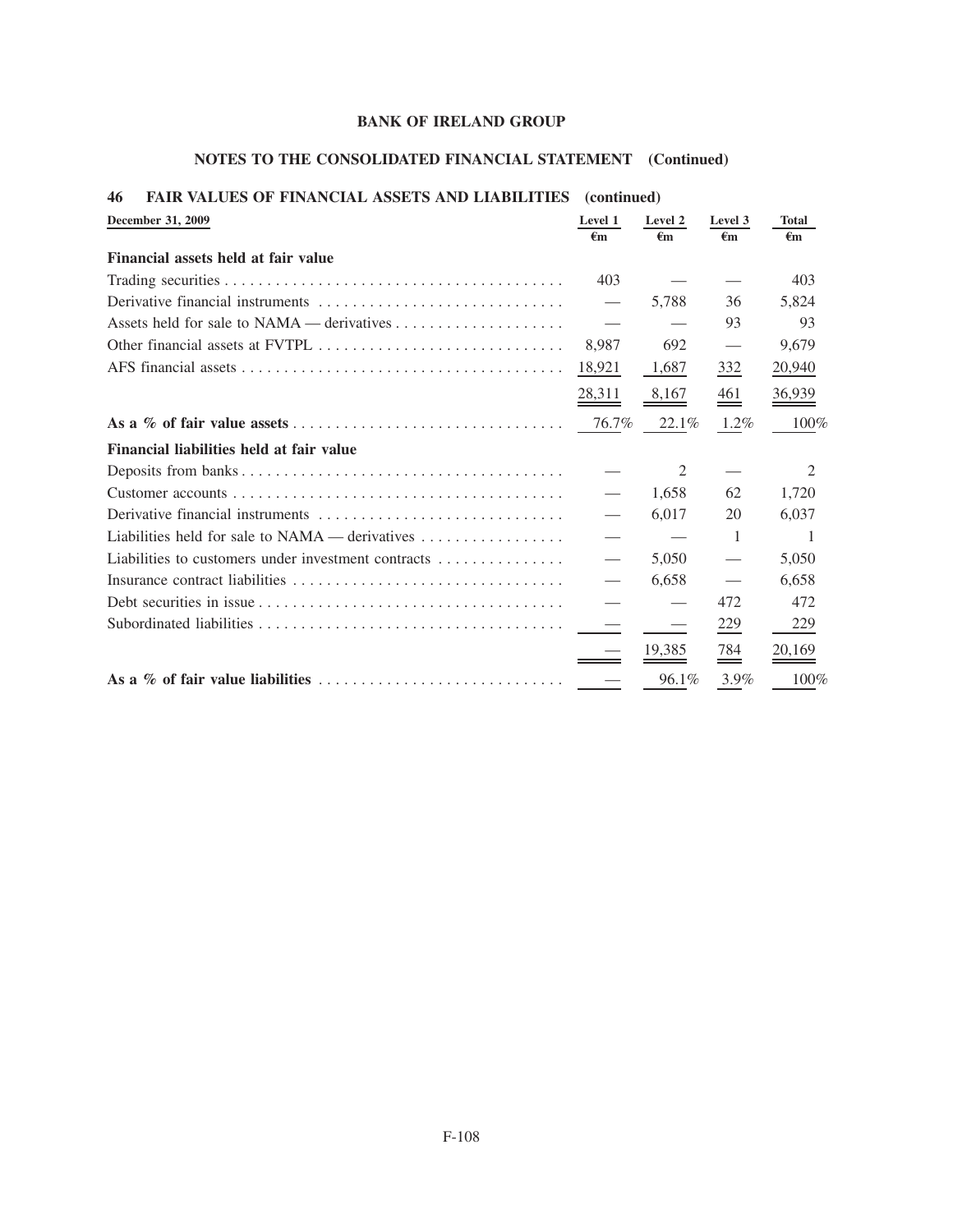## **NOTES TO THE CONSOLIDATED FINANCIAL STATEMENT (Continued)**

### **46 FAIR VALUES OF FINANCIAL ASSETS AND LIABILITIES (continued)**

#### **Movements in Level 3 assets**

| December 31, 2009                                                                                                                                          | <b>Trading</b><br>securities<br>$\epsilon$ m | <b>Derivatives</b><br>financial<br>instruments<br>$\epsilon$ m | <b>Derivates held</b><br>for sale to<br><b>NAMA</b><br>$\epsilon$ m | <b>Available for</b><br>sale financial<br>assets<br>$\epsilon$ m | <b>Total</b><br>$\epsilon$ m |
|------------------------------------------------------------------------------------------------------------------------------------------------------------|----------------------------------------------|----------------------------------------------------------------|---------------------------------------------------------------------|------------------------------------------------------------------|------------------------------|
| Opening balance                                                                                                                                            | 7                                            | 116                                                            |                                                                     | 403                                                              | 526                          |
| Total gains or losses in:-                                                                                                                                 |                                              |                                                                |                                                                     |                                                                  |                              |
|                                                                                                                                                            |                                              |                                                                |                                                                     |                                                                  |                              |
| — Profit or loss                                                                                                                                           |                                              |                                                                |                                                                     |                                                                  |                              |
| — Net trading expense $\dots \dots \dots \dots \dots$                                                                                                      |                                              | (27)                                                           |                                                                     |                                                                  | (27)                         |
|                                                                                                                                                            |                                              |                                                                |                                                                     | 2                                                                | 2                            |
|                                                                                                                                                            |                                              |                                                                |                                                                     | 4                                                                | $\overline{4}$               |
|                                                                                                                                                            |                                              |                                                                |                                                                     | 102                                                              | 102                          |
|                                                                                                                                                            |                                              |                                                                |                                                                     | (216)                                                            | (216)                        |
|                                                                                                                                                            |                                              | (53)                                                           |                                                                     | (31)                                                             | (84)                         |
| Transfer out of level 3                                                                                                                                    |                                              |                                                                |                                                                     |                                                                  |                              |
| -from level 3 to level $1, \ldots, \ldots, \ldots, \ldots$                                                                                                 | (7)                                          |                                                                |                                                                     | (14)                                                             | (21)                         |
| -from level 3 to level $2$                                                                                                                                 |                                              |                                                                |                                                                     | (2)                                                              | (2)                          |
| Transfer into level 3                                                                                                                                      |                                              |                                                                |                                                                     |                                                                  |                              |
|                                                                                                                                                            |                                              |                                                                |                                                                     |                                                                  |                              |
|                                                                                                                                                            |                                              |                                                                | <u>93</u>                                                           | 84                                                               | 177                          |
| Closing balance                                                                                                                                            | Ξ                                            | 36                                                             | $\stackrel{93}{=}$                                                  | 332                                                              | 461                          |
| Total gains/(losses) for the period included in<br>the profit or loss for assets held in level 3 at<br>the end of the reporting period $\dots \dots \dots$ |                                              | (26)                                                           | (55)                                                                | $\overline{c}$                                                   | (79)                         |
| Other transfers                                                                                                                                            |                                              |                                                                |                                                                     |                                                                  |                              |
| - from level 1 to level $2$                                                                                                                                | $\frac{9}{2}$                                |                                                                |                                                                     | 255                                                              | 264                          |
| -from level 2 to level $1, \ldots, \ldots, \ldots, \ldots$                                                                                                 |                                              |                                                                |                                                                     | 152                                                              | 152                          |

The above table has been prepared in compliance with IFRS 7 (amended). Consequently, the opening balances of level 3 assets are not directly comparable to the Group's previously published fair value table.

Transfers from level 3 to level 1 resulted from an ability to obtain observable market prices in the current period which were unavailable in the prior year.

The transfer of derivatives held for sale to NAMA from level 2 to level 3 resulted from the unobservable inputs becoming significant to their fair value measurement.

The transfer of AFS assets from level 2 to level 3 resulted from inputs which were observable at March 31, 2009 becoming unobservable in the current period.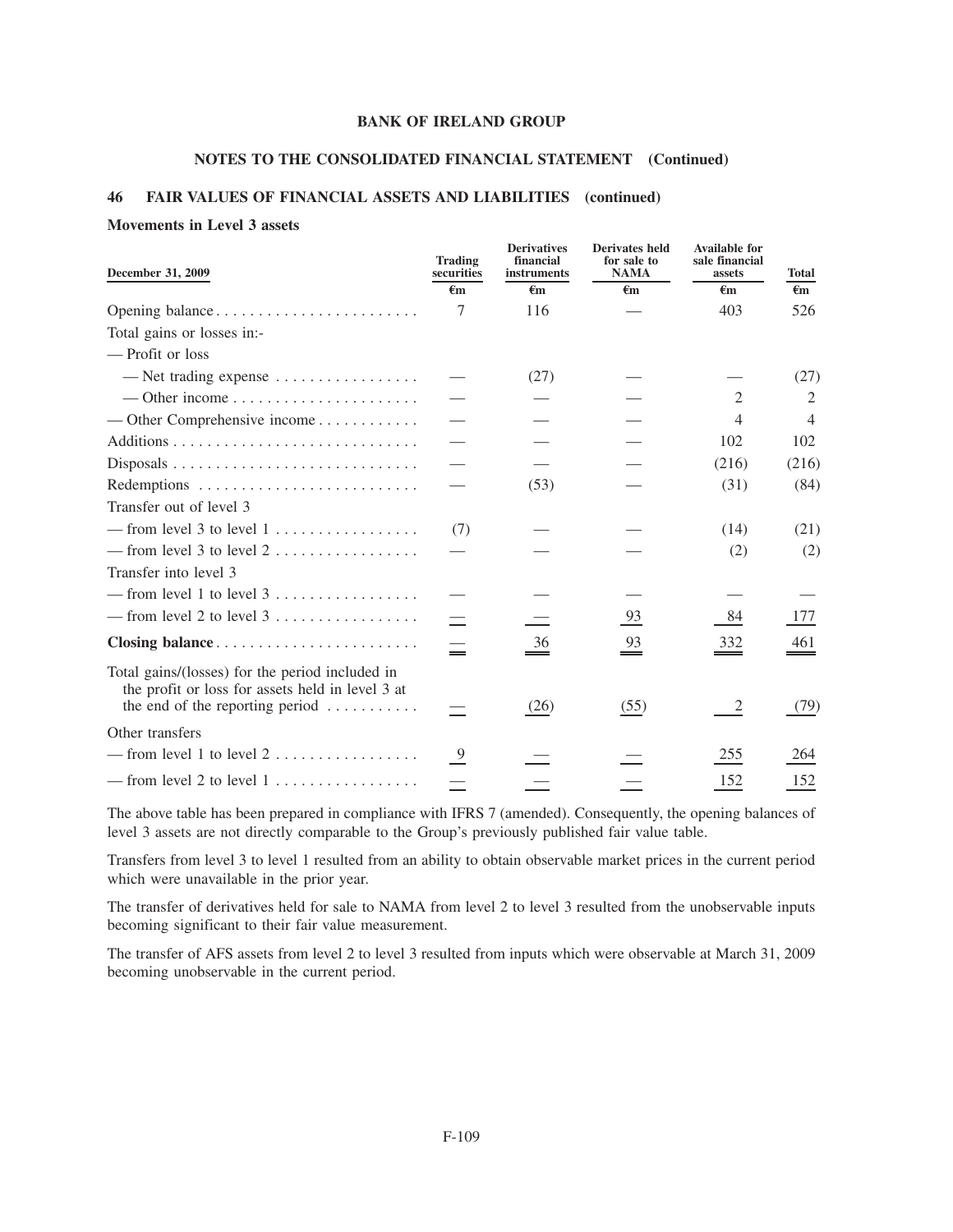### **NOTES TO THE CONSOLIDATED FINANCIAL STATEMENT (Continued)**

## **46 FAIR VALUES OF FINANCIAL ASSETS AND LIABILITIES (continued)**

#### **Movements in Level 3 liabilities**

| December 31, 2009                                                                                                     | <b>Customer</b><br>accounts | <b>Derivatives</b><br>financial<br>instruments | Derivates held<br>for sale to<br><b>NAMA</b> | <b>Debt</b><br>securities in<br>issue | <b>Subordinated</b><br><b>liabilities</b> | Total        |
|-----------------------------------------------------------------------------------------------------------------------|-----------------------------|------------------------------------------------|----------------------------------------------|---------------------------------------|-------------------------------------------|--------------|
|                                                                                                                       | €m                          | €m                                             | €m                                           | €m                                    | €m                                        | $\epsilon$ m |
| Opening balance                                                                                                       | 69                          | 56                                             |                                              | 566                                   | 229                                       | 920          |
| Total gain or loss in:                                                                                                |                             |                                                |                                              |                                       |                                           |              |
| — Profit or loss                                                                                                      |                             |                                                |                                              |                                       |                                           |              |
| — Net trading expense $\dots \dots \dots$                                                                             | 1                           | (23)                                           |                                              | (28)                                  | 20                                        | (30)         |
| — Other Comprehensive income $\dots$ .                                                                                |                             |                                                |                                              |                                       | (20)                                      | (20)         |
| New derivative transactions                                                                                           |                             | 10                                             |                                              |                                       |                                           | 10           |
| Redemption and maturities                                                                                             | (8)                         | (23)                                           |                                              | (66)                                  |                                           | (97)         |
| Transfer into level 3                                                                                                 |                             |                                                |                                              |                                       |                                           |              |
| -from level 2 to level $3, \ldots, \ldots, \ldots$                                                                    |                             |                                                |                                              |                                       |                                           |              |
| Closing balance                                                                                                       | $\underline{62}$            | 20                                             |                                              | 472                                   | 229                                       | 784          |
| Total gains/(losses) for the period<br>included in profit or loss for liabilities<br>held at the end of the reporting |                             |                                                |                                              |                                       |                                           |              |
|                                                                                                                       | (1)                         | 13                                             |                                              | (16)                                  | (20)                                      | (24)         |

The above table has been prepared in compliance with IFRS 7 (amended). Consequently, the opening balances of level 3 liabilities are not directly comparable to the Group's previously published fair value table.

There were no transfers out of level 3 during the nine months ended December 31, 2009.

There were no transfers to level 3 from level 1. The only transfer into level 3 from level 2 was in relation to derivative liabilities held for sale to NAMA.

The transfer of derivatives held for sale to NAMA from level 2 to level 3 resulted from the unobservable inputs becoming significant to the fair value measurement.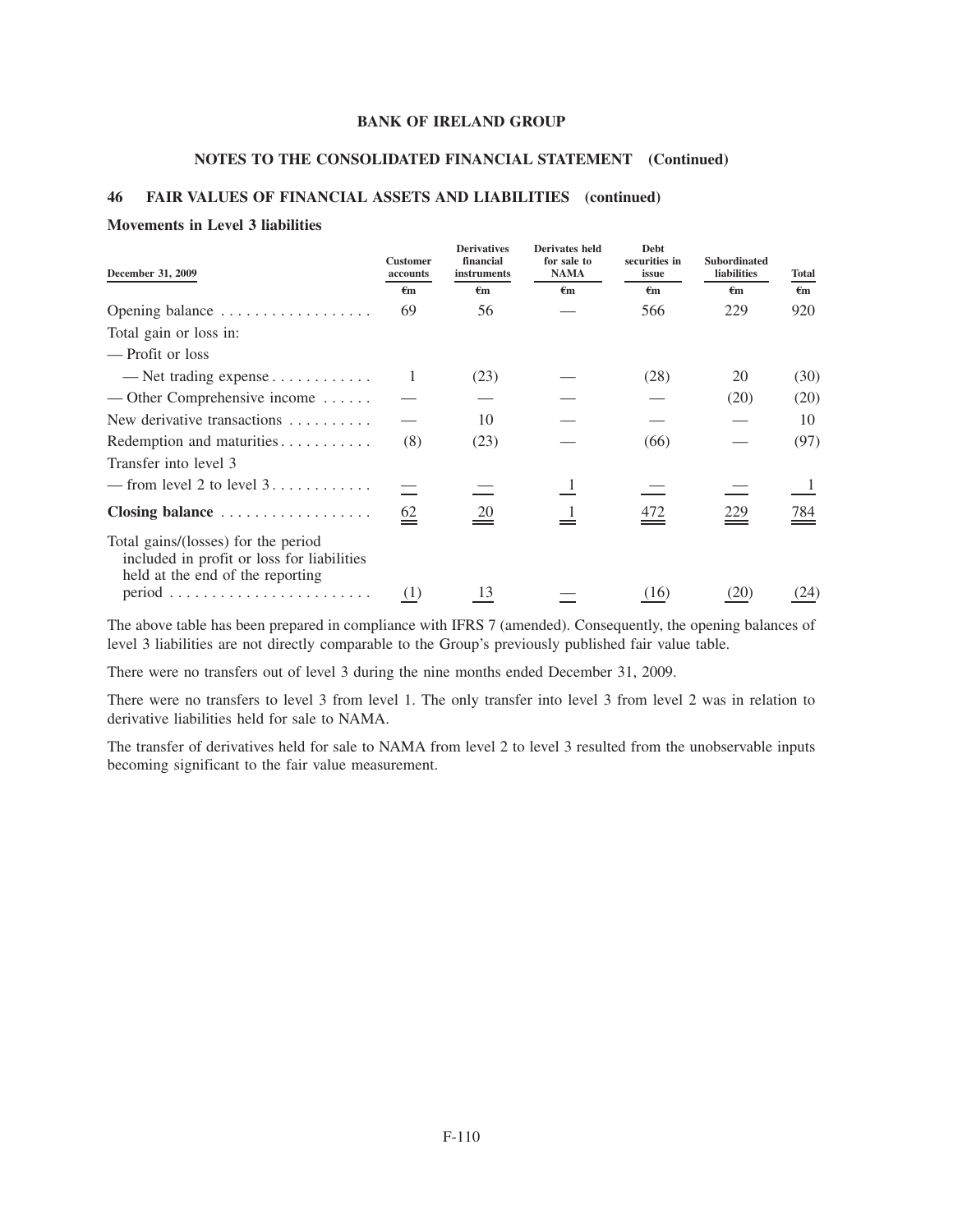#### **NOTES TO THE CONSOLIDATED FINANCIAL STATEMENT (Continued)**

### **46 FAIR VALUES OF FINANCIAL ASSETS AND LIABILITIES (continued)**

The carrying amount and the fair value of the Group's financial assets and liabilities as at December 31, 2009 and March 31, 2009 are set out in the table below.

|                                                                                     | December 2009      |                | <b>March 2009</b>  |                |
|-------------------------------------------------------------------------------------|--------------------|----------------|--------------------|----------------|
|                                                                                     | Carrying<br>amount | Fair<br>values | Carrying<br>amount | Fair<br>values |
|                                                                                     | $\epsilon$ m       | €m             | €m                 | €m             |
| Financial instruments held for trading                                              |                    |                |                    |                |
|                                                                                     | 403                | 403            | 125                | 125            |
| Derivative financial instruments — trading                                          |                    |                |                    |                |
|                                                                                     | (199)              | (199)          | 184                | 184            |
|                                                                                     | (184)              | (184)          | 149                | 149            |
|                                                                                     | 25                 | 25             | (50)               | (50)           |
| Non-trading financial instruments                                                   |                    |                |                    |                |
| <b>Assets</b>                                                                       |                    |                |                    |                |
|                                                                                     | 4.241              | 4,241          | 3,224              | 3,224          |
| Items in course of collection from other banks $(1)$                                | 400                | 400            | 515                | 515            |
| Loans and advances to banks $\dots \dots \dots \dots \dots \dots \dots \dots \dots$ | 5,031              | 5,028          | 7,886              | 7,879          |
| Loans and advances to customers                                                     | 119,439            | 116,846        | 133,740            | 128,938        |
|                                                                                     | 9,581              | 7,910          |                    |                |
|                                                                                     | 20,940             | 20,940         | 26,858             | 26,858         |
| Other financial assets at fair value through profit or loss(1)                      | 9,679              | 9,679          | 7,604              | 7.604          |
| <b>Liabilities</b>                                                                  |                    |                |                    |                |
| Deposits from banks                                                                 | 17,903             | 17,829         | 28,814             | 28,742         |
|                                                                                     | 84,812             | 84,680         | 83,119             | 83,001         |
| Items in the course of transmission to other banks $(1)$                            | 198                | 198            | 238                | 238            |
|                                                                                     | 43,144             | 41,419         | 45,133             | 44,375         |
| Liabilities to customers under investment contracts $(1)$                           | 5,050              | 5,050          | 4,084              | 4,084          |
|                                                                                     | 6,658              | 6,658          | 5,634              | 5,634          |
|                                                                                     | 6,053              | 4,585          | 7,942              | 4,089          |
|                                                                                     | 1                  |                |                    |                |
| Derivative financial instruments — hedging                                          |                    |                |                    |                |
| Interest rate contracts and foreign exchange contracts $(1)$                        | (145)              | (145)          | 560                | 560            |

*(1) The fair value of these financial instruments is equal to the carrying value. These instruments are either carried at market value or have minimal credit losses and are either short term in nature or repriced frequently.*

*(2) As set out on page F-71, the Group is currently unable to accurately quantify the ultimate expected loss on the transfer of all the Group's Eligible Bank Assets to NAMA. The discount to gross loan value that will be incurred on the first tranche of loans to transfer to NAMA in early April 2010 is 36%. For the purposes of presenting a fair value of the total portfolio of assets held for sale to NAMA, the Group has applied this 36% discount to the loans held for sale to NAMA. The limited number and nature of the loans involved in this first tranche mean that it may not be a representative sample of the total portfolio of assets held for sale to NAMA and consequently the loss on sale is not necessarily indicative of the loss that is expected to arise on the entire portfolio of Eligible Bank Assets that will ultimately transfer. As the loans held for sale to NAMA are financial instruments, they are carried at amortised cost less impairment provisions. Accounting standards require that additional disclosure is provided of the fair value of such assets at the balance sheet date.*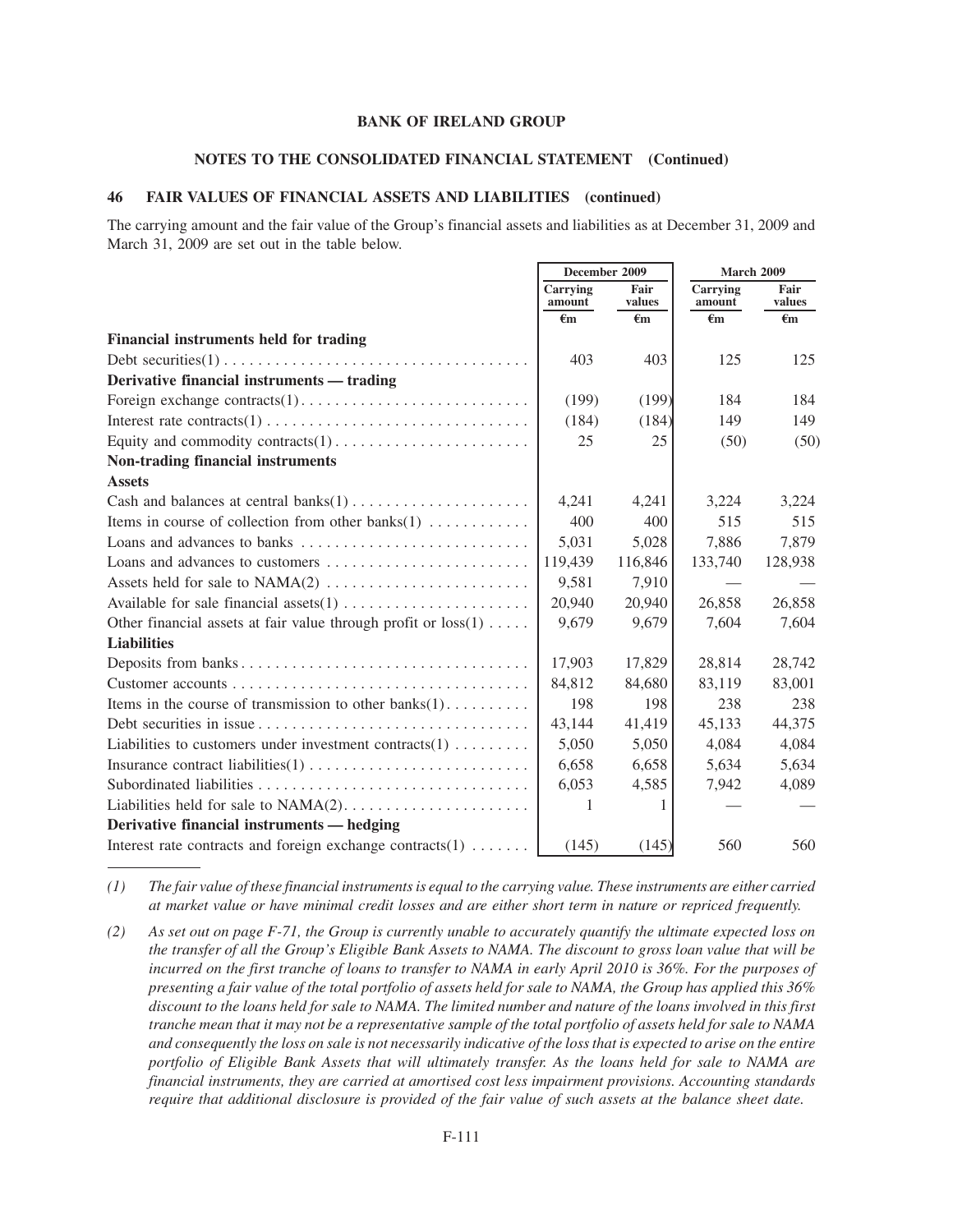# **NOTES TO THE CONSOLIDATED FINANCIAL STATEMENT (Continued)**

# **47 MEASUREMENT BASIS OF FINANCIAL ASSETS AND LIABILITIES**

The table below analyses the carrying amounts of the financial assets and liabilities by accounting treatment and by balance sheet heading.

# **At December 31, 2009**

|                                                                                  | At fair value through<br>Other<br>At fair value through<br>Comprehensive<br>profit or loss<br>income $(OCI)$ |                |                                                                             |          |                                          |                                                  |                                  |              |
|----------------------------------------------------------------------------------|--------------------------------------------------------------------------------------------------------------|----------------|-----------------------------------------------------------------------------|----------|------------------------------------------|--------------------------------------------------|----------------------------------|--------------|
|                                                                                  | <b>Derivatives</b><br>designated<br>as fair value<br>hedging<br>instruments                                  |                | <b>Designated</b><br>Held for upon initial Available<br>trading recognition | for sale | <b>Cash flow</b><br>hedge<br>derivatives | <b>Loans</b> and<br>advances/<br>held at<br>cost | amortised Insurance<br>contracts | Total        |
|                                                                                  | $\epsilon_{m}$                                                                                               | $\epsilon_{m}$ | €m                                                                          | €m       | €m                                       | €m                                               | $\epsilon$ m                     | €m           |
| <b>Financial assets</b>                                                          |                                                                                                              |                |                                                                             |          |                                          |                                                  |                                  |              |
| Cash and balances at central banks                                               |                                                                                                              |                |                                                                             |          |                                          | 4,241                                            |                                  | 4,241        |
| Items in the course of collection from<br>other banks                            |                                                                                                              |                |                                                                             |          |                                          | 400                                              |                                  | 400          |
| Trading securities                                                               |                                                                                                              | 403            |                                                                             |          |                                          |                                                  |                                  | 403          |
| Derivative financial instruments                                                 | 740                                                                                                          | 3,344          |                                                                             |          | 1.740                                    |                                                  |                                  | 5,824        |
| Other financial assets at fair value<br>through profit or loss                   |                                                                                                              |                | 9,679                                                                       |          |                                          |                                                  |                                  | 9,679        |
| Loans and advances to banks                                                      |                                                                                                              |                |                                                                             |          |                                          | 5,031                                            |                                  | 5,031        |
| Available for sale financial assets                                              |                                                                                                              |                |                                                                             | 20,940   |                                          |                                                  |                                  | 20,940       |
| Loans and advances to customers                                                  |                                                                                                              |                |                                                                             |          |                                          | 119,439                                          |                                  | 119,439      |
| Assets held for sale to NAMA                                                     |                                                                                                              | 93             |                                                                             |          |                                          | 9,488                                            |                                  | 9,581        |
| Total financial assets                                                           | 740                                                                                                          | 3,840          | 9,679                                                                       | 20,940   | 1,740                                    | 138,599                                          |                                  | 175,538      |
| <b>Financial liabilities</b>                                                     |                                                                                                              |                |                                                                             |          |                                          |                                                  |                                  |              |
| Deposits from banks                                                              |                                                                                                              |                | 2                                                                           |          |                                          | 17,901                                           |                                  | 17,903       |
| Customer accounts $\ldots$ , $\ldots$ , $\ldots$                                 |                                                                                                              |                | 1,720                                                                       |          |                                          | 83,092                                           |                                  | 84,812       |
| Items in course of transmission to<br>other banks $\ldots$ , $\ldots$ , $\ldots$ | $\overline{\phantom{0}}$                                                                                     |                |                                                                             |          |                                          | 198                                              |                                  | 198          |
| Derivative financial instruments                                                 | 598                                                                                                          | 3,702          |                                                                             |          | 1,737                                    |                                                  |                                  | 6,037        |
| Liabilities to customers under<br>investment contracts                           |                                                                                                              |                | 5,050                                                                       |          |                                          |                                                  |                                  | 5,050        |
| Debt securities in issue                                                         |                                                                                                              |                | 472                                                                         |          |                                          | 42,672                                           | $\qquad \qquad$                  | 43,144       |
| Insurance contract liabilities                                                   |                                                                                                              |                |                                                                             |          |                                          |                                                  | 6,658                            | 6,658        |
| Subordinated liabilities                                                         |                                                                                                              |                | 229                                                                         |          |                                          | 5,824                                            |                                  | 6,053        |
| Liabilities held for sale to NAMA                                                |                                                                                                              | 1              |                                                                             |          |                                          |                                                  |                                  | $\mathbf{1}$ |
| Total financial liabilities                                                      | 598                                                                                                          | 3,703          | 7,473                                                                       |          | 1,737                                    | 149,687                                          | 6,658                            | 169,856      |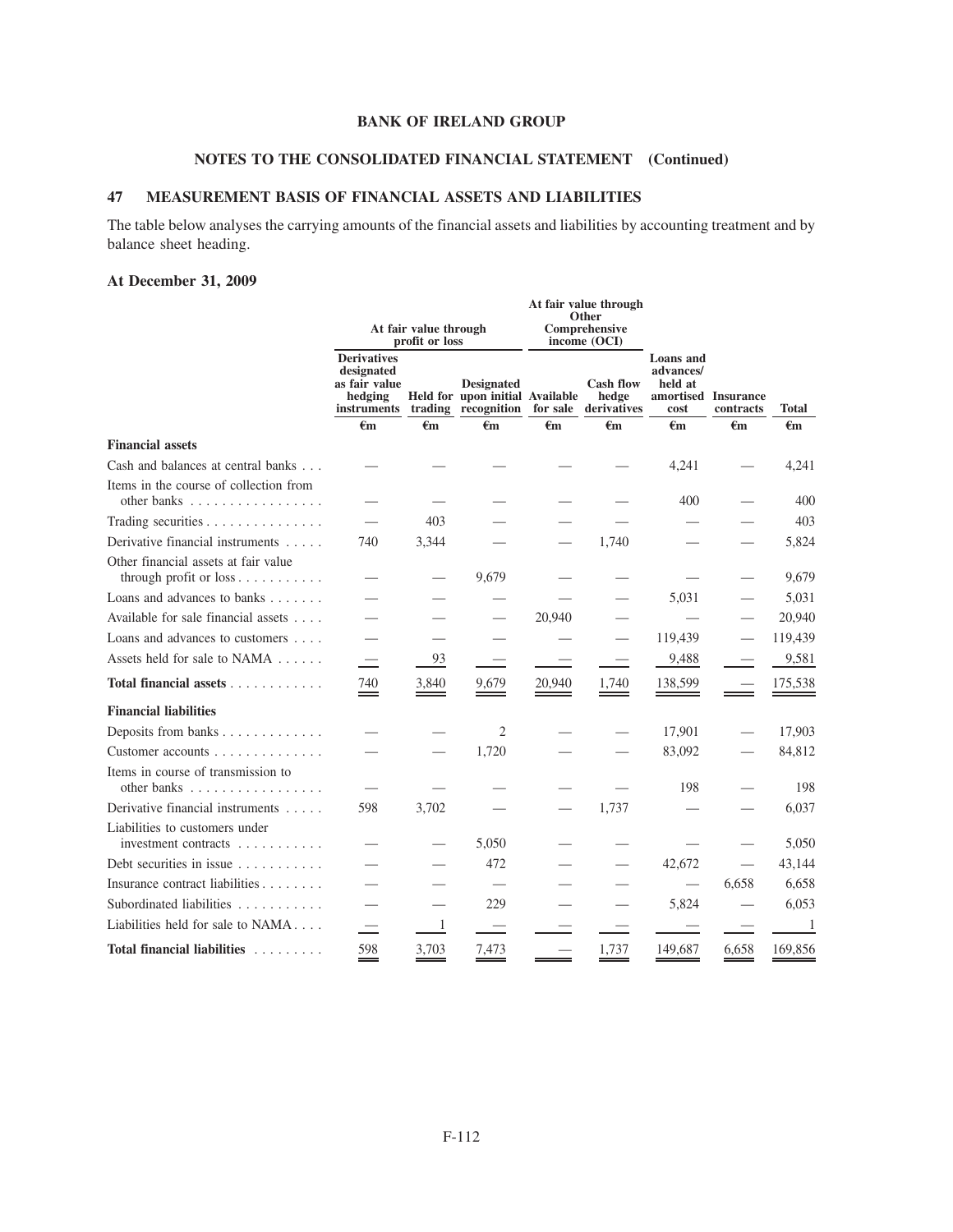# **NOTES TO THE CONSOLIDATED FINANCIAL STATEMENT (Continued)**

**At fair value through**

# **47 MEASUREMENT BASIS OF FINANCIAL ASSETS AND LIABILITIES (continued)**

# **At March 31, 2009**

|                                                                                     | At fair value through<br>profit or loss                                                     |                                            |                                                        | Other<br>Comprehensive<br>income (OCI)       |                                                          |                                                                        |                                               |                    |
|-------------------------------------------------------------------------------------|---------------------------------------------------------------------------------------------|--------------------------------------------|--------------------------------------------------------|----------------------------------------------|----------------------------------------------------------|------------------------------------------------------------------------|-----------------------------------------------|--------------------|
|                                                                                     | <b>Derivatives</b><br>designated<br>as fair value<br>hedging<br>instruments<br>$\epsilon$ m | <b>Held</b> for<br>trading<br>$\epsilon$ m | <b>Designated</b><br>upon initial<br>recognition<br>€m | <b>Available</b><br>for sale<br>$\epsilon$ m | <b>Cash flow</b><br>hedge<br>derivatives<br>$\epsilon$ m | Loans and<br>advances/<br>held at<br>amortised<br>cost<br>$\epsilon$ m | <b>Insurance</b><br>contracts<br>$\epsilon$ m | <b>Total</b><br>€m |
| <b>Financial assets</b>                                                             |                                                                                             |                                            |                                                        |                                              |                                                          |                                                                        |                                               |                    |
| Cash and balances at central<br>banks $\dots \dots \dots \dots \dots$               |                                                                                             |                                            |                                                        |                                              |                                                          | 3,224                                                                  |                                               | 3,224              |
| Items in the course of<br>collection from other                                     |                                                                                             |                                            |                                                        |                                              |                                                          | 515                                                                    |                                               | 515                |
| banks $\dots \dots \dots \dots \dots$                                               |                                                                                             | 125                                        |                                                        |                                              |                                                          |                                                                        |                                               | 125                |
| Trading securities<br>Derivative financial                                          |                                                                                             |                                            |                                                        |                                              |                                                          |                                                                        |                                               |                    |
| $instruments \ldots \ldots \ldots \ldots$                                           | 915                                                                                         | 4,720                                      | 27                                                     |                                              | 2,735                                                    |                                                                        |                                               | 8,397              |
| Other financial assets at fair<br>value through profit or<br>loss                   |                                                                                             |                                            | 7,604                                                  |                                              |                                                          |                                                                        |                                               | 7,604              |
| Loans and advances to<br>banks                                                      |                                                                                             |                                            |                                                        |                                              |                                                          | 7,886                                                                  |                                               | 7,886              |
| Available for sale financial<br>assets $\ldots$ ,,,,,,,,,,,,,,,,                    |                                                                                             |                                            |                                                        | 26,858                                       |                                                          |                                                                        |                                               | 26,858             |
| Loans and advances to<br>$cuts$ tomers $\ldots$ $\ldots$ $\ldots$ $\ldots$ $\ldots$ |                                                                                             |                                            |                                                        |                                              |                                                          | 133,740                                                                |                                               | 133,740            |
| Total financial assets                                                              | 915                                                                                         | 4,845                                      | 7,631                                                  | 26,858                                       | 2,735                                                    | 145,365                                                                |                                               | 188,349            |
| <b>Financial liabilities</b>                                                        |                                                                                             |                                            |                                                        |                                              |                                                          |                                                                        |                                               |                    |
| Deposits from banks                                                                 |                                                                                             |                                            | 92                                                     |                                              |                                                          | 28,722                                                                 |                                               | 28,814             |
| Customer accounts                                                                   |                                                                                             |                                            | 2,006                                                  |                                              |                                                          | 81,113                                                                 |                                               | 83,119             |
| Items in course of<br>transmission to other                                         |                                                                                             |                                            |                                                        |                                              |                                                          |                                                                        |                                               |                    |
| banks $\ldots \ldots \ldots \ldots$                                                 |                                                                                             |                                            |                                                        |                                              |                                                          | 238                                                                    |                                               | 238                |
| Derivative financial                                                                | 611                                                                                         | 4,468                                      |                                                        |                                              | 2,475                                                    |                                                                        |                                               | 7,554              |
| Liabilities to customers under<br>investment contracts                              |                                                                                             |                                            | 4,084                                                  |                                              |                                                          |                                                                        |                                               | 4,084              |
| Debt securities in issue $\ldots$ .                                                 |                                                                                             |                                            | 566                                                    |                                              |                                                          | 44,567                                                                 |                                               | 45,133             |
| Insurance contract liabilities                                                      |                                                                                             |                                            |                                                        |                                              |                                                          |                                                                        | 5,634                                         | 5,634              |
| Subordinated liabilities                                                            |                                                                                             |                                            | 229                                                    |                                              |                                                          | 7,713                                                                  |                                               | 7,942              |
| Total financial liabilities                                                         | 611                                                                                         | 4,468                                      | 6,977                                                  |                                              | 2,475                                                    | 162,353                                                                | 5,634                                         | 182,518            |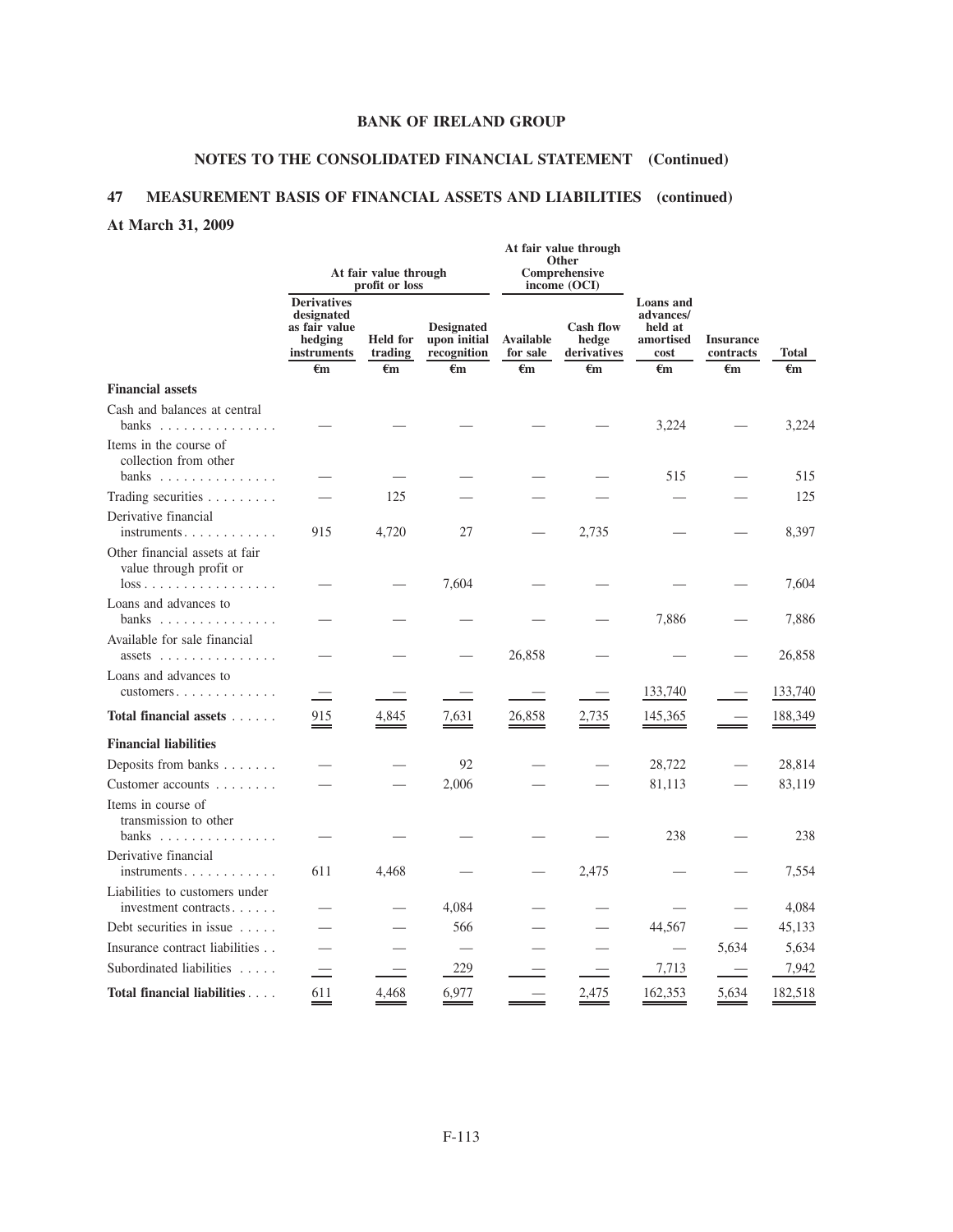## **NOTES TO THE CONSOLIDATED FINANCIAL STATEMENT (Continued)**

# **47 MEASUREMENT BASIS OF FINANCIAL ASSETS AND LIABILITIES (continued)**

The fair value and contractual amount due on maturity of financial liabilities designated at fair value upon initial recognition are shown in the table below.

|                                                        | December 31, 2009        |                                                | March 31, 2009           |                                                |
|--------------------------------------------------------|--------------------------|------------------------------------------------|--------------------------|------------------------------------------------|
|                                                        | <b>Fair values</b><br>€m | Contractual<br>amount due<br>on maturity<br>€m | <b>Fair values</b><br>€m | Contractual<br>amount due<br>on maturity<br>€m |
| Deposits from banks                                    |                          | $\mathcal{L}$                                  | 92                       | 92                                             |
| Customer accounts                                      | 1.720                    | 1,775                                          | 2,006                    | 2,085                                          |
| Liabilities to customers under investment contracts    | 5.050                    | 5,050                                          | 4.084                    | 4,084                                          |
|                                                        | 472                      | 494                                            | 566                      | 526                                            |
|                                                        | 229                      | 264                                            | 229                      | 240                                            |
| Financial liabilities designated at fair value through | 7,473                    | 7,585                                          | 6,977                    | <u>7,027</u>                                   |

For financial assets and liabilities which are recognised and subsequently measured at fair value through profit or loss or through other comprehensive income, a description of the methods and assumptions used to calculate those fair values is set out in note 46.

### **48 CASH AND CASH EQUIVALENTS**

For the purposes of the cash flow statement, cash and cash equivalents comprises the following balances:

|                                                                     | December 31,<br>2009 | March 31,<br>2009 | March 31.<br>2008  |  |
|---------------------------------------------------------------------|----------------------|-------------------|--------------------|--|
|                                                                     | €m                   | €m                | $\epsilon_{\rm m}$ |  |
|                                                                     | 4.241                | 3.224             | 484                |  |
| Loans and advances to banks (with an original maturity of less than | 4.946                | 4.035             | 7.153              |  |
|                                                                     |                      |                   | $\frac{10}{1}$     |  |
|                                                                     | 9,187                | 7,259             | 7,647              |  |

#### **49 GENERAL**

- (a) The Bank is domiciled in the Republic of Ireland.
- (b) The Bank has given a letter of comfort to the regulatory authority of the Isle of Man in respect of its banking subsidiary Bank of Ireland (IOM) Limited for the protection of the depositors of that subsidiary.
- (c) The Bank has provided a guarantee under Section 17 of the Companies (Amendment) Act, 1986 for the following companies: Premier Direct Management Limited, Premier Direct Insurance Services Limited, Tustin Limited, Hill Wilson Secretarial Limited, Bank of Ireland Insurance Services Limited, Bank of Ireland Asset Management (US) Limited, Bank of Ireland Asset Management Limited, Bank of Ireland Car Loans Limited, Bank of Ireland Commercial Finance Limited, Bank of Ireland International Finance Limited, Bank of Ireland Outsourcing Services Limited, Bank of Ireland Unit Trust Managers Limited, Bushfield Leasing Limited, Clonvern Limited, Edendork Leasing Limited, First Rate Enterprises Limited, Florenville Limited, IBI Corporate Finance Limited, Nerling Limited, Nestland Limited.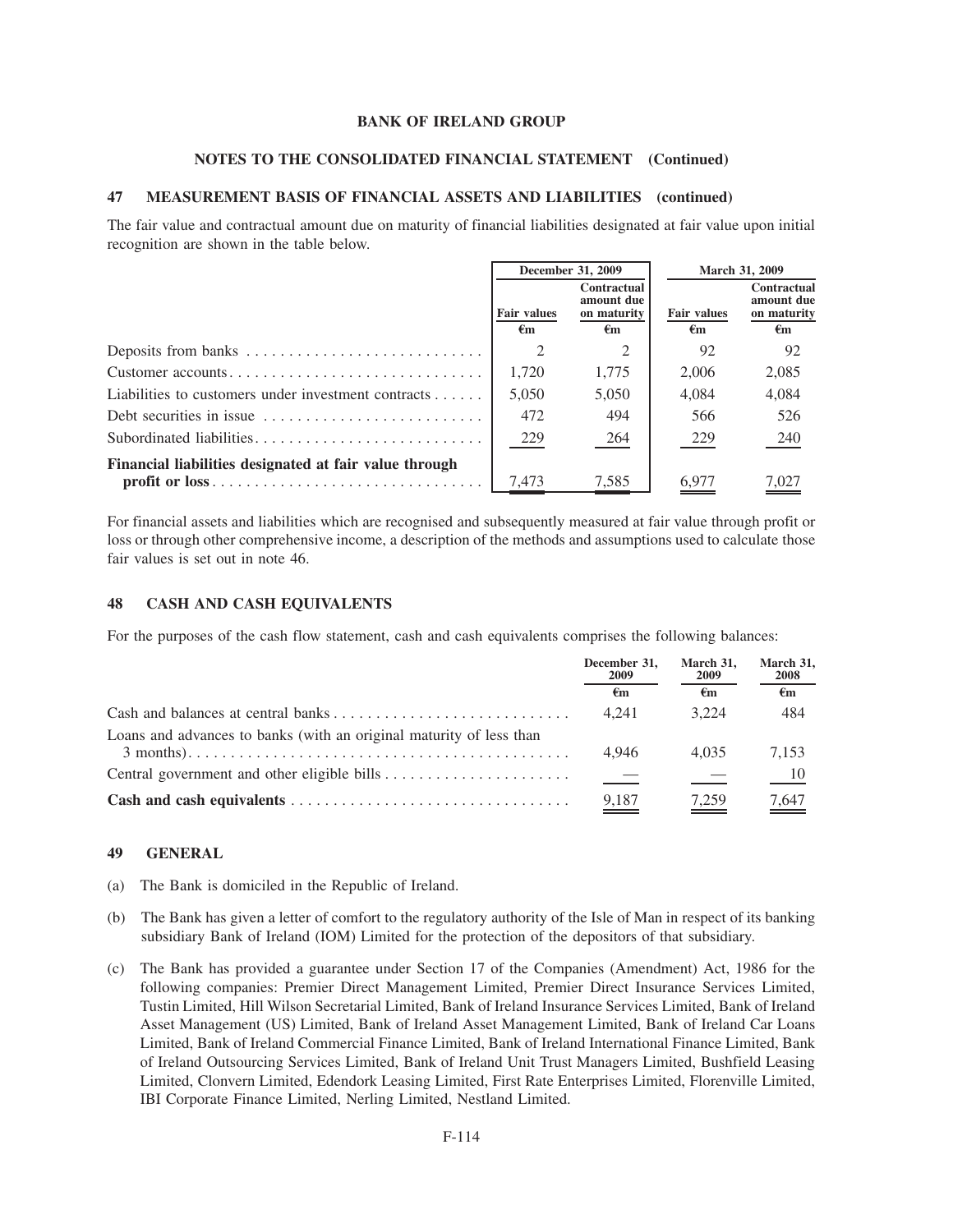# **NOTES TO THE CONSOLIDATED FINANCIAL STATEMENT (Continued)**

# **50 RELATED PARTY TRANSACTIONS**

The parent company of the Group is the Governor and Company of the Bank of Ireland (referred to throughout as the "Bank"), which is a corporation established in Ireland in 1783 under Royal Charter with primary listings on both the Irish and London Stock Exchanges.

A number of banking transactions are entered into between the Governor and Company and its subsidiaries in the normal course of business. These include loans, deposits and foreign currency transactions.

## **(a) Associates and joint ventures**

The Group provides and receives from its associates and joint ventures certain banking and financial services on similar terms to third party transactions which are not material to the Group. These include loans deposits and foreign currency transactions.

### **(b) Irish Government**

During the year ended March 31, 2009, the Irish Government through both the Bank's participation in the Government Guarantee Scheme and the recapitalisation through the NPRFC became a related party of the Bank. For further details on the Government Guarantee Scheme and on the recapitalisation see note 55.

On February 22, 2010 ordinary stock was issued to the NPRFC. Information on this post balance sheet event is shown in note 58.

Since March 2010 a number of transactions have occurred relating to the Irish Government. These comprise:-

- conversion of a portion of 2009 preference stock to Ordinary Stock (NPRFC Placing) and associated Rights Issue and
- cancellation of the warrants

Further information on these is outlined in note 58 (i).

Although there are other arms of the Irish Government with which the Bank has a related party relationship, these are not disclosed as they are in the ordinary course of business, were in place prior to the Irish Government becoming a related party of the Bank and the information is not material on a quantitative or qualitative basis, either separately or in aggregate.

National Asset Management Agency (NAMA): please see note 26 for details on NAMA.

# **National Asset Management Agency Investment Limited (NAMAIL)**

On March 30, 2010, the Group, through its wholly-owned subsidiary New Ireland Assurance Company plc, acquired 17 million B shares in NAMAIL, corresponding to one-third of the 51 million B shares issued by NAMAIL. The balance of the B shares are held in equal proportion by Irish Life Assurance and major pension and institutional clients of AIB Investment Managers. The cost to the Group of acquiring these B shares was  $E17$  million. NAMAIL have also issued the 49 million A shares to NAMA. As a result the Group will hold 17 per cent of the total ordinary share capital of NAMAIL. NAMAIL is expected to be a holding company and its subsidiaries are expected to be the entities to which NAMA Participating Institutions will transfer Eligible Bank Assets.

The A shares and B shares generally rank equally, except as otherwise provided in the Articles of Association of NAMAIL. NAMA may appoint up to six directors to the board of NAMAIL. In total, the B shareholders may also jointly appoint up to six directors. As holder of the A shares, NAMA has veto rights in relation to: the declaration of dividends; the appointment or removal of directors; the exercise of voting rights in respect of any subsidiary of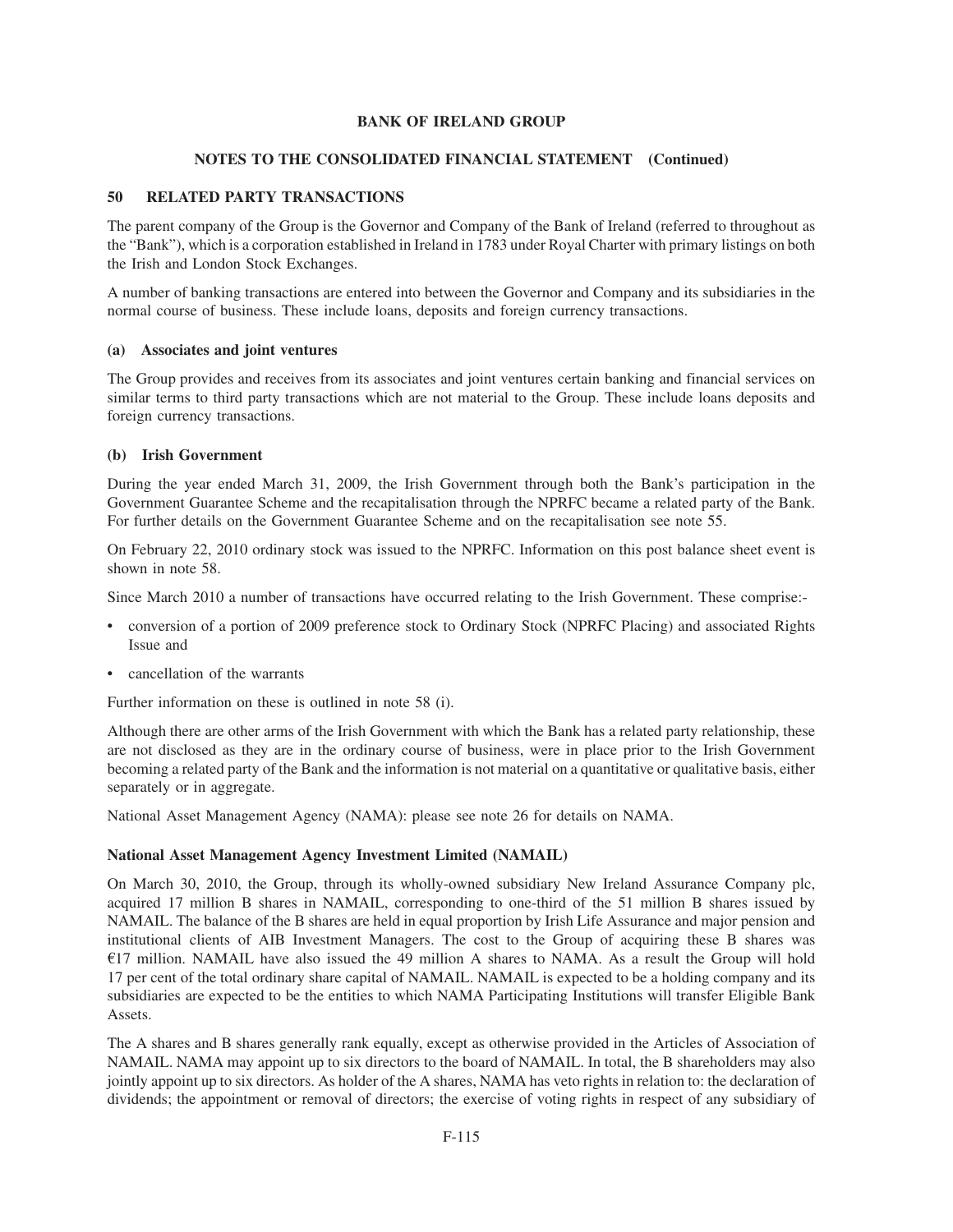# **NOTES TO THE CONSOLIDATED FINANCIAL STATEMENT (Continued)**

# **50 RELATED PARTY TRANSACTIONS (continued)**

NAMAIL and the appointment of a Chairman. In addition NAMA can veto any actions by NAMAIL, which NAMA considers in any manner to be inconsistent with its objectives. A holder of the B shares may not sell the shares without the consent of NAMA.

A discretionary non-cumulative dividend on the capital invested may be paid on an annual basis and this is limited to the yield on ten year Irish government bonds. On a winding-up, the return on B shares is capped at 110 per cent of the capital invested,  $(E18.7 \text{ million in the case of the Group})$ , and the maximum loss that may be suffered is limited to the original amount invested  $(\text{\textsterling}17 \text{ million in the case of the Group}).$ 

The Group had no involvement with NAMAIL prior to March 30, 2010.

# **(c) Pension funds**

The Group provides a number of normal banking and financial services to various pension funds operated by the Group for the benefit of its employees (principally for the Bank Staff Pension Fund ("BSPF")), which are conducted on similar terms to third party transactions and which are not material to the Group. Further details on retirement benefit obligations are set out in note 43.

The Group occupies a number of premises owned by the Group's various pension schemes; the total value of these properties at December 31, 2009 is  $E25$  million (March 31, 2009:  $E28$  million).

The total rental income paid to the Group's pension scheme during the nine months ended December 31, 2009 was €1.6 million (March 31, 2009: €2.5 million, March 31, 2008: €1.9 million).

During the nine months ended December 31, 2009, fees of  $\epsilon$ 3.8 million (year ended March 31, 2009:  $\epsilon$ 4.8 million, year ended March 31, 2008:  $\epsilon$ 6.1 million) were paid to the Group by the BSPF.

At December 31, 2009  $\epsilon$ 2,604 million (March 31, 2009:  $\epsilon$ 2,102 million) of the BSPF assets were managed by Bank of Ireland Asset Management Limited.

### **(d) Transactions with Key Management Personnel**

The following information is presented in accordance with the Companies Act 1990 (as amended by the Companies (Amendment) Act 2009). For the purposes of the Companies Act disclosures, Directors are the Court of Directors and any past Directors who were Directors during the relevant period. For the purposes of IAS 24 Related Party Disclosures, "key management personnel" (KMP) comprise the Directors of the Court, the members of the Group Executive Committee (GEC), the Group Secretary and the Group Legal Adviser (for part of the relevant period) and any past KMP who was a KMP during the relevant period. In addition to the Executive Directors, the GEC comprises the Group Chief Governance Risk Officer, the Chief Credit and Market Risk Officer, the Head of Group HR and the Head of Group Manufacturing.

Directors' emoluments are set out in the Directors interest note 54 and details of compensation paid to key management personnel are provided below.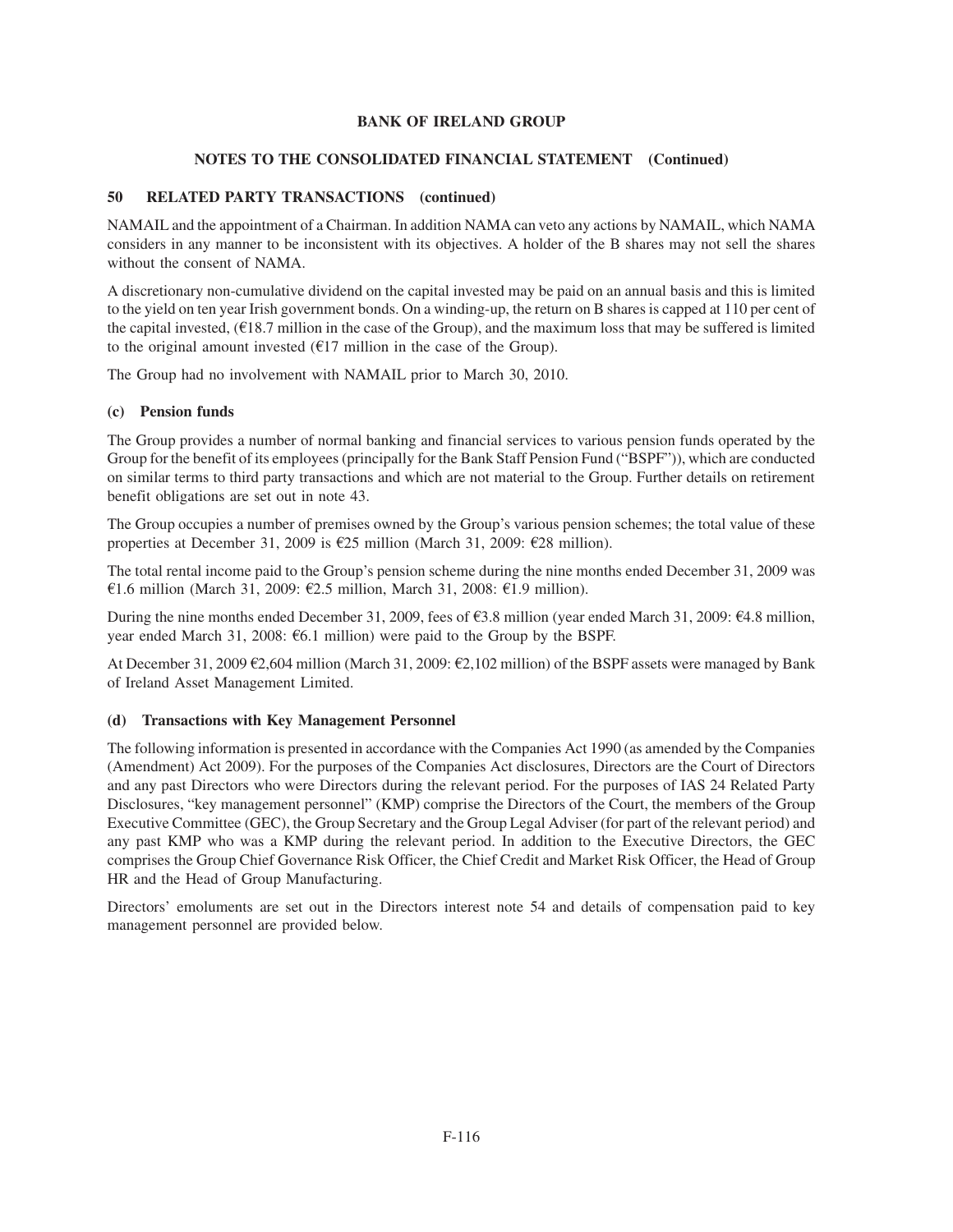# **NOTES TO THE CONSOLIDATED FINANCIAL STATEMENT (Continued)**

# **50 RELATED PARTY TRANSACTIONS (continued)**

# **Companies Acts disclosure**

| Loans                                                                  | <b>Balance as at</b><br>April 1, 2009 | $^{(2)}$ Balance as at<br>December 31, 2009 | **†Aggregate maximum<br>amount<br>outstanding during the<br>9 months ended<br>December 31, 2009 |
|------------------------------------------------------------------------|---------------------------------------|---------------------------------------------|-------------------------------------------------------------------------------------------------|
|                                                                        | $\epsilon$ '000                       | €'000                                       | €'000                                                                                           |
| <b>Current Directors</b>                                               |                                       |                                             |                                                                                                 |
| <b>R</b> Boucher                                                       |                                       |                                             |                                                                                                 |
|                                                                        | 257                                   | 235                                         | 257                                                                                             |
| Other loans total* $\dots \dots \dots \dots \dots \dots \dots \dots$   | 758                                   | 708                                         | 758                                                                                             |
|                                                                        | $\overline{\phantom{0}}$              | $\overline{3}$                              | 13                                                                                              |
|                                                                        | 1,015                                 | 946                                         | 1,028                                                                                           |
| <b>T</b> Considine                                                     |                                       |                                             |                                                                                                 |
|                                                                        | $\perp$                               | 1                                           | 4                                                                                               |
|                                                                        | 1                                     | 1                                           | 4                                                                                               |
| <b>D</b> Crowley                                                       |                                       |                                             |                                                                                                 |
|                                                                        | 642                                   | 614                                         | 642                                                                                             |
| Other loans total                                                      | 25                                    | 18                                          | 25                                                                                              |
|                                                                        | 3                                     | 14                                          | 36                                                                                              |
|                                                                        |                                       |                                             | $\mathfrak{2}$                                                                                  |
|                                                                        | 670                                   | 646                                         | 705                                                                                             |
| D Donovan                                                              |                                       |                                             |                                                                                                 |
|                                                                        | $\overline{2}$                        |                                             | $\overline{2}$                                                                                  |
|                                                                        | $\overline{2}$                        |                                             | 2                                                                                               |
| P Haran                                                                |                                       |                                             |                                                                                                 |
|                                                                        | 131                                   | 120                                         | 131                                                                                             |
|                                                                        |                                       | 2                                           | 9                                                                                               |
|                                                                        |                                       |                                             | 1                                                                                               |
|                                                                        | 131                                   | 122                                         | 141                                                                                             |
| <b>J</b> Kennedy                                                       |                                       |                                             |                                                                                                 |
|                                                                        | 1,299                                 | 1,301                                       | 1,301                                                                                           |
| Other loans total $\ldots \ldots \ldots \ldots \ldots \ldots \ldots$   | 135                                   | 98                                          | 135                                                                                             |
|                                                                        |                                       |                                             | 4                                                                                               |
| Current account total $\ldots, \ldots, \ldots, \ldots, \ldots, \ldots$ |                                       |                                             | 2                                                                                               |
|                                                                        | 1,434                                 | 1,399                                       | 1,442                                                                                           |

*\* Currency converted at April 1, 2009 rate, December 31, 2009 rate and average rate for the nine month period.*

*1. On terms similar to those available to staff generally.*

*2. Balance includes principal and interest.*

*\*\*† Items explained on page F-120.*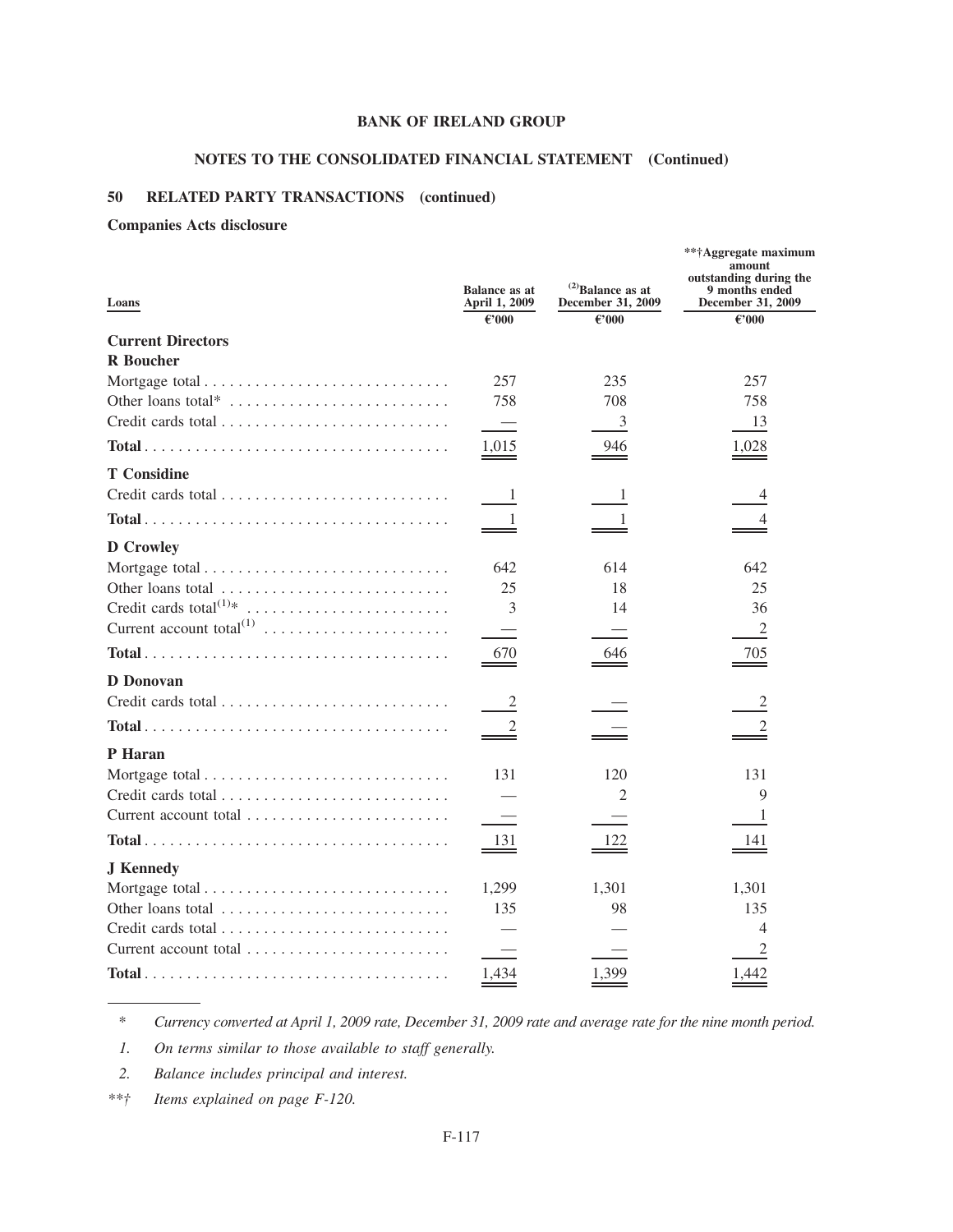# **NOTES TO THE CONSOLIDATED FINANCIAL STATEMENT (Continued)**

# **50 RELATED PARTY TRANSACTIONS (continued)**

# **Companies Acts disclosure**

| Loans                                                                                       | <b>Balance as at</b><br>April 1, 2009<br>$\epsilon$ '000 | $^{(2)}$ Balance as at<br>December 31, 2009<br>€'000 | **†Aggregate maximum<br>amount<br>outstanding during the<br>9 months ended<br>December 31, 2009<br>€'000 |
|---------------------------------------------------------------------------------------------|----------------------------------------------------------|------------------------------------------------------|----------------------------------------------------------------------------------------------------------|
| <b>D</b> McCourt                                                                            |                                                          |                                                      |                                                                                                          |
|                                                                                             | 346                                                      | 348                                                  | 348                                                                                                      |
|                                                                                             | 44                                                       | 45                                                   | 45                                                                                                       |
|                                                                                             | $\overline{\phantom{0}}$                                 | 3                                                    | $\mathfrak{Z}$                                                                                           |
|                                                                                             | 390                                                      | 396                                                  | 396                                                                                                      |
| <b>H</b> A McSharry                                                                         |                                                          |                                                      |                                                                                                          |
|                                                                                             | 139                                                      | 120                                                  | 139                                                                                                      |
|                                                                                             | $\overline{\phantom{0}}^2$                               | 5                                                    | 5                                                                                                        |
| $Total \dots \dots \dots \dots \dots \dots \dots \dots \dots \dots \dots \dots \dots \dots$ | 141                                                      | 125                                                  | <u>144</u>                                                                                               |
| P Molloy                                                                                    |                                                          |                                                      |                                                                                                          |
|                                                                                             | 500                                                      | 500                                                  | 500                                                                                                      |
|                                                                                             | 6                                                        | 7                                                    | 7                                                                                                        |
|                                                                                             | 506                                                      | 507                                                  | 507                                                                                                      |
| <b>T</b> Neill                                                                              |                                                          |                                                      |                                                                                                          |
|                                                                                             | $\blacksquare$                                           | 3                                                    | 11                                                                                                       |
|                                                                                             | $\frac{1}{2}$                                            | 3                                                    | 11                                                                                                       |
| J O' Donovan                                                                                |                                                          |                                                      |                                                                                                          |
|                                                                                             | $\overline{\phantom{a}}$                                 | 2                                                    | 4                                                                                                        |
|                                                                                             |                                                          |                                                      |                                                                                                          |
| <b>J</b> Walsh                                                                              |                                                          |                                                      |                                                                                                          |
|                                                                                             | $\overline{c}$                                           | 1                                                    | 5                                                                                                        |
| $Total \dots \dots \dots \dots \dots \dots \dots \dots \dots \dots \dots \dots \dots \dots$ |                                                          |                                                      |                                                                                                          |
| <b>Past Directors</b>                                                                       |                                                          |                                                      |                                                                                                          |
| <b>R</b> Burrows                                                                            |                                                          |                                                      |                                                                                                          |
|                                                                                             | 5                                                        |                                                      | 5                                                                                                        |
| Current Account total(1)                                                                    |                                                          |                                                      | 14                                                                                                       |
|                                                                                             |                                                          |                                                      | 19                                                                                                       |
| <b>G</b> Magan                                                                              |                                                          |                                                      |                                                                                                          |
| Other loans total*                                                                          | 2,149                                                    | 2,255                                                | 2,260                                                                                                    |
|                                                                                             | $\blacksquare$                                           |                                                      | $\overline{4}$                                                                                           |
|                                                                                             | 2,150                                                    | 2,255                                                | 2,264                                                                                                    |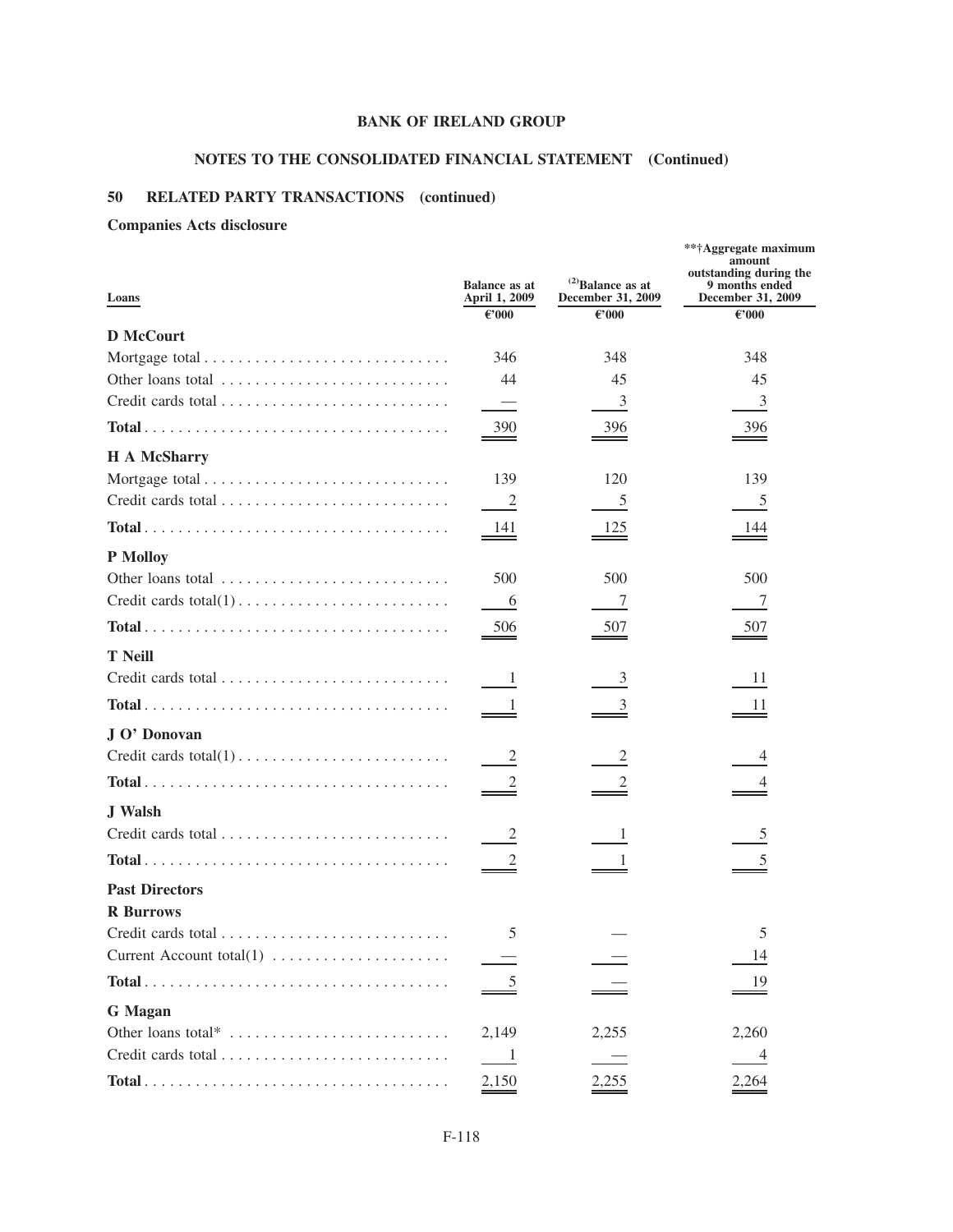#### **NOTES TO THE CONSOLIDATED FINANCIAL STATEMENT (Continued)**

#### **50 RELATED PARTY TRANSACTIONS (continued)**

Other than as indicated, all loans to Directors are made in the ordinary course of business on substantially the same terms, including interest rates and collateral, as those prevailing at the time for comparable transactions with other persons and do not involve more than the normal risk of collectability or present other unfavourable features.

D Dilger, D Holt, R Hynes and P O'Sullivan had no loans with the Group during the nine months ended December 31, 2009.

- *\* Currency converted at April 1, 2009 rate, December 31, 2009 rate and average rate for the nine month period.*
- *1. On terms similar to those available to staff generally.*
- *2. Balance includes principal and interest.*
- *\*\*† Items explained on page F-120.*

|                                                                              | Balance as at<br>December 31, 2009<br>$\epsilon$ '000 | **†Maximum<br>amounts outstanding<br>during the<br>months ended<br>December 31, 2009<br>€'000 | Number of persons<br>as at December 31,<br>2009 |
|------------------------------------------------------------------------------|-------------------------------------------------------|-----------------------------------------------------------------------------------------------|-------------------------------------------------|
| Connected Persons <sup><math>(3)</math></sup> of the following<br>directors: |                                                       |                                                                                               |                                                 |
| D Crowley                                                                    |                                                       |                                                                                               |                                                 |
|                                                                              |                                                       |                                                                                               |                                                 |

The above arrangements are on favourable terms similar to those available to staff generally.

- *3. Connected persons of Directors are defined by Section 26 of the Companies Act 1990 as the Director's spouse, parent, brother, sister, child, a trustee where the beneficiaries of the trust are the director, his spouse, children or a company which the Director controls, or a company controlled by the director or a person in partnership within the meaning of the Partnership Act 1890.*
- *\*\*† Items explained on page F-120.*

All Directors have other transactions with the Bank. The nature of these transactions includes investments, pension funds, deposits, life assurance and current accounts with credit balances. The balances on these accounts are included in the aggregate figure for deposits on the following page.

Guarantees amounting to  $\epsilon$ 1.14 million at December 31, 2009 (the comparative figure for March 31, 2009 has been adjusted from  $\epsilon$ 0.85 million to  $\epsilon$ 1.14 million) in favour of the Group have been entered into by three Directors and the Group has entered into guarantees in favour of two Directors amounting to  $\epsilon$ 0.08 million at December 31, 2009 (the comparative figure for March 31, 2009 has been adjusted from  $\epsilon$ 0.05 million to  $\epsilon$ 0.13 million). The Group has entered into a guarantee in favour of a) a business entity of one Director amounting to  $\epsilon$ 0.80 million which is backed by collateral in the form of a cash deposit amounting to  $\epsilon$ 0.80 million and b) the connected person of one Director amounting to  $\epsilon$ 0.02 million (the comparative figure for March 31, 2009 has been adjusted from nil to  $\epsilon$ 0.02 million). There were no calls on these guarantees during the period March 31, 2009 and December 31, 2009.

There are no provisions in respect of any failure or anticipated failure to repay any of the above loans or interest thereon. There is no interest which having fallen due on the above loans has not been paid.

# **IAS 24 "Related party disclosures"**

Key management personnel including Directors hold products with Group companies in the ordinary course of business. All loans to Non-Executive Directors are made in the ordinary course of business on substantially the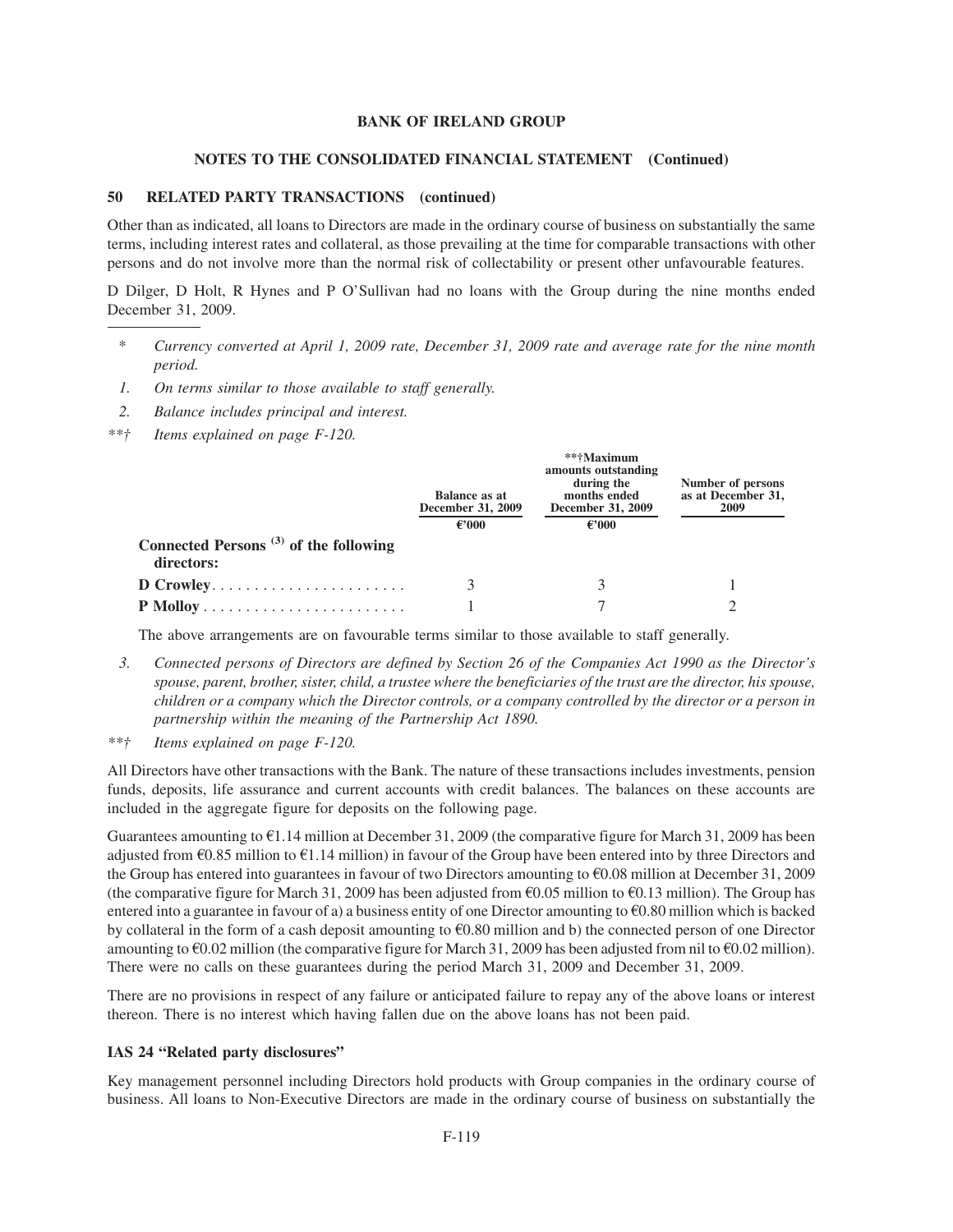### **NOTES TO THE CONSOLIDATED FINANCIAL STATEMENT (Continued)**

# **50 RELATED PARTY TRANSACTIONS (continued)**

same terms (except as indicated by  $<sup>1</sup>$  above), including interest rates and collateral, as those prevailing at the time</sup> for comparable transactions with other persons, and do not involve more than the normal risk of collectability or present other unfavourable features (except as indicated by  $<sup>1</sup>$  above). Loans to key management personnel other</sup> than Non-Executive Directors are made on terms similar to those available to staff generally and / or in the ordinary course of business on normal commercial terms.

The aggregate amounts outstanding and the number of persons concerned, in respect of all loans, quasi-loans and credit transactions between the Bank and its key management personnel, as defined above, including members of their close families and entities influenced by them together with the disclosure of the year end balances and maximum amounts outstanding during the year are shown in the table on the following page.

#### **IAS 24 Disclosure**

| <b>Key Management</b><br>Personnel | <b>Balance as at</b><br>April 1, 2009<br>$\epsilon$ '000 | <b>Balance as at</b><br>December 31,<br>2009<br>$\epsilon$ '000 | **†Maximum<br>amounts<br>outstanding<br>during the<br>period<br>$\epsilon$ '000 | Number of<br>persons as at<br>April 1, 2009 | Number of<br>persons as at<br>December 31,<br>2009 |
|------------------------------------|----------------------------------------------------------|-----------------------------------------------------------------|---------------------------------------------------------------------------------|---------------------------------------------|----------------------------------------------------|
|                                    | 9.301                                                    | 10.458                                                          | 11.551                                                                          | 20                                          |                                                    |
|                                    | 17.991                                                   | 20.514                                                          | 32,584                                                                          |                                             | 26                                                 |

*† These figures include credit card exposures at the maximum statement balance. In all cases key management personnel have not exceeded their approved limits. The maximum approved credit limit on any credit card held by key management personnel is* €30,000.

*\*\* The maximum amount outstanding was calculated using the maximum balance on each account. The single highest maximum outstanding liability during the year ended December 31, 2009 for any member of key management personnel did not exceed* €2.3 million. In some cases with credit transactions (i.e. funds based *products, life assurance and other policies) the maximum balance amounts were not available and the greater of the balance at the start of the period and the balance at the end of the period has been included as the maximum balance amount. The closing balance includes interest accrued and interest paid, the maximum balance includes interest paid.*

The comparative figure for loans has been adjusted from  $\epsilon$ 8.327 million to  $\epsilon$ 9.301 million. The comparative figure for deposits has also been adjusted from  $\epsilon$ 14.548 million to  $\epsilon$ 17.991 million. This restatement arises as a result of improvements to the bank's procedures for identification of balances relating to persons or entities connected to Directors.

Included in the above figures are loans to key management personnel (other than Non-Executive Directors) on terms similar to those available to staff generally, amounting to  $\epsilon$ 1.881 million, (March 31, 2009:  $\epsilon$ 1.113 million).

There are no provisions in respect of any failure or anticipated failure to repay any of the above loans or interest thereon.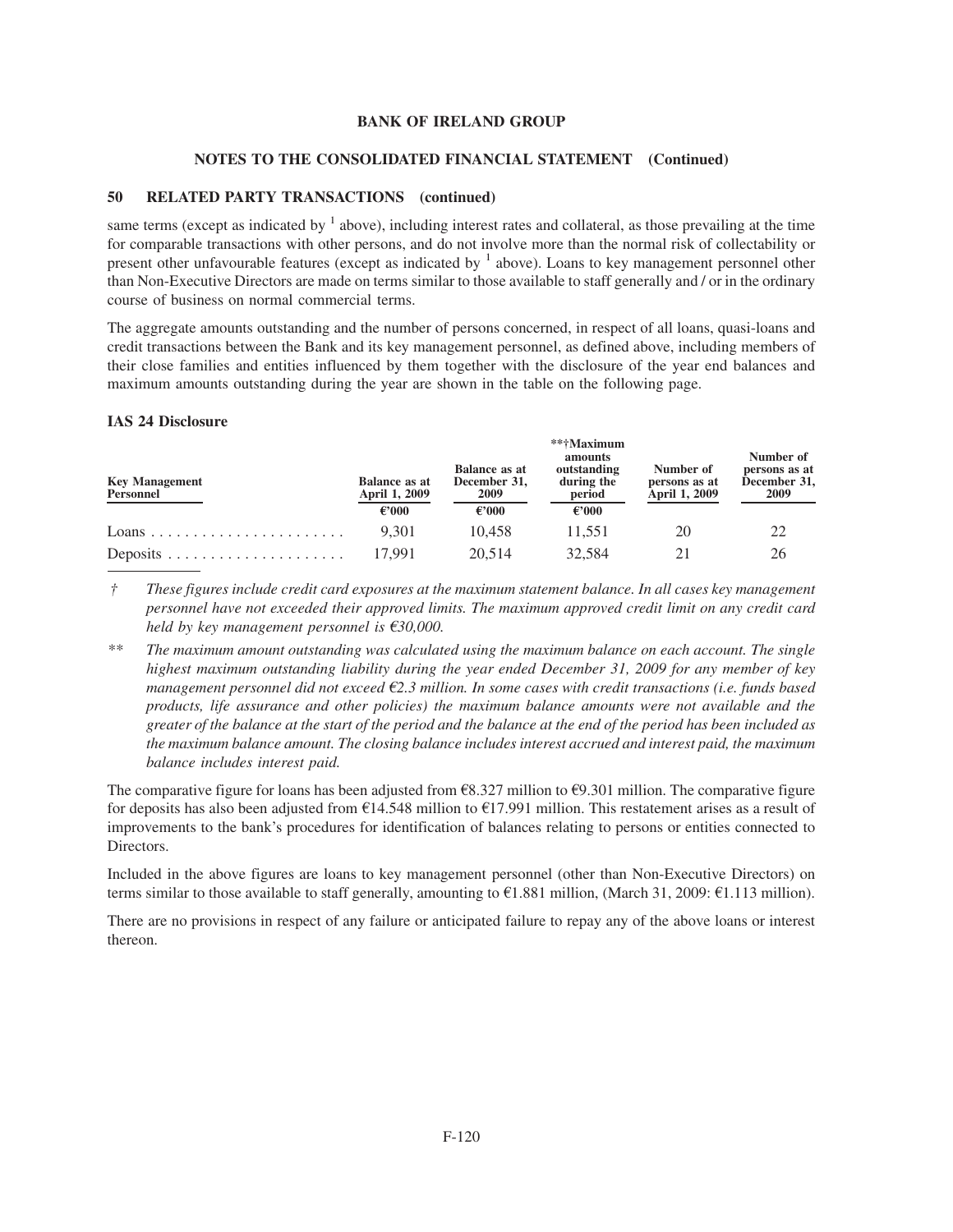#### **NOTES TO THE CONSOLIDATED FINANCIAL STATEMENT (Continued)**

# **50 RELATED PARTY TRANSACTIONS (continued)**

#### **(e) Compensation of key management personnel**

| <b>Remuneration</b> | 9 months ended<br>December 31.<br>2009 | <b>Year ended</b><br>March 31<br>2009 |
|---------------------|----------------------------------------|---------------------------------------|
|                     | $\epsilon$ '000                        | €'000                                 |
|                     | 5,591                                  | 9,951                                 |
|                     | 2,039                                  | 876                                   |
|                     | 412                                    | 1,462                                 |
|                     | $\equiv$                               | 1,973                                 |
|                     | 8.042                                  | 14,262                                |
|                     | (237)                                  |                                       |
|                     | 7,805                                  | <u>14,262</u>                         |

*(1) Comprises gross salary, fees, bonus, cash in lieu of pension, car allowance and other short term benefits paid in the period. A bonus was paid to only one individual and in line with their contractual position. The individual was not an Executive Director.*

- *(2) This comprises Employer contributions to pension funds.*
- *(3) This includes the value of awards made under the Group's executive share option scheme, Save As You Earn schemes, LTIP, Staff Stock Issue in Ireland and Stock Incentive Plan in UK which are described further in note 45.*
- *(4) The Executive Directors and members of the GEC who were in office on May 1, 2009 agreed to waive an amount equal to at least 10% of their salary for one year with effect from May 1, 2009. The total amount waived in the nine month period ended December 31, 2009 was*  $\epsilon$ 236,866.
- *(5) Following his appointment as Group Chief Executive Officer the pension contribution for R Boucher includes a one-off amount paid to the Bank Staff Pension Fund required to cover the contractual option allowing him to retire at age 55 on a pension of approx 59% of salary. This option was waived in April 2010 and the financial impact of the waiver will be included in the next financial statements.*

**Country of**

**Statutory** 

## **51 PRINCIPAL UNDERTAKINGS**

The principal Group undertakings at December 31, 2009 were:

| Name                                                                                                                         | <b>Principal activity</b> | Country of<br>incorporation | Statutory<br>year end |
|------------------------------------------------------------------------------------------------------------------------------|---------------------------|-----------------------------|-----------------------|
| Bank of Ireland International Finance<br>$Limited^* \dots \dots \dots \dots \dots \dots \dots$ International asset financing |                           | <b>Ireland</b>              | March 31              |
| Bank of Ireland (IOM) Limited Retail banking                                                                                 |                           | Isle of Man                 | March 31              |
| Bank of Ireland Life Holdings Limited <sup>*</sup> Life assurance and pensions                                               |                           | <b>Ireland</b>              | December 31           |
| Bank of Ireland Mortgage Bank*  Mortgage lending and mortgage covered                                                        | securities                | <b>Ireland</b>              | March 31              |
| First Rate Enterprises (UK) $Limited^{(1)} \dots$                                                                            | Foreign exchange          | England                     | March 31              |
| ICS Building Society <sup>*</sup> Building society                                                                           |                           | <b>Ireland</b>              | December 31           |
| Midasgrange Limited (t/a Post Office<br>Financial Services, $POFS$ <sup>(2)</sup> Retail financial Services                  |                           | England                     | March 31              |

*\* Direct subsidiary of the Governor and Company of Bank of Ireland.*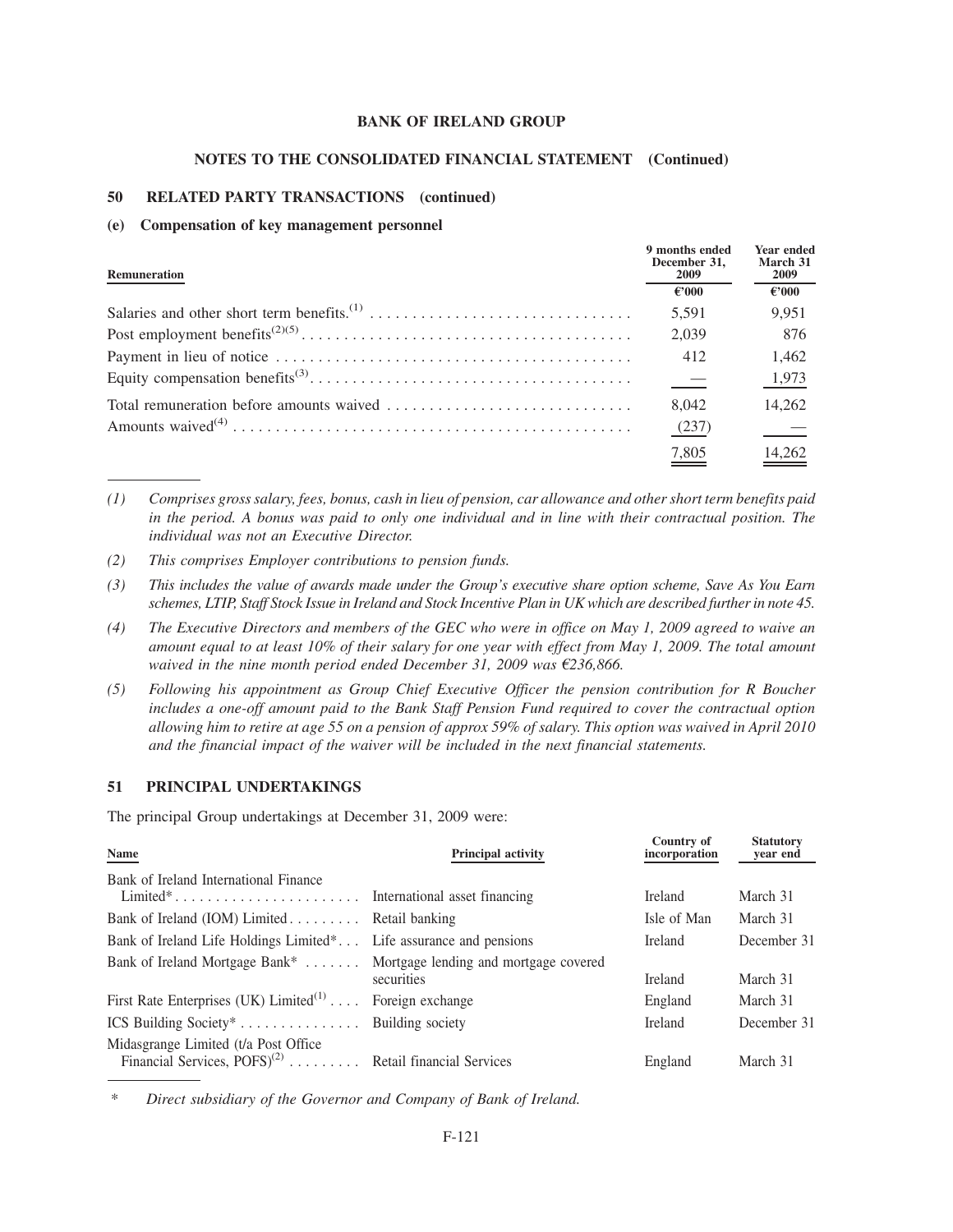# **NOTES TO THE CONSOLIDATED FINANCIAL STATEMENT (Continued)**

# **51 PRINCIPAL UNDERTAKINGS (continued)**

- *<sup>1</sup> This entity is a joint venture with the UK Post Office, in which the Group holds 50% of the equity of the business.*
- *<sup>2</sup> This is a venture with Post Office Limited in the UK in which the Group holds 50.1% of the equity of the business.*

All the Group undertakings are included in the consolidated accounts. Unless stated otherwise, the Group owns 100% of the equity of the principal Group undertakings and 100% of the voting shares of all these undertakings and in the case of ICS Building Society, 100% of the investment shares.

In presenting details of the principal subsidiary undertakings, the exemption permitted by Regulation 10 of the European Communities (Credit Institutions: Accounts) Regulations, 1992 has been availed of and the Bank will annex a full listing of Group undertakings to its annual return to the Companies Registration Office.

# **Bank of Ireland Mortgage Bank (BoIMB)**

BoIMB's principal activities are the issuance of Irish residential mortgages and mortgage covered securities in accordance with the Asset Covered Securities Act 2001 and the Asset Covered Securities (Amendment) Act 2007. Such loans may be made directly by the Bank or may be purchased from Bank of Ireland and other members of the Group or third parties.

At December 31, 2009, the total amount outstanding in respect of mortgage covered securities issued was  $\Theta$  billion (March 31, 2009:  $\epsilon$ 10 billion). At December 31, 2009, the total amount of principal outstanding in the mortgage covered pool including mortgage assets and cash was  $E12.7$  billion (March 31, 2009:  $E12.7$  billion).

From time to time, BoIMB issues other debt securities comprising the BoIMB's obligation to the Central Bank and Financial Services Authority of Ireland (CBFSAI) under the terms of the Mortgage Backed Promissory Note (MBPN) programme. At December 31, 2009 there were  $\epsilon$ 3.5 billion such debt securities in issue (March 31, 2009:  $\epsilon$ 3 billion). These obligations had been secured by way of a first floating charge to the CBFSAI over all its right, title, interest and benefit, in a relevant amount of loans and advances to customers. The bank had pledged under the terms of the floating charge to maintain the assets so charged free from any encumbrance and otherwise than in the ordinary course of business not to sell, transfer, lend or otherwise dispose of any part of the charged assets without prior written consent of the CBFSAI. The deed of floating charge was executed by BoIMB and dated July 5, 2004 in favour of the Central Bank and Irish Financial Services Regulatory Authority. The mortgages in the MBPN programme were secured by a floating charge over Irish Residential Mortgage Credit Assets which were not in the covered assets pool.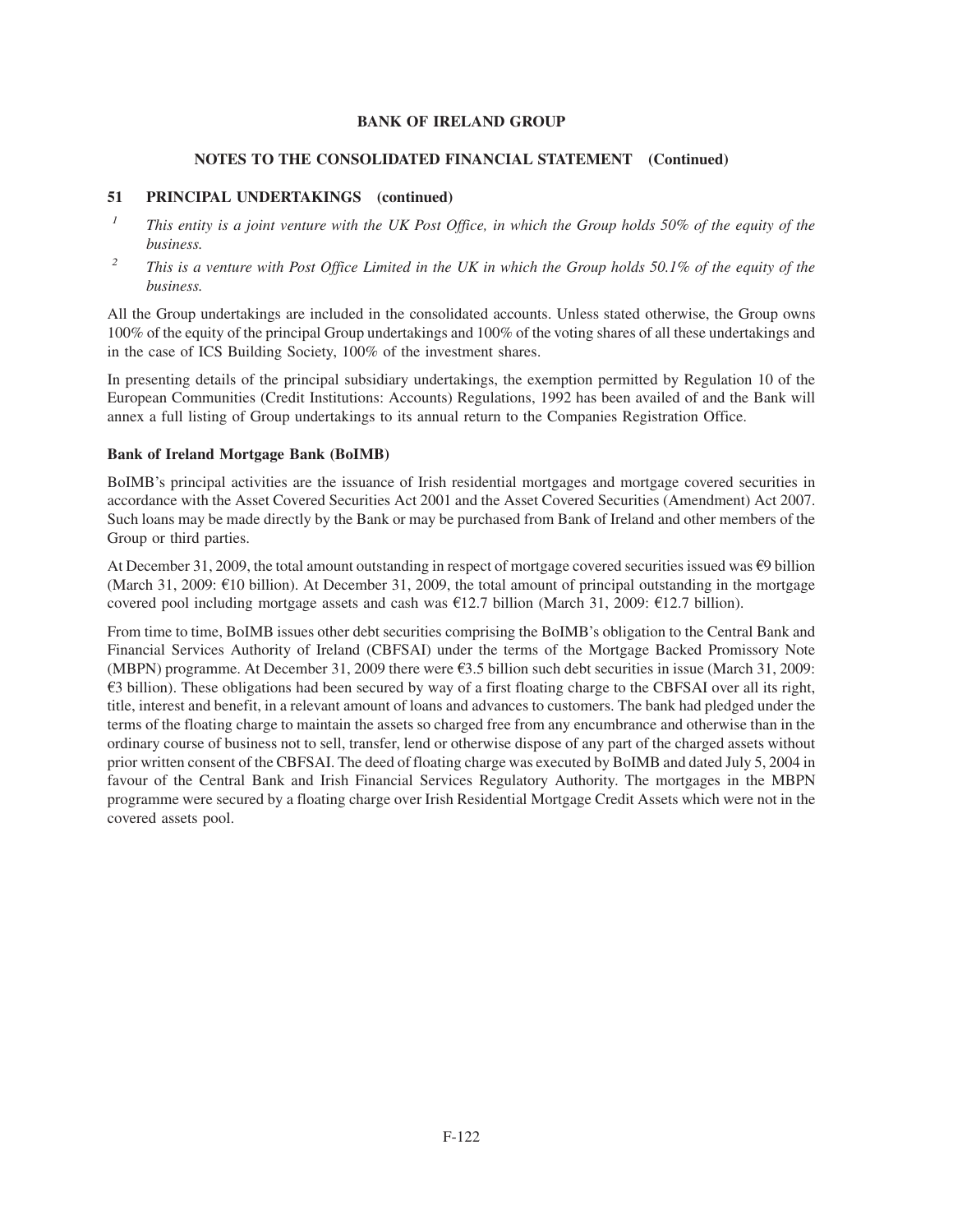#### **NOTES TO THE CONSOLIDATED FINANCIAL STATEMENT (Continued)**

### **52 OTHER SUBSIDIARIES**

The Group has a number of subsidiaries where it does not own more than half of the voting power in the company but which are consolidated. Details of these subsidiaries are listed below.

**December 31, 2009 March 31, 2009**

|                                                                                                             |                                         | December 31, 2009   |                          | <b>March 31, 2009</b> |                          |  |
|-------------------------------------------------------------------------------------------------------------|-----------------------------------------|---------------------|--------------------------|-----------------------|--------------------------|--|
| <b>Activity</b>                                                                                             | Company                                 | <b>Gross assets</b> | <b>Notes</b><br>in issue | <b>Gross assets</b>   | <b>Notes</b><br>in issue |  |
|                                                                                                             |                                         | m                   | m                        | m                     | m                        |  |
| Acquiring mortgage loans                                                                                    | <b>Brunel</b>                           | £3,451              | £3,354                   | £4,063                | £3,966                   |  |
| and other financial assets                                                                                  | Colston No 1 $PLC^{(1)}$                | £4,093              | £3,500                   | £4,362                | £3,756                   |  |
| and issuing mortgage                                                                                        | Colston No 2 $PLC^{(1)}$                | £4,408              | £3,909                   | £4,721                | £4,202                   |  |
| backed securities.                                                                                          | Colston No 3 $PLC^{(1)}$                | £4,493              | £3,863                   | £4,724                | £4,086                   |  |
|                                                                                                             | Colston No 4 $PLC^{(1)}$                | £4,276              | £3,526                   | £4,482                | £3,716                   |  |
|                                                                                                             | Kildare Securities Limited              | €1,937              | €1,892                   | €2,100                | €2,115                   |  |
|                                                                                                             | Melepard CDO 1 $Limited$ <sup>(1)</sup> | €1,188              | €1,208                   | €1,203                | €1,208                   |  |
|                                                                                                             | Morrigan CMBS I Limited $^{(1)}$        | €1,757              | €1,755                   | €1,755                | €1,755                   |  |
|                                                                                                             | Morrigan CMBS 2 $\text{plc}^{(1)}$      | 762<br>£            | £ 776                    | £ 776                 | £ 776                    |  |
|                                                                                                             | Pirus Securities Limited $(1)$          | €2,020              | €1,688                   | €2,052                | €1,721                   |  |
| Acquiring other financial<br>assets and issuing debt<br>securities.                                         | Avondale Securities <sup>(3)</sup>      | €<br>829            | 318<br>€                 | €<br>833              | €<br>377                 |  |
| Acquiring a pool of<br>acquisition finance loans<br>assets which it has issued a<br>series of loan notes to |                                         |                     |                          |                       |                          |  |
| finance.                                                                                                    | Partholon CDO 1 $\text{plc}^{(2)}$      | €<br>371            | €<br>404                 | €<br>398              | €<br>408                 |  |

Under IFRS accounting rules all the assets of these companies are consolidated in the Group's financial statements and are collateral for the obligations of the companies above. The creditors of these companies have no recourse to the general credit of the Group.

- *1. The Group holds all the notes issued by these companies.*
- 2. The Group holds 25% of the subordinated loan notes. The Group also holds €30 million of AAA rated notes *which it intends to hold until maturity. This investment is eliminated on consolidation.*
- *3. The asset backing Avondale Securities' notes consists of future cash-flows arising from a defined block of unitlinked insurance and investment policies which are held on the balance sheet of a related group company, Bank of Ireland Life. At an interest rate of 1.36%, the present value of the defined block of policies is*  $\epsilon$ 829 million at *December 31, 2009 and was* €833 million at March 31, 2009.

|                                                                                                                                          |                                      | December 31, 2009 |                       | <b>March 31, 2009</b> |                   |
|------------------------------------------------------------------------------------------------------------------------------------------|--------------------------------------|-------------------|-----------------------|-----------------------|-------------------|
| <b>Activity</b>                                                                                                                          | Company                              | Gross assets      | <b>Borrowings</b>     | <b>Gross assets</b>   | <b>Borrowings</b> |
|                                                                                                                                          |                                      | m                 | m                     | m                     | m                 |
| Acquiring mortgage loans<br>and other financial<br>assets and guaranteeing<br>mortgage backed<br>securities issued by<br>Bank of Ireland | Bank of Ireland Covered<br>Bonds LLP | £4.615            | £4.500 <sup>(1)</sup> | £4.951                | £4.500            |

*<sup>1.</sup> All the borrowings of Bank of Ireland Covered Bonds LLP have been advanced by other Group companies.*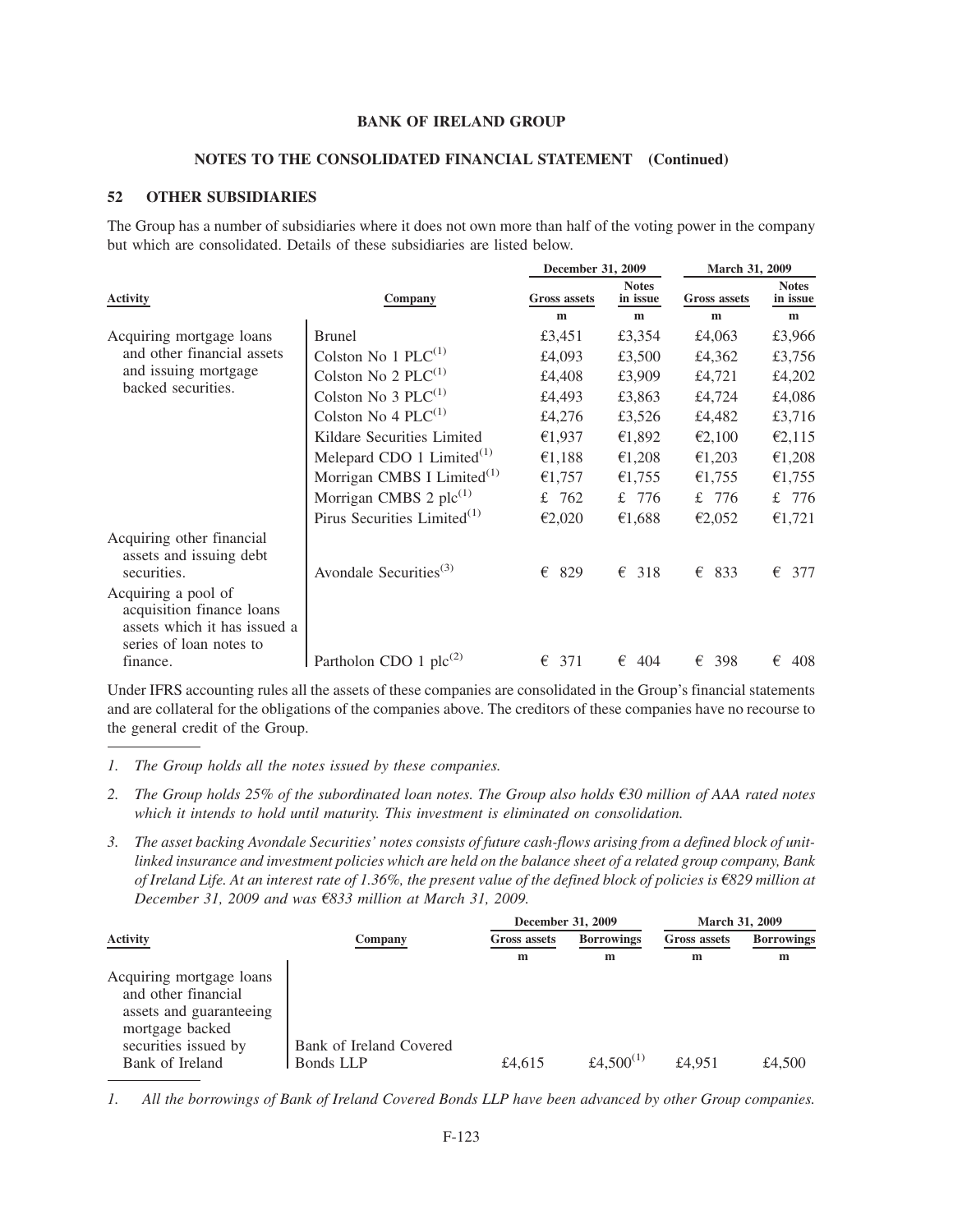#### **NOTES TO THE CONSOLIDATED FINANCIAL STATEMENT (Continued)**

## **53 LIFE ASSURANCE BUSINESS**

### **Value of In-Force Life Assurance Business**

|                                                                         | December 31,<br>2009 | March 31,<br>2009 |
|-------------------------------------------------------------------------|----------------------|-------------------|
|                                                                         | €m                   | €m                |
|                                                                         | 468                  | 548               |
| Income statement movement in value of in force (gross of $\text{tax}$ ) | 29                   | (80)              |
|                                                                         | 497                  | $\frac{468}{1}$   |

The Group recognises as an asset the value of in force assurance business in respect of insurance contracts. The value of in force asset has been calculated in accordance with the achieved profits embedded value methodology in the Statement of Recommended Practice issued by the Association of British Insurers which came into force in 2002. The value of in force asset, which is presented gross of attributable tax, represents the present value of future profits expected to arise from these contracts as at the balance sheet date. It is determined by projecting future surpluses and other cash flows arising from insurance contracts and discounting at an appropriate rate. The useful life of the asset is based on the length of the underlying individual policies upon which the asset is calculated. This useful life is expected to be 6.77 years (31 March 2009: 6.83 years).

The key economic assumptions used in the calculation of the value of in force business are set out below:

| December 31, March 31,<br>2009 | - 2009            |
|--------------------------------|-------------------|
| $825\%$                        | $90\%$            |
|                                | $6.5\%$ 7.25%     |
|                                | $12.5\%$ $12.5\%$ |

The process used in determining the key economic and experience assumptions is set out below:

**Risk discount rate:** The risk discount rate is the rate used to discount the surpluses that will arise on insurance business in the long term fund. The rate reflects the yield available on Government bonds of appropriate duration plus a risk margin.

**Unit growth rate:** The unit growth rate is the assumed rate of return on the Company's unit linked assets before taxation and management fees in future years. The growth rate reflects the mix of assets held.

**Shareholder tax rate:** The current rate of corporation tax is assumed to be maintained over the term of the business. Deferred tax is allowed for on the release of retained surplus in the life business.

**Mortality and morbidity:** Mortality and morbidity assumptions, which include allowances for improvements in longevity for annuitants, are set by reference to the Group's actual experience and/or relevant industry data.

**Persistency:** Persistency rates refer to the rate of policy termination for insurance policies. These rates are based on historical experience and management's views on future experience.

**Maintenance expenses:** Allowance is made for future policy costs by reference to current and expected future costs. Explicit allowance is made for future expense inflation.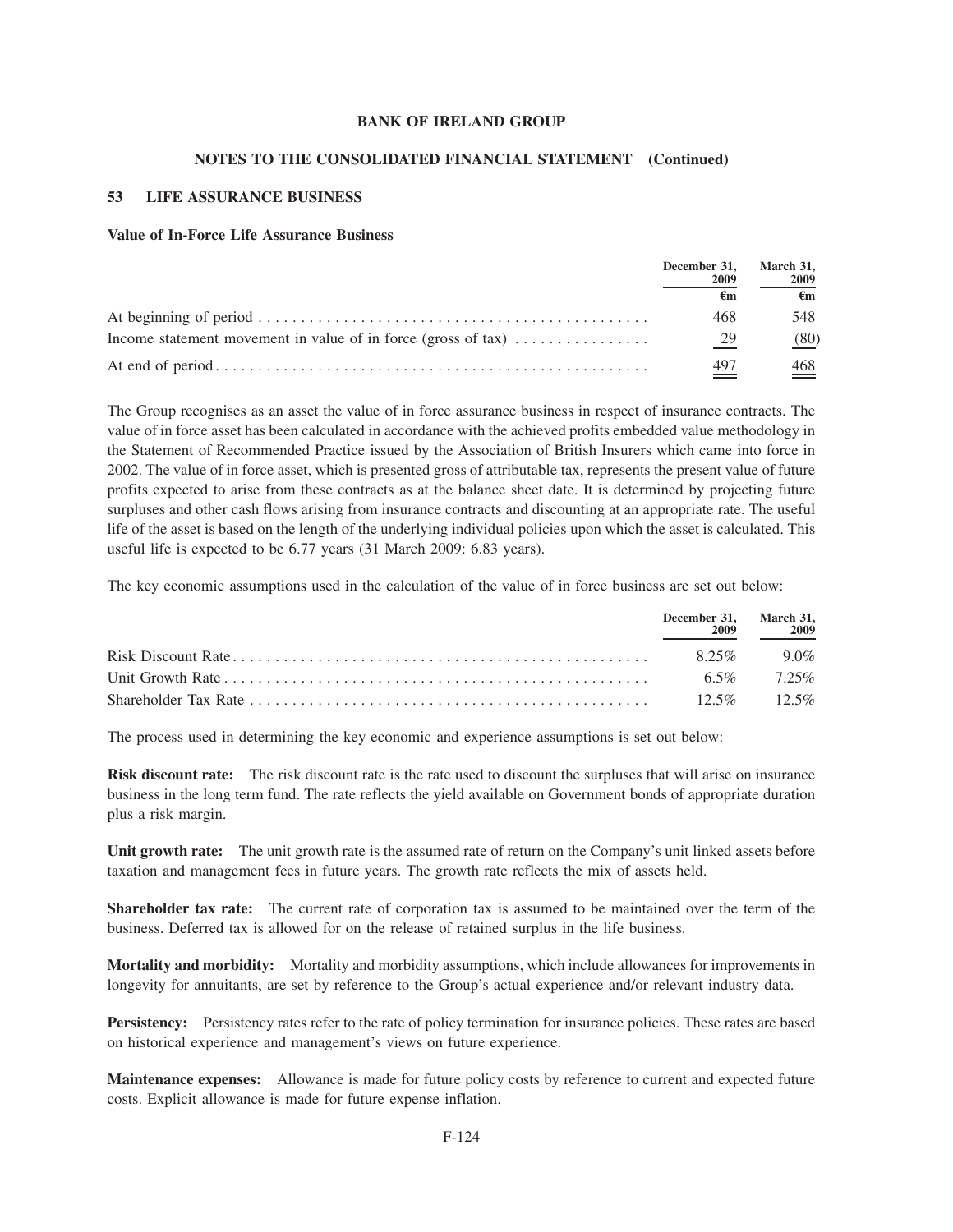# **NOTES TO THE CONSOLIDATED FINANCIAL STATEMENT (Continued)**

## **53 LIFE ASSURANCE BUSINESS (continued)**

## **Sensitivities**

The table below indicates the stand alone impact of changes in the key assumptions on profit after tax and shareholder equity.

| 9 months ended<br>December 31,<br>2009 | <b>Year ended</b><br>March 31,<br><b>2009</b> |
|----------------------------------------|-----------------------------------------------|
| €m                                     | €m                                            |
| (27)                                   | (24)                                          |
| 30                                     | 26                                            |
| 10                                     | 12                                            |
| (18)                                   |                                               |
| 6                                      | 6                                             |
|                                        |                                               |

While the table above shows the impact of an individual assumption change, a change in one assumption could impact on other assumptions due to the relationship between assumptions.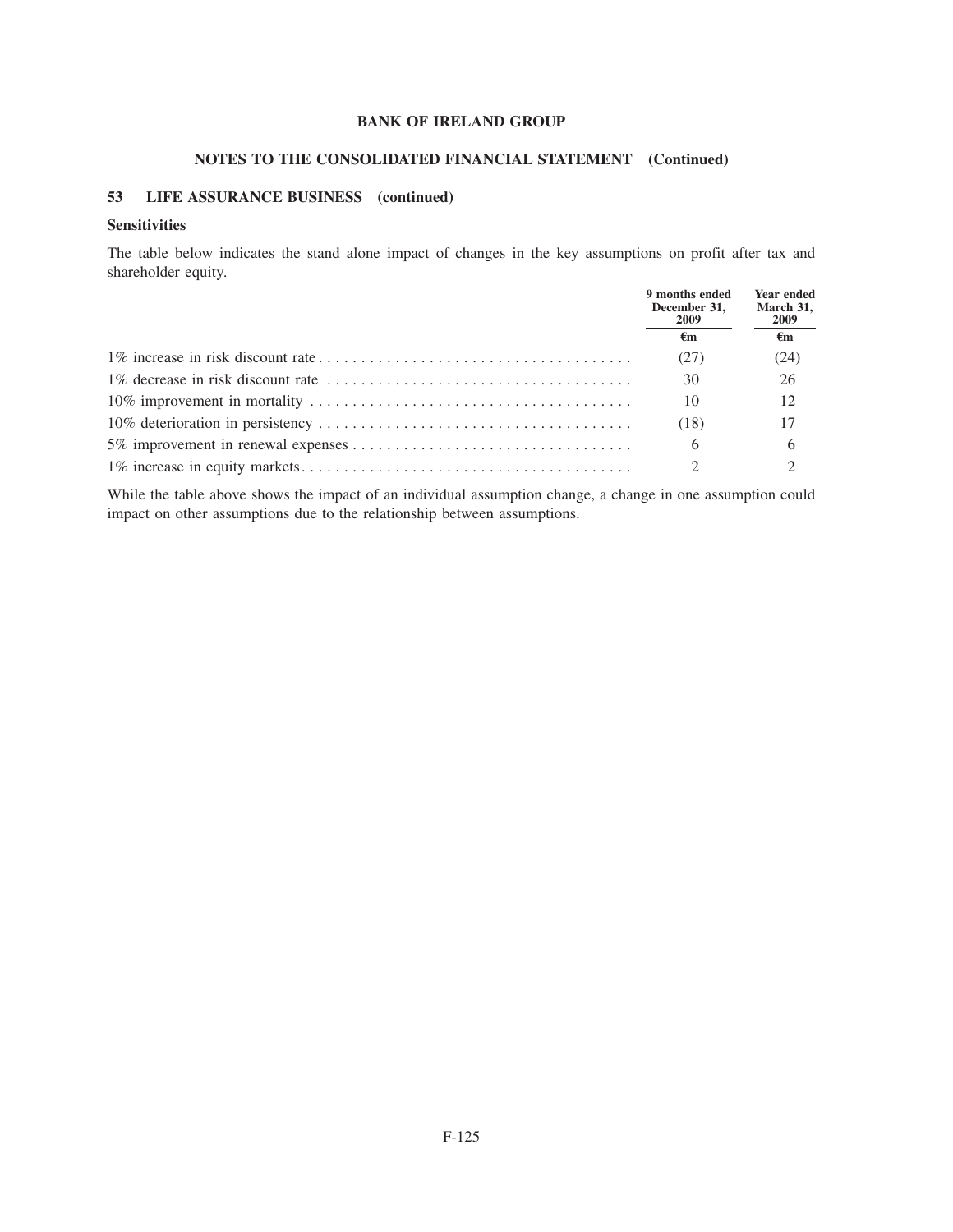#### **NOTES TO THE CONSOLIDATED FINANCIAL STATEMENT (Continued)**

### **54 DIRECTORS' INFORMATION**

Directors' remuneration for the nine month period ended December 31, 2009 (all figures in  $\epsilon$ 000s)

|                                                                                                                                  | Gross<br>Salary<br>(1) | Fees<br>(2)    | <b>Performance</b><br><b>Bonus</b><br>(3) | <b>Other</b><br>remuneration contributions<br>(4) | <b>Pension</b><br>funding<br>(5) | <b>Total 2009</b><br>(before)<br>amounts<br>waived) | <b>Amounts</b><br>waived<br>during the<br>period<br>(6) | <b>Total 2009</b><br>(after<br>amounts<br>waived) |
|----------------------------------------------------------------------------------------------------------------------------------|------------------------|----------------|-------------------------------------------|---------------------------------------------------|----------------------------------|-----------------------------------------------------|---------------------------------------------------------|---------------------------------------------------|
| Governor                                                                                                                         |                        |                |                                           |                                                   |                                  |                                                     |                                                         |                                                   |
| R Burrows (retired July 3, 09). $\dots$ .                                                                                        | ** $103$               |                |                                           |                                                   |                                  | 103                                                 |                                                         | 103                                               |
| P Molloy $\square$ (appointed to Court on<br>June 10, 2009 and Governor on<br>July 3, 2009) $\ldots \ldots \ldots \ldots \ldots$ | ** $194$               | $\overline{4}$ |                                           |                                                   |                                  | 198                                                 |                                                         | 198                                               |
| <b>Deputy Governor</b>                                                                                                           |                        |                |                                           |                                                   |                                  |                                                     |                                                         |                                                   |
| G M Magan (retired July 3, 2009)                                                                                                 | ** 33                  |                |                                           |                                                   |                                  | 33                                                  |                                                         | 33                                                |
| D Holt (appointed Deputy Governor                                                                                                |                        |                |                                           |                                                   |                                  |                                                     |                                                         |                                                   |
| August 25, 2009)                                                                                                                 | ** 45                  | 41             |                                           |                                                   |                                  | 86                                                  |                                                         | 86                                                |
| <b>Executive Directors</b>                                                                                                       |                        |                |                                           |                                                   |                                  |                                                     |                                                         |                                                   |
|                                                                                                                                  | 508                    |                |                                           | 43                                                | $*1,490$                         | 2,041                                               | (45)                                                    | 1,996                                             |
| $D$ Crowley                                                                                                                      | 428                    |                |                                           | 107                                               | (7)                              | 528                                                 | (48)                                                    | 480                                               |
|                                                                                                                                  | 495                    |                |                                           | 223                                               | (106)                            | 612                                                 | (44)                                                    | 568                                               |
| J O'Donovan                                                                                                                      | 412                    |                |                                           | 151                                               | 8                                | 571                                                 | (37)                                                    | 534                                               |
| <b>Non — Executive Directors</b>                                                                                                 |                        |                |                                           |                                                   |                                  |                                                     |                                                         |                                                   |
| T Considine                                                                                                                      |                        | 60             |                                           |                                                   |                                  | 60                                                  |                                                         | 60                                                |
| D Dilger (retired July 3, 2009) $\ldots$                                                                                         |                        | $*26$          |                                           |                                                   |                                  | 26                                                  |                                                         | 26                                                |
|                                                                                                                                  |                        | 67             |                                           |                                                   |                                  | 67                                                  |                                                         | 67                                                |
|                                                                                                                                  |                        | $+81$          |                                           |                                                   |                                  | 81                                                  |                                                         | 81                                                |
| $J$ Kennedy                                                                                                                      |                        | $+96$          |                                           |                                                   |                                  | 96                                                  |                                                         | 96                                                |
|                                                                                                                                  |                        | 60             |                                           |                                                   |                                  | 60                                                  |                                                         | 60                                                |
| HA McSharry                                                                                                                      |                        | 65             |                                           |                                                   |                                  | 65                                                  |                                                         | 65                                                |
|                                                                                                                                  |                        | 59             |                                           |                                                   |                                  | 59                                                  |                                                         | 59                                                |
| P O'Sullivan (appointed July 3,                                                                                                  |                        | $* 37$         |                                           |                                                   |                                  | 37                                                  |                                                         | 37                                                |
|                                                                                                                                  |                        | 59             |                                           |                                                   |                                  | 59                                                  |                                                         | 59                                                |
|                                                                                                                                  |                        |                |                                           |                                                   |                                  |                                                     |                                                         |                                                   |
| $Totals$                                                                                                                         | 2,218                  | 655            |                                           | 524                                               | 1,385                            | 4,782                                               | (174)                                                   | 4,608                                             |
| Ex-gratia payments paid to former<br>Directors/dependents                                                                        |                        |                |                                           |                                                   |                                  | 248                                                 |                                                         | 248                                               |

*# The majority of this amount is a one-off amount paid to the Bank Staff Pensions Fund required to cover the contractual option allowing R Boucher to retire at age 55 on a pension without actuarial reduction. This option was waived in April 2010, and the financial impact of the waiver will be included in the next financial statements.*

*\* From date of appointment or to date of retirement as a Director, as indicated.*

*\*\* From date of appointment or to date of retirement as Governor/Deputy Governor, as indicated.*

*+ Includes fees paid in respect of services as Directors of subsidiary companies (R Hynes €18,750, J Kennedy* B*31,500).*

n *In addition to amounts shown, P Molloy is also in receipt of a pension from the Bank Staff Pensions Fund relating to his previous employment with the Group.*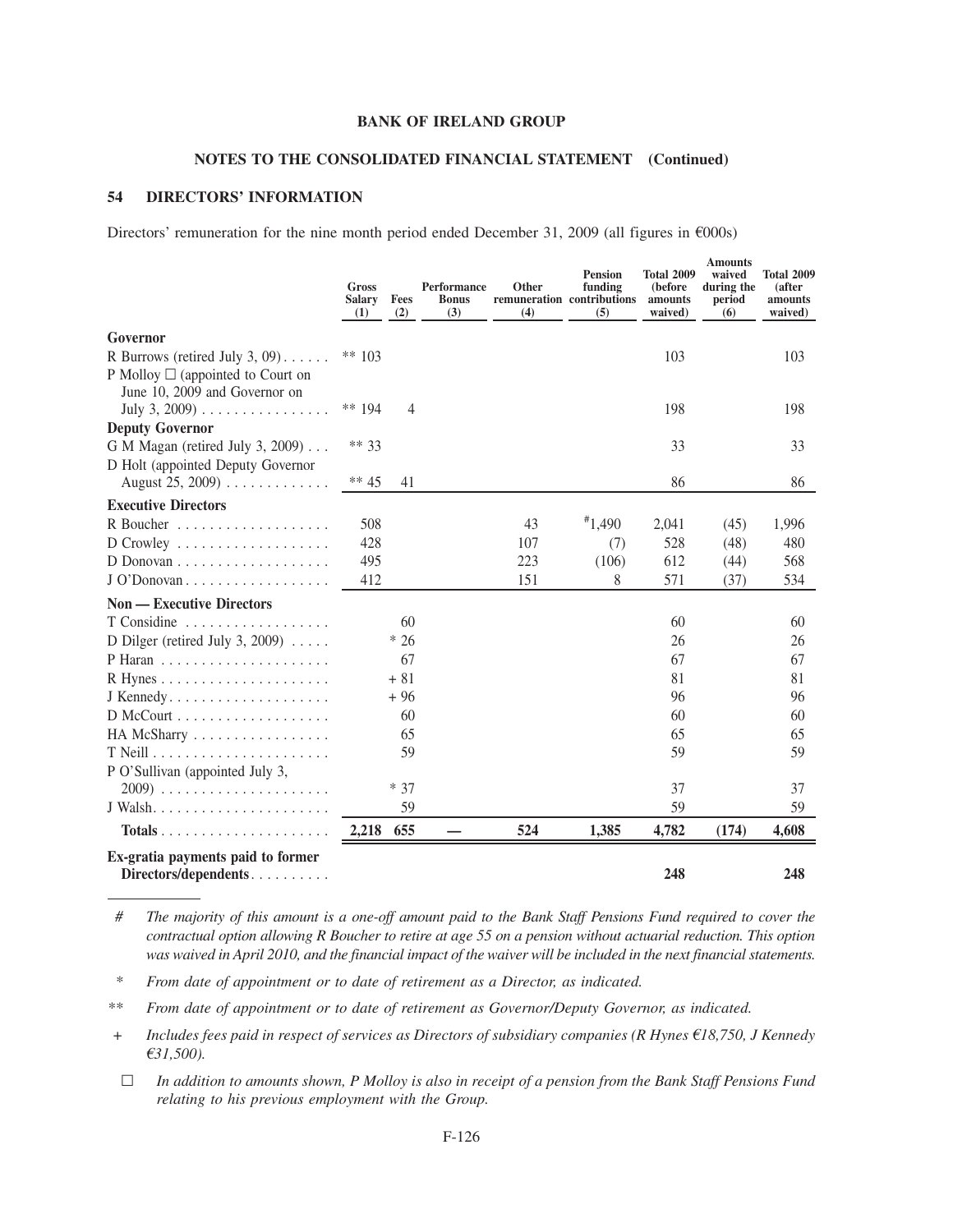#### **NOTES TO THE CONSOLIDATED FINANCIAL STATEMENT (Continued)**

### **54 DIRECTORS' INFORMATION (continued)**

*Notes:*

*(1) The Chief Executive Officer, Richie Boucher, has, with effect from May 1, 2009, waived a portion of his salary (*B*44,667 for the period ended December 31, 2009). The salary shown in the table is the gross amount before that waiver. In addition, the full amount of his pension cash allowance ceased with effect from May 1, 2009.*

*The other Executive Directors have waived payment of at least 10% of their salary with effect from May 1, 2009. The amounts shown in Column (1) are before that waiver. The amounts waived during the nine months ended December 31, 2009 are D Crowley €48,199, D Donovan €44,000 and J O'Donovan €36,667.* 

*The Governor and Deputy Governor, as Non-Executive Officers of the Bank, are not paid Court fees but are remunerated by way of non-pensionable salary.*

 $(2)$  Fees are paid only to Non-Executive Directors and a basic fee of  $63,000$  per annum applies. Additional fees *were paid to Committee Chairmen, the Senior Independent Director and for Committee membership. On February 1, 2009, the Governor, Deputy Governor and all Non-Executive Directors agreed to reduce their salary (in the case of the Governor and Deputy Governor) and their fees (in the case of all other Non-Executive Directors) by 25%.*

*All Committee fees were also reduced by 25%. Where Non-Executive Directors took on additional Committee roles in the period ended December 31, 2009 they received the reduced fee applicable to that role in addition to their basic fee of*  $63,000$  per annum and any other Committee fee they were already *receiving.*

*(3) Payments under the performance bonus scheme, are linked to individual performance and overall Group performance versus pre determined targets for the financial year.*

*No bonuses were awarded in respect of the nine months ended December 31, 2009.*

- *(4) The figures include car allowances and where applicable a taxable cash allowance in lieu of pension foregone for those Executives whose contractual pension promise would exceed the pensions cap introduced by the Finance Act 2006. No amount is payable in respect of a taxable cash allowance in lieu of pension foregone for R Boucher with effect from May 1, 2009.*
- *(5) In the case of D Donovan and D Crowley their pension accrual is now capped at the increase in pension thresholds set out in the Finance Act each year, and as a result, a release back to the fund of previously funded benefits arises on an annual basis.*

*Following his appointment as Group Chief Executive Officer, the pension contribution for R Boucher includes a one-off amount paid to the Bank Staff Pensions Fund required to cover the contractual option allowing him to retire at age 55 on a pension of approx. 59% of salary. This option was waived in April 2010 and the financial impact of the waiver will be included in the next financial statements.*

*All pension amounts at (4) and (5) have been determined by Towers Watson, the Group's actuary, and approved by the Group Remuneration Committee.*

*(6) Amounts waived are as set out in note (1) above.*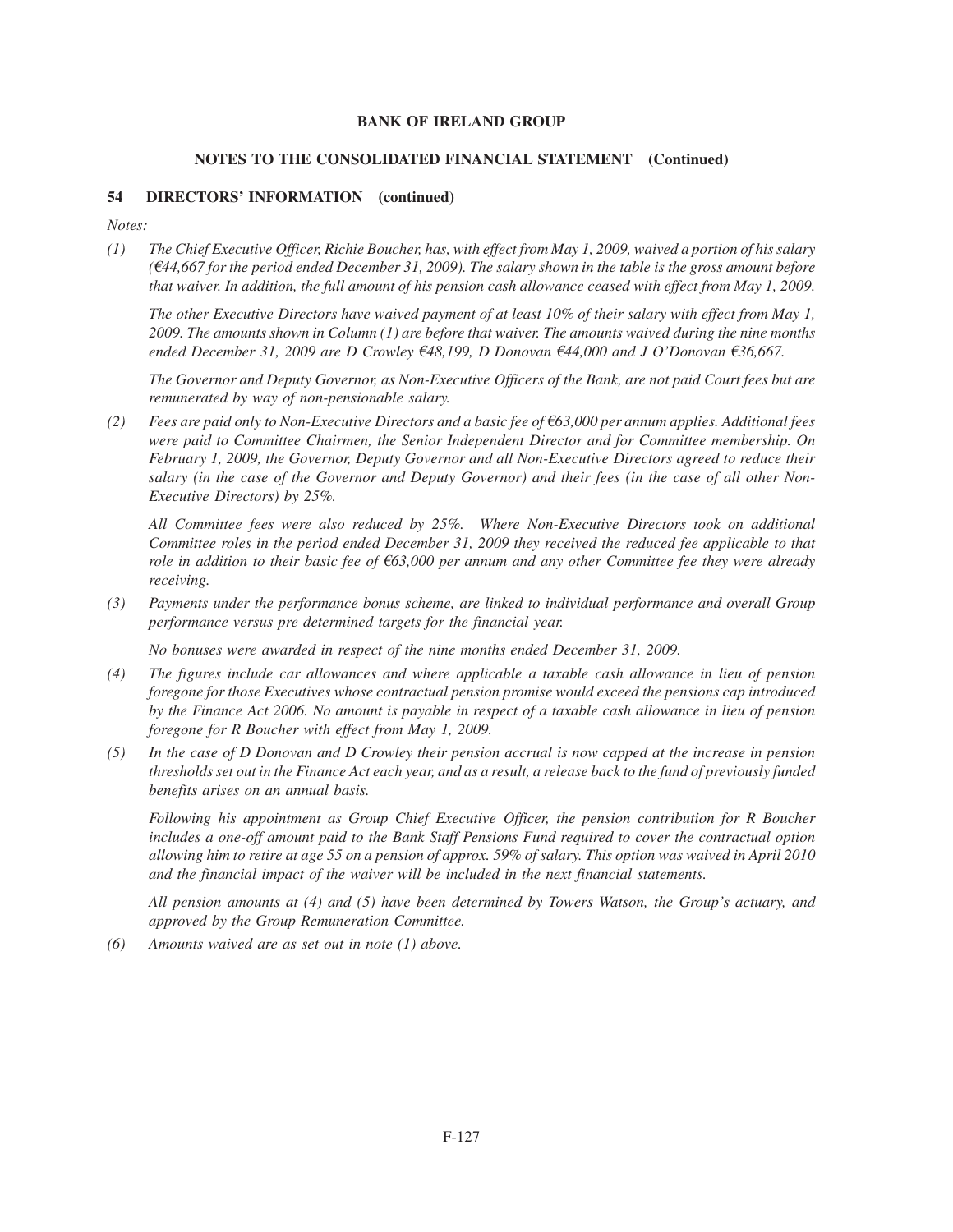# **NOTES TO THE CONSOLIDATED FINANCIAL STATEMENT (Continued)**

### **54 DIRECTORS' INFORMATION (continued)**

# Directors' remuneration for the year ended March 31, 2009 (all figures in  $\epsilon$ 000s)

|                                                           | Gross<br>salary Fees<br>(1) | (2)    | <b>Performance</b><br><b>Bonus</b><br>(3) | Other<br>remuneration contributions of notice<br>(4) | <b>Pension</b><br>funding<br>(5) | Payment<br>in lieu<br>(6) | <b>Total</b><br>2008/09 |
|-----------------------------------------------------------|-----------------------------|--------|-------------------------------------------|------------------------------------------------------|----------------------------------|---------------------------|-------------------------|
| Governor                                                  |                             |        |                                           |                                                      |                                  |                           |                         |
|                                                           | 503                         |        |                                           |                                                      |                                  |                           | 503                     |
| <b>Deputy Governor</b>                                    |                             |        |                                           |                                                      |                                  |                           |                         |
|                                                           | 161                         |        |                                           |                                                      |                                  |                           | 161                     |
| <b>Executive Directors</b>                                |                             |        |                                           |                                                      |                                  |                           |                         |
|                                                           | 580                         |        |                                           | 284                                                  | 202                              |                           | 1,066                   |
| $D$ Crowley                                               | 478                         |        |                                           | 386                                                  | (103)                            |                           | $+1761$                 |
|                                                           | 660                         |        |                                           | 518                                                  | (121)                            |                           | 1,057                   |
| B J Goggin * (resigned as a Director Feb 25,              |                             |        |                                           | 843                                                  | (382)                            | 1,462                     | 3,095                   |
|                                                           | 550                         |        |                                           | 420                                                  | 102                              |                           | 1,072                   |
| <b>Non — Executive Directors</b>                          |                             |        |                                           |                                                      |                                  |                           |                         |
| T Considine** (appointed Jan 1, 2009)                     |                             | 19     |                                           |                                                      |                                  |                           | 19                      |
|                                                           |                             | 127    |                                           |                                                      |                                  |                           | 127                     |
|                                                           |                             | 119    |                                           |                                                      |                                  |                           | 119                     |
|                                                           |                             | 117    |                                           |                                                      |                                  |                           | 117                     |
|                                                           |                             | $+121$ |                                           |                                                      |                                  |                           | 121                     |
|                                                           |                             | $+133$ |                                           |                                                      |                                  |                           | 133                     |
|                                                           |                             | 104    |                                           |                                                      |                                  |                           | 104                     |
| HA McSharry                                               |                             | 106    |                                           |                                                      |                                  |                           | 106                     |
|                                                           |                             | 102    |                                           |                                                      |                                  |                           | 102                     |
| J Walsh** (appointed Jan 1, 2009)                         |                             | 21     |                                           |                                                      |                                  |                           | 21                      |
|                                                           |                             | 969    |                                           | 2,451                                                | (302)                            | 1,462                     | 8,684                   |
| Ex-gratia payments paid to former<br>Directors/dependents |                             |        |                                           |                                                      |                                  |                           | 379                     |

\* *Figures in the above table for B J Goggin reflect his employment up to the end of March 2009.*

\*\* *From date of appointment as a Director, as indicated.*

+ *Includes fees paid in respect of services as Directors of subsidiary companies (R Hynes* B*25,000, J Kennedy* B*42,000).*

++ *Sterling equivalent 2008/09 — £700,000.*

### **Notes:**

- *(1) The Governor and Deputy Governor, as Non-Executive Officers of the Bank, are not paid Court fees but are remunerated by way of non-pensionable salary.*
- *(2) Fees are paid only to Non-Executive Directors; a basic fee of* B*84,000 per annum applied up to the end of January 2009. Additional fees were paid to Committee Chairmen, the Senior Independent Director and for*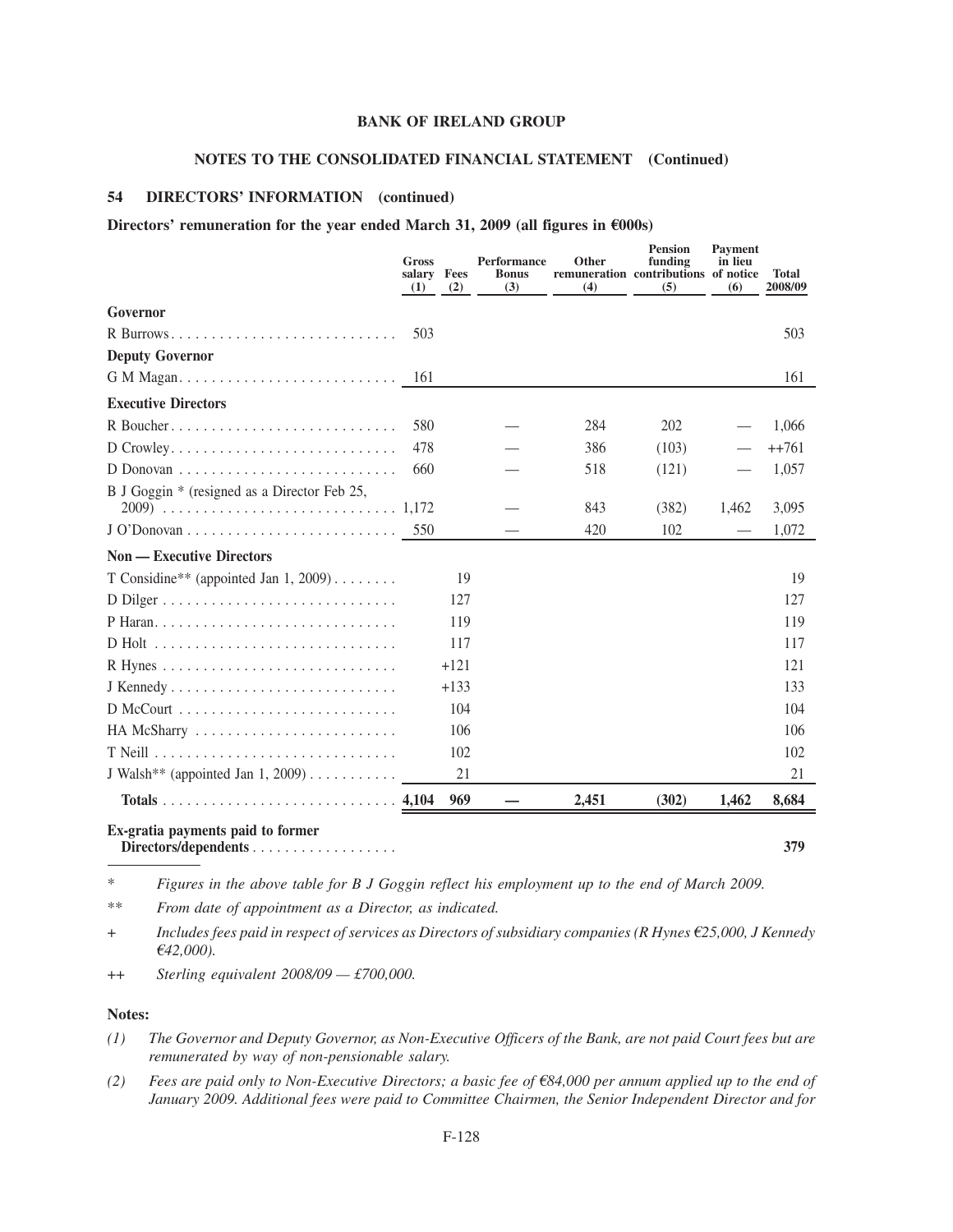## **NOTES TO THE CONSOLIDATED FINANCIAL STATEMENT (Continued)**

# **54 DIRECTORS' INFORMATION (continued)**

*Committee membership. On February 1, 2009, the Governor, Deputy Governor and all Non-Executive Directors agreed to reduce their salary (in the case of the Governor and Deputy Governor) and their fees (in the case of all other Non-Executive Directors) by 25%.*

- *(3) Payments under the performance bonus scheme, are linked to individual performance and overall Group performance versus pre determined targets for the financial year. No bonuses were awarded for the financial year 2008/09.*
- *(4) The figures include car allowances and a taxable cash allowance in lieu of pension foregone for those Executives whose contractual pension promise would exceed the pensions cap introduced by the Finance Act 2006 together with the value of awards under the Employee Stock Issue Scheme.*
- *(5) In the case of BJ Goggin, D Crowley and D Donovan their pension accrual is now 'capped' at the increase in pension thresholds set out in the Finance Act each year, and as a result, a release back to the fund of previously funded benefits arises on an annual basis.*

*All pension amounts at (4) and (5) have been determined by Towers Watson, the Group's actuary, and approved by the Group Remuneration Committee.*

*(6) B J Goggin resigned as a Director in February 2009 and left the employment of the Group in March 2009. As per his contractual notice period arrangements, he received twelve months pay in lieu of notice.*

### **Stock options held by Directors and Secretary**

#### **(a) Executive stock options**

### **Options Granted between 2006 and 2007**

The vesting of options granted in 2006 and 2007 is conditional upon underlying earnings per share achieving a cumulative growth of at least 5% per annum compounded above the increase in the Consumer Price Index over the three year performance period.

Options granted in 2006 matured on July 4, 2009 and did not vest as the performance conditions were not achieved. This confirms the strong link between returns to stockholders and the remuneration of executives.

Options granted in 2007 are due to mature on June 12, 2010, but are likely to lapse as the performance conditions are unlikely to be achieved.

### **Options Granted in 2008**

For options granted in 2008, 25% will vest if the Group's underlying earnings per share growth is 3% per annum compounded over the three year performance period covering March 2009 to March 2011. 100% of options granted in 2008 will vest if the Group's underlying earnings per share growth is 6% compounded over the three year performance period. A scaled level of vesting will occur between these two targets, with options lapsing if the minimum target of underlying earnings per share of 3% per annum compounded is not achieved over the three year performance period.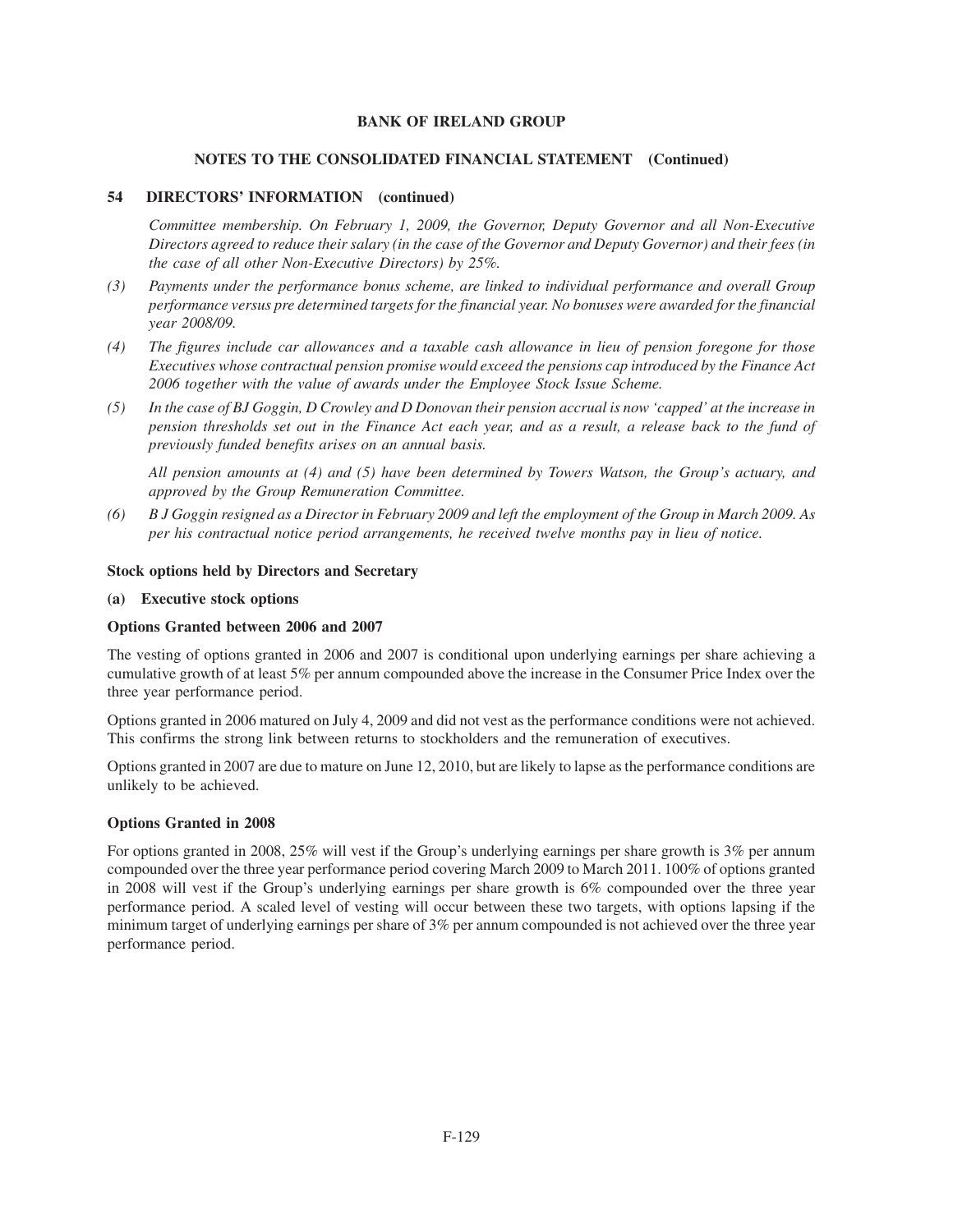### **NOTES TO THE CONSOLIDATED FINANCIAL STATEMENT (Continued)**

### **54 DIRECTORS' INFORMATION (continued)**

Options to subscribe for ordinary stock in the Bank granted and exercised during the nine months ended December 31, 2009 are set out in the table below:

|                        | Date of<br>grant             | <b>Earliest</b><br>exercise date | <b>Expiry date</b>           | price<br>€     | <b>Options</b> at<br>April 1,<br>2009<br>or date of<br>Exercise appointment<br>if later | Granted<br>in period | <b>Exercised</b><br>in year | Lapsed<br>in period | <b>Market</b><br>price at<br>date<br>€ | <b>Options</b> at<br>exercise December 31,<br>2009* |
|------------------------|------------------------------|----------------------------------|------------------------------|----------------|-----------------------------------------------------------------------------------------|----------------------|-----------------------------|---------------------|----------------------------------------|-----------------------------------------------------|
| R Boucher              | Jul 26, 2004                 | Jul 26, 2007                     | Jul 26, 2014                 | 10.76          | 26,000                                                                                  |                      |                             |                     |                                        | 26,000                                              |
|                        | Jun 21, 2005                 | Jun 21, 2008                     | Jun 21, 2015                 | 12.85          | 23,000                                                                                  |                      |                             |                     |                                        | 23,000                                              |
|                        | Jul 4, 2006                  | Jul 4, 2009                      | Jul 4, 2016                  | 14.00          | 30,500                                                                                  |                      |                             | 30,500              |                                        |                                                     |
|                        | Jun 12, 2007                 | Jun 12, 2010                     | Jun 12, 2017                 | 15.45          | 33,950                                                                                  |                      |                             |                     |                                        | 33,950                                              |
|                        | Jun 3, 2008                  | Jun 3, 2011                      | Jun 3, 2018                  | 8.10           | 71,600                                                                                  |                      |                             |                     |                                        | 71,600                                              |
|                        | <b>Total</b>                 |                                  |                              |                | 185,050                                                                                 |                      |                             | 30,500              |                                        | 154,550                                             |
| $D$ Crowley $\ldots$ . | May 21,                      | May 21,                          | May 21,                      |                |                                                                                         |                      |                             |                     |                                        |                                                     |
|                        | 2001                         | 2004                             | 2011                         | 11.05          | 25,000                                                                                  |                      |                             |                     |                                        | 25,000                                              |
|                        | Jun 24, 2002<br>Jun 18, 2003 | Jun 24, 2005<br>Jun 18, 2006     | Jun 24, 2012<br>Jun 18, 2013 | 12.50<br>10.77 | 25,000<br>50,000                                                                        |                      |                             |                     |                                        | 25,000<br>50,000                                    |
|                        | Jul 26, 2004                 | Jul 26, 2007                     | Jul 26, 2014                 | 10.76          | 35,000                                                                                  |                      |                             |                     |                                        | 35,000                                              |
|                        | Jun 21, 2005                 | Jun 21, 2008                     | Jun 21, 2015                 | 12.85          | 32,500                                                                                  |                      |                             |                     |                                        | 32,500                                              |
|                        | Jul 4, 2006                  | Jul 4, 2009                      | Jul 4, 2016                  | 14.00          | 30,500                                                                                  |                      |                             | 30,500              |                                        |                                                     |
|                        | Jun 12, 2007                 | Jun 12, 2010                     | Jun 12, 2017                 | 15.45          | 33,950                                                                                  |                      |                             |                     |                                        | 33,950                                              |
|                        | Jun 3, 2008                  | Jun 3, 2011                      | Jun 3, 2018                  | 8.10           | 68,800                                                                                  |                      |                             |                     |                                        | 68,800                                              |
|                        | <b>Total</b>                 |                                  |                              |                | 300,750                                                                                 |                      |                             | 30,500              |                                        | 270,250                                             |
| D Donovan              | Jun 24, 2002                 | Jun 24, 2005                     | Jun 24, 2012                 | 12.50          | 30,000                                                                                  |                      |                             |                     |                                        | 30,000                                              |
|                        | Jun 18, 2003                 | Jun 18, 2006                     | Jun 18, 2013                 | 10.77          | 50,000                                                                                  |                      |                             |                     |                                        | 50,000                                              |
|                        | Jul 26, 2004                 | Jul 26, 2007                     | Jul 26, 2014                 | 10.76          | 35,000                                                                                  |                      |                             |                     |                                        | 35,000                                              |
|                        | Jun 21, 2005<br>Jul 4, 2006  | Jun 21, 2008<br>Jul 4, 2009      | Jun 21, 2015<br>Jul 4, 2016  | 12.85<br>14.00 | 32,500<br>30,500                                                                        |                      |                             | 30,500              |                                        | 32,500                                              |
|                        | Jun 12, 2007                 | Jun 12, 2010                     | Jun 12, 2017                 | 15.45          | 33,950                                                                                  |                      |                             |                     |                                        | 33,950                                              |
|                        | Jun 3, 2008                  | Jun 3, 2011                      | Jun 3, 2018                  | 8.10           | 81,450                                                                                  |                      |                             |                     |                                        | 81,450                                              |
|                        | <b>Total</b>                 |                                  |                              |                | 293,400                                                                                 |                      |                             | 30,500              |                                        | 262,900                                             |
| J O'Donovan            | Jun 24, 2002                 | Jun 24, 2005                     | Jun 24, 2012                 | 12.50          | 25,000                                                                                  |                      |                             |                     |                                        | 25,000                                              |
|                        | Jun 18, 2003                 | Jun 18, 2006                     | Jun 18, 2013                 | 10.77          | 50,000                                                                                  |                      |                             |                     |                                        | 50,000                                              |
|                        | Jul 26, 2004                 | Jul 26, 2007                     | Jul 26, 2014                 | 10.76          | 35,000                                                                                  |                      |                             |                     |                                        | 35,000                                              |
|                        | Jun 21, 2005                 | Jun 21, 2008                     | Jun 21, 2015                 | 12.85          | 32,500                                                                                  |                      |                             |                     |                                        | 32,500                                              |
|                        | Jul 4, 2006                  | Jul 4, 2009                      | Jul 4, 2016                  | 14.00          | 30,500                                                                                  |                      |                             | 30,500              |                                        |                                                     |
|                        | Jun 12, 2007<br>Jun 3, 2008  | Jun 12, 2010<br>Jun 3, 2011      | Jun 12, 2017<br>Jun 3, 2018  | 15.45<br>8.10  | 33,950<br>67,900                                                                        |                      |                             |                     |                                        | 33,950<br>67,900                                    |
|                        |                              |                                  |                              |                |                                                                                         |                      |                             |                     |                                        |                                                     |
|                        | <b>Total</b>                 |                                  |                              |                | 274,850                                                                                 |                      |                             | 30,500              |                                        | 244,350                                             |
| Secretary              | May 21,                      | May 21,                          | May 21,                      |                |                                                                                         |                      |                             |                     |                                        |                                                     |
| <b>H</b> Nolan         | 2001<br>Jun 18, 2003         | 2004<br>Jun 18, 2006             | 2011<br>Jun 18, 2013         | 11.05<br>10.77 | 10,000<br>10,000                                                                        |                      |                             |                     |                                        | 10,000<br>10,000                                    |
|                        | Jul 26, 2004                 | Jul 26, 2007                     | Jul 26, 2014                 | 10.76          | 12,000                                                                                  |                      |                             |                     |                                        | 12,000                                              |
|                        | Jun 21, 2005                 | Jun 21, 2008                     | Jun 21, 2015                 | 12.85          | 11,000                                                                                  |                      |                             |                     |                                        | 11,000                                              |
|                        | Jul 04, 2006                 | Jul 4, 2009                      | Jul 4, 2016                  | 14.00          | 11,500                                                                                  |                      |                             | 11,500              |                                        |                                                     |
|                        | Jun 12, 2007                 | Jun 12, 2010                     | Jun 12, 2017                 | 15.45          | 9,700                                                                                   |                      |                             |                     |                                        | 9,700                                               |
|                        | Jun 3, 2008                  | Jun 3, 2011                      | Jun 3, 2018                  | 8.10           | 16,400                                                                                  |                      |                             |                     |                                        | 16,400                                              |
|                        | <b>Total</b>                 |                                  |                              |                | 80,600                                                                                  |                      |                             | 11,500              |                                        | 69,100                                              |

\* *Information is shown as at December 31, 2009 and before any changes which may be required as a consequence of the Rights Issue.*

No other Directors have been granted options to subscribe for units of ordinary stock of the Bank or of other Group entities.

The official closing price of ordinary stock at December 31, 2009 was  $E1.325$  (March 31, 2009:  $E0.52$ ).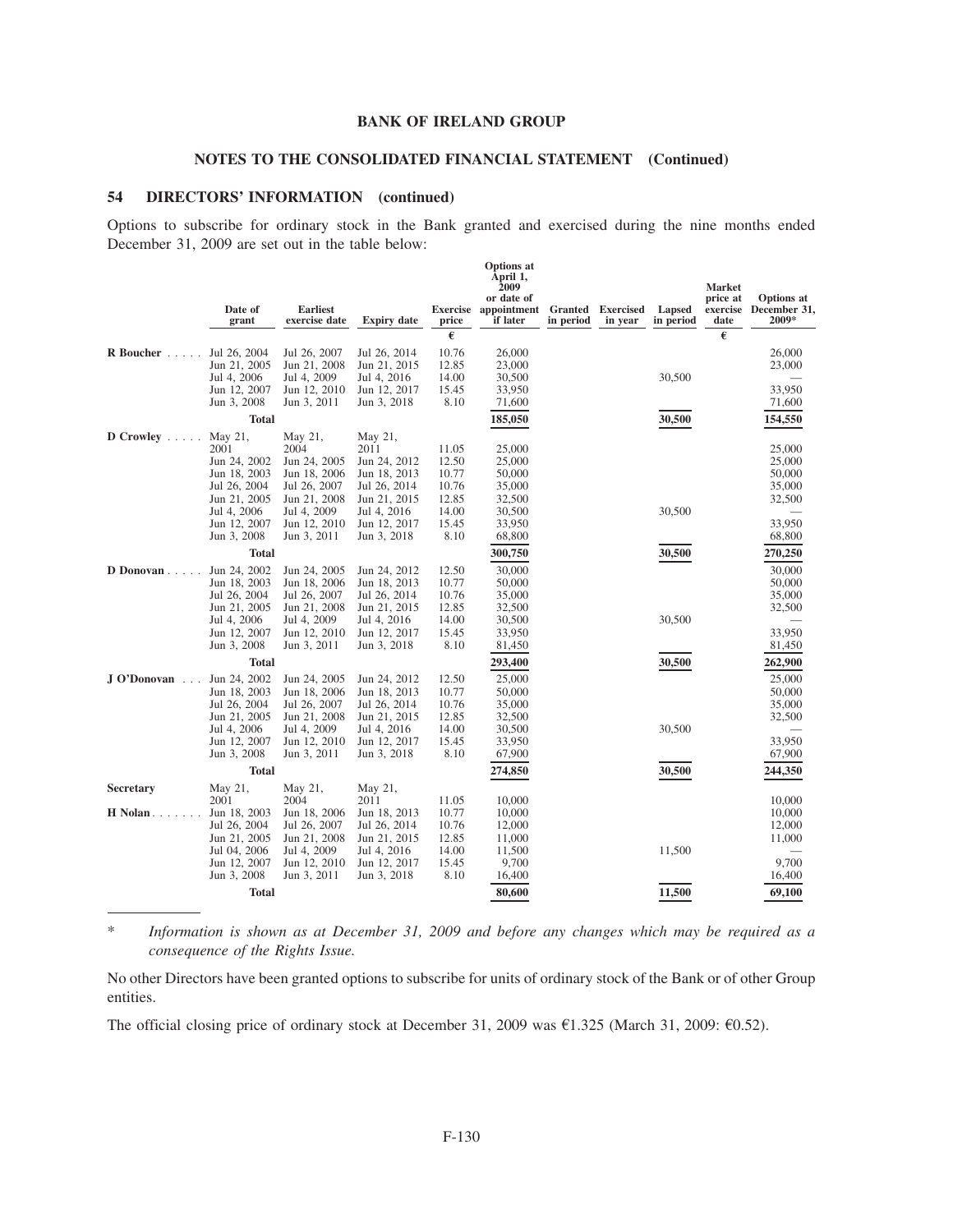### **NOTES TO THE CONSOLIDATED FINANCIAL STATEMENT (Continued)**

### **54 DIRECTORS' INFORMATION (continued)**

#### **(b) Sharesave Scheme Options**

Under the terms of the Sharesave Schemes offered in 2006 and 2007, options were granted in December of each of those years to all eligible Group employees who elected to participate. Option prices were set at a discount of 25% of the then market price as permitted by the Rules in Ireland and at a discount of 20% of the then market price as permitted by the Rules in the UK. Under the terms of the 2006 and 2007 Sharesave offers, participants could save for three years.

The following table summarises the Sharesave Schemes operating in the Group:

| <b>Sharesave Scheme</b> | <b>ROI</b> Price | UK Price               | <b>Saving Period</b> | <b>Maturity Date</b>  |
|-------------------------|------------------|------------------------|----------------------|-----------------------|
| 2006                    | €12.28           | €13.09                 |                      | 3 years February 2010 |
| 2007                    |                  | € 6.96 $\epsilon$ 7.43 |                      | 3 years February 2011 |

The options held under the Sharesave schemes by the Directors and Secretary are set out below:

| Name             | <b>Sharesave Scheme</b><br>date of Grant | <b>Sharesave options</b><br>granted | Market value at date<br>of grant | <b>Sharesave</b><br>options held at<br>December 31, 2009 <sup>#</sup> |
|------------------|------------------------------------------|-------------------------------------|----------------------------------|-----------------------------------------------------------------------|
| Directors:       |                                          |                                     |                                  |                                                                       |
|                  | 2006                                     |                                     |                                  |                                                                       |
| R Boucher        | December 22, 2006                        | 301                                 | €17.33                           | 301                                                                   |
|                  | 2007                                     |                                     |                                  |                                                                       |
| $D$ Crowley      | December 24, 2007                        | 574                                 | €10.11                           | $-*$                                                                  |
| <b>Secretary</b> |                                          |                                     |                                  |                                                                       |
| H Nolan<br>.     | 2006                                     |                                     |                                  |                                                                       |
|                  | December 22, 2006                        | 301                                 | €17.33                           | 301                                                                   |
|                  | 2007                                     |                                     |                                  |                                                                       |
|                  | December 24, 2007                        | 531                                 | €10.11                           | 531                                                                   |

\* *Des Crowley held 574 options under the 2007 3 Year SAYE Scheme, however, he withdrew from the scheme on June 10, 2009 withdrawing his savings of £1,120 and interest of £27. His options therefore lapsed.*

# *Information is shown as at December 31, 2009, and before any changes which may be required as a consequence of the Rights Issue.*

#### **(c) Long Term Incentive Plan (LTIP)**

Conditional awards of units of ordinary stock are made to Group Senior Executives annually since 2004 under the terms of the LTIP.

These awards do not vest in the Executives unless demanding performance criteria are achieved (see description of LTIP in note 45 on page F-101). Prior to the introduction of the LTIP in 2004, conditional awards of units of ordinary stock were made under the Long Term Performance Stock Plan (LTPSP).

The performance conditions attached to the award of conditional units of stock made in June 2006 under the LTIP were not met in June 2009 and the awards granted under the scheme lapsed.

The Group Remuneration Committee decided that no award was to be made to Executive Directors in June 2009 under the LTIP plan.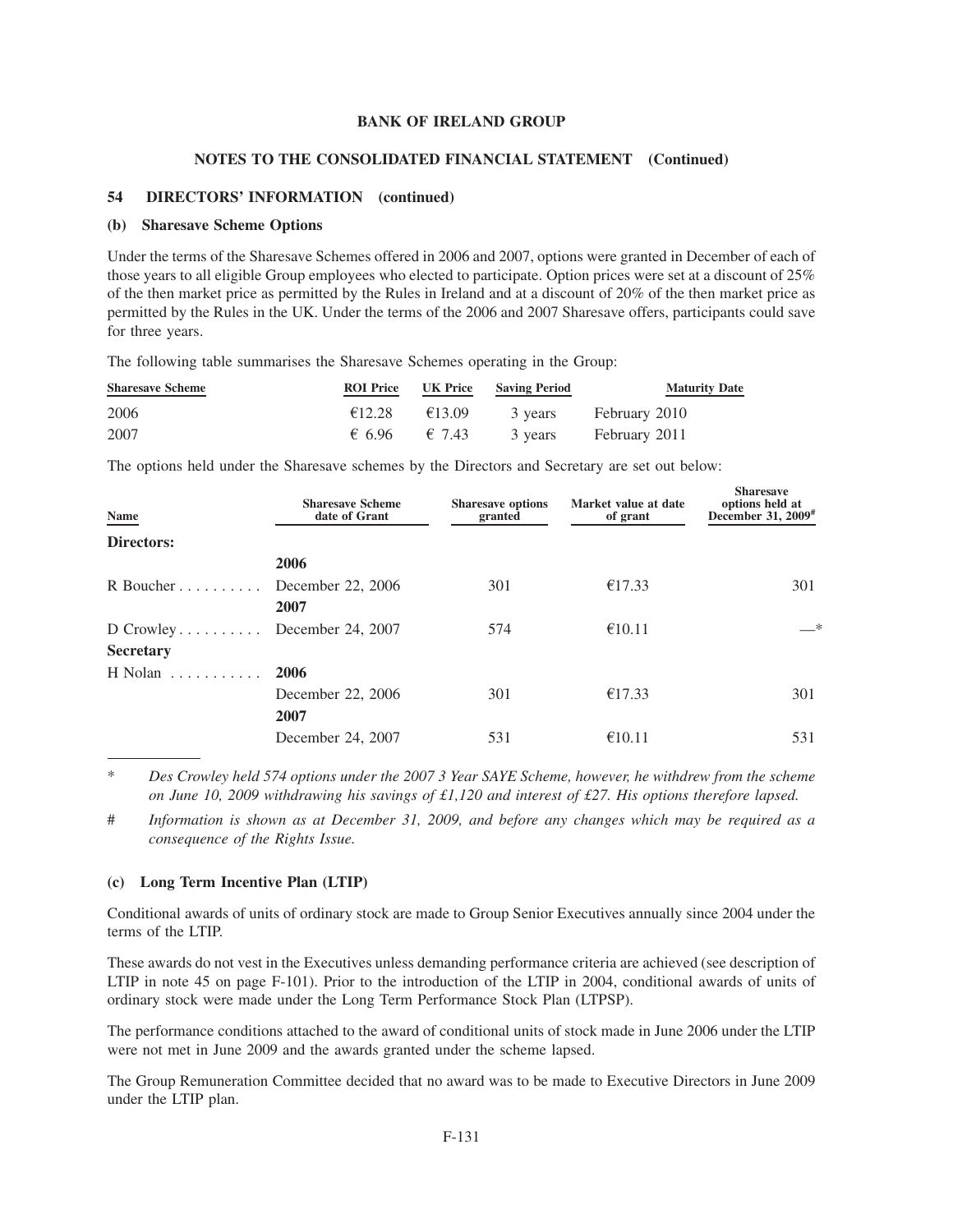# **NOTES TO THE CONSOLIDATED FINANCIAL STATEMENT (Continued)**

### **54 DIRECTORS' INFORMATION (continued)**

The conditional awards of units of ordinary stock made to date to the Executive Directors and the Group Secretary are as follows:

|                  | Date of<br>award                                                                                           | No. of units<br>conditionally<br>held at<br>April 1,<br>2009 | Conditionally<br>awarded<br>in the year | <b>Vested</b><br>and<br><b>Retained</b><br>in Scheme* | Lapsed **        | <b>Matching</b><br>Award*        | <b>Released</b><br>from<br>scheme in<br>the year | <b>Potential</b><br>interest<br>in shares at<br>December 31,<br>$2009$ <sup>#</sup> | Original<br>Maturity<br>date                                                                               | <b>Maturity</b><br>date*                                     |
|------------------|------------------------------------------------------------------------------------------------------------|--------------------------------------------------------------|-----------------------------------------|-------------------------------------------------------|------------------|----------------------------------|--------------------------------------------------|-------------------------------------------------------------------------------------|------------------------------------------------------------------------------------------------------------|--------------------------------------------------------------|
| R Boucher        | Jul 4, 2006<br>Jun 12, 2007<br>Jun 3, 2008                                                                 | 30,500<br>33,950<br>71,600                                   |                                         |                                                       | 30,500           |                                  |                                                  | 33,950<br>71,600                                                                    | Jul 4, 2009<br>Jun 12, 2010<br>Jun 3, 2011                                                                 |                                                              |
|                  | <b>Total</b>                                                                                               | 136,050                                                      |                                         |                                                       | 30,500           |                                  |                                                  | 105,550                                                                             |                                                                                                            |                                                              |
| $D$ Crowley      | Jul 13, 1999<br>May 25, 2000<br>May 21, 2001<br>Jun 24, 2002<br>Jul 4, 2006<br>Jun 12, 2007<br>Jun 3, 2008 | 30,500<br>33,950<br>68,800                                   |                                         | 6,158<br>13,079<br>9,496<br>7,070                     | 30,500           | 1,539<br>3,269<br>2,373<br>1,767 | 7,697                                            | 3,269<br>2,373<br>1,767<br>33,950<br>68,800                                         | Jul 13, 2002<br>May 25, 2003<br>May 21, 2004<br>Jun 24, 2005<br>Jul 4, 2009<br>Jun 12, 2010<br>Jun 3, 2011 | Jul 13, 2009<br>May 25, 2010<br>May 21, 2011<br>Jun 24, 2012 |
|                  | <b>Total</b>                                                                                               | 133,250                                                      |                                         | 35,803                                                | 30,500           | 8,948                            | 7,697                                            | 110,159                                                                             |                                                                                                            |                                                              |
| D Donovan        | Jul 13, 1999<br>May 25, 2000<br>May 21, 2001<br>Jun 24, 2002<br>Jul 4, 2006<br>Jun 12, 2007<br>Jun 3, 2008 | 30,500<br>33,950<br>81,450                                   |                                         | 7,544<br>11,494<br>7,067<br>4,714                     | 30,500           | 1,886<br>2,873<br>1,766<br>1,178 | 9,430                                            | 2,873<br>1,766<br>1,178<br>33,950<br>81,450                                         | Jul 13, 2002<br>May 25, 2003<br>May 21, 2004<br>Jun 24, 2005<br>Jul 4, 2009<br>Jun 12, 2010<br>Jun 3, 2011 | Jul 13, 2009<br>May 25, 2010<br>May 21, 2011<br>Jun 24, 2012 |
|                  | <b>Total</b>                                                                                               | 145,900                                                      |                                         | 30,819                                                | 30,500           | 7,703                            | 9,430                                            | 121,217                                                                             |                                                                                                            |                                                              |
| J O'Donovan      | Jun 24, 2002<br>Jul 4, 2006<br>Jun 12, 2007<br>Jun 3, 2008<br><b>Total</b>                                 | 30,500<br>33,950<br>67,900<br>132,350                        |                                         | 6,034<br>6,034                                        | 30,500<br>30,500 | 1,508<br>1,508                   |                                                  | 1,508<br>33,950<br>67,900<br>103,358                                                | Jun 24, 2005<br>Jul 4, 2009<br>Jun 12, 2010<br>Jun 3, 2011                                                 | Jun 24, 2012                                                 |
| <b>Secretary</b> |                                                                                                            |                                                              |                                         |                                                       |                  |                                  |                                                  |                                                                                     |                                                                                                            |                                                              |
| <b>H</b> Nolan   | Jul 4, 2006<br>Jun 12, 2007<br>Jun 3, 2008                                                                 | 11,500<br>6,950<br>12,300                                    |                                         |                                                       | 11,500           |                                  |                                                  | 6,950<br>12,300                                                                     | Jul 4, 2009<br>Jun 12, 2010<br>Jun 3, 2011                                                                 |                                                              |
|                  | <b>Total</b>                                                                                               | 30,750                                                       |                                         |                                                       | 11,500           |                                  |                                                  | 19,250                                                                              |                                                                                                            |                                                              |

*\* Only applies to awards made under the LTPSP. A minimum of 80% of the vested stock must be retained for two years from maturity of award. After the two year retention period, an additional award of 20% is made. If the award is retained for an additional five years, a further award of 30% is made. These additional awards are made at the maturity date as per the above table.*

*\*\* This column relates to any conditional grant which may have lapsed during the nine months ended December 31, 2009.*

*# Information is shown as at December 31, 2009, and before any changes which may be required as a consequence of the Rights Issue.*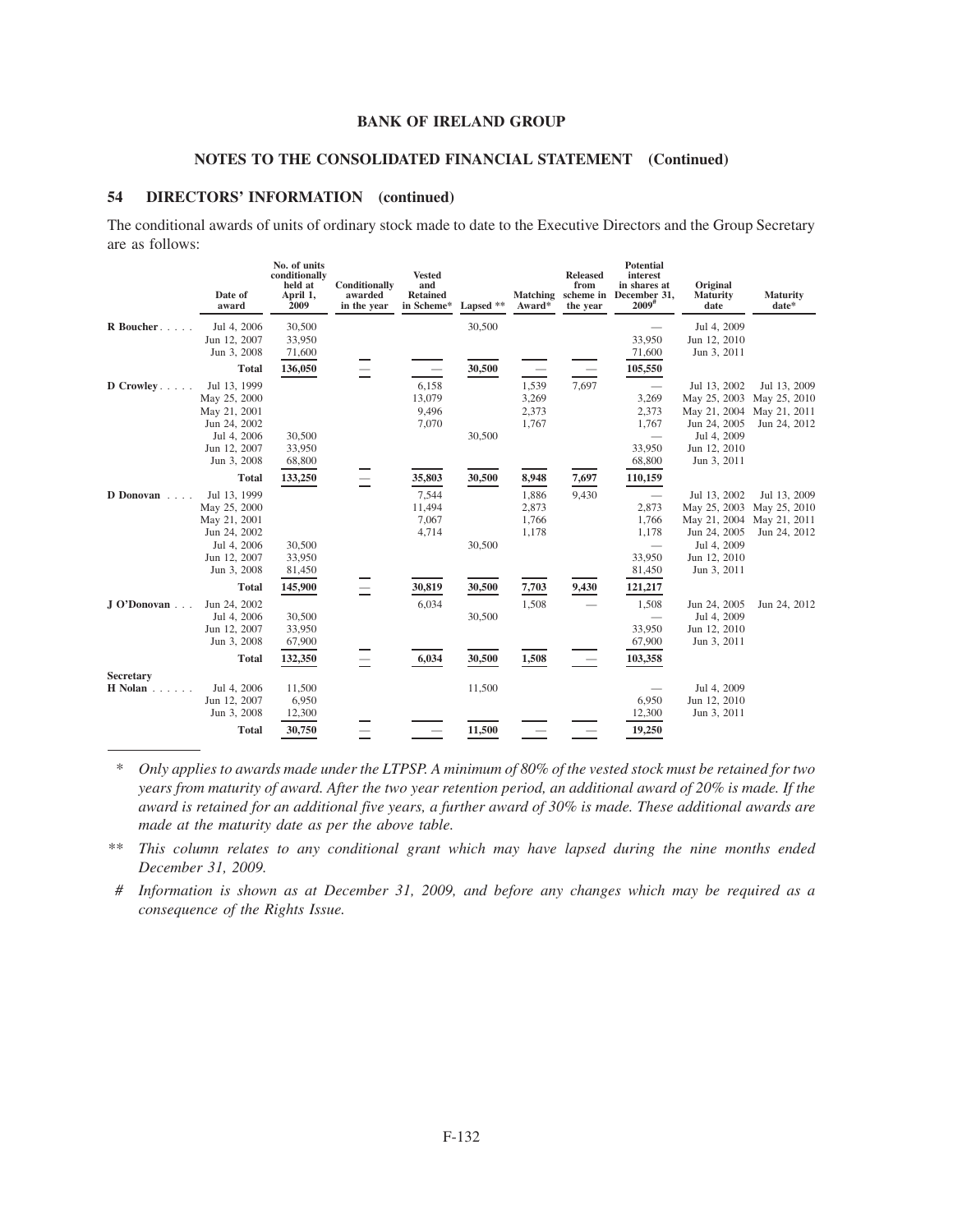#### **NOTES TO THE CONSOLIDATED FINANCIAL STATEMENT (Continued)**

### **54 DIRECTORS' INFORMATION (continued)**

#### **Directors' pension entitlements**

Set out below are details of the change in accrued pension benefits for the Directors during the nine months ended December 31, 2009.

| <b>Executive Directors</b> | (a) Additional<br>pension in the period | $(b)$ Increase /<br>(decrease) in<br>transfer value | (c) Accrued pension<br>entitlement at<br>December 31, 2009 |  |
|----------------------------|-----------------------------------------|-----------------------------------------------------|------------------------------------------------------------|--|
|                            |                                         | €                                                   |                                                            |  |
|                            | 65.512                                  | 1.906.623                                           | 276,690                                                    |  |
|                            |                                         | (10,688)                                            | 270,866                                                    |  |
|                            |                                         |                                                     | 268,507                                                    |  |
|                            | 3.462                                   | 25,770                                              | 268,903                                                    |  |

Column (a) above is the increase in pension during the period. Increases are after adjustment for inflation and comprise allowance for additional pensionable service, increases in pensionable earnings and any agreed adjustment in the individual's pension accrual.

Column (b) is the additional/(reduced) capital value, less each Director's contributions, of column (a) which would arise if the pension were to be transferred to another pension plan on the Director leaving the Group and is calculated using factors supplied by the actuary in accordance with actuarial guidance notes ASP PEN-2, and is based on leaving service pension benefits becoming payable at normal retirement date, age 60 (or earlier where there is an unfettered right to the payment of the benefit from an earlier age, payable without reduction, on leaving service).

During 2009, Richie Boucher's contractual arrangements were changed to include an option to retire at age 55 on a pension of approx. 59% of his salary. Column (b) above includes an amount in respect of that change in contractual terms. This option was waived by him in April 2010 and the impact of this waiver will be reflected in the next financial statements.

Column (c) is the aggregate annual pension entitlement payable at normal retirement age based on each Director's pensionable service with the Group at December 31, 2009.

\*Pension entitlements increase annually in line with the increase in fund thresholds announced in the Finance Act each year. In the case of these individuals, the pension earned in 2009 is nil as there were no increases in the statutory revaluation of this threshold in the period from March 31 to December 31 2009.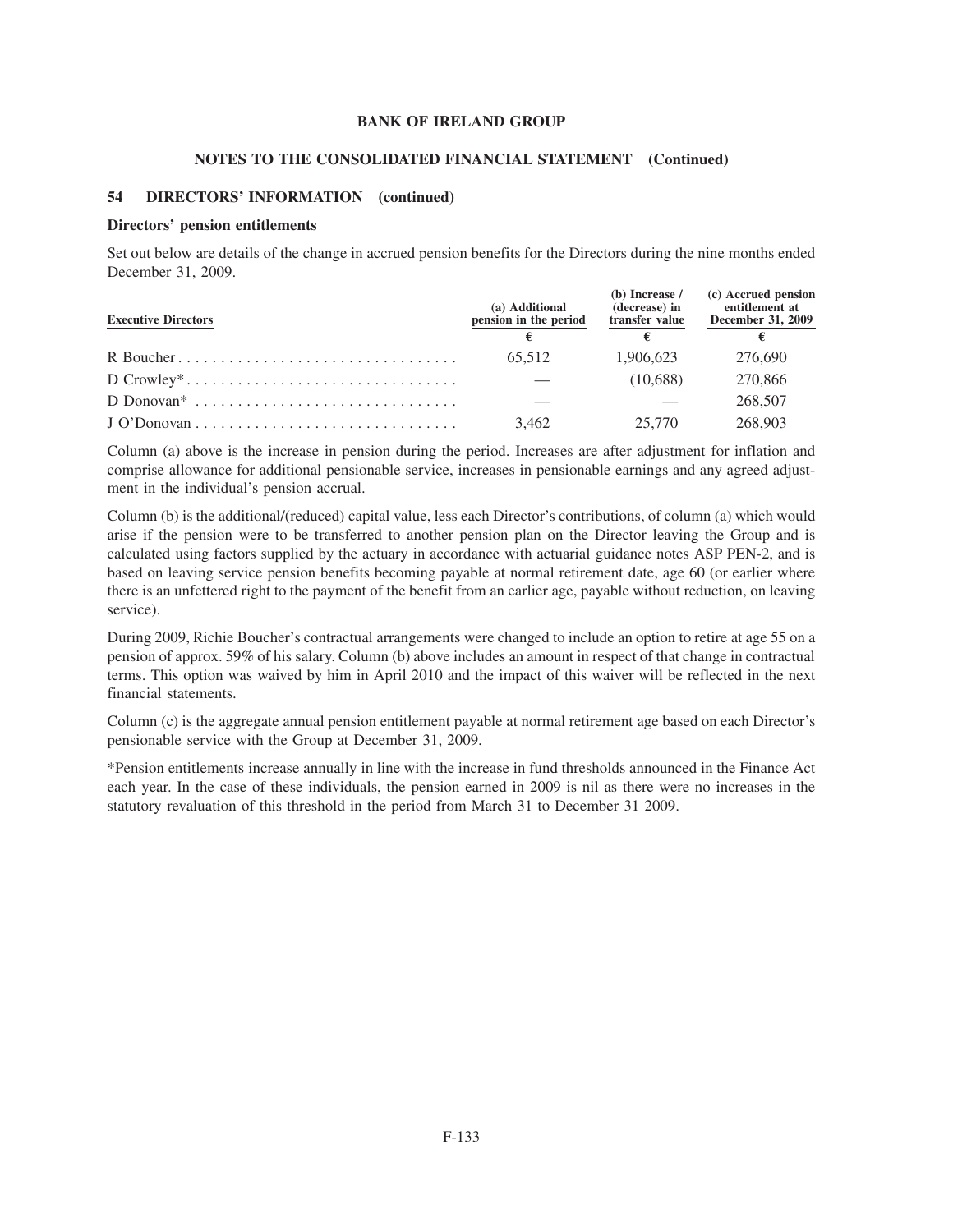#### **NOTES TO THE CONSOLIDATED FINANCIAL STATEMENT (Continued)**

### **54 DIRECTORS' INFORMATION (continued)**

#### **Directors' interests in stock**

In addition to their interests in the ordinary stock through their holding of stock options and the conditional awards of stock under the LTPSP and LTIP as set out above, the interests of the Directors and Secretary in office at December 31, 2009, and of their spouses and minor children, in the stocks issued by the Bank are set out below:

|                  | Units of €0.64 of Ordinary Stock             |                                          |  |
|------------------|----------------------------------------------|------------------------------------------|--|
|                  | As at December 31, 2009<br><b>Beneficial</b> | As at April 1, 2009<br><b>Beneficial</b> |  |
| <b>DIRECTORS</b> |                                              |                                          |  |
|                  | 33,127                                       | 33,127                                   |  |
|                  | 5,000                                        | 5,000                                    |  |
|                  | 130,454                                      | 128,915                                  |  |
|                  | 185,078                                      | 183,192                                  |  |
|                  | 8,443                                        | 8,443                                    |  |
|                  | 16,284                                       | 16,284                                   |  |
|                  | 25,000                                       | 25,000                                   |  |
|                  | 8,062                                        | 8,062                                    |  |
|                  | 50,674                                       | 50,674                                   |  |
|                  | 11,354                                       | 11,354                                   |  |
|                  | 1,167,333                                    | $*1,167,333$                             |  |
|                  | 114,461                                      | $**114,461$                              |  |
|                  | 91,126                                       | 108,326                                  |  |
|                  | 10,000                                       | $*10,000$                                |  |
|                  | 10,733                                       | 10,733                                   |  |
| <b>SECRETARY</b> |                                              |                                          |  |
|                  | 21,883                                       | $*21,883$                                |  |

*+ Held as American Depository Receipts (ADRs). One ADR equates to four units of ordinary stock.*

*\* As at date of appointment.*

*\*\* The comparative figure is amended to include an additional 161 units of Ordinary Stock taken up under the Stock Alternative Scheme in January 2008.*

Apart from the interests set out above and in the previous section, the Directors and Secretary and their spouses and minor children had no other interests in the stock / securities of the Bank or its Group undertakings at December 31, 2009.

There have been no changes in the stockholdings of the above Directors and Secretary between December 31, 2009 and May 24, 2010, with the exception of D Crowley (133,724 at May 24, 2010) and D Donovan (187,951 at May 24, 2010).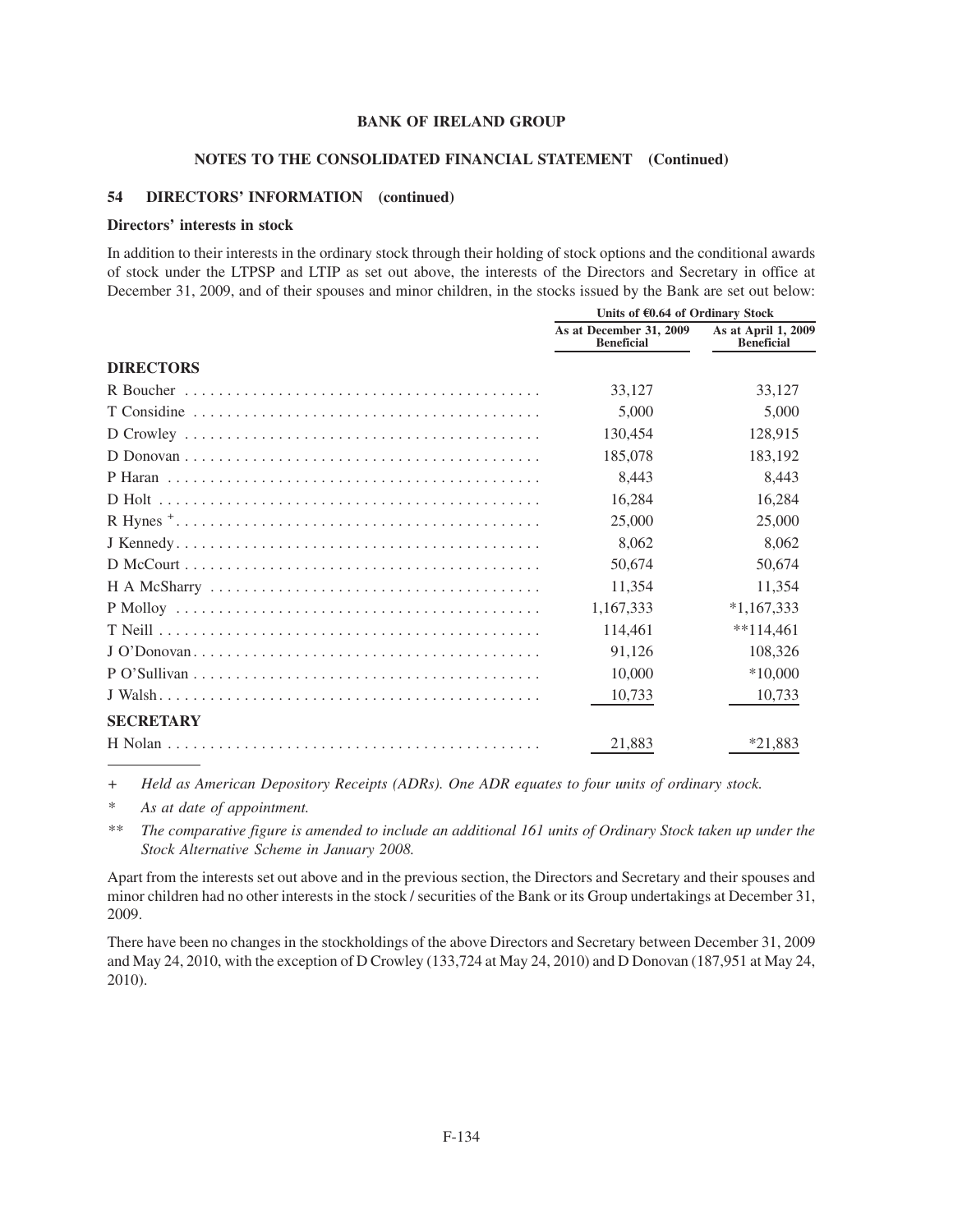# **NOTES TO THE CONSOLIDATED FINANCIAL STATEMENT (Continued)**

# **55 SUMMARY OF RELATIONS WITH THE IRISH GOVERNMENT**

### **(a) Guarantee schemes**

### **Credit Institutions (Financial Support) Scheme 2008 — (the "2008 Scheme")**

On 24 October 2008, four of the Group's entities elected to participate in the above scheme. Under the scheme the Irish Government has guaranteed relevant deposits and debt securities raised by Irish covered institutions<sup>1</sup> until September 29, 2010. The entities participating are the Governor and Company of the Bank of Ireland, Bank of Ireland Mortgage Bank, ICS Building Society and Bank of Ireland (IOM) Limited.

The following are the specific liabilities covered as set out in the Scheme rules:

- all retail and corporate deposits (to the extent not covered by existing deposit protection schemes in Ireland or any other jurisdiction);
- interbank deposits;
- senior unsecured debt;
- covered bonds (including asset covered securities); and
- dated subordinated debt (Lower Tier 2).

Any intergroup borrowing and any debt due to the European Central Bank arising from Eurosystem monetary operations is excluded.

A number of conditions have been imposed on covered institutions under the Scheme including inter alia, conditions that regulate the commercial conduct of their business, having regard to capital ratios, market share and balance sheet growth. This is in order to minimise any potential competitive distortion that may arise and to avoid any abuse of the guarantee or any use in a manner irreconcilable with the purpose of the guarantee. These conditions are set out in the Scheme.

Covered institutions are subject to particular reporting requirements to enable the Financial Regulator and the Minister for Finance to monitor compliance with the Scheme and the achievement of its purposes.

A quarterly charge is payable to the Irish Government under the scheme. This amounted to  $E$ 105 million for the nine months ended December 31, 2009 ( $666$  million for the six months to March 31, 2009).

At December 31, 2009, liabilities of  $\epsilon$ 98.6 billion (March 31, 2009:  $\epsilon$ 105.9 billion) were guaranteed under this scheme.

### **Credit Institutions (Eligible Liabilities Guarantee) Scheme**

On December 9, 2009 the Credit Institutions (Eligible Liabilities Guarantee) Scheme (the "ELG Scheme") was introduced. The purpose of the ELG scheme was to update and revise the current bank guarantee under the 2008 Scheme.

The ELG Scheme is subject to ongoing six monthly approval by the European Commission in accordance with EU State aid rules. The next review is due for completion by the end of June 2010.

Eligible liabilities include:

- deposits to the extent not covered by deposit protection schemes in Ireland (other than the 2008 scheme) or any other jurisdiction;
- senior unsecured certificates of deposit;
- senior unsecured commercial paper;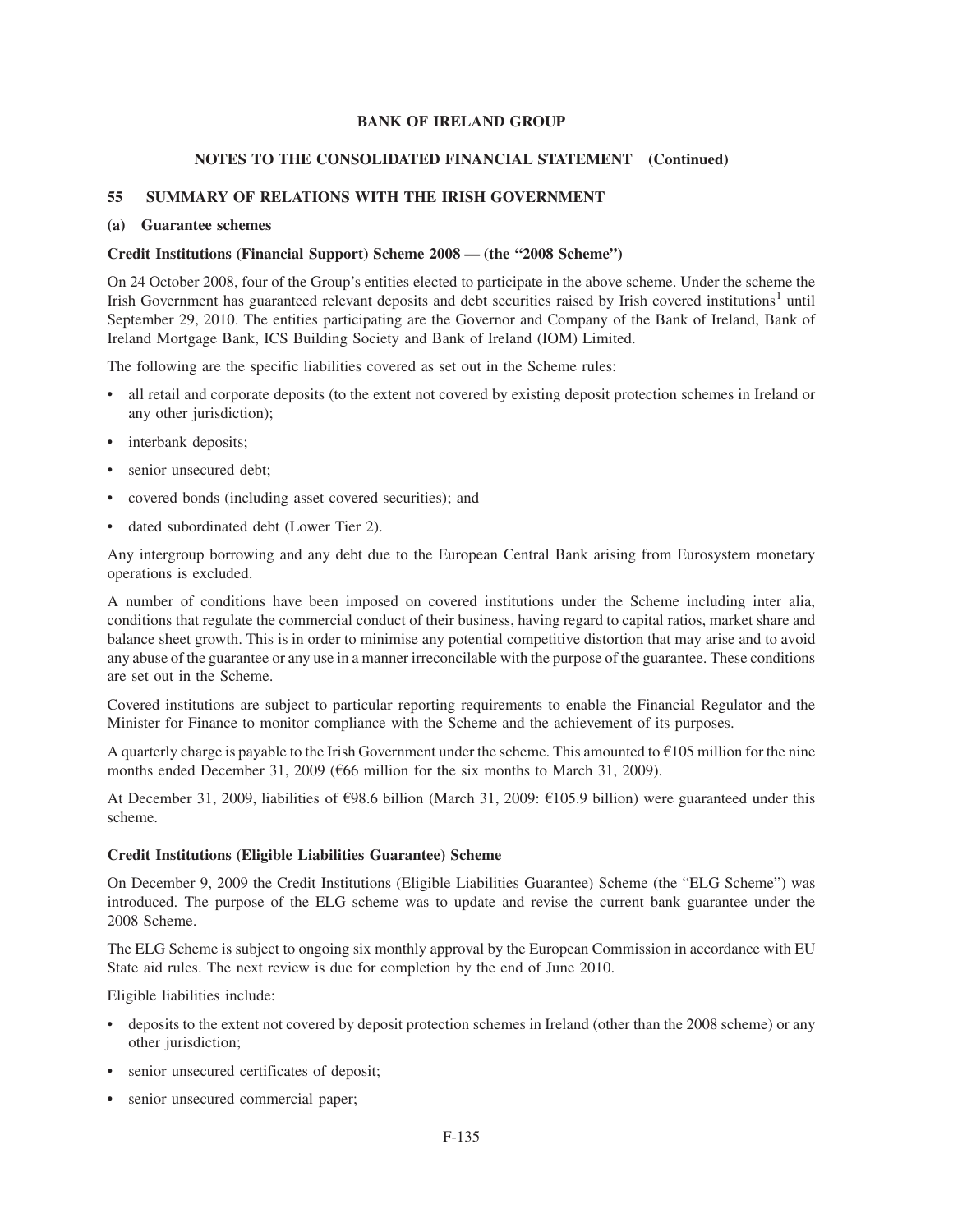# **NOTES TO THE CONSOLIDATED FINANCIAL STATEMENT (Continued)**

# **55 SUMMARY OF RELATIONS WITH THE IRISH GOVERNMENT (continued)**

- other senior unsecured bonds and notes; and
- other forms of senior unsecured debt which may be specified by the Minister, consistent with EU State aid rules and the EU Commission's Banking Communication (2008/C 270/02) and subject to prior consultation with the EU Commission.

From the time that a participating institution joins the ELG Scheme, only covered liabilities of that participating institution (as defined in the CIFS Scheme) in existence or contracted for prior to that time will continue to be guaranteed under the CIFS Scheme. All such then-existing covered liabilities will remain guaranteed until September 29, 2010 under the CIFS Scheme. From the time that a participating institution joins the ELG Scheme, any liabilities incurred or contracted for thereafter by that participating institution may be guaranteed under the ELG Scheme only.

A fee is payable to the Minister for Finance in respect of each liability guaranteed under the ELG Scheme.

On January 11, 2010, the Group became a participating institution under the ELG Scheme.

Participating institutions are also required to indemnify the Minister for Finance for any costs and expenses incurred by the Minister and for any payments made by the Minister under the Scheme which relate to the participating institution's guarantee under the ELG and CIFS Schemes.

# **European Communities (Deposit Guarantee Schemes) Regulations, 1995**

Under the European Communities (Deposit Guarantee Schemes) Regulations, 1995 (the 'Deposit Protection Scheme') as amended by the Irish Government on September 20, 2008, deposits of up to  $\epsilon$ 100,000 per depositor per licensed institution regulated by the Irish Financial Regulator are guaranteed.

This Scheme covers:

- current accounts;
- demand deposit accounts; and
- term deposit accounts.

The level of contribution required from each credit institution is 0.2% per annum of eligible deposits held at all branches of the credit institution.

Deposits held in the Isle of Man benefit from the depositor compensation scheme in that jurisdiction which covers the first £50,000 of each deposit.

### **(b) 2009 Preference Stock**

Against the backdrop of both higher market expectations for capital ratios and the Bank's revised estimates for loan impairment charges the Government announced on 11 February 2009 its decision to invest in Bank of Ireland. This was achieved by the issue of and subscription by the NPRFC for 3.5 billion units of 2009 preference stock and by the issue of warrants to the NPRFC on March 31, 2009.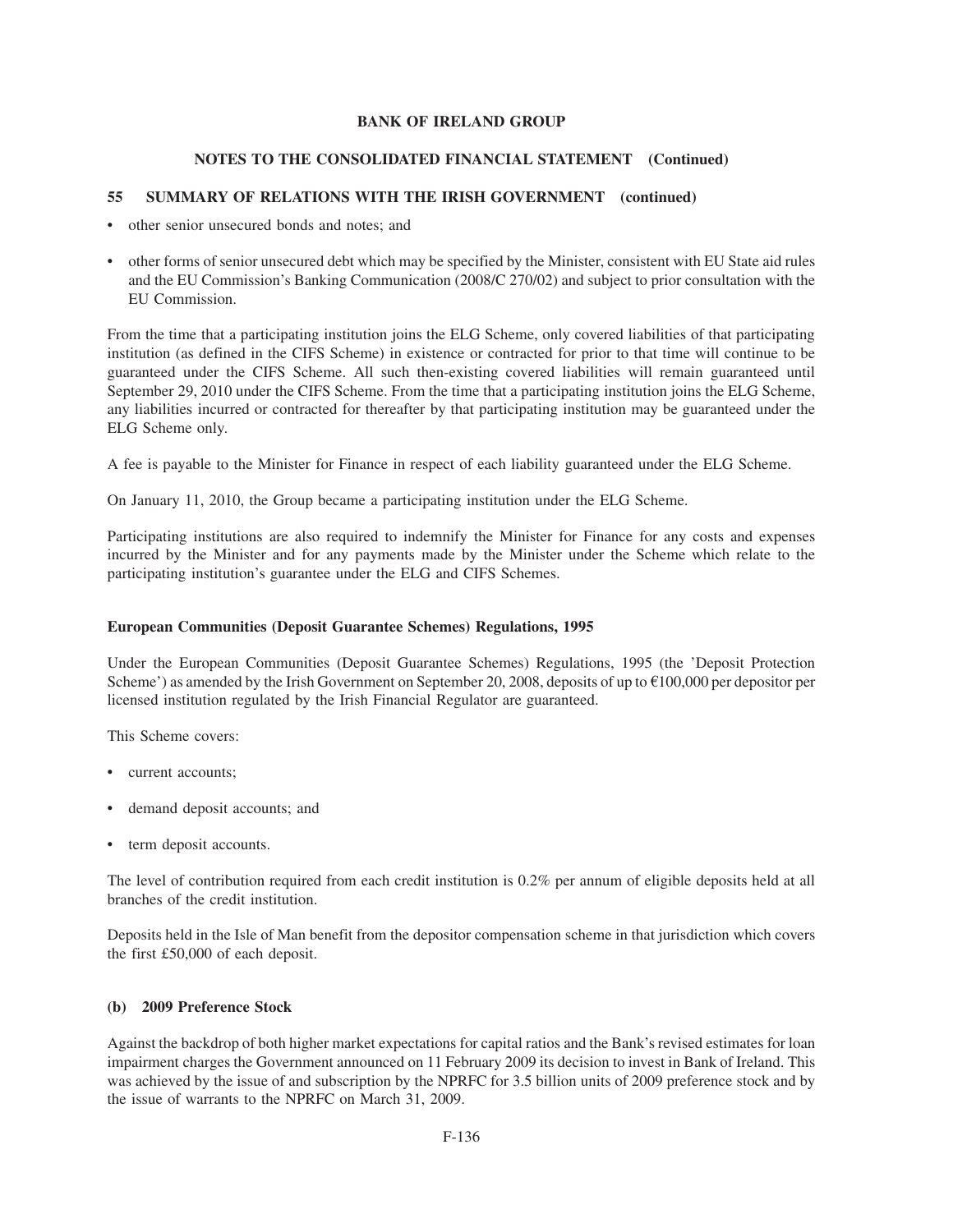### **NOTES TO THE CONSOLIDATED FINANCIAL STATEMENT (Continued)**

# **55 SUMMARY OF RELATIONS WITH THE IRISH GOVERNMENT (continued)**

Application of the  $\epsilon$ 3.5 billion proceeds of 2009 preference stock and warrants was as follows:

|                        | $\frac{\epsilon_{m}}{\epsilon_{m}}$ |
|------------------------|-------------------------------------|
|                        |                                     |
|                        |                                     |
| Other equity reserves: |                                     |
|                        |                                     |
|                        |                                     |
|                        |                                     |
|                        | 3,500                               |

Of the  $\epsilon$ 38 million in transaction expenses  $\epsilon$ 30 million was paid to the NPRFC.

The 2009 preference stock is perpetual.

The 2009 preference stock entitles the NPRFC to receive a non-cumulative cash dividend at a fixed rate of 8 per cent of the issue price per annum, payable annually in arrears on February 20, at the discretion of the Bank. If a cash dividend is not paid by the Bank, the Bank shall issue units of ordinary stock to the NPRFC.

The number of units of ordinary stock that the Bank would be required to issue in the event of non-payment of a cash dividend is calculated by dividing the amount of the unpaid dividend by the Thirty Day Average Price<sup>1</sup>. These units will be settled on a day determined by the Bank, in its sole discretion, provided that this must occur no later than the day on which the Bank subsequently redeems or repurchases or pays a dividend on the 2009 preference stock or any class of capital stock.

If the dividend on the 2009 preference stock is not paid in any particular year, the Bank is precluded from paying any dividend on ordinary stock until the Bank resumes the payment of dividends on the 2009 preference stock in cash. The Bank will also be precluded from paying any dividend on ordinary stock where the payment of such a dividend would reduce the distributable reserves of the Bank to such an extent that the Bank would be unable to pay the next dividend due for payment on the 2009 preference stock.

For information on the February 2010 dividend, refer to note 58.

The repayment of the capital paid up (inclusive of premium) on the 2009 preference stock ranks pari passu with the repayment of the paid up nominal value (excluding premium) of the ordinary stock on a winding up or other return of capital of the Bank.

The 2009 preference stock ranks ahead of ordinary stock as regards dividends and the repayment of premium on the ordinary stock on a winding up or other return of capital of the Bank. It ranks pari passu as regards dividends with other stock or securities which constitute core tier 1 capital of the Bank (other than ordinary stock and other than dividends to Minority Interests).

The 2009 preference stock is transferable in minimum lots of 50,000 units. If transferred to a person who is not a Government Entity<sup>2</sup>, it will cease to carry any voting rights or the right to appoint Directors to the Court referred to below.

<sup>&</sup>lt;sup>1</sup> Defined on page F-140.

Defined on, page F-140.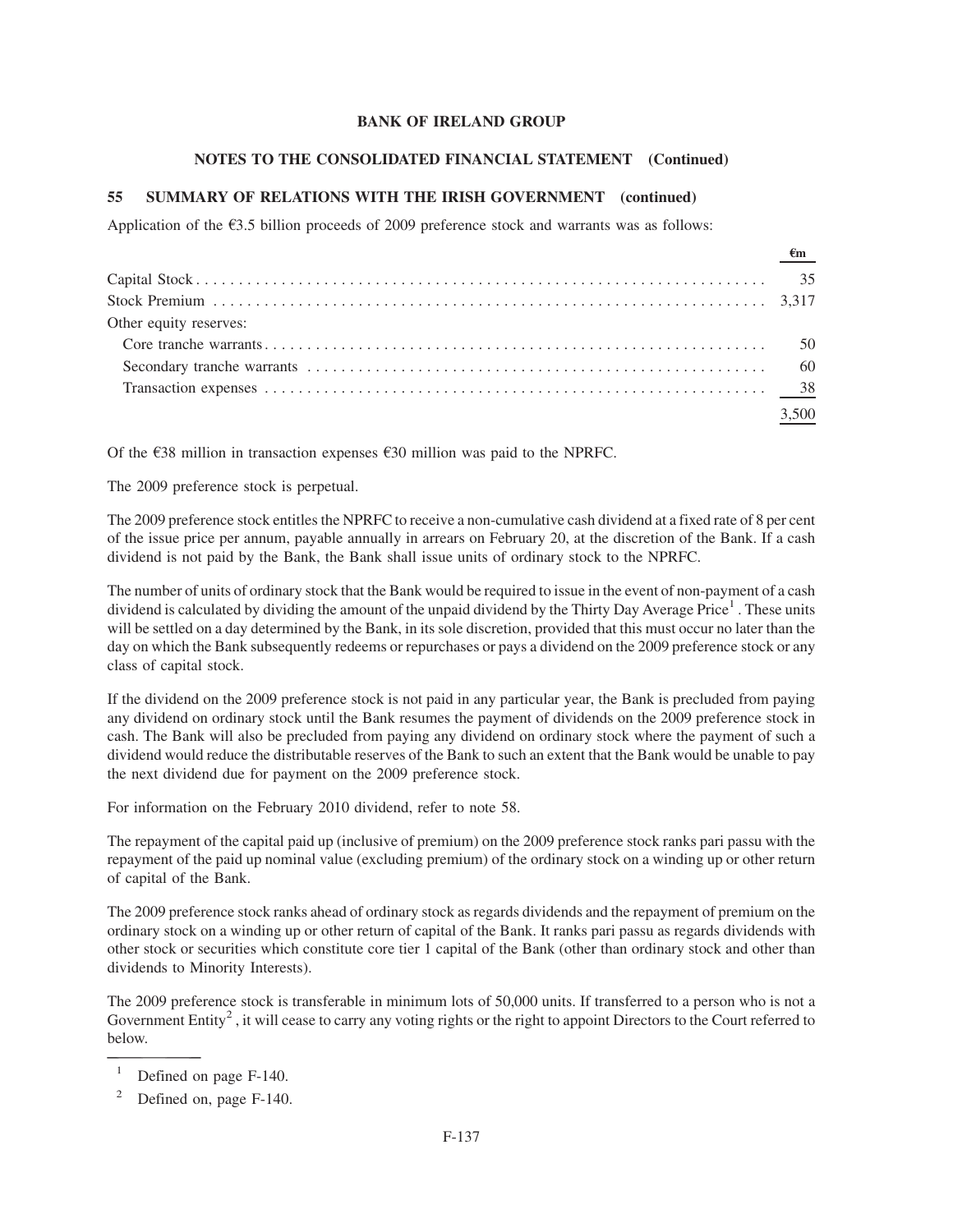# **NOTES TO THE CONSOLIDATED FINANCIAL STATEMENT (Continued)**

# **55 SUMMARY OF RELATIONS WITH THE IRISH GOVERNMENT (continued)**

The 2009 preference stock may be repurchased at the option of the Bank, in whole or in part, at a price per unit equal to the issue price of  $\epsilon$ 1.00 per unit within the first five years from the date of issue and thereafter at a price per unit of  $\epsilon$ 1.25, provided in either case that the consent of the Financial Regulator to the repurchase of the 2009 preference stock is obtained. The 2009 preference stock is not capable of being repurchased if it would breach or cause a breach of Irish banking capital adequacy requirements from time to time applicable to the Bank. It may be repurchased from profits available for distribution or from the proceeds of any issue of stock or securities that constitute core tier 1 capital.

While the 2009 preference stock is held by a Government Entity, the Minister for Finance<sup>3</sup> will have the right to directly appoint 25 per cent of the Directors of the Bank (such 25 per cent to include any Directors nominated by the Minister for Finance pursuant to the Government Guarantee Scheme<sup>3</sup>).

If the ordinary stock to be issued in the event of non-payment of cash dividends on the 2009 preference stock is not settled on the dividend payment date to which it relates, the NPRFC is entitled to exercise the voting rights of that as yet unissued ordinary stock from the dividend payment date (although such voting rights will have no effect on the Bank's unfettered discretion in respect of (i) the payment of dividends on the 2009 preference stock or any other securities of the Bank ranking pari passu with, or junior to, the 2009 preference stock or the issuance of ordinary stock in the event of non-payment of cash dividends on the 2009 preference stock; or (ii) the redemption or repurchase of the 2009 preference stock or any other securities of the Bank ranking pari passu with, or junior to, the 2009 preference stock).

The 2009 preference stock carries voting rights equivalent to 25 per cent of the total voting rights on any resolution proposed at a General Court of the Bank in relation to the appointment or removal of a Director of the Bank (inclusive of any voting rights that the NPRFC or any Government Entity may have through any holding of ordinary stock obtained through or in relation to the investment by the NPRFC and any voting rights obtained through the as yet unissued ordinary stock (as defined above).

The 2009 preference stock carries voting rights equivalent to 25 per cent of the total voting rights in relation to any Control Resolution<sup>3</sup> (exclusive of any voting rights that the NPRFC or any Government Entity may have through any holding of ordinary stock obtained through or in relation to the Investment by the NPRFC).

While the NPRFC or a Government Entity holds the 2009 preference stock or (if later) until the Warrants are exercised, the implementation of any existing, or the adoption of any proposed, Capital Stock Resolution<sup>3</sup> shall be subject to the prior written consent of the Minister for Finance.

On May 19, 2010 the NPRFC converted 1,036,000,000 units of 2009 preference stock to units of Ordinary Stock. Please refer to note 58 (i) for further information.

In connection with the investment by the NPRFC the Bank has agreed to implement a Banks Customer Package, including:

- (a) Increasing Credit Capacity to SME and first-time buyers.
- (b) Establishing an Environmental and Clean Energy and Innovation Fund.
- (c) Complying with new Codes of Practice in relation to lending to SME and Mortgage Arrears.
- (d) Engaging with the Financial Regulator in relation to improving customer communications and financial education.
- (e) Participating in an independent review of credit availability.

<sup>3</sup> Defined on page F-140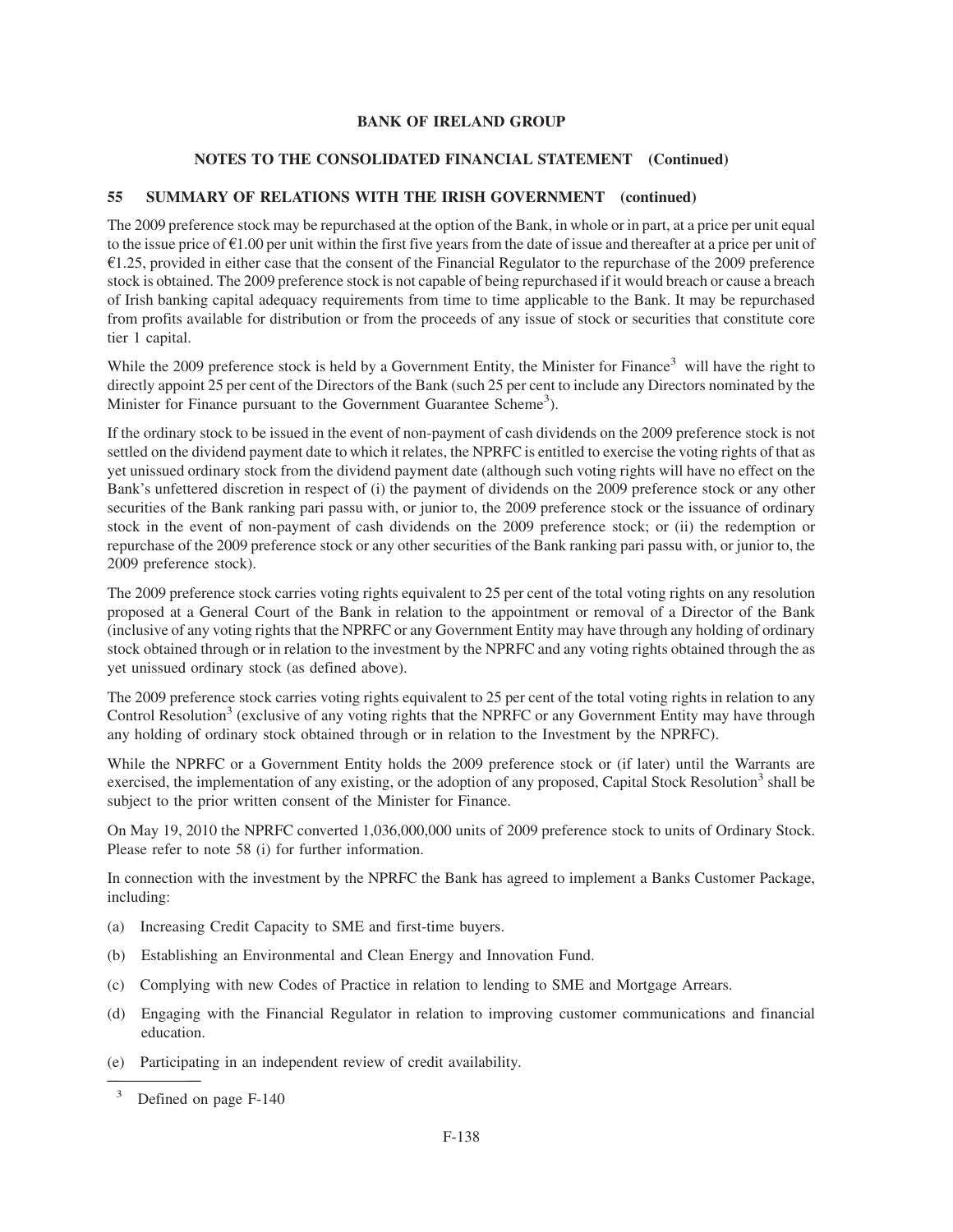# **NOTES TO THE CONSOLIDATED FINANCIAL STATEMENT (Continued)**

# **55 SUMMARY OF RELATIONS WITH THE IRISH GOVERNMENT (continued)**

- (f) Working with the IDA, Enterprise Ireland and with State agencies to ensure the supply of appropriate finance to contractors engaged on major projects sponsored by those agencies.
- (g) Providing additional funds for venture capital.
- (h) Ensuring prompt payment arrangements in future customer contracts.

## **Overview of Banks' Commitments to SME sector**

In his speech on March 30, 2010, the Minister for Finance announced a range of additional commitments for banks to support the SME sector. While the detail of these commitments remains to be finalised, they would require the Group to:

- make available for targeted lending not less than  $\epsilon$ 3 billion for new or increased credit facilities to SMEs in both 2010 and 2011, to include funds for working capital for businesses. The Minister stressed that credit should only go to viable businesses;
- make available  $\epsilon$ 20 million for Seed Capital to be provided to Enterprise Ireland supported ventures, building on the programme launched in 2009;
- set-up a new fund of  $E100$  million for Environmental, Clean Energy and Innovation Projects;
- commit resources to work with Enterprise Ireland and the IBF to develop sectoral expertise in the modern growth sectors of the Irish economy;
- explore with Enterprise Ireland and the IBF how best to develop the range of banking services that Irish SMEs trading internationally will need; and
- develop expertise and bring forward new credit products in areas where cashflow, rather than property or assets, is the basis for business lending.

The Group is required to submit SME lending plans both by geography and sector for 2010 and 2011 in relation to the  $\epsilon$ 3 billion target within a six week period.

Furthermore, as for other Irish banks, the Group will be subject to a Credit Review process whereby borrowers who have had credit refused or withdrawn can apply for an independent review of the Group's decision. Where the Independent Reviewer recommends that credit should be granted, the Group is required to comply with the recommendation or explain why it will not do so.

For further information refer to www.finance.gov.ie

# **The Warrants**

The Bank also entered into a Warrant Instrument on March 31, 2009 pursuant to which the Bank issued 334,737,148 Warrants to the NPRFC. Under the terms of the Warrants, the NPRFC would have been entitled to subscribe for units of ordinary stock on the basis of one unit of ordinary stock for each individual Warrant.

The warrants held by the NPRFC were cancelled in return for a payment of  $\epsilon$ 491 million on May 19, 2010. Please refer to note 58(i) for further information.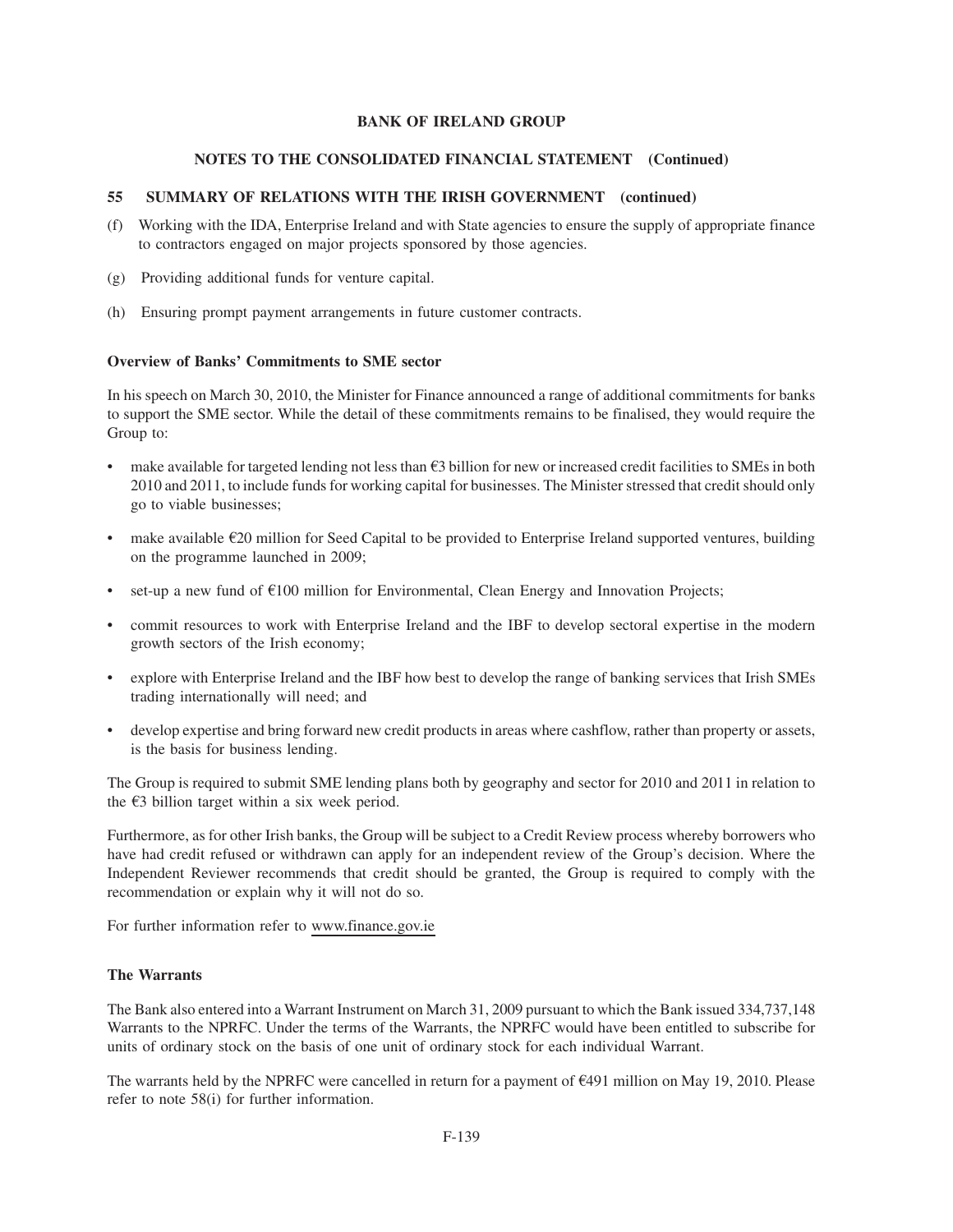# **NOTES TO THE CONSOLIDATED FINANCIAL STATEMENT (Continued)**

# **55 SUMMARY OF RELATIONS WITH THE IRISH GOVERNMENT (continued)**

# **1 Defined terms**

### *Capital Stock Resolution*

Any resolution proposed at a General Court of the Bank to alter the capital stock of the Bank by way of: (a) an increase in the capital stock of the Bank, the reissue of treasury stock or the allotment of any unissued capital stock of the Bank save for the issue of additional preference stock pursuant to the rights attaching to existing preference stock or the issue of capital stock to fund a repurchase or redemption of the 2009 Preference Stock; or (b) the redemption, consolidation, conversion or sub-division of the capital stock of the Bank save for the repurchase or redemption of the 2009 Preference Stock; or (c) any other changes in the capital structure of the Bank;

### *Control Resolution*

A resolution of those Stockholders who are entitled to so vote for the approval of any agreement or transaction (including a merger) whereby, or in consequence of which, Control of the Bank, or substantially all of the Bank's business, is or may be acquired by any person or persons (excluding any government concert party) acting in concert and which for the avoidance of doubt shall include any resolution to approve a scheme of arrangement pursuant to section 201 of the Companies Act 1963 pursuant to which a takeover of the Bank (within the meaning of the Irish Takeover Panel Act 1997 Takeover Rules (as amended, replaced or substituted from time to time)) would be effected or approved or a merger or division of the Bank pursuant to European Communities (Mergers And Divisions of Companies) Regulations, 1987 (Statutory Instrument 137 of 1987) or a merger of the Bank pursuant to European Communities (Cross-Border Mergers) Regulations 2008 (Statutory Instrument 157 of 2008);

### *Covered Institution*

A credit institution or a subsidiary of a credit institution: (a) that stands specified by order by the Minister under section 6(1) of the Credit Institutions (Financial Support) Act 2008; and (b) that has joined this Scheme in accordance with paragraph 5 of the Schedule to S.I. No. 411 of 2008.

### *Government*

The Government of Ireland;

### *Government Entity*

(i) The NTMA, the NPRFC, the NRPF, the Minister for Finance or any Minister or Department of the Government, in each case holding 2009 Preference Stock, but excludes any other holder of 2009 Preference Stock provided however this shall not include any occupational pension scheme approved by the Revenue Commissioners and registered with the Pension Board; and (ii) any custodian or nominee holding 2009 Preference Stock on behalf of the NPRFC, the Minister for Finance, any Minister or Department of the Government provided however that where such custodian or nominee holds 2009 Preference Stock for any other person, such holding shall be not be taken into account for the purpose of determining the voting rights of the Stockholder;

### *Minister for Finance*

The Minister for Finance of Ireland;

# *Thirty Day Average Price*

(i) 100 per cent of the average daily closing price of the Ordinary Stock on the Irish Stock Exchange over the 30 dealing days immediately preceding the original scheduled dividend declaration date, (in the event that the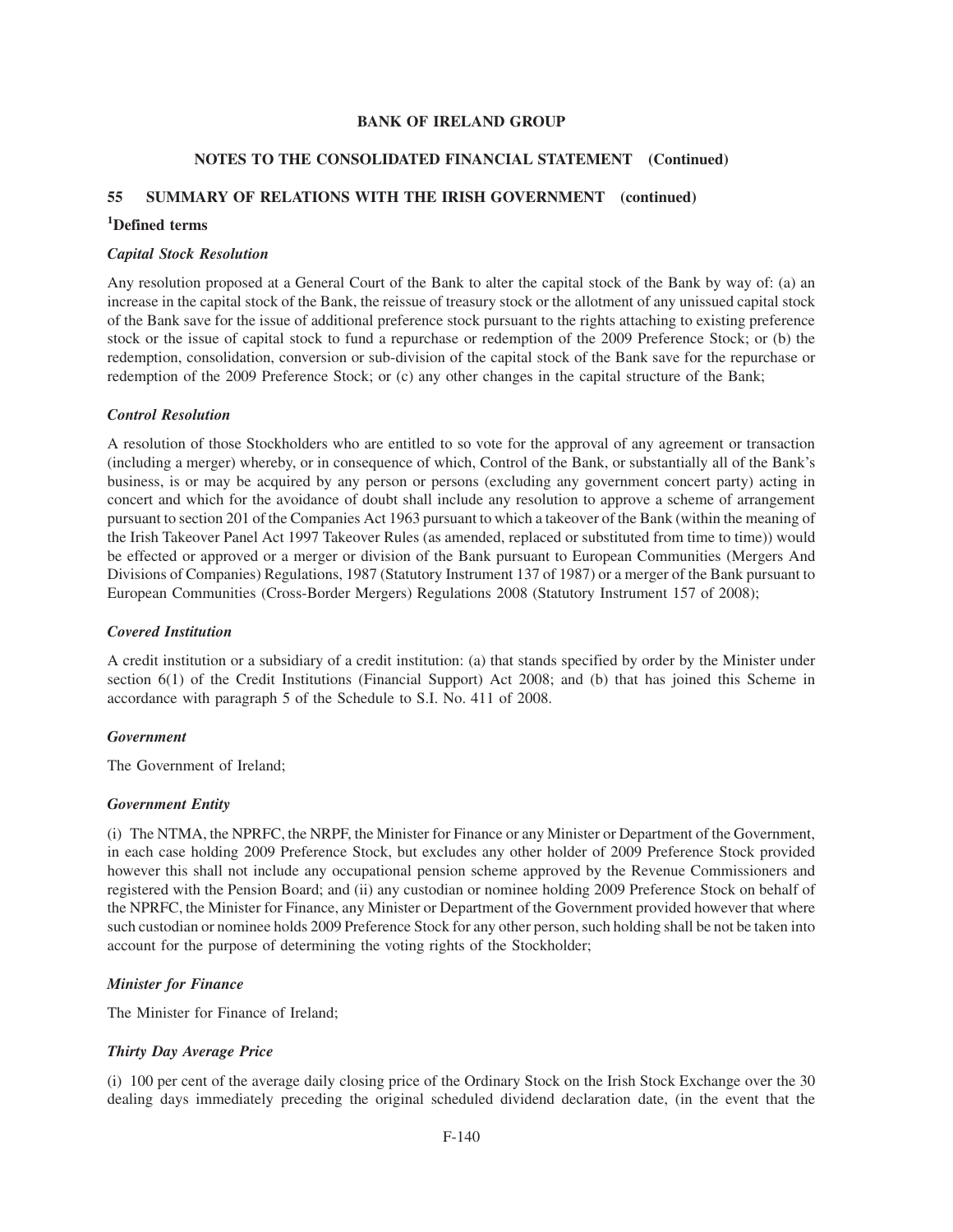# **NOTES TO THE CONSOLIDATED FINANCIAL STATEMENT (Continued)**

# **55 SUMMARY OF RELATIONS WITH THE IRISH GOVERNMENT (continued)**

Ordinary Stock issued in the event of non-payment of dividends on the 2009 Preference Stock is settled on the dividend payment date to which it relates); or (ii) 95 per cent of the average daily closing price of the Ordinary Stock on the Irish Stock Exchange over the 30 dealing days immediately preceding the original scheduled dividend declaration date (in the event that the Ordinary Stock, issued in the event of non-payment of dividends on the 2009 Preference Stock, is settled after the dividend payment date to which it relates);

### **(c) National Asset Management Agency (NAMA)**

Please refer to note 26 for details on NAMA.

# **(d) National Asset Management Agency Investment Limited (NAMAIL)**

Please refer to note 50 for details on NAMAIL.

# **56 RISK MANAGEMENT**

### **Credit Risk**

### **Definition**

Credit Risk is defined as the risk of loss resulting from a counterparty being unable to meet its contractual obligations to the Group in respect of loans or other financial transactions.

Credit risk includes default risk, recovery risk, counterparty risk, the credit risk in securitisation, cross border (or transfer) risk, country risk, credit concentration risk and settlement risk.

The nature of the Group's exposure to credit risk and the manner in which it arises, its policies and processes for managing credit risk and the methods it uses to measure and monitor credit risk are set out below.

## **How Credit Risk Arises**

The Group's customer base includes retail customers, financial institutions, sovereigns, state institutions and commercial entities. The Group is exposed to credit risk as a result of the financial transactions it enters into with these customers.

The main types of financial transaction the Group enters into and which give rise to credit risk are loans and advances to customers. Credit risk on loans and advances to customers arises as a result of amounts the Group has actually lent and amounts which the Group has committed to lend. Such commitments take a number of forms, the key ones being undrawn loans and overdrafts, guarantees, performance bonds and letters of credit. As regards commitments, the Group could potentially suffer loss to an amount equivalent to its total unused commitments. However, the Group does not expect to incur losses to that extent as most consumer related commitments can be cancelled and non-consumer commitments are entered into subject to the customer continuing to achieve specific credit standards.

The Group is also exposed to credit risk through its derivatives, available for sale, and other financial assets. In addition, credit risk arises in Bank of Ireland Life, primarily in relation to its reinsurance activities.

### **Credit Risk Exposures**

At December 31, 2009, the Group classified those loans and advances to customers which are to transfer to NAMA as assets held for sale to NAMA. See note 26.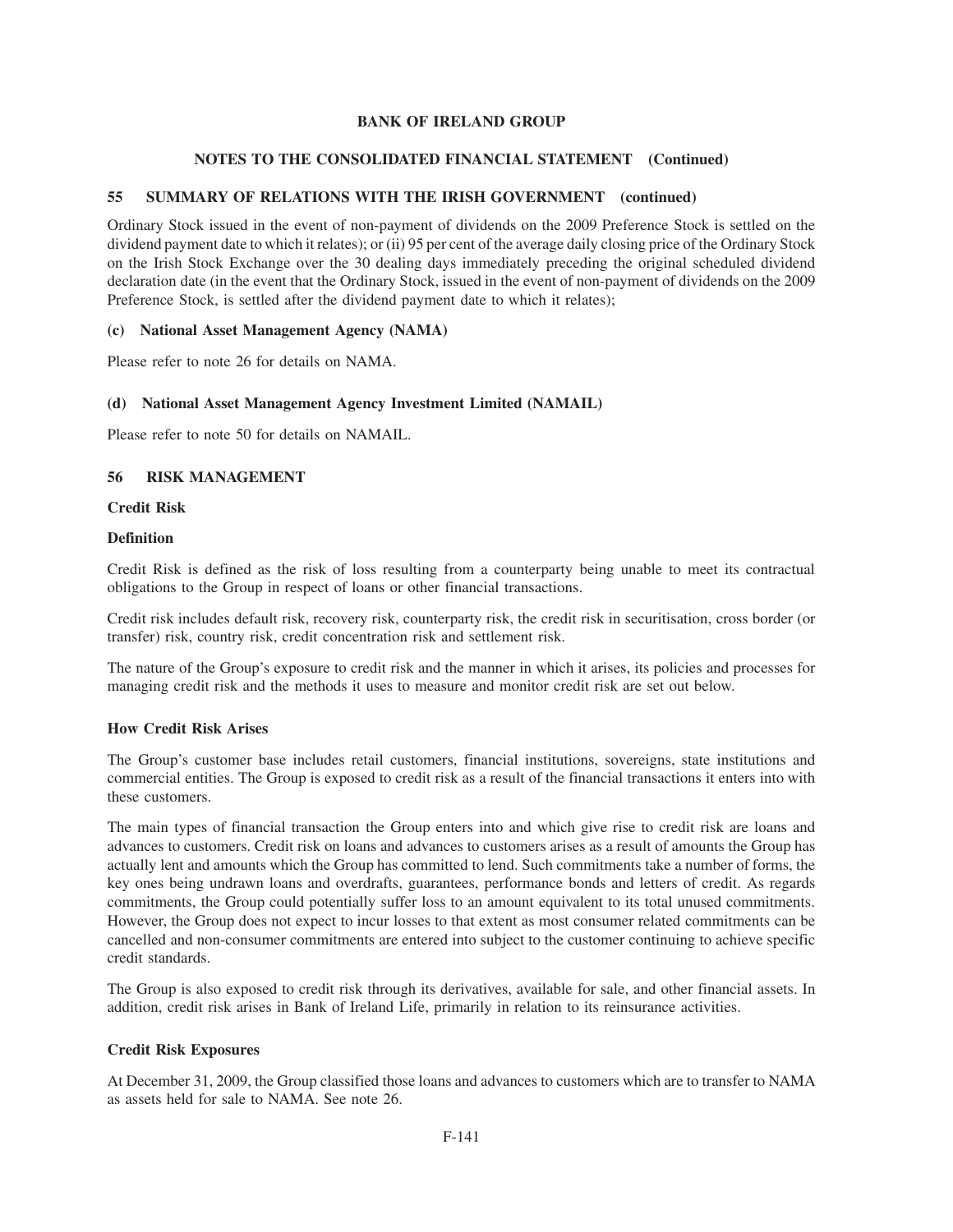#### **NOTES TO THE CONSOLIDATED FINANCIAL STATEMENT (Continued)**

### **56 RISK MANAGEMENT (continued)**

The table below represents the maximum exposure to credit risk for financial assets with material credit risk (net of impairment) at December 31, 2009 and March 31, 2009 without taking account of collateral or other credit enhancements held. Exposures are based on the net carrying amounts as reported in the balance sheet for on balance sheet assets.

|                                                                                                                      | December 31,<br>2009 | March 31,<br>2009 |
|----------------------------------------------------------------------------------------------------------------------|----------------------|-------------------|
|                                                                                                                      | €m                   | €m                |
| Maximum exposure to credit risk (before collateral or other credit<br>enhancements)                                  |                      |                   |
|                                                                                                                      | 5,031                | 7,886             |
|                                                                                                                      | 119,439              | 133,740           |
|                                                                                                                      | 9,581                |                   |
| Financial assets at fair value through profit or loss                                                                |                      |                   |
| - Trading securities (note 20) $\dots \dots \dots \dots \dots \dots \dots \dots \dots \dots \dots \dots \dots \dots$ | 403                  | 125               |
|                                                                                                                      | 3,275                | 3,207             |
|                                                                                                                      | 5,824                | 8.397             |
|                                                                                                                      | 20,884               | 26,796            |
|                                                                                                                      | 1,118                | 1,073             |
|                                                                                                                      | 165,555              | 181,224           |
| Contingent liabilities and commitments (note 44)                                                                     | 27,456               | 29,487            |
|                                                                                                                      | 193,011              | 210,711           |

*(1) Assets held for sale to NAMA include derivatives and accrued interest (see note 26).*

*(2) Other financial assets at fair value through profit or loss includes government bonds, unit trusts, debt securities, loans and advances, and excludes equity securities as they are not subject to credit risk (see note 22).*

- *(3) Available for sale financial assets excludes equity securities (see note 24).*
- *(4) Other assets includes interest receivable and the reinsurance asset.*

#### **Credit Risk Management**

The Group's approach to the management of credit risk is focused on a detailed analysis at origination followed by early intervention and active management of accounts where creditworthiness has deteriorated. Given the changed credit and economic environment over the past two years, and the potential for further deterioration in the financial situation of borrowers, the Group has enhanced its approach to credit management.

In May 2009, a new organisational structure was put in place. This structure includes the creation of an enhanced Credit & Market Risk function and the appointment of a Group Chief Credit & Market Risk Officer with responsibility for the management of credit and market risk and overall risk reporting to the Group Executive team, the Court Risk Committee ("CRC") and the Court.

The objectives of the Credit & Market Risk function are to provide strong independent oversight and management of the Group's credit risk strategy, credit risk management information and credit risk underwriting as well as strategic oversight and the management of certain challenged portfolios.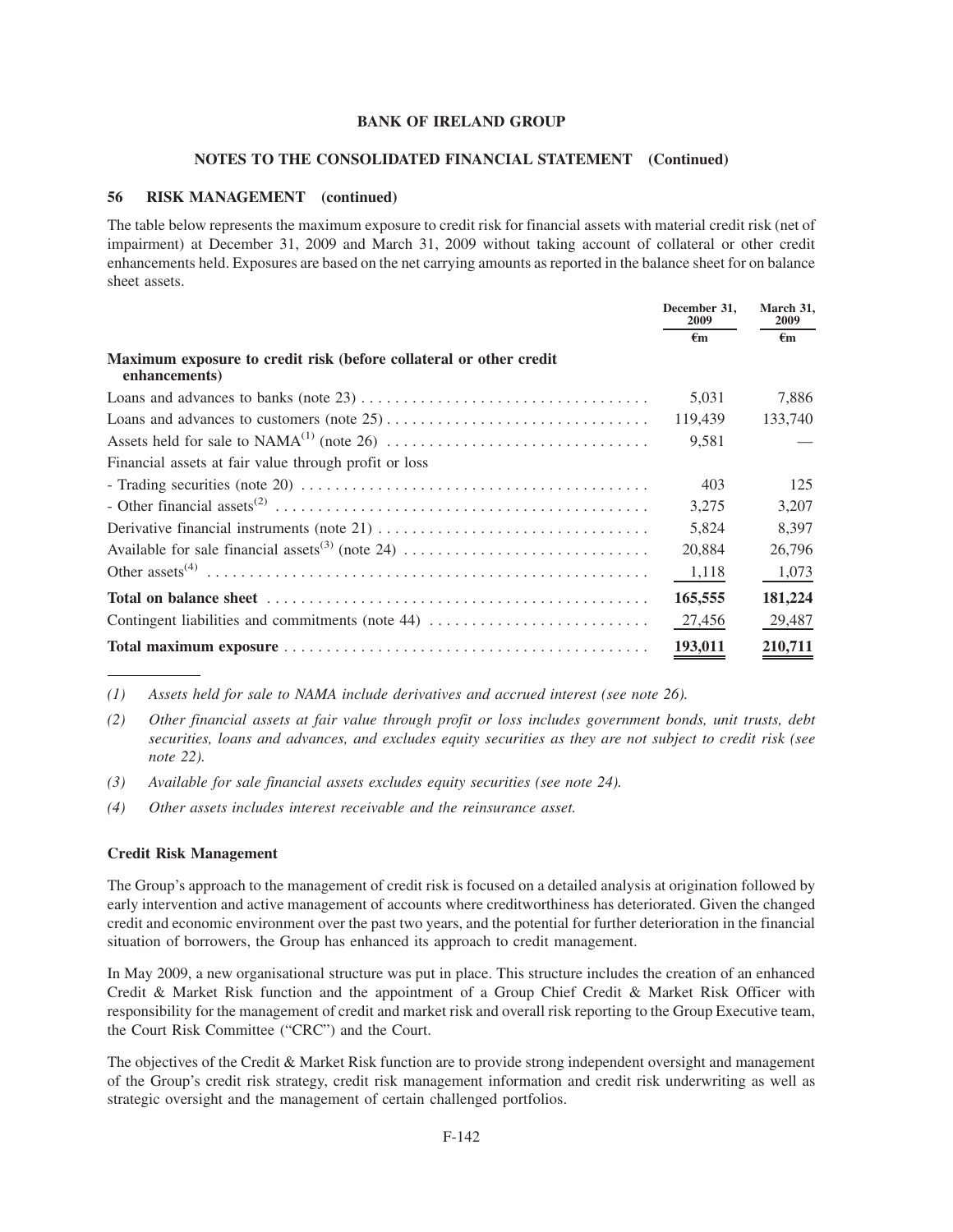#### **NOTES TO THE CONSOLIDATED FINANCIAL STATEMENT (Continued)**

# **56 RISK MANAGEMENT (continued)**

The Group continues to enhance a range of initiatives to deal with the effects of the continued deterioration in the credit environment and decline in asset quality, such as the following:

- enhancement of collections and recoveries processes;
- the creation and the expansion of existing specialist work out teams to ensure early intervention and resolution;
- more frequent and intensive review cycles for 'at risk' exposures and management of excess positions;
- reviews of industry/market sectors considered to be more vulnerable;
- support from central teams in managing 'at risk/challenged' portfolios at a business unit level;
- increased centralised control over restructures by Group Credit Committee ("GCC"); and
- tighter/modified lending criteria for specific sectors.

The segregation of 'at risk' assets and realignment of resources allows remaining portfolio managers to focus on the 'acceptable quality' book and to work closely with those customers to help them maintain healthy working capital/ cash flow positions.

The weakened international financial environment and large bank failures/rescues since September 2008 means that the Group is exposed to increased counterparty risk. The Group has invoked a number of measures to mitigate this increased risk. These include reduced individual bank exposures, enhanced credit risk management procedures for vulnerable exposures, actively managing down these exposures and the application of tighter credit policy criteria where required.

### **Credit policy**

The core values and principles governing the provision of credit are contained in the Group Credit Policy, which is approved by the Court, on the advice of the CRC and the recommendation of the Group Risk Policy Committee ("GRPC"). Individual business unit credit policies, approved by the GRPC/Head of Risk Strategy, Analysis & Reporting as appropriate, define in greater detail the credit approach appropriate to the units concerned, taking account of the markets in which they operate and the products they provide. In a number of cases, business unit policies are supplemented by sectoral credit policies. Each staff member involved in developing banking relationships and/or in assessing or managing credit is expected to be fully conversant with applicable policies and procedures and has a responsibility to ensure compliance with these policies. Procedures for the approval and monitoring of exceptions to policy are included within the policy documents.

#### **Lending authorisation**

The Group's credit risk management systems operate through a hierarchy of lending authorities, which are related to internal loan ratings. All exposures above certain levels require approval by the Group Credit Committee ("GCC"). Other exposures are approved according to a system of tiered individual authorities. Individuals are allocated lending limits according to credit competence, proven judgment, experience and the nature and scale of lending in their business unit.

Material lending proposals are referred to credit units for independent assessment/approval or formulation of a recommendation and subsequent adjudication by the applicable level of approval authority.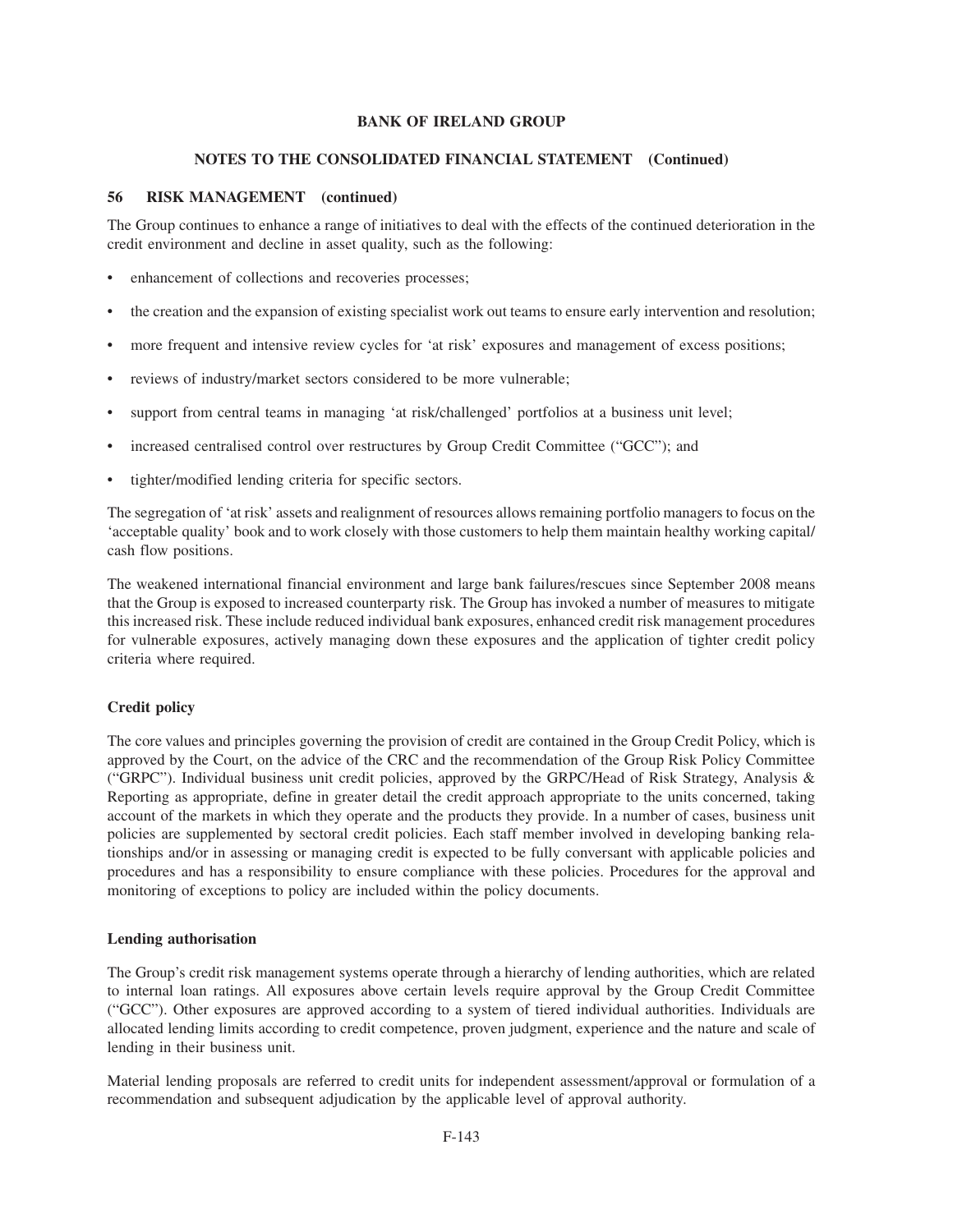# **NOTES TO THE CONSOLIDATED FINANCIAL STATEMENT (Continued)**

# **56 RISK MANAGEMENT (continued)**

## **Credit Reporting/Monitoring**

It is the Group's policy to ensure that adequate up to date credit management information is available to support the credit management of individual account relationships and the overall loan portfolio. Information is produced on a timely basis and at a frequency interval that reflects the purpose of the report.

Credit risk at a Group, divisional and significant operating unit/product type level is reported on a monthly basis to senior management. This monthly reporting includes information and detailed commentary on loan book growth, quality of the loan book (credit grade and Probability of Default (PD) profiles and Risk Weighted Assets), concentrations and loan impairment provisions including individual large impaired exposures. The report and commentaries are consistent across the Group, delivering an assessment of trends in the loan book.

On a quarterly basis, the Portfolio Review Committee ("PRC") considers a credit concentration report, which tracks changes in sectoral and single name concentrations as measured under agreed parameters. This report also details the Group's largest individual credit exposures.

Trends in Economic Capital usage in the Group's main lending businesses are also reported to the PRC on a quarterly basis. This report acts to highlight changes to risk concentration in the Group's loan book.

Credit risk is also reported monthly in the Court Risk Report. This report is presented to and discussed by the GRPC, the CRC and the Court.

Along with the stated suite of monthly and quarterly reporting, ad hoc reports are submitted to senior management and the Court as required.

Group Credit Review ("GCR"), an independent function within Group Internal Audit, reviews the quality and management of credit risk assets across the Group and reports to the GRPC on a quarterly basis. The reviews cover lending units in each division and incorporate an examination of adherence to credit policies and credit procedures across the various portfolios. GCR also addresses the timeliness of the annual review process and the quality of credit assessment in each portfolio.

### **Credit related commitments**

The Group classifies and manages credit related commitments that are not reflected as loans and advances on the balance sheet, as follows:

*Guarantees and standby letters of credit:* irrevocable commitments by the Group to make payments at a future date in specified circumstances on behalf of a customer. These instruments are assessed on the same basis as loans for credit approval and management.

*Performance or similar bonds and guarantees:* Group undertakings on behalf of a customer to deliver funds to a third party in specified circumstances should the customer fail in their obligations to the third party. These instruments are assessed on the same basis as loans for credit approval and management.

*Documentary and commercial letters of credit:* written undertakings by the Group on behalf of a customer authorising a third party to draw drafts or payment instruments on the Group to a stipulated amount under specific terms and conditions. Also, situations where the Group confirms/guarantees to a foreign bank in respect of export letters of credit. These instruments are collateralised by the underlying shipment of goods to which they relate and are assessed on the same basis as loans for credit approval and management.

*Commitments:* unused elements of authorised credit in the form of loans, guarantees or letters of credit, where the Group is potentially exposed to loss in an amount equal to the total unused commitments. The likely amount of loss is less than the total unused commitments, as most commitments are contingent upon customers maintaining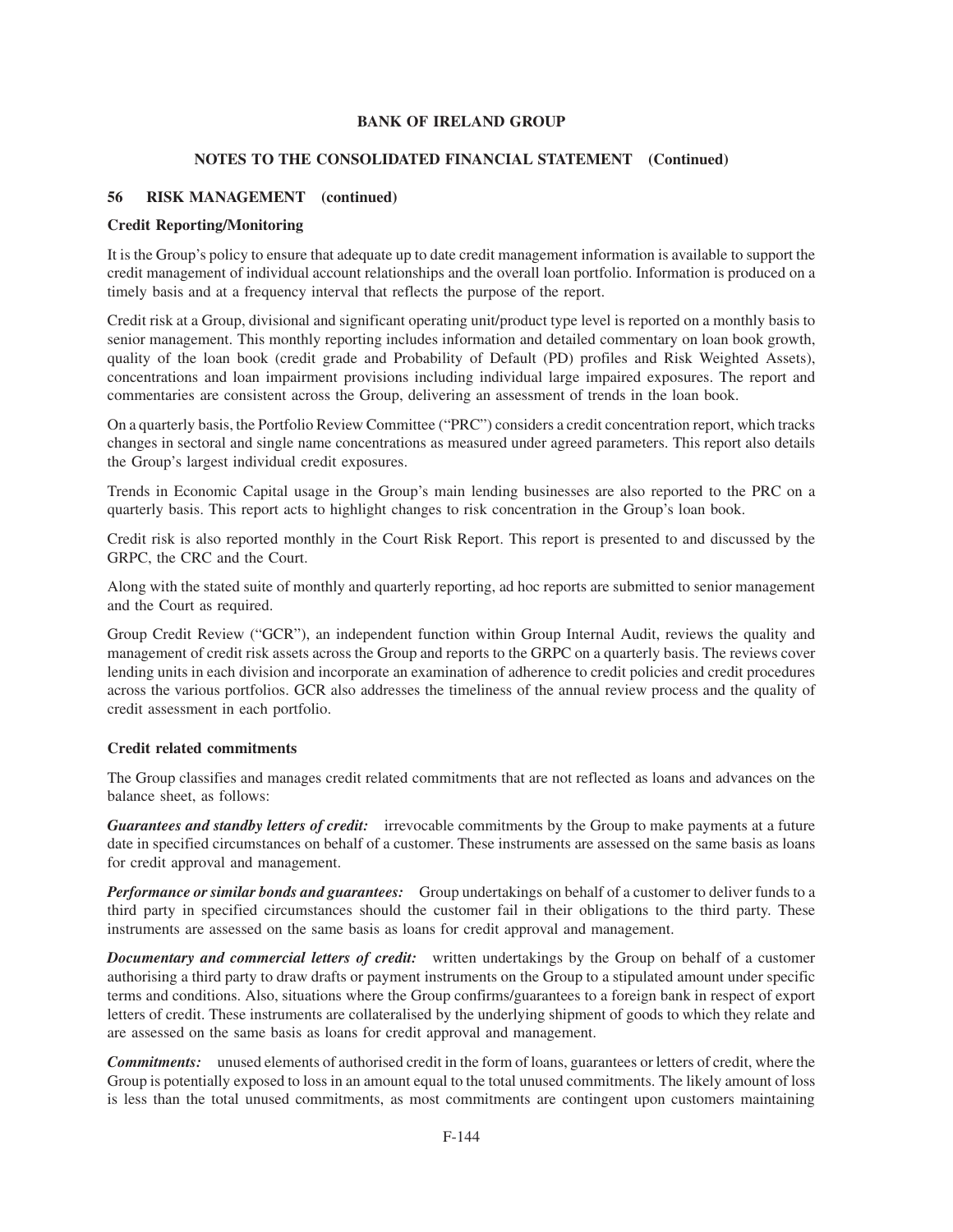# **NOTES TO THE CONSOLIDATED FINANCIAL STATEMENT (Continued)**

# **56 RISK MANAGEMENT (continued)**

specific credit and performance standards. These instruments are assessed on the same basis as loans for credit approval and management.

Letters of offer: where the Group has made an irrevocable offer to extend credit to a customer and the customer may or may not have confirmed acceptance of the offer on the terms outlined and within the specified timeframe. The exposure is assessed on the same basis as loans for credit approval and management. The exposure to credit risk is considerably less than the face value of offer letters, as not all offers are accepted.

# **Counterparty Credit Risk arising from derivatives**

Credit risk exposure arising from derivative instruments (i.e. counterparty credit risk exposure) is managed as part of the overall lending limits with customers and financial institutions.

Credit risk exposure on derivative transactions is calculated based on a methodology involving the current value of the contract (mark to market) and an estimate of the maximum cost of rewriting the contract in the event of counterparty default. This credit risk exposure is managed as part of the overall lending limits with customers and financial institutions. The credit process also limits gross derivative positions. Collateral or other security may be required from counterparties.

The Group has executed standard internationally recognised documents such as International Swaps and Derivative Association (ISDA) agreements and Credit Support Annexes (CSAs) with its principal interbank derivative counterparties and a very high proportion of its total interbank derivatives book is covered by CSAs and is hence collateralised. The purpose of a CSA is to limit the potential cost of replacing derivative contracts at market prices in the event of default by the original counterparty.

Currently all collateral for derivative counterparty risk is in the form of cash.

# **Country Risk**

The Group is exposed to country risk. Exposures are managed in line with approved policy and country maximum exposure limits.

### **Settlement Risk**

Settlement risk arises in any situation where a payment in cash, securities or equities is made in expectation of a corresponding receipt in cash, securities or equities. Daily settlement limits are established for each counterparty to cover the aggregate of all settlement risks arising from the Group's market transactions on any single day.

### **Credit Concentration Risk**

Credit concentration risk is the risk of loss due to exposures to a single entity or group of entities engaged in similar activities and having similar economic characteristics and/or dependencies that would cause their ability to meet contractual obligations to be similarly affected by changes in economic or other conditions. Undue concentrations could lead to increased volatility in the Group's expected outcomes. The management of credit concentration risk is governed by the Group's Credit Concentration Policy as approved by the GRPC.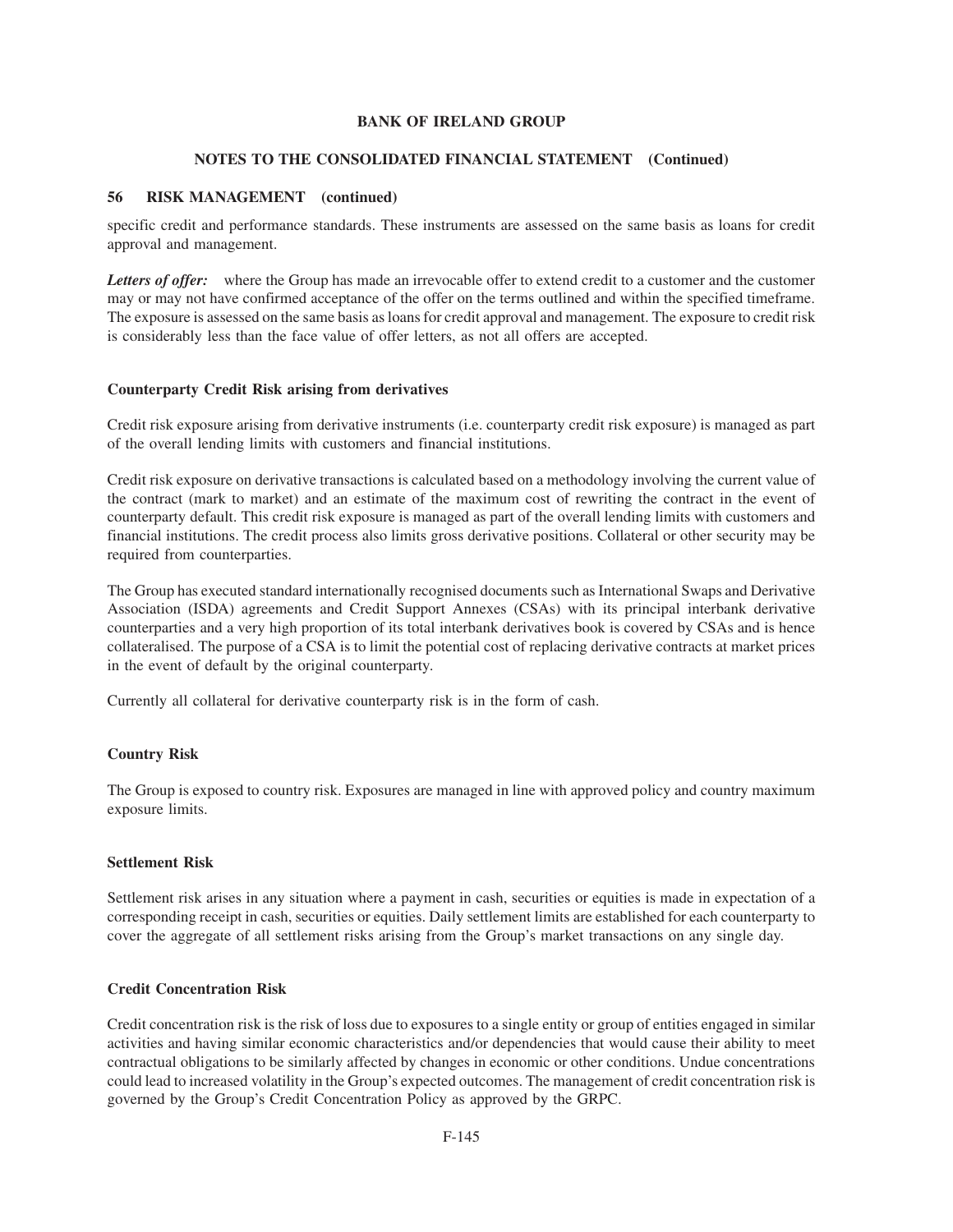## **NOTES TO THE CONSOLIDATED FINANCIAL STATEMENT (Continued)**

## **56 RISK MANAGEMENT (continued)**

# **Loans & advances to customers and loans held for sale to NAMA (Total loans)**

The following table gives the geographic and industry breakdown of gross loans and advances to customers (before impairment provisions) based on the location of the business unit where the borrowing is booked.

|                                                    |                    | Total loans and advances to<br>customers December 31, 2009 |                    | Total loans and advances to<br>customers March 31, 2009 |                    |                    |
|----------------------------------------------------|--------------------|------------------------------------------------------------|--------------------|---------------------------------------------------------|--------------------|--------------------|
| Geographical/industry analysis                     | <b>Ireland</b>     | UK &<br>other                                              | <b>Total</b>       | <b>Ireland</b>                                          | UK &<br>other      | <b>Total</b>       |
|                                                    | $\epsilon_{\rm m}$ | $\epsilon_{\rm m}$                                         | $\epsilon_{\rm m}$ | $\epsilon_{\rm m}$                                      | $\epsilon_{\rm m}$ | $\epsilon_{\rm m}$ |
| Personal                                           |                    |                                                            |                    |                                                         |                    |                    |
|                                                    | 28,196             | 32,274                                                     | 60,470             | 27,647                                                  | 31,241             | 58,888             |
| - Other consumer lending $\dots \dots \dots \dots$ | 2,906              | 1,434                                                      | 4,340              | 3,406                                                   | 2,231              | 5,637              |
| Property and construction                          | 19.472             | 16,038                                                     | 35,510             | 19,358                                                  | 14,597             | 33,955             |
| Business and other services                        | 11,983             | 3,627                                                      | 15,610             | 10,782                                                  | 6,032              | 16,814             |
| Manufacturing                                      | 4,511              | 1,744                                                      | 6,255              | 6,049                                                   | 1,740              | 7,789              |
| Distribution                                       | 4,463              | 525                                                        | 4.988              | 3.343                                                   | 795                | 4,138              |
|                                                    | 778                | 618                                                        | 1,396              | 935                                                     | 319                | 1,254              |
| Financial                                          | 1,088              | 1,354                                                      | 2,442              | 1,919                                                   | 349                | 2,268              |
|                                                    | 1,726              | 388                                                        | 2,114              | 1,954                                                   | 57                 | 2,011              |
|                                                    | 1,438              | 108                                                        | 1,546              | 2,555                                                   | 212                | 2,767              |
|                                                    | 76,561             | 58,110                                                     | 134,671            | 77,948                                                  | 57,573             | 135,521            |

The following table gives the geographic and industry breakdown of gross loans held for sale to NAMA (before impairment provisions) based on the location of the underlying property.

| Geographical/industry analysis                                                           |       | Loans held for sale to NAMA<br>December 31, 2009 |                    |                                | Loans held for sale to<br><b>NAMA</b><br>March 31, 2009 |                                    |  |
|------------------------------------------------------------------------------------------|-------|--------------------------------------------------|--------------------|--------------------------------|---------------------------------------------------------|------------------------------------|--|
|                                                                                          |       | UK &<br>other<br>$\epsilon_{\mathbf{m}}$         | <b>Total</b><br>€m | <b>Ireland</b><br>$\epsilon$ m | UK &<br>other<br>$\epsilon_{\rm m}$                     | <b>Total</b><br>$\epsilon_{\rm m}$ |  |
| Personal                                                                                 | €m    |                                                  |                    |                                |                                                         |                                    |  |
|                                                                                          | 68    |                                                  | 68                 |                                |                                                         |                                    |  |
|                                                                                          |       |                                                  |                    |                                |                                                         |                                    |  |
|                                                                                          | 7,503 | 4,453                                            | 11,956             |                                |                                                         |                                    |  |
| Business and other services                                                              | 188   | 8                                                | 196                |                                |                                                         |                                    |  |
|                                                                                          |       |                                                  | 7                  |                                |                                                         |                                    |  |
|                                                                                          |       |                                                  |                    |                                |                                                         |                                    |  |
| $Transport \ldots \ldots \ldots \ldots \ldots \ldots \ldots \ldots \ldots \ldots \ldots$ |       |                                                  |                    |                                |                                                         |                                    |  |
|                                                                                          |       |                                                  |                    |                                |                                                         |                                    |  |
|                                                                                          | 8     |                                                  | 8                  |                                |                                                         |                                    |  |
|                                                                                          |       |                                                  |                    |                                |                                                         |                                    |  |
|                                                                                          | 7,774 | 4.461                                            | 12,235             |                                |                                                         |                                    |  |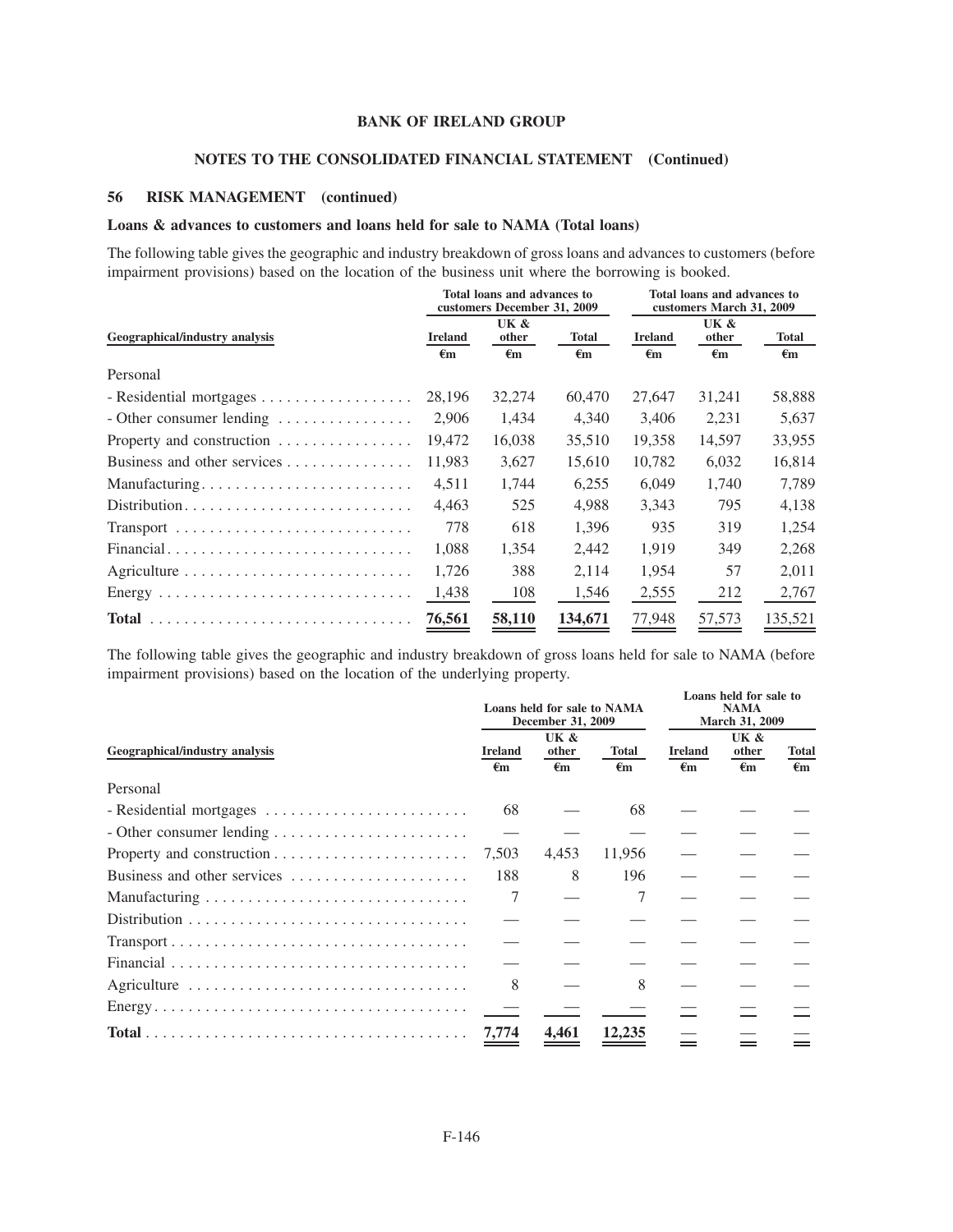#### **NOTES TO THE CONSOLIDATED FINANCIAL STATEMENT (Continued)**

### **56 RISK MANAGEMENT (continued)**

The Group's primary markets are Ireland and the UK and exposures originated and managed in these countries represent a material concentration of credit risk. Similarly, the Group exhibits a material concentration in Residential mortgages and the Property and construction sector. The level of concentration in the Property and construction sector will be reduced following the transfer of loans of circa.  $E12.2$  billion (before impairment provisions) to NAMA.

The Group's Residential mortgage portfolio is widely diversified by individual borrower and amounted to 45% of Total loans at December 31, 2009 (March 31, 2009: 44%). 47% of Residential mortgages related to Ireland and 53% related to the UK (both percentages unchanged from March 31, 2009).

The Property and construction sector accounted for 27% or  $\epsilon$ 36 billion of the Group loan book as at December 31, 2009 (March 31, 2009: 25% or  $\epsilon$ 34 billion). This book includes both investment loans and land and development loans. The increase since March 31, 2009 is primarily due to additional loan drawdowns of committed facilities and the impact of movements in exchange rates.

#### **Large Exposures**

The Group's Credit Concentration Policy and regulatory guidelines set out the maximum exposure limits to a customer or a group of connected customers. The policy and regulatory guidelines cover both bank and non-bank counterparties.

The Group limits risk concentration in individual non-bank credit exposures to 10% of total tier 1 capital. This limit is based on aggregate "clean credit commitments", defined as total credit exposure less any amounts covered by pledged cash, Government Guarantee or acceptable Bank Guarantee. No single customer exposure exceeds regulatory guidelines.

At December 31, 2009, the Group's top 50 non-Bank exposures amounted to  $\epsilon$ 13.6 billion and accounted for 10% (March 31, 2009:  $\epsilon$ 14.9 billion and 11%) of the Group's loans and advances to customers including loans held for sale to NAMA. Of this amount at December 31, 2009  $\epsilon$ 3.7 billion relates to loans held for sale to NAMA.

#### **Credit Risk Assessment & Measurement**

All credit transactions are assessed at origination for credit quality and the borrower is assigned a credit grade based on a predefined credit rating scale. The risk, and consequently credit grade, is reassessed periodically as part of the transaction review process.

The use of internal credit rating models and scoring tools, which measure the degree of risk inherent in lending to specific counterparties, is central to the credit risk assessment and ongoing management processes within the Group. The primary model measures used are:

- Probability of Default: the probability of a given counterparty defaulting on any of its borrowings from the Group within the next twelve months;
- Exposure at Default: the exposure the Group has to a defaulting borrower at the time of default;
- Loss Given Default: the loss incurred on a specific transaction should the borrower default, expressed as a percentage of Exposure at Default; and
- Maturity: the contractual or estimated time period until an exposure is fully repaid or cancelled.

These measures are used to calculate expected loss and are fully embedded in, and form an essential component of, the Group's operational and strategic credit risk management and credit pricing practices.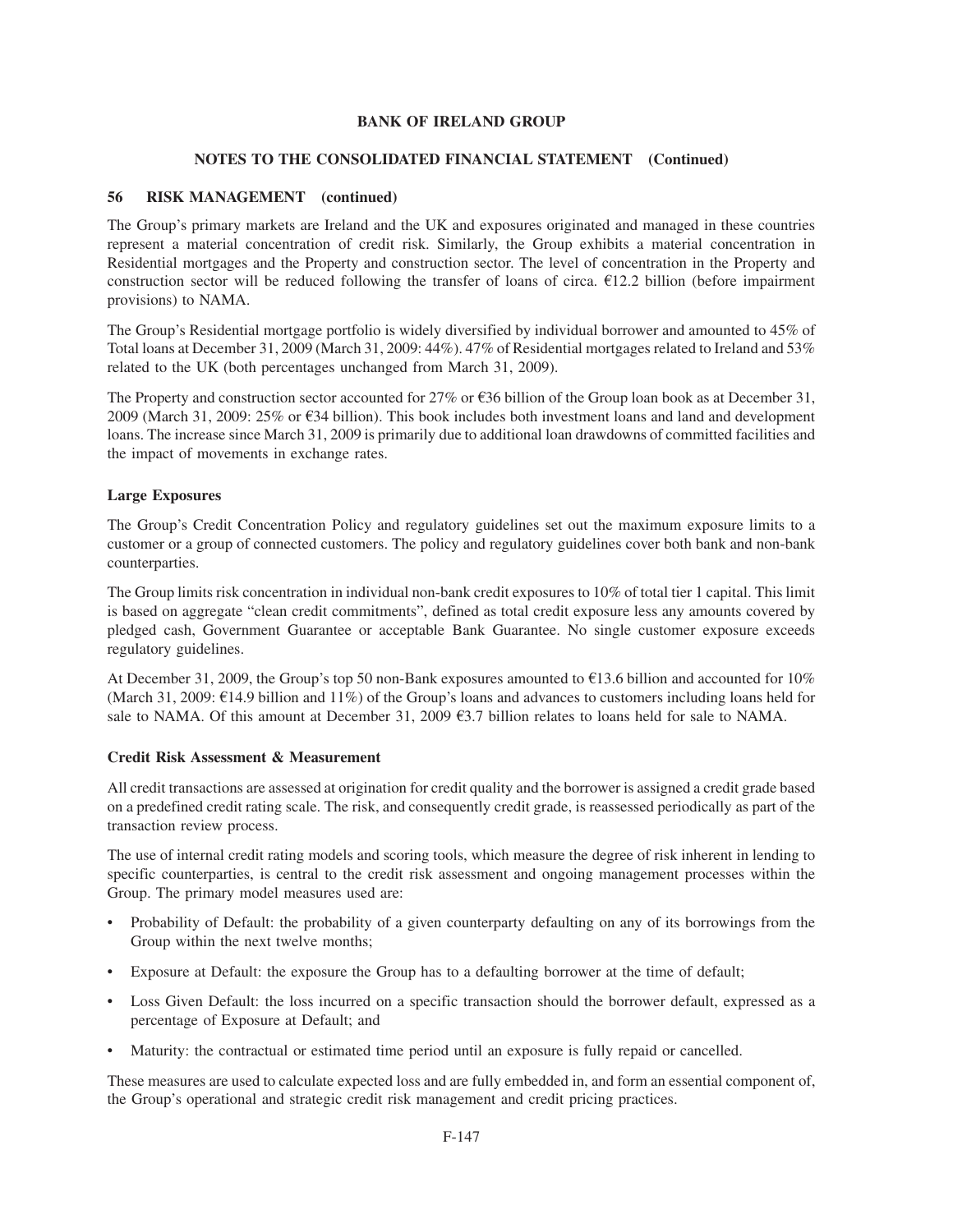# **NOTES TO THE CONSOLIDATED FINANCIAL STATEMENT (Continued)**

# **56 RISK MANAGEMENT (continued)**

For the Group's retail consumer and smaller business portfolios, which are characterised by a large volume of customers with smaller individual exposures, the credit risk assessment is grounded on application and behavioural scoring tools. For larger commercial and corporate customers, the risk assessment is underpinned by statistical risk rating models which incorporate quantitative information from the customer (e.g. financial accounts) together with a qualitative assessment of non-financial risk factors such as management quality and market/trading outlook.

Other financial assets are assigned an internal rating supported by external ratings of the major rating agencies.

The credit risk rating systems employed within the Group use statistical analysis combined, where appropriate, with external data and the judgement of professional lenders.

An independent unit reporting to Group Internal Audit annually validates internal credit risk models from a performance and compliance perspective. This unit provides reports to the Risk Measurement Committee (RMC).

Risk modelling is also applied at a portfolio level in the Group's credit businesses to guide economic capital allocation and strategic portfolio management.

The measures to calculate credit risk referred to above are used to calculate expected loss. A different basis is used to derive the amount of incurred credit losses for financial reporting purposes. For financial reporting purposes, impairment allowances are recognised only with respect to losses that have been incurred at the balance sheet date based on objective evidence of impairment.

## **Credit Risk Mitigation**

An assessment of the borrower's ability to service and repay the proposed level of debt is undertaken for credit requests and is a key element in the Group's approach to mitigating risk. In addition, the Group mitigates credit risk through the adoption of both proactive preventative measures (e.g. controls and limits) and the development and implementation of strategies to assess and reduce the impact of particular risks, should these materialise (e.g. hedging, securitisation and collateralisation).

## **Controls and limits**

The Group imposes risk control limits and guide points to mitigate significant concentration risk. These limits and guide points are informed by the Group's loss tolerance guide points and are set in the context of the Group's risk strategy and risk appetite.

The GRPC approves country maximum exposure limits annually based on internal country risk rating models supported by external ratings.

Maximum exposure limits for lending to banks are also approved annually by the GRPC for each rating category based on credit risk modelling techniques combined with expert judgement.

## **Risk transfer and financing strategies**

The objective of risk mitigation/transfer is to limit the risk impact to acceptable (quantitative and qualitative) levels and protect Group income streams.

Where the risk review process indicates the possible emergence of undue risk concentrations, appropriate risk transfer and mitigation options are explored and recommended to the Portfolio Review Committee (PRC). These options may include hedging strategies and securitisation programmes.

The Group currently makes very limited use of hedging strategies or credit derivatives for risk mitigation purposes. A number of securitisation transactions for residential and commercial mortgages and a collateralised debt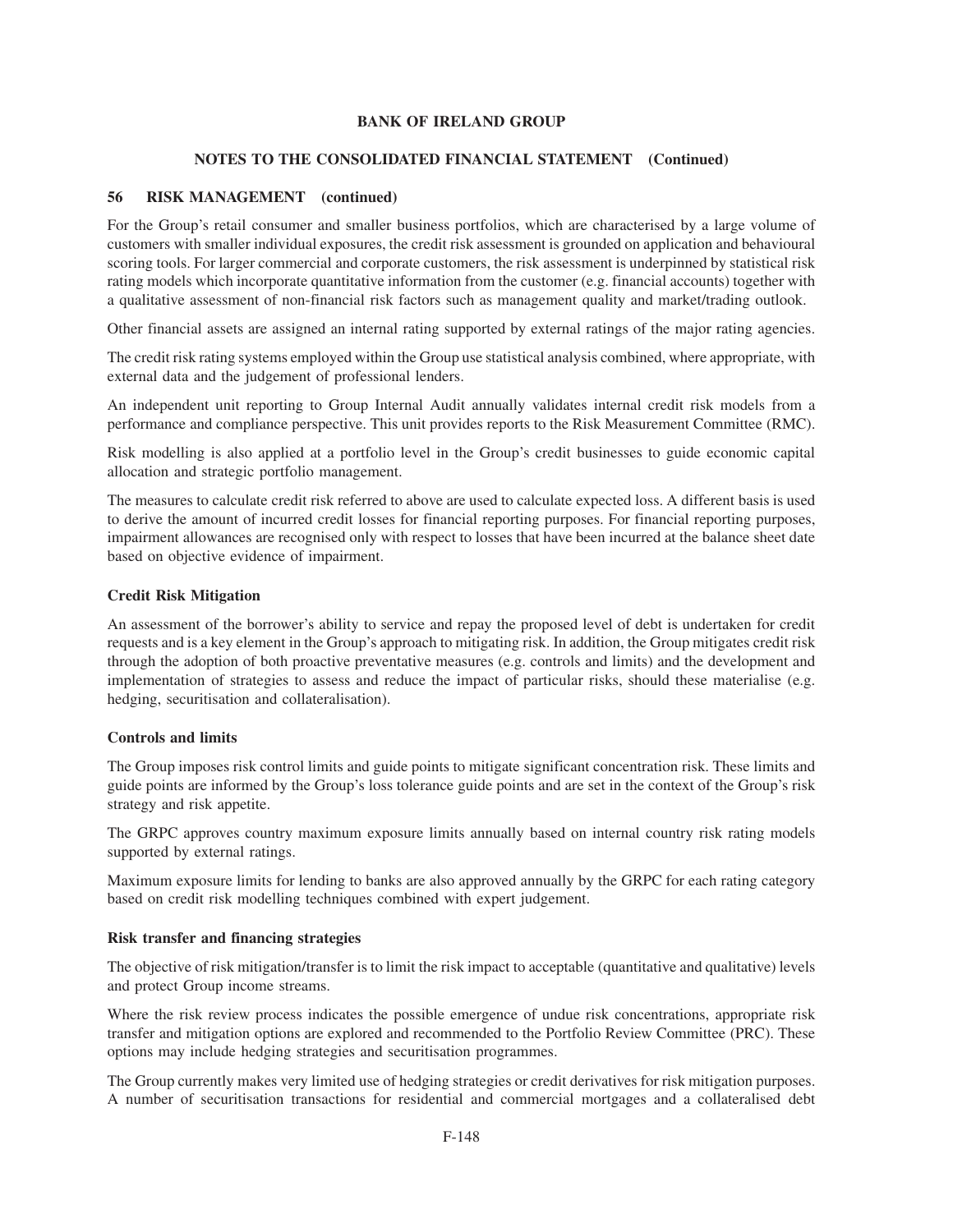# **NOTES TO THE CONSOLIDATED FINANCIAL STATEMENT (Continued)**

# **56 RISK MANAGEMENT (continued)**

obligation (CDO) vehicle, primarily for leveraged loans, have been undertaken. The primary purpose of these initiatives was for contingent liquidity management.

# **Collateral**

Credit risk mitigation includes the requirement to obtain collateral, depending on the nature of the product and local market practice, as set out in the Group's policies and procedures. The nature and level of security required depends on a number of factors, including but not limited to the amount of the exposure, the type of facility provided, the term of the facility, the amount of the borrower's own cash input and an evaluation of the level of risk or probability of default.

A variety of types of collateral are accepted, including property, securities, cash, guarantees and insurance, grouped broadly as follows:

- Financial collateral (lien over deposits, shares, etc.);
- Residential and commercial real estate;
- Physical collateral (plant & machinery, stock, etc.); and
- Other collateral (debtors, guarantees, insurance, etc.).

The Group's requirements around completion, valuation and management requirements for collateral are set out in appropriate Group or business unit policies and procedures. The Group has availed of the option under IFRS 7 not to disclose the fair value of collateral held against past due or impaired financial assets given that it is operationally impracticable.

## **Master Netting Arrangements**

The Group reduces its exposure to credit losses by entering into master netting arrangements with counterparties with which it undertakes a significant volume of transactions. Master netting arrangements do not generally result in an offset of balance sheet assets and liabilities, as transactions are usually settled on a gross basis. However, the credit risk associated with favourable contracts is reduced by a master netting arrangement to the extent that, if a default occurs, all amounts with the counterparty are terminated and settled on a "net" basis.

# **Loan Loss Provisioning Methodology**

Through its ongoing credit review processes, the Group seeks to identify deteriorating loans early with a view to taking corrective action to prevent the loan becoming impaired. Typically, loans that are at risk of impairment are managed by dedicated specialist units/debt collection teams focused on "working out" loans.

The identification of loans for assessment as impaired is driven by the Group's credit risk rating systems. It is the Group's policy to provide for impairment promptly and consistently across the loan book. For those loans that become impaired, the focus is to minimise the loss that the Group will incur from the impairment. This may involve entering into restructuring arrangements or action to enforce security or legal pursuit of individuals who are personally liable for the loan.

All credit exposures, either individually or collectively, are regularly reviewed for objective evidence of impairment; where such evidence of impairment exists, the exposure is measured for an impairment provision. The criteria used to determine that there is objective evidence of impairment include:

- delinquency in contractual payments of principal or interest;
- cash flow difficulties;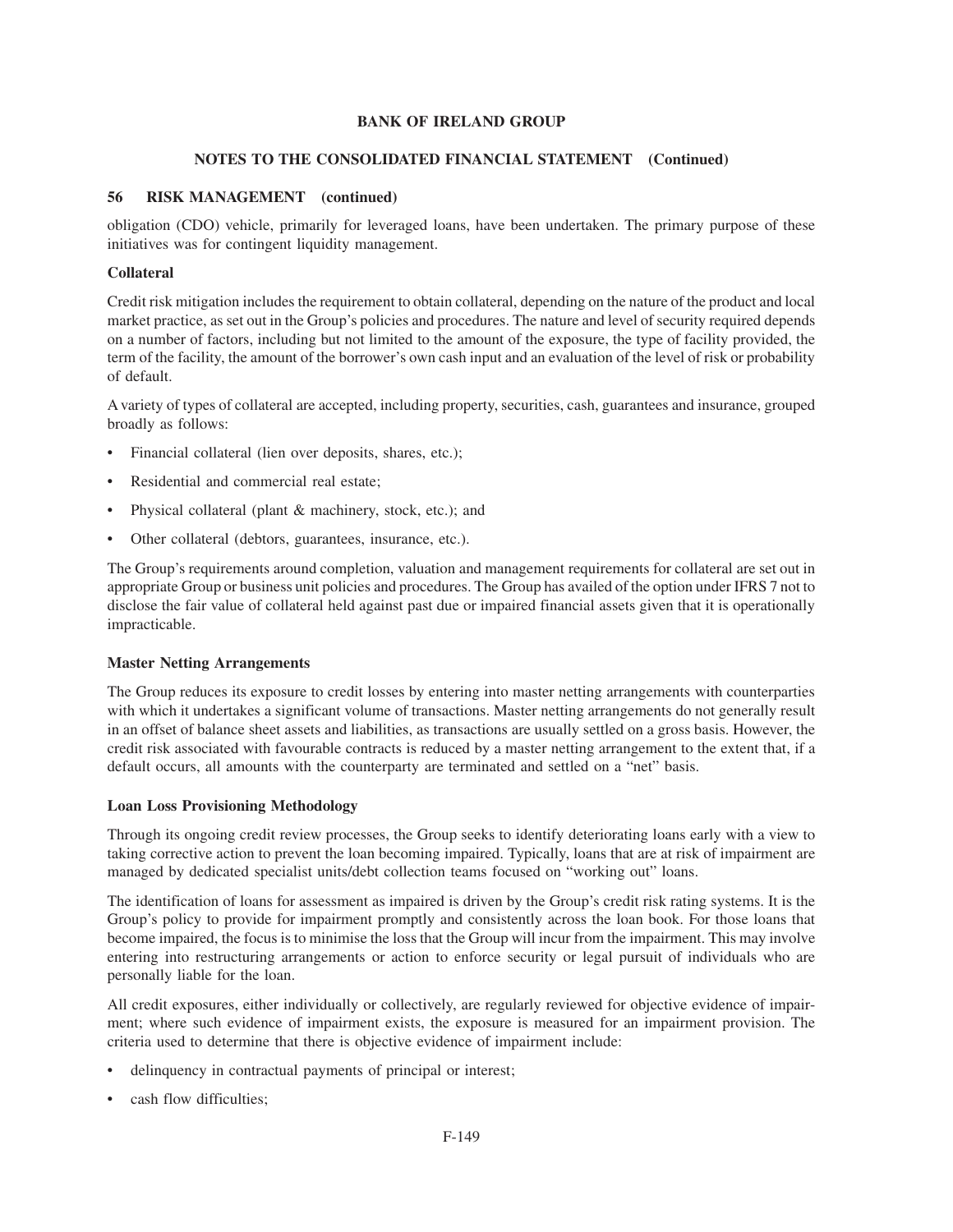## **NOTES TO THE CONSOLIDATED FINANCIAL STATEMENT (Continued)**

# **56 RISK MANAGEMENT (continued)**

- breach of loan covenants or conditions;
- deterioration of the borrower's competitive position;
- deterioration in the value of collateral;
- external rating downgrade below an acceptable level; and
- initiation of bankruptcy proceedings.

Where objective evidence of impairment exists, as a result of one or more past events, the Group is required to estimate the recoverable amount of the exposure or group of exposures.

For financial reporting purposes, loans on the Balance Sheet that become impaired are written down to their estimated recoverable amount. The amount of this write down is taken as an impairment charge to the income statement.

The Group's impairment provisioning methodologies are compliant with International Financial Reporting Standards (IFRS). International Accounting Standard (IAS) 39 requires that there is objective evidence of impairment and that the loss has been incurred. The standard does not permit the recognition of expected losses, no matter how likely these expected losses may appear.

All exposures are assessed for impairment either individually or collectively.

# **Methodology for Individually Assessing Impairment**

An individual impairment assessment is performed for any exposure for which there is objective evidence of impairment, and where the exposure is above an agreed minimum threshold. The carrying amount of the exposure net of the estimated recoverable amount (and thus the specific provision required) is calculated using a discounted cashflow analysis. This calculates the estimated recoverable amount as the present value of the estimated future cash flows, discounted at the exposure's original effective interest rate (or the current effective interest rate for variable rate exposures). The estimated future cashflows include forecasted principal and interest payments (not necessarily contractual amounts due) including cash flows, if any, from the realisation of collateral/security held, less realisation costs.

In the context of the Group's impaired land and development property assets, where recovery and/or repayment is likely to be generated from asset sales and/or realisation of the property collateral, estimated cashflows are based on valuations from one or more different methods, in light of the restricted market liquidity that currently exists. These valuation methods include valuations from independent external professionals, estimates based on verbal consultations with external valuers, local market knowledge provided by relevant bank management, and residual value methodologies. The appropriate methodological application depends on the particular circumstances of the loan and underlying collateral, e.g. the degree of liquidity and recent transactional evidence in the relevant market segment, the type, size and location of the property asset and its development potential and marketability.

Given the absence of sufficient transactional evidence and market liquidity, up to date, independent and professional valuations in writing are sought in certain circumstances. Whilst less formal than written valuations, verbal consultations with external valuers can help benchmark asset values and provide general information on market developments and trends. The application of local market knowledge occurs typically where the loan and underlying property asset are relatively small and relevant bank management has in-depth knowledge of both the property asset and local market conditions, which may be illiquid. In such cases, estimated valuations of undeveloped sites may be expressed on a 'per plot' basis if there is suitable zoning/planning in place, whereas unzoned rural land may be assumed to have only agricultural value. Residual value methodologies are used to estimate the current value of a site or part-completed development based on a detailed appraisal that assesses the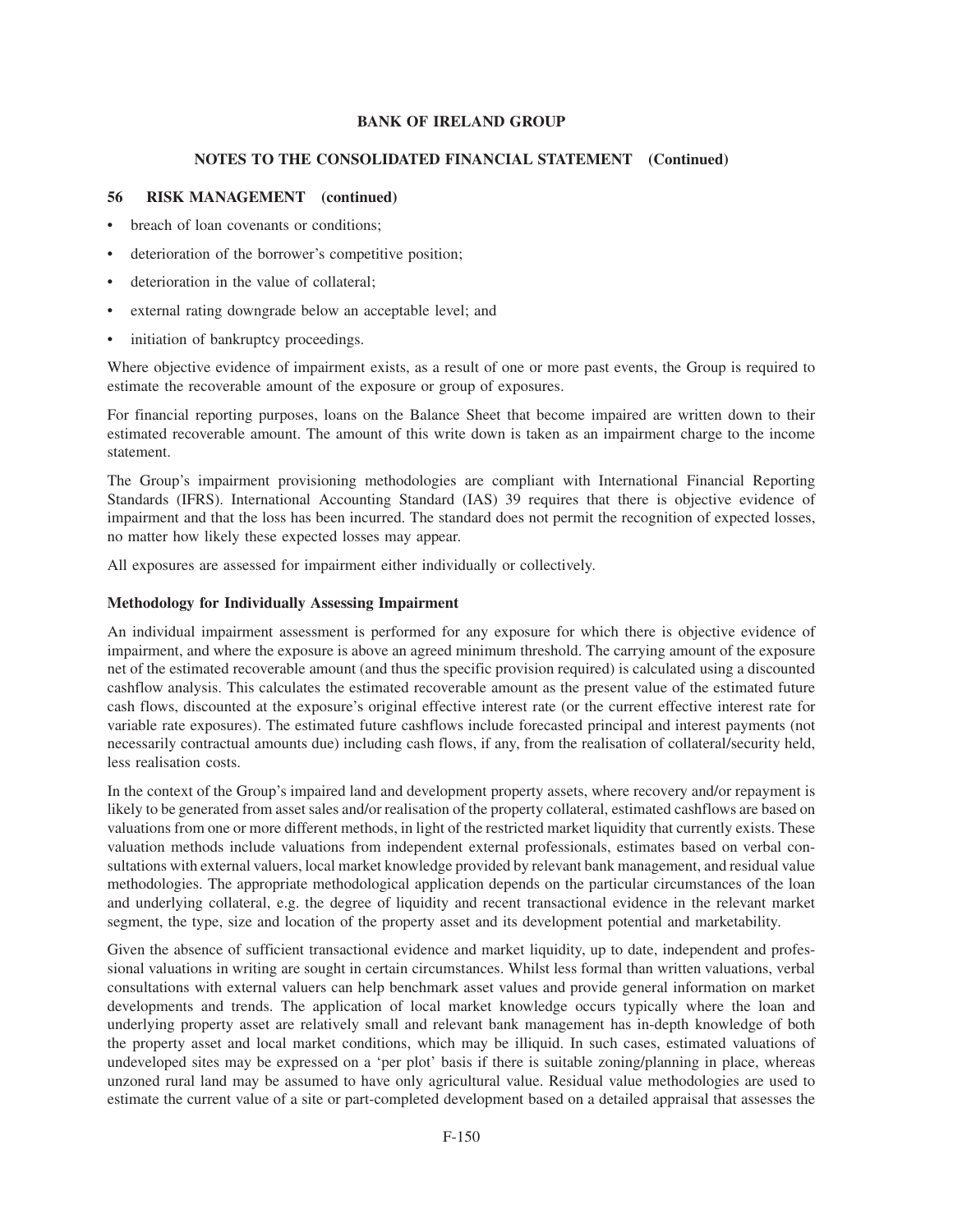# **NOTES TO THE CONSOLIDATED FINANCIAL STATEMENT (Continued)**

# **56 RISK MANAGEMENT (continued)**

costs (building, funding and other costs) and receipts (forecast sales and/or lettings) associated with bringing a development to completion. This valuation methodology may be applied when a property asset is considered to have realistic development potential given current or anticipated planning status, projected marketability etc.

After applying one or more of the above methodologies, the resulting valuations show a wide range of discounts (typically between 40% and 90%) to estimated peak market values for the underlying property collateral assets. Key influencing factors as to the level of discount include the type of property asset (with undeveloped land incurring a relatively high discount), the status of zoning and planning, and the location in terms of both jurisdiction/region and proximate environment, e.g. whether city centre, suburban, provincial town or rural.

## **Methodology for Collectively Assessing Impairment**

Where exposures fall below the threshold for individual assessment of impairment, such exposures with similar credit risk characteristics (e.g. portfolio of consumer personal loans) are pooled and are collectively assessed for impairment. A provision is then calculated by estimating the future cash flows of a group of exposures that are collectively evaluated for impairment. This estimation considers the expected contractual cash flows of the exposures in a portfolio and the historical loss experience for exposures with credit risk characteristics similar to those in the portfolio being assessed. Assumptions and parameters used to create the portfolio provision, which are based on historical experience (i.e. amount and timing of cashflows/loss given default), are regularly compared against current experience in the loan book and current market conditions.

Where there is objective evidence of impairment on a collective basis, this is reported as a specific provision in line with individually assessed loans.

## **Methodology for establishing Incurred but not reported (IBNR) provisions**

Impairment provisions are also recognised for losses not specifically identified but which, experience and observable data indicate, are present in the portfolio at the date of assessment. These are described as incurred but not reported provisions. Statistical models are used to determine the appropriate level of IBNR provisions. These models estimate latent losses taking into account three observed and/or estimated factors:

- loss emergence rates (based on historic grade migration experience or probability of default);
- the emergence period (historic experience, adjusted to reflect the current conditions and the credit management model); and
- loss given default rates (loss and recovery rates using historical loan loss experience, adjusted where appropriate to reflect current observable data).

Account performance is reviewed periodically to confirm that the credit grade or probability of default assigned remains appropriate and to determine if impairment has arisen. For consumer and smaller ticket commercial exposures, the review is largely based on account behaviour and is highly automated. Where there are loan arrears, excesses, dormancy, etc. the account is downgraded to reflect the higher underlying risk. For larger commercial loans, the relationship manager re-assesses the risk at least annually (more frequently if circumstances or grade require) and re-affirms or amends the grade (credit and Probability of Default ("PD") grade) in light of new information or changes (e.g. up to date financials or changed market outlook). Grade migration and adjusted PD grades are analysed for inclusion in the loss model. Recent data sets are used in order to capture current trends, rather than averaging over a period which might include earlier and less stressed points in the credit cycle.

Emergence period is calculated using historical loan loss experience, adjusted to reflect the more intensive credit management model in place, where all vulnerable portfolios are reviewed on a shortened cycle. The range of emergence periods is typically three to nine months.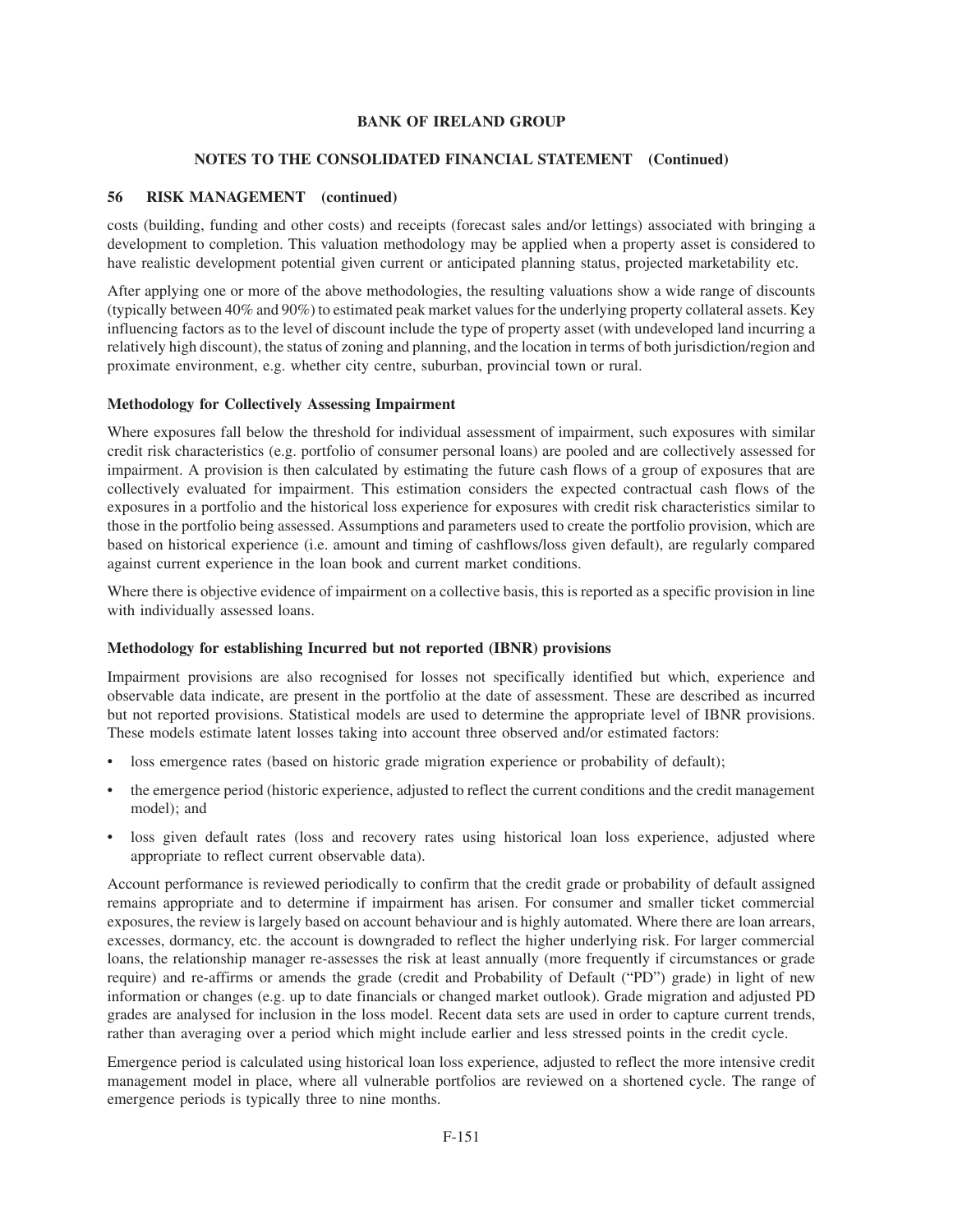## **NOTES TO THE CONSOLIDATED FINANCIAL STATEMENT (Continued)**

# **56 RISK MANAGEMENT (continued)**

Loss given default is calculated using historical loan loss experience, adjusted where appropriate to apply management's credit expertise to reflect current observable data (including assessment of the deterioration in the property sector, discounted collateral values, rising unemployment and reduced repayment prospects, etc).

An analysis of the Group's impairment provisions at December 31, 2009 is set out on pages F-158 and F-159.

Other factors taken into consideration in estimating provisions include local and international economic climates, changes in credit management processes and policies, changes in portfolio risk profile and the effect of any external factors such as legal or competition requirements.

Whilst provisioning is an ongoing process, all business units formally review and confirm the appropriateness of their provisioning methodologies and the adequacy of their impairment provisions on a half yearly basis. Their conclusions are reviewed by the Credit & Market Risk function and the GRPC.

The Group's provisioning methodology is approved by the GRPC on a half yearly basis.

The quantum of the Group's loan loss charge, impaired loans balances and provisions is also reviewed by the GRPC semi annually, in advance of providing a recommendation to the Group Audit Committee.

# **Asset Quality — Financial Assets**

The Group classifies financial assets as 'neither past due nor impaired', 'past due but not impaired' and 'impaired' in line with the requirements of IFRS 7.

The Group uses internal ratings, based on an assessment of the credit quality of the customer, as part of its credit risk management system. A thirteen point credit grade rating scale is used for more complex, individually managed exposures, including wholesale, corporate and business lending. A seven point credit grade rating scale is used for standard products (including mortgages, personal and small business loans). Both credit scales have a defined relationship with the Group's Probability of Default (PD) scale.

Other financial assets are assigned an internal rating supported by external ratings of the major rating agencies.

Loans and advances to customers and loans held for sale to NAMA are assigned an internal credit grade by the Group based on an assessment of the credit quality of the borrower.

## **'Neither past due nor impaired' ratings are summarised as set out below:**

- high quality ratings apply to highly rated financial obligors, strong corporate and business counterparties and consumer banking borrowers (including residential mortgages) with whom the Group has an excellent repayment experience. High quality ratings are derived from grades 1 to 4 on the thirteen point grade scale, grades 1 and 2 on the seven point grade scale and ratings equivalent to AAA, AA+, AA, AA-, A+, A, A-, BBB+ and BBB for the external major rating agencies;
- satisfactory quality ratings apply to good quality financial assets that are performing as expected, including loans and advances to small and medium sized enterprises, leveraged entities and more recently established businesses. Satisfactory quality ratings also include some element of the Group's retail portfolios. Satisfactory quality ratings are derived from grades 5 to 7 on the thirteen point grade scale, grade 3 on the seven point grade scale and external ratings equivalent to BBB-, BB+, BB and BB-;
- acceptable quality ratings apply to customers with increased risk profiles that are subject to closer monitoring and scrutiny by lenders with the objective of managing risk and moving accounts to an improved rating category. Acceptable quality ratings are derived from grades 8 and 9 on the thirteen point grade scale, grade 4 outstandings within the seven point scale and external ratings equivalent to B+; and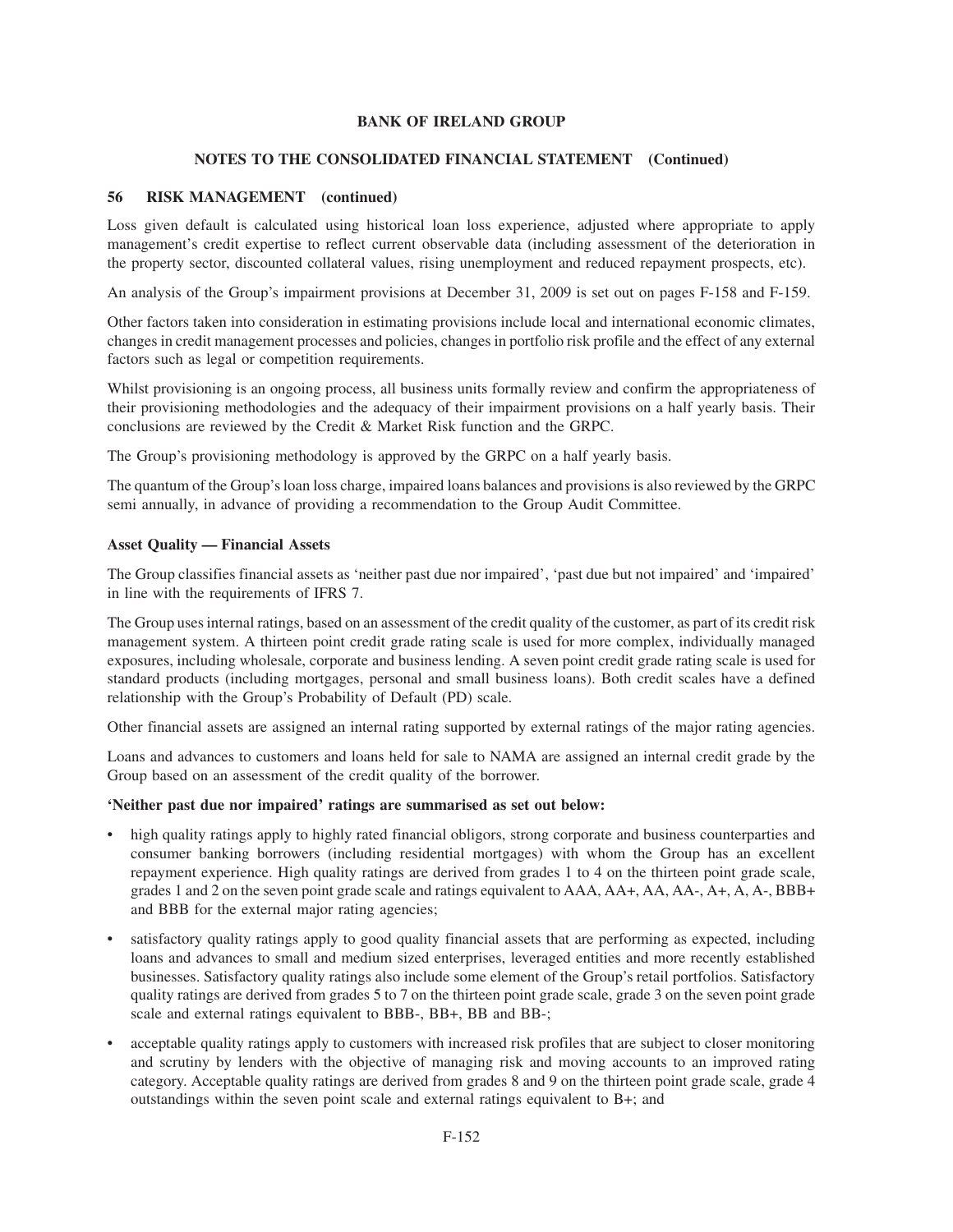#### **NOTES TO THE CONSOLIDATED FINANCIAL STATEMENT (Continued)**

## **56 RISK MANAGEMENT (continued)**

• the lower quality but not past due nor impaired rating applies to those financial assets that are neither in arrears nor impaired but where the Group requires a work down or work out of the relationship unless an early reduction in risk is achievable. Lower quality ratings are derived from outstandings within rating grades 10 and 11 on the thirteen point grade scale and grade 5 on the seven point grade scale and external ratings equivalent to B or below.

## **'Past due but not impaired loans' are defined as follows:**

• loans where repayment of interest and/or principal are overdue by at least one day but are not impaired.

#### **'Impaired loans' are defined as follows:**

- loans with a specific impairment provision attaching to them together with loans (excluding residential mortgages) which are more than 90 days in arrears; and
- all assets in grades 12 and 13 on the thirteen point grade scale and grades 6 and 7 on the seven point grade scale are impaired.

## **Asset Quality — loans and advances to customers including loans held for sale to NAMA (Total loans)**

| December 31, 2009                                     | Gross loans and<br>advances to customers |               | Loans held for<br>sale to NAMA |          | <b>Total loans</b> |           |
|-------------------------------------------------------|------------------------------------------|---------------|--------------------------------|----------|--------------------|-----------|
|                                                       | $\epsilon$ m                             | $\%$          | €m                             | $\%$     | $\epsilon_{\rm m}$ | $\%$      |
| <b>Asset quality</b>                                  |                                          |               |                                |          |                    |           |
|                                                       | 68,654                                   | 56.1%         | 561                            | $4.6\%$  | 69.215             | 51.4%     |
|                                                       | 27,665                                   | 22.6%         | 2.014                          | $16.5\%$ | 29,679             | $22.1\%$  |
| Acceptable quality                                    | 11,380                                   | $9.3\%$       | 2.266                          | 18.5%    | 13.646             | $10.1\%$  |
| Lower quality but not past due nor impaired $\dots$ . | 2,773                                    | 2.3%          | 575                            | 4.7%     | 3,348              | $2.5\%$   |
| Neither past due nor impaired                         | 110,472                                  | $90.2\%$      | 5,416                          |          | 44.3% 115,888      | 86.1%     |
| Past due but not impaired                             | 5.177                                    | $4.2\%$       | 255                            | $2.1\%$  | 5.432              | $4.0\%$   |
|                                                       | 6,787                                    | 5.5%          | 6,564                          | 53.6%    | 13,351             | 9.9%      |
| Total loans and advances to customers 122,436         |                                          | 100.0% 12.235 |                                |          | 100.0% 134.671     | $100.0\%$ |

| March 31, 2009                                      | Gross loans and<br>advances to customers |           | Loans held for<br>sale to NAMA |      | <b>Total loans</b> |           |
|-----------------------------------------------------|------------------------------------------|-----------|--------------------------------|------|--------------------|-----------|
|                                                     | €m                                       | $\%$      | €m                             | $\%$ | €m                 | $\%$      |
| <b>Asset quality</b>                                |                                          |           |                                |      |                    |           |
|                                                     | 72,465                                   | 53.5%     |                                |      | 72,465             | 53.5%     |
| Satisfactory quality                                | 37,087                                   | 27.3%     |                                |      | 37,087             | 27.3%     |
| Acceptable quality                                  | 12,556                                   | $9.3\%$   |                                |      | 12.556             | $9.3\%$   |
| Lower quality but not past due nor impaired $\dots$ | 2,330                                    | $1.7\%$   |                                |      | 2,330              | 1.7%      |
| Neither past due nor impaired                       | 124,438                                  | $91.8\%$  |                                |      | 124,438            | 91.8%     |
| Past due but not impaired                           | 5.761                                    | $4.3\%$   |                                |      | 5.761              | 4.3%      |
|                                                     | 5,322                                    | $3.9\%$   |                                |      | 5,322              | 3.9%      |
| Total loans and advances to customers               | 135,521                                  | $100.0\%$ |                                |      | 135.521            | $100.0\%$ |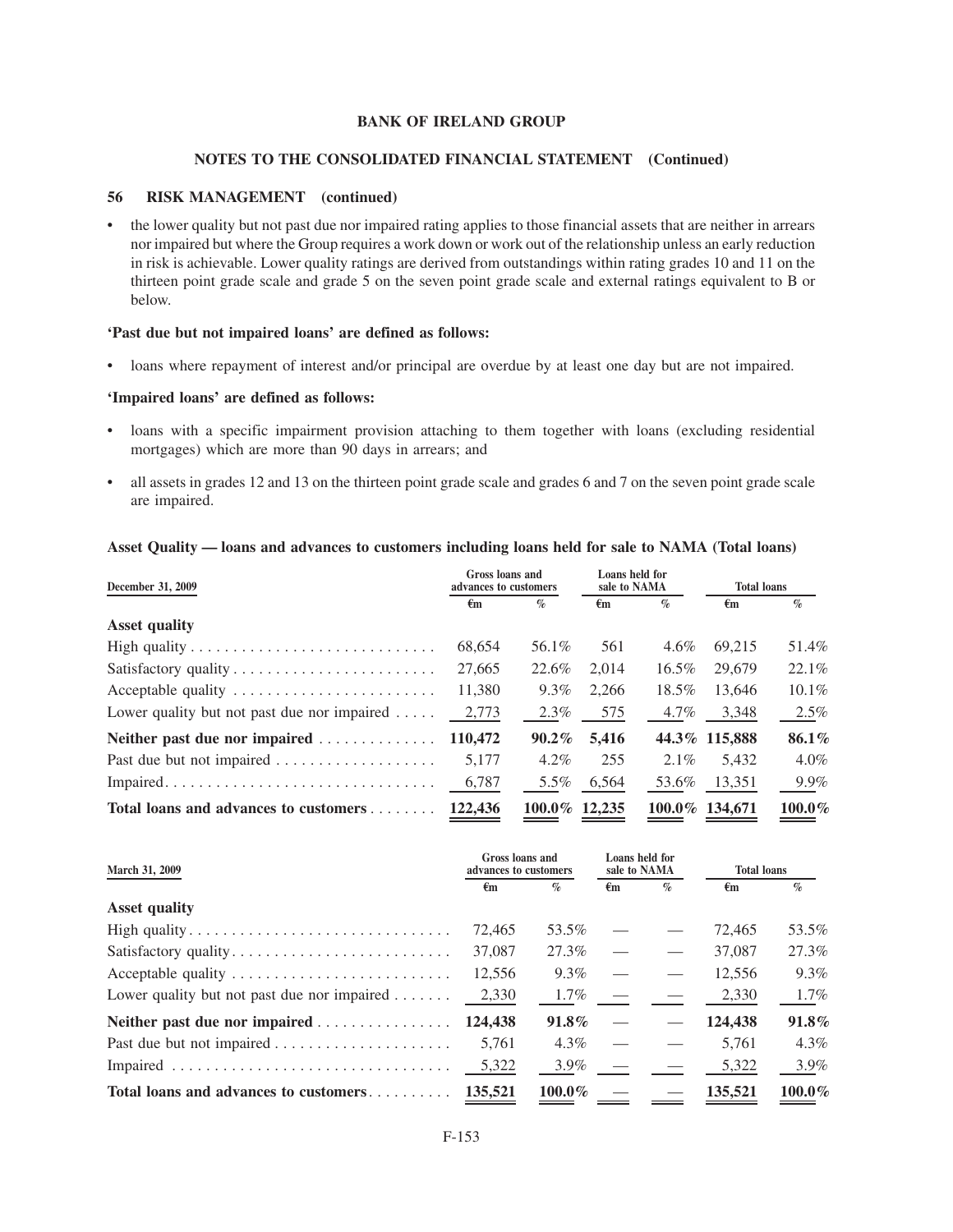# **NOTES TO THE CONSOLIDATED FINANCIAL STATEMENT (Continued)**

# **56 RISK MANAGEMENT (continued)**

On December 31, 2009, the Group classified those loans and advances to customers expected to transfer to NAMA as loans held for sale to NAMA. For ease of comparative purposes the tables and commentary presents the loans and advances to customers of  $\epsilon$ 122 billion and loans held for sale to NAMA of approx.  $\epsilon$ 12 billion, together these are referred to as Total loans.

Asset quality continues to deteriorate on a declining loan book. Total loans classified as 'neither past due nor impaired' have declined in both volume and percentage terms, with a significant rise in impaired loans in the period from  $\text{\textsterling}5.3$  billion at March 31, 2009 to  $\text{\textsterling}13.4$  billion at December 31, 2009. Of the impaired loans at December 31, 2009, 49% or  $66.6$  billion are expected to transfer to NAMA.

Total loans classified as 'neither past due nor impaired' accounted for 86.1% of the Group loan book at December 31, 2009 compared to 91.8% at March 31, 2009. The movement is due primarily to the deterioration in the global and Irish economic environments, resulting in continuing low levels of economic activity across our main markets, impacting upon credit quality.

In the 'past due but not impaired' category, both the quantum and percentage of the Total loans are down from  $65.8$  billion or 4.3% at March 31, 2009 to  $65.4$  billion or 4.0% at December 31, 2009. This reduction is mainly due to the movement of exposures into the 'impaired' category during the period.

'Impaired' loans increased from  $\epsilon$ 5.3 billion at March 31, 2009 to  $\epsilon$ 13.4 billion at December 31, 2009, an increase of 151%. This increase in impaired loans reflects the severe deterioration in general economic conditions, weaker consumer sentiment and a sharp slowdown in the Property and construction sector, particularly in the land and development sub-sector. Property and construction accounts for 72% of all impaired loans.

The Group currently expects that approx.  $E12.2$  billion of loans may transfer to NAMA (classified as loans held for sale to NAMA). Of these assets of approx.  $E12.2$  billion, 44% or  $E5.4$  billion are classified as 'neither past due nor impaired', 2% or  $\epsilon$ 0.3 billion are classified as 'past due but not impaired' and 54% or  $\epsilon$ 6.6 billion are classified as impaired. Of the  $\epsilon$ 6.6 billion impaired loans,  $\epsilon$ 6.5 billion or 98% relates to the Property and construction portfolio with  $\epsilon$ 5.2 billion or 80% of this relating to land and development.

## **Asset Quality — Loans and advances to customers & loans held for sale to NAMA (Total loans)**

The tables and analysis below summarise the Group's Total loans over the following categories: 'neither past due nor impaired', 'past due but not impaired' and 'impaired'. Exposures are based on the gross amount before provisions for impairment.

| December 31, 2009<br>Loans and advances to customers                      | <b>Residential</b><br>mortgages<br>€m | <b>Non-Property</b><br><b>SME</b> and<br>corporate<br>€m | <b>Property and</b><br>construction<br>€m | <b>Consumer</b><br>€m | <b>Total</b><br>$\epsilon_{\rm m}$ |
|---------------------------------------------------------------------------|---------------------------------------|----------------------------------------------------------|-------------------------------------------|-----------------------|------------------------------------|
| Financial assets neither past due nor                                     | 56,600                                | 30.821                                                   | 19.390                                    | 3.661                 | 110.472                            |
| Financial assets past due but not impaired                                | 3,331                                 | 625                                                      | 968                                       | 253                   | 5.177                              |
| Impaired financial assets                                                 | 471                                   | 2,694                                                    | 3,196                                     | 426                   | 6,787                              |
| $Total \dots \dots \dots \dots \dots \dots \dots \dots \dots \dots \dots$ | $\underline{60,402}$                  | $\frac{34,140}{2}$                                       | 23,554                                    | $\frac{4,340}{ }$     | 122,436                            |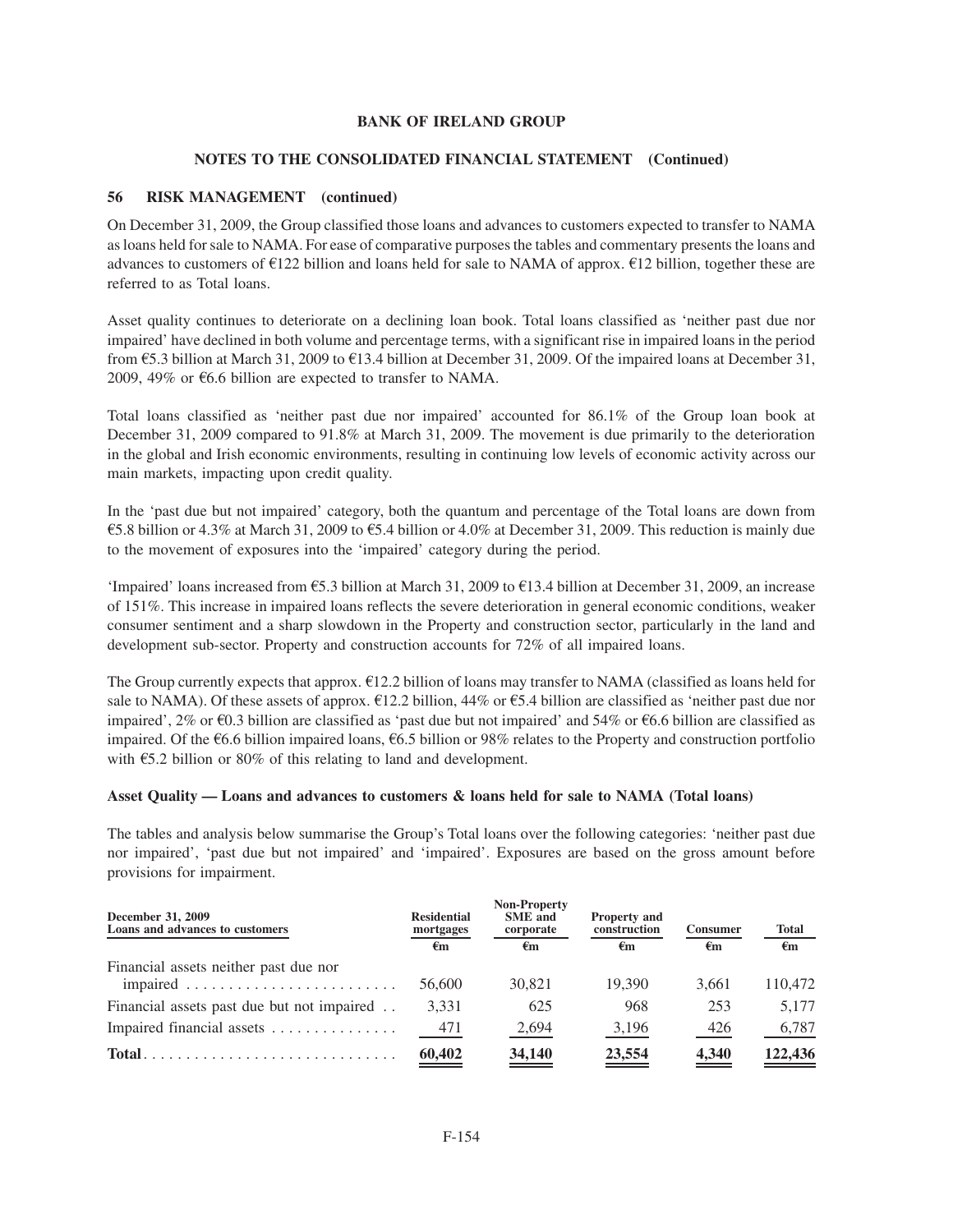# **NOTES TO THE CONSOLIDATED FINANCIAL STATEMENT (Continued)**

# **56 RISK MANAGEMENT (continued)**

| December 31, 2009<br>Loans held for sale to NAMA | <b>Residential</b><br>mortgages<br>€m | <b>Non-Property</b><br><b>SME</b> and<br>corporate<br>€m | <b>Property and</b><br>construction<br>€m | <b>Consumer</b><br>€m | <b>Total</b><br>$\epsilon$ m |
|--------------------------------------------------|---------------------------------------|----------------------------------------------------------|-------------------------------------------|-----------------------|------------------------------|
| Financial assets neither past due nor            | 30                                    |                                                          | 5.289                                     |                       | 5,416                        |
| Financial assets past due but not impaired       | 38                                    |                                                          | 215                                       |                       | 255                          |
| Impaired financial assets                        |                                       | 112                                                      | 6,452                                     |                       | 6,564                        |
| $Total.$                                         | 68                                    | 211                                                      | 11,956                                    |                       | 12,235                       |

| December 31, 2009<br><b>Total loans</b>                                   | <b>Residential</b><br>mortgages<br>€m | <b>Non-Property</b><br><b>SME</b> and<br>corporate<br>€m | <b>Property and</b><br>construction<br>€m | <b>Consumer</b><br>€m | <b>Total</b><br>€m |
|---------------------------------------------------------------------------|---------------------------------------|----------------------------------------------------------|-------------------------------------------|-----------------------|--------------------|
| Financial assets neither past due nor                                     | 56,630                                | 30.918                                                   | 24,679                                    | 3.661                 | 115,888            |
| Financial assets past due but not impaired                                | 3,369                                 | 627                                                      | 1.183                                     | 253                   | 5.432              |
| Impaired financial assets                                                 | 471                                   | 2,806                                                    | 9,648                                     | 426                   | 13,351             |
| $Total \dots \dots \dots \dots \dots \dots \dots \dots \dots \dots \dots$ | 60,470                                | 34,351                                                   | 35,510                                    | 4.340                 | 134,671            |

| March 31, 2009<br><b>Total loans</b>                                            | <b>Residential</b><br>mortgages<br>€m | <b>Non-Property</b><br><b>SME</b> and<br>corporate<br>$\epsilon_{\rm m}$ | <b>Property and</b><br>construction<br>€m | <b>Consumer</b><br>$\epsilon_{\rm m}$ | Total<br>$\epsilon_{\rm m}$ |
|---------------------------------------------------------------------------------|---------------------------------------|--------------------------------------------------------------------------|-------------------------------------------|---------------------------------------|-----------------------------|
| Financial assets neither past due nor                                           | 55,877                                | 35,081                                                                   | 28.525                                    | 4.955                                 | 124.438                     |
| Financial assets past due but not impaired                                      | 2,782                                 | 773                                                                      | 1.892                                     | 314                                   | 5.761                       |
| Impaired financial assets                                                       | 229                                   | 1,187                                                                    | 3,538                                     | 368                                   | 5,322                       |
| $Total \dots \dots \dots \dots \dots \dots \dots \dots \dots \dots \dots \dots$ | 58,888                                | 37,041                                                                   | 33,955                                    | 5,637                                 | 135,521                     |

# **Financial Assets 'neither past due nor impaired': Loans and advances to customers & loans held for sale to NAMA (Total loans)**

The tables below provide an analysis of Total loans 'neither past due nor impaired' by asset classification based on an assessment of the credit quality of the borrower.

| December 31, 2009<br>Risk profile<br>Loans and advances to customers neither past due<br>nor impaired | <b>Residential</b><br>mortgages | <b>Non-Property</b><br><b>SME</b> and<br>corporate | <b>Property and</b><br>construction | <b>Consumer</b> | <b>Total</b> |
|-------------------------------------------------------------------------------------------------------|---------------------------------|----------------------------------------------------|-------------------------------------|-----------------|--------------|
|                                                                                                       | €m                              | €m                                                 | €m                                  | €m              | €m           |
| High quality $\dots \dots \dots \dots \dots \dots \dots$                                              | 56,600                          | 8.298                                              | 1.073                               | 2,683           | 68,654       |
| Satisfactory quality $\dots \dots \dots \dots \dots \dots$                                            |                                 | 15,712                                             | 11,060                              | 893             | 27,665       |
| Acceptable quality                                                                                    |                                 | 5,098                                              | 6.197                               | 85              | 11,380       |
| Lower quality but not past due nor                                                                    |                                 | 1,713                                              | 1,060                               |                 | 2,773        |
|                                                                                                       | 56,600                          | 30,821                                             | 19,390                              | 3,661           | 110,472      |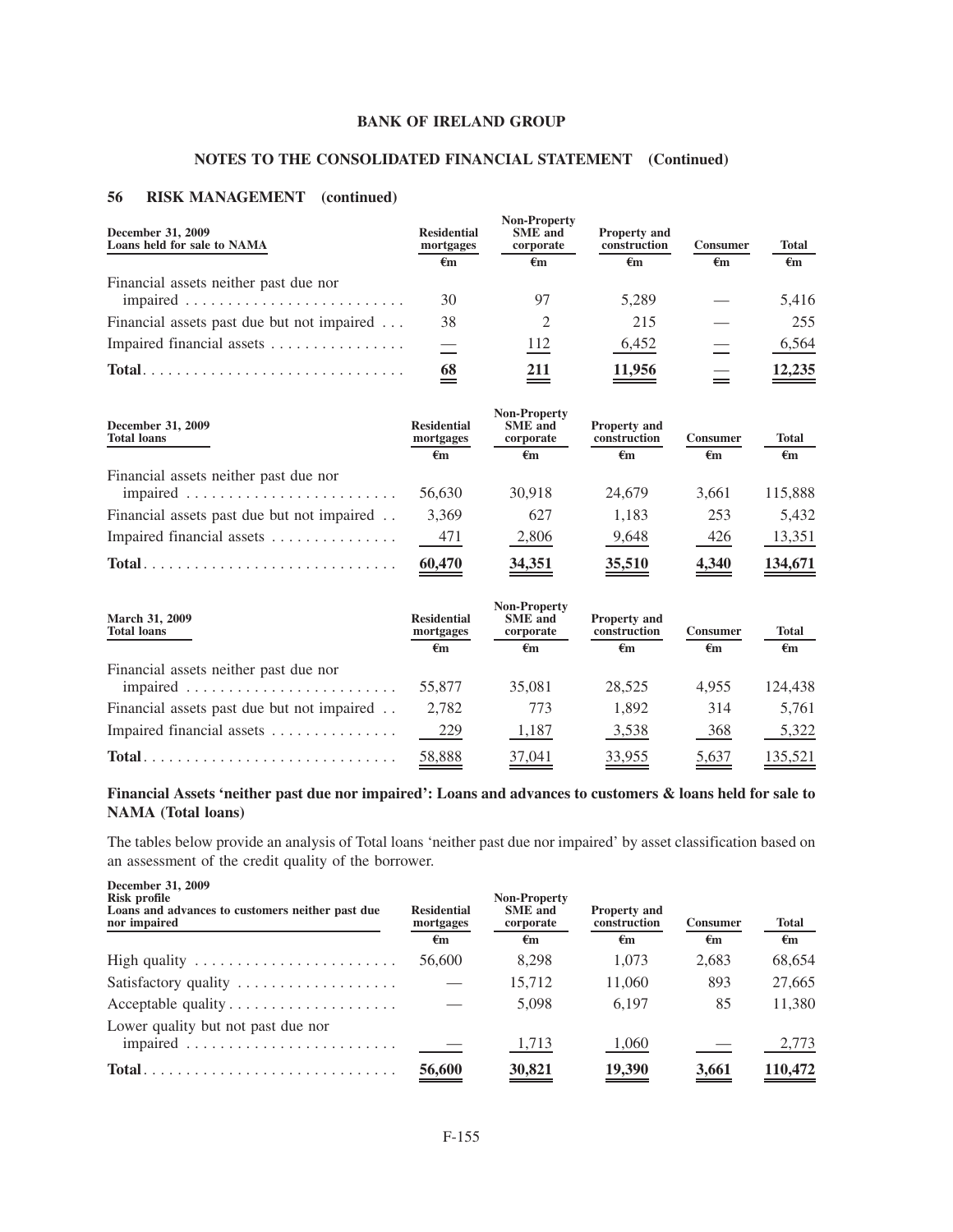# **NOTES TO THE CONSOLIDATED FINANCIAL STATEMENT (Continued)**

## **56 RISK MANAGEMENT (continued)**

| December 31, 2009<br><b>Risk profile</b><br>Loans held for sale to NAMA neither past due nor<br>impaired        | <b>Residential</b><br>mortgages | Non-Property<br><b>SME</b> and<br>corporate        | <b>Property and</b><br>construction | Consumer          | <b>Total</b>       |
|-----------------------------------------------------------------------------------------------------------------|---------------------------------|----------------------------------------------------|-------------------------------------|-------------------|--------------------|
|                                                                                                                 | €m                              | €m                                                 | $\epsilon_{m}$                      | $\epsilon$ m      | $\epsilon_{\rm m}$ |
|                                                                                                                 | 30                              | 5                                                  | 526                                 |                   | 561                |
| Satisfactory quality                                                                                            |                                 | 40                                                 | 1,974                               |                   | 2,014              |
| Acceptable quality                                                                                              |                                 | 32                                                 | 2,234                               |                   | 2,266              |
| Lower quality but not past due nor impaired                                                                     |                                 | $\frac{20}{}$                                      | 555                                 |                   | 575                |
|                                                                                                                 | $\overset{30}{=}$               | 97<br>$\equiv$                                     | $\underline{5,289}$                 | $=$               | 5,416              |
| December 31, 2009<br><b>Risk profile</b><br>Total loans neither past due nor impaired                           | <b>Residential</b><br>mortgages | <b>Non-Property</b><br><b>SME</b> and<br>corporate | <b>Property and</b><br>construction | <b>Consumer</b>   | <b>Total</b>       |
|                                                                                                                 | $\epsilon$ m                    | $\epsilon$ m                                       | $\epsilon$ m                        | $\epsilon$ m      | $\epsilon$ m       |
| High quality $\ldots \ldots \ldots \ldots \ldots \ldots \ldots \ldots$                                          | 56,630                          | 8.303                                              | 1.599                               | 2,683             | 69,215             |
|                                                                                                                 |                                 | 15,752                                             | 13,034                              | 893               | 29,679             |
| Acceptable quality                                                                                              |                                 | 5,130                                              | 8,431                               | 85                | 13,646             |
| Lower quality but not past due nor impaired                                                                     |                                 | 1,733                                              | 1,615                               |                   | 3,348              |
|                                                                                                                 | 56,630                          | $\frac{30,918}{2}$                                 | 24,679                              | $\frac{3,661}{ }$ | 115,888            |
| March 31, 2009<br><b>Risk profile</b><br>Total loans and advances to customers neither past due<br>nor impaired | <b>Residential</b><br>mortgages | <b>Non-Property</b><br><b>SME</b> and<br>corporate | <b>Property and</b><br>construction | Consumer          | <b>Total</b>       |
|                                                                                                                 | $\epsilon$ m                    | €m                                                 | $\epsilon$ m                        | $\epsilon$ m      | €m                 |
|                                                                                                                 | 55,877                          | 10,555                                             | 2,370                               | 3,663             | 72,465             |
|                                                                                                                 |                                 | 18,417                                             | 17,613                              | 1,057             | 37,087             |
| Acceptable quality                                                                                              |                                 | 5,188                                              | 7,157                               | 211               | 12,556             |
| Lower quality but not past due nor impaired $\dots$                                                             |                                 | 921                                                | 1,385                               | 24                | 2,330              |
|                                                                                                                 | 55,877                          | 35,081                                             | 28,525                              | 4,955             | 124,438            |

# **Financial Assets 'past due but not impaired': Loans and advances to customers & loans held for sale to NAMA (Total loans)**

The tables below provide an aged analysis of financial assets 'past due but not impaired' by asset classification. Amounts arising from operational/timing issues that are outside the control of customers are generally excluded.

| December 31, 2009<br>Loans and advances to customers past due but not impaired              | <b>Residential</b><br>mortgages<br>€m | <b>Non-Property</b><br><b>SME</b> and<br>corporate<br>€m | <b>Property and</b><br>construction<br>€m | <b>Consumer</b><br>€m | <b>Total</b><br>€m |
|---------------------------------------------------------------------------------------------|---------------------------------------|----------------------------------------------------------|-------------------------------------------|-----------------------|--------------------|
|                                                                                             | 1.159                                 | 440                                                      | 495                                       | 132                   | 2.226              |
|                                                                                             | 531                                   | 115                                                      | 324                                       | 86                    | 1.056              |
|                                                                                             | 281                                   | 70                                                       | 149                                       | 29                    | 529                |
| Past due more than 90 days                                                                  | 1,360                                 |                                                          |                                           | $\theta$              | 1,366              |
| $Total \dots \dots \dots \dots \dots \dots \dots \dots \dots \dots \dots \dots \dots \dots$ | 3,331                                 | 625                                                      | 968                                       | 253                   | 5,177              |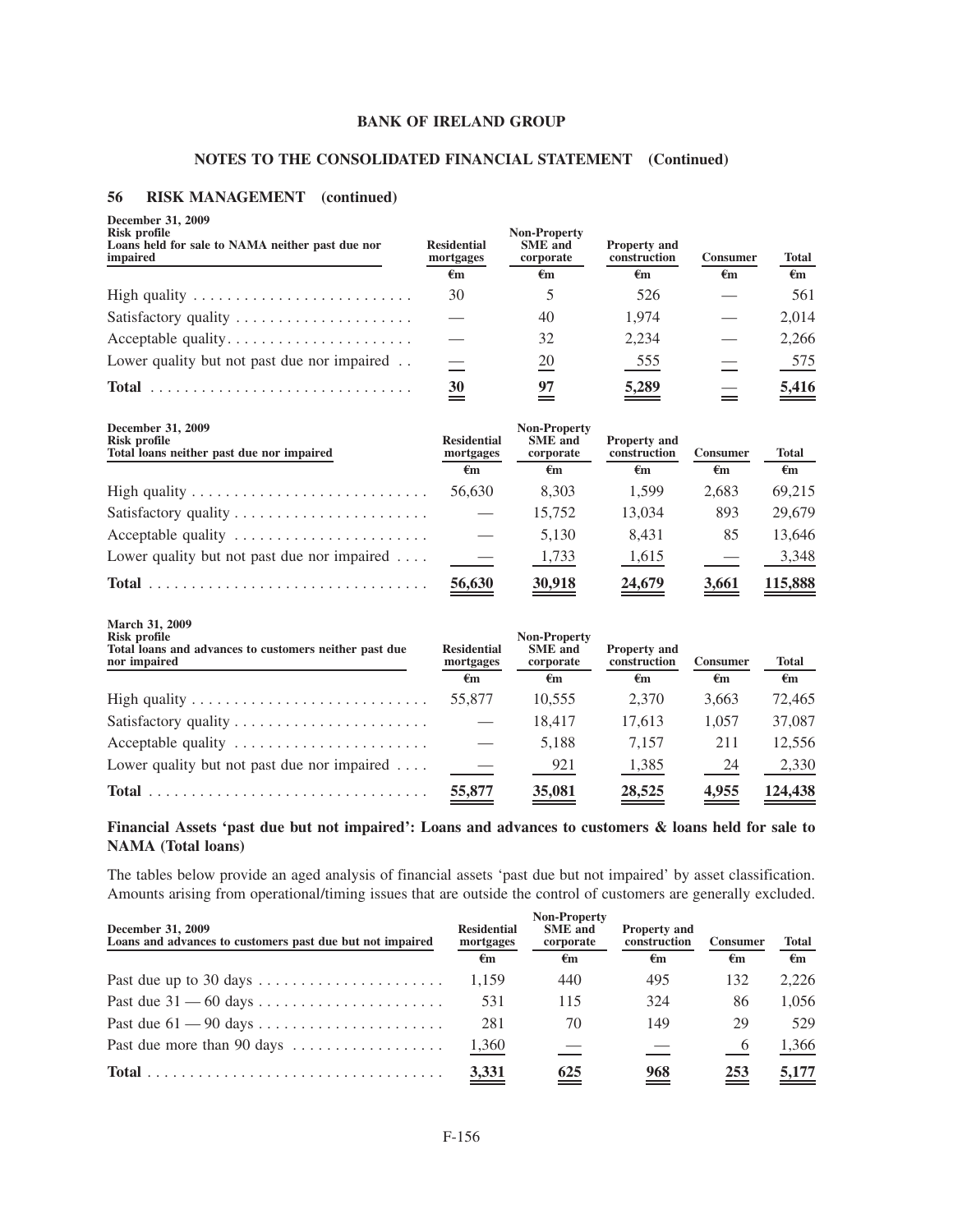#### **NOTES TO THE CONSOLIDATED FINANCIAL STATEMENT (Continued)**

#### **56 RISK MANAGEMENT (continued)**

| December 31, 2009<br>Loans held for sale to NAMA past due but not impaired | <b>Residential</b><br>mortgages<br>€m | <b>Non-Property</b><br><b>SME</b> and<br>corporate<br>€m | <b>Property and</b><br>construction<br>€m | <b>Consumer</b><br>€m | <b>Total</b><br>€m |
|----------------------------------------------------------------------------|---------------------------------------|----------------------------------------------------------|-------------------------------------------|-----------------------|--------------------|
|                                                                            |                                       |                                                          | 95                                        |                       | 97                 |
|                                                                            |                                       |                                                          | 15                                        |                       | 15                 |
|                                                                            | 38                                    |                                                          | 105                                       |                       | 143                |
| Past due more than 90 days                                                 |                                       |                                                          |                                           |                       |                    |
|                                                                            | 38                                    |                                                          | 215                                       |                       | 255                |

**December 31, 2009**

| December 31, 2009<br>Total loans and advances to customers past due but not<br>impaired | <b>Residential</b><br>mortgages<br>€m | <b>Non-Property</b><br><b>SME</b> and<br>corporate<br>€m | <b>Property and</b><br>construction<br>€m | <b>Consumer</b><br>€m | <b>Total</b><br>$\epsilon_{\rm m}$ |
|-----------------------------------------------------------------------------------------|---------------------------------------|----------------------------------------------------------|-------------------------------------------|-----------------------|------------------------------------|
| Past due up to 30 days                                                                  | 1.159                                 | 442                                                      | 590                                       | 132                   | 2.323                              |
| Past due $31 - 60$ days                                                                 | 531                                   | 115                                                      | 339                                       | 86                    | 1.071                              |
| Past due $61 - 90$ days                                                                 | 319                                   | 70                                                       | 254                                       | 29                    | 672                                |
| Past due more than 90 days $\dots \dots \dots \dots$                                    | 1,360                                 |                                                          |                                           | $\frac{6}{1}$         | 1,366                              |
| <b>Total</b>                                                                            | 3.369                                 | 627                                                      | 1.183                                     | 253                   | 5.432                              |

| <b>March 31, 2009</b><br>Total loans Past due but not impaired | <b>Residential</b><br>mortgages<br>€m | <b>Non-Property</b><br><b>SME</b> and<br>corporate<br>€m | <b>Property and</b><br>construction<br>€m | <b>Consumer</b><br>€m | <b>Total</b><br>€m |
|----------------------------------------------------------------|---------------------------------------|----------------------------------------------------------|-------------------------------------------|-----------------------|--------------------|
|                                                                | 1.021                                 | 389                                                      | 743                                       | 160                   | 2.313              |
| Past due $31 - 60$ days                                        | 510                                   | 179                                                      | 452                                       | 110                   | 1.251              |
| Past due $61 - 90$ days $\dots \dots \dots \dots \dots$        | 306                                   | 149                                                      | 630                                       | 34                    | 1.119              |
| Past due more than 90 days                                     | 945                                   | 56                                                       | 67                                        | 10                    | 1,078              |
|                                                                | 2,782                                 | 773                                                      | 1.892                                     | 314                   | 5.761              |

The tables above highlight that the volume of Residential mortgages that are past due but not impaired have increased by 21% from  $\epsilon$ 2.8 billion at March 31, 2009 to  $\epsilon$ 3.4 billion at December 31, 2009. The volume of Residential mortgages that are past due more than 90 days have increased from  $\epsilon$ 0.9 billion at March 31, 2009 to  $E1.4$  billion at December 31, 2009. This reflects the impact on the level of arrears from rising unemployment and lower disposable income.

The volume of Property and construction loans that are 'past due but not impaired' have fallen from  $E1.9$  billion at March 31, 2009 to  $\epsilon$ 1.2 billion at December 31, 2009. This reflects the increase in impaired loans in this portfolio.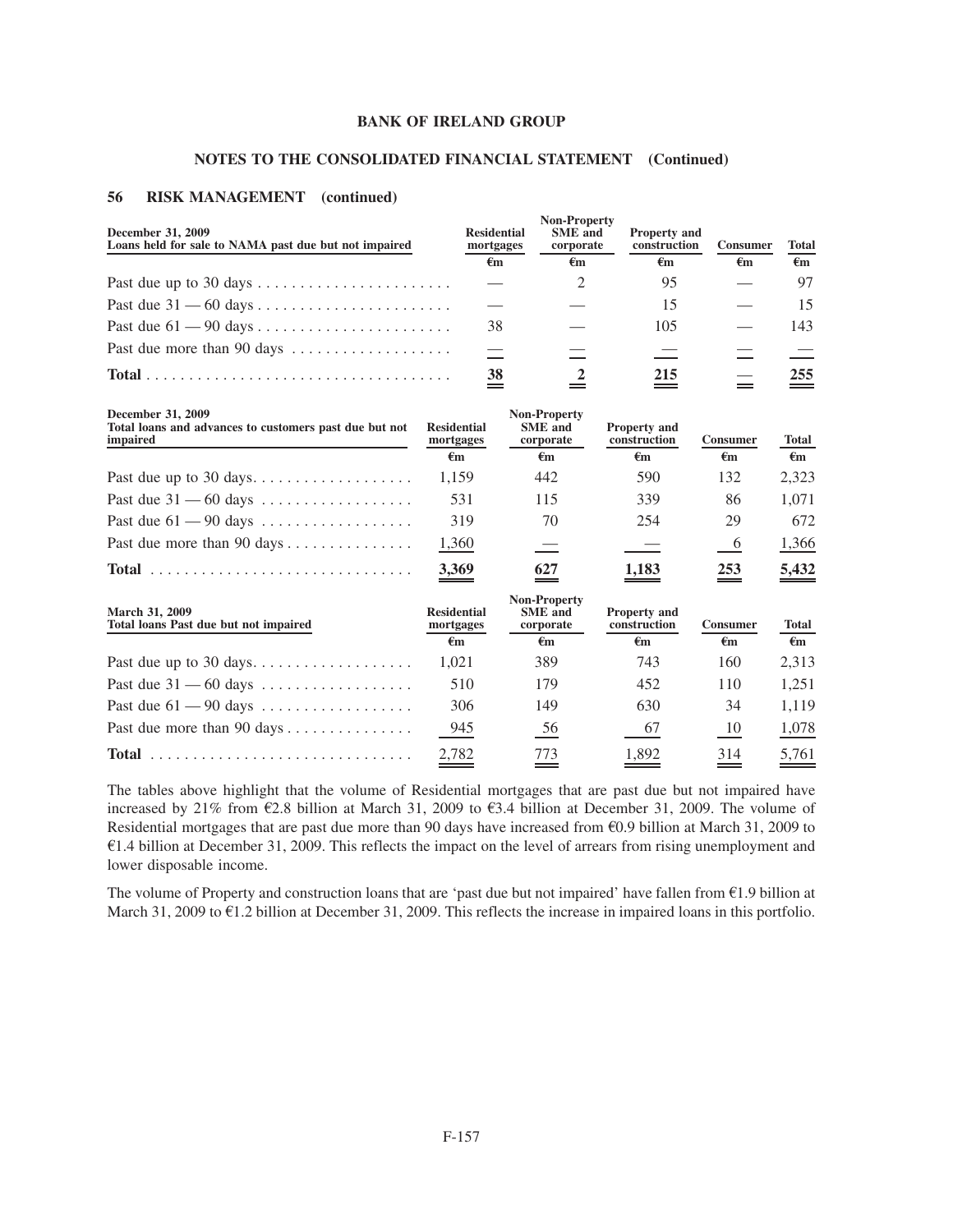# **NOTES TO THE CONSOLIDATED FINANCIAL STATEMENT (Continued)**

# **56 RISK MANAGEMENT (continued)**

# **Financial Assets 'Impaired': Loans and advances to customers & loans held for sale to NAMA (Total loans)**

| December 31, 2009<br>Total loans and advances to customers<br><b>Composition and Impairment</b> | <b>Advances</b> | <b>Impaired</b><br>loans | <b>Impaired</b><br>loans<br>as $%$ of<br>advances | <b>Impairment</b><br>provisions | Impairment<br>provisions<br>as $%$ of<br>impaired<br>loans |
|-------------------------------------------------------------------------------------------------|-----------------|--------------------------|---------------------------------------------------|---------------------------------|------------------------------------------------------------|
|                                                                                                 | €m              | $\epsilon_{\rm m}$       | $\%$                                              | €m                              | $\%$                                                       |
|                                                                                                 | 60,402          | 471                      | $0.8\%$                                           | 359                             | 76%                                                        |
| Non-property SME and corporate $\dots\dots\dots\dots$                                           | 34,140          | 2,694                    | 7.9%                                              | 1.134                           | 42%                                                        |
| Property and construction $\dots\dots\dots\dots\dots\dots$                                      | 23,554          | 3,196                    | 13.6%                                             | 1.124                           | 35%                                                        |
| Consumer                                                                                        | 4,340           | 426                      | 9.8%                                              | 380                             | 89%                                                        |
| Total loans and advances to customers                                                           | 122,436         | 6,787                    | $5.5\%$                                           | 2,997                           | 44%                                                        |

| December 31, 2009<br>Loans held for sale to NAMA<br><b>Composition and Impairment</b> | <b>Advances</b>    | <b>Impaired</b><br>loans | <b>Impaired</b><br>loans<br>as $%$ of<br>advances | <b>Impairment</b><br>provisions | Impairment<br>provisions<br>as $%$ of<br><i>impaired</i><br>loans |
|---------------------------------------------------------------------------------------|--------------------|--------------------------|---------------------------------------------------|---------------------------------|-------------------------------------------------------------------|
|                                                                                       | $\epsilon_{\rm m}$ | €m                       | $\%$                                              | €m                              | $\mathcal{O}_\mathcal{D}$                                         |
|                                                                                       | 68                 |                          |                                                   |                                 |                                                                   |
| Non-property SME and corporate $\dots\dots\dots\dots$                                 | 211                | 112                      | 53.1%                                             | 18                              | 16%                                                               |
| Property and construction                                                             | 11.956             | 6.452                    | 54.0%                                             | 2.760                           | 43%                                                               |
| Consumer                                                                              |                    |                          |                                                   |                                 |                                                                   |
| Total loans and advances to customers                                                 | 12,235             | 6.564                    | $53.6\%$                                          | 2.778                           | 42%                                                               |

| December 31, 2009<br><b>Total loans</b><br><b>Composition and Impairment</b> | <b>Advances</b> | <b>Impaired</b><br>loans | <b>Impaired</b><br>loans<br>as $%$ of<br>advances | Impairment<br>provisions | provisions<br>as $%$ of<br>impaired<br>loans |
|------------------------------------------------------------------------------|-----------------|--------------------------|---------------------------------------------------|--------------------------|----------------------------------------------|
|                                                                              | $\epsilon_{m}$  | $\epsilon_{\rm m}$       | $\%$                                              | €m                       | $\%$                                         |
|                                                                              | 60,470          | 471                      | $0.8\%$                                           | 359                      | 76%                                          |
| Non-property SME and corporate $\dots\dots\dots\dots$                        | 34.351          | 2.806                    | 8.2%                                              | 1.152                    | 41%                                          |
| Property and construction $\ldots \ldots \ldots \ldots \ldots$               | 35,510          | 9.648                    | 27.2%                                             | 3.884                    | 40%                                          |
| Consumer                                                                     | 4,340           | 426                      | 9.8%                                              | 380                      | 89%                                          |
| Total loans and advances to customers                                        | 134,671         | 13,351                   | $9.9\%$                                           | 5,775                    | 43%                                          |

**Impairment**

**Impairment**

| <b>March 31, 2009</b><br><b>Total loans</b><br><b>Composition and Impairment</b> | <b>Advances</b>    | <b>Impaired</b><br><b>loans</b> | <b>Impaired</b><br>loans<br>as $\%$ of<br>advances | <b>Impairment</b><br>provisions | provisions<br>as $%$ of<br>impaired<br>loans |
|----------------------------------------------------------------------------------|--------------------|---------------------------------|----------------------------------------------------|---------------------------------|----------------------------------------------|
|                                                                                  | $\epsilon_{\rm m}$ | €m                              | $\mathcal{O}_0$                                    | €m                              | $\%$                                         |
|                                                                                  | 58,888             | 229                             | $0.4\%$                                            | 144                             | 63%                                          |
| Non-property SME and corporate $\dots\dots\dots\dots$                            | 37,041             | 1.187                           | $3.2\%$                                            | 480                             | 40%                                          |
| Property and construction                                                        | 33,955             | 3.538                           | $10.4\%$                                           | 856                             | 24%                                          |
| Consumer                                                                         | 5,637              | 368                             | $6.5\%$                                            | 301                             | 82%                                          |
| Total loans and advances to customers                                            | 135.521            | 5.322                           | $3.9\%$                                            | 1.781                           | 33%                                          |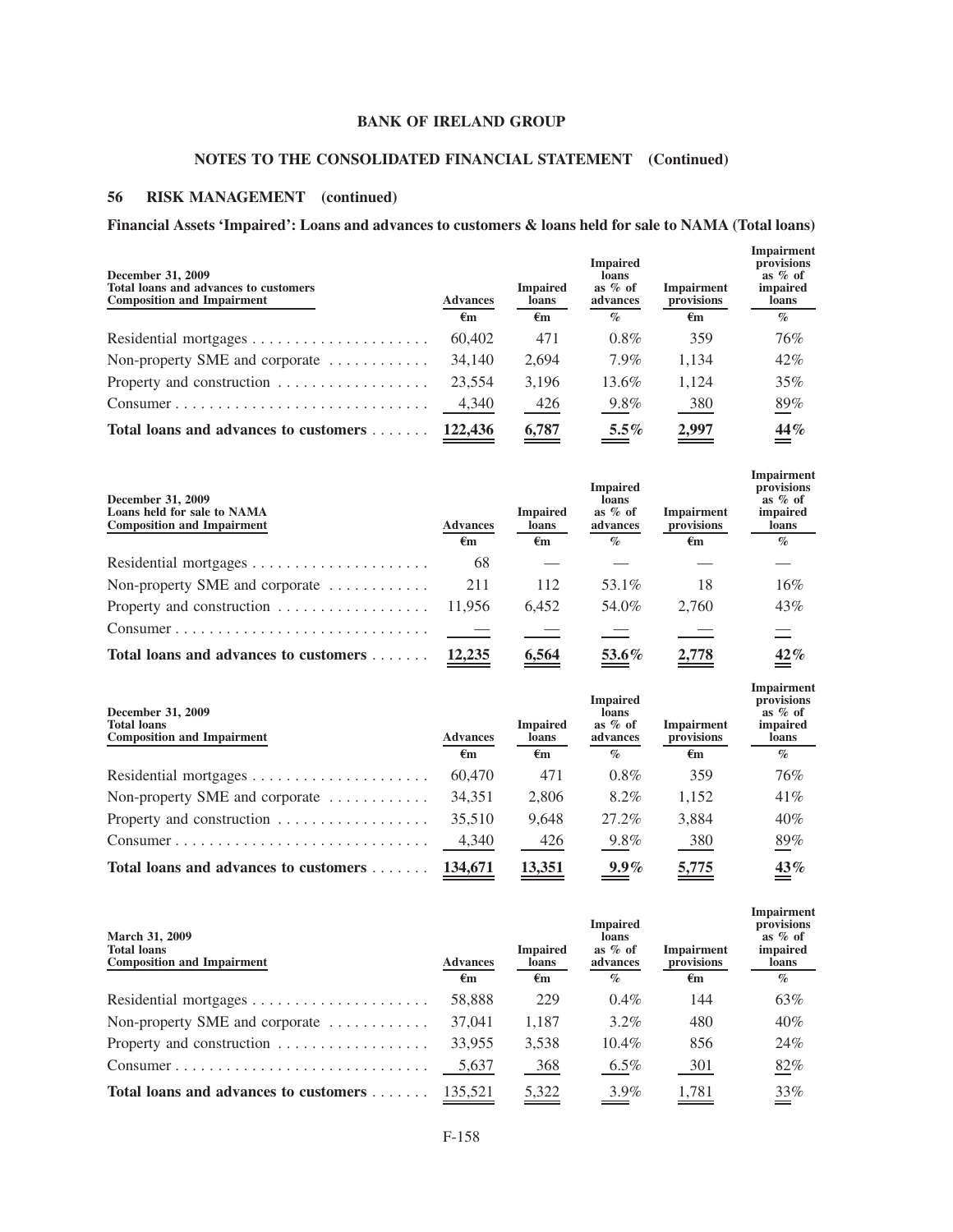#### **NOTES TO THE CONSOLIDATED FINANCIAL STATEMENT (Continued)**

#### **56 RISK MANAGEMENT (continued)**

Impaired loans increased from  $\text{\textsterling}5.3$  billion or 3.9% of Total loans at March 31, 2009 to  $\text{\textsterling}13.4$  billion or 9.9% of Total loans at December 31, 2009. Of the  $E$ 13.4 billion impaired loans,  $E$ 11.8 billion have been assessed for impairment on an individual basis with the remaining  $\epsilon$ 1.6 billion assessed collectively. Specific provisions on loans assessed on an individual basis amount to  $64$  billion. The increase in impaired loans primarily reflects the sharp deterioration in the Property and construction sector, particularly in Ireland, together with a deterioration in general economic conditions and weak consumer sentiment.

By portfolio, Residential mortgages accounts for 4% of impaired loans, Non-property SME and corporate accounts for 21% of impaired loans, Property and construction accounts for 72% of impaired loans and Consumer accounts for 3% of impaired loans.

The ratio of impaired loans to Total loans in the Residential mortgage portfolio is 0.8%, Non-property SME and corporate is 8.2%, Property and construction is 27.2% and Consumer is 9.8% at December 31, 2009. This ratio has increased for all portfolios since March 31, 2009 with the most significant deterioration in the Property and construction portfolio.

Total balance sheet provisions against loans and advances to customers were  $\epsilon$ 5.8 billion at December 31, 2009, a significant increase compared to  $E1.8$  billion at March 31, 2009. The Property and construction portfolio accounts for 76% of the increase in provisions during the period, with the Non-property SME and corporate portfolio and the Residential mortgage portfolio generating most of the balance. The increase in impairment provisions in the Consumer portfolio on a declining loan book was relatively modest. Of the  $\epsilon$ 5.8 billion impairment provisions at December 31, 2009,  $\epsilon$ 2.8 billion relates to assets expected to transfer to NAMA.

The increase in provisions reflects the impact of the continued deterioration in general economic conditions, consequent loan grade degradation and continued weakening in the Property and construction sectors, in the Republic of Ireland and to a lesser extent in the UK. Impairment provisions as a percentage of impaired loans (coverage ratio) increased to 43% at December 31, 2009 from 33% at March 31, 2009. Coverage ratios, which vary considerably by portfolio, are influenced by the nature of the loan assets and the extent and quality of underlying collateral held by the Group in support of the loan.

The coverage ratio on Residential mortgages increased from 63% at March 31, 2009 to 76% at December 31, 2009. In line with existing market practice, coverage ratios for Residential mortgages are computed on a different basis to other portfolios (i.e. Residential mortgages that are 90 days past due are excluded from impaired loans). If Residential mortgages that are 90 days past due were included in impaired loans, the coverage ratio for Residential mortgages would be 20% at December 31, 2009 (up from 12% at March 31, 2009). The Non-property SME and corporate coverage ratio of 41% at December 31, 2009 compares to 40% at March 31, 2009. The coverage ratio for Property and construction of 40% at December 31, 2009 has increased from 24% at March 31, 2009, reflecting a significant increase in the impairment provision at December 31, 2009. Consumer lending at December 31, 2009 has 89% coverage, up from 82% at March 31, 2009.

Of the circa.  $\epsilon$ 12.2 billion of loans held for sale to NAMA,  $\epsilon$ 6.6 billion or 54% were impaired. The impairment provision at December 31, 2009 amounted to  $\epsilon$ 2.8 billion which represents 42% of impaired loans.

| Loans held for sale to NAMA<br>Composition by division | <b>Total loans</b> | <b>Impairment</b><br>provisions | Carrying<br>value |
|--------------------------------------------------------|--------------------|---------------------------------|-------------------|
|                                                        | €m                 | €m                              | €m                |
|                                                        | 3.525              | 1.063                           | 2.462             |
|                                                        | 3.573              | 817                             | 2.756             |
|                                                        | 5,137              | 898                             | 4,239             |
|                                                        | 12,235             | 2.778                           | 9.457             |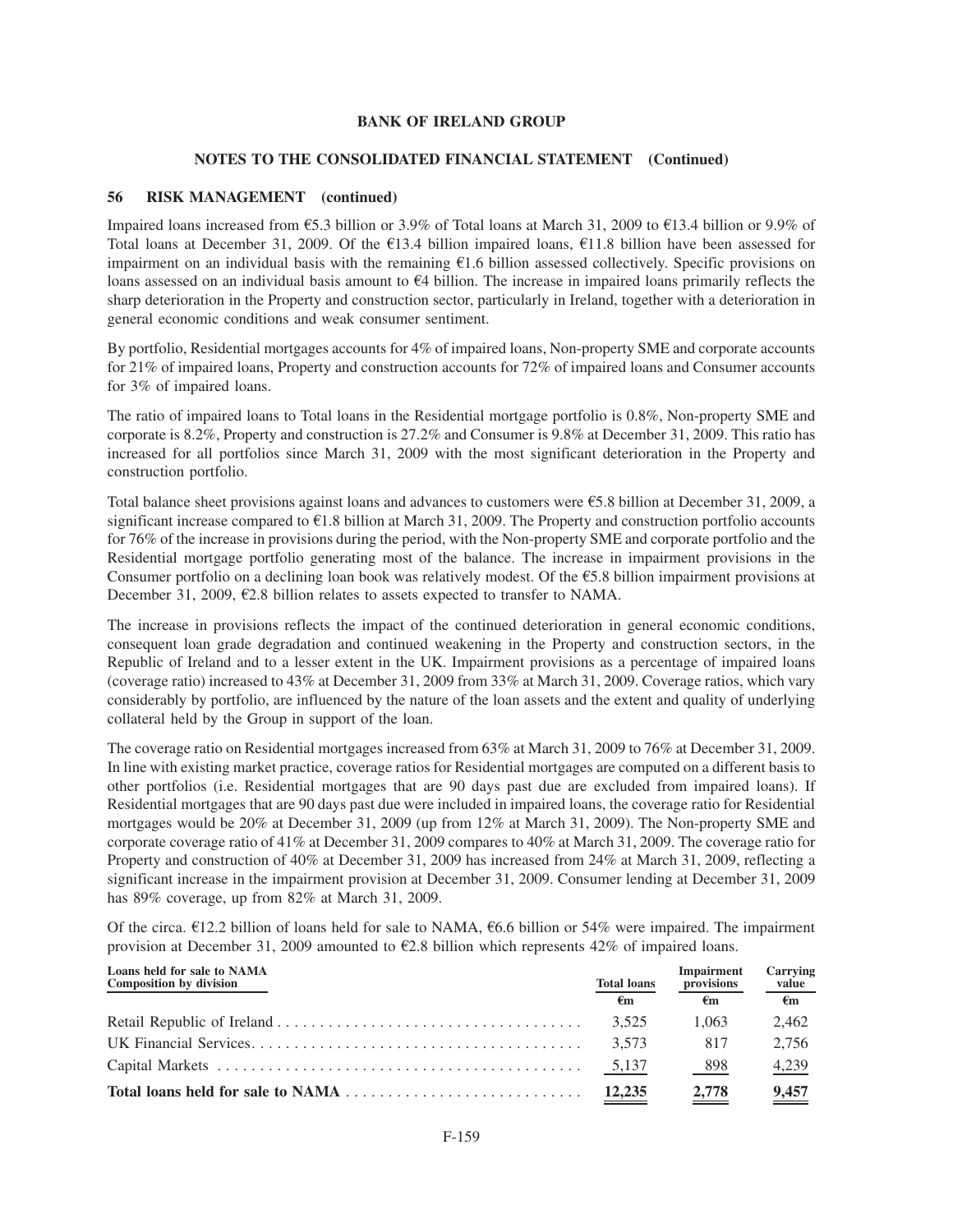# **NOTES TO THE CONSOLIDATED FINANCIAL STATEMENT (Continued)**

# **56 RISK MANAGEMENT (continued)**

The impairment provision on loans held for sale to NAMA of  $\epsilon$ 2.8 billion at December 31, 2009 is made up of  $\epsilon$ 1.1 billion or 38% from Retail Republic of Ireland,  $\epsilon$ 0.8 billion or 29% from UK Financial Services and  $60.9$  billion or 33% from the Capital Markets division. The ratio of impairment provision to loans held for sale to NAMA is 23%. This ratio differs across the divisions. Retail Republic of Ireland has a ratio of 30% reflecting the impact of the sharp deterioration in the property and construction sector in Ireland. The ratio in UK Financial Services is 23% and the ratio in Capital Markets is 17% reflecting the diversification of property assets across different geographic and less stressed areas with Capital Markets having a higher proportion of assets in the investment element of property assets.

## **Loan Impairment Charge**

The Group impairment charge for the nine month period ended December 31, 2009 amounted to  $\epsilon$ 4,055 million or 3.96% when expressed as an annualised percentage of average loans and advances to customers including loans held for sale to NAMA. The charge of  $\epsilon$ 4,055 million is  $\epsilon$ 2,620 million higher than the charge of  $\epsilon$ 1,435 million for the twelve month period ended March 31, 2009. This higher charge reflects, in particular, the impact of the sharp deterioration in the property and construction sector particularly in Ireland, with continued weakening in nonproperty sectors.

| Total loan impairment charge |    | 9 months ended<br>December 31,<br><b>2009</b> | 12 months ended<br><b>March 31, 2009</b> |            |  |
|------------------------------|----|-----------------------------------------------|------------------------------------------|------------|--|
|                              | €m | $\%$                                          | €m                                       | $\%$       |  |
|                              |    |                                               |                                          | $0.76\%$   |  |
|                              |    | $0.58\%$                                      | -385                                     | $0.27\%$   |  |
|                              |    | $(0.01)\%$ (8)                                |                                          | $(0.01)\%$ |  |
|                              |    | $3.96\%$ 1,435                                |                                          | $1.02\%$   |  |

The split of the Group impairment charge by portfolio is as follows:

| Group loan impairment charge |                    | 9 months ended<br>December 31.<br>2009 | 12 months<br>ended<br>March 31, 2009 |                             |
|------------------------------|--------------------|----------------------------------------|--------------------------------------|-----------------------------|
|                              | $\epsilon_{\rm m}$ | $\mathcal{O}_0$                        | $\epsilon_{\rm m}$                   | $\mathcal{O}_{\mathcal{D}}$ |
|                              | 237                | $0.52\%$                               | 127                                  | $0.20\%$                    |
|                              | 659                | $2.50\%$                               | 344                                  | $0.94\%$                    |
|                              | 2.993              | $11.25\%$                              | 766                                  | $2.11\%$                    |
|                              | - 166              | $4.21\%$                               | - 198                                | 3.08%                       |
|                              |                    | $3.96\%$ 1.435                         |                                      | $1.02\%$                    |
| Analysed as follows:         |                    |                                        |                                      |                             |
|                              |                    | 24.31\%                                |                                      |                             |
|                              |                    | 1.96% 1.435                            |                                      | $1.02\%$                    |
|                              |                    | $3.96\%$ 1,435                         |                                      | $1.02\%$                    |

The impairment charge on Residential mortgages was  $\epsilon$ 237 million for the nine month period ended December 31, 2009 compared to  $E$ 127 million for the twelve month period ended March 31, 2009. This increase is due to the impact on the level of arrears from rising unemployment and lower disposable income together with further declining property prices.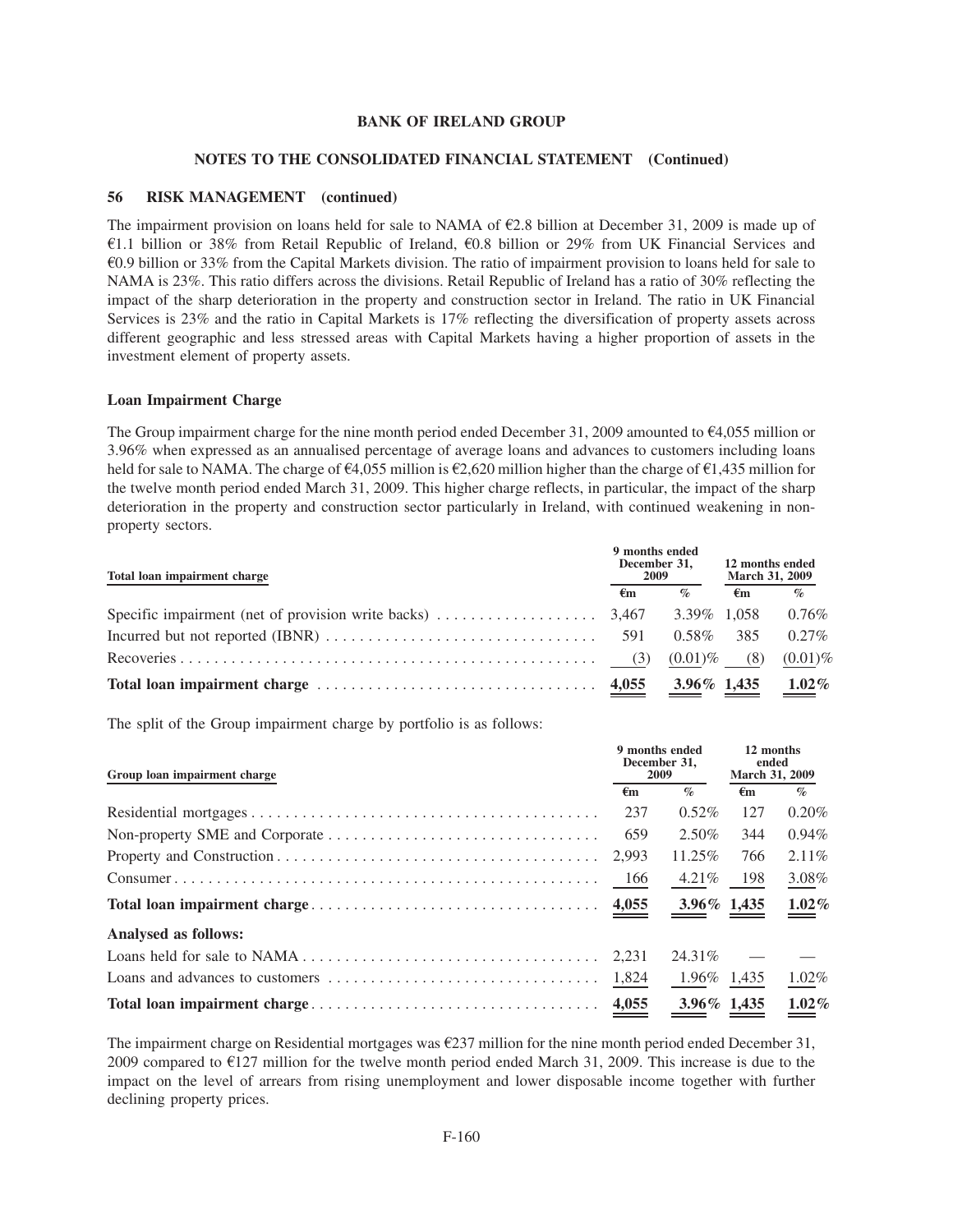# **NOTES TO THE CONSOLIDATED FINANCIAL STATEMENT (Continued)**

# **56 RISK MANAGEMENT (continued)**

The impairment charge on Non-property SME and corporate was  $6659$  million for the nine month period ended December 31, 2009 compared to  $\epsilon$ 344 million for the twelve month period ended March 31, 2009. This increase is due to the impact on customers of the slowdown in economic activity and poor consumer sentiment together with the level of business insolvencies.

The impairment charge on Property and construction was  $\epsilon$ 2,993 million for the nine month period ended December 31, 2009 compared to  $\epsilon$ 766 million for the twelve month period ended March 31, 2009. The land and development element within the Property and construction portfolio is most significantly impacted by falling property prices, more negative views of asset values, over supply of residential stock in Ireland and the general weak economic conditions, particularly in Ireland and to a lesser extent in the UK.

The impairment charge on Consumer loans was  $E166$  million for the nine month period ended December 31, 2009 compared to  $E$ 198 million for the twelve month period ended March 31, 2009. The charge on Consumer loans remains significant due to higher unemployment, high levels of personal indebtedness and lower disposable income.

Of the  $E4,055$  million impairment charge on loans and advances to customers for the nine month period ended December 31, 2009,  $\epsilon$ 2,231 million or 55% relates to loans held for sale to NAMA. The impairment charge of  $\epsilon$ 1,824 million on loans and advances to customers represents 45% of the total charge of  $\epsilon$ 4,055 million for the nine months ended December 31, 2009; it represents 1.96% on an annualised basis, on the average loans and advances to customers excluding loans held for sale to NAMA.

### **Financial assets renegotiated that would otherwise be past due or impaired**

Renegotiated loans are those facilities at December 31, 2009 which if not renegotiated during the nine month period ended December 31, 2009 would have been classified as 'impaired' loans or as 'past due but not impaired' loans. The carrying value of these loans at December 31, 2009 is  $6,390$  million (March 31, 2009:  $65,950$  million) and represents borrowers whose loan terms and conditions have been amended in recognition of a change in the borrowers' circumstances. Renegotiated loans are primarily included in the 'Acceptable quality' and lower quality but not 'past due nor impaired' classifications and are not deemed to represent a risk of loss at the reporting date.

Loans that have their terms amended but do not meet the requirements for financial assets that are 'neither past due nor impaired', continue to be reported as 'past due but not impaired' or as 'impaired'.

## **Repossessed collateral**

During the nine month period ended December 31, 2009, the Group took possession of collateral held as security, as follows:

|                               | December 31,<br>2009 | March 31,<br>2009 |
|-------------------------------|----------------------|-------------------|
|                               | €m                   | €m                |
| <b>Residential properties</b> |                      |                   |
|                               | 6                    |                   |
|                               | 66                   | 73                |
|                               | 72                   | 74                |
|                               | 12                   |                   |
|                               | 84                   |                   |

Repossessed properties are sold as soon as practicable, with the proceeds applied against outstanding indebtedness.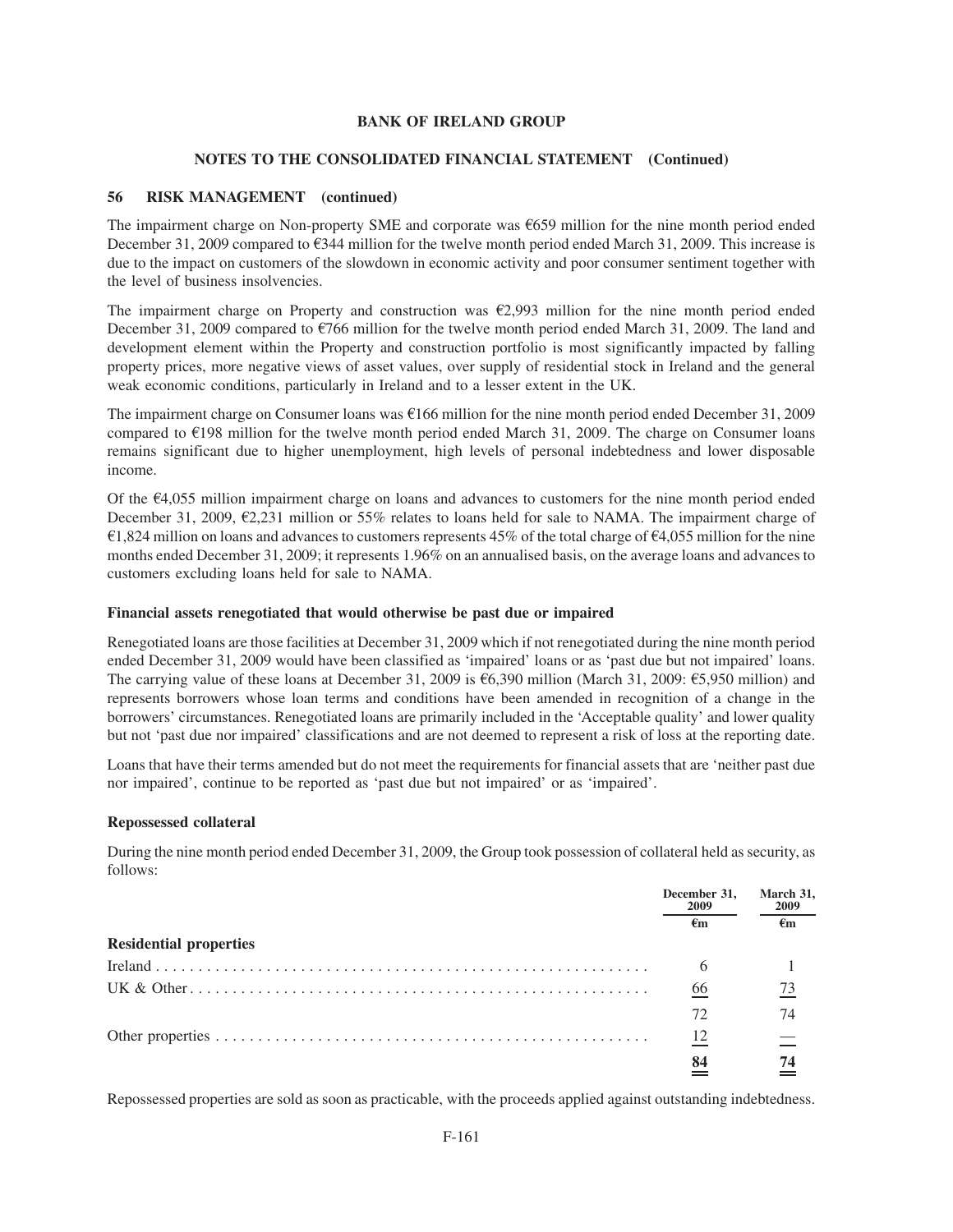#### **NOTES TO THE CONSOLIDATED FINANCIAL STATEMENT (Continued)**

### **56 RISK MANAGEMENT (continued)**

#### **Asset quality: Other Financial Instruments**

Other financial instruments include available for sale financial assets, derivative financial instruments, loans and advances to banks, interest receivable and the reinsurance assets. The table below analyses the Group's exposure to other financial instruments based on the gross amount before provisions for impairment.

| Other financial instruments |              | December 31.<br><b>2009</b> | March 31,<br>2009 |               |
|-----------------------------|--------------|-----------------------------|-------------------|---------------|
|                             | $\epsilon$ m | $\%$                        | $\epsilon$ m      | $\%$          |
|                             | 33,633       |                             | 93\% 41.747       | 89%           |
|                             | 2.097        | 6%                          | 4.895             | $11\%$        |
|                             | 286          | $1\%$                       | 99                | $\frac{1}{2}$ |
|                             |              |                             | 30                |               |
|                             |              |                             | 100\% 46.771      | 100%          |
|                             |              |                             |                   |               |
|                             |              |                             | $100\%$ 46,850    | $100\%$       |

The total volume of other financial instruments at December 31, 2009 amount to  $\epsilon$ 36.1 billion, a reduction of  $\epsilon$ 10.8 billion from the volume of other financial instruments ( $\epsilon$ 46.9 billion at March 31, 2009). This reduction primarily reflects the lower levels of available for sale financial assets, derivative financial instruments and loans and advances to banks. Virtually all of the Group's exposure to other financial instruments were classified as 'neither past due nor impaired'.

## **Liquidity Risk**

#### **Market environment**

Liquidity conditions remained somewhat constrained in the early part of the nine month period ended December 31, 2009 but eased from July 2009 onwards. The initial period was characterised by residual weakness in the international liquidity market and by negative sentiment towards Ireland driven by, inter alia, evidence of the depth of the economic downturn and downgrades in sovereign ratings and credit ratings of banks.

As the period progressed, funding conditions improved for the Group, reflecting an upturn in the general funding market backdrop and an increased appetite for Irish debt. Investors' perception of Irish sovereign risk improved from July 2009 based on economic data indicating that the pace of contraction in the Irish economy was moderating, ongoing efforts by the Irish Government to stabilise public finances, measures of support for the Irish banking system (particularly the announcement of NAMA) and, in the latter part of the calendar year the announcement of an extension of the Government liability guarantee.

The market's perception of Irish sovereign risk has also improved in recent months: the 10-year yield spread over Germany has narrowed to under 130 basis points at March 2010 from a recent high of 284 basis points in March 2009.

The Group responded to the conditions which existed during the nine month period ended December 31, 2009 by taking a variety of measures:

- in common with other banks, the Group continued to target a reduction in its level of borrowing from wholesale markets by focusing on specific customer deposit gathering initiatives in each division;
- asset growth was controlled and managed in line with current funding capacity;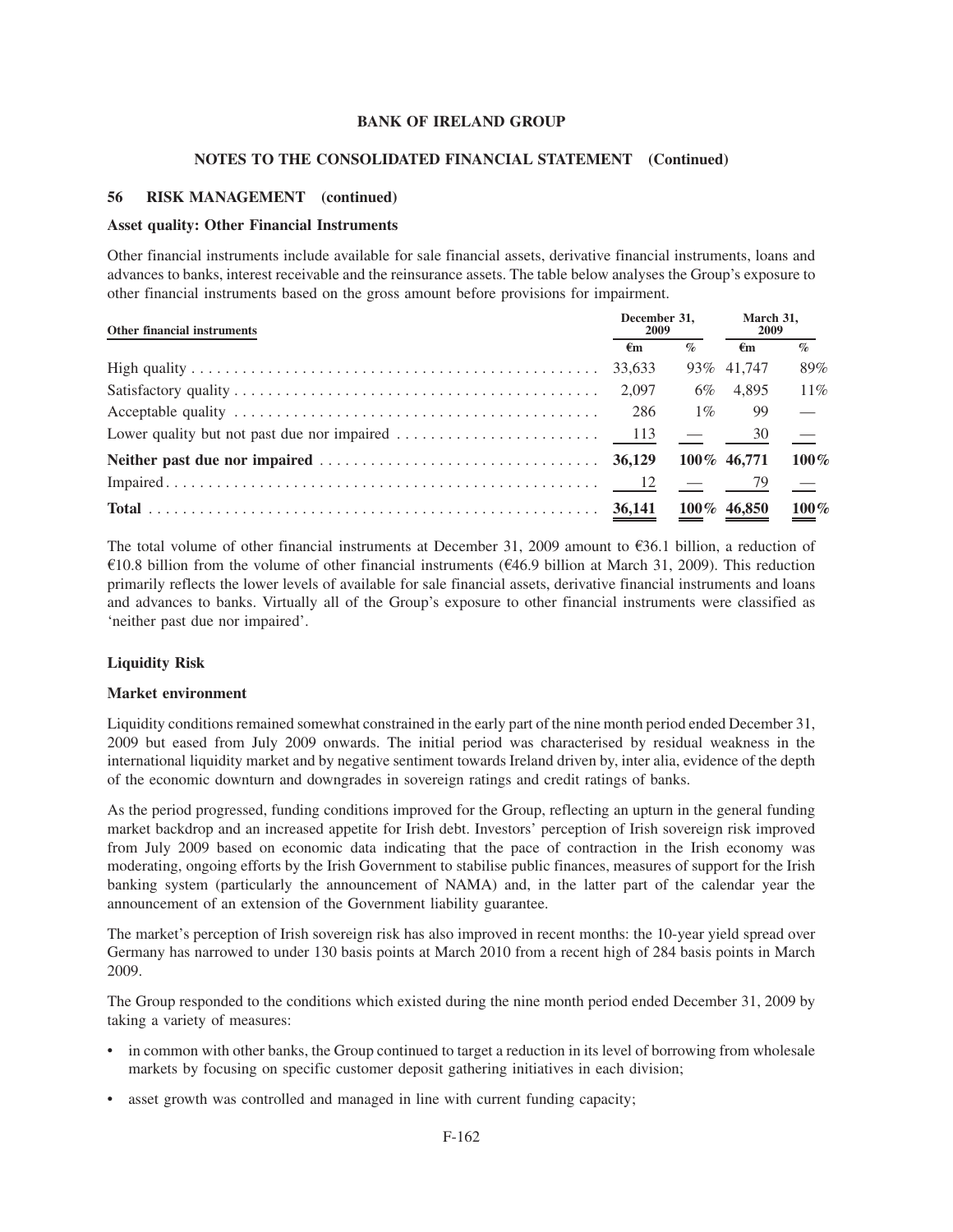# **NOTES TO THE CONSOLIDATED FINANCIAL STATEMENT (Continued)**

# **56 RISK MANAGEMENT (continued)**

- the Group successfully issued term funding during the nine month period ended December 31, 2009 of €9.1 billion;
- the Group successfully issued two benchmark transactions of 3 years and 5 years maturity, beyond the term of the Government Guarantee at that time;
- the Group, through normal market operations, used its contingent liquidity pool to access funding from Monetary Authorities. As at December 31, 2009, the net drawings from Monetary Authorities were  $\epsilon$ 8 billion down from  $E17$  billion at March 31, 2009; and
- during the year, the Group Liquidity Committee (GLC) continued to manage the Group's Liquidity Position and report to both ALCO and the GRPC.

Despite the challenging external environment, the Group remained in compliance with the regulatory liquidity regime in Ireland and in other jurisdictions and maintains a significant buffer above this level.

# **Definition of Liquidity Risk**

Liquidity risk is the risk that the Group will experience difficulty in financing its assets and/or meeting its contractual payment obligations as they fall due, or will only be able to do so at substantially above the prevailing market cost of funds. Factors that may increase the Group's cost of funds would be downgrades to credit ratings or other factors which change the market's willingness to supply funding to the Group, such as market dislocation or major disasters.

## **How Liquidity Risk Arises**

Liquidity risk arises from differences in timing between cash inflows and outflows. Cash inflows are driven, among other things, by the maturity structure of loans and investments held by the Group, while cash outflows are driven by the term of its debt and the outflows from deposit accounts held "on demand" for customers.

Liquidity risk can increase due to the unexpected lengthening of maturities or non-repayment of assets, a sudden withdrawal of deposits, or the inability to refinance maturing debt. The latter are often associated with times of stressed market conditions or adverse events, such as a credit rating downgrade of a financial institution or economic or financial turmoil.

## **Liquidity Risk Management**

The Group's exposure to liquidity risk is governed by policy approved by the Court and the Group Risk Policy Committee (GRPC). The operation of this policy is delegated to the Group's Asset and Liability Committee (ALCO). Group Treasury, on behalf of ALCO, is responsible for monitoring the liquidity risk of the Group and for the development and monitoring of liquidity policy. Bank of Ireland Global Markets is responsible for the day to day execution of the Group's liquidity position.

Liquidity management within the Group consists of two main activities:

- Tactical liquidity management focuses on monitoring current and expected future daily cashflows to ensure that the Group's liquidity needs can be met. This takes into account the Group's access to unsecured funding (customer deposits and wholesale funding) and the liquidity characteristics of a portfolio of highly marketable assets and contingent assets that can be converted to liquidity to cover any unforeseen cash outflows.
- Structural liquidity management focuses on assessing the optimal balance sheet structure taking account of the maturity profile of assets and liabilities and the Group's debt issuance strategy.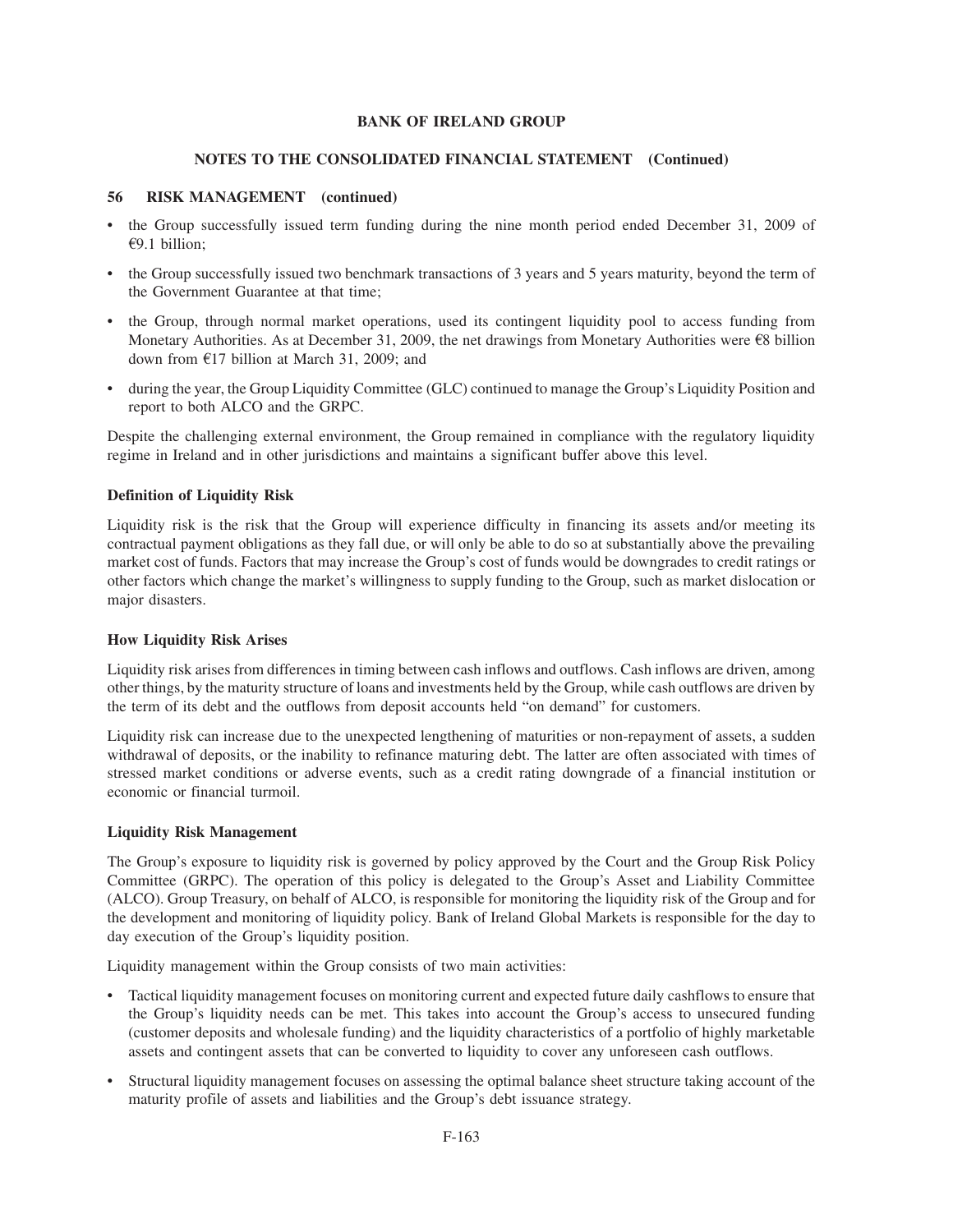# **NOTES TO THE CONSOLIDATED FINANCIAL STATEMENT (Continued)**

# **56 RISK MANAGEMENT (continued)**

The Group operates under the regulatory Liquidity Regime introduced by the Irish Financial Regulator in July 2007. This regime requires that banks have sufficient payment resources (cash inflows and marketable assets) to cover 100% of expected cash outflows in the 0 to 8 day time horizon and 90% of expected cash outflows in the 8 day to 30 day time horizon. The Group continues to maintain a significant liquidity buffer in excess of these requirements. The Group also has in place a liquidity contingency plan to assist the Group in managing its liquidity through a period of market dislocation or firm specific liquidity distress. The Group operates within the requirements of local regulators in those jurisdictions in which the liquidity requirements apply to the Group.

## **Liquidity Risk Measurement**

The Group's cash flow and liquidity reporting processes, provide to management daily liquidity risk information by designated cash flow categories. These processes capture the cash flows from both on balance sheet and off balance sheet transactions.

The tables below summarise the maturity profile of the Group's financial instrument assets and liabilities, excluding those arising from insurance and participating investment contracts at December 31, 2009 and March 31, 2009 based on the remaining contractual maturity period at the balance sheet date on a discounted basis. Unit linked investment liabilities and unit linked insurance liabilities with a carrying value of  $\epsilon$ 5,050 million and  $\epsilon$ 6,658 million respectively (March 31, 2009:  $\epsilon$ 4,084 million and  $\epsilon$ 5,634 million respectively) are excluded from this analysis as their repayment is linked directly to the financial assets backing these contracts. The Group manages liquidity risk by adjusting the contractual cashflows on the deposit book to reflect its inherent stability and on its mortgage book to reflect early repayment of such loans.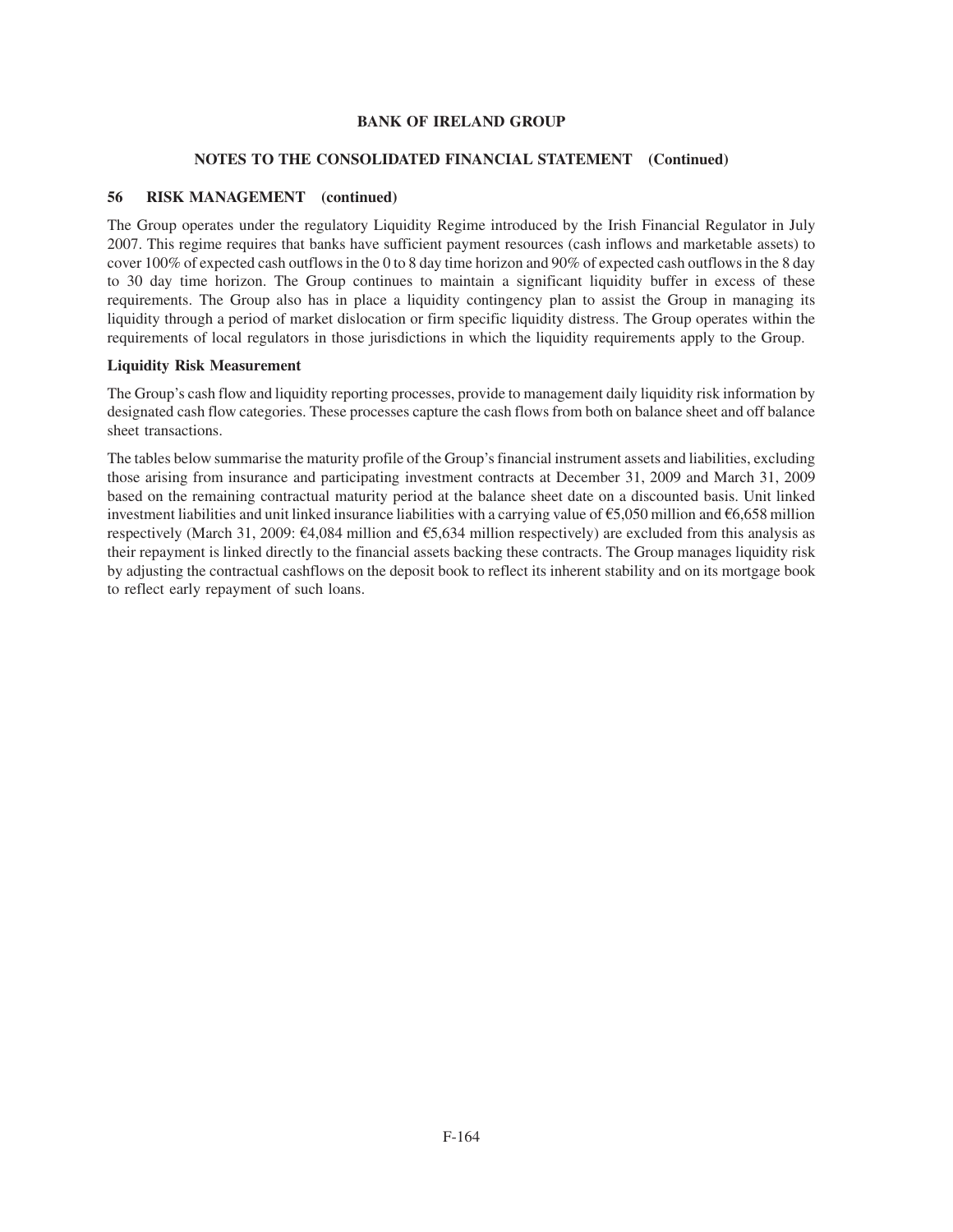# **NOTES TO THE CONSOLIDATED FINANCIAL STATEMENT (Continued)**

# **56 RISK MANAGEMENT (continued)**

**December 31, 2009**

| Maturities of financial assets and liabilities                              | <b>Demand</b>                 | Up to $3$<br>months | $3 - 12$<br>months | $1 - 5$<br>vears   | Over 5<br>vears | <b>Equity Shares</b> | <b>Total</b> |
|-----------------------------------------------------------------------------|-------------------------------|---------------------|--------------------|--------------------|-----------------|----------------------|--------------|
|                                                                             | €m                            | €m                  | $\epsilon$ m       | $\epsilon_{\rm m}$ | $\epsilon$ m    | €m                   | $\epsilon$ m |
| <b>ASSETS</b>                                                               |                               |                     |                    |                    |                 |                      |              |
| Cash and balances at central banks                                          | 4,241                         |                     |                    |                    |                 |                      | 4,241        |
| Trading securities $\dots \dots \dots \dots \dots$                          |                               | 18                  | 271                | 84                 | 30              |                      | 403          |
| Derivative financial instruments                                            | 1,074                         | 140                 | 505                | 2,185              | 1,920           |                      | 5,824        |
| Other financial assets at fair value<br>through profit or loss              | 903                           | 86                  | 334                | 510                | 1,442           | 6,404                | 9,679        |
| Loans and advances to banks $\dots \dots$                                   | 2,406                         | 2,543               | 64                 | 16                 | $\overline{c}$  |                      | 5,031        |
| Available for sale financial assets $\dots$ .                               | $\overbrace{\phantom{aaaaa}}$ | 1,359               | 4,209              | 12,418             | 2,898           | 56                   | 20,940       |
| Loans and advances to customers<br>(before impairment provisions) $\dots$ . | 895                           | 8,357               | 8,672              | 37,499             | 67,013          |                      | 122,436      |
| Assets classified as held for sale to<br>NAMA (before impairment            |                               |                     |                    |                    |                 |                      |              |
| $provisions) \ldots \ldots \ldots \ldots \ldots \ldots$                     | 3.616                         | 4,037               | 1,757              | 2,036              | 913             |                      | 12,359       |
| $Total \dots \dots \dots \dots \dots \dots \dots \dots \dots \dots$         | 13,135                        | 16,540              | 15,812             | 54,748             | 74,218          | 6,460                | 180,913      |
| <b>LIABILITIES</b>                                                          |                               |                     |                    |                    |                 |                      |              |
| Deposits from banks                                                         | 128                           | 8,365               | 8,175              | 1,006              | 229             |                      | 17,903       |
| Customer accounts                                                           | 36,795                        | 31,410              | 12,296             | 3,966              | 345             |                      | 84,812       |
| Derivative financial instruments                                            | 1,070                         | 445                 | 437                | 2,289              | 1,796           |                      | 6,037        |
| Debt securities in issue                                                    | 11                            | 13,958              | 10,677             | 9,330              | 9,168           |                      | 43,144       |
| Subordinated liabilities                                                    |                               | 754                 |                    |                    | 5,299           |                      | 6,053        |
| Liabilities classified as held for sale to<br>NAMA (before impairment       |                               |                     |                    |                    |                 |                      |              |
| $provisions) \ldots \ldots \ldots \ldots \ldots \ldots$                     |                               |                     |                    |                    |                 |                      | 1            |
|                                                                             | 38,004                        | 54,932              | 31,585             | 16,591             | 16,838          |                      | 157,950      |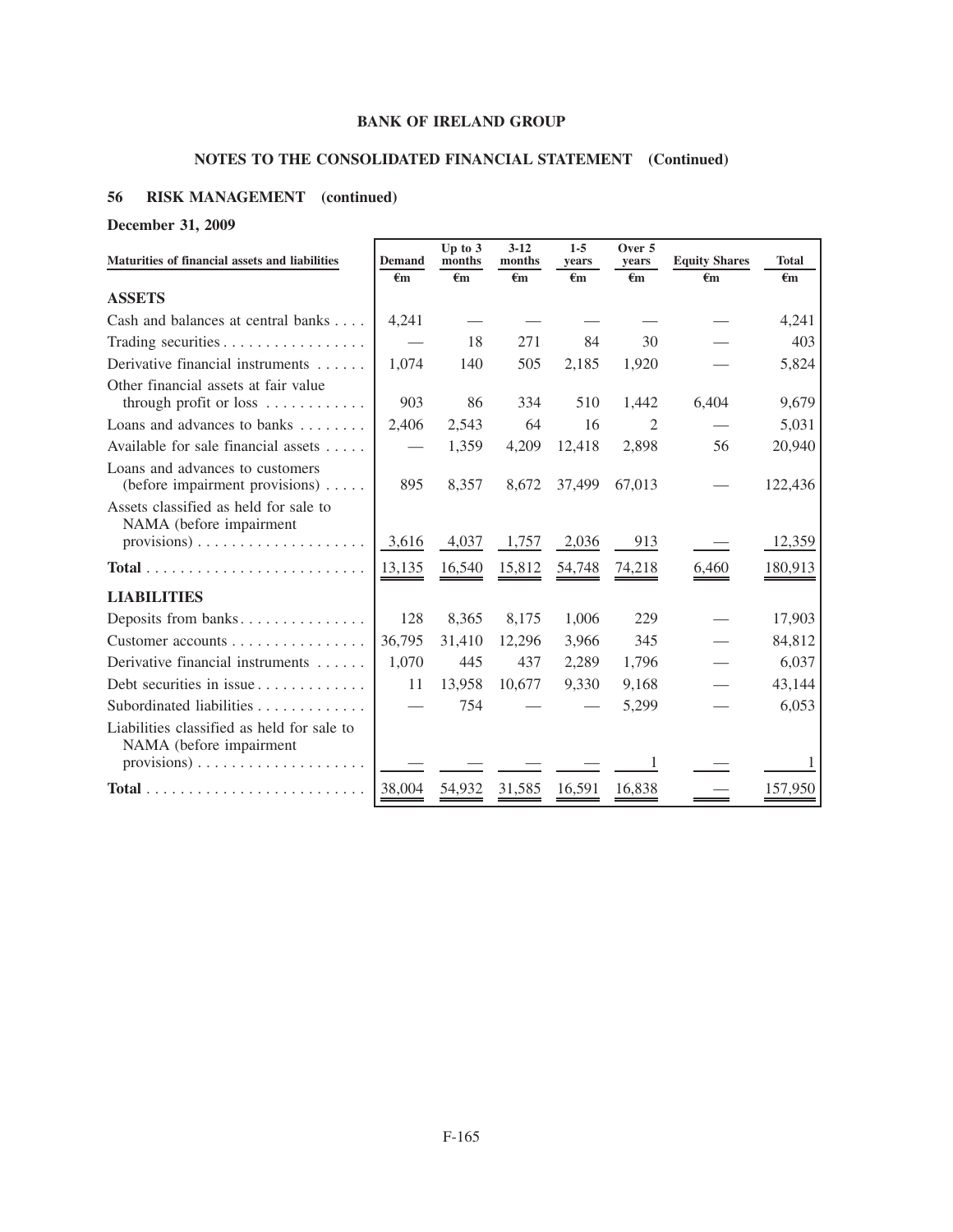# **NOTES TO THE CONSOLIDATED FINANCIAL STATEMENT (Continued)**

# **56 RISK MANAGEMENT (continued)**

## **March 31, 2009**

| Maturities of financial assets and liabilities                | <b>Demand</b>  | Up to $3$<br>months | $3-12$<br>months | $1-5$<br>vears | Over 5<br>years | <b>Equity shares</b> | <b>Total</b> |
|---------------------------------------------------------------|----------------|---------------------|------------------|----------------|-----------------|----------------------|--------------|
|                                                               | $\epsilon_{m}$ | €m                  | $\epsilon_{m}$   | €m             | $\epsilon$ m    | $\epsilon$ m         | $\epsilon$ m |
| <b>ASSETS</b>                                                 |                |                     |                  |                |                 |                      |              |
| Cash and balances at central banks                            | 3,224          |                     |                  |                |                 |                      | 3,224        |
|                                                               |                | 12                  | 27               | 70             | 16              |                      | 125          |
| Derivative financial instruments                              | 922            | 688                 | 857              | 2,860          | 3,070           |                      | 8,397        |
| Other financial assets at fair value through                  |                |                     |                  |                |                 |                      |              |
|                                                               | 696            | 169                 | 204              | 606            | 1,532           | 4,397                | 7,604        |
| Loans and advances to banks $\dots \dots \dots$               | 4,100          | 2,990               | 770              | 23             | 3               |                      | 7,886        |
| Available for sale financial assets                           |                | 1,930               | 3,555            | 18,480         | 2,831           | 62                   | 26,858       |
| Loans and advances to customers (before                       |                |                     |                  |                |                 |                      |              |
| impairment provisions)                                        | 3,799          | 8,070               | 14,126           | 40,876         | 68,650          |                      | 135,521      |
| $Total.$                                                      | 12,741         | 13,859              | 19,539           | 62,915         | 76,102          | $\frac{4,459}{4}$    | 189,615      |
| <b>LIABILITIES</b>                                            |                |                     |                  |                |                 |                      |              |
| Deposits by banks                                             | 755            | 25,478              | 1,560            | 716            | 305             |                      | 28,814       |
|                                                               | 32,823         | 36,004              | 11,039           | 2,904          | 349             |                      | 83,119       |
| Derivative financial instruments                              | 941            | 361                 | 541              | 3,092          | 2,619           |                      | 7,554        |
| Debt securities in issue $\ldots \ldots \ldots \ldots \ldots$ | 15             | 15,909              | 8,214            | 13,968         | 7,027           |                      | 45,133       |
|                                                               |                |                     | 747              |                | 7,195           |                      | 7,942        |
| $Total$                                                       | 34,534         | 77,752              | 22,101           | 20,680         | 17,495          |                      | 172,562      |

## **Stress testing and scenario analysis**

The Group performs stress testing and scenario analysis to evaluate the impact of stresses on its liquidity position. These stress tests incorporate Group specific risks and systemic risks and are run at three levels of severity. Tactical actions and strategies available to mitigate the stress scenarios are evaluated as to their appropriateness. Stress test results are reported to ALCO, the GRPC and the Court.

## **Liquidity Risk Mitigation**

# **Wholesale Funding diversification**

The Group's strategy is to diversify its wholesale funding profile across investor types, regions, instruments and currency of activity. During the nine month period ended December 31, 2009, the Group issued  $\epsilon$ 9.1 billion of debt with an original maturity of greater than one year.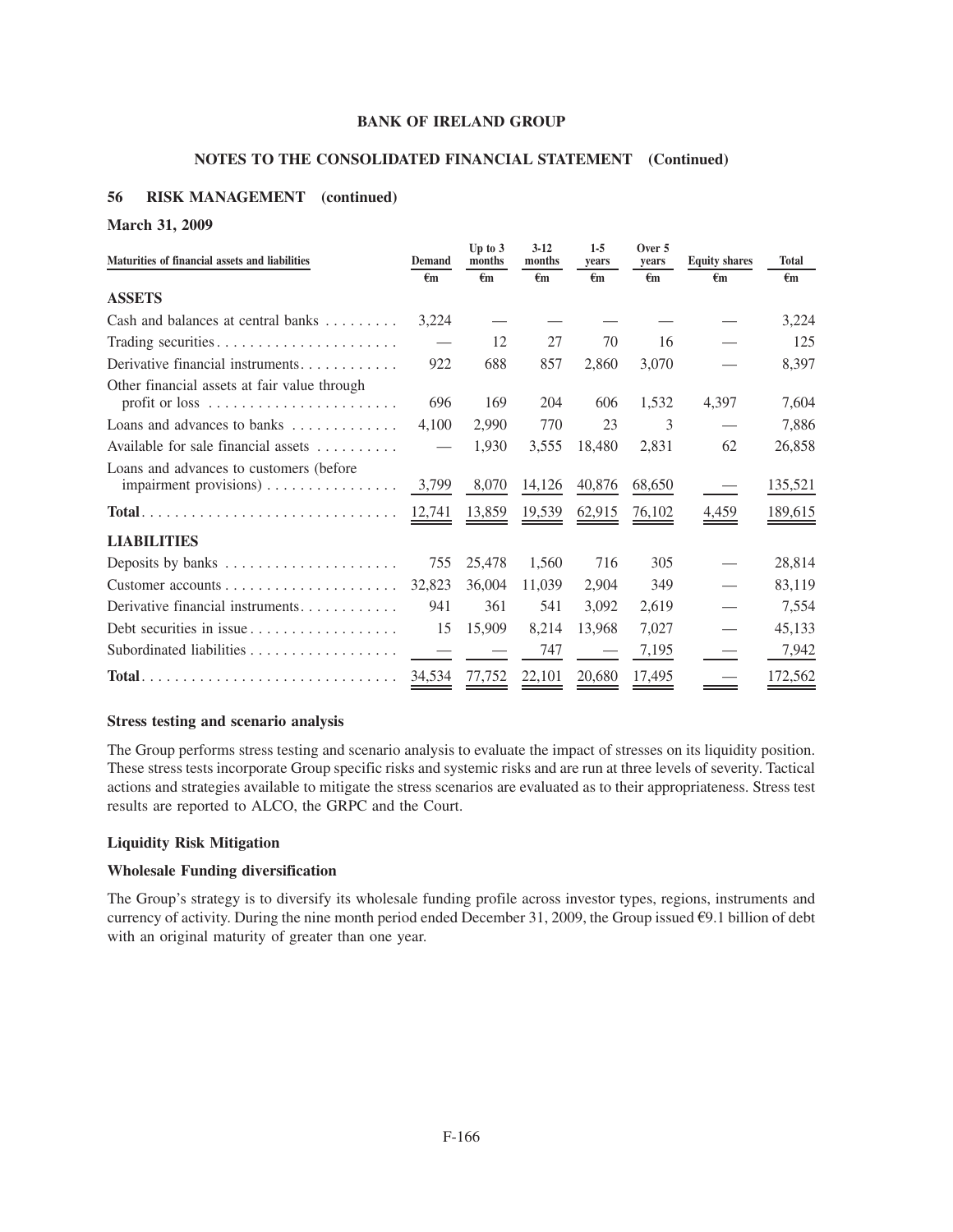# **NOTES TO THE CONSOLIDATED FINANCIAL STATEMENT (Continued)**

# **56 RISK MANAGEMENT (continued)**

## **Customer Deposits**

The Group's customer deposits increased over the period through the Group's retail channels, reflecting its increased focus on such deposits as shown in the table below.

| Divisional profile of deposits | December 31.<br>2009 | March 31,<br>2009 |  |
|--------------------------------|----------------------|-------------------|--|
|                                | €hn                  | €hn               |  |
|                                | 35                   |                   |  |
|                                | 21                   |                   |  |
|                                | 29                   | 29                |  |
|                                | 85                   |                   |  |

The Group's funding strategy is focused in particular on growing high quality "sticky" deposits by leveraging the Group's extensive Retail customer franchise in Ireland and by accessing the UK retail market through the Group's highly successful joint venture with the UK Post Office. In addition, the Group has extensive and deep Treasury and Corporate Banking customer relationships, in Ireland, the UK and internationally which enable the Group to access a significant pool of high quality corporate customer deposits.

The Group will continue to focus on the growth of retail deposits and maximise corporate deposits which arise from the Group's broader lending and treasury risk management activities with a view to reducing its dependence on wholesale funding and reducing its customer loan to deposit ratio.

# **Contingent Liquidity**

Contingent Liquidity comprises a pool of internally securitised credit risk assets and a portfolio of liquid or readily marketable assets.

## **Internally Securitised Assets**

The Group has retained the notes issued from a number of securitisations of balance sheet assets in order to increase its ability to obtain secured funding, if required. The assets comprise Irish and UK residential and commercial mortgages and a corporate loan book securitisation vehicle.

## **Liquid Assets**

The liquid assets portfolio comprises those securities that can be used to raise liquidity either by sale or through secured funding transactions. This portfolio comprises of bank paper, government debt and asset backed securities. The Group has the ability to access secured funding through the tendering operations of central banks from this pool of assets.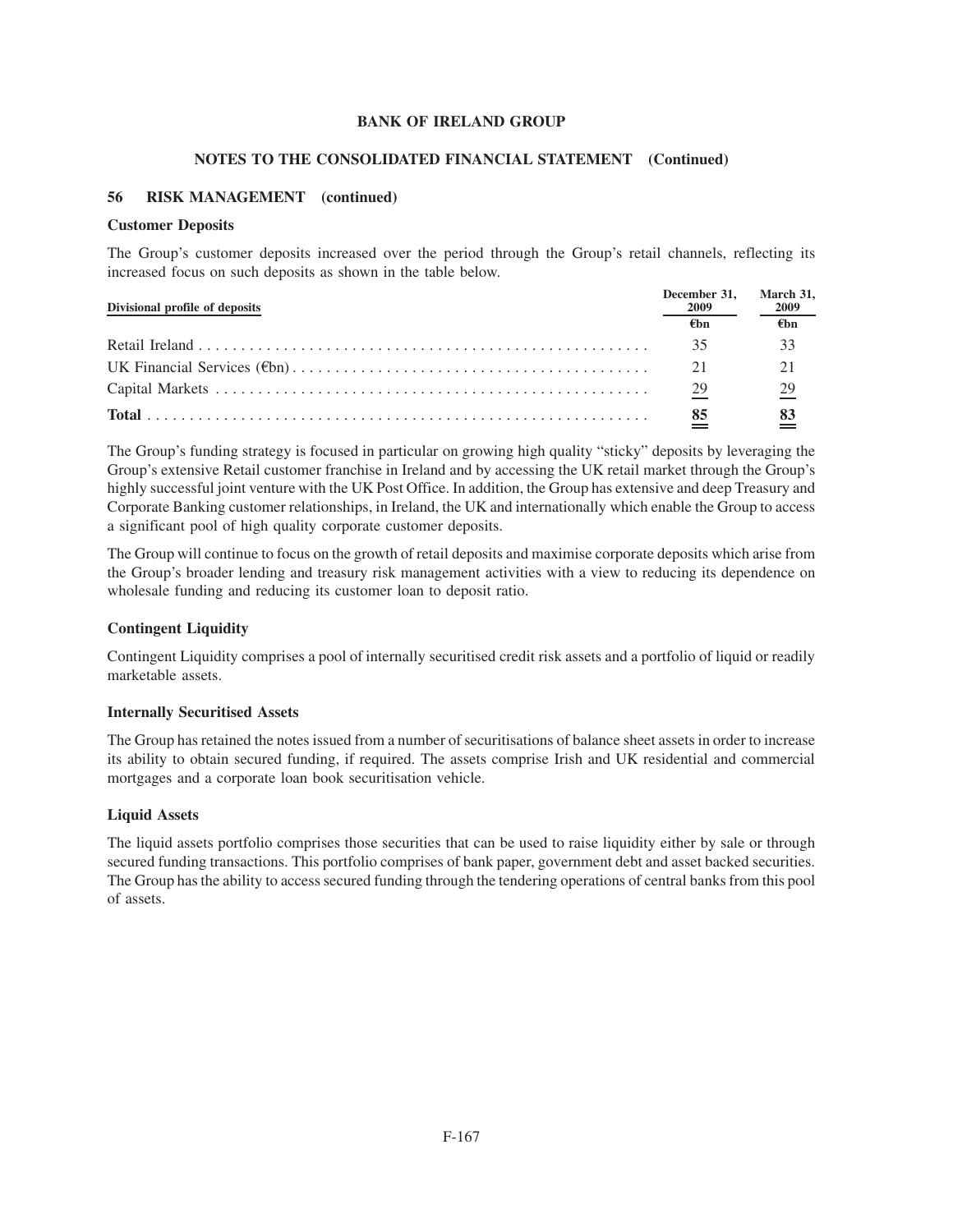# **NOTES TO THE CONSOLIDATED FINANCIAL STATEMENT (Continued)**

# **56 RISK MANAGEMENT (continued)**

| <b>Funding structure</b>                           | December 31, 2009         | $\%$    | March 31, 2009 | $\%$    |
|----------------------------------------------------|---------------------------|---------|----------------|---------|
|                                                    | €bn                       |         | €hn            |         |
|                                                    | 27                        | 16%     | 25             | 13%     |
|                                                    | 18                        | $11\%$  | 29             | 16%     |
| Commercial Paper/Certificate of Deposit            | 10                        | 6%      | 14             | 8%      |
|                                                    | -6                        | 3%      | $-6$           | 3%      |
| Wholesale Funding                                  | 61                        | 36%     | 74             | 40%     |
|                                                    | 85                        | 50%     | 83             | 45%     |
|                                                    | 6                         | $4\%$   | 8              | $4\%$   |
|                                                    | 11                        | 6%      | 12             | $7\%$   |
|                                                    | 6                         | $4\%$   | $\overline{7}$ | $4\%$   |
| Total Liabilities (excluding BoI Life liabilities) | 169                       | $100\%$ | 184            | $100\%$ |
| <b>Customer Deposits</b>                           |                           |         |                |         |
|                                                    | 35                        | 41%     | 33             | 40%     |
|                                                    | 21                        | 25%     | 21             | 25%     |
|                                                    | 19                        |         | 19             |         |
|                                                    | $\frac{29}{2}$            | 34%     | $\frac{29}{2}$ | 35%     |
|                                                    | 85<br>$=$                 | $100\%$ | 83<br>$=$      | $100\%$ |
| Wholesale Funding                                  |                           |         |                |         |
| Short Term Funding                                 | 41                        | 68%     | 54             | 73%     |
| Term Funding, $> 1$ year to maturity               | 20                        | 32%     | 20             | 27%     |
|                                                    | 61<br>$\hspace{0.05cm} =$ | $100\%$ | 74             | $100\%$ |

| <b>Key Funding Ratios</b>                                                                      | December 31.<br>2009 | March 31,<br><b>2009</b> |
|------------------------------------------------------------------------------------------------|----------------------|--------------------------|
|                                                                                                | f42bn                | €49bn                    |
|                                                                                                | $\epsilon$ 8bn       | €17bn                    |
| Loans and advances to customers — incl. assets held for sale to NAMA/customer                  | 152%                 | $161\%$                  |
| Loans and advances to customers — excl. assets held for sale to NAMA/customer                  | $141\%$              |                          |
| Wholesale funding/total assets (excluding BOI Life) $\dots\dots\dots\dots\dots\dots\dots\dots$ | 36%                  | 40%                      |
| Term Funding $>1$ year, subordinated debt and deposits/loans and advances to                   | 86%                  | 83%                      |
| Term Funding $>1$ year, subordinated debt and deposits/loans and advances to                   | 93%                  |                          |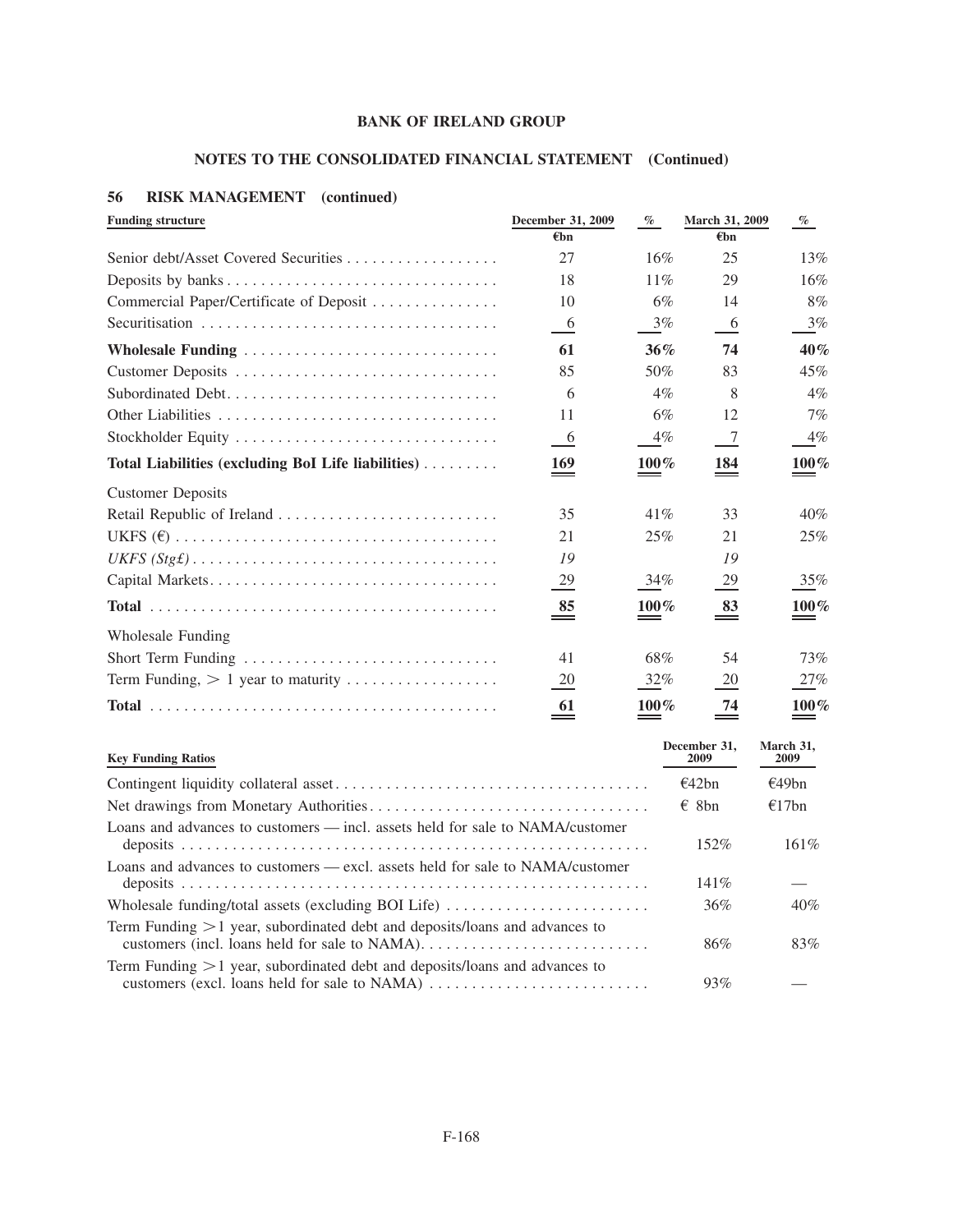#### **NOTES TO THE CONSOLIDATED FINANCIAL STATEMENT (Continued)**

#### **56 RISK MANAGEMENT (continued)**

The tables below summarises the maturity profile of the Group's financial liabilities (excluding those arising from insurance and investment contracts in BoI Life and those arising on derivative financial instruments) at December 31, 2009 and March 31, 2009 based on contractual undiscounted repayment obligations. Unit linked investment liabilities and unit linked insurance liabilities with a carrying value of  $\epsilon$ 5,050 million and  $\epsilon$ 6,658 million respectively (March 31, 2009:  $\epsilon$ 4,084 million and  $\epsilon$ 5,634 million respectively) are excluded from this analysis as their repayment is linked directly to the financial assets backing these contracts. The Group does not manage liquidity risk on the basis of contractual maturity. Instead the Group manages liquidity risk based on expected cash flows. The balances will not agree directly to the consolidated balance sheet as the table incorporates all cash flows, on an undiscounted basis, related to both principal and interest payments.

#### **As at December 31, 2009**

|                                                                | <b>Demand</b> | Up to $3$<br>months | $3-12$<br>months   | $1-5$<br>years     | Over $5$<br>years  | <b>Total</b>       |
|----------------------------------------------------------------|---------------|---------------------|--------------------|--------------------|--------------------|--------------------|
|                                                                | $\epsilon$ m  | $\epsilon_{\rm m}$  | $\epsilon_{\rm m}$ | $\epsilon_{\rm m}$ | $\epsilon_{\rm m}$ | $\epsilon_{\rm m}$ |
| Deposits from banks                                            | 128           | 8.386               | 8.205              | 1.075              | 241                | 18,035             |
|                                                                | 36.795        | 31.484              | 12.625             | 4.361              | 692                | 85,957             |
| Debt securities in issue $\dots \dots \dots \dots \dots \dots$ |               | 14.120              | 11,043             | 12.813             | 10.548             | 48,524             |
|                                                                |               | 859                 | 87                 | 839                | 5.715              | 7,500              |
| Contingent liabilities                                         | 2.425         |                     |                    |                    |                    | 2.425              |
| Commitments                                                    | 16,144        |                     |                    | 8,887              |                    | 25,031             |
|                                                                |               | 54,849              | 31,960             | 27,975             | 17.196             | 187,472            |

#### **As at March 31, 2009**

|                                                               | <b>Demand</b> | Up to $3$<br>months | $3-12$<br>months   | $1-5$<br>years     | Over 5<br>years    | <b>Total</b>       |
|---------------------------------------------------------------|---------------|---------------------|--------------------|--------------------|--------------------|--------------------|
|                                                               | $\epsilon$ m  | $\epsilon_{\rm m}$  | $\epsilon_{\rm m}$ | $\epsilon_{\rm m}$ | $\epsilon_{\rm m}$ | $\epsilon_{\rm m}$ |
|                                                               | 788           | 25.530              | 1,590              | 760                | 429                | 29,097             |
| Customer accounts $\dots \dots \dots \dots \dots \dots \dots$ | 32,849        | 36,214              | 11,527             | 3.415              | 1.351              | 85,356             |
|                                                               |               | 16.170              | 8.709              | 15.387             | 13,589             | 53,855             |
| Subordinated liabilities                                      |               | 44                  | 1.103              | 1.305              | 8.460              | 10,912             |
|                                                               | 2.568         |                     |                    |                    |                    | 2,568              |
| Commitments                                                   | 18,138        |                     |                    | 8,781              |                    | 26,919             |
|                                                               | 54,343        | 77,958              | 22,929             | 29,648             | 23,829             | 208,707            |

As set out in note 21, derivatives held for trading comprise derivatives entered into with trading intent as well as derivatives entered with economic hedging intent to which the Group does not apply hedge accounting. Derivatives held with hedging intent also include all derivatives to which the Group applies hedge accounting.

The table below summarises the maturity profile of the Group's derivative liabilities. The Group manages liquidity risk based on expected cash flows, therefore the undiscounted cash flows payable on derivatives liabilities held with hedging intent are classified according to their contractual maturity, while derivatives held with trading intent have been included at fair value in the 'demand' time bucket.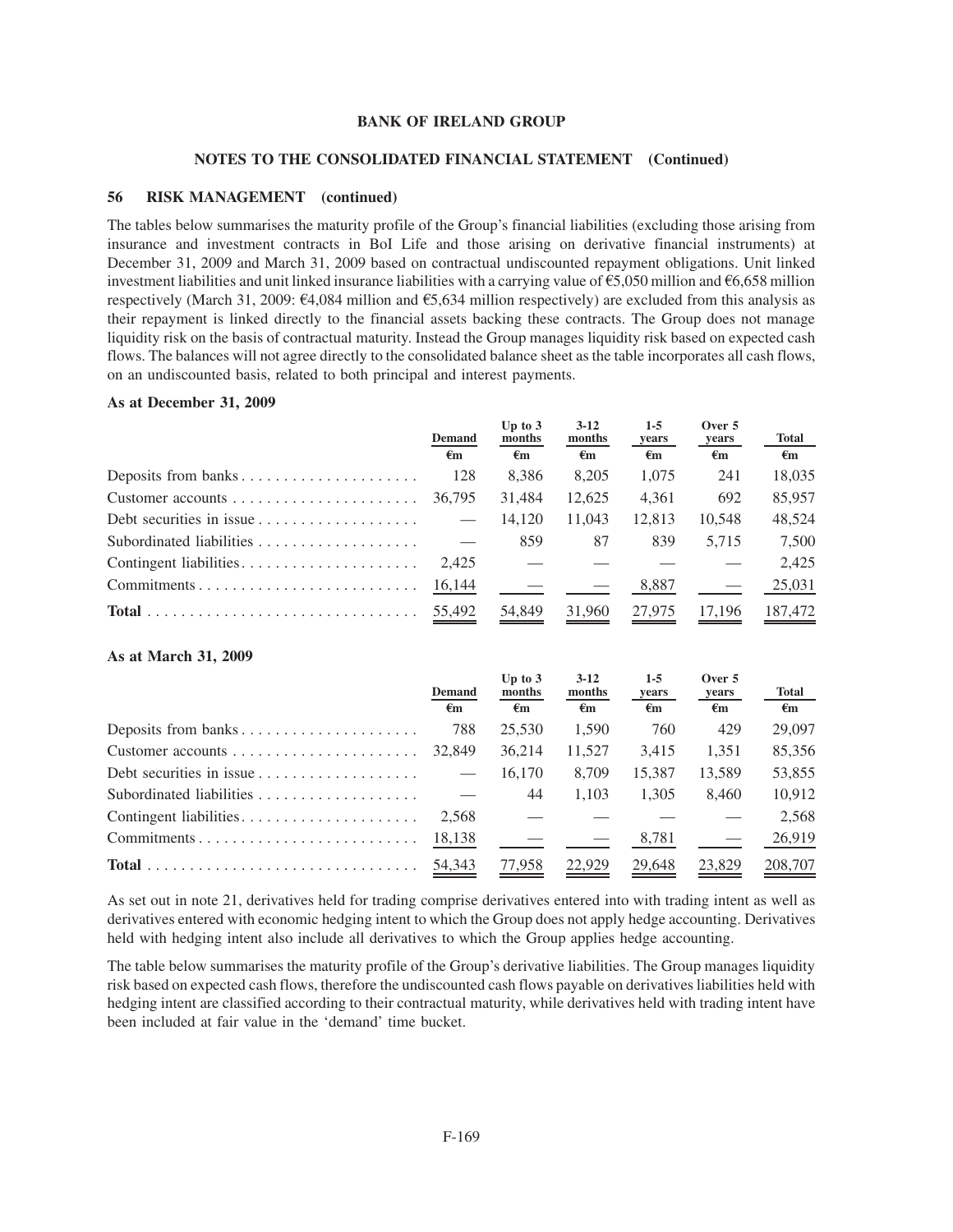## **NOTES TO THE CONSOLIDATED FINANCIAL STATEMENT (Continued)**

# **56 RISK MANAGEMENT (continued)**

#### **As at December 31, 2009**

| <b>Derivative financial instruments</b>                    | <b>Demand</b> | Up to $3$<br>months | $3-12$<br>months   | $1 - 5$<br>years | Over 5<br>years | <b>Total</b>       |
|------------------------------------------------------------|---------------|---------------------|--------------------|------------------|-----------------|--------------------|
|                                                            | €m            | $\epsilon_{\rm m}$  | $\epsilon_{\rm m}$ | €m               | €m              | $\epsilon_{\rm m}$ |
| Derivatives held with hedging intent                       |               |                     |                    |                  |                 |                    |
| Gross settled derivative liabilities — outflows $\dots$ .  |               | 3.787               | 2.316              | 4.257            | 854             | 11,214             |
| Gross settled derivative liabilities $-$ inflows $\dots$ . |               | (3,698)             | (2,104)            | (3,766)          | (842)           | (10, 410)          |
| Gross settled derivative liabilities — net flows           |               | 89                  | 212                | 491              | 12              | 804                |
| Net settled derivative liabilities                         |               | 554                 | 1,326              | 1,402            | 100             | 3,382              |
| Total derivatives held with hedging intent                 |               | 643                 | 1,538              | 1,893            | 112             | 4,186              |
| Derivative liabilities held with trading intent $\dots$ .  | 1,795         |                     |                    |                  |                 | 1,795              |
| Total derivative cash flows                                | 1,795         | 643                 | 1.538              | 1,893            | 112             | 5,981              |

#### **As at March 31, 2009**

| <b>Derivative financial instruments</b>                    | Demand | Up to $3$<br>months | $3-12$<br>months        | $1-5$<br>years | Over 5<br>years    | <b>Total</b> |
|------------------------------------------------------------|--------|---------------------|-------------------------|----------------|--------------------|--------------|
|                                                            | €m     | $\epsilon_{\rm m}$  | $\epsilon_{\mathbf{m}}$ | €m             | $\epsilon_{\rm m}$ | $\epsilon$ m |
| Derivatives held with hedging intent                       |        |                     |                         |                |                    |              |
| Gross settled derivative liabilities — outflows $\dots$    |        | 7.291               | 4.180                   | 6.230          | 466                | 18,167       |
| Gross settled derivative liabilities $-$ inflows $\dots$ . |        | (7,246)             | (3,894)                 | (5,370)        | (463)              | (16, 973)    |
| Gross settled derivative liabilities — net flows           |        | 45                  | 286                     | 860            | 3                  | 1,194        |
| Net settled derivative liabilities                         |        | 266                 | 1,046                   | 2,003          | 241                | 3,556        |
| Total derivatives held with hedging intent                 |        | 311                 | 1,332                   | 2,863          | 244                | 4,750        |
| Derivative liabilities held with trading intent $\dots$ .  | 2,882  |                     |                         |                |                    | 2,882        |
| Total derivative cash flows                                | 2,882  | 311                 | 1,332                   | 2,863          | 244                | 7,632        |

*1. The figures above have been restated to align with the enhanced disclosure requirements of IFRS 7 (amended) and are on a consistent basis with those shown for December 31, 2009. As a result, the derivative liabilities held with trading intent are included in the 'demand' time bucket.*

# **Market Risk**

## *Definition*

Market risk is the risk of loss in the Group's income or net worth arising from adverse change in interest rates, exchange rates or other market prices.

# *How Market Risk Arises*

Market risk arises in customer facing banking units mainly on the asset side of the balance sheet through fixed rate lending. These books are hedged with maturity matched funding from Bank of Ireland Global Markets (BoIGM). This exposure is, in turn, substantially eliminated by BoIGM through external hedges.

Market risk also arises where variable rate assets and liabilities reprice at different frequencies (monthly, quarterly, semi annually) and where lending reprices with changes in central bank rates but is funded at short dated market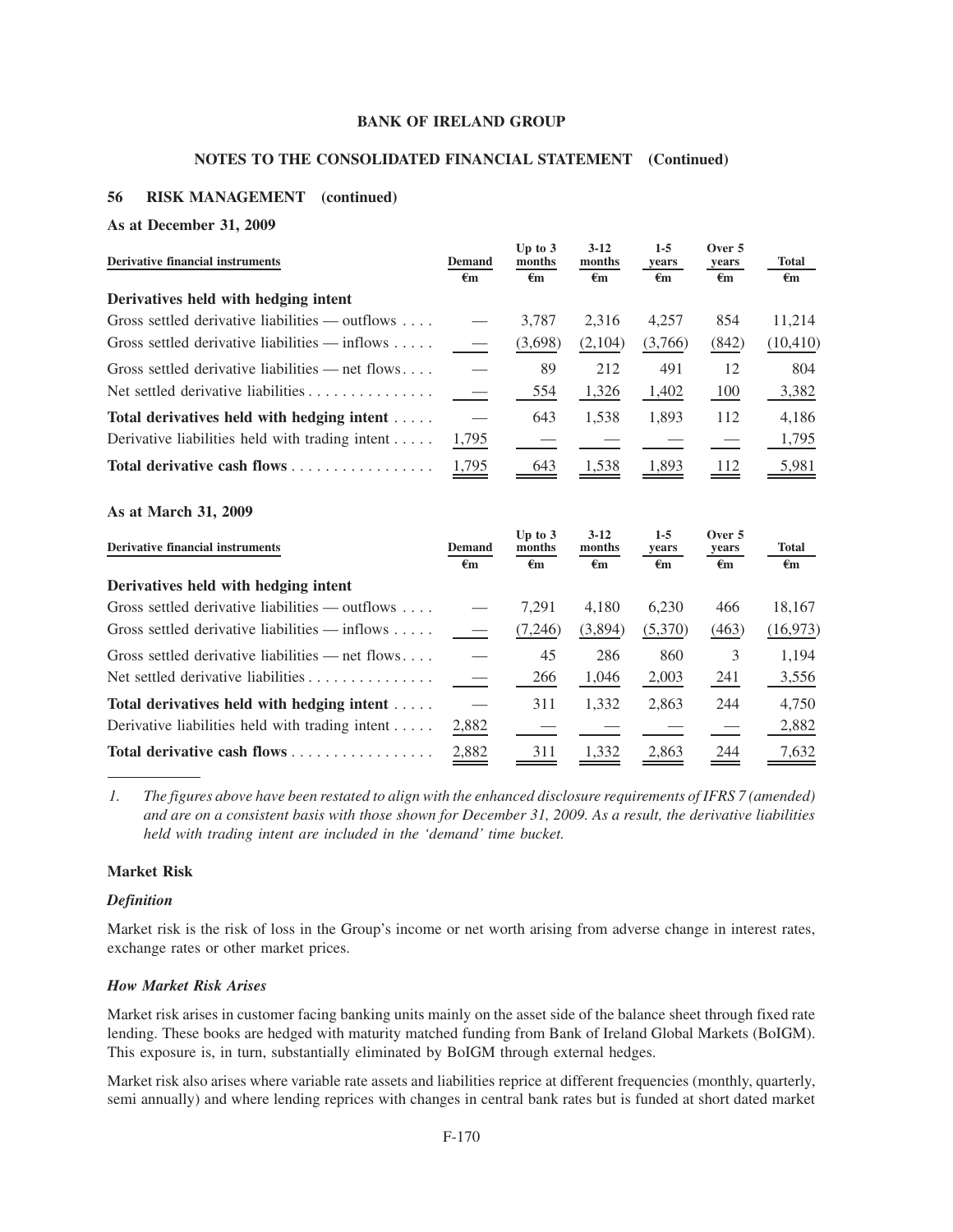# **NOTES TO THE CONSOLIDATED FINANCIAL STATEMENT (Continued)**

# **56 RISK MANAGEMENT (continued)**

rates. The latter is termed basis risk and, while it has always been a feature of retail and commercial banking, it became more material after mid 2007 as the volatility of spreads between central bank rates and short term market rates increased significantly.

## *Discretionary market risk*

BoIGM is the sole Group business permitted to take discretionary market risk on behalf of the Group. The Group has never sought to generate a material proportion of its earnings through assuming market risk and it has a low tolerance for earnings volatility arising from this area of risk.

Discretionary risk is taken in both the Trading and Banking Books in BoIGM. Positions are allocated to the Trading Book in line with the criterion of 'intent to trade' as set out in the EU's Capital Requirements Directive and are marked to market for financial reporting purposes. Discretionary risk is also taken in the Banking Book in BoIGM. Banking Book risk positions arise from internal hedging transactions which are not fully or immediately eliminated with the market, from wholesale funding in cash and debt markets and from the management of liquidity. While these positions do not arise from an 'intent to trade', they are actively monitored and exposures can be reduced or eliminated if market conditions warrant.

The major part of the Group's discretionary risk is interest rate risk in the euro, sterling and US dollar markets, assumed in money markets, securities, money and bond futures, swaps and options on futures. The Group's foreign exchange risk is mainly taken in US dollar/euro, US dollar/Yen and euro/sterling exchange rates.

# *Structural market risk*

Structural interest rate risk arises from the existence of non-interest bearing assets and liabilities on the balance sheet and structural foreign exchange risk arises from the Group's net investment in its non-euro based subsidiaries. The measurement and management of structural market risk is discussed separately below.

# *Market Risk Management*

The management of market risk in the Group is governed by high level principles approved by the Court and a detailed statement of policy approved by the GRPC. Discretionary market risk is subject to strict controls which set out the markets and instruments in which risk can be assumed, the types of positions which can be taken and the limits which must be complied with. The Court approves an overall Value at Risk (VaR) limit, which is a quantification of the Group's appetite for discretionary market risk. VaR is discussed below. ALCO approves VaR limits for BoIGM, including limits for interest rate, foreign exchange (fx) and credit spread VaR. Market risk limits are rigorously enforced and compliance is monitored by ALCO.

## *Market Risk Measurement*

# *Bank of Ireland Global Markets (BoIGM)*

The Group employs a Value at Risk (VaR) approach to measure, and set limits on, discretionary market risk in BoIGM. This applies to both the Trading and Banking Books. The Group measures VaR for a 1 day horizon at the 99% level of statistical confidence. This means that, for a given set of market risk positions on a given day, the Group believes there is no more than a 1% chance of a gain or loss in excess of the VaR number over the following day. VaR is measured using a variance/covariance matrix approach. Matrices are updated weekly using the Exponentially Weighted Moving Average (EWMA) methodology. This widely used approach gives greater weight to more recent data and, as a consequence, estimates of VaR are more responsive to changes in market conditions.

For the nature of the risks assumed by the Group, VaR remains a relatively reliable basis of risk measurement. Nonetheless, management recognises that VaR is subject to certain inherent limitations. The past will not always be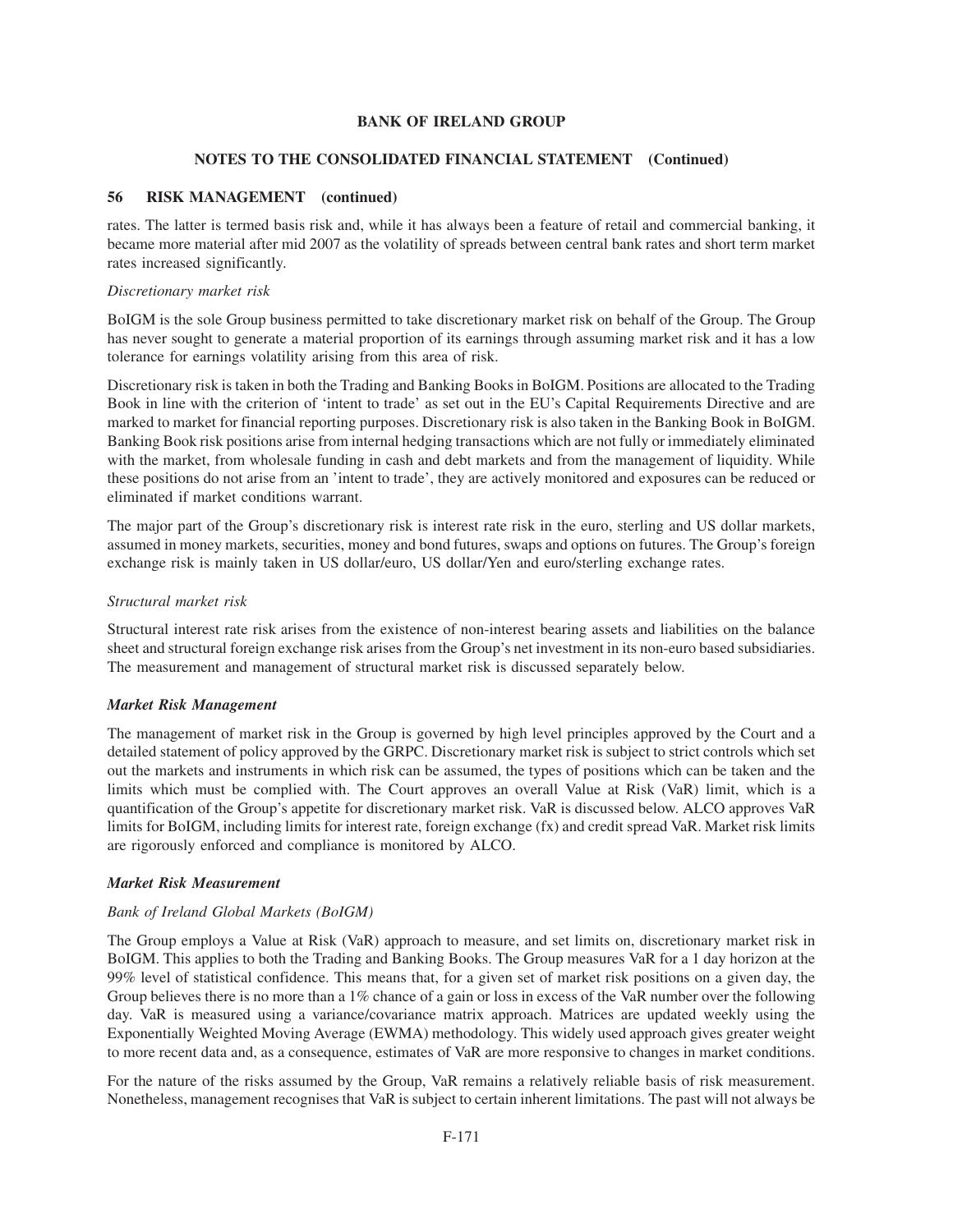#### **NOTES TO THE CONSOLIDATED FINANCIAL STATEMENT (Continued)**

#### **56 RISK MANAGEMENT (continued)**

a reliable guide to the future and the statistical assumptions employed may understate the probability of large moves. In addition, there is no presumption that all positions can be closed within the 1 day horizon used to measure risk. For these reasons, VaR limits are supplemented by a range of controls that include position limits and loss tolerances. In addition, scenario based stress tests and long run historic simulations, which measure the effect of past periods of market stress (going back to the early 1990s) on current positions, are used to assess and manage discretionary market risk.

The Group's peak, average and end of period 1 day Trading Book VaR in the nine month period ended December 31, 2009 is summarised in the following table:

|                             | 9 Months<br>Ended<br>December 31, 2009 | 12 Months<br><b>Ended</b><br><b>March 31, 2009</b> |
|-----------------------------|----------------------------------------|----------------------------------------------------|
|                             | €m                                     | €m                                                 |
| <b>Interest Rate VaR</b>    |                                        |                                                    |
|                             | 3.4                                    | 5.3                                                |
|                             | 2.1                                    | 2.5                                                |
|                             | 1.0                                    | 1.2                                                |
| <b>Foreign Exchange VaR</b> |                                        |                                                    |
|                             | 1.0                                    | 2.1                                                |
|                             | 0.5                                    | 0.9                                                |
|                             | 1.0                                    | 0.9                                                |

### *Banking book risk*

The Group employs a number of measures to quantify and control market risk in the Banking Book (consisting of all assets, liabilities and derivatives other than those booked with trading intent). Because of the requirement that customer-facing businesses eliminate their interest rate risk with BoIGM, there is negligible interest rate risk in other business units.

The impact on the Group's net interest margin for one year ahead of an immediate and sustained 50 basis points shift up or down in the euro and sterling yield curves applied to the exposures in BoIGM's wholesale Banking Book is as follows:

|                 | 9 Months Ended<br>December 31, 2009 | <b>12 Months Ended</b><br><b>March 31, 2009</b> |
|-----------------|-------------------------------------|-------------------------------------------------|
|                 | €m                                  | €m                                              |
| Euro            |                                     |                                                 |
|                 | (5.1)                               | (6.5)                                           |
|                 | 5.1                                 | 6.5                                             |
| <b>Sterling</b> |                                     |                                                 |
|                 | (2.5)                               | (9.5)                                           |
|                 | 2.5                                 | 9.5                                             |

The sensitivities are indicative of the magnitude and direction of exposures but require to be qualified in two respects. First, the results are based on an immediate and sustained shift of the same magnitude in all curves which would represent a very unusual scenario. Second, the scenario implicitly assumes the Group is passive in the face of adverse market movements. In reality, these exposures are continuously monitored and can be substantially eliminated in response to adverse market movements.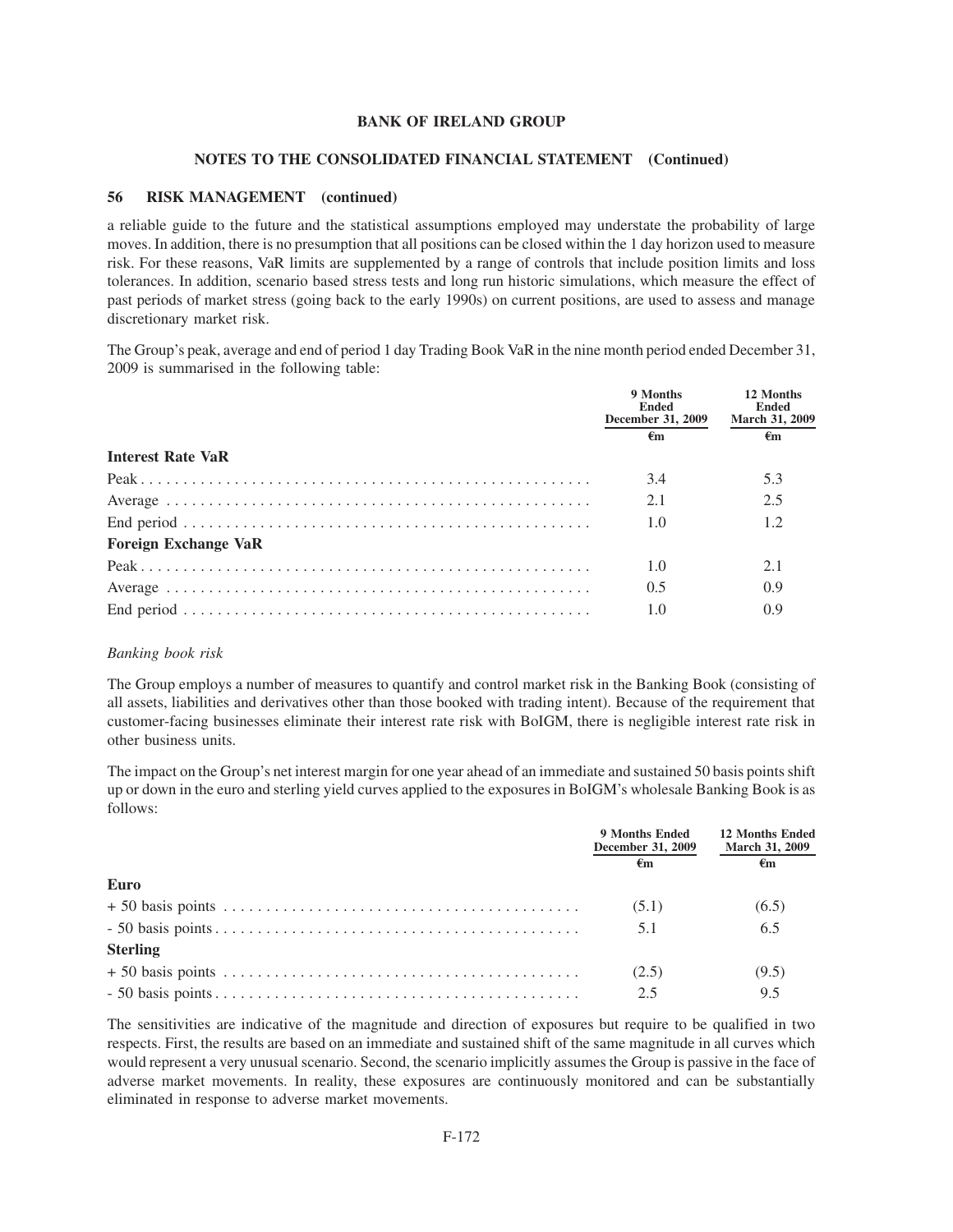#### **NOTES TO THE CONSOLIDATED FINANCIAL STATEMENT (Continued)**

#### **56 RISK MANAGEMENT (continued)**

The Group also monitors its exposure to basis risk within its consolidated Banking Book. Basis risk arises because the Group, in common with all retail and commercial banks, borrows and lends at a range of different floating rate conventions. It has assets, liabilities and swaps that re-price with changes in central banks rates, as well as 1-, 3- and 6-month interbank rates. The differentials between these floating rates, which was historically quite tight, varied to an unprecedented extent at the height of the recent financial crisis, reflecting liquidity conditions at different terms in money markets. While the exposure of net interest income to changes in basis has subsided considerably as markets have normalised, it remains a feature of the financial environment for all banks. The Group assesses basis risk using scenario analysis at the level of the consolidated balance sheet and it has, from time to time, executed selective basis hedging.

#### *Financial Assets Available For Sale*

At December 31, 2009, the Group held  $\epsilon$ 20.9 billion in debt securities classified as Available for sale financial assets (March 31, 2009:  $\epsilon$ 26.9 billion). These securities are held at fair value on the balance sheet with movements in fair value (apart from impairments) recognised in reserves. Available for sale securities include both floating rate securities and fixed rate securities swapped to a floating rate. A 1 basis point increase in the average spread to Euribor or Libor of the total book at December 31, 2009 would have reduced its value by  $\epsilon$ 4.6 million (March 31, 2009:  $\epsilon$ 6.6 million).

#### *Derivatives*

A derivative is a financial contract whose value is linked to movements in interest rates, exchange rates, equity or commodity prices or, more generally, to any objectively measured variable agreed between the parties. Derivative markets are an efficient mechanism for the transfer of risk and risk mitigation. The Group uses derivatives to manage the market risks that arise naturally in its retail and wholesale banking activities. In addition, it transacts in derivatives with its business and corporate clients for the purpose of assisting these clients in managing their exposure to changes in interest and foreign exchange rates. Finally, the Group takes modest discretionary market risk in derivative markets.

The Group also uses credit derivatives, on a very limited basis, within its Trading Book to take exposure to specific and general credit spread movements and in its Banking Book to provide default protection on specific credit exposures.

Further details can be found in note 21 and the accounting policy is set out on page F-21.

## *Policy*

The Group's participation in derivatives markets is subject to policy approved by the Court and, at a more detailed level, by the GRPC. The Group makes a clear distinction between derivatives which must be transacted on a perfectly hedged basis, and those whose risks can be managed within broader interest rate or foreign exchange books. As these broader books can be structured to assume some degree of discretionary risk, derivative positions held within them will not necessarily be exactly hedged. Market risk can only be assumed in clearly defined categories of derivatives which are traded in well established, liquid markets, supported by industry standard conventions and documentation and valued in accordance with generally accepted methods. BoIGM is the only business unit permitted to take discretionary risk in derivatives such as interest rate futures, bond futures, forward rate agreements, interest rate swaps, credit derivatives, forward foreign exchange and currency swaps. In addition, it is permitted to take exposure in the most widely traded option markets, principally options on futures, caps, floors, swap options (swaptions) and conventional currency options. Transactions in more complex derivatives are typically on a perfectly matched back to back basis.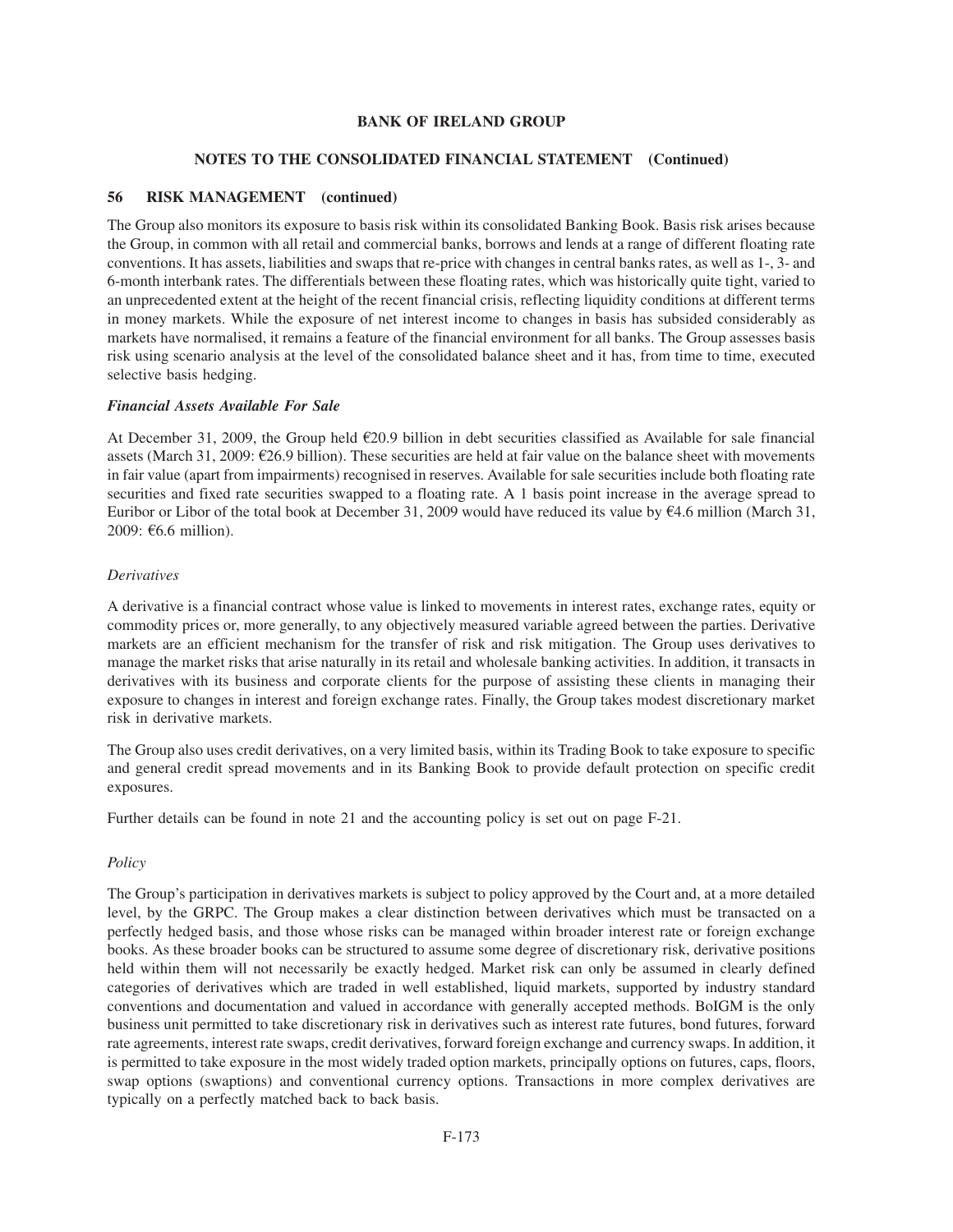#### **NOTES TO THE CONSOLIDATED FINANCIAL STATEMENT (Continued)**

#### **56 RISK MANAGEMENT (continued)**

#### *Collateral agreements*

The Group has executed Collateral Support Agreements (CSAs) with its principal interbank derivatives counterparties and, as a result, a very high proportion of its total interbank derivatives book is covered by CSAs. The purpose of a CSA is to limit the potential cost of replacing derivative contracts at market prices in the event of default by the original counterparty. Under the terms of a CSA, if the aggregate market value of a set of derivative contracts between the two parties exceeds an agreed threshold figure, the party which would be exposed to loss in the event of default receives a deposit of cash or eligible securities equal to the excess aggregate value over the threshold. In BoIGM's case, valuations are agreed and collateral is typically exchanged on a daily basis and in some cases weekly.

#### *Structural Market Risk*

Structural interest rate risk arises from the existence of non-interest bearing assets and liabilities on the Group's balance sheet. These consist mainly of non-interest bearing current accounts plus equity less fixed assets. If these net liabilities were used to fund floating rate assets, the Group's earnings would fully reflect any variation in interest rates from one reporting period to the next. It is Group policy to invest the major part of these net liabilities in a passively managed portfolio of fixed rate assets with an average life of 4 years and a maximum life of 7 years.

Structural foreign exchange (fx) risk is defined as the Group's non trading net asset position in non-euro currencies. Structural fx risk arises substantially from the Group's net investment in its sterling based subsidiaries. In considering the most appropriate structural fx position, the Group takes account of the currency composition of its risk weighted assets and the desirability of maintaining a similar currency distribution of capital. This is designed to ensure that capital ratios have a low sensitivity to changes in exchange rates. At December 31, 2009, the Group's structural fx position was as follows:

|                                                                                                       | 9 Months Ended<br>December 31, 2009 | <b>12 Months Ended</b><br><b>March 31, 2009</b> |
|-------------------------------------------------------------------------------------------------------|-------------------------------------|-------------------------------------------------|
|                                                                                                       | €m                                  | €m                                              |
| Sterling — net assets $\dots \dots \dots \dots \dots \dots \dots \dots \dots \dots \dots \dots \dots$ | 3.814                               | 3.058                                           |
|                                                                                                       | 173                                 | $-73$                                           |
|                                                                                                       | $\frac{3,987}{2}$                   | $\frac{3,131}{ }$                               |

A 10% depreciation of the euro against sterling and the US dollar at December 31, 2009 would have resulted in a gain taken to reserves of  $\epsilon$ 399 million (March 31, 2009: gain of  $\epsilon$ 313 million)

# *Market Risk in Bank of Ireland Life (BoI Life)*

Market risk arises in the Group's non-linked life assurance business to the extent that expected duration of cash flows on the liability side differs from the duration of the matching fixed interest assets (comprising Irish and other euro fixed interest government gilts). BoI Life pursues a policy of close asset/liability matching and any difference in the mean duration of assets and liabilities is minimised by buying and selling euro fixed interest government securities. No corporate bonds are held. At December 31, 2009, the sensitivity of the non-linked portfolio to a 50 basis points parallel shift in the yield curve assuming a similar shift in the yield used to discount the liabilities was as follows:

| 9 Months Ended<br>December 31, 2009 | <b>12 Months Ended</b><br><b>March 31, 2009</b> |
|-------------------------------------|-------------------------------------------------|
|                                     | €m                                              |
| 03                                  | (0.6)                                           |
| (0.4)                               | 0.8                                             |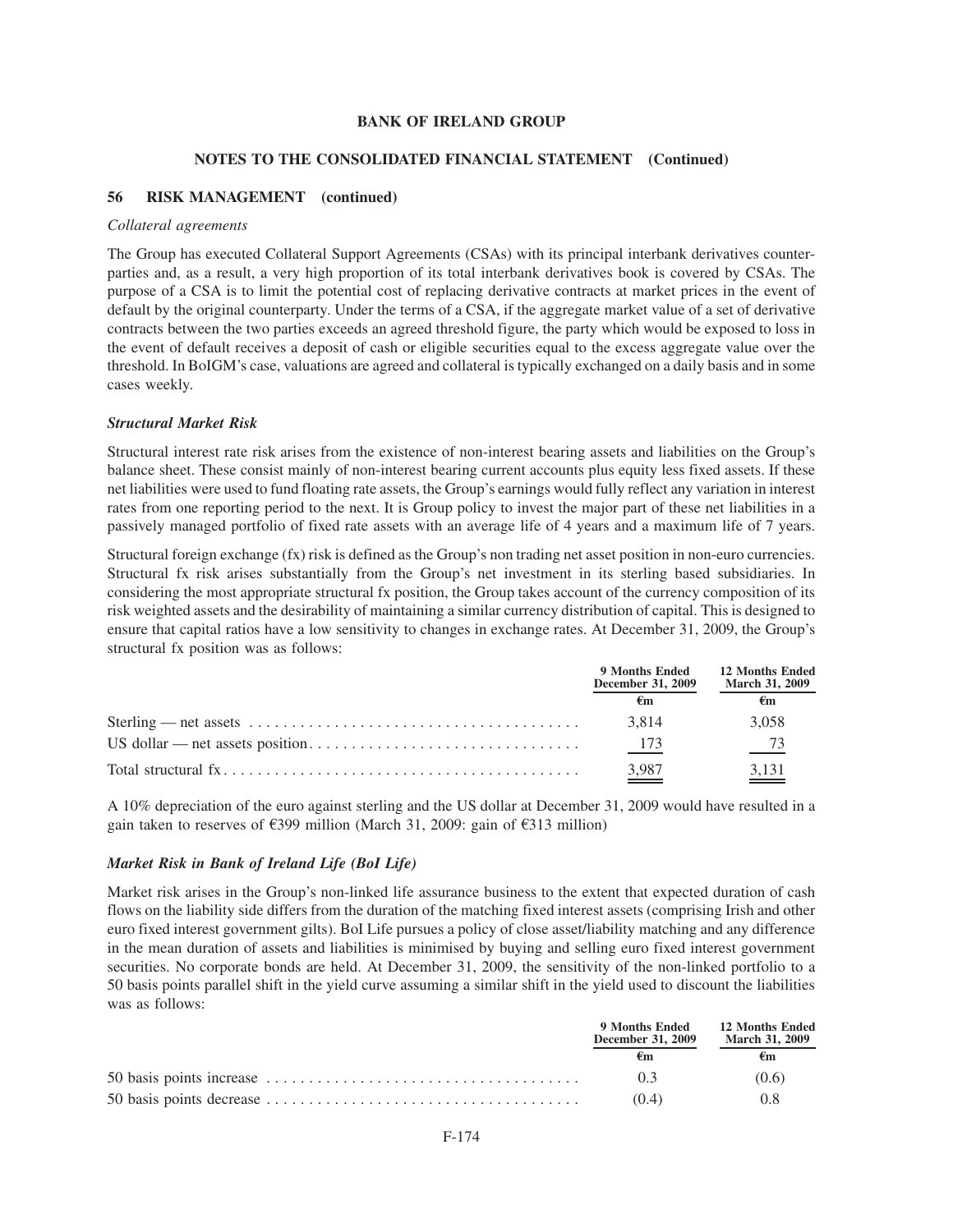# **NOTES TO THE CONSOLIDATED FINANCIAL STATEMENT (Continued)**

# **56 RISK MANAGEMENT (continued)**

BoI Life does not bear equity risk directly; this is borne by the unit linked policyholders. However, BoI Life is indirectly exposed because the management fees it receives are related to the value of assets under management. A 5% fall in equity and property markets, applied to the book at December 31, 2009, would reduce earnings by  $E7$  million (March 31, 2009: a reduction of  $E7$  million for the same percentage decline).

Similarly, the company bears indirect exposure to changes in exchange rates through management fees earned on non-euro unit linked funds under management. A 5% increase in the euro against all other currencies midway through the year would reduce earnings by  $\epsilon$ 5 million (March 31, 2009: a reduction of  $\epsilon$ 4 million for the same percentage decline).

# **Life Insurance Risk**

# *Definition*

Life insurance risk is defined as the volatility in the amount and timing of claims caused by unexpected change in mortality, longevity and morbidity. Mortality risk is the risk that the claim payments incurred by the business due to deaths within the portfolio of assured lives are greater than expected. Longevity risk is the risk that claim payments incurred by the business due to the rates of survival within the portfolio of annuitants are greater than expected. Morbidity risk, primarily critical illness risk, is the risk that claim payments incurred by the business due to critical illness events is greater than expected.

# *Life Insurance Risk Management*

Life insurance risk is underwritten and managed by BoI Life, a wholly owned subsidiary of the Group. The management of insurance risk is the responsibility of the Board of the life assurance company. The Board sets maximum approved retention risk limits for the business each year. Responsibilities delegated by the Board to the Reinsurance Committee include completing a review of the reinsurance arrangements at least annually and reporting on this review to the Audit Committee of the Board. This includes a review of the panel of reinsurers that may be used and the optimal structure of its reinsurance arrangements. The Reinsurance Committee comprises of senior members of the management team with actuarial and underwriting expertise.

# *Life Insurance Risk Measurement*

The amount at risk on each life assurance policy is the difference between the sum assured payable on the insured event and the reserve held. Risk experience is monitored monthly. Actual claims experience is compared to the underlying risk assumptions, and risk profits and losses are reported to senior management and reflected in new business pricing and new product design.

# *Life Insurance Risk Mitigation*

BoI Life mitigates the potential impact of insurance risk through a number of measures. These include reinsurance, underwriting, contract design and diversification.

# *Life Insurance Risk Reporting*

An update on the status of life insurance risk is included in the Court Risk Report which is presented to the GRPC, the CRC and the Court by the Chief Credit and Market Risk Officer.

See also note 53.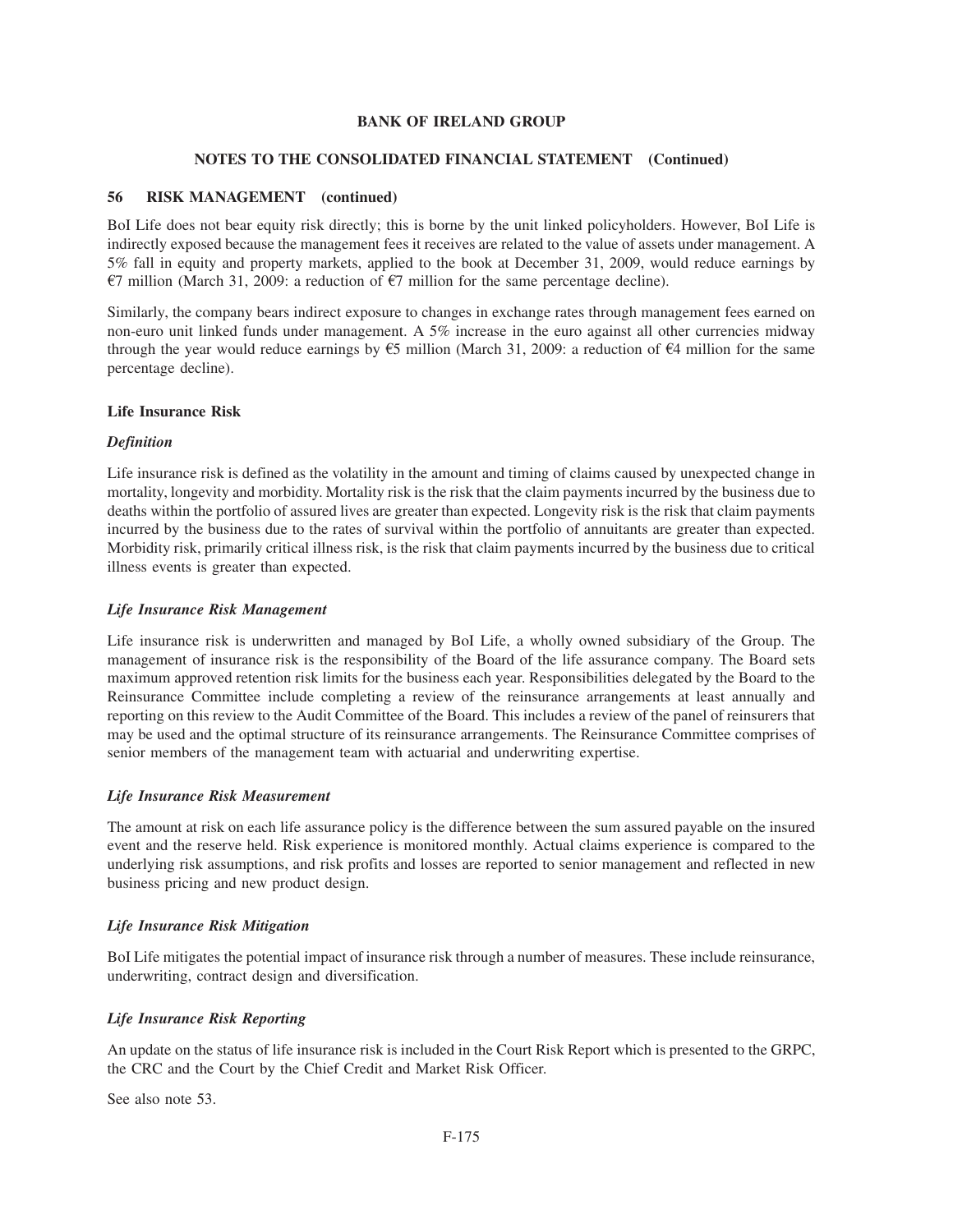#### **NOTES TO THE CONSOLIDATED FINANCIAL STATEMENT (Continued)**

## **57 CAPITAL MANAGEMENT**

#### **Capital Management Objectives and Policies**

The objectives of the Group's capital management policy are to at all times comply with regulatory capital requirements and to ensure that the Group has sufficient capital to cover the risks of its business and support its future development.

The capital adequacy requirements set by the Financial Regulator in Ireland which reflect the requirements as set out in the EU Capital Requirements Directive and its preceding directives are used by the Group as the basis for its capital management. These requirements set a floor under which capital levels must not fall. The Group seeks to maintain sufficient capital to ensure that even under stressed conditions these requirements are not breached.

The Group also looks at other methodologies of capital measurement including the capital definitions set out by rating agencies. It also calculates economic capital based on its own internal models.

The Group meets its objectives in terms of capital management through the maintenance of capital ratios above the minimum levels set by the Financial Regulator and relative to market expectations for banks with its business profile. Market expectations regarding capital ratios for banks have risen following the rise in loss expectations across the international banking industry, driven by exposures to assets vulnerable to the downturn in residential and commercial real estate prices and the deteriorating economic climate. These increased expectations have led to substantial private and government led recapitalisation schemes internationally.

#### **Capital Resources**

The following table sets out the Group's capital resources.

|                                                                                                        | December 31.<br>2009 | March 31,<br><b>2009</b> |
|--------------------------------------------------------------------------------------------------------|----------------------|--------------------------|
|                                                                                                        | €m                   | €m                       |
| Stockholders' funds                                                                                    |                      |                          |
| Equity (including other equity reserves) $\dots \dots \dots \dots \dots \dots \dots \dots \dots \dots$ | 6.345                | 6.810                    |
|                                                                                                        | 42                   | 42                       |
|                                                                                                        | 50                   | -61                      |
|                                                                                                        | 1.521                | 3,385                    |
|                                                                                                        | 4,532                | 4,557                    |
|                                                                                                        | $\frac{12,490}{2}$   | $\frac{14,855}{2}$       |

In the nine month period ended December 31, 2009 the Group's total capital resources reduced by  $\epsilon$ 2,365 million to  $\epsilon$ 12,490 million. The movement of  $\epsilon$ 2,365 million includes a decrease of  $\epsilon$ 465 million relating to Stockholders' equity (including other equity reserves) and a decrease of  $E1,864$  million relating to undated loan capital.

The movement of  $\epsilon$ 465 million in Stockholders' funds was mainly driven by the following:

- an after tax loss of  $\epsilon$ 1,460 million which included the impact of the June 2009 tier 1 buyback (increase in Stockholders' funds of  $E1,037$  million);
- net actuarial loss on pension funds of  $E$ 74 million; and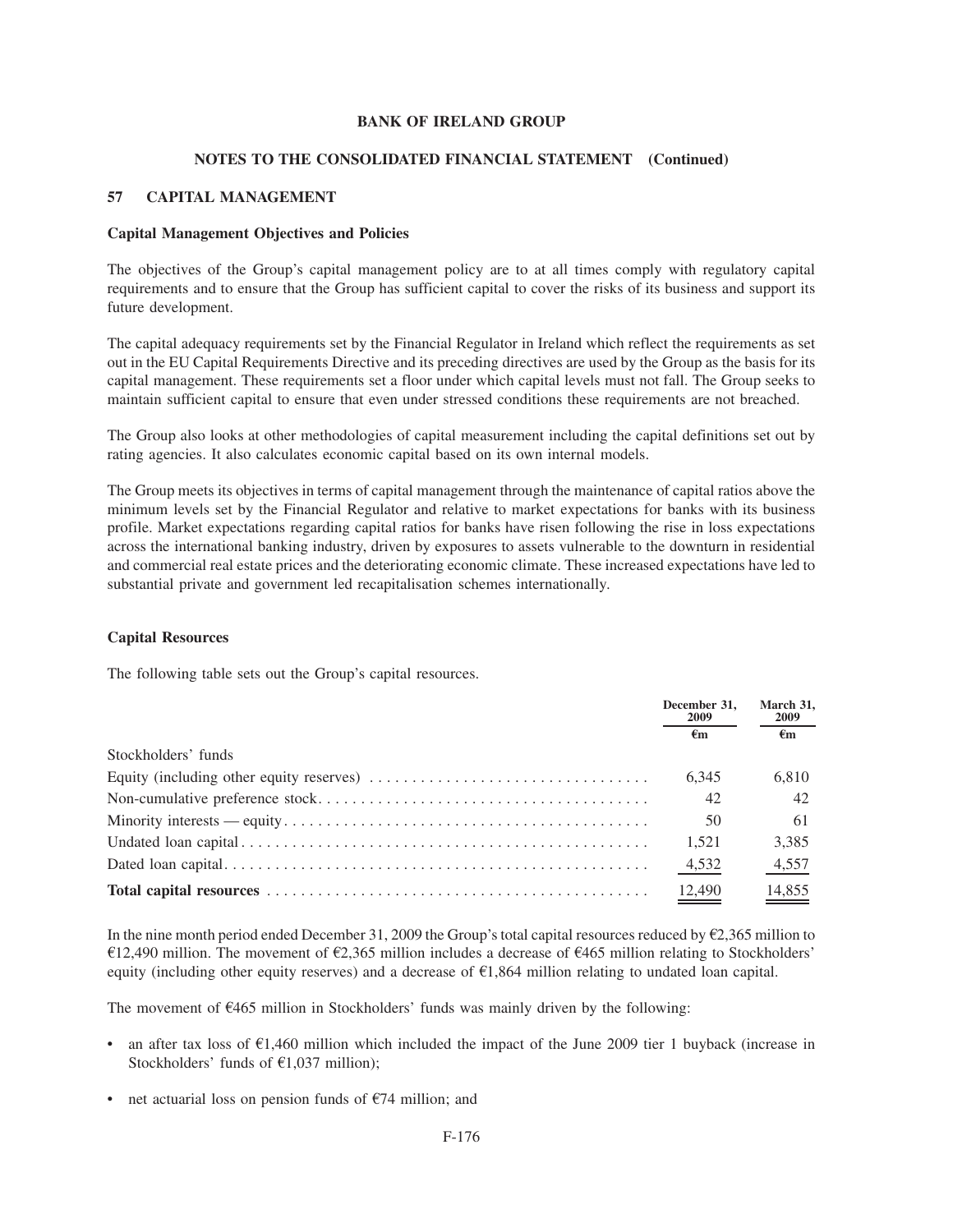#### **NOTES TO THE CONSOLIDATED FINANCIAL STATEMENT (Continued)**

## **57 CAPITAL MANAGEMENT (continued)**

• an increase in other reserves (Available for sale reserves of E**924 million, cash flow hedging reserve of** E**82 million) along with a positive movement in foreign exchange reserves of** E**117 million primarily due to the strengthening of Sterling against euro. Other items gave a negative movement of** E**54 million.**

The movement of  $\epsilon$ 1,864 million in undated loan capital primarily relates to the tier 1 buyback in June 2009 together with fair value movements on the remaining securities.

The lower tier 2 subordinated capital exchange which was completed in February 2010 resulted in a reduction of  $\epsilon$ 413 million in dated loan capital. This was offset by an increase of  $\epsilon$ 405 million in Stockholders' funds. This impact is not included in the table above.

As at December 31, 2009, the Group had  $E1,521$  million of undated loan capital and  $E4,532$  million of dated loan capital (including fair value adjustments), a total of  $\epsilon$ 6,053 million of subordinated liabilities. Of the dated loan capital,  $\epsilon$ 3,778 million is repayable in five or more years. The cost and availability of subordinated debt are influenced by credit ratings. A reduction in the ratings assigned to the Group's securities could increase financing costs and reduce market access. The credit ratings of the Group at June 7, 2010 were as follows:

| <b>Senior Debt</b> | <b>Ratings</b> | <b>Credit</b><br>Date | Outlook  |
|--------------------|----------------|-----------------------|----------|
|                    |                | January 26, 2010      | Stable   |
|                    |                | July 7, 2009          | Stable   |
|                    |                | April 9, 2009         | Stable   |
|                    |                | December 4, 2009      | Negative |

Depending on the degree of subordination, the ratings assigned to loan capital will be one or more notches below the level for senior debt. Credit ratings are not a recommendation to buy, hold or sell any security and each rating should be evaluated independently of every other rating. These ratings are based on current information furnished to the rating agencies by the Group and information obtained by the rating agencies from other sources. The ratings are accurate only as of June 7, 2010 and may be changed, superceded or withdrawn as a result of changes in, or unavailability of, such information.

#### **58 POST BALANCE SHEET EVENTS**

# **(a) Discretionary Coupon Payments**

On January 19, 2010, the Group advised the Stock Exchange that the EU Commission had indicated that, in line with its policy and pending its assessment of the Group's restructuring plan (which is required in compliance with EU State aid rules), that the Group should not make coupon payments on its Tier 1 and Upper Tier 2 capital instruments unless under a binding legal obligation to do so.

Under the terms of BOI Capital Funding (No. 2) LP US\$800 million Fixed Rate/Variable Rate Guaranteed Nonvoting Non-Cumulative Perpetual Preferred Securities ('LP2 Securities'), BOI Capital Funding (No. 3) LP US\$400 million Fixed Rate/Variable Rate Guaranteed Non-voting Non-cumulative Perpetual Preferred Securities ('LP3 Securities') and BOI Capital Funding (No. 1) LP €600 million Fixed Rate/Variable Rate Guaranteed Nonvoting Non-cumulative Perpetual Preferred Securities which have the benefits of subordinated guarantees from the Bank it was decided that the non-cumulative distribution on these securities, which would otherwise have been paid on February 1, February 4, and March 3, 2010 respectively would not be paid.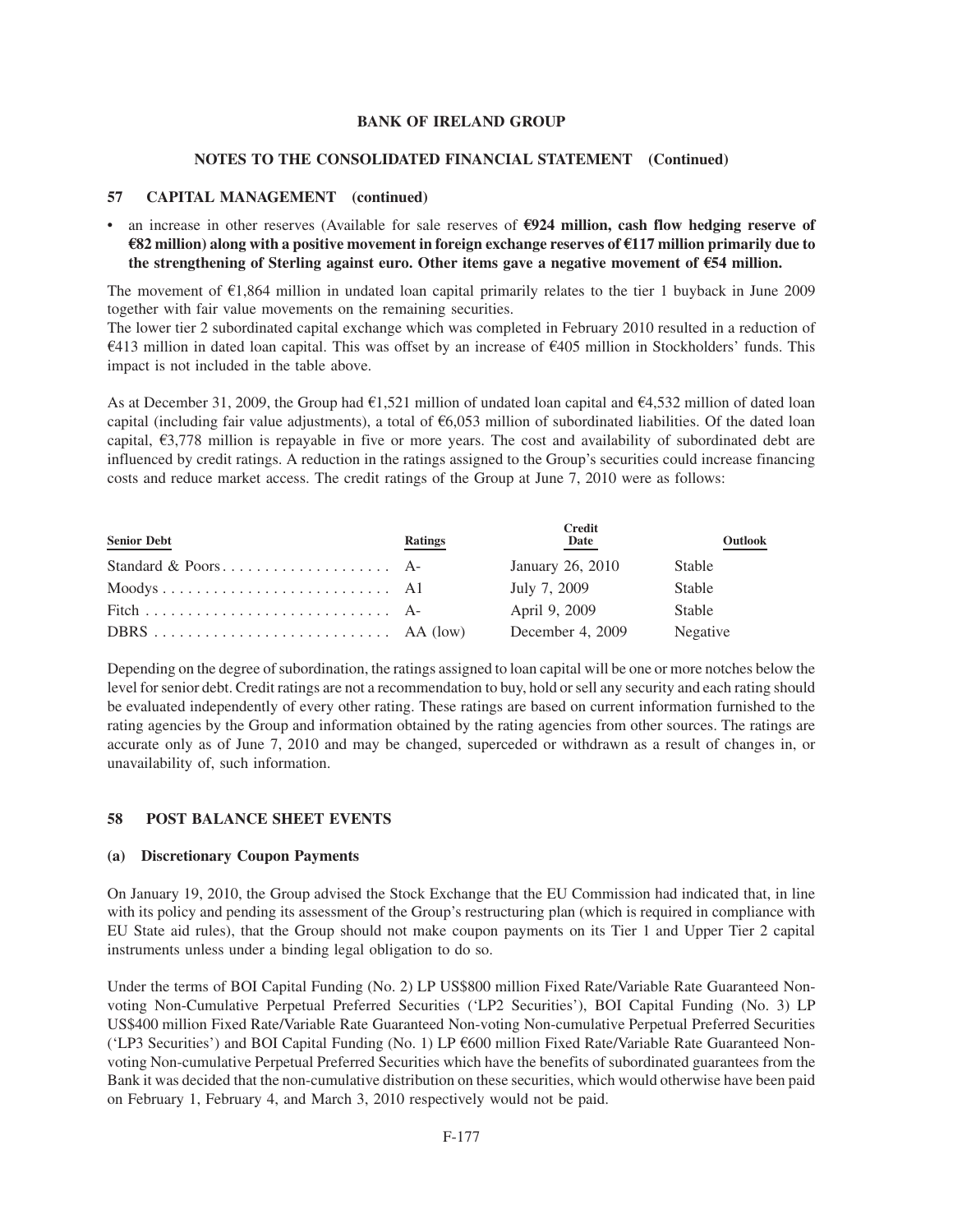# **NOTES TO THE CONSOLIDATED FINANCIAL STATEMENT (Continued)**

# **58 POST BALANCE SHEET EVENTS (continued)**

The effect of this decision by the Group was to trigger the ''Dividend Stopper'' provisions of the LP 2 Securities and LP 3 Securities. While this "dividend stopper" remains in force, the Group is precluded for a period of one calender year from and including February 1, and February 4, 2010, from declaring and making any distribution or dividend payment on its Ordinary Stock, the outstanding non-cumulative Euro and Sterling Preference Stock), the Bank of Ireland UK Holdings plc  $600$  million 7.4% Guaranteed Step-up Callable Perpetual Preferred Securities, the Bank of Ireland UK Holdings plc Stg£350 million 6.25% Guaranteed Callable Perpetual Preferred Securities, and the BOI Capital Funding (No. 4) LP £500 million Fixed Rate/Variable Rate Guaranteed Non-voting Non-cumulative Perpetual Preferred Securities and the Irish Government  $\epsilon$ 3.5 billion preference stock ("the 2009 Preference Stock") issued to the NPRFC (for further information on the 2009 Preference Stock see (c) below.

The Group revised its estimates of future cash flows on these subordinated liabilities during 2009, resulting in an adjustment in interest expense in the nine month ended December 31, 2009.

## **(b) Exchange of Lower Tier 2 Securities**

On February 11, 2010, the Group announced that it completed an Exchange Offer for outstanding notes relating to five Lower Tier 2 Securities (three Euro securities and one each in Sterling and US Dollars) with a nominal value equivalent of circa  $\epsilon$ 2.9 billion.

The actual securities exchanged had a nominal value equivalent of  $\epsilon$ 1.62 billion. These securities were exchanged at a discount into the following new securities

- $\epsilon$ 978 million, 10% coupon, maturity February 12, 2020
- £197 million, 10% coupon, maturity February 12, 2020

The gain from the Exchange Offer was approximately  $\epsilon$ 405 million after tax.

Further information on the Group's subordinated liabilities is outlined in note 39.

## **(c) Issue of Ordinary Stock to the NPRFC**

Following (a) above, on February 22, 2010, the Bank issued the NPRFC 184,394,378 units of Ordinary Stock being the number of units equal to the aggregate cash amount of the dividend due, on the 2009 preference stock, of  $\epsilon$ 250.4 million divided by 100% of the average price per unit of ordinary stock in the 30 trading days prior to and including February 19, 2010. This equated to a share price of  $\epsilon$ 1.3582 per unit of Ordinary Stock.

This increased the units of Ordinary Stock of Bank of Ireland in issue to 1,186,611,367. As a result the ownership by the NPRFC increased to 15.73% of the issued Ordinary Stock (excluding the NPRFC Warrant Instrument) at that date. See (i) below for further developments.

## **(d) Credit Institutions (Eligible Liabilities Guarantee) Scheme — (ELG)**

On December 9, 2009 the Credit Institutions (Eligible Liabilities Guarantee) Scheme (the "ELG Scheme") was introduced. The purpose of the ELG scheme was to update and revise the current bank guarantee under the Credit Institutions (Financial Support) Scheme 2008 (the "2008 Scheme").

On January 11, 2010, the Group became a participating institution under the ELG Scheme. For further information on the scheme see note 55.

## **(e) National Asset Management Agency (NAMA)**

Please refer to note 26 for details on NAMA.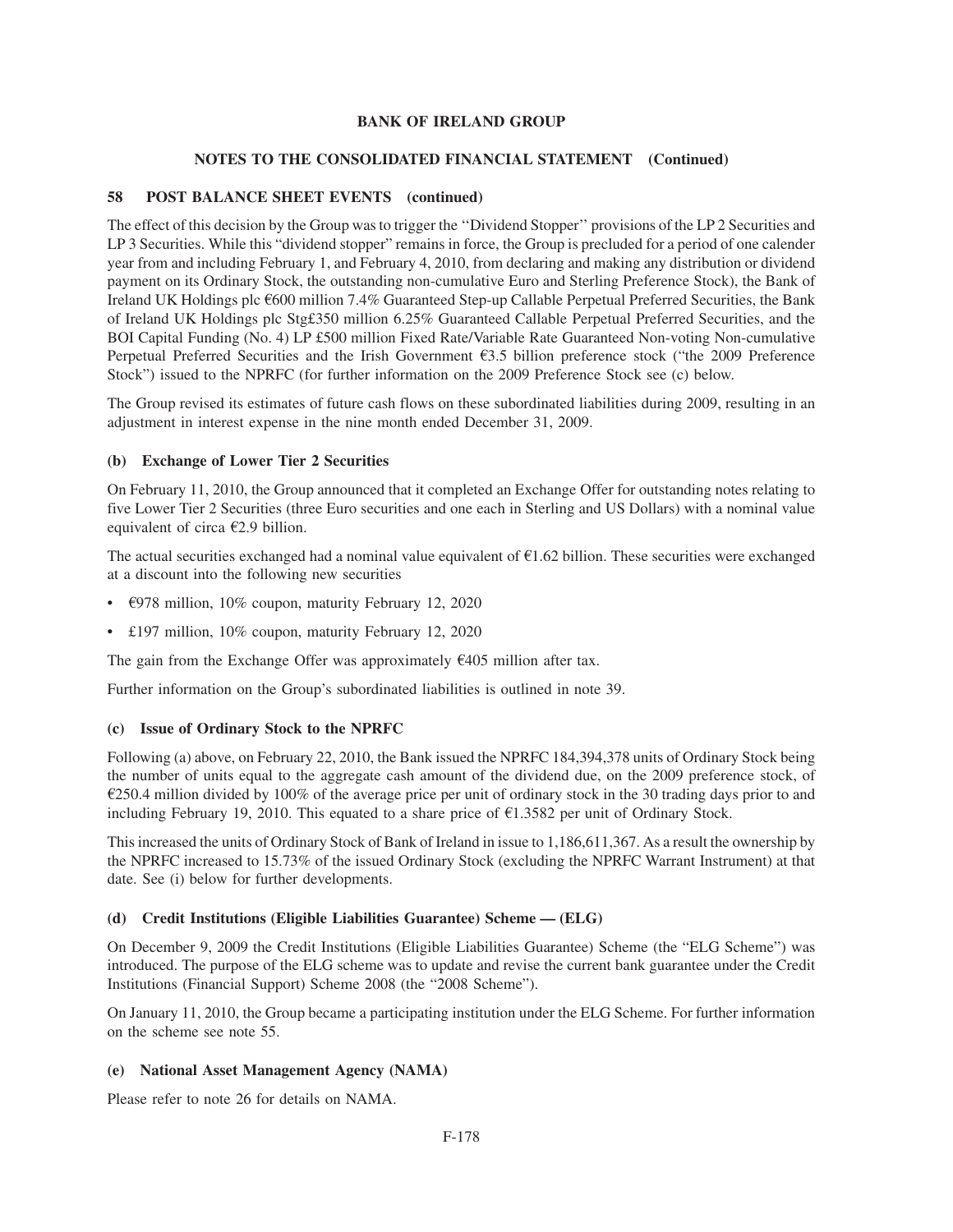# **NOTES TO THE CONSOLIDATED FINANCIAL STATEMENT (Continued)**

# **58 POST BALANCE SHEET EVENTS (continued)**

## **(f) National Asset Management Agency Investment Limited (NAMAIL)**

Please refer to note 50 for details on NAMAIL.

## **(g) Pensions Review**

The deficit (on an IAS 19 basis) across all of the Group's defined benefit pension schemes was  $\epsilon$ 1.6 billion at December 31, 2009. In January 2010, the Group launched a pension review to address this deficit. On April 7, 2010, the Group announced that it is proposing to make a number of changes affecting pension benefits. The proposed changes affecting the Group's pension schemes and the benefits available to members of the schemes require engagement with the trustees and members of these schemes. Extensive discussions have taken place with staff representative bodies and the Group's proposed approach has been agreed (following its recommendation by an independent third party chairman) with the main bank union, the IBOA, in relation to the main scheme (which accounts for approximately 85% of the total deficit). Full implementation of the amendments to the Group's pension schemes would eliminate approximately 50% of the December 31, 2009 IAS 19 deficit. If such proposals are implemented, the Group will increase its cash contributions to the schemes so as to eliminate the remaining approximate 50% of the December 31, 2009 IAS 19 deficit over approximately 6 years. The proposed changes would lower the underlying pension costs and would therefore have a positive affect on the income statement of the Group.

# **(h) EU Restructuring Plan**

The Group has been involved in detailed negotiations through the Department of Finance with the European Commission in relation to the terms of the EU Restructuring Plan which is required in the context of a review by the European Commission resulting from the State aid which has been received by the Group.

On April 16, 2010 the Group provided an update on these negotiations, noting that it was expected that the decision regarding the approval of the proposed measures, including the final terms of the EU Restructuring Plan, would be taken by the European Commission by mid-2010. While the process had not concluded, the Directors believe, based on the status of negotiations with the European Commission, that the final EU Restructuring Plan is likely to include, amongst other actions, the disposal of New Ireland Assurance Company plc, Bank of Ireland Asset Management Limited, ICS Building Society (Irish intermediary sourced mortgage business), Foreign Currency Exchange Corporation (US foreign exchange business), and the Group's stakes in Paul Capital Top Tier Investments LLC (a US asset management business) and in the Irish Credit Bureau Limited, and the wind-down or disposal of, the Group's UK intermediary sourced mortgage business and certain discontinued international corporate lending portfolios. It will also include certain behavioural measures, including commitments relating to the non-payment of discretionary coupons and the non-exercise of voluntary call options on hybrid capital securities for a specified period, a commitment relating to the non-payment of dividends on Ordinary Stock for a specified period, a commitment not to make any material acquisitions and measures to facilitate competition in the Irish banking market. The Directors do not expect that the proposed EU Restructuring Plan would be materially detrimental to the long term interests of the Group.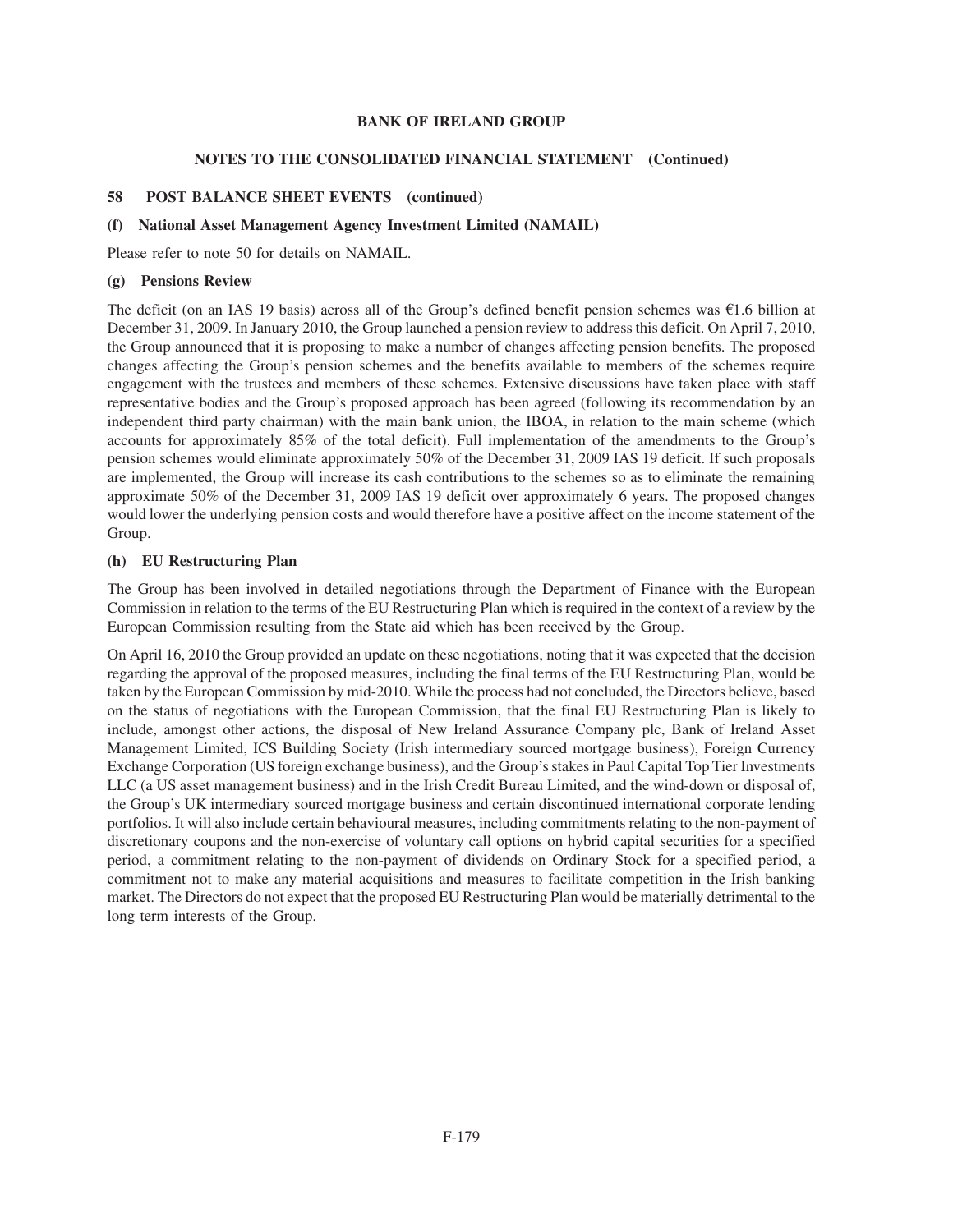#### **NOTES TO THE CONSOLIDATED FINANCIAL STATEMENT (Continued)**

#### **58 POST BALANCE SHEET EVENTS (continued)**

#### **(i) Placing of Ordinary Stock, debt for equity offers and rights issue**

In April 2010, the Bank announced Proposals to increase its Equity Tier 1 Capital by not less than  $\epsilon$ 2.8 billion by way of an Institutional Placing<sup>1</sup>, a NPRFC Placing<sup>1</sup>, a Rights Issue<sup>1</sup> and Debt for Equity Offers. The proceeds of the Institutional Placing<sup>1</sup> and the Rights Issue<sup>1</sup> were underwritten by Underwriters pursuant to the Underwriting Agreement<sup>1</sup>. In addition, the Warrants held by the NPRFC were cancelled in return for the payment of  $E$ 491 million in cash under the Warrant Cancellation<sup>1</sup>. The Proposals which were approved by Stockholders on May 19, 2010 consisted of:

- **Placing:** The Placing, comprising the Institutional Placing<sup>1</sup> and the NPRFC Placing<sup>1</sup>, raised  $\epsilon$ 1,536 million in Equity Tier 1 Capital. The proceeds of the Institutional Placing<sup>1</sup> were underwritten pursuant to the Underwriting Agreement<sup>1</sup> subject to conditions (which were subsequently satisfied), including Admission of the Placing Stock<sup>1</sup> and the approval of the Resolutions at the EGC. This involved the placing of  $326,797,386$  units of Placing Stock<sup>1</sup> at a price of  $\epsilon$ 1.53 per unit of Placing Stock<sup>1</sup> issued in the Institutional Placing<sup>1</sup> pursuant to the Underwriting Agreement<sup>1</sup> The price at which the Placing Stock<sup>1</sup> was issued to Placees represented a 15% discount to the Closing Price of  $\epsilon$ 1.80 of the Existing Stock<sup>1</sup> on April 23, 2010 (being the last practicable date prior to announcement of the Proposals). Placees were considered Qualifying Stockholders<sup>1</sup> for the purposes of the Rights Issue<sup>1</sup> in respect of their Placing Stock<sup>1</sup> Pursuant to the NPRFC Placing<sup>1</sup> the NPRFC agreed to subscribe for 575,555,556 units of Ordinary Stock at a price of  $\epsilon$ 1.80 per unit of Ordinary Stock (being the Closing Price on April 23, 2010). The consideration for the NPRFC's subscription was the conversion of 1,036,000,000 units of 2009 Preference Stock (at their subscription price of  $\epsilon$ 1.00 per unit of 2009 Preference Stock) to units of Ordinary Stock. The Ordinary Stock to be issued pursuant to the NPRFC Placing<sup>1</sup> was eligible for participation in the Rights Issue<sup>1</sup> as if such Ordinary Stock was held on the Record Date;
- **Rights Issue:** A Rights Issue<sup>1</sup> which raised  $\epsilon$ 1,725 million in Equity Tier 1 Capital (a portion of the cash proceeds of which was paid directly to noteholders electing for Ordinary Stock allotted in the Rights Issue<sup>1</sup> on their behalf pursuant to the Debt for Equity Offers). The proceeds of the Rights Issue<sup>1</sup> of up to  $\epsilon$ 1.2 billion were underwritten pursuant to the Underwriting Agreement<sup>1</sup> subject to conditions (which were subsequently satisfied), including Admission of the Rights Issue Stock<sup>1</sup> (nil paid) and the approval of the Resolutions at an Extraordinary General Court ('EGC'). The Rights Issue<sup>1</sup> size and Rights Issue Price at which Qualifying Stockholders<sup>1</sup> were invited to subscribe for Rights Issue Stock<sup>1</sup> were determined by the Bank and the Joint Bookrunners<sup>1</sup> in advance of the EGC. Pursuant to the NPRFC Rights Issue Undertaking, the NPRFC agreed, subject to certain terms and conditions, to take up its entitlement of Rights Issue Stock<sup>1</sup> in the Rights Issue<sup>1</sup> in respect of its holding of the NPRFC Coupon Ordinary Stock and its holding of Ordinary Stock issued as a result of the NPRFC Placing<sup>1</sup> (but excluding its other investment holdings in the Bank). The consideration for the take up of its Rights in respect of the NPRFC Coupon Ordinary Stock<sup>1</sup> and its holding of Ordinary Stock as a result of the NPRFC Placing<sup>1</sup> was the conversion of units of 2009 Preference Stock at their subscription price of  $\epsilon$ 1.00 each to Ordinary Stock at the Rights Issue Price;

The average number of units of ordinary stock in issue in the current period and prior years used for the Group's EPS calculations will be required to be retrospectively adjusted in the Group's financial statements for the year ended December 31, 2010 by an adjustment factor of 1.586176 arising from the Rights Issue outlined above. The adjusted EPS for the period ended December 31, 2009 and years ended March 31, 2009 and March 31, 2008 will be as follows:

|                                                                                   | 31 December<br><b>2009</b> | 31 March<br>2009 | 31 March<br>2008 |
|-----------------------------------------------------------------------------------|----------------------------|------------------|------------------|
| Average number of units of ordinary stock in issue (millions) $\dots \dots$ 1.575 |                            | 1.567            | 1.531            |
|                                                                                   | (106.3)                    | 2.7              | 109.9            |
|                                                                                   | (106.3)                    | 2.7              | 109.4            |

<sup>1</sup> See defined terms on pages F-182 and F-183.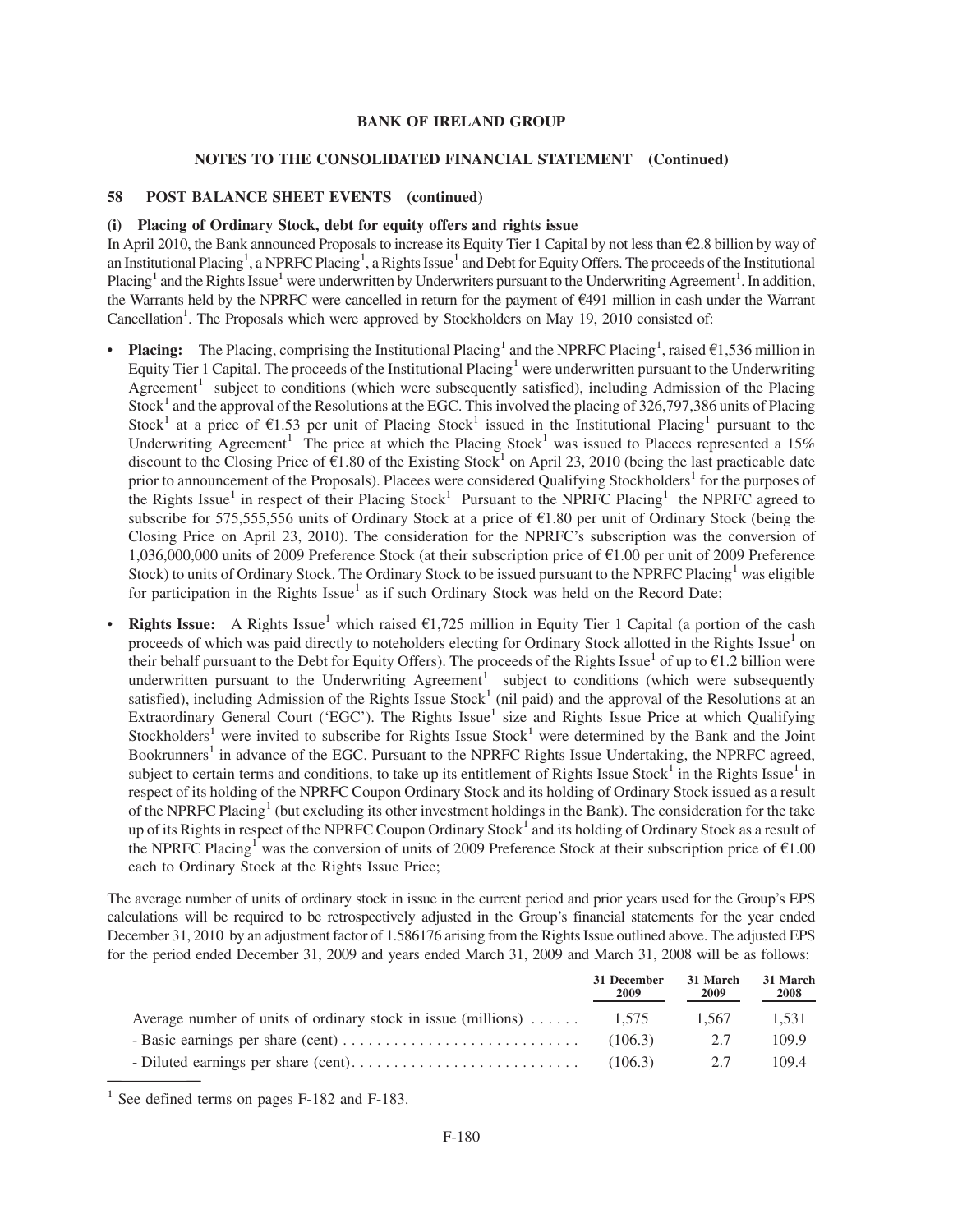# **NOTES TO THE CONSOLIDATED FINANCIAL STATEMENT (Continued)**

# **58 POST BALANCE SHEET EVENTS (continued)**

- **Debt for Equity Offers:** Under the Debt for Equity Offers, holders of certain of the Group's Tier 1 Securities and Upper Tier 2 Securities were given the opportunity to exchange these securities for (a) Allotment Instruments (which automatically convert into Conversion Ordinary Stock on the Conversion Date); or (b) through a settlement procedure, cash proceeds from the allotment of Ordinary Stock in the Rights Issue<sup>1</sup> on behalf of such holders; or (c) a combination thereof. The tender prices represented a discount of up to 42% to the nominal value of the existing Tier 1 Securities and Upper Tier 2 Securities exchanged by these security holders and resulted in a capital gain, which increased the Group's Equity Tier 1 Capital. The increase in Equity Tier 1 Capital resulting from the combination of the Rights Issue and the Debt for Equity Offers amounted to  $\epsilon$ 2,020 million, the actual size of the Rights Issue<sup>1</sup> (including the NPRFC Rights Issue Undertaking) having been reduced by the capital gain arising on the Debt for Equity Offers;
- **Warrant Cancellation:** The Warrants held by the NPRFC were, simultaneously with the NPRFC Placing, cancelled in return for the payment of  $\epsilon$ 491 million in cash by the Bank to the NPRFC. This reflected the market value of the Warrants, being the difference between the exercise price of the Warrants and the Closing Price of the Ordinary Stock on April 23, 2010, plus a fee of  $E12$  million. Following approval of the Proposals, the NPRFC ceased to hold the Warrants and the subscription rights for Ordinary Stock pursuant to the Warrants; and
- **Renominalisation of Ordinary Stock:** Because the Bye-Laws of the Bank precluded the issue units of Ordinary Stock at a discount to their nominal value, the Bank's ordinary stock was renominalised by Stockholders at the Extraordinary General Court held on May 19, 2010. This resulted in the nominal value of each unit of ordinary stock being reduced from  $60.64$  per unit to  $60.10$  per unit. Each existing unit of ordinary stock in existence at the date of renominalisation was subdivided into one unit of Ordinary Stock of  $\epsilon$ 0.10 (" $\epsilon$ 0.10 Ordinary Stock") and one unit of deferred stock of  $\epsilon$ 0.54 in the capital of Bank of Ireland ("Deferred") Stock"). The purpose of the issue of Deferred Stock is to ensure that the reduction in the nominal value of the Ordinary Stock does not result in a reduction in the capital of Bank of Ireland.

Each Ordinary Stockholder's proportionate interest in the issued Ordinary Stock of Bank of Ireland remained unchanged as a result of the Renominalisation. Aside from the change in nominal value, the rights attaching to  $60.10$  Ordinary Stock (including voting and dividend rights and rights on a return of capital) are identical in all respects to those of the previous Ordinary Stock.

The Deferred Stock created on the Renominalisation has no voting or dividend rights and, on a return of capital on a winding up of Bank of Ireland, will have the right to receive the amount paid up thereon only after Stockholders have received, in aggregate, any amounts paid up thereon plus  $E10$  million per unit of Ordinary Stock, the purpose of which is to ensure that the units of Deferred Stock have no economic value. No stock certificates or documents of title will be issued in respect of the Deferred Stock, nor will CREST accounts of Stockholders be credited in respect of any entitlement to Deferred Stock, nor will they be admitted to the Official Lists or to trading on the Irish Stock Exchange, the London Stock Exchange or any other investment exchange. The Deferred Stock shall not be transferable at any time, other than with the prior written consent of the Directors. At the appropriate time, the Bank may redeem or repurchase the Deferred Stock, make an application to the High Court of Ireland for the Deferred Stock to be cancelled, or acquire or cancel or seek the surrender of the Deferred Stock (in each case for no consideration) using such other lawful means as the Directors may determine.

These capital Proposals completed on June 8, 2010, and settled on June 14, 2010.

<sup>&</sup>lt;sup>1</sup> See defined terms on pages F-182 and F-183.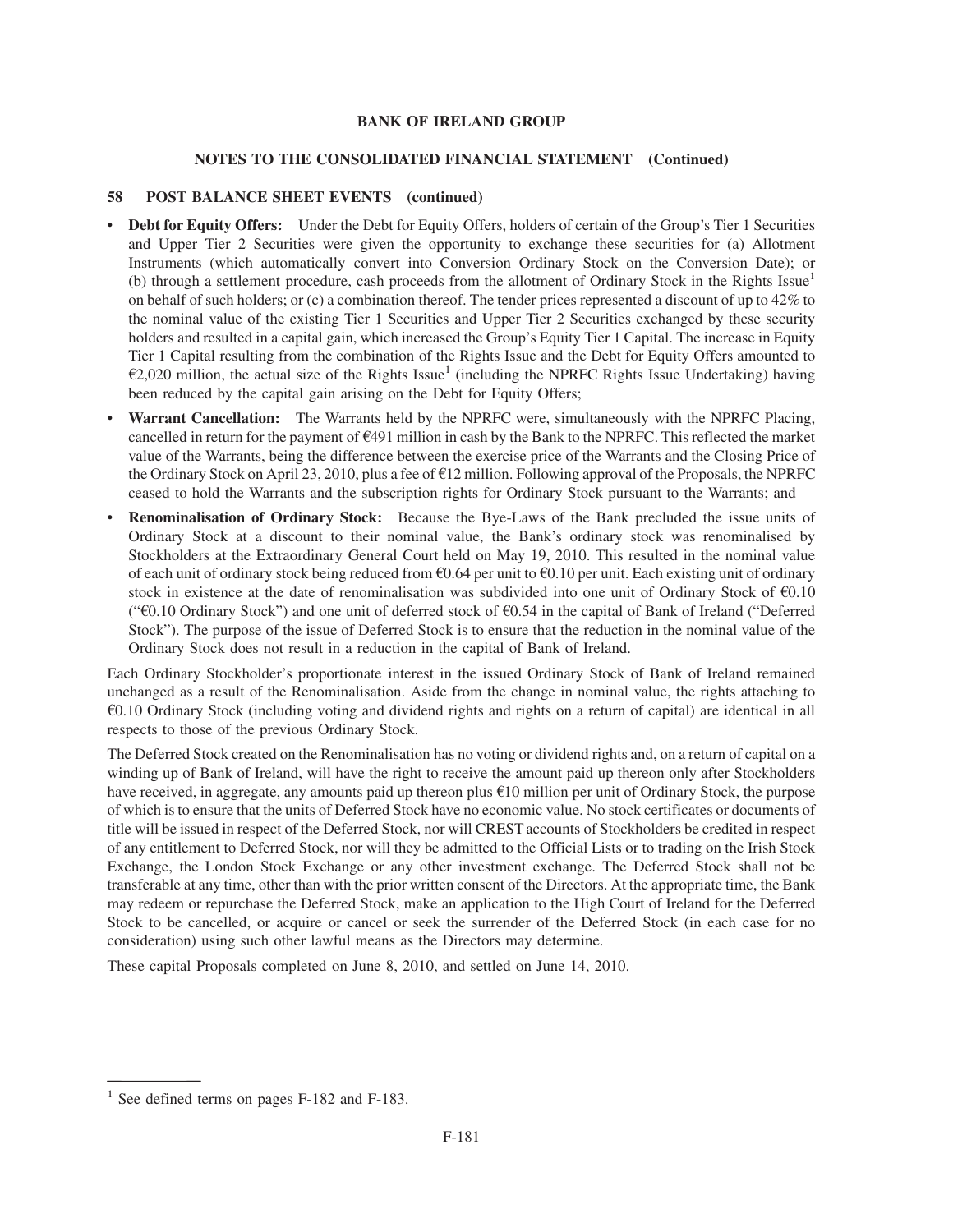#### **NOTES TO THE CONSOLIDATED FINANCIAL STATEMENT (Continued)**

# **58 POST BALANCE SHEET EVENTS (continued)**

The net impact of the above Proposals is to increase the Group's equity tier 1 capital by  $\epsilon$ 2.9 billion, as follows:

| $\frac{\epsilon m}{\epsilon}$ |       |
|-------------------------------|-------|
|                               |       |
|                               |       |
|                               |       |
|                               | 3,556 |
|                               |       |
|                               |       |
|                               |       |

*\* Institutional placing and NPRFC Placing.*

## **Defined terms<sup>1</sup>**

#### *Allotment Instruments*

Each instrument delivered to holders thereof pursuant to the Debt for Equity Offers and issued with the benefit of the Allotment Instrument Deed Poll convertible into Conversion Ordinary Stock, the nominal value of which will not exceed €200,000,000;

## *Closing Price*

The closing middle-market quotation of a unit of Ordinary Stock as derived from the Daily Official List;

#### *Existing Stock*

The units of Ordinary Stock in issue as at April 26, 2010;

#### *Institutional Placing*

The placing of Ordinary Stock with institutional investors (but excluding the NPRFC);

#### *Joint Bookrunners*

Citi, Credit Suisse, Davy, Deutsche Bank and UBS;

### *NPRFC Coupon Ordinary Stock*

184,394,378 units of Ordinary Stock issued to the NPRFC on Monday 22 February 2010 in lieu of the cash dividend otherwise due on the 2009 Preference Stock;

#### *NPRFC Placing*

The proposed conversion by the NPRFC of units of 2009 Preference Stock to units of Ordinary Stock as part of the Placing;

#### *Placing Stock*

The 326,797,386 units of Ordinary Stock to be issued by the Bank pursuant to the Institutional Placing;

#### *Rights Issue*

The offer by way of rights to Qualifying Stockholders to acquire Rights Issue Stock and also includes, where the context so requires, the NPRFC Rights Issue Undertaking;